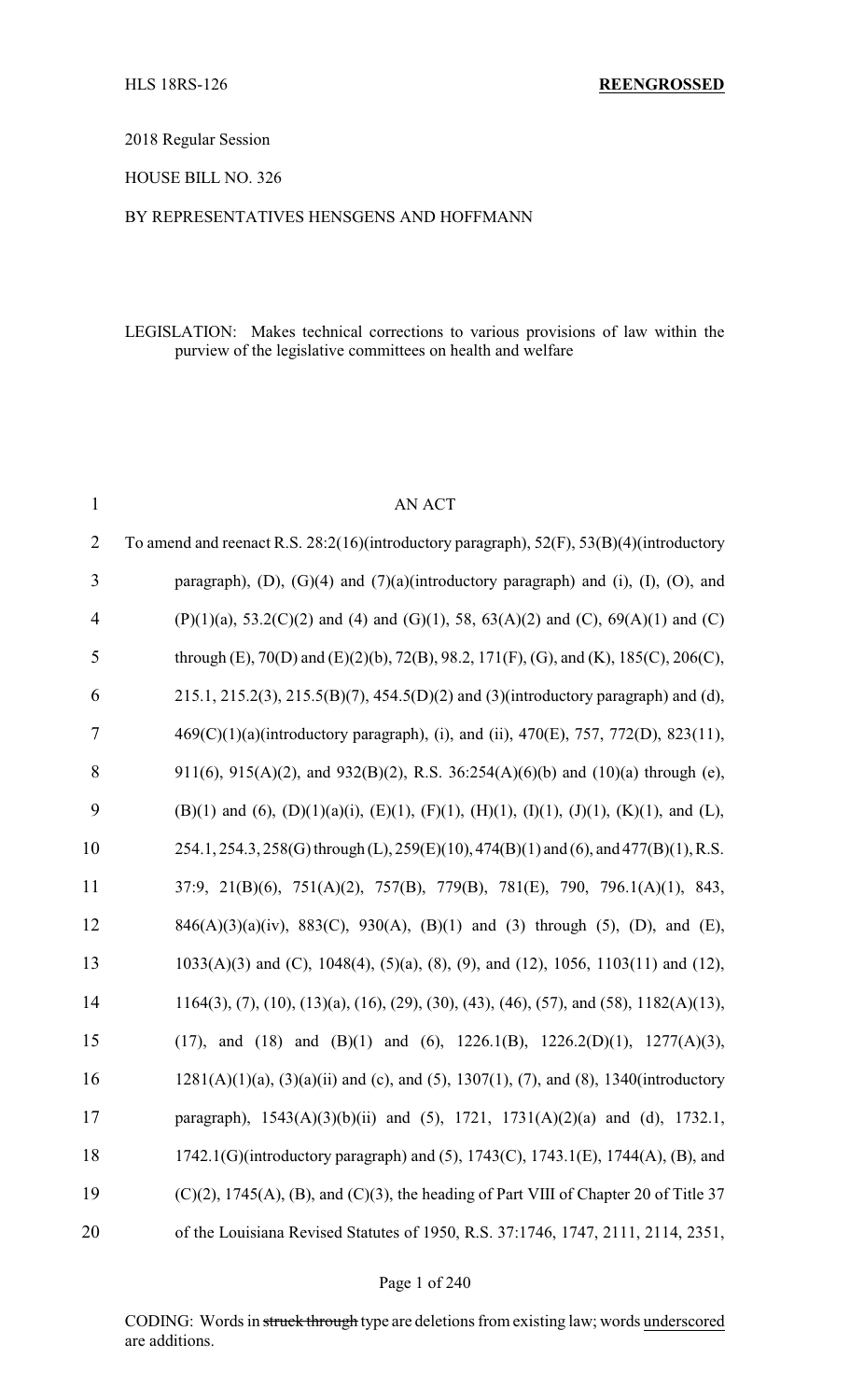| $\mathbf{1}$   | 2352(2), 2354(A), 2356.2(A)(6) and (B), 2371(1), 2404(C), 2442(2), (4), and                            |
|----------------|--------------------------------------------------------------------------------------------------------|
| $\overline{2}$ | $(6)$ (introductory paragraph), (c) through (e), (j), (k), (m), (n), (r), (u), and (v), 2443,          |
| 3              | 2446, 2458, 2459, 2465(D)(introductory paragraph) and (1), 2503(A)(2)(d),                              |
| $\overline{4}$ | $2504(A)(1)$ and (5), $2802(C)$ , $2816(A)(2)$ , (4), (6), (8), (13), and (15), (B), and               |
| 5              | (F)(2), 2819(Section heading), 2950(B) and (D)(1)(a)(viii), 3014, 3214(1),                             |
| 6              | 3241(introductory paragraph) and (1), 3258(C), 3302(4)(b)(i) and (iv), 3309.1(A),                      |
| 7              | 3386.1(introductory paragraph), (1), (2), (6), (7), (9), (11), (12), and (16), 3387(A),                |
| 8              | (C), (D), and (E)(2) and (6), 3387.1(A), (C), (D), and (E)(6), 3387.2(A), (C), (D),                    |
| 9              | and (E)(5), 3387.3(A), (C), (D), and (E)(1), 3387.4(C), (D), and (E)(1), 3387.5(D),                    |
| 10             | (E), and (F), 3387.6(B) through (G), 3387.10(D)(5) and (7), 3387.11(D)(5) and (7),                     |
| 11             | 3387.12(D)(5) and (7), 3387.13(D), 3387.14(A), 3388.4(A)(7), (10), and (11),                           |
| 12             | 3389(A) and (E), 3390(B) and (D), 3390.2, 3390.3(A)(11) and (13), (B)(4), and (D),                     |
| 13             | 3428(B), and 3703(B)(7), R.S. 40:1, 3, 3.1(D), 4(A)(1)(a), (2)(b)(i) and (c)(i) and                    |
| 14             | (vii), (3)(a), (6), (8)(a), and (9) through (13) and (B)(3)(b) and (c), (4), and (5), 4.3,             |
| 15             | 4.6, 4.10(C)(2)(introductory paragraph), (3) through (5), and (7), 5.3(E), 5.9(A)(7),                  |
| 16             | 7, 9, 13, 18, 23, 24, 31.1, 31.3(B)(2) and (4), 31.32(E)(2), 31.36(D), 41(E), 64(9) and                |
| 17             | $(10)$ , 600.34(C), 608.1(B), 625(A) and (B), 634, 641, 671, 682, 700.1, 700.5(C),                     |
| 18             | 700.6, 700.7(A) and (E), 700.8, 700.9, 700.10(A), 700.12(A), 701(introductory                          |
| 19             | paragraph), 701.1(A) and (D), 701.2 through 701.4, 781(3), 824, 853, 940.51(A),                        |
| 20             | 952(C) and (D), 953, 962(B), (C)(introductory paragraph) and (8), and (D) through                      |
| 21             | (H), 962.1(A) and (B)(introductory paragraph), 962.1.1(A)(2), 963(introductory                         |
| 22             | paragraph), 964(Schedule III)(F)(1) and (Schedule V)(E)(3)(b) and (4), 965,                            |
| 23             | 968(A)(introductory paragraph), 969(A)(introductory paragraph),                                        |
| 24             | 970(A)(introductory paragraph), 971.1(B), 972(A) and (B)(introductory paragraph),                      |
| 25             | 973(A), (B)(1) and (2), (C), (E), (F), and (G)(1) and (2)(a), 974(A)(introductory                      |
| 26             | paragraph) and (C), $975(A)$ through (E) and (G)(1) and (3), $976$ , $976.1(H)$ ,                      |
| 27             | 978(F)(1)(introductory paragraph) and (d) and (H)(2)(b), 978.1(A)(1)(c), 978.3(B),                     |
| 28             | 980, 982, 984(introductory paragraph), 986(A)(1), (3), and (4) and (B)(introductory                    |
| 29             | paragraph), $(1)$ , $(2)$ , $(3)$ (introductory paragraph) and $(b)$ , $(4)$ , and $(5)$ (introductory |

Page 2 of 240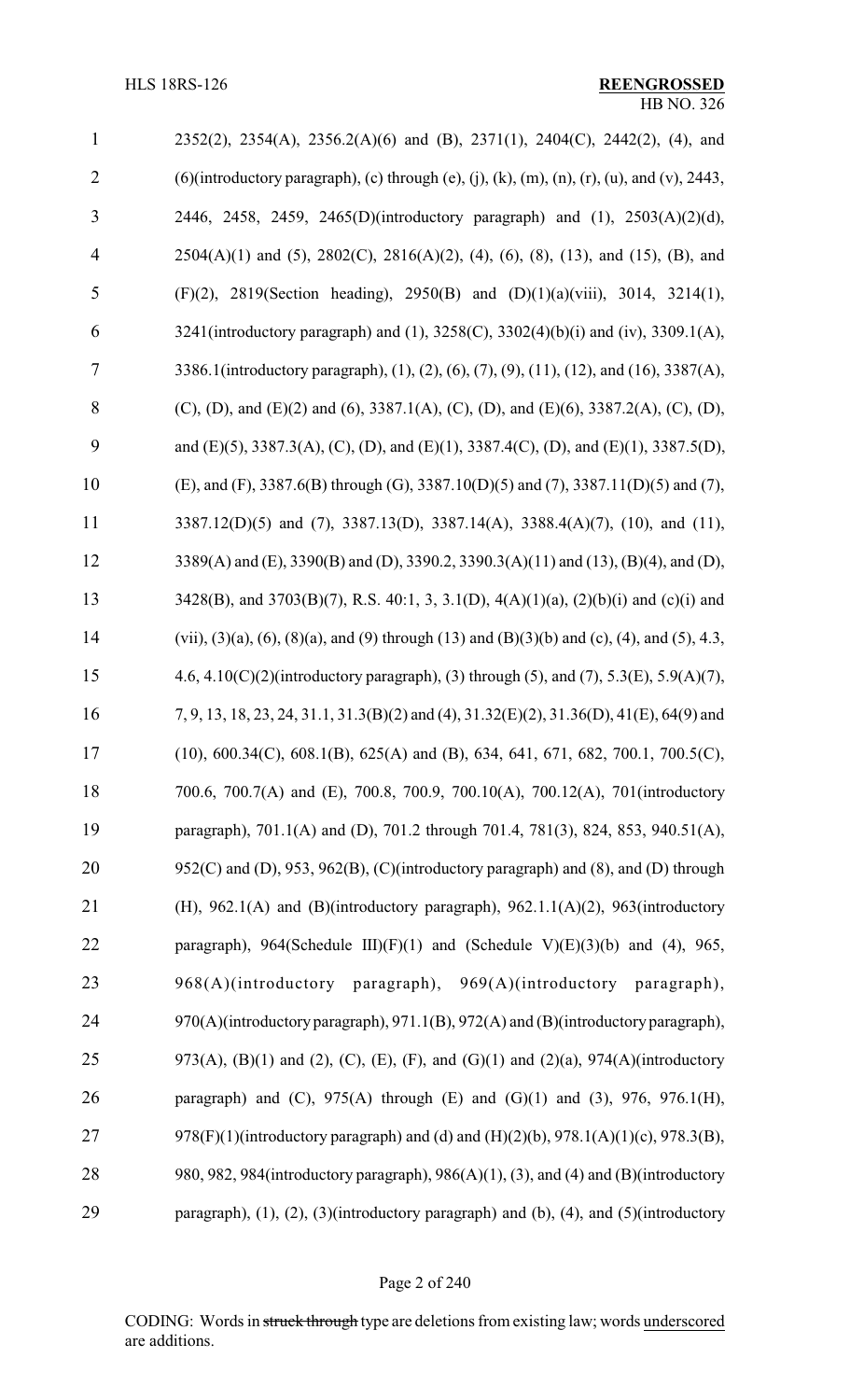| $\mathbf{1}$   | paragraph), (a), and (b), $987$ , $988(A)$ (introductory paragraph), (B), and (C), $989.1(F)$ ,  |
|----------------|--------------------------------------------------------------------------------------------------|
| $\overline{2}$ | 989.2(F), 990, 992(A)(introductory paragraph), (B)(introductory paragraph), and (C)              |
| $\overline{3}$ | through (E), 993(A), (B), and (D), 995, 996.1(M), 996.3(C), 1003(12) and (14),                   |
| $\overline{4}$ | 1005(Section heading), 1006(E), 1007(B) and (I)(introductory paragraph), 1046(F),                |
| 5              | 1049.7(Section heading), 1058, 1071.1(introductory paragraph), 1079.1(D),                        |
| 6              | 1087.1(A) and (B)(2)(introductory paragraph) and (3), 1089.2(1), 1089.3(C)(2)(b),                |
| 7              | 1089.4(A)(3), (B), and (C), 1101.1(1), 1105.3(3), 1105.6(E), 1105.8(F),                          |
| 8              | 1105.8.1(B)(1) and (F)(3), 1107.1(1), 1111.3(B)(5), (C)(3), and (F), 1117.1(B),                  |
| 9              | 1121.11, 1135.13(D)(3) and (I), 1155.6(D), 1157.3(A) and (B), 1165.1(C)(2),                      |
| 10             | 1165.3(B), 1171.1, 1171.2, the heading of Subpart C of Part IV of Subchapter A of                |
| 11             | Chapter 5-D of Title 40 of the Louisiana Revised Statutes of 1950, R.S.                          |
| 12             | 40:1173.2(1)(a), 1173.3(3) and (8), 1173.4(B), 1173.5(A) through (C), 1173.6(B)                  |
| 13             | and (E), $1183.2(A)(1)$ and (5), $1183.4(A)(1)$ , $1189.2(A)(1)$ , $1201.1$ , $1203.1(3)(0)$ and |
| 14             | $1211.4(B)(2)$ , $1217.16$ , $1219.2(1)$ and (3), $1219.3(A)$<br>and $(B)$ ,<br>(5),             |
| 15             | 1219.4(A)(introductory paragraph), 1221.2(2), 1226.1(2)(c), 1231.5(E)(1)(c),                     |
| 16             | 1237.1(J), the heading of Subpart B of Part I of Chapter 5-E of Title 40 of the                  |
| 17             | Louisiana Revised Statutes of 1950, R.S. 40:1243.1(A), 1243.3(A), 1253.3(A)(9),                  |
| 18             | $1261(A)(1)(k)$ and (3), $1261.1(B)$ , $1271.1(B)$ , $1277.1$ through 1281.1, 1285.3,            |
| 19             | $1285.4(A)(1)$ , $1285.7(D)$ , $1287.1$ , $1291.3(7)$ and $(9)$ , $1291.23(A)(1)$ and $(B)(1)$ , |
| 20             | $1300.21$ , $1356(A)$ , $1732(1)$ , the heading of Chapter 11 of Title 40 of the Louisiana       |
| 21             | Revised Statutes of 1950, R.S. 40:2009.1(C)(2)(a) and (D), 2009.2(2), (3)(b) through             |
| 22             | (d) and (f), and (7), $2009.6(A)(1)$ through (3) and (B)(1) through (3), $2009.12$ ,             |
| 23             | 2009.18, 2009.21(Section heading), 2017.9, 2018.1(B)(2)(c) and (d), 2019(C)(9),                  |
| 24             | 2102, 2109(B)(1)(a) and (c)(ii) and (2) through (6), (C), and (D), 2116(D)(1)(c),                |
| 25             | 2116.32(B), 2116.34(B), 2117.5(B) and (C), 2120.4(B)(9) and (10)(a), 2120.5(E),                  |
| 26             | 2120.44(B)(9), 2120.45(D), 2120.47(B)(1) and (2), 2144(A), (C), (F)(2)(introductory              |
| 27             | paragraph), (G), and (H)(1), (2)(b)(iii), and (3), 2154(A)(6), (12), and (13),                   |
| 28             | 2175.14(E), 2179(D), 2180.11, 2189, 2193.1(A)(8), 2193.4(9), 2194.2(4) through                   |
| 29             | $(6)$ , 2195.1(A)(5), (8), (9), and (11) and (C), 2195.2(A)(1), (2), (4), and (5),               |

## Page 3 of 240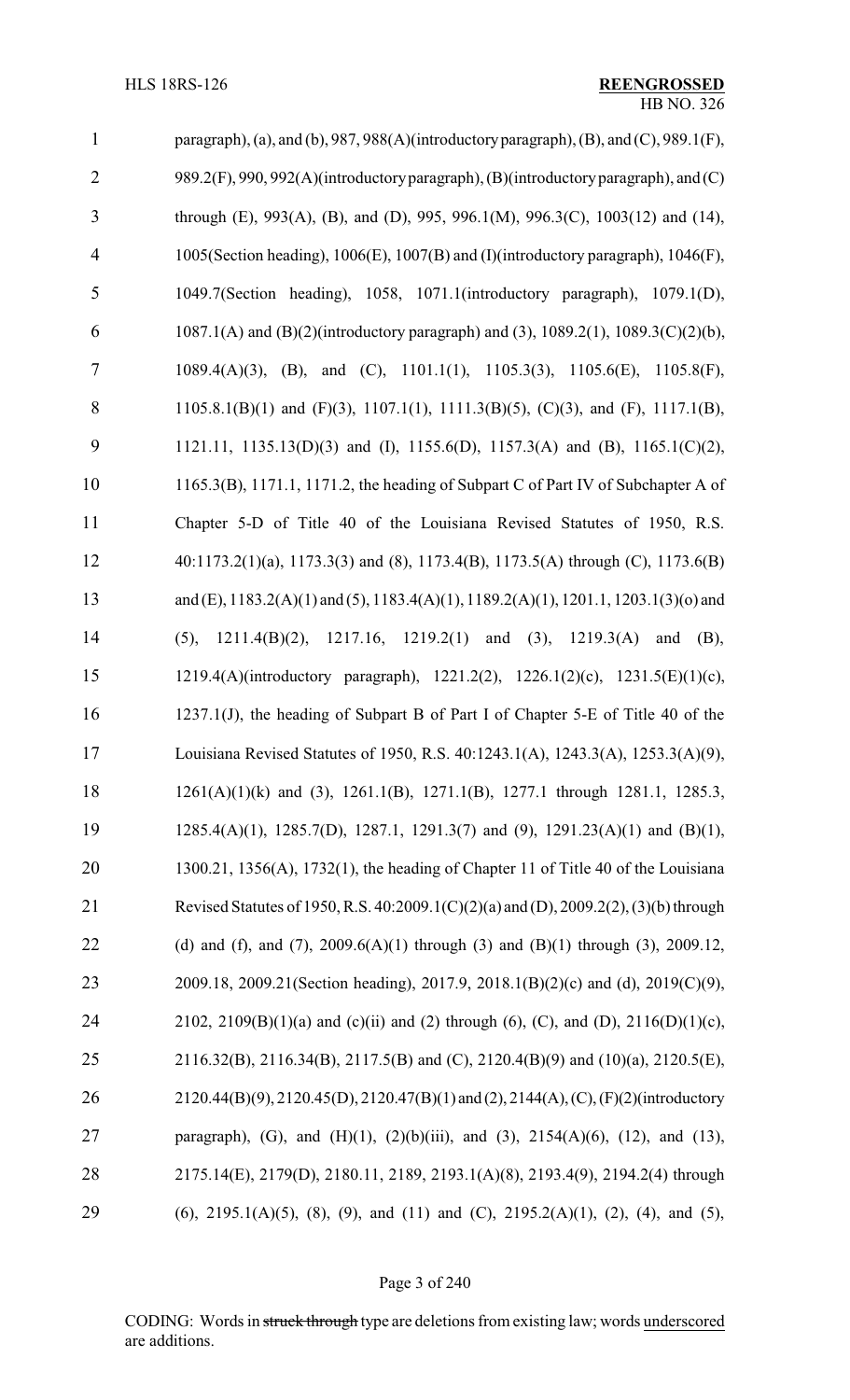| $\mathbf{1}$   | 2196.1(4), 2197(A) and (D) through (G), 2199(A)(1) and (5) and (F)(2),                                        |
|----------------|---------------------------------------------------------------------------------------------------------------|
| $\overline{2}$ | 2199.1(A)(introductory paragraph), 2202(3) and (5)(a) and (e)(i), 2203(C), 2223,                              |
| 3              | 2243, 2253, 2353, 2404(5), 2477, 2481, 2530.4(B)(introductory paragraph) and (3),                             |
| $\overline{4}$ | 2845(A)(6) and (C), and 2845.1, R.S. 46:3, 6, 9(B) and (C), 52.1(F)(3)(b), 54, 56(A),                         |
| 5              | $(B)(1)$ , $(F)(4)(b)$ , and $(J)$ , 59, 61 $(A)(1)$ and $(3)$ and $(C)$ , 107 $(A)(1)$ , $(B)$ , and $(D)$ , |
| 6              | 114(E)(1)(introductory paragraph), 114.3(A), 121(1)(introductory paragraph),                                  |
| 7              | 123(D)(3) and (K)(3), 153(C), 153.4(F)(2), 156(A) and (B), 157 through 159,                                   |
| 8              | and (D), $160.1(10)$ , $231.2(A)(1)(introductory paragraph)$<br>159.1(C)<br>and                               |
| 9              | (B)(introductory paragraph), 231.4(E), 232, 234, 234.1, 236, 236.1.2(B)(1) and (I),                           |
| 10             | 236.1.10(B), 236.3(L)(1), 236.6(C), 236.7(A)(2) and (E), 236.11.1(D), 237(B)(15),                             |
| 11             | 285(D), 286, 301(A)(1), 326(B), 433, 444, 446.1(B), 447.1(B) through (E),                                     |
| 12             | $447.2(A)(2)$ , (B)(1) and (3), and (D)(introductory paragraph), (1), and (2), 450.1(A)                       |
| 13             | and (B)(6), 450.3(B)(introductory paragraph), 460.1, 460.4(D), 465, 923(A) and (B),                           |
| 14             | 924(A) and (B), 932(14), 936, 972, 975(C)(2), 976(A)(3)(c) and (5)(a) through (c)                             |
| 15             | and (d)(i), (B)(3)(b), (C)(introductory paragraph), and (E), 977.2, 977.3(3),                                 |
| 16             | 977.5(A)(2) and (C)(1), 977.8, 977.9(A) and (D)(1), 977.10(4), 979.4(H),                                      |
| 17             | 1052(introductory paragraph), 1056(A), 1057(introductory paragraph), (10), and                                |
| 18             | (11), the heading of Chapter 10-D of Title 46 of the Louisiana Revised Statutes of                            |
| 19             | 1950, R.S. 46:1194(introductory paragraph) and $(1)$ , 1195 $(A)(2)$ and $(B)$ through                        |
| 20             | (D), 1402, 1403.1, 1433(Section heading), 1602(A), (D), and $(F)(1)(a)(i)$ through                            |
| 21             | (iii) and (b), 1906.2, 1953(F), 1954(B), 2121(C), 2125(A), 2127(C), 2135(C),                                  |
| 22             | $2136(A)(4)(b)$ and (c), $2200$ , $2254(F)(2)$ , $2256(B)$ and (C), $2352(4)$ , $2402(3)$ and (5),            |
| 23             | 2603(A)(4) and (B)(introductory paragraph), 2692(C), 2702(8) and (9), 2704(B),                                |
| 24             | $2722(B)$ , $2731(B)(2)$ , $(C)(3)$ , $(D)(3)$ and $(4)$ , $(E)$ , and $(F)$ , and $2758.2(C)(1)$ , and       |
| 25             | Children's Code Articles 1015(4)(i), 1354, 1409(F), and $1461.1(A)(2)$ , to enact R.S.                        |
| 26             | 37:1103(introductory paragraph), 3387.5(G) and (H), 3387.6(H) and (I), and R.S.                               |
| 27             | $40:1081.9(D)$ and $1221.2$ (introductory paragraph), and to repeal R.S. $46:932(13)(c)$                      |
| 28             | and $2692(A)(1)$ , relative to the various provisions of Titles 28, 36, 37, 40, and 46 of                     |
| 29             | the Louisiana Revised Statutes of 1950 and the Louisiana Children's Code; to make                             |

## Page 4 of 240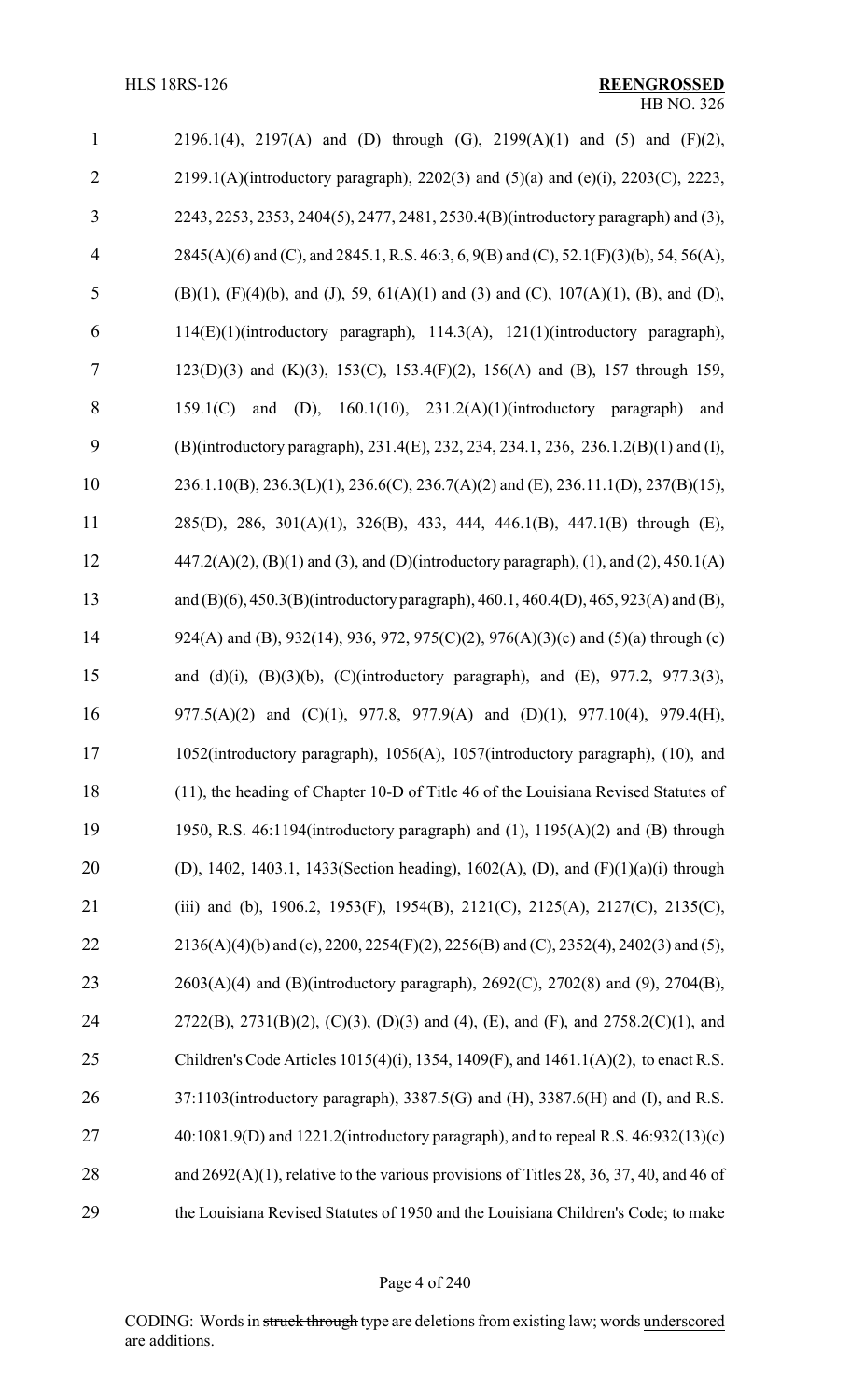technical corrections in provisions relative to behavioral health, mental health, human services, administration of the Louisiana Department of Health, administration of the Department of Children and Family Services, health professions and occupations, boards and commissions, public health, health care, food and drugs, public welfare and assistance, child welfare, and other matters within or relating to the purview of the legislative committees on health and welfare; to make corrective changes including corrections in legal citations and in names of assistance programs, publications, agencies, boards, commissions, offices and officers of departments, and other entities; to remove references to agencies, offices, divisions, and programs that have been repealed or no longer exist; to designate undesignated statutory provisions; and to provide for related matters. Be it enacted by the Legislature of Louisiana: Section 1. R.S. 28:2(16)(introductory paragraph), 52(F), 53(B)(4)(introductory

14 paragraph), (D), (G)(4) and (7)(a)(introductory paragraph) and (i), (I), (O), and (P)(1)(a), 15 53.2(C)(2) and (4) and (G)(1), 58,  $63(A)(2)$  and (C),  $69(A)(1)$  and (C) through (E),  $70(D)$  and (E)(2)(b), 72(B), 98.2, 171(F), (G), and (K), 185(C), 206(C), 215.1, 215.2(3),  $215.5(B)(7)$ ,  $454.5(D)(2)$  and  $(3)$ (introductory paragraph) and  $(d)$ ,  $469(C)(1)(a)$ (introductory paragraph), (i), and (ii), 470(E), 757, 772(D), 823(11), 911(6), 915(A)(2), and 932(B)(2) are hereby amended and reenacted to read as follows:

§2. Definitions

 Whenever used in this Title, the masculine shall include the feminine, the singular shall include the plural, and the following definitions shall apply:

**\*** \* \* \*

 (16) "Major surgical procedure" means an invasive procedure of a serious nature with incision upon the body or parts thereof under general, local, or spinal anesthesia, utilizing surgical instruments, for the purpose of diagnosis or treatment of a medical condition. Diagnostic procedures, including, but not limited to, the following, shall not be considered as major surgical procedures:

\* \* \*

#### Page 5 of 240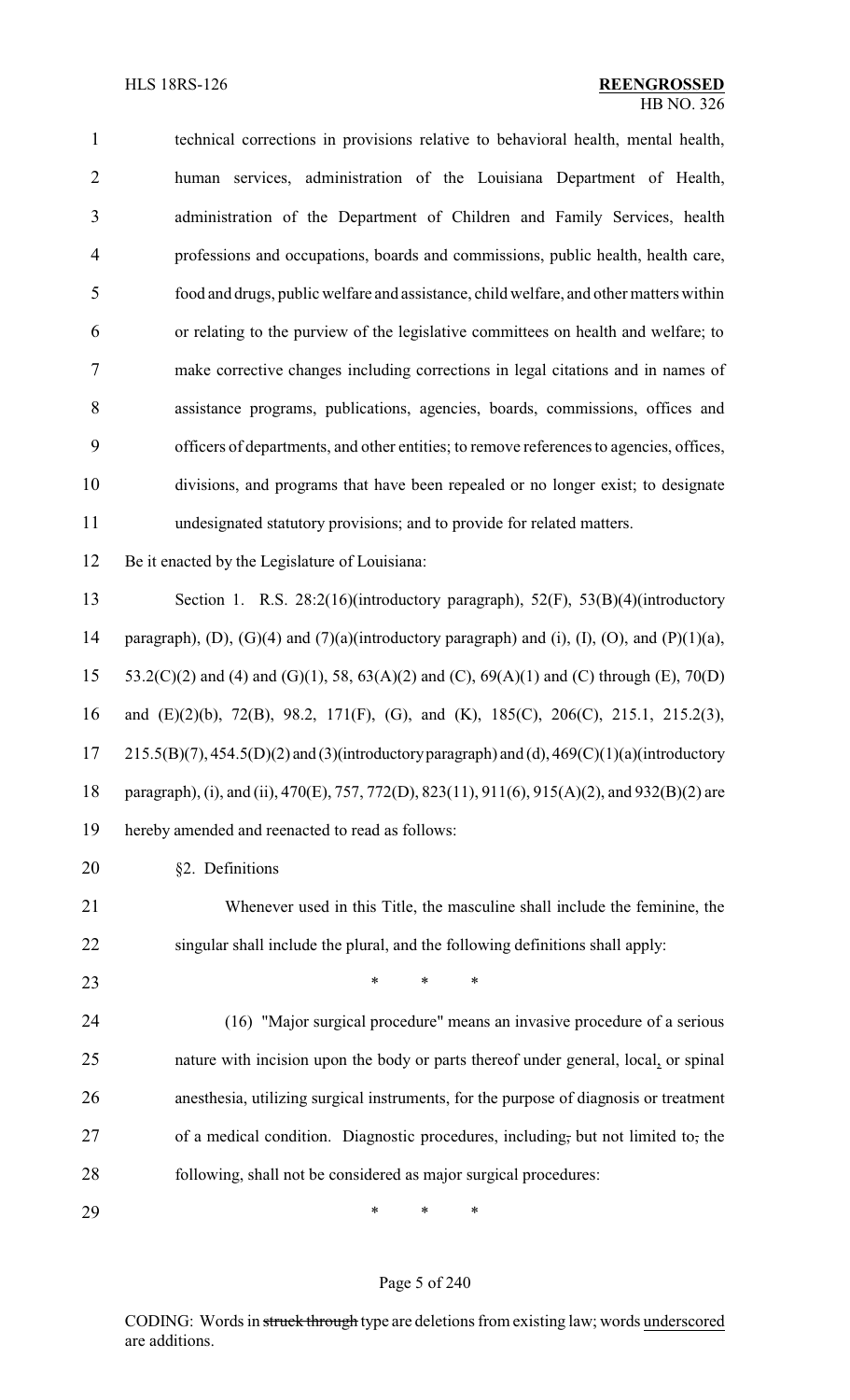| $\mathbf{1}$   | §52. Voluntary admissions; general provisions                                           |
|----------------|-----------------------------------------------------------------------------------------|
| $\overline{2}$ | *<br>*<br>*                                                                             |
| 3              | F. Every patient admitted on a voluntary admission status shall be informed             |
| 4              | in writing at the time of admission of the procedures for requesting release from the   |
| 5              | treatment facility, the availability of counsel, information about the mental health    |
| 6              | advocacy service, the rights enumerated in R.S. 28:171, and rules and regulations       |
| 7              | applicable to or concerning his conduct while a patient in the treatment facility. If   |
| 8              | the person is illiterate or does not read or understand English, appropriate provisions |
| 9              | should shall be made to supply him this information. In addition, a copy of the         |
| 10             | information listed in this Subsection must shall be posted in any area where patients   |
| 11             | are confined and treated.                                                               |
| 12             | *<br>$\ast$<br>$\ast$                                                                   |
| 13             | §53. Admission by emergency certificate; extension; payment for services rendered       |
| 14             | ∗<br>*<br>*                                                                             |
| 15             | <b>B.</b>                                                                               |
| 16             | ∗<br>∗<br>∗                                                                             |
| 17             | (4) In the case of an emergency certificate issued pursuant to an examination           |
| 18             | conducted by telemedicine pursuant to Paragraph (1) of this Subsection and              |
| 19             | Paragraph $(J)(1)$ of this Section, the licensed health care healthcare professional    |
| 20             | present during the actual examination shall be responsible for obtaining, recording,    |
| 21             | and attaching to the emergency certificate the following information regarding the      |
| 22             | video conference:                                                                       |
| 23             | $\ast$<br>*<br>*                                                                        |
| 24             | D. Prior to or during confinement, under the provisions of this Title, any              |
| 25             | person or his attorney shall have the right to demand a judicial hearing to determine   |
| 26             | if probable cause exists for his continued confinement under an emergency               |
| 27             | certificate. The hearing shall be held within five days of the filing of the petition.  |
| 28             | The petition shall be filed in the court of the jurisdiction in which the patient is    |
| 29             | confined. The hearing shall be held in that court and no other except for good cause    |

## Page 6 of 240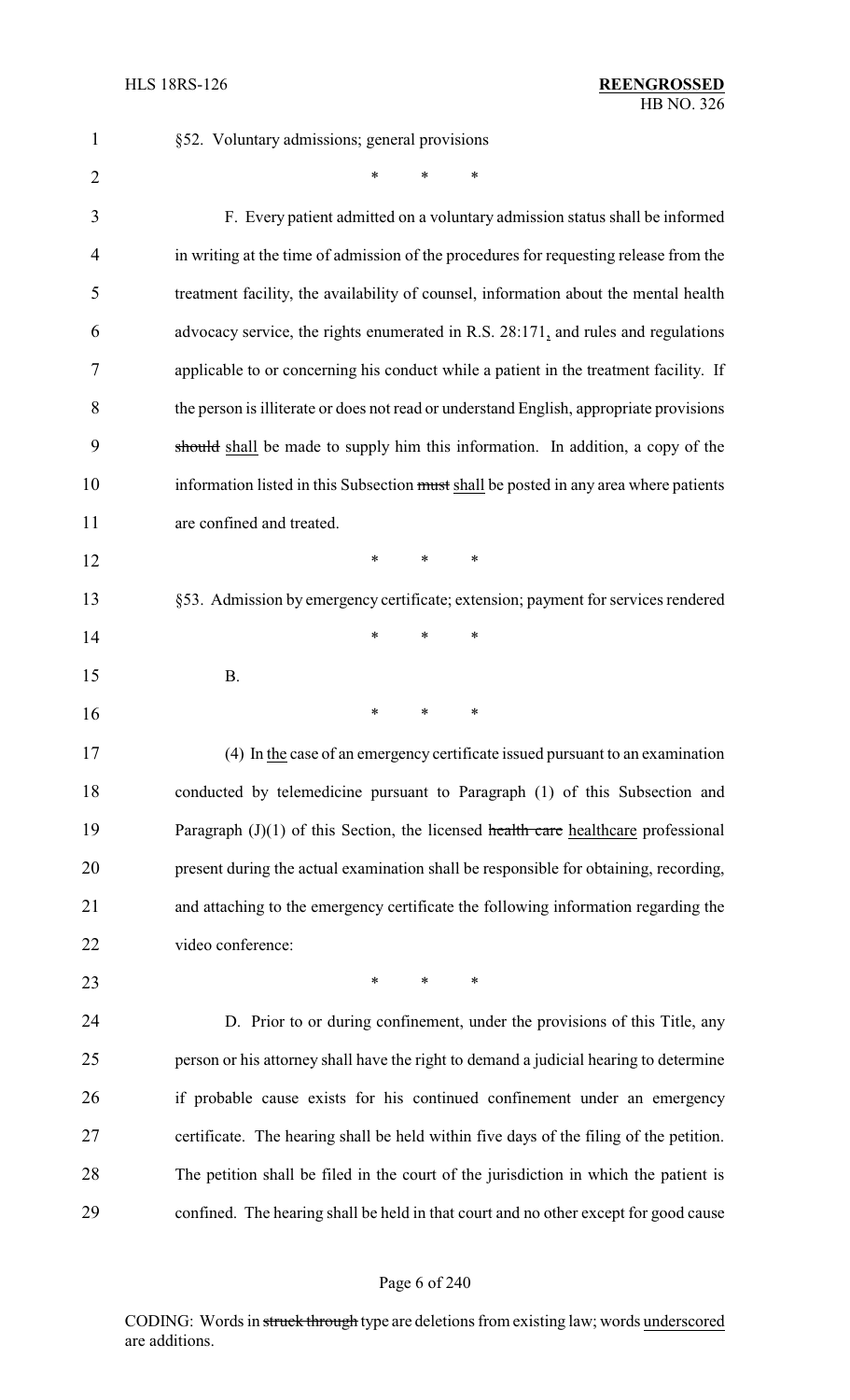| $\mathbf{1}$   | shown. If the person is confined, the judge of the court where the petition was filed      |
|----------------|--------------------------------------------------------------------------------------------|
| 2              | may hold the hearing at the treatment facility where the person is confined, if, in the    |
| 3              | opinion of the director of the treatment facility, it will be detrimental to the patient's |
| $\overline{4}$ | health, welfare, or dignity, to travel to the court where the petition was filed.          |
| 5              | Pending the decision of the court, the patient shall remain confined unless the court      |
| 6              | orders release or a less restrictive status.                                               |
| 7              | *<br>*<br>*                                                                                |
| 8              | G.                                                                                         |
| 9              | *<br>*<br>*                                                                                |
| 10             | (4) In making either the initial examination or the second examination, when               |
| 11             | the coroner or his deputy examines the person and executes an emergency certificate        |
| 12             | and a reexamination of the person and reexecution of a certificate is necessary for        |
| 13             | any reason to insure ensure the validity of the certificate, both the first examiner and   |
| 14             | the reexaminer shall be entitled to the fee for the service, unless they are one and the   |
| 15             | same.                                                                                      |
| 16             | *<br>*<br>∗                                                                                |
| 17             | (7) As it relates to the parish of St. Tammany, all of the following shall                 |
| 18             | apply:                                                                                     |
| 19             | (a) The coroner or deputy coroner, who is a physician, preferably a                        |
| 20             | psychiatrist, may conduct an examination and execute an emergency certificate, as          |
| 21             | provided in Subparagraph (b) of this Paragraph, by telemedicine utilizing video            |
| 22             | conferencing equipment, provided that all of the following are met:                        |
| 23             | (i) A licensed health care healthcare professional, who can adequately and                 |
| 24             | accurately assist with obtaining any necessary information including but not limited       |
| 25             | to that information in Paragraph $(B)(4)$ of this Section and where such health care       |
| 26             | healthcare professional will be present in the examining room with the patient at the      |
| 27             | time of the video conferencing.                                                            |
| 28             | ∗<br>∗<br>∗                                                                                |

## Page 7 of 240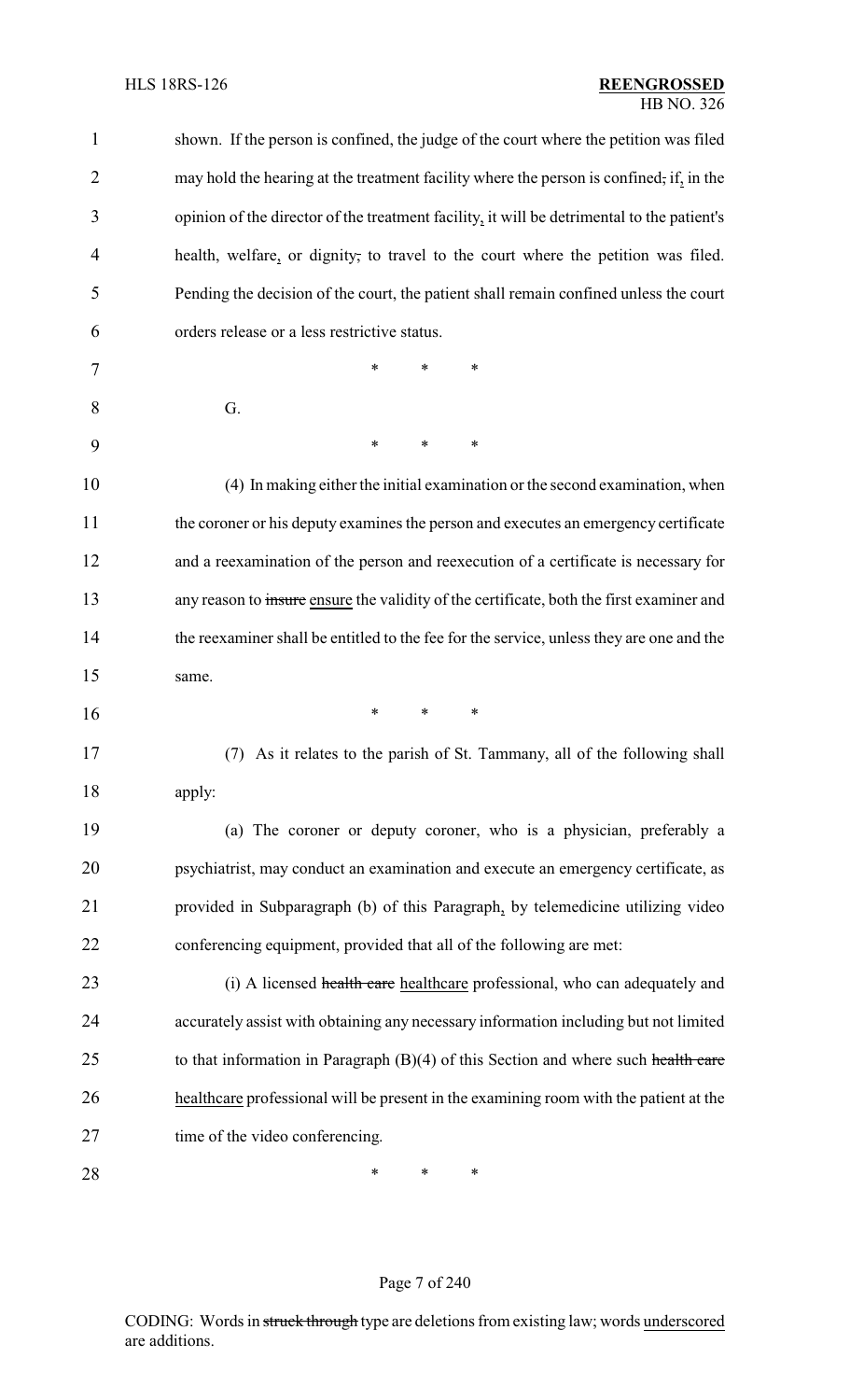| $\mathbf{1}$   | I. Every patient admitted by emergency certificate shall be informed in                 |
|----------------|-----------------------------------------------------------------------------------------|
| $\overline{2}$ | writing at the time of his admission of the procedures of requesting release from the   |
| 3              | treatment facility, the availability of counsel, information about the mental health    |
| $\overline{4}$ | advocacy service, the rights enumerated in R.S. 28:171, and the rules and regulations   |
| 5              | applicable to or concerning his conduct while a patient in the treatment facility. If   |
| 6              | the person is illiterate or does not read or understand English, appropriate provisions |
| 7              | should shall be made to supply him this information to him. In addition, a copy of      |
| 8              | the information mentioned in this Subsection must shall be posted in any area where     |
| 9              | patients are confined and treated.                                                      |
| 10             | *<br>∗<br>∗                                                                             |
| 11             | O.(1) For the purposes of this Chapter, "public and private general hospital            |
| 12             | personnel" shall mean all persons who provide services or furnish assistance to a       |
| 13             | public or private general hospital in connection with the operations or delivery of     |
| 14             | patient care, including employees, independent contractors, and or volunteers.          |
| 15             | (2) Notwithstanding the provisions of this Section or R.S. 28:63, "public and           |
| 16             | private general hospital personnel" does not include a physician, psychiatric mental    |
| 17             | health nurse practitioner, medical psychologist, or psychologist as defined in R.S.     |
| 18             | 28:2, for the purpose of nonviolent crisis intervention training.                       |
| 19             | P.(1) Notwithstanding any provision of law to the contrary, no claim for                |
| 20             | payment for inpatient behavioral health services provided to a person while admitted    |
| 21             | and detained in a facility that provides mental health services under an emergency      |
| 22             | certificate, issued in accordance with the provisions of this Section, shall be denied  |
| 23             | by Medicaid, an entity contracted with the state for the provision of Medicaid          |
| 24             | services, or any hospital, health, or medical expense insurance policy, hospital or     |
| 25             | medical service contract, employee welfare benefit plan, contract or other agreement    |
| 26             | with a health maintenance organization or a preferred provider organization, health     |
| 27             | and accident insurance policy, or any other insurance contract of this type in this     |
| 28             | state, including a group insurance plan, a self-insurance plan, and the Office of       |

Page 8 of 240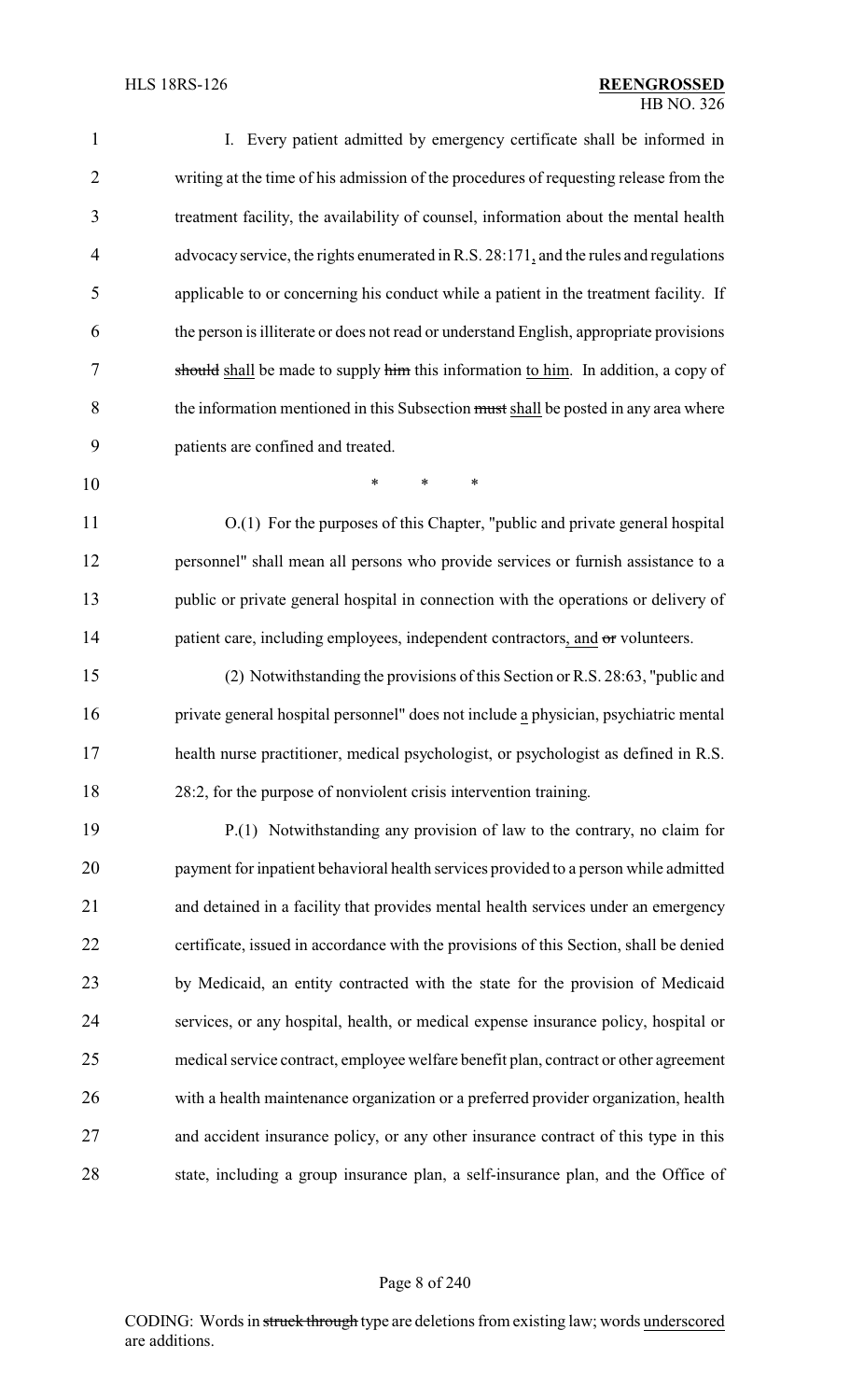| $\mathbf{1}$   | Group Benefits programs, on the basis of medical necessity if all of the following        |
|----------------|-------------------------------------------------------------------------------------------|
| $\overline{2}$ | conditions are met:                                                                       |
| 3              | Claims for payment of for services issued in accordance with this<br>(a)                  |
| 4              | Subsection shall be limited to behavioral health expenditures and shall exclude           |
| 5              | payment for non-behavioral health services or other medical expenses not directly         |
| 6              | related to the provision of behavioral health care, treatment, or services with the       |
| 7              | exception of usual and customary laboratory services necessary to monitor patient         |
| 8              | progress.                                                                                 |
| 9              | $\ast$<br>$\ast$<br>∗                                                                     |
| 10             | §53.2. Order for custody; grounds; civil liability; criminal penalty for making a false   |
| 11             | statement                                                                                 |
| 12             | $\ast$<br>*<br>∗                                                                          |
| 13             | C. The order for custody shall be in writing, in the name of the state of                 |
| 14             | Louisiana, signed by the district judge or parish coroner, and shall state the            |
| 15             | following:                                                                                |
| 16             | $\ast$<br>$\ast$<br>∗                                                                     |
| 17             | (2) The name of the person to be taken into custody, or, if his name is not               |
| 18             | known, a designation of the person by any name or description by which he can be          |
| 19             | identified with reasonable certainty.                                                     |
| 20             | $\ast$<br>$\ast$<br>*                                                                     |
| 21             | (4) That the person shall be taken to a community mental health center, $\alpha$          |
| 22             | public or private general hospital, a public or private mental hospital, coroner's        |
| 23             | office, or a detoxification center.                                                       |
| 24             | $\ast$<br>$\ast$<br>∗                                                                     |
| 25             | G.(1) If refused or obstructed from admittance, any elected coroner or his                |
| 26             | support staff, accompanied by a law enforcement officer, who has announced his            |
| 27             | authority and purpose, may apply to a court of competent jurisdiction for an order        |
| 28             | to break open an outer or inner door or window of any vehicle, water craft, aircraft,     |
| 29             | structure, or dwelling in order to restrain and transport the person subject to a request |

## Page 9 of 240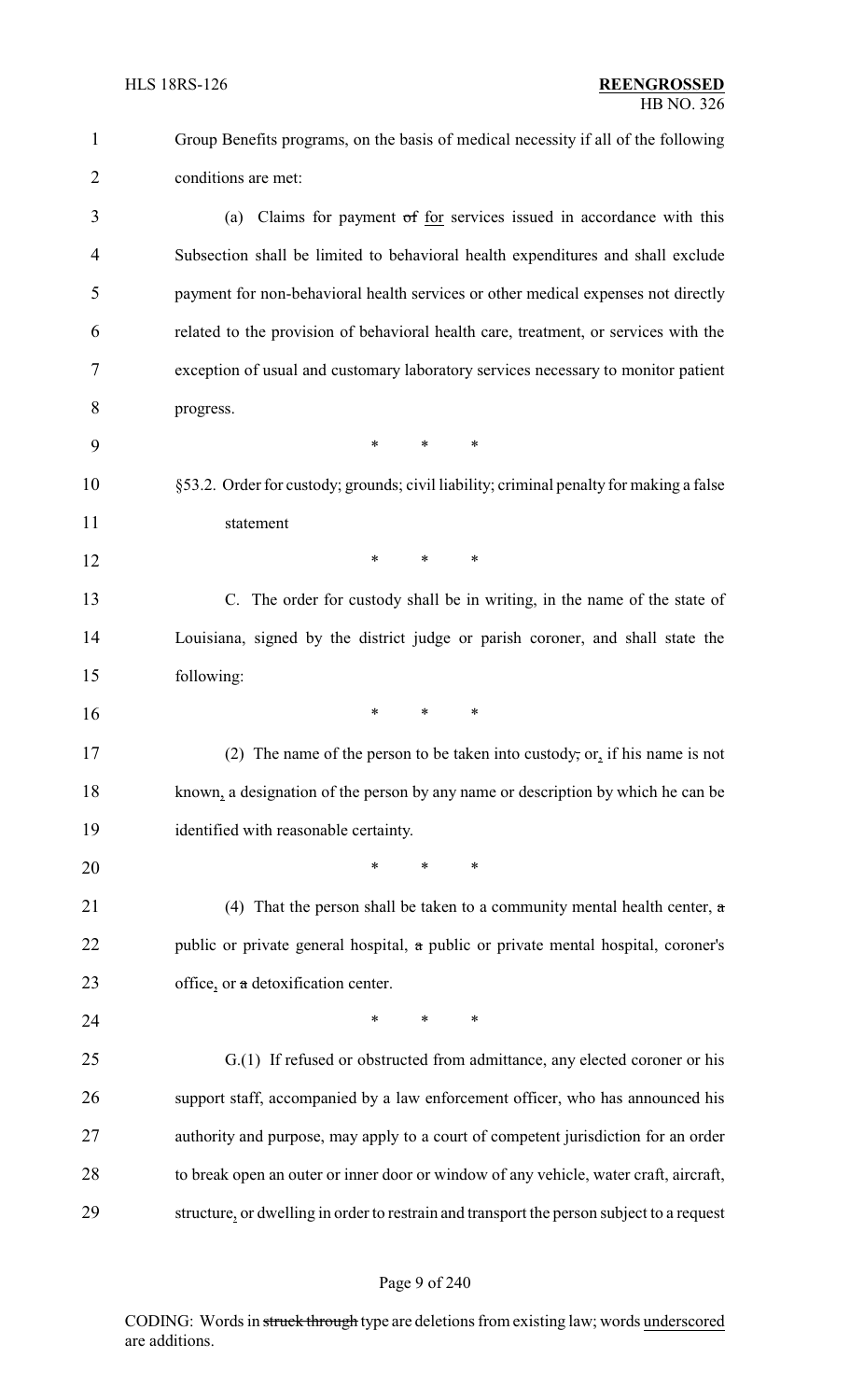| $\mathbf{1}$   | and order for protective custody and examination after a mental health professional    |
|----------------|----------------------------------------------------------------------------------------|
| 2              | has intervened and attempted to counsel the person regarding his voluntary             |
| 3              | surrender.                                                                             |
| $\overline{4}$ | $\ast$<br>*<br>$\ast$                                                                  |
| 5              | §58. R.S. 15:267 Code of Criminal Procedure Article 641 et seq. not affected           |
| 6              | Whenever it appears that a person against whom an indictment has been                  |
| 7              | found or information filed in any court in this state is insane or mentally defective  |
| 8              | to the extent that he is unable to understand the proceedings against him or to assist |
| 9              | in his defense, or whenever the existence of insanity or mental defect on the part of  |
| 10             | the defendant at the time of the alleged commission of the offense charged becomes     |
| 11             | an issue in the cause, all proceedings to determine the fact of the insanity or mental |
| 12             | defect shall be in accordance with the provisions of R.S. 15:267 (Article 267 of the   |
| 13             | Code of Criminal Procedure) Code of Criminal Procedure Article 641 et seq.             |
| 14             | $\ast$<br>*<br>∗                                                                       |
| 15             | §63. Standard of care; limitation of liability; penalties                              |
| 16             | A.                                                                                     |
| 17             |                                                                                        |
| 18             | (2) The provisions of this Subsection shall not affect the provisions of R.S.          |
| 19             | 40:2113.6 or the Federal Emergency Medical Treatment and Active Labor Act, 42          |
| 20             | USC U.S.C. 1395dd.                                                                     |
| 21             | $\ast$<br>*<br>∗                                                                       |
| 22             | $C(1)(a)$ Any person who acts in good faith to assist in the apprehension or           |
| 23             | taking into protective custody, examination and confinement of a patient will not be   |
| 24             | subject to civil or criminal penalties, unless the damage or injury was caused by      |
| 25             | willful or wanton negligence or gross misconduct. This limitation of liability shall   |
| 26             | only apply to public and private general hospital personnel who within the preceding   |
| 27             | twelve-month period have received appropriate training in nonviolent crisis            |
| 28             | intervention and such training has been documented in their personnel files. The       |

## Page 10 of 240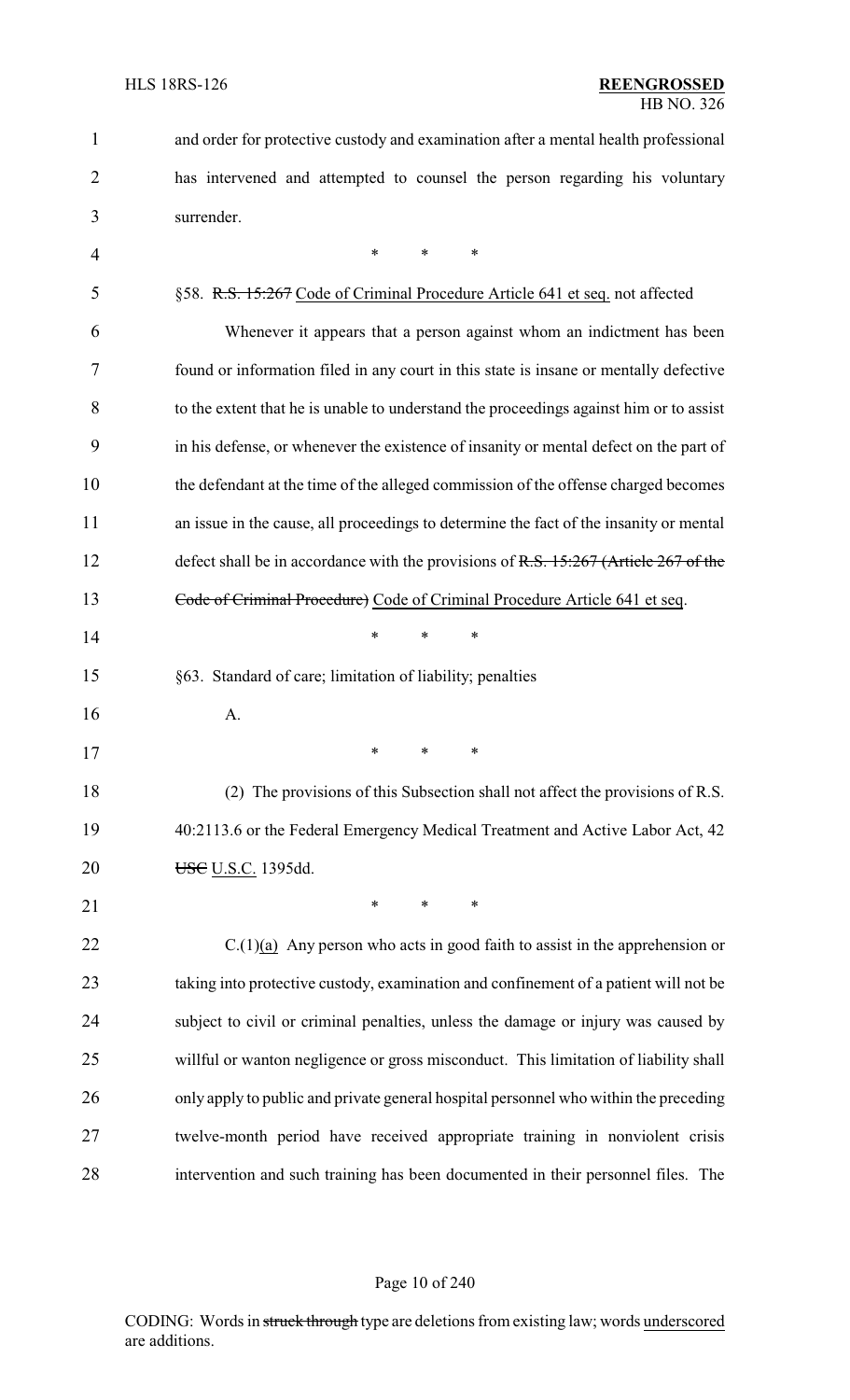1 training shall be provided by an instructor who has attended a course in crisis 2 intervention taught by a certified instructor.

3 (2) The provisions of this Subsection shall not affect the provisions of R.S. 4 40:2113.6 or the Federal Emergency Medical Treatment and Active Labor Act, 42 5 USC 1395dd.

 $(3)$  (b) Any public or private general hospital to which a patient has been transported pursuant to an order of protective custody or an emergency certificate or for the purpose of examination for an emergency commitment certificate shall not be held civilly liable or subject to criminal prosecution for damage or injury to the patient arising from the detention or treatment of the patient if the public or private general hospital personnel have used reasonable care and diligence and their best 12 judgment in the application of their skills under similar circumstances in the same or a similar community or locality, unless the damage or injurywas caused by willful or wanton negligence or gross misconduct. This limitation of liability shall only apply to public and private general hospital personnel who within the preceding twelve-month period have received appropriate training in nonviolent crisis intervention and such training has been documented in their personnel file. The training shall be provided by an instructor who has attended a course in crisis intervention taught by a certified instructor.

20  $(4)$  (2) The provisions of this Subsection shall not affect the provisions of 21 R.S. 40:2113.6 or the Federal Emergency Medical Treatment and Active Labor Act, 22 42 U.S.C. 1395dd.

23  $(5)(3)$  A person who willfully advises or participates in the making of a false 24 application or certificate shall be imprisoned with or without hard labor for not more 25 than two years or fined not more than ten thousand dollars, or both.

26 \* \* \* \* 27 §69. Procedure

28 A.(1) Upon the filing of the petition authorized by R.S. 28:67, the court shall 29 assign a time and place for a hearing, which may be conducted before any judge in

#### Page 11 of 240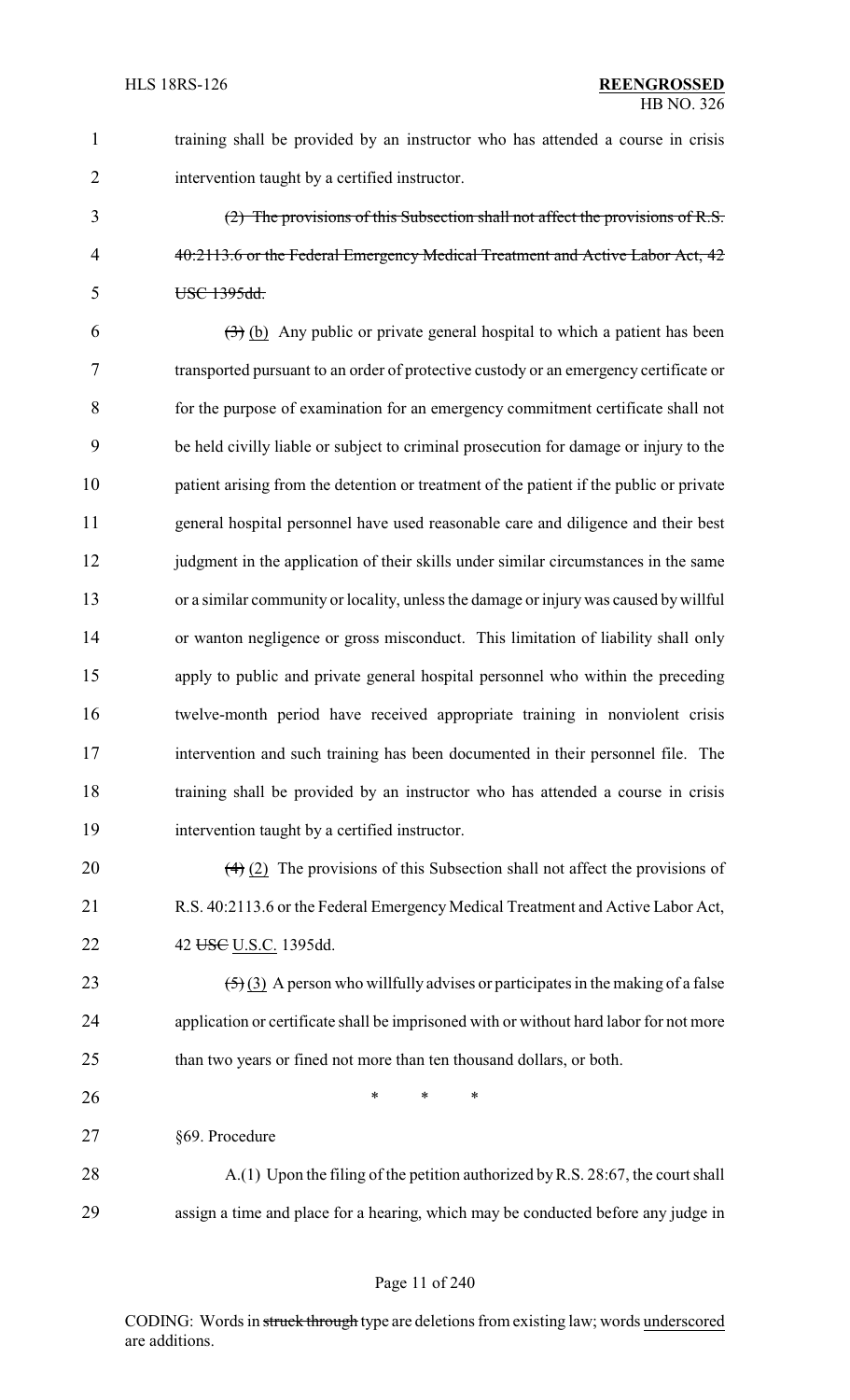the judicial district, within five days, and shall cause reasonable notice thereof and a copy of the petition to be served upon the respondent, respondent's attorney, the petitioner and the director of the local governing entity in the parish where the petition has been filed. The notice shall inform the respondent that he has a right to be present, a right to counsel, which may be appointed, if he is indigent or otherwise qualified, has the right to counsel appointed to represent him by the Mental Health Advocacy Service, and a right to cross examine cross-examine witnesses. Continuances shall be granted only for good cause shown.

\* \* \*

 C. The court shall not order involuntary outpatient treatment unless an examining physician, psychiatric mental health nurse practitioner, or psychologist, who has personally examined the patient within the time period commencing ten days before the filing of the petition, testifies at the hearing.

 D. If the patient has refused to be examined by a physician, psychiatric mental health nurse practitioner, or psychologist, the court may request the subject to consent to an examination by a physician, psychiatric mental health nurse 17 practitioner, or psychologist appointed by the court. If the patient does not consent and the court finds reasonable cause to believe that the allegations in the petition are 19 true, the court may order peace officers, police officers, or the sheriff's department to take the patient into custody and transport him to a hospital or emergency receiving center for examination. Retention of the patient in accordance with the court order shall not exceed twenty-four hours. The examination of the patient may be performed by the physician, psychiatric mental health nurse practitioner, or psychologist whose affidavit accompanied the petition pursuant to R.S. 28:68(B), if he is privileged or otherwise authorized by the hospital or emergency receiving center. If such examination is performed by another physician, psychiatric mental health nurse practitioner, or psychologist, he shall be authorized to consult with the physician, psychiatric mental health nurse practitioner, or psychologist whose affidavit accompanied the petition regarding the issues of whether the allegations in

#### Page 12 of 240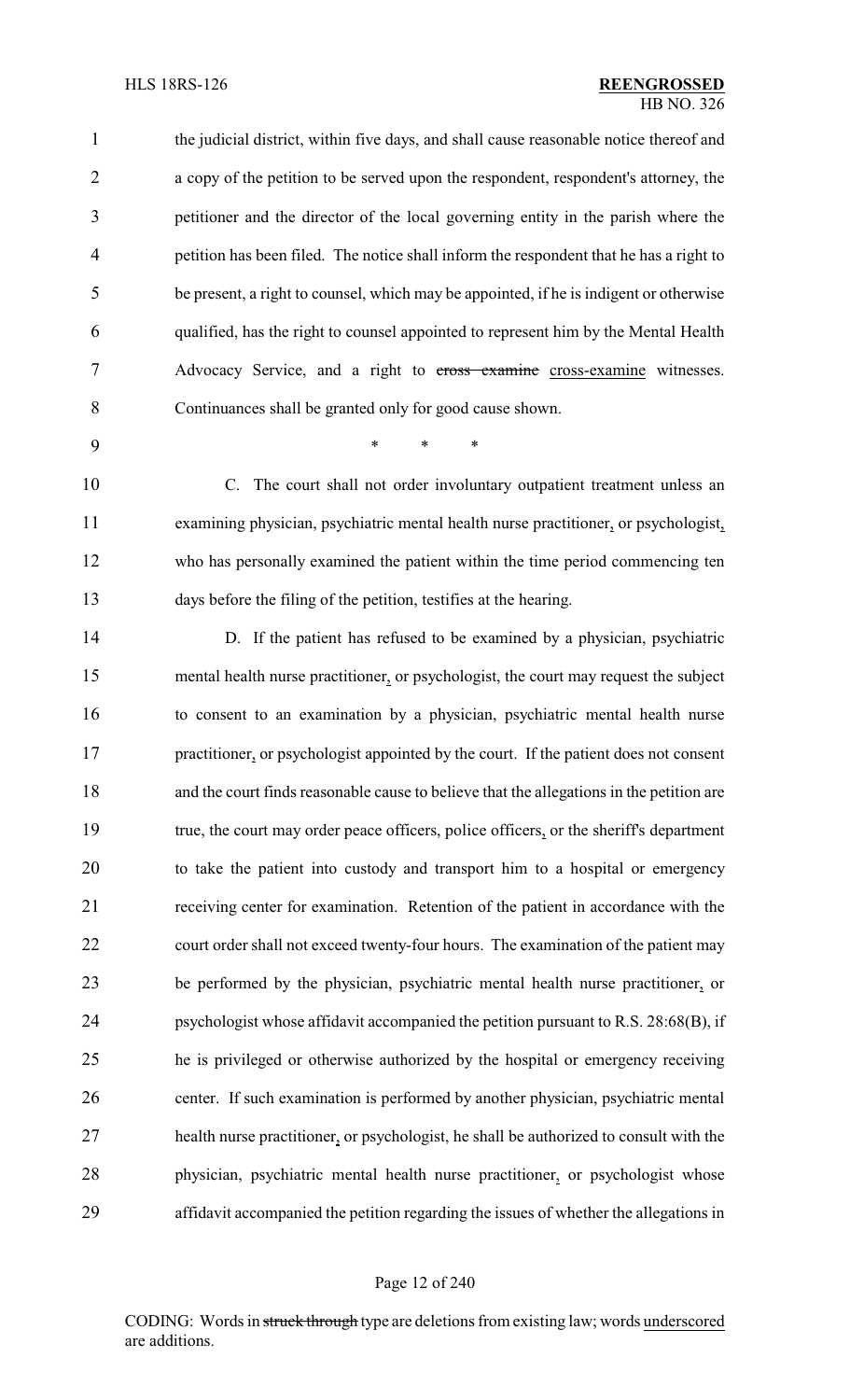the petition are true and whether the patient meets the criteria for involuntary outpatient treatment.

 E. A physician, psychiatric mental health nurse practitioner, or psychologist who testifies pursuant to Subsection C of this Section shall state the facts which support the allegation that the patient meets each of the criteria for involuntary outpatient treatment, the treatment is the least restrictive alternative, the recommended involuntary outpatient treatment, and the rationale. If the recommended involuntary outpatient treatment includes medication, the testimony of the physician, psychiatric mental health nurse practitioner, or medical psychologist shall describe the types or classes of medication which should be authorized, the beneficial and detrimental physical and mental effects of such medication, and whether the medication should be self-administered or administered by authorized personnel.

**\*** \* \* \*

- §70. Written treatment plan for involuntary outpatient treatment
- \* \* \*

17 D. The court shall not order involuntary outpatient treatment unless a physician, psychiatric mental health nurse practitioner, or psychologist testifies regarding the categories of involuntary outpatient treatment recommended, the rationale for each category, facts which establish that such treatment is the least restrictive alternative, and, if recommended, the beneficial and detrimental physical and mental effects of medication, and whether such medication should be self-administered or administered by an authorized professional.

E.

(2) Services may include, but are not limited to, the following:

27 \* \* \* \*

 $*$  \* \* \*

#### Page 13 of 240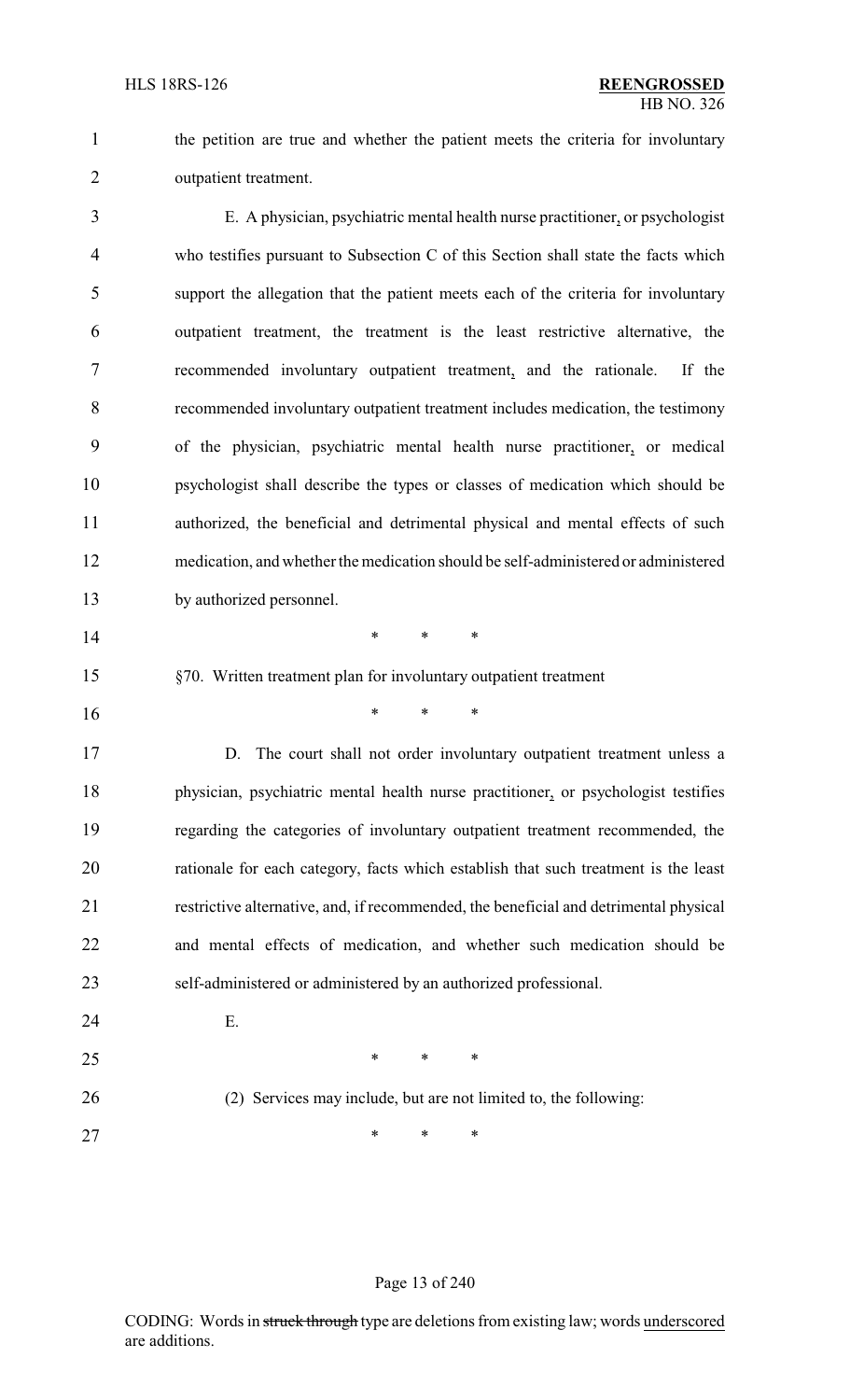| $\mathbf{1}$   | (b) Laboratory testing to include periodic blood testing for therapeutic               |
|----------------|----------------------------------------------------------------------------------------|
| $\overline{2}$ | metabolic effects, toxicology testing, and breath analysis.                            |
| 3              | ∗<br>∗<br>*                                                                            |
| 4              | §72. Application for additional periods of treatment                                   |
| 5              | $\ast$<br>$\ast$<br>$\ast$                                                             |
| 6              | The procedure for obtaining an extension shall be the same as for<br><b>B.</b>         |
| 7              | obtaining the original order. However, the time periods provided in R.S. $28:66(A)(4)$ |
| 8              | shall not be applicable in determining the appropriateness of the extension. The       |
| 9              | court order requiring blood or laboratory testing shall be subject to review after six |
| 10             | months by the physician, psychiatric mental health nurse practitioner, or              |
| 11             | psychologist who developed the written treatment plan or who is designated by the      |
| 12             | director, and the blood or laboratory testing may be terminated without further action |
| 13             | of the court.                                                                          |
| 14             | $\ast$<br>$\ast$<br>∗                                                                  |
| 15             | §98.2. Immunity of psychiatric hospital and director or administrator                  |
| 16             | Any detentions, confinements, commitments, or discharges made of a patient             |
| 17             | who has a mental illness in accordance with this Chapter to any state or private       |
| 18             | psychiatric hospital by the director or administrator thereof, acting in good faith,   |
| 19             | reasonably and without negligence, are hereby declared to be administrative acts of    |
| 20             | the director, administrator, or the hospital, and the director, administrator, and the |
| 21             | hospital are hereby granted immunity from liability for damages to any patient so      |
| 22             | detained, confined, or committed for false imprisonment or otherwise; provided,        |
| 23             | however, that the director, administrator, or the hospital shall not thereby be exempt |
| 24             | from liability for negligence in the care or treatment of such patient.                |
| 25             | $\ast$<br>∗<br>∗                                                                       |
| 26             | §171. Enumerations of rights guaranteed                                                |
| 27             | $\ast$<br>∗<br>∗                                                                       |
| 28             | F.(1) No patient confined by emergency certificate, judicial commitment, or            |
| 29             | non contested noncontested status shall receive major surgical procedures or           |

## Page 14 of 240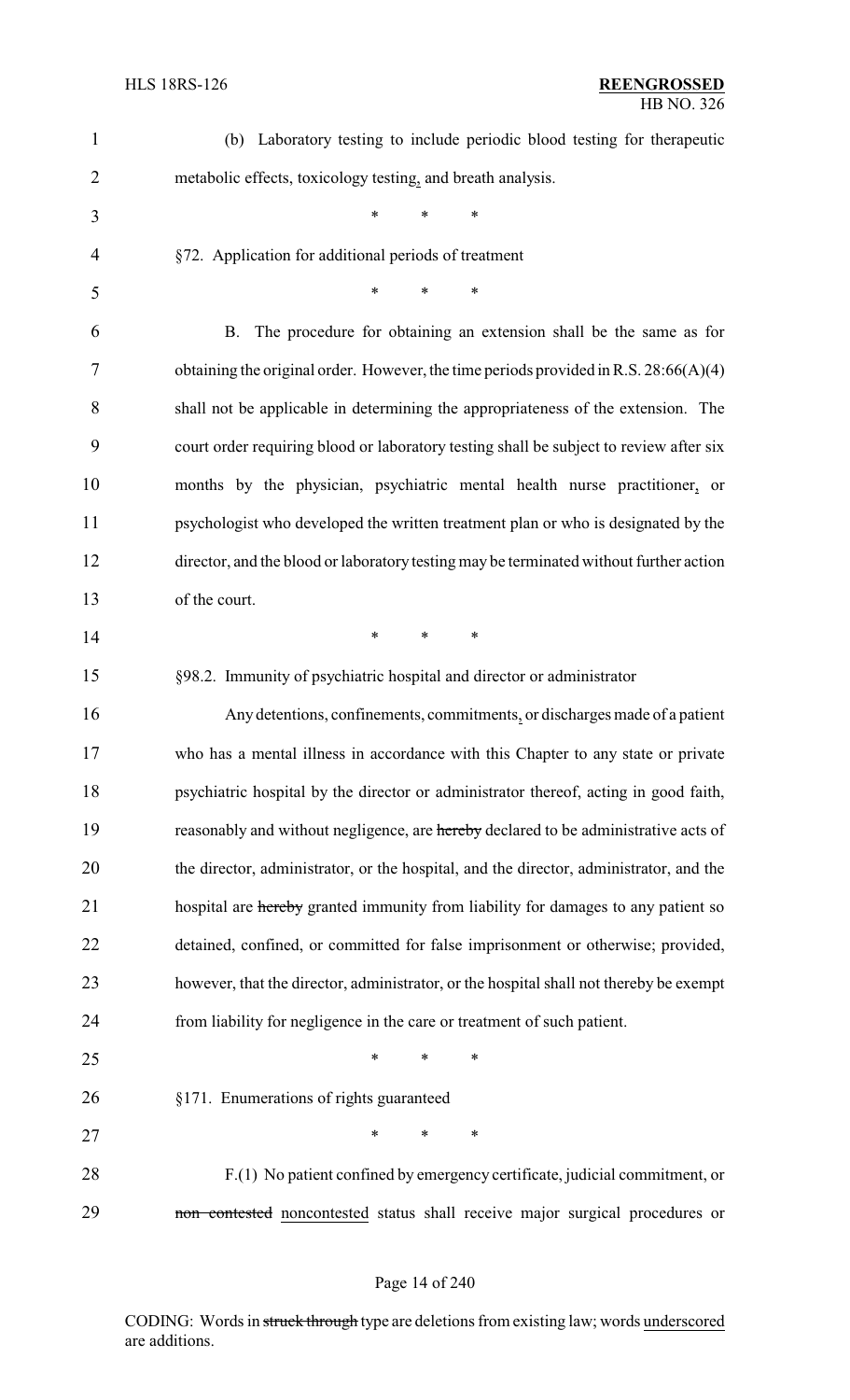electroshock therapywithout the written consent of a court of competent jurisdiction after a hearing.

 (2) If the director of the treatment facility, in consultation with two physicians, determines that the condition of such a patient is of such a critical nature 5 that it may be life threatening life-threatening unless major surgical procedures or electroshock therapy are administered, such emergencymeasures may be performed without the consent otherwise provided for in this Section. No physician shall be liable for a good faith determination that a medical emergency exists.

 G. Every patient shall have the right to wear his own clothes; and to keep and use his personal possessions, including toilet articles, unless determined by a physician, medical psychologist, or psychiatric mental health nurse practitioner that these are medically inappropriate and the reasons therefor are documented in his medical record. The patient shall also be allowed to spend a reasonable sum of his own money for canteen expenses and small purchases, and to have access to individual storage spaces for his private use. If the patient is financially unable to provide these articles for himself, the treatment facility shall provide a reasonable supply of clothing and toiletries.

\* \* \*

 K. Every patient shall have the right to engage a private attorney. If a patient is indigent, he shall be provided an attorney by the mental health advocacy service, if he so requests. The attorneys provided by the mental health advocacy service or 22 appointed by a court shall be interested in and qualified by training and/or or experience in the field of mental health statutes and jurisprudence.

**\*** \* \* \*

- §185. Unlicensed counseling
- 26 \* \* \* \*

 C. All persons found to be in violation of this Section, shall be reported to 28 the Louisiana Department of Health, where a database shall be kept of all violators.

\* \* \*

#### Page 15 of 240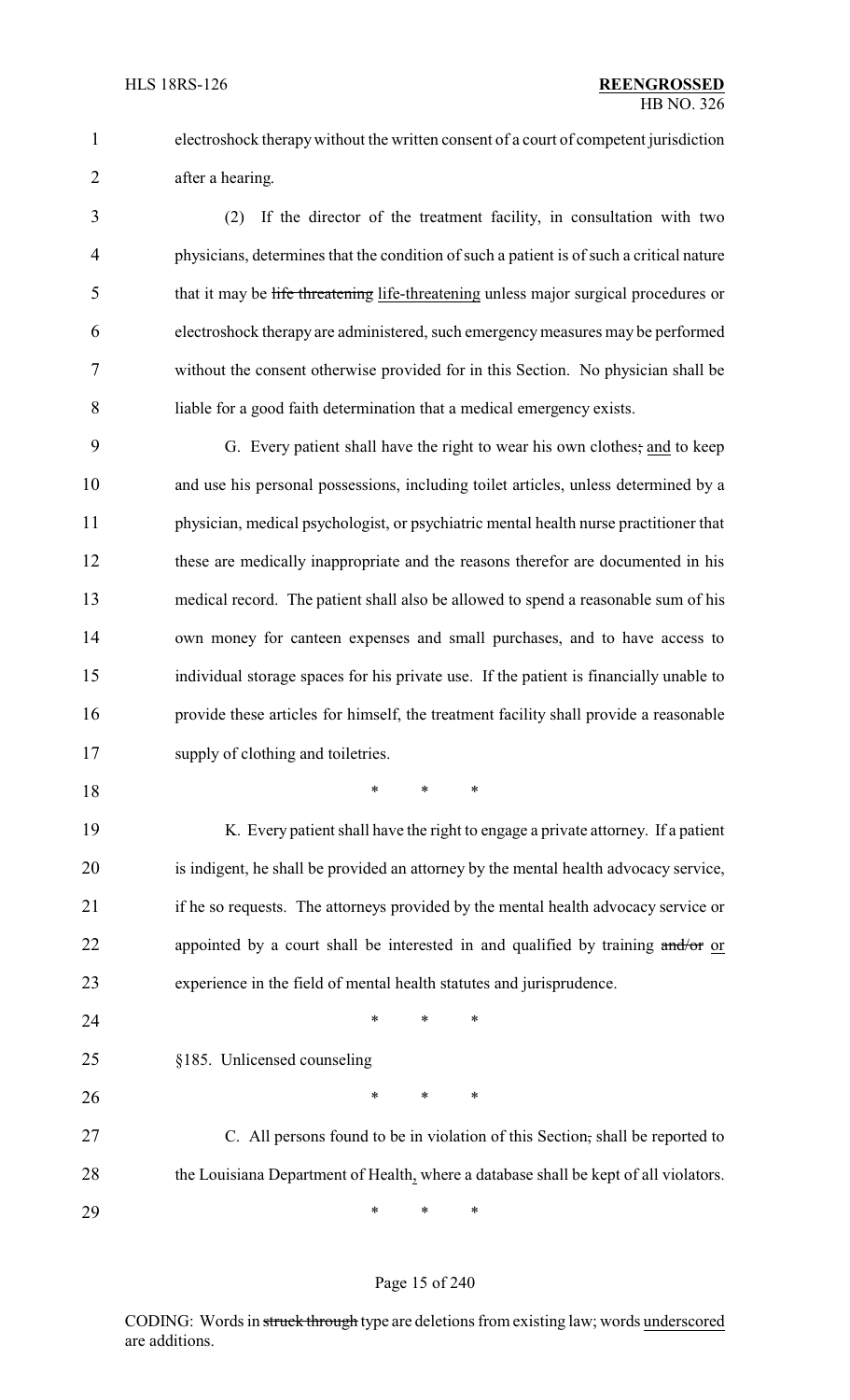| $\mathbf{1}$ | §206. Continuum of care for the emotionally and behaviorally disturbed; statement        |
|--------------|------------------------------------------------------------------------------------------|
| 2            | of policy; determination of need and site                                                |
| 3            | $\ast$<br>*<br>*                                                                         |
| 4            | C. Any site designated under this section Section shall comply with any                  |
| 5            | applicable local and state building or zoning ordinances and laws.                       |
| 6            | $\ast$<br>$\ast$<br>$\ast$                                                               |
| 7            | §215.1. Coroner's Strategic Initiative for a Health Information and Intervention         |
| 8            | Program; creation                                                                        |
| 9            | The office of the coroner in the parish of St. Tammany is hereby authorized              |
| 10           | to establish within his office a Coroner's Strategic Initiative for a Health Information |
| 11           | and Intervention Program, hereinafter referred to hereafter in this Part as "CSI/HIP".   |
| 12           | §215.2. Coroner's Strategic Initiative for a Health Information and Intervention         |
| 13           | Program; powers and duties                                                               |
| 14           | Subject to the availability of adequate funding, a CSI/HIP may perform any               |
| 15           | of the following functions:                                                              |
| 16           | $\ast$<br>$\ast$<br>∗                                                                    |
| 17           | (3) Apply for and receive any grants, funds, or monies from any foundation,              |
| 18           | nonprofit organization, or state or federal governmental agency or entity.               |
| 19           | $\ast$<br>$\ast$<br>∗                                                                    |
| 20           | §215.5. Coroner's Strategic Initiative for a Health Information and Intervention         |
| 21           | Program; advisory board                                                                  |
| 22           | *<br>*<br>∗                                                                              |
| 23           | B. The membership of the advisory board shall be the following:                          |
| 24           | $\ast$<br>$\ast$<br>*                                                                    |
| 25           | One member appointed by the coroner who is a member of a civic<br>(7)                    |
| 26           | organization which provides charitable resources or services to low income low-          |
| 27           | income patients in the parish where the CSI/HIP is located.                              |
| 28           | ∗<br>∗<br>∗                                                                              |

## Page 16 of 240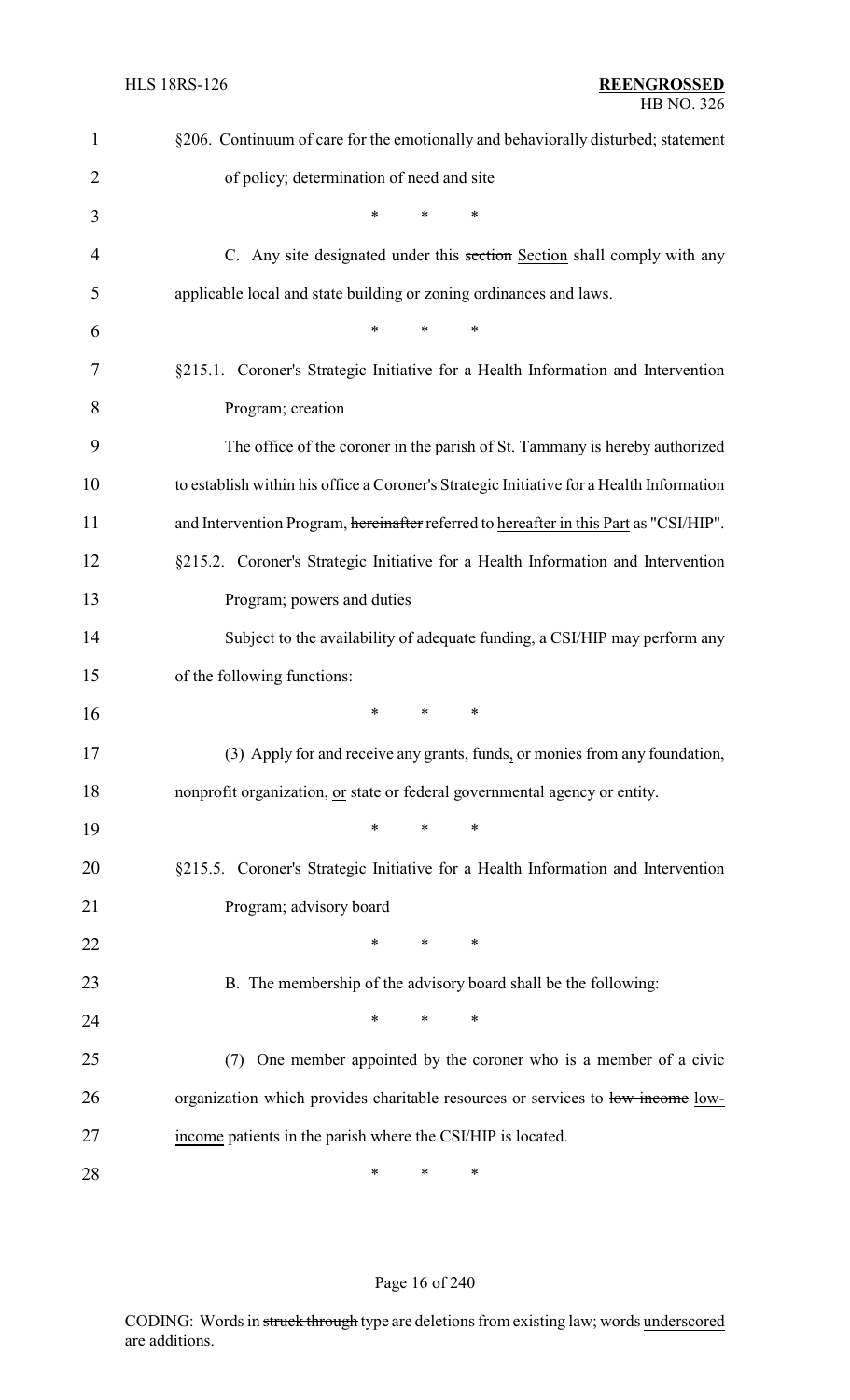| 1  | §454.5. Involuntary admission; determination of probable cause                          |
|----|-----------------------------------------------------------------------------------------|
| 2  | $\ast$<br>*<br>*                                                                        |
| 3  | D. Upon the filing of the petition, the court shall:                                    |
| 4  | $\ast$<br>*<br>∗                                                                        |
| 5  | (2) Shall assign Assign a place for a hearing upon the petition.                        |
| 6  | (3) Shall cause Cause notice thereof to be personally served at least ten days          |
| 7  | prior to the hearing on the respondent and the attorney for the respondent. The         |
| 8  | notice shall satisfy the following requirements:                                        |
| 9  | *<br>$\ast$<br>*                                                                        |
| 10 | (d) The notice shall inform the respondent that he has the right to present             |
| 11 | evidence and cross examine cross-examine witnesses at any hearing on such               |
| 12 | application.                                                                            |
| 13 | *<br>∗<br>∗                                                                             |
| 14 | §469. System of payments; authority of the Louisiana Department of Health; cost         |
| 15 | participation schedule                                                                  |
| 16 | ∗<br>∗<br>∗                                                                             |
| 17 | $C(1)(a)$ The department shall promulgate rules in accordance with the                  |
| 18 | Administrative Procedure Act that establish a schedule of monthly cost participation    |
| 19 | for early intervention services per qualifying family. Cost participation shall be      |
| 20 | based on a sliding scale and shall consider elements, including but not limited to      |
| 21 | adjusted gross income, family size, financial hardship, extraordinary expenses          |
| 22 | associated with the child, and Medicaid eligibility. The department shall be subject    |
| 23 | to all of the following limitations and requirements relative to the cost participation |
| 24 | schedule:                                                                               |
| 25 | (i) The department shall utilize the most recent federal poverty guidelines             |
| 26 | issued published in the Federal Register by the United States Department of Health      |
| 27 | and Human Services, referred to hereafter in this Subsection as the "federal poverty    |
| 28 | guidelines", as the basis for determining the income threshold based on family size     |
| 29 | for eligibility for cost participation.                                                 |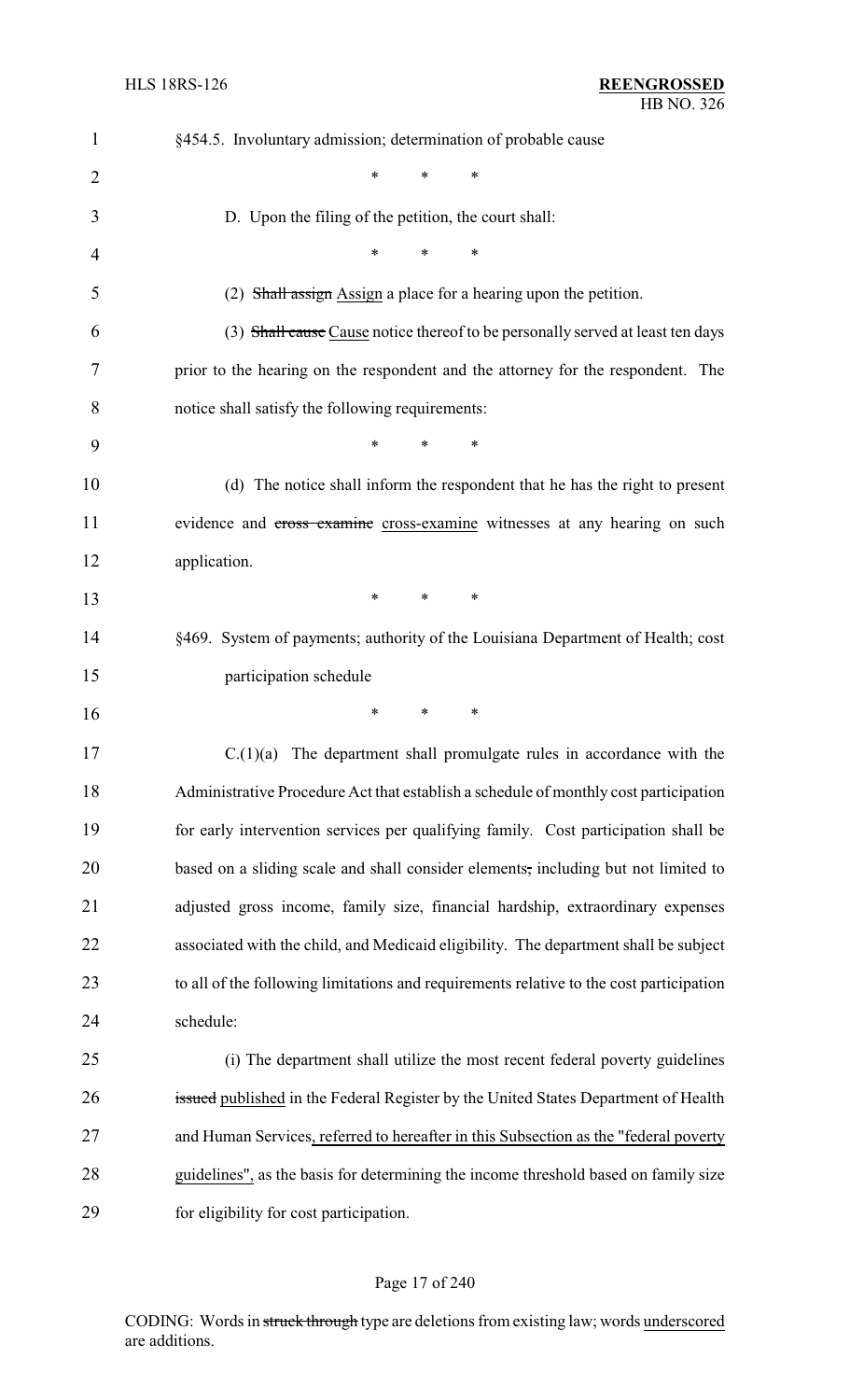| $\mathbf{1}$   | (ii) The department shall not assess any fee or other charge through the cost                                          |
|----------------|------------------------------------------------------------------------------------------------------------------------|
| $\overline{2}$ | participation schedule upon a family which has an annual income of less than three                                     |
| 3              | hundred percent of the applicable federal poverty level guideline.                                                     |
| 4              | $\ast$<br>*<br>$\ast$                                                                                                  |
| 5              | Louisiana State Interagency Coordinating Council for Early Steps:<br>§470.                                             |
| 6              | Louisiana's Early Intervention Program for Infants and Toddlers with                                                   |
| 7              | Disabilities and Their Families                                                                                        |
| 8              | $\ast$<br>$\ast$<br>*                                                                                                  |
| 9              | $E(1)$ The council shall have the following duties:                                                                    |
| 10             | To advise and assist the department in the performance of<br>$\left(\begin{matrix} + & \\ 1 & \end{matrix}\right)$ (a) |
| 11             | responsibilities established pursuant to this Chapter, particularly the identification                                 |
| 12             | of sources of fiscal and other support for services for early intervention programs,                                   |
| 13             | assignment of financial responsibility to the appropriate agency, and the promotion                                    |
| 14             | of interagency agreements.                                                                                             |
| 15             | $\left(\frac{2}{2}\right)$ (b) To advise and assist the department in the preparation of applications                  |
| 16             | and amendments thereto.                                                                                                |
| 17             | $\left(\frac{1}{2}\right)$ (c) To advise and assist the department relative to the transition of                       |
| 18             | toddlers with disabilities to preschool and other appropriate services.                                                |
| 19             | $\left(\frac{4}{9}\right)$ (d) To prepare and submit an annual report to the governor and to the                       |
| 20             | United States Secretary of Education on the status of early intervention programs for                                  |
| 21             | infants and toddlers with disabilities and their families operated within the state.                                   |
| 22             | $(5)$ The council may advise appropriate agencies in the state with respect to                                         |
| 23             | the integration of services for infants and toddlers with disabilities and at-risk infants                             |
| 24             | and toddlers and their families, regardless of whether at-risk infants and toddlers are                                |
| 25             | eligible for early intervention services in the state.                                                                 |
| 26             | $(6)$ (e) To prepare and submit an annual report to the Legislature of                                                 |
| 27             | Louisiana on the status of the early intervention program of this state for infants and                                |
| 28             | toddlers with disabilities and their families.                                                                         |

## Page 18 of 240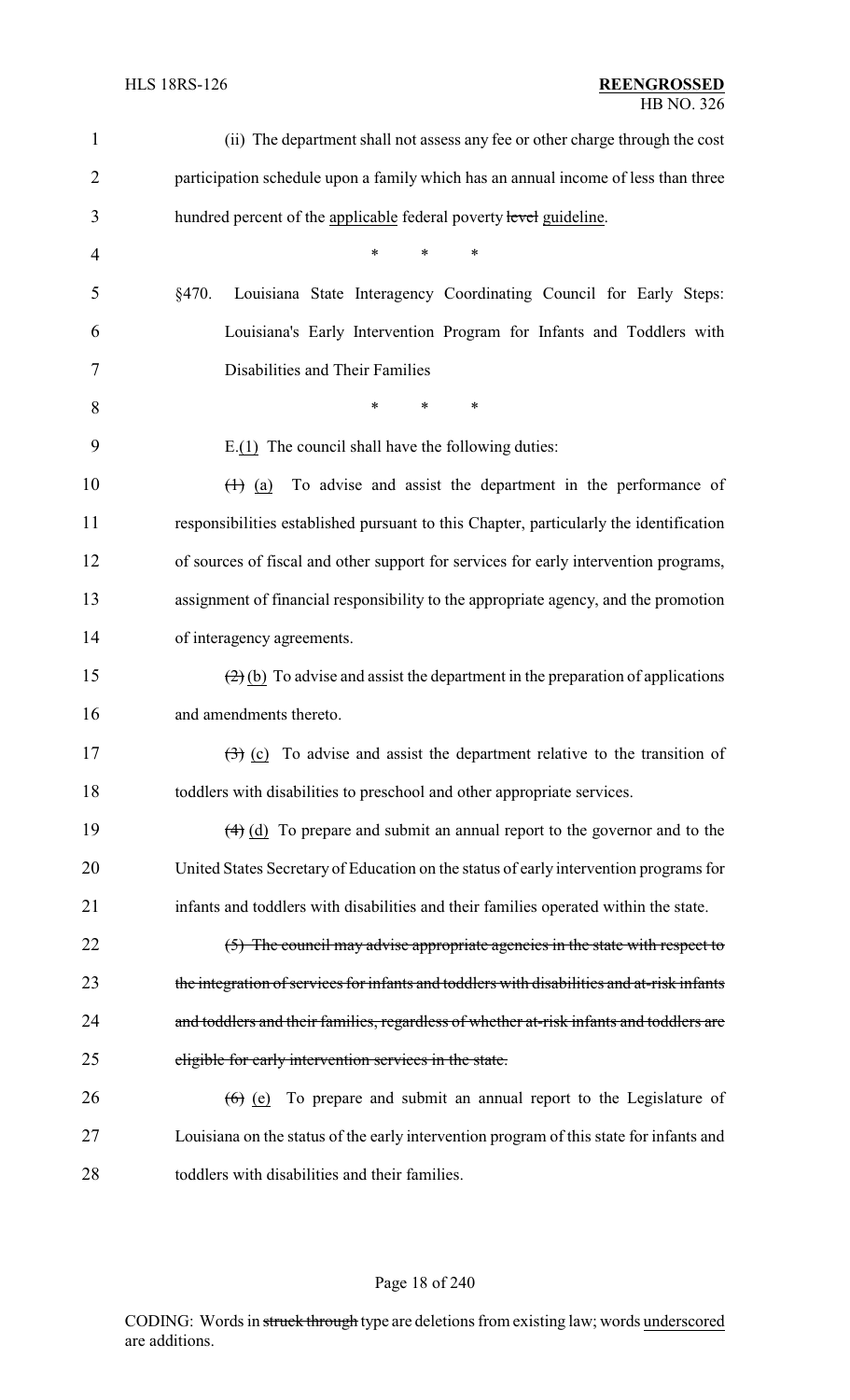| $\mathbf{1}$   | (2) The council may advise appropriate agencies in the state with respect to               |
|----------------|--------------------------------------------------------------------------------------------|
| $\overline{2}$ | the integration of services for infants and toddlers with disabilities and at-risk infants |
| 3              | and toddlers and their families, regardless of whether at-risk infants and toddlers are    |
| 4              | eligible for early intervention services in the state.                                     |
| 5              | $\ast$<br>*<br>*                                                                           |
| 6              | §757. Council staffing                                                                     |
| 7              | The council shall have full appointing authority for all personnel purposes                |
| 8              | and shall be empowered to hire and supervise sufficient staff to insure ensure the         |
| 9              | council's ability to fulfill its responsibilities. Two of these positions shall be         |
| 10             | unclassified civil service positions, pursuant to Article X, Section $2(B)(7)$ of the      |
| 11             | Constitution of Louisiana, and the State Civil Service Commission may provide that         |
| 12             | others among these positions shall be unclassified positions.                              |
| 13             | $\ast$<br>*<br>*                                                                           |
| 14             | §772. Funding of regional addictive disorder services                                      |
| 15             | $\ast$<br>$\ast$<br>*                                                                      |
| 16             | D. In the event that the secretary or assistant secretary of the department                |
| 17             | determines that compliance with this Section would jeopardize federal funding, the         |
| 18             | secretary or assistant secretary may allocate more or fewer funds to one or more           |
| 19             | regions if such action is approved by the House and Senate Committees on Health            |
| 20             | and Welfare committees on health and welfare.                                              |
| 21             | *<br>∗<br>∗                                                                                |
| 22             | §823. Principles                                                                           |
| 23             | The following ideals shall be the guiding principles for the development of                |
| 24             | a Community and Family Support System plan:                                                |
| 25             | $\ast$<br>*<br>∗                                                                           |
| 26             | $(11)$ The system shall be flexible to insure ensure that unanticipated needs              |
| 27             | are met and that the provision of supports and services is not limited to the location     |
| 28             | and types of existing services.                                                            |
| 29             | $\ast$<br>∗<br>$\ast$                                                                      |

## Page 19 of 240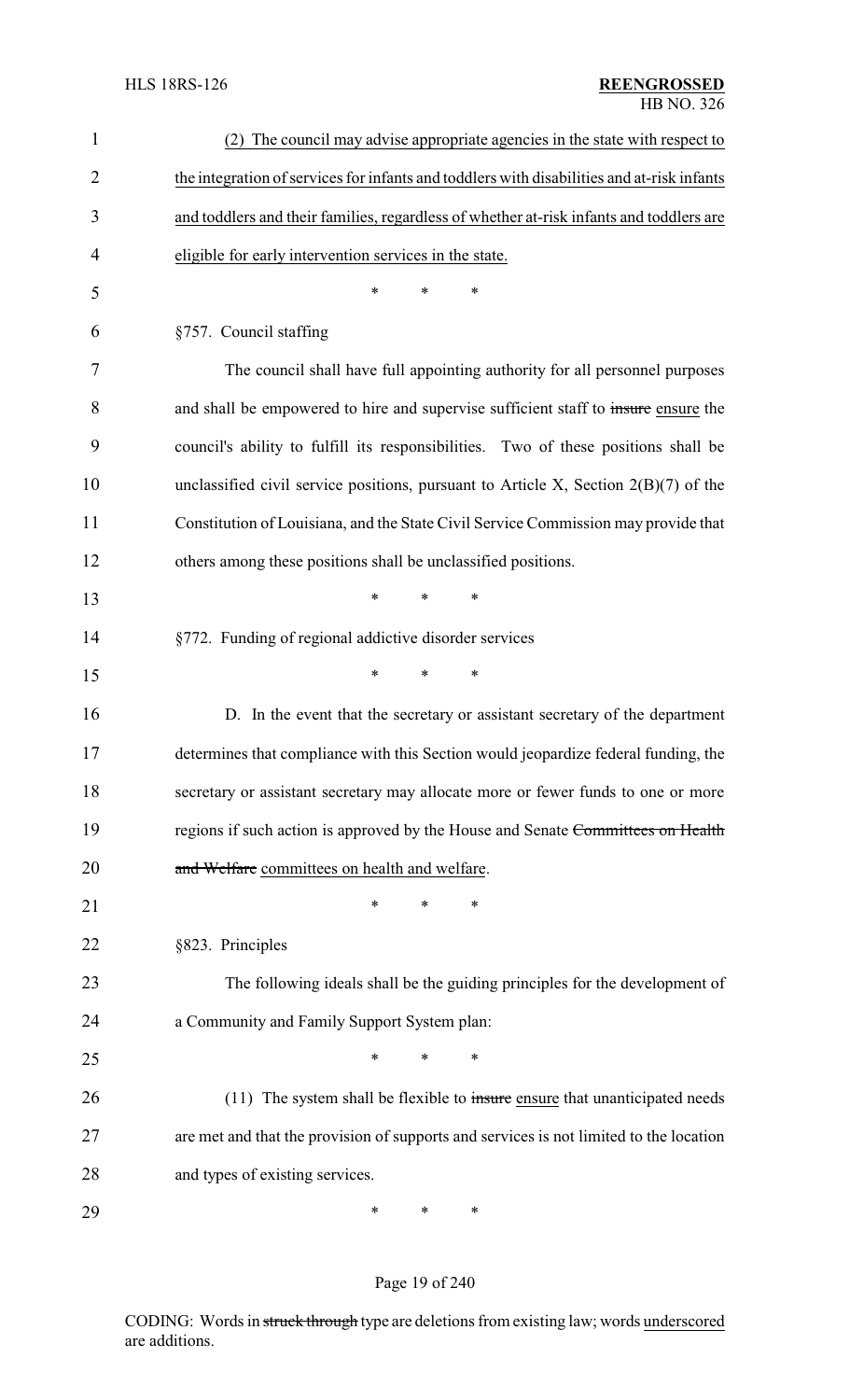| $\mathbf{1}$   | §911. Definitions                                                                    |
|----------------|--------------------------------------------------------------------------------------|
| $\overline{2}$ | As used in this Chapter and unless the context clearly requires otherwise:           |
| 3              | $\ast$<br>$\ast$<br>*                                                                |
| 4              | "Human services district or authority" or and "district or authority",<br>(6)        |
| 5              | means mean a local governing entity, as identified in R.S. 28:912(A), with local     |
| 6              | accountability and management of behavioral health, intellectual disability, and     |
| 7              | developmental disability services as well as any public health or other services     |
| 8              | contracted to the district or authority by the department.                           |
| 9              | *<br>$\ast$<br>*                                                                     |
| 10             | §915.<br>Districts and authorities; functions, powers, and duties; sole-source       |
| 11             | contracting                                                                          |
| 12             | A. Pursuant to a contract with the department, all human services districts          |
| 13             | and authorities shall:                                                               |
| 14             | $\ast$<br>$\ast$<br>*                                                                |
| 15             | (2) Be responsible for community-based programs and functions relating to            |
| 16             | the care, diagnosis, training, treatment, case management, and education of persons  |
| 17             | with intellectual disabilities, persons with developmental disabilities, and persons |
| 18             | with autism.                                                                         |
| 19             | $*$ and $*$<br>$\ast$<br>$\ast$                                                      |
| 20             | §932. Intervention and stabilization units; establishment and operation; duties of   |
| 21             | human services districts and authorities                                             |
| 22             | $\ast$<br>$\ast$<br>*                                                                |
| 23             | B. Subject to appropriation for this purpose, a human services district or           |
| 24             | authority may establish and operate an intervention and stabilization unit in any    |
| 25             | parish that meets all of the following criteria:                                     |
| 26             | *<br>$\ast$<br>∗                                                                     |
| 27             | (2) The parish experienced the closure of a hospital provided for in R.S.            |
| 28             | 17:1519.2 that had been operated by the Health Care Services Division health care    |

## Page 20 of 240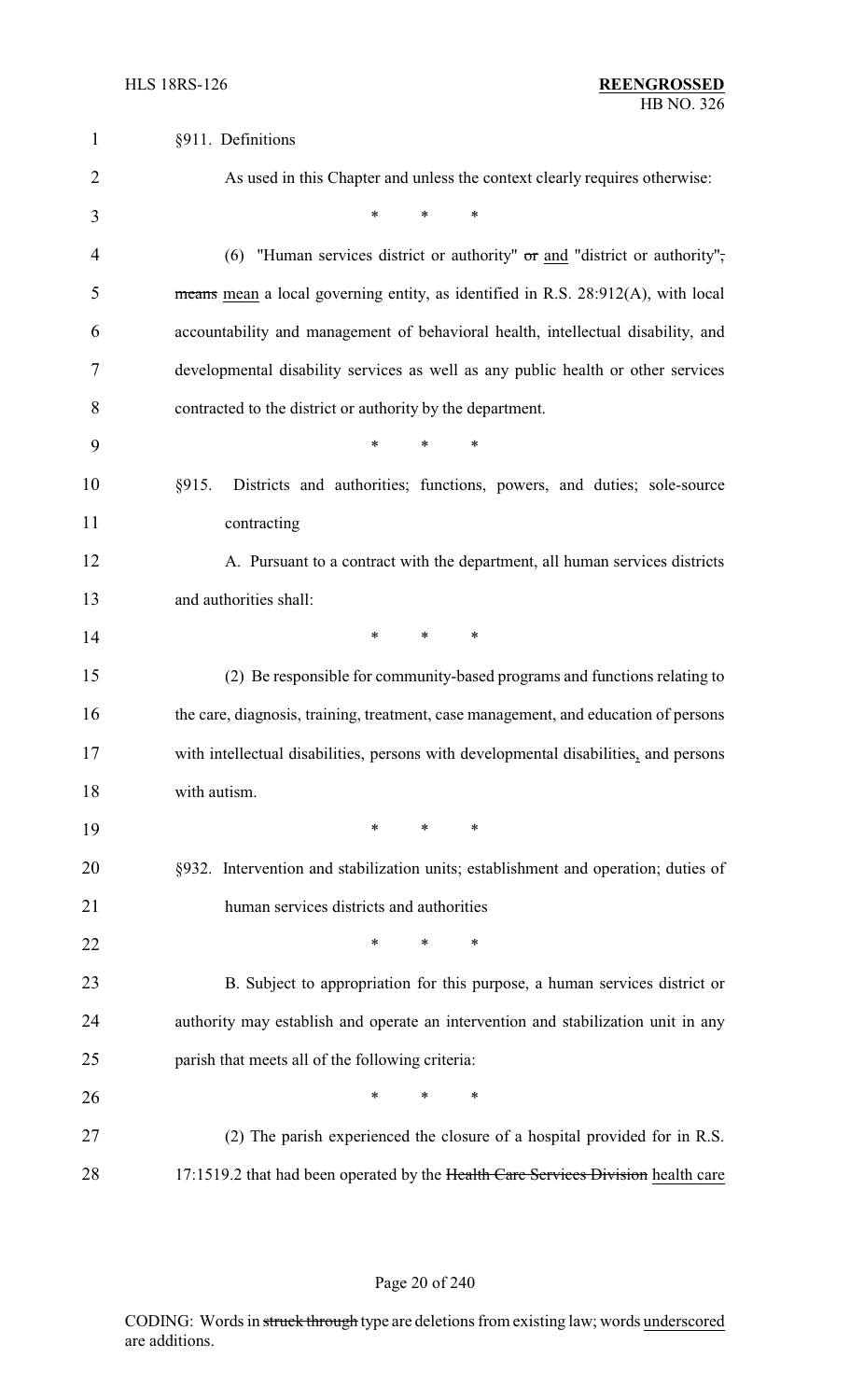| $\mathbf{1}$   | services division of the LSU Health Sciences Center-New Orleans.                                                   |
|----------------|--------------------------------------------------------------------------------------------------------------------|
| $\overline{2}$ | $\ast$<br>*<br>*                                                                                                   |
| 3              | Section 2. R.S. 36:254(A)(6)(b) and (10)(a) through (e), (B)(1) and (6), (D)(1)(a)(i),                             |
| 4              | $(E)(1)$ , $(F)(1)$ , $(H)(1)$ , $(I)(1)$ , $(J)(1)$ , $(K)(1)$ , and $(L)$ , 254.1, 254.3, 258(G) through $(L)$ , |
| 5              | $259(E)(10)$ , $474(B)(1)$ and (6), and $477(B)(1)$ are hereby amended and reenacted to read as                    |
| 6              | follows:                                                                                                           |
| 7              | §254. Powers and duties of the secretary of the Louisiana Department of Health                                     |
| 8              | A. In addition to the functions, powers, and duties otherwise vested in the                                        |
| 9              | secretary by law, he shall:                                                                                        |
| 10             | *<br>*<br>∗                                                                                                        |
| 11             | (6)                                                                                                                |
| 12             | *<br>*<br>$\ast$                                                                                                   |
| 13             | (b) Act as the sole agent of the state or, in necessary cases, designate one of                                    |
| 14             | the offices within the department or its assistant secretary to cooperate with the                                 |
| 15             | federal government and with other state and local agencies in the administration of                                |
| 16             | federal funds granted to the state pursuant to the State Children's Health Insurance                               |
| 17             | Program, Title XXI of the Social Security Act. For this purpose he may take such                                   |
| 18             | actions, in accordance with any applicable state law, necessary to meet such federal                               |
| 19             | standards as are established for the administration and use of such federal funds,                                 |
| 20             | except as otherwise specifically provided in this Title or by the constitution and laws                            |
| 21             | of this state, and provided that if the department develops a private health insurance                             |
| 22             | model, the department and the Department of Insurance shall jointly promulgate the                                 |
| 23             | necessary rules in accordance with the Administrative Procedure Act to establish the                               |
| 24             | private health insurance model. Any rules or regulations promulgated pursuant to                                   |
| 25             | the private health insurance model shall be subject to review by the House                                         |
| 26             | Committee on Health and Welfare, and the Senate Committee on Health and                                            |
| 27             | Welfare, and the House Committee on Insurance, and the Senate Committee on                                         |
| 28             | Insurance.                                                                                                         |
|                |                                                                                                                    |

\* \* \*

## Page 21 of 240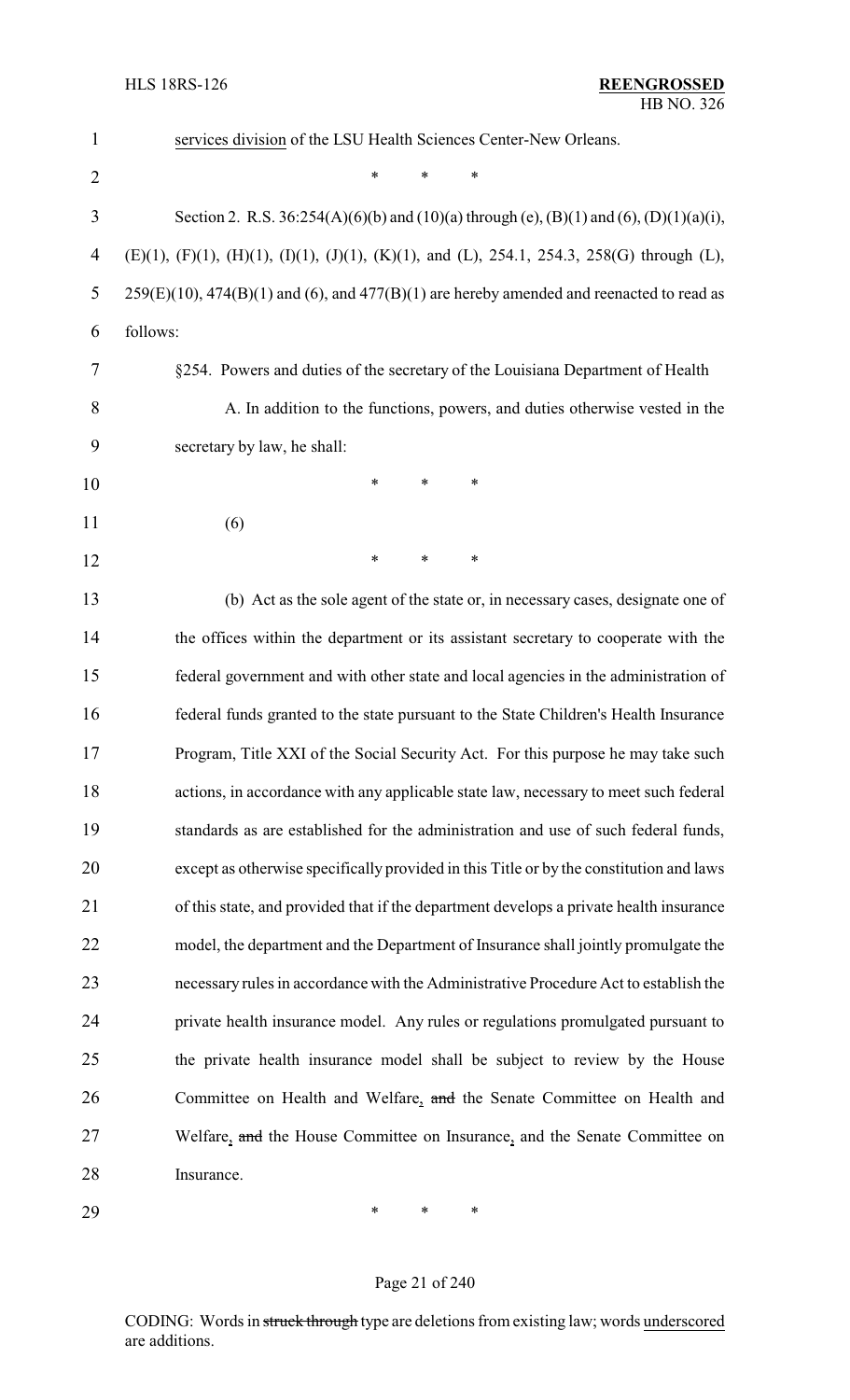| $\mathbf{1}$   | (10) Perform the functions of the state relating to:                                    |
|----------------|-----------------------------------------------------------------------------------------|
| $\overline{2}$ | (a) Licensing of health related health-related professionals,.                          |
| 3              | (b) Licensing of health facilities, including hospitals and nursing homes,.             |
| 4              | (c) Licensing of institutions for persons with intellectual disabilities,.              |
| 5              | (d) Licensing of systems of distribution for controlled dangerous substances;           |
| 6              | (e) Licensing of child care institutions funded under Title XIX of the Social           |
| 7              | Security Act; and.                                                                      |
| 8              | $\ast$<br>*<br>*                                                                        |
| 9              | B. The secretary shall have authority to:                                               |
| 10             | $(1)(a)$ Except as otherwise specifically provided in R.S. 36:801 and 803:              |
| 11             | Employ, appoint, remove, assign, and promote such personnel as is<br>(i)                |
| 12             | necessary for the efficient administration of the executive office of the secretary and |
| 13             | the performance of its powers, duties, functions, and responsibilities and such other   |
| 14             | personnel, who are not assigned to an office, as may be necessary for the efficient     |
| 15             | administration of the department and for the performance of the responsibilities,       |
| 16             | powers, duties, and functions of agencies transferred to it,                            |
| 17             | (ii) Employ, assign, and remove all personnel employed for the department               |
| 18             | on a contractual basis, and.                                                            |
| 19             | (iii) Transfer the personnel of the department as necessary for the efficient           |
| 20             | administration of the department and its programs.                                      |
| 21             | (b) All of the above are to functions provided for in this Paragraph shall be           |
| 22             | accomplished in accordance with applicable civil service law, rules, and regulations,   |
| 23             | and with policies and rules of the department, and all are subject to budgetary control |
| 24             | and applicable laws.                                                                    |
| 25             | ∗<br>*<br>∗                                                                             |
| 26             | (6) Grant rights of way, servitudes, and easements across state-owned lands             |
| 27             | under his jurisdiction to other public bodies, either state or local, for any public    |
| 28             | purpose. The secretary shall also have authority to grant rights of way, servitudes,    |
| 29             | and easements across state lands under his jurisdiction to any other person or entity   |

## Page 22 of 240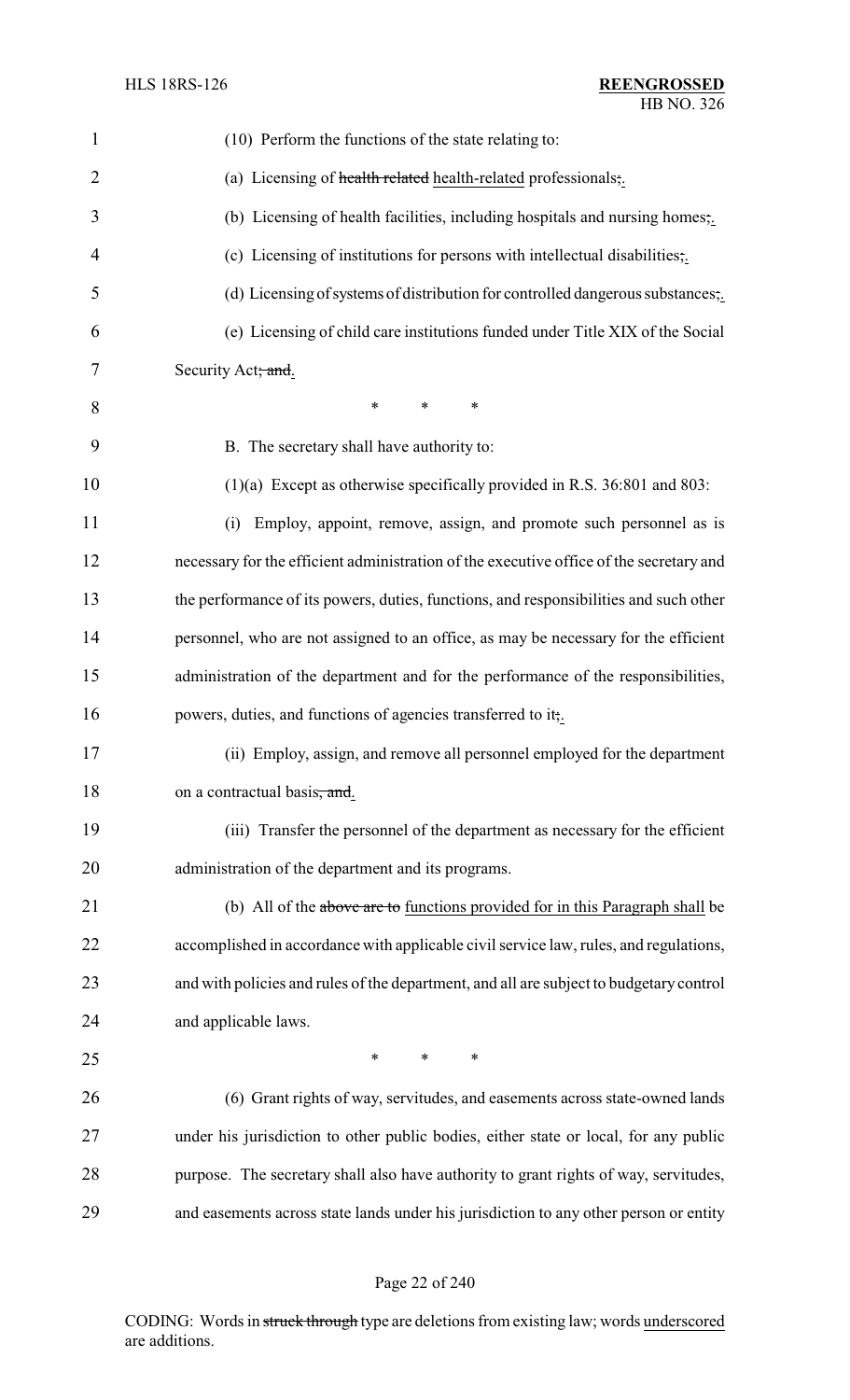for the purpose of laying pipelines, gas lines, and water lines, and for the 2 transmission of electricity for power and light, and also for telephone and telegraph lines, for railroad lines or tracks, for road construction, and for drainage purposes, and to enter into the necessary contracts therefor, which shall provide for the payment of an adequate consideration. Such payment, in order to be considered as adequate consideration, shall be based on payments made for other comparable contracts in the vicinity, when available, providing compensation for rights of way, servitudes, easements, and for damages relative thereto.

\* \* \*

 D.(1)(a)(i) The secretary shall direct and be responsible for the Medical Assistance Program, Title XIX of the Social Security Act, including eligibility determination and those health planning and resource development functions as are permissible under provisions of Title XIX of the Social Security Act, Title XXI of the Social Security Act, and R.S. 46:976. Any modification to the Medical Assistance Program approved by waiver by the United States Department of Health and Human Services, Health Care Financing Administration or its successor, that provides for a managed care or voucher system shall be implemented by the secretary but only after the approved plan and any modifications thereto have been 19 approved by the House and Senate Committees on Health and Welfare committees on health and welfare and the Joint Legislative Committee on the Budget. Unless approved by such committees as provided in this Subparagraph, modifications to the medical assistance program as provided herein shall not be considered avoidance of a budget deficit in the case of medical assistance programs, shall not be considered a means of securing new or enhanced federal funding in medical assistance programs, and shall not be considered necessaryto avoid imminent peril to the public health, safety, or welfare; such modification shall not be promulgated as emergency rules under the provisions of R.S. 49:953(B) unless approved by such committees.

**\*** \* \* \*

#### Page 23 of 240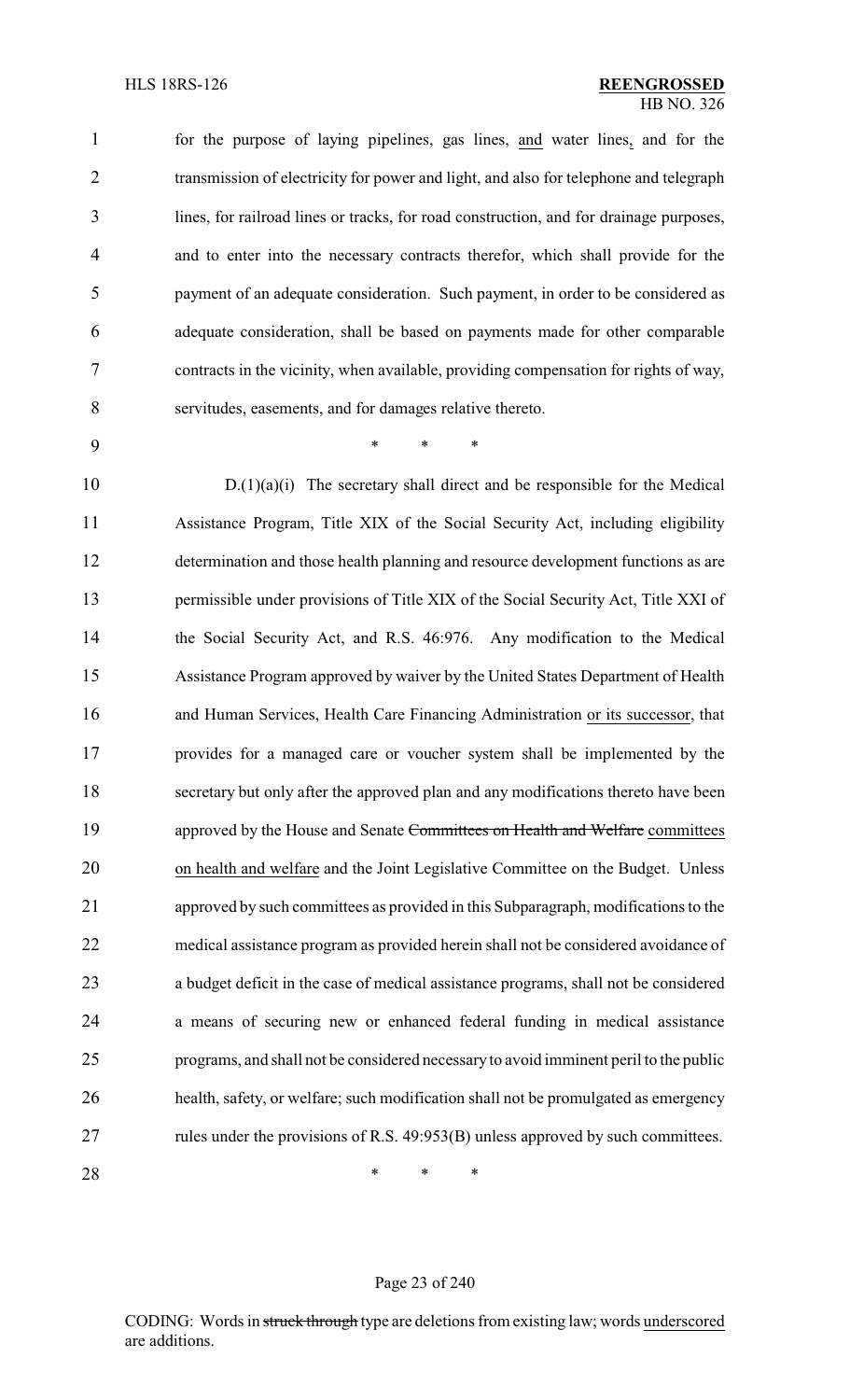| $\mathbf{1}$   | $E(1)$ The functions relative to the operation and management of mental                 |
|----------------|-----------------------------------------------------------------------------------------|
| $\overline{2}$ | health, intellectual disabilities, and substance abuse services for Jefferson Parish    |
| 3              | having been transferred by department rules to the Jefferson Parish Human Services      |
| $\overline{4}$ | Authority in accordance with Chapter 14 Part I of Chapter 21 of Title 28 of the         |
| 5              | Louisiana Revised Statutes of 1950 shall be the responsibility of and shall be          |
| 6              | performed by the Jefferson Parish Human Services Authority.                             |
| 7              | $\ast$<br>*<br>*                                                                        |
| 8              | The functions relative to the operation and management of<br>F(1)                       |
| 9              | community-based mental health, developmental disabilities, substance abuse              |
| 10             | services, and certain community-based public health services for the parishes of        |
| 11             | Ascension, East Baton Rouge, East Feliciana, Iberville, Pointe Coupee, West Baton       |
| 12             | Rouge, and West Feliciana transferred in accordance with R.S. 28:901 R.S. 28:910        |
| 13             | et seq., shall be the responsibility of and shall be performed by the Capital Area      |
| 14             | Human Services District. If funds are not appropriated by the legislature for the       |
| 15             | district to perform these functions in those parishes, the functions shall be the       |
| 16             | responsibility of and shall be performed by the department in those parishes.           |
| 17             |                                                                                         |
| 18             | The functions relative to the operation and management of<br>H(1)                       |
| 19             | community-based mental health, developmental disabilities, and addictive disorder       |
| 20             | services for the parishes of Livingston, St. Helena, St. Tammany, Tangipahoa, and       |
| 21             | Washington transferred in accordance with R.S. 28:851 R.S. 28:910 et seq. shall be      |
| 22             | the responsibility of and shall be performed by the Florida Parishes Human Services     |
| 23             | Authority. If funds are not appropriated by the legislature for the authority to        |
| 24             | perform these functions in those parishes, the functions shall be the responsibility of |
| 25             | and shall be performed by the department in those parishes.                             |
| 26             | $\ast$<br>$\ast$<br>*                                                                   |
| 27             | The functions relative to the operation and management of<br>I(1)                       |
| 28             | community-based mental health, developmental disabilities, and addictive disorder       |
| 29             | services for the parishes of Orleans, St. Bernard, and Plaquemines transferred in       |
|                |                                                                                         |

## Page 24 of 240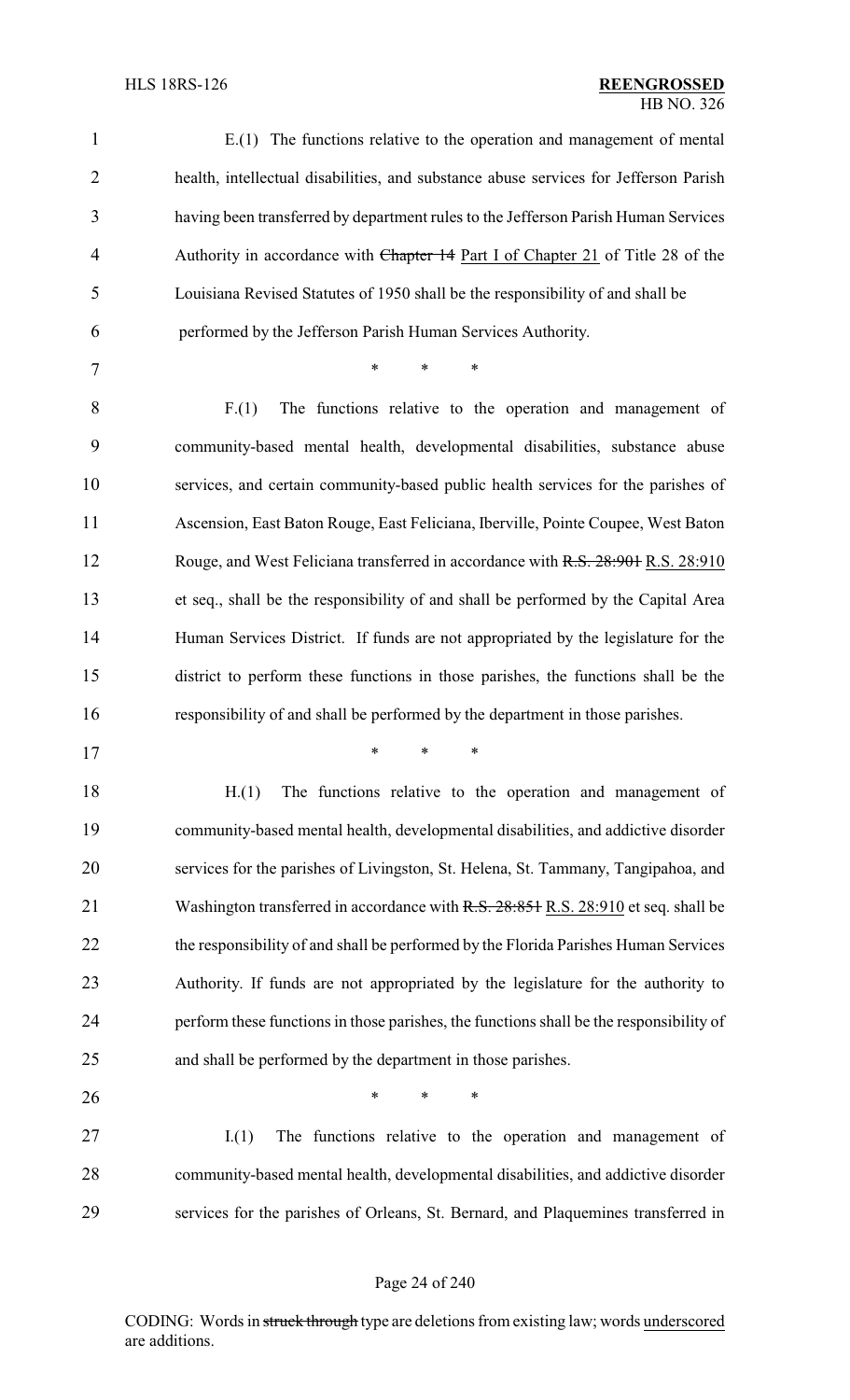1 accordance with R.S. 28:861 R.S. 28:910 et seq. shall be the responsibility of and shall be performed by the Metropolitan Human Services District. If funds are not appropriated by the legislature for the district to perform these functions in those parishes, the functions shall be the responsibility of and shall be performed by the department in those parishes.

\* \* \*

 J.(1) The functions relative to the operation and management of community-based mental health, developmental disabilities, and addictive disorder services for the parishes of Assumption, Lafourche, St. Charles, St. James, St. John 10 the Baptist, St. Mary, and Terrebonne transferred in accordance with R.S. 28:871 R.S. 28:910 et seq., shall be the responsibility of and shall be performed by the South Central Louisiana Human Services District. If funds are not appropriated by the legislature for the district to perform these functions in those parishes, the functions shall be the responsibility of and shall be performed by the department in those parishes.

\* \* \*

 K.(1) The functions relative to the operation and management of community-based mental health, developmental disabilities, and addictive disorder services for the parishes of Caldwell, East Carroll, Franklin, Jackson, Lincoln, Madison, Morehouse, Ouachita, Richland, Tensas, Union, and West Carroll 21 transferred in accordance with R.S. 28:871 R.S. 28:910 et seq., shall be the responsibility of and shall be performed by the Northeast Delta Human Services Authority. If funds are not appropriated by the legislature for the authority to perform these functions in those parishes, the functions shall be the responsibility of and shall be performed by the department in those parishes.

 L. Any salary adjustment or cost of living adjustment for any employee or board member of a board, entity, agency, or commission transferred to the Louisiana Department of Health and enumerated in R.S. 36:259 or any employee of a human

**\*** \* \* \*

#### Page 25 of 240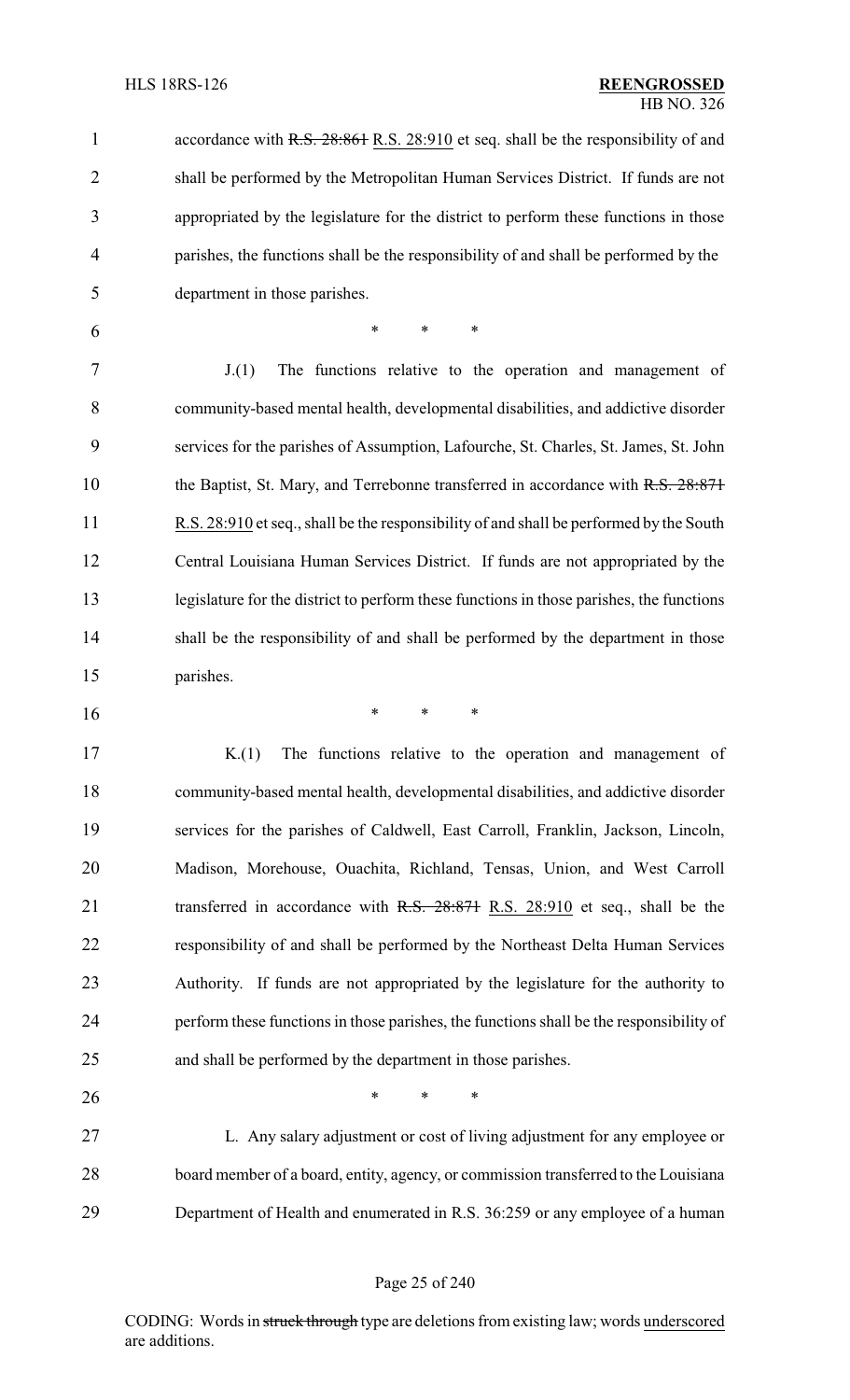| $\mathbf{1}$   | services district or authority established and enumerated in R.S. 28:912 shall not be    |
|----------------|------------------------------------------------------------------------------------------|
| $\overline{2}$ | granted in any year after a deficit is declared without express written approval of      |
| $\overline{3}$ | two-thirds of the members of the respective governing board. The express written         |
| $\overline{4}$ | approval shall be submitted to the secretary in accordance with the reporting            |
| 5              | provided for in R.S. 36:803.                                                             |
| 6              | §254.1. Power of the secretary of the Louisiana Department of Health to issue tax-       |
| 7              | exempt or taxable debt relative to the Drinking Water Revolving Loan Fund                |
| 8              | The secretary of the department is authorized and empowered to<br>A.                     |
| 9              | administer, maintain, and operate the Drinking Water Revolving Loan Fund as              |
| 10             | created and provided in R.S. 40:2821 through 2826 et seq.                                |
| 11             | B. In connection with such administration, maintenance, and operation, the               |
| 12             | department is authorized to incur debt and issue bonds, notes, or other evidence of      |
| 13             | indebtedness, and is authorized to pledge the sums in, credited to, or payable to the    |
| 14             | Drinking Water Revolving Loan Fund as security for the debt of other entities, and       |
| 15             | is authorized to arrange, provide for, and pay the cost of credit enhancement devices    |
| 16             | for its debt and the debt of other entities in order to provide funds in connection with |
| 17             | the Drinking Water Revolving Loan Fund Program. Any such evidence of                     |
| 18             | indebtedness, guarantee, pledge, or credit enhancement device shall be authorized,       |
| 19             | executed, and delivered by the secretary or his designee in accordance with the          |
| 20             | provisions of and subject to the limitations provided in R.S. 40:2821 through 2826       |
| 21             | of the Drinking Water Revolving Loan Fund et seq.                                        |
| 22             | C. In connection with the above power and duties involving the Drinking                  |
| 23             | Water Revolving Loan Fund provided in Subsections A and B of this Section, the           |
| 24             | secretary of the department is authorized to may do all of the following:                |
| 25             | (1) To authorize Authorize, by executive order, the issuance, sale, execution,           |
| 26             | and delivery of bonds, notes, or other evidences of indebtedness of the department,      |
| 27             | obligations representing guarantees by the department of the debt of other entities,     |
| 28             | and the granting of pledges of the sums deposited in, credited to, or payable to the     |
| 29             | Drinking Water Revolving Loan Fund as created and provided in R.S. 40:2821 et            |
|                |                                                                                          |

# Page 26 of 240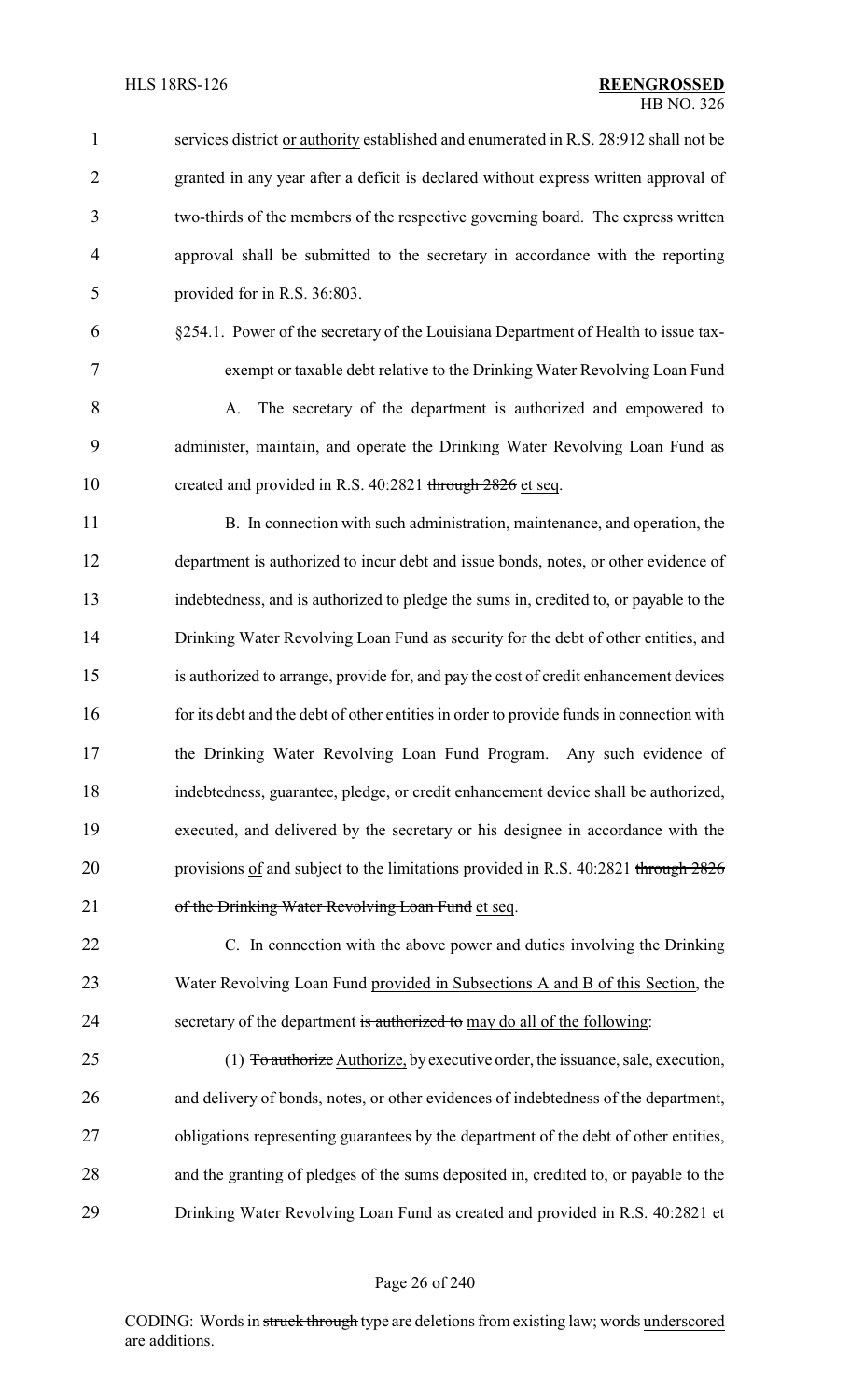seq., including sums to be received pursuant to letters of credit, as security for the debts of other entities, subject to the approval of the State Bond Commission.

3 (2) To administer Administer the financial aspects of the Drinking Water 4 Revolving Loan Fund as established in R.S. 40:2821 through 2826 et seq. The secretary is also authorized to may also enter into contracts and other agreements in connection with the operation of the Drinking Water Revolving Loan Fund to the extent necessary or convenient for the implementation of the Drinking Water Revolving Loan Fund Program.

 (3) To adopt Adopt and promulgate rules and regulations for the administration of the Drinking Water Revolving Loan Fund, provided such rules and 11 regulations shall not take effect unless approved by the House of Representatives 12 Ways and Means Committee and the Senate Revenue and Fiscal Affairs Committee House Committee on Ways and Means and the Senate Committee on Revenue and Fiscal Affairs.

 (4) The secretary of the Louisiana Department of Health, hereafter the 16 "department", is hereby authorized to issue Issue, incur, and deliver debt evidenced by bonds, notes, or other evidences of indebtedness, payable from or secured by sums deposited in, credited to, or to be received in, including sums received pursuant to letters of credit, by the department in the Drinking Water Revolving Loan Fund 20 as created and established in R.S. 40:2821 through 2826 et seq. The department is 21 further authorized to may also undertake, and to issue, and deliver evidences of its 22 guarantee of the debt of other entities and is authorized to may enter and execute pledges of the sums deposited in, credited to, or to be received in the Drinking Water Revolving Loan Fund, including payments pursuant to letters of credit, to secure the debt of other entities. Such bonds, notes, or other evidences of indebtedness, such guarantees, and such pledges issued and delivered pursuant to the authority hereof shall constitute special and limited obligations of the department, and shall not be secured by the full faith and credit of the state of Louisiana, any source of revenue of the state of Louisiana other than those sums on deposit in, credited to, or to be

#### Page 27 of 240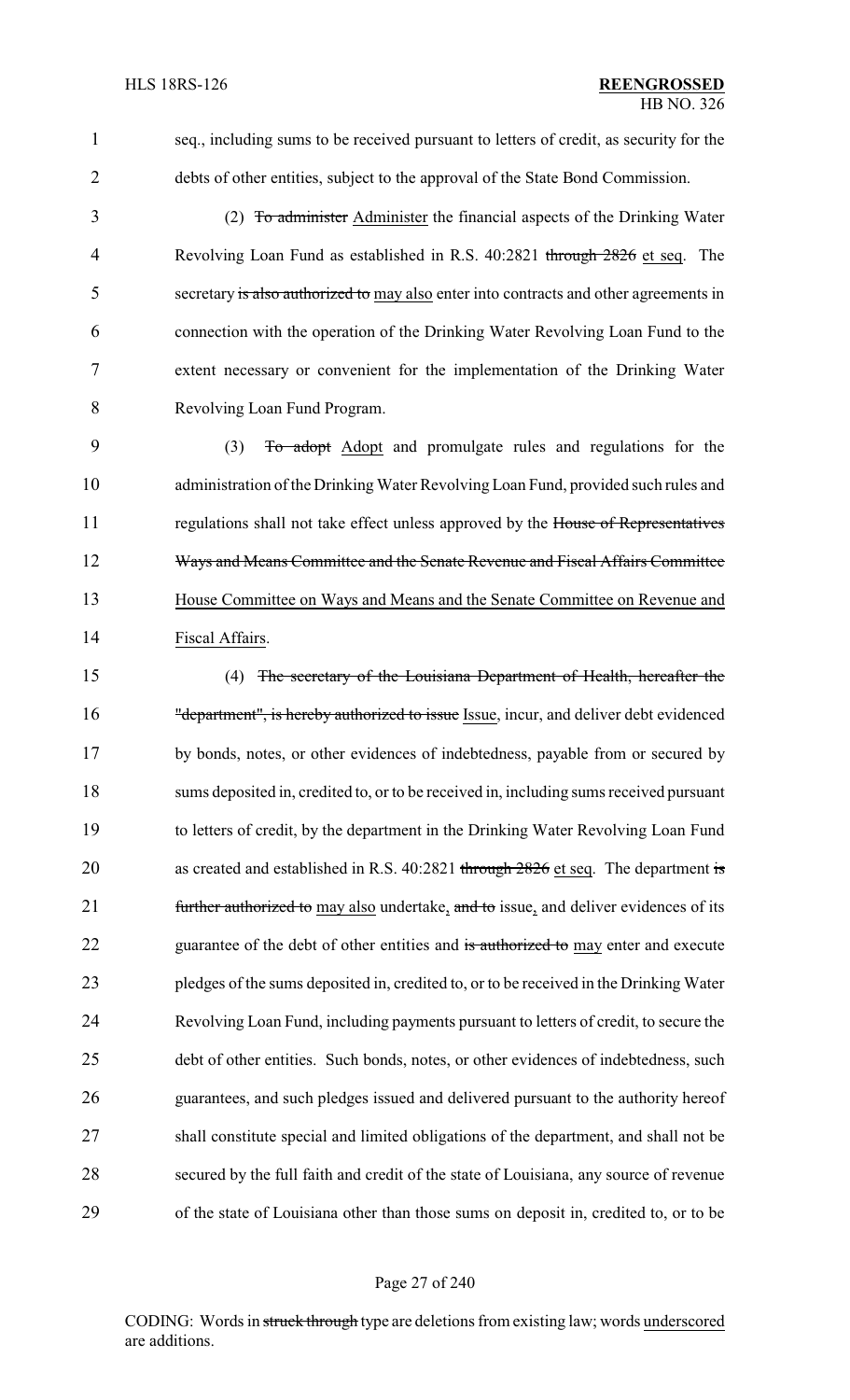received in the DrinkingWater Revolving Loan Fund including payments to be made 2 pursuant to letters of credit. It is hereby found and determined that such Such bonds, notes, or other evidences of indebtedness, guarantees, and pledges shall constitute revenue bonds, debts, or obligations within the meaning of Article VII, Section 6(C) of the Constitution of Louisiana and shall not constitute the incurring of state debt thereunder. Withdrawals from the Drinking Water Revolving Loan Fund to pay debt service on any bond, note, or other evidence of indebtedness, obligation of guarantee of any debt, or pledge to secure any debt does not constitute and shall not be subject to annual appropriation by the legislature as provided by Article III, Section 16 of 10 the Constitution of Louisiana.

11 (5) The department is hereby authorized to issue Issue, execute, and deliver refunding bonds, notes, or other evidences of indebtedness for the purpose of refunding, readjusting, restructuring, refinancing, extending, or unifying in whole or 14 any part of its outstanding obligations., and further the department is hereby authorized to issue

 (6) Issue short-term revenue notes for the purposes of anticipating any revenues to be received by the department in connection with the Drinking Water Revolving Loan Fund.

 (6) D. Bonds, notes, or other evidences of indebtedness of the department may bear, and the department may guarantee or pledge the assets of the Drinking Water Revolving Loan Fund to the payment of debt of other entities that bear, a rate or rates of interest at fixed, variable, or adjustable rates. Any such obligation may be non-interest bearing in the form of capital appreciation obligations.

**\*** \* \* \*

§254.3. Criminal history information; access to federal tax information

26 The Department of Health, medicaid Medicaid eligibility section, is authorized to perform criminal history records checks of current and prospective employees, contractors, and subcontractors in accordance with the procedures provided in R.S. 15:587.5. Pursuant to this authorization and to implement the

#### Page 28 of 240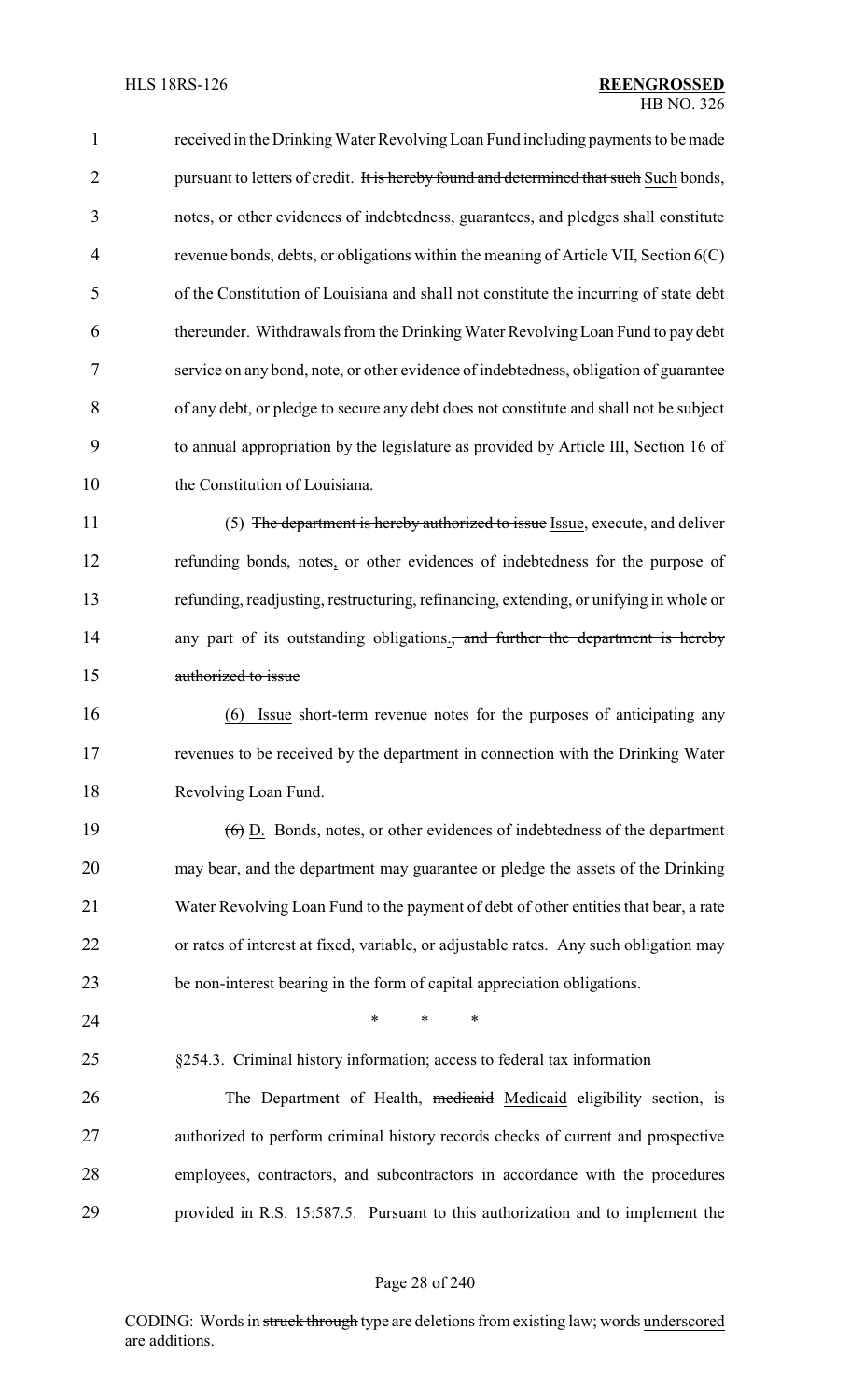1 requirements of R.S. 15:587.5, the secretary shall promulgate rules and regulations with regard to this matter.

- \* \* \*
- §258. Offices; purposes and functions
- \* \* \*

 G. Notwithstanding the provisions of Subsections C, D, and E of this Section, the Jefferson Parish Human Services Authority shall be responsible for and shall perform the functions relative to the operation and management of mental health, developmental disabilities, and substance abuse services for Jefferson Parish only, and the department shall not be responsible for nor perform such functions unless the contract between the department and the authority has been terminated 12 pursuant to R.S. 28:919(II) R.S. 28:918(E).

 H. Notwithstanding the provisions of Subsections B, C, D, and E of this Section, the Capital Area Human Services District shall be responsible for and shall perform the functions relative to the operation and management of community-based mental health, developmental disabilities, substance abuse services, and certain community-based public health services for the parishes of Ascension, East Baton Rouge, East Feliciana, Iberville, Pointe Coupee, West Baton Rouge, and West Feliciana only unless the contract between the department and the authority has been 20 terminated pursuant to  $R.S. 28:919(H) R.S. 28:918(E)$ .

21 I. Notwithstanding the provisions of Subsections C, D, and E of this Section, 22 the Florida Parishes Human Services Authority shall be responsible for and shall perform the functions relative to the operation and management of mental health, developmental disabilities, and addictive disorder services for the parishes of Livingston, St. Helena, St. Tammany, Tangipahoa, and Washington, and the department shall not be responsible for nor perform such functions unless the contract between the department and the authority has been terminated pursuant to 28 R.S. 28:919(H) R.S. 28:918(E).

#### Page 29 of 240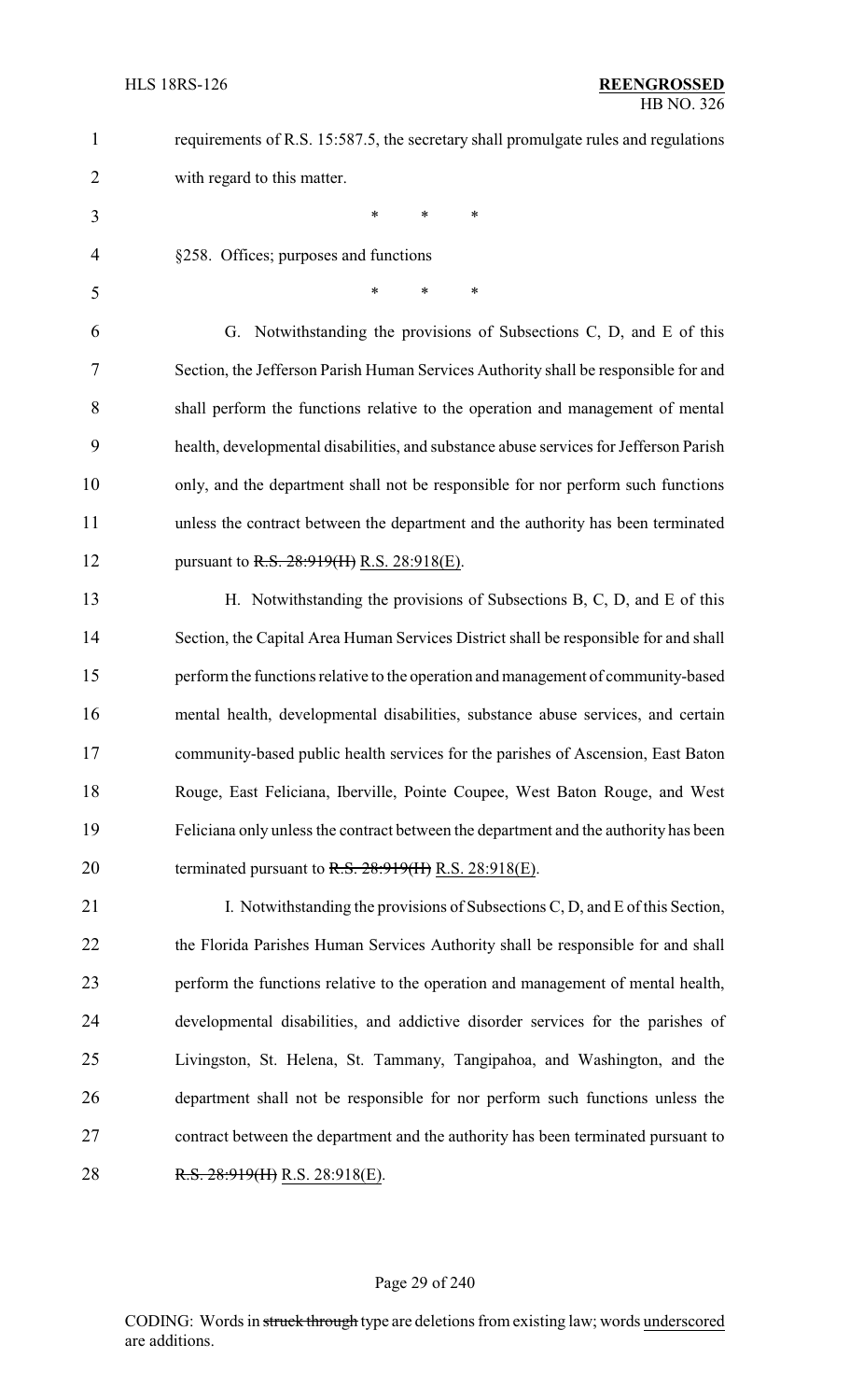J. Notwithstanding the provisions of Subsections C, D, and E of this Section, 2 the South Central Louisiana Human Services District shall be responsible for and shall perform the functions relative to the operation and management of mental health, developmental disabilities, and addictive disorder services for the parishes of Assumption, Lafourche, St. Charles, St. James, St. John the Baptist, St. Mary, and Terrebonne, and the department shall not be responsible for nor perform such functions unless the contract between the department and the authority has been 8 terminated pursuant to R.S. 28:919(H) R.S. 28:918(E).

 K. Notwithstanding the provisions of Subsections C, D, and E of this Section, the Metropolitan Human Services District shall be responsible for and shall perform the functions relative to the operation and management of mental health, developmental disabilities, and addictive disorder services for the parishes of Orleans, St. Bernard, and Plaquemines, and the department shall not be responsible for nor perform such functions unless the contract between the department and the 15 authority has been terminated pursuant to R.S. 28:919(H) R.S. 28:918(E).

 L. Notwithstanding the provisions of Subsections C, D, and E of this Section, the Northeast Delta Human Services Authority shall be responsible for and shall perform the functions relative to the operation and management of mental health, developmental disabilities, and addictive disorder services for the parishes of Caldwell, East Carroll, Franklin, Jackson, Lincoln, Madison, Morehouse, Ouachita, Richland, Tensas, Union, and West Carroll, and the department shall not be responsible for nor perform such functions unless the contract between the 23 department and the authority has been terminated pursuant to R.S. 28:919(H) R.S. 28:918(E).

#### §259. Transfer of agencies and functions to Louisiana Department of Health

- **\*** \* \* \*
- 
- E. The following agencies, as defined in R.S. 36:3, are transferred to and

#### Page 30 of 240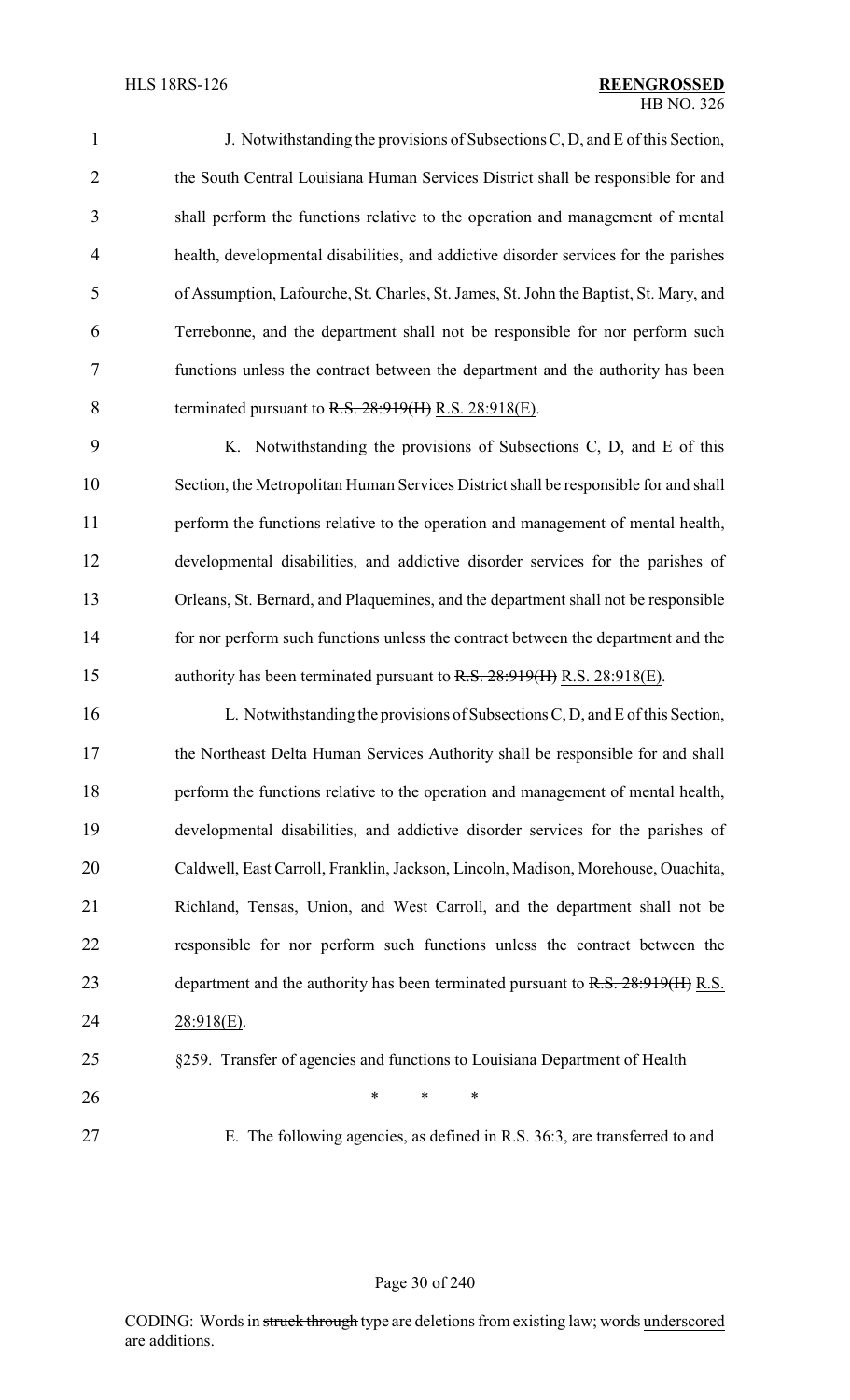| $\mathbf{1}$   | hereafter shall be within the Louisiana Department of Health, as provided in R.S.     |
|----------------|---------------------------------------------------------------------------------------|
| $\overline{2}$ | 36:803:                                                                               |
| 3              | $\ast$<br>∗<br>*                                                                      |
| 4              | (10) Louisiana State Board of Examiners of Psychologists (R.S. 37:2351 et             |
| 5              | seq.)                                                                                 |
| 6              | $\ast$<br>∗<br>$\ast$                                                                 |
| 7              | §474. Powers and duties of the secretary of the Department of Children and Family     |
| 8              | Services                                                                              |
| 9              | $\ast$<br>$\ast$<br>$\ast$                                                            |
| 10             | B. The secretary shall have authority to:                                             |
| 11             | $(1)(a)$ Except as otherwise specifically provided in R.S. 36:801 and 802.9:          |
| 12             | Employ, appoint, remove, assign, and promote such personnel as is<br>(i)              |
| 13             | necessary for the efficient administration of the department and the performance of   |
| 14             | its powers, duties, functions, and responsibilities and such other personnel as may   |
| 15             | be necessary for the efficient administration and the performance of the              |
| 16             | responsibilities, powers, duties, and functions of agencies transferred to it,.       |
| 17             | (ii) Employ, assign, and remove all personnel employed for the department             |
| 18             | on a contractual basis, and.                                                          |
| 19             | (iii) Transfer the personnel of the department as necessary for the efficient         |
| 20             | administration of the department and its programs.                                    |
| 21             | (b) All of the above are to functions provided for in this Paragraph shall be         |
| 22             | accomplished in accordance with applicable civil service law, rules, and regulations, |
| 23             | and with policies and rules of the Department of Children and Family Services, and    |
| 24             | all are subject to budgetary control and applicable laws.                             |
| 25             | $\ast$<br>*<br>*                                                                      |
| 26             | (6) Grant rights of way, servitudes, and easements across state-owned lands           |
| 27             | under his jurisdiction to other public bodies either state or local, for any public   |
| 28             | purpose. The secretary shall also have authority to grant rights of way, servitudes,  |
| 29             | and easements across state lands under his jurisdiction to any other person or entity |

## Page 31 of 240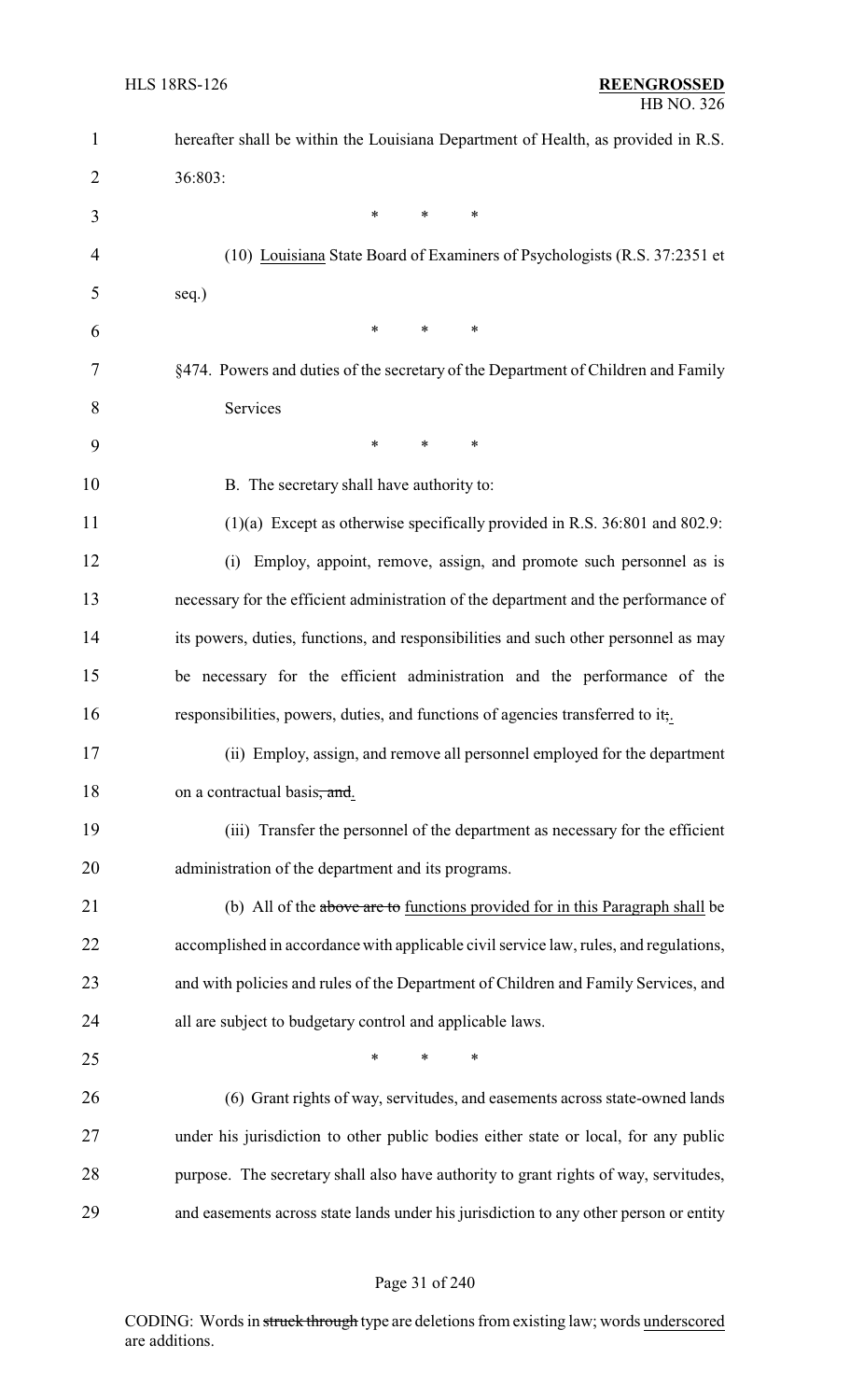| $\mathbf{1}$   | for the purpose of laying pipelines, gas lines, and water lines, and for the           |
|----------------|----------------------------------------------------------------------------------------|
| $\overline{2}$ | transmission of electricity for power and light, and also for telephone and telegraph  |
| 3              | lines, for railroad lines or tracks, for road construction, and for drainage purposes, |
| $\overline{4}$ | and to enter into the necessary contracts therefor, which shall provide for the        |
| 5              | payment of an adequate consideration. Such payment, in order to be considered as       |
| 6              | adequate consideration, shall be based on payments made for other comparable           |
| 7              | contracts in the vicinity, when available, providing compensation for rights of way,   |
| 8              | servitudes, and easements, and for damages relative thereto.                           |
| 9              | $\ast$<br>*<br>*                                                                       |
| 10             | §477. Office; purposes and functions                                                   |
| 11             | $\ast$<br>*<br>*                                                                       |
| 12             | B.(1) The office of children and family services shall perform the services            |
| 13             | of the state relating to public assistance programs to provide aid to dependent        |
| 14             | children and to adults, who due to age, disability, or infirmity, are unable to        |
| 15             | adequately meet their basic needs. It shall also administer the food stamp program     |
| 16             | or its successor, child support programs, establishment of paternity programs,         |
| 17             | disaster relief grant programs for individuals and families, and such other programs   |
| 18             | as assigned by the secretary. It shall also conduct disability and other client        |
| 19             | eligibility determinations, and may conduct medical assistance client eligibility      |
| 20             | determinations. The office is authorized to enter into interagency agreements with     |
| 21             | other state agencies to conduct eligibility determinations. The office shall provide   |
| 22             | for the public child welfare functions of the state including but not limited to       |
| 23             | prevention services that promote, facilitate, and support activities to prevent child  |
| 24             | abuse and neglect; child protective services; voluntary family strengthening and       |
| 25             | support services; making permanent plans for foster children and meeting their daily   |
| 26             | maintenance needs of food, shelter, clothing, necessary physical medical services,     |
| 27             | school supplies, and incidental personal needs; and adoption placement services for    |
| 28             | foster children freed for adoption. It shall also perform the functions of the state   |
| 29             | relating to the licensing of facilities regulated under Chapter 14 of Title 46 of the  |

## Page 32 of 240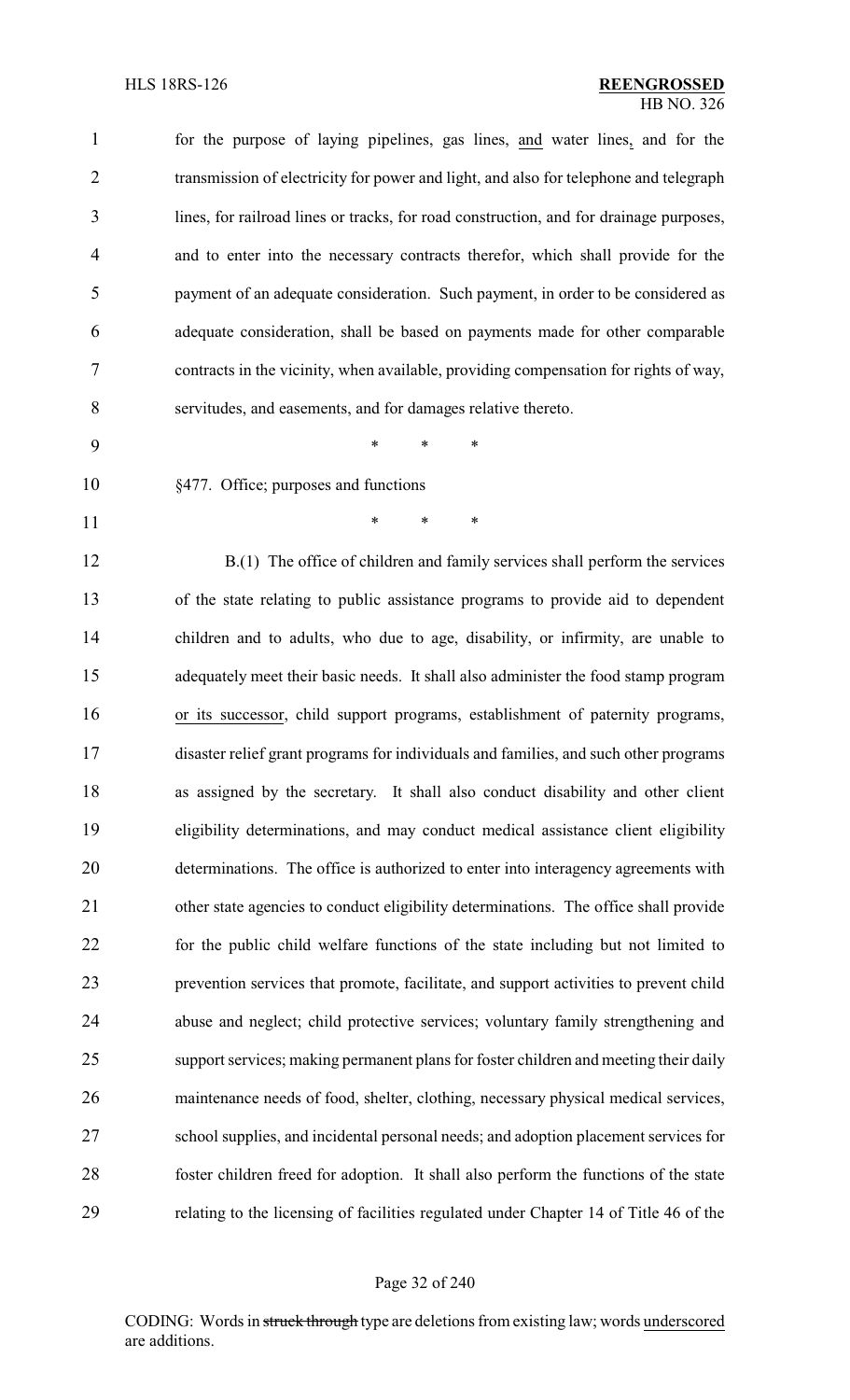Louisiana Revised Statutes of 1950. The office shall issue and monitor domestic

violence services contracts.

 \* \* \* Section 3. R.S. 37:9, 21(B)(6), 751(A)(2), 757(B), 779(B), 781(E), 790, 796.1(A)(1), 843, 846(A)(3)(a)(iv), 883(C), 930(A), (B)(1) and (3) through (5), (D), and (E), 1033(A)(3) and (C), 1048(4), (5)(a), (8), (9), and (12), 1056, 1103(11) and (12), 1164(3), (7), (10), (13)(a), (16), (29), (30), (43), (46), (57), and (58), 1182(A)(13), (17), and (18) and (B)(1) 8 and (6), 1226.1(B), 1226.2(D)(1), 1277(A)(3), 1281(A)(1)(a), (3)(a)(ii) and (c), and (5), 1307(1), (7), and (8), 1340(introductory paragraph), 1543(A)(3)(b)(ii) and (5), 1721, 1731(A)(2)(a) and (d), 1732.1, 1742.1(G)(introductory paragraph) and (5), 1743(C), 1743.1(E), 1744(A), (B), and (C)(2), 1745(A), (B), and (C)(3), the heading of Part VIII of Chapter 20 of Title 37 of the Louisiana Revised Statutes of 1950, R.S. 37:1746, 1747, 2111, 2114, 2351, 2352(2), 2354(A), 2356.2(A)(6) and (B), 2371(1), 2404(C), 2442(2), (4), and (6)(introductory paragraph), (c) through (e), (j), (k), (m), (n), (r), (u), and (v), 2443, 2446, 2458, 2459, 2465(D)(introductory paragraph) and (1), 2503(A)(2)(d), 2504(A)(1) and (5), 2802(C), 2816(A)(2), (4), (6), (8), (13), and (15), (B), and (F)(2), 2819(Section heading), 2950(B) and (D)(1)(a)(viii), 3014, 3214(1), 3241(introductory paragraph) and (1), 3258(C), 3302(4)(b)(i) and (iv), 3309.1(A), 3386.1(introductoryparagraph), (1), (2), (6), (7), (9), (11), (12), and (16), 3387(A), (C), (D), and (E)(2) and (6), 3387.1(A), (C), (D), and (E)(6), 20 3387.2(A), (C), (D), and (E)(5), 3387.3(A), (C), (D), and (E)(1), 3387.4(C), (D), and (E)(1), 3387.5(D), (E), and (F), 3387.6(B) through (G), 3387.10(D)(5) and (7), 3387.11(D)(5) and (7), 3387.12(D)(5) and (7), 3387.13(D), 3387.14(A), 3388.4(A)(7), (10), and (11), 3389(A) and (E), 3390(B) and (D), 3390.2, 3390.3(A)(11) and (13), (B)(4), and (D), 3428(B), and 3703(B)(7) are hereby amended and reenacted and R.S. 37:1103(introductory paragraph), 3387.5(G) and (H), and 3387.6(H) and (I) are hereby enacted to read as follows: §9. Rules and regulations The governor may prescribe such general administrative rules for the conduct

 of the affairs of the administrative departments, not inconsistent with law, as he 29 thinks necessary or expedient. The director may prescribe such administrative rules,

#### Page 33 of 240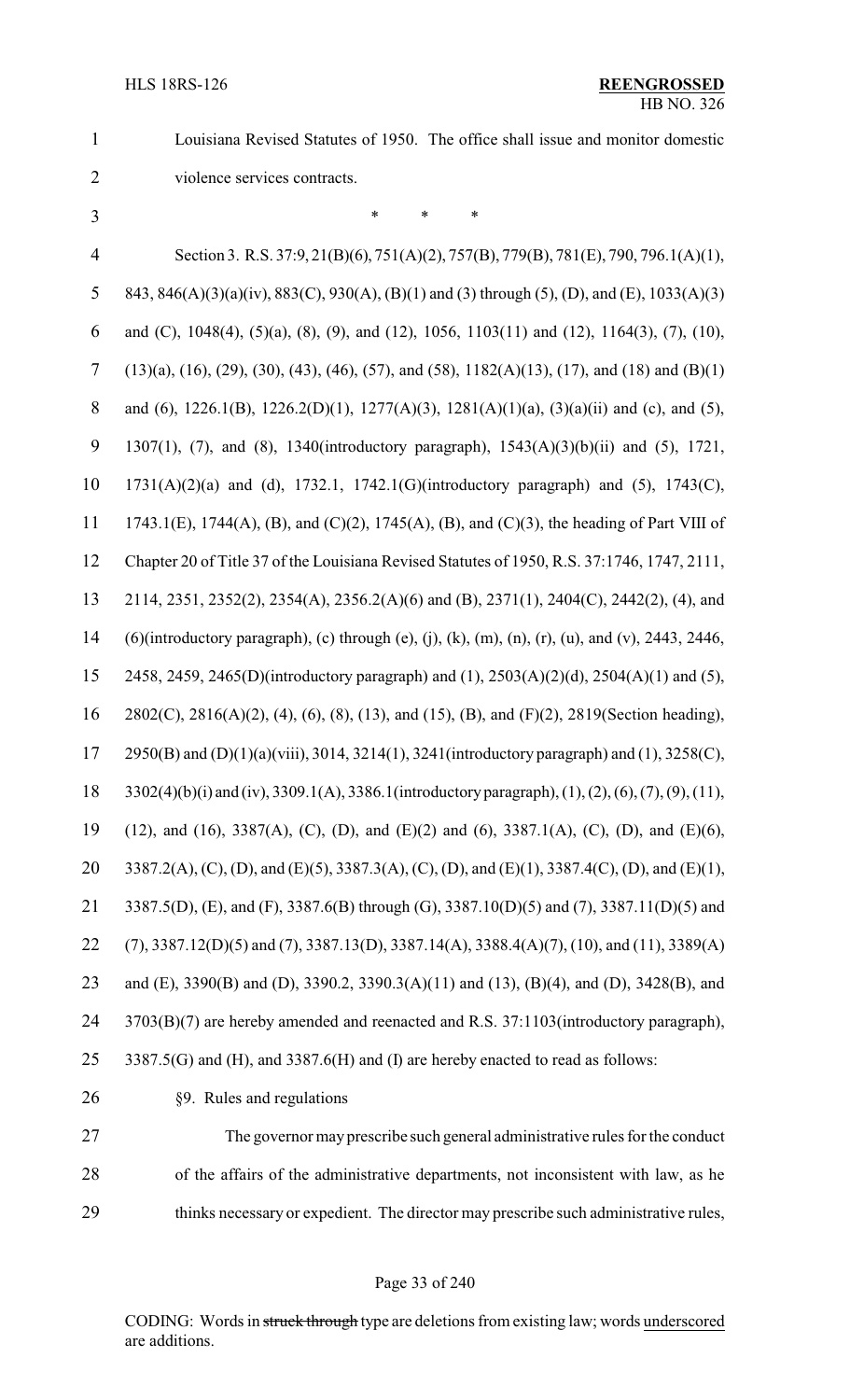| $\mathbf{1}$   | not inconsistent with this chapter Chapter or with the general rules of the governor, |
|----------------|---------------------------------------------------------------------------------------|
| $\overline{2}$ | as he thinks necessary or expedient for the proper conduct of the work of the         |
| 3              | department and for making effective the provisions of law.                            |
| 4              | $\ast$<br>∗<br>∗                                                                      |
| 5              | §21. Limitations on disciplinary proceedings by professional or occupational boards   |
| 6              | and commissions                                                                       |
| 7              | $\ast$<br>$\ast$<br>$\ast$                                                            |
| 8              | B. The provisions of this Section shall not apply to the following:                   |
| 9              | $\ast$<br>*<br>*                                                                      |
| 10             | (6) The Louisiana Board of Examiners for Speech Speech-Language                       |
| 11             | Pathology and Audiology.                                                              |
| 12             | $\ast$<br>$\ast$<br>$\ast$                                                            |
| 13             | §751. Definitions; licensure; presumption; short title                                |
| 14             | A. As used in this Chapter:                                                           |
| 15             | *<br>$\ast$<br>$\ast$                                                                 |
| 16             | (2) "Another state" means each of the several states, other than Louisiana,           |
| 17             | and includes the District of Columbia, the Commonwealth of Puerto Rico, and the       |
| 18             | Virgin Islands of the United States.                                                  |
| 19             | ∗<br>∗<br>$\ast$                                                                      |
| 20             | §757. Patient records                                                                 |
| 21             | $\ast$<br>∗<br>∗                                                                      |
| 22             | B. The dentist shall maintain, preserve, and provide copies of the dental             |
| 23             | treatment records in conformity with R.S. 40:1299.96 R.S. 40:1165.1.                  |
| 24             | $\ast$<br>*<br>*                                                                      |
| 25             | §779. Filing of administrative complaint or charge; appointment of committee to       |
| 26             | hear charge; quorum                                                                   |
| 27             | $\ast$<br>$*$ $*$<br>$\ast$                                                           |
| 28             | Where the charge is made by a citizen, he should state to the<br><b>B.</b>            |
| 29             | secretary-treasurer, or any member of the board, the source of his information and    |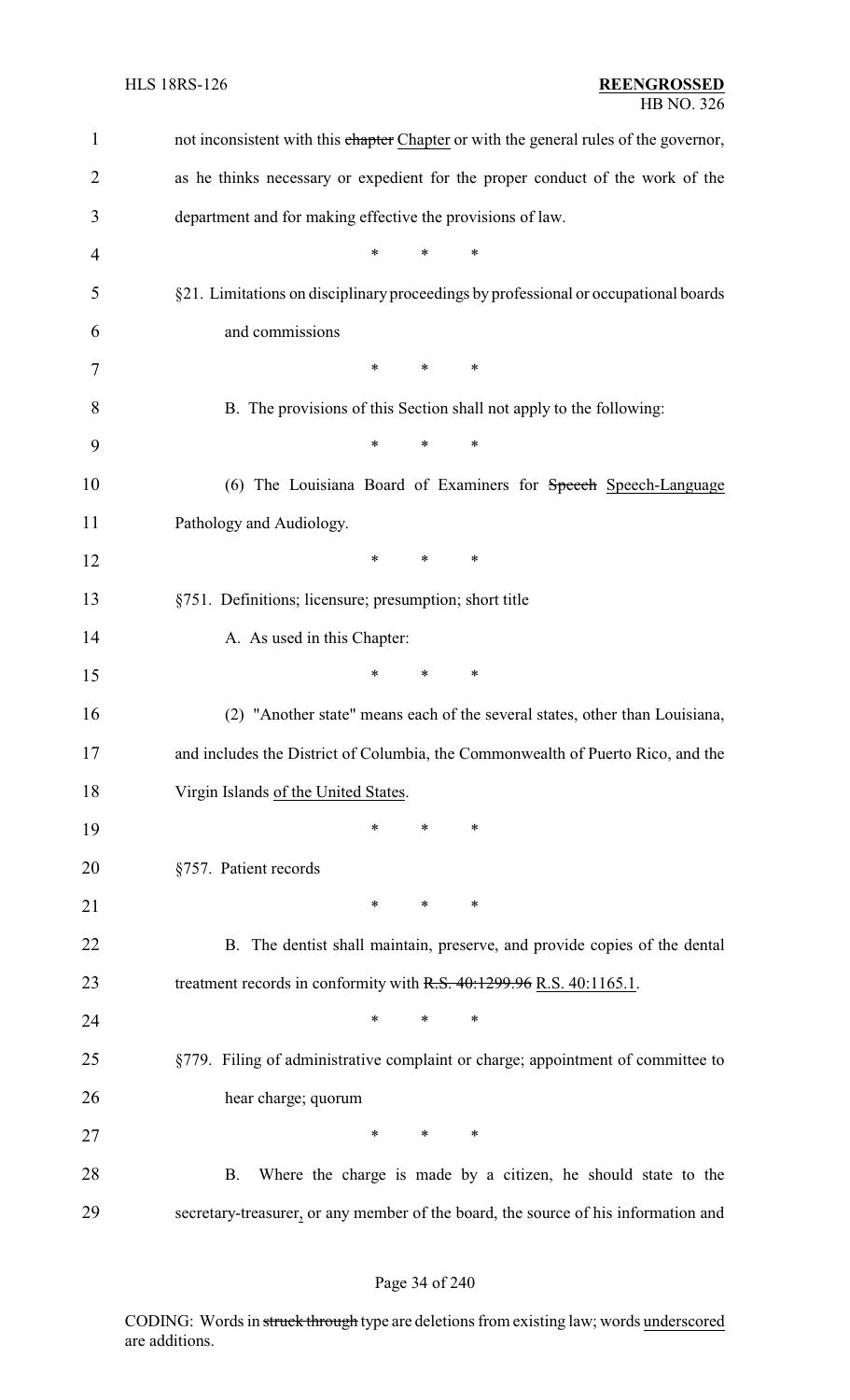| $\mathbf{1}$   | the grounds of his belief, and the secretary-treasurer, a member, an inspector, or any  |
|----------------|-----------------------------------------------------------------------------------------|
| $\overline{2}$ | agent of the board shall substantiate the charge by determining that the citizen is     |
| 3              | informed and has reasonable cause to believe that the charge is true,; after which an   |
| $\overline{4}$ | administrative complaint or charge may be issued, and noticed and docketed for          |
| 5              | hearing by the board, as set forth in Subsection A of this Section.                     |
| 6              | $\ast$<br>*                                                                             |
| 7              | Issuance of subpoenas; production of patient records; maintenance of<br>§781.           |
| 8              | confidentiality                                                                         |
| 9              | *<br>$\ast$<br>$\ast$                                                                   |
| 10             | E. Any person or entity charging the board a fee for the production of                  |
| 11             | documents ordered to be produced by the board under a subpoena or subpoena duces        |
| 12             | tecum issued by the board shall conform to those charges set forth in R.S.              |
| 13             | 40:1299.96 R.S. 40:1165.1 to reflect reasonable or adequate compensation.               |
| 14             | *<br>∗<br>*                                                                             |
| 15             | §790. Forgery; penalty                                                                  |
| 16             | A. No person shall file or attempt to file, as his own, the diploma or license          |
| 17             | of another, or a forged affidavit of identification or qualification.                   |
| 18             | B. Whoever violates this Section shall be fined not more than five thousand             |
| 19             | dollars, or imprisoned with or without hard labor for not more than ten years, or both. |
| 20             | $\ast$<br>*<br>*                                                                        |
| 21             | Requirements to provide dental services at mobile dental clinics and<br>§796.1.         |
| 22             | locations other than the dental office; permit; hold harmless                           |
| 23             | A. Upon promulgation of rules pursuant to this Section and R.S. 37:796, a               |
| 24             | person offering dental services at a mobile dental clinic or a location other than the  |
| 25             | dental office shall:                                                                    |
| 26             | (1) Be a dentist licensed in Louisiana who is in good standing with the                 |
| 27             | Louisiana State Board of Dentistry.                                                     |
| 28             | ∗<br>∗<br>∗                                                                             |

## Page 35 of 240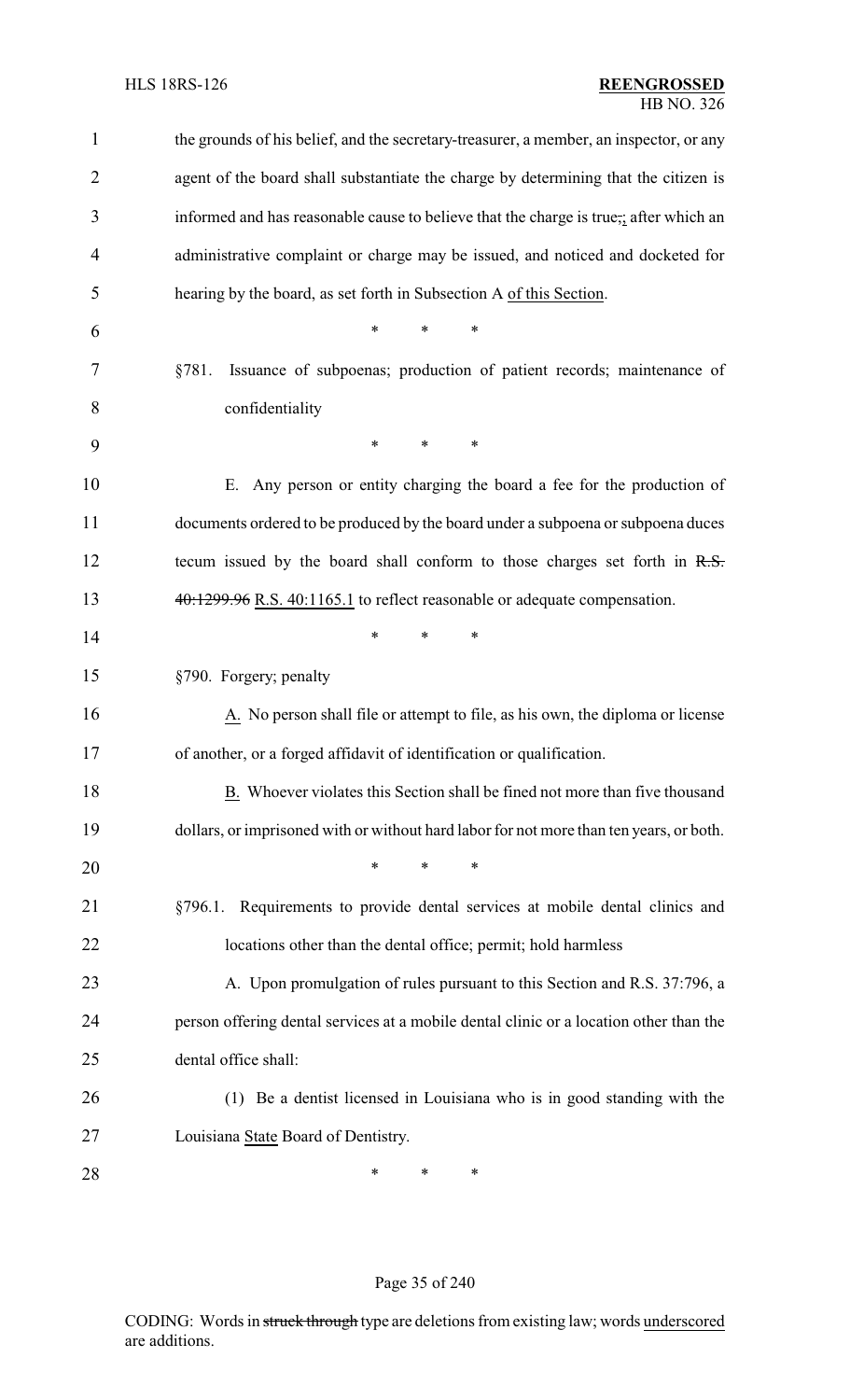| $\mathbf{1}$   | §843. Registration and display of certificate                                            |
|----------------|------------------------------------------------------------------------------------------|
| $\overline{2}$ | A. The board shall register each certificate in the office of health services            |
| 3              | and environmental quality public health of the Louisiana Department of Health.           |
| 4              | B. Each Every certificate holder shall display his certificate in a conspicuous          |
| 5              | place in his office or place of business.                                                |
| 6              | $\ast$<br>$\ast$<br>*                                                                    |
| 7              | Refusal to grant or renew licenses; revocation or suspension; grounds;<br>§846.          |
| 8              | hearings                                                                                 |
| 9              | A. The board may refuse to grant, refuse to renew, suspend, or revoke any                |
| 10             | license, or impose a sanction or fine in keeping with the penalty provision of this Part |
| 11             | for any licensee or registrant when he is found guilty of any of the following acts or   |
| 12             | omissions:                                                                               |
| 13             | $\ast$<br>$\ast$<br>$\ast$                                                               |
| 14             | Solicitation which is intimidating, overreaching, fraudulent, or<br>(3)(a)               |
| 15             | misleading, that uses undue influence, or that takes advantage of a person's lack of     |
| 16             | knowledge or emotional vulnerability, or engaging in any of the following:               |
| 17             | ∗<br>∗<br>∗                                                                              |
| 18             | Contacting a person suffering ill health or the relatives, caregivers,<br>(iv)           |
| 19             | acquaintances, health care healthcare providers, or persons having the right to control  |
| 20             | the disposition of the remains of an individual whose death is impending or whose        |
| 21             | death has recently occurred for the purposes of soliciting preneed funeral contracts     |
| 22             | or the sale of funeral goods and services or making funeral or disposition               |
| 23             | arrangements for that individual without first having been specifically requested by     |
| 24             | that person seeking information about funeral goods or services.                         |
| 25             | *<br>∗<br>*                                                                              |
| 26             | Liability; authorizing agent; funeral director, funeral establishment, and<br>§883.      |
| 27             | crematory authority; refusal to arrange or perform a cremation; refusal to               |
| 28             | release cremated human remains                                                           |
| 29             | ∗<br>∗<br>∗                                                                              |

## Page 36 of 240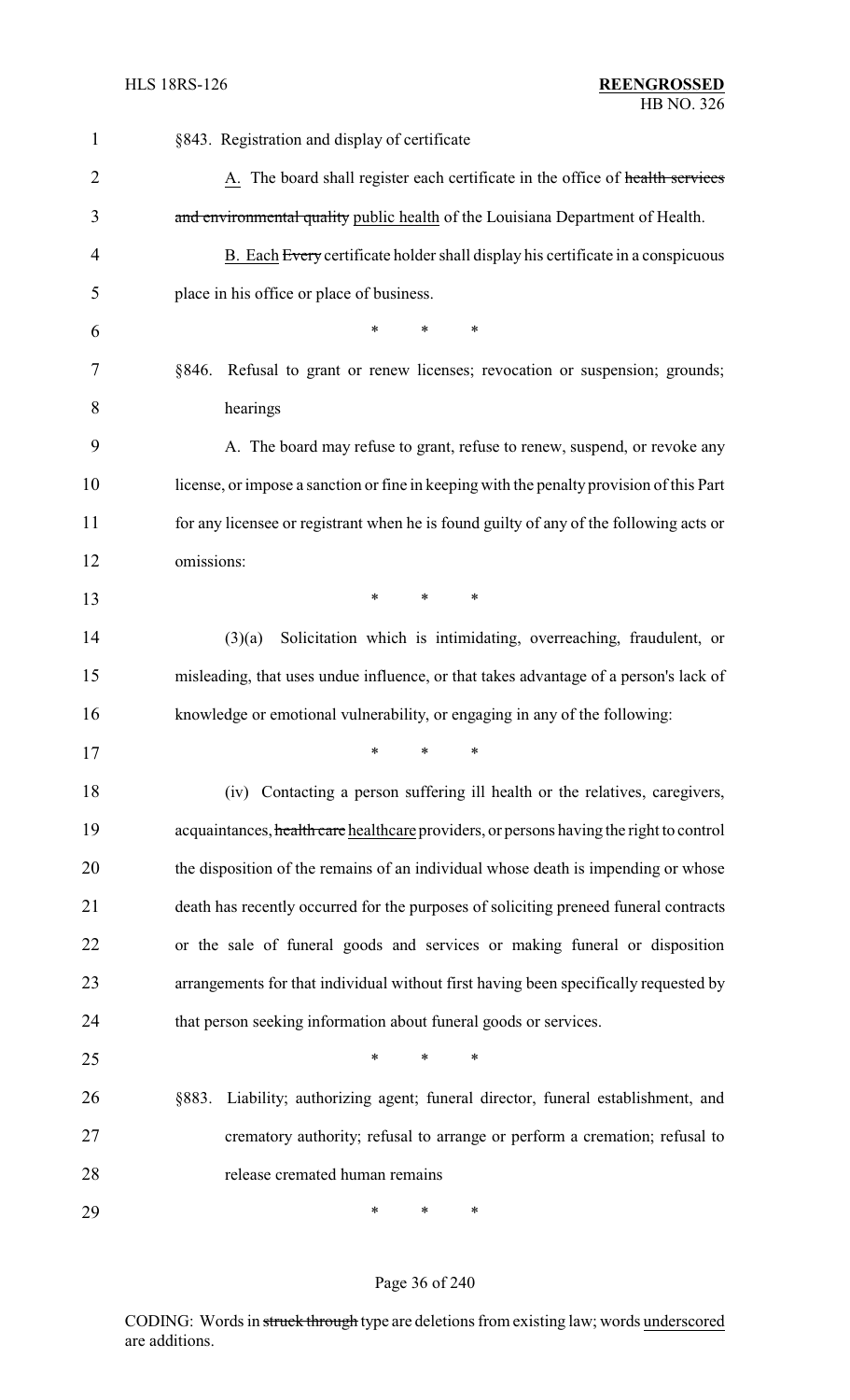| $\mathbf{1}$   | C. There shall be no liability for a funeral director, funeral establishment, or         |
|----------------|------------------------------------------------------------------------------------------|
| $\overline{2}$ | crematory authority in relying on information provided by the coroner or health care     |
| 3              | healthcare providers pursuant to R.S. 37:877(B)(1)(b)(iii) and R.S. 40:1099.1 R.S.       |
| 4              | 40:1271.2 or their failure to provide such information.                                  |
| 5              | *<br>*<br>*                                                                              |
| 6              | §930. Anesthetics; authority to administer; penalty                                      |
| 7              | A. No registered professional nurse shall administer any form of anesthetic              |
| 8              | to any person under their his care unless the following conditions are met:              |
| 9              | (1)<br>The registered nurse has successfully completed the prescribed                    |
| 10             | educational program in a school of anesthesia which is accredited by a nationally        |
| 11             | recognized accrediting agency approved by the United States Department of Health,        |
| 12             | Education, and Welfare, or its successor.                                                |
| 13             | (2) Is The registered nurse is a registered nurse anesthetist certified by a             |
| 14             | nationally recognized certifying agency for nurse anesthetists following completion      |
| 15             | of the educational program referred to in Paragraph (1) of this Subsection and           |
| 16             | participates in a continuing education program of a nationally approved accreditation    |
| 17             | agency as from time to time required, which program shall be recognized as the           |
| 18             | Continuing Education Program for Certified Registered Nurse Anesthetists, and.           |
| 19             | (3) Administers The registered nurse administers anesthetics and ancillary               |
| 20             | services under the direction and supervision of a physician or dentist who is licensed   |
| 21             | to practice under the laws of the state of Louisiana.                                    |
| 22             | B.(1) No registered professional nurse licensed in the state of Louisiana who            |
| 23             | has been employed to administer anesthetics for six months prior to October 1, 1976,     |
| 24             | shall be required to meet the requirements set forth in Paragraphs $(A)(1)$ and $(2)$ of |
| 25             | Subsection A herein this Section, and such registered professional nurse may             |
| 26             | continue to administer anesthetics provided that such employment is continuous in        |
| 27             | the state of Louisiana and is not broken for a period of more than one year.             |
| 28             | However, any registered professional nurse licensed in this state who is employed        |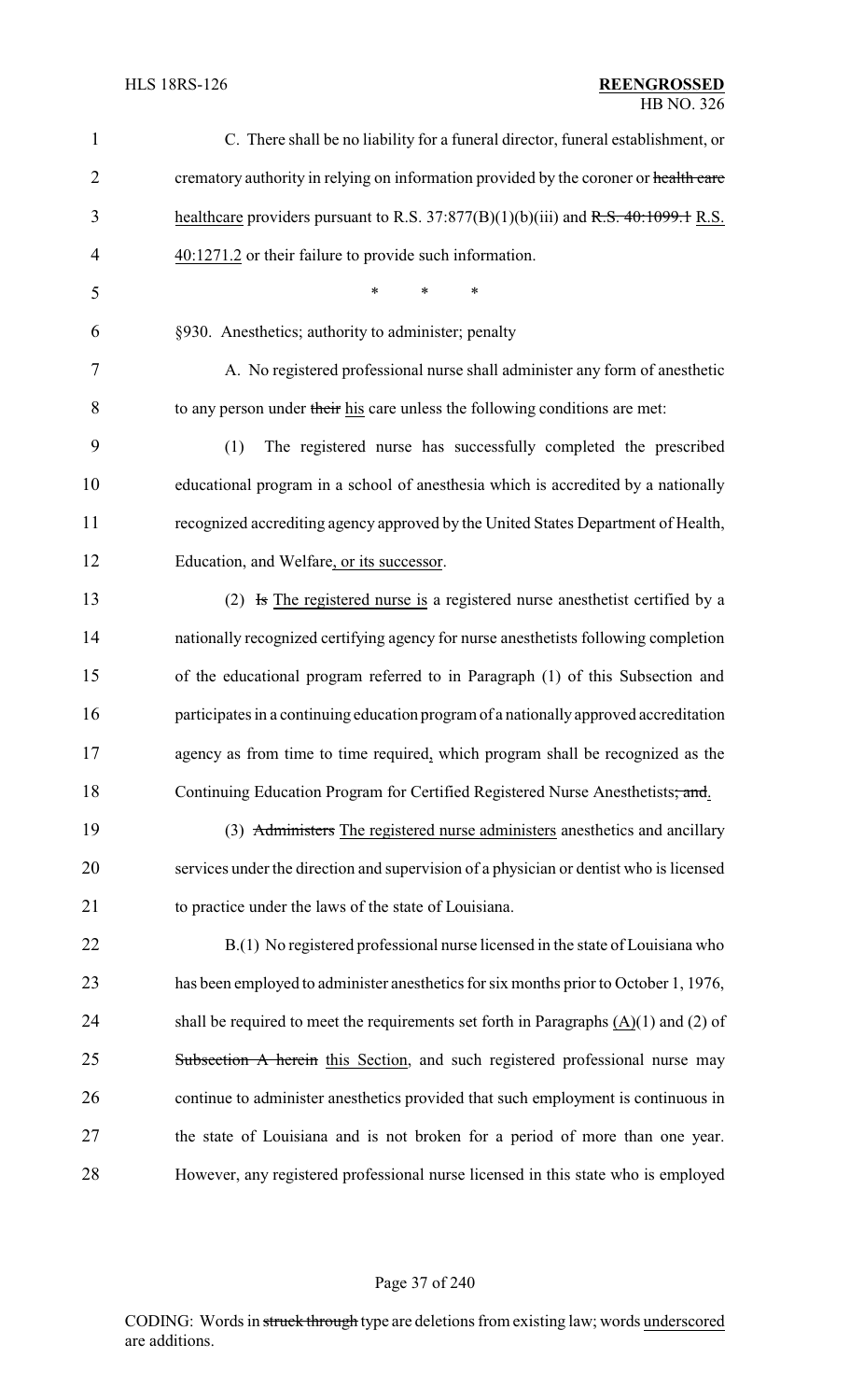- to administer anesthetics after October 1, 1976, shall be required to meet the
- requirements of this Section.

\* \* \*

4 (3) The requirements set forth in Paragraphs  $(A)(1)$  and (2) of Subsection A herein, this Section shall not apply to a graduate nurse anesthetist awaiting certification results, provided that the application for certification is made as soon as possible upon completion of the prescribed educational program in a school of anesthesia and provided further that this is the initial attempt for passage of the certification exam.

10 (4) The requirements set forth in Paragraphs  $(A)(1)$  and  $(2)$  of Subsection A of this Section shall not apply to an emergency situation as determined by the appropriate supervising physician or dentist.

 (5) No registered professional nurse who on and after October 1, 1976, possesses a permit, a temporary license, or a permanent license to practice nursing 15 in Louisiana in accordance with the **provision** provisions of the Nurse Practice Act and who is duly enrolled as a bona fide student pursuing a course in a nurse anesthesia school which is approved by a nationally recognized accrediting body and whose graduates are acceptable for certification by a nationally recognized certifying body shall be required to meet the requirements set forth in Paragraphs (A)(1) and 20 (2) of Subsection A, herein this Section, insofar as the administering of anesthetics is confined to the educational requirements of the course and under direct supervision of a qualified instructor.

**\*** \* \* \*

24 D. Nothing herein in this Section shall prohibit the injection of local anesthetic agents under the skin or application of topical anesthetic agents by a registered nurse when prescribed by a physician or dentist who is licensed to practice in this state; however, this provision shall not permit a registered nurse to administer local anesthetics perineurally, peridurally, epidurally, intrathecally, or intravenously.

#### Page 38 of 240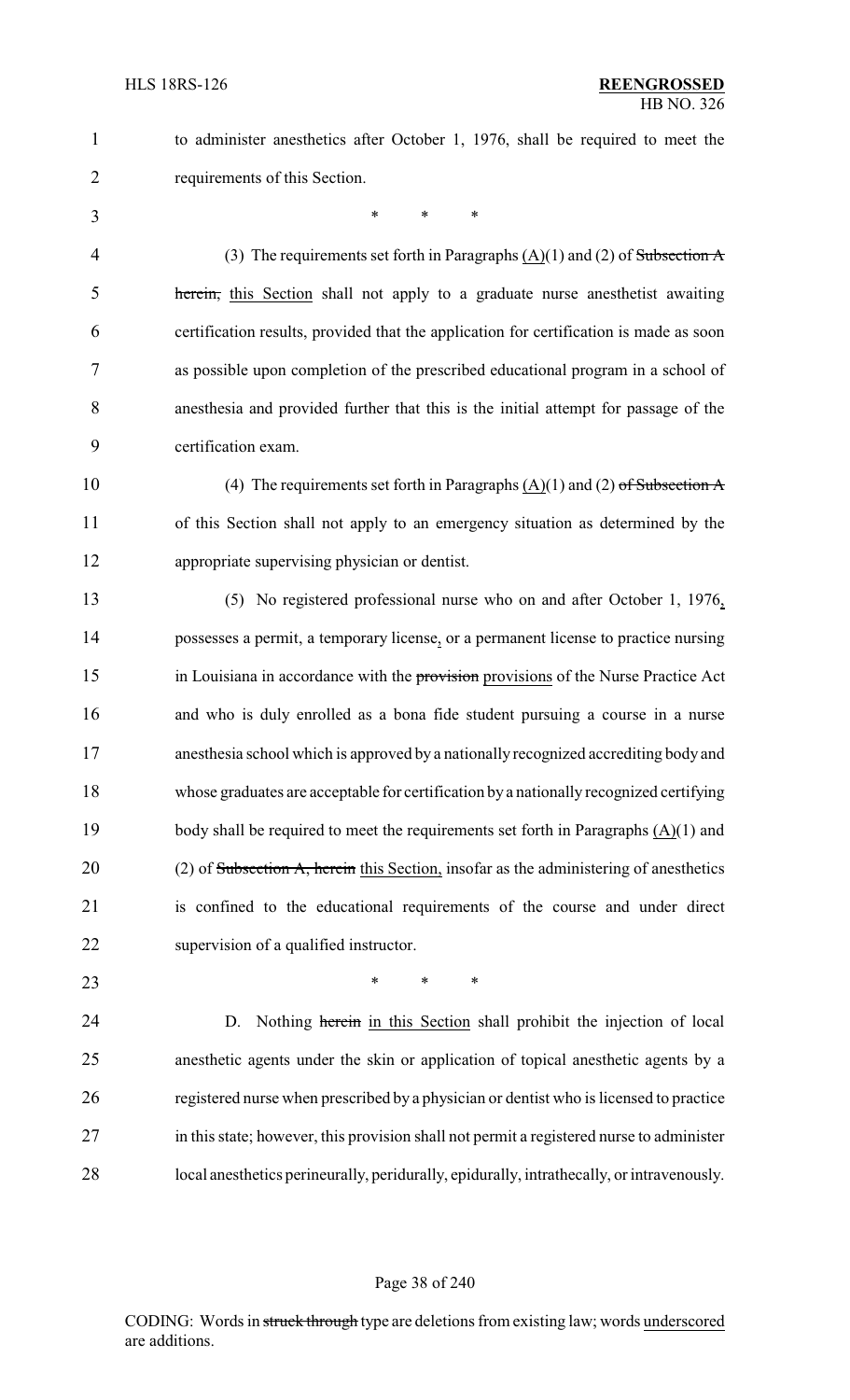This Subsection shall not be applicable to certified registered nurse anesthetists provided for in Subsection A of this Section.

 E. Nothing herein in this Section shall prohibit the administration of a digital block or a pudendal block by an advanced practice registered nurse who has been trained to administer such procedure in accordance with a collaborative practice agreement.

7 \* \* \* \*

§1033. Required training

 A. In order to be authorized to perform the procedures specified in R.S. 37:1032, a direct service worker shall be employed by a licensed agency or employed as part of an authorized departmental self-directed program. If the direct service worker is employed as part of an authorized departmental self-directed program, the training he will receive shall be developed by the Louisiana Department of Health in conjunction with the Louisiana State Board of Nursing. If the direct service worker is employed by a licensed agency he shall receive the following training:

\* \* \*

 (3) In order to administer noncomplex tasks, complete didactic training, and demonstration of competency in accordance with guidelines established and approved by the Louisiana Department of Health and the Louisiana State Board of Nursing.

**\*** \* \* \*

 C. A direct service worker shall undergo an annual competency validation, 24 specified in rules adopted by the Louisiana State Board of Nursing and the Louisiana Department of Health, performed by a registered nurse, to determine whether the direct service worker continues to perform the authorized, person-specific tasks appropriately. Documentation of the annual competency review provided by the

#### Page 39 of 240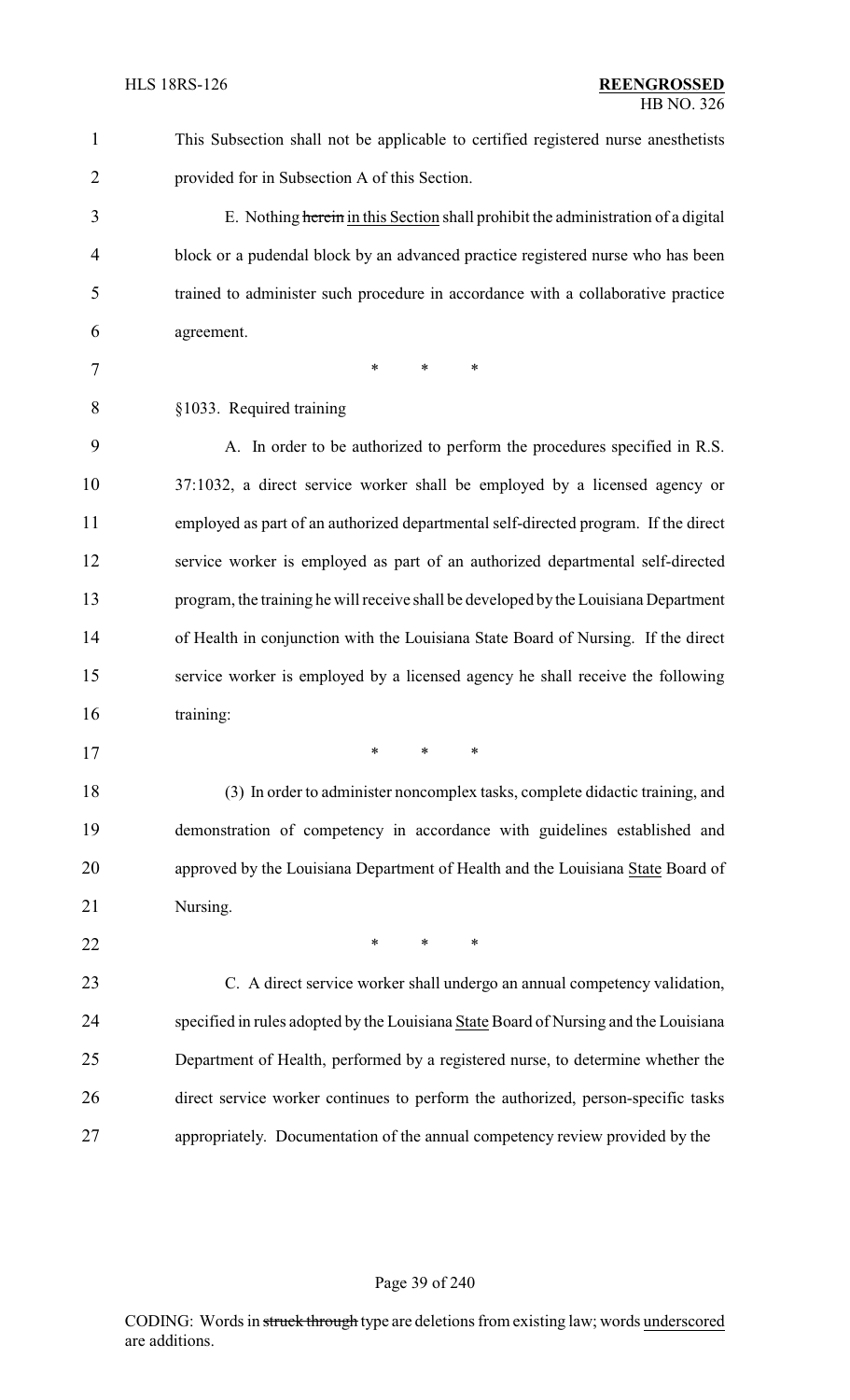| $\mathbf{1}$   | registered nurse shall be submitted to and maintained by the direct service worker's         |
|----------------|----------------------------------------------------------------------------------------------|
| $\overline{2}$ | employing agency.                                                                            |
| 3              | $\ast$<br>$\ast$<br>∗                                                                        |
| 4              | §1048. Powers of the board                                                                   |
| 5              | The board shall be responsible for the control and regulation of the practice                |
| 6              | of optometry and may:                                                                        |
| 7              | *<br>$\ast$<br>$\ast$                                                                        |
| 8              | (4)<br>Summon witnesses and compel the attendance of witnesses.<br>N <sub>0</sub>            |
| 9              | subpoena shall be issued until the party who wishes to subpoena the witness first            |
| 10             | deposits with the agency a sum of money sufficient to pay all fees and expenses to           |
| 11             | which a witness in a civil case is entitled pursuant to R.S. 13:3661 and R.S. 13:3671.       |
| 12             | A summons may order a person to appear and/or at a hearing, or appear and produce            |
| 13             | at the a hearing, books, papers, documents, or any other tangible things in his              |
| 14             | possession or under his control, if a reasonably accurate description thereof is given.      |
| 15             | Conduct hearings on proceedings, and generally enforce those<br>(5)(a)                       |
| 16             | provisions of this Chapter, relating to conduct and competence, including but not            |
| 17             | limited to revocation, summary suspension, suspension, probation, reprimand, fines,          |
| 18             | and warnings, when evidence has been presented showing violation of any of the               |
| 19             | provisions of this Chapter.                                                                  |
| 20             | $\ast$<br>$\ast$<br>$\ast$                                                                   |
| 21             | (8) Inspect during hours of operation any licensed, permitted, certified, or                 |
| 22             | registered person including, but not limited to, pertinent records for the purpose of        |
| 23             | determining if any provisions provision of law governing the legal distribution of           |
| 24             | drugs or devices or the practice of optometry is being violated.                             |
| 25             | (9) Cooperate with all agencies charged with the enforcement of the laws of                  |
| 26             | the United States, of this state, and of all other states relating to drugs, devices, or the |
| 27             | practice of optometry.                                                                       |
| 28             | ∗<br>$\ast$<br>∗                                                                             |

## Page 40 of 240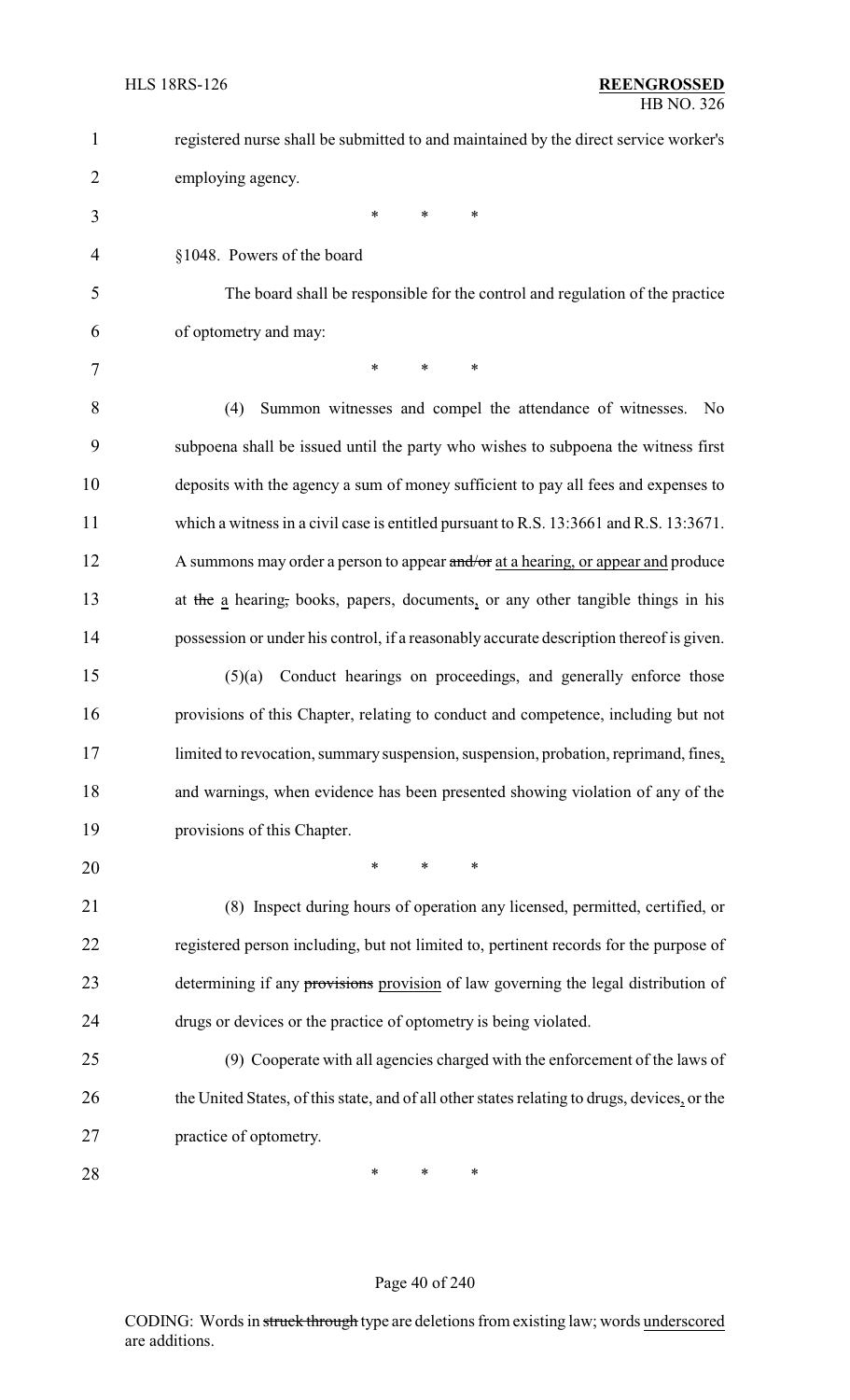| $\mathbf{1}$ | (12) Educate the public and optometrists on issues of public health, safety,            |
|--------------|-----------------------------------------------------------------------------------------|
| 2            | and welfare by sponsoring, promoting, managing, operating, or improving health          |
| 3            | related health-related education services, programs, or facilities in the state.        |
| 4            | ∗<br>*<br>∗                                                                             |
| 5            | §1056. Annual renewal of license to practice                                            |
| 6            | All licensed optometrists shall annually:                                               |
| 7            | $\pm$ (1) Pay to the board the annual renewal fee provided in R.S. 37:1058 on           |
| 8            | or before the first day of March of each year; and.                                     |
| 9            | $\pm$ (2) Accompany the payment of the annual renewal fee with evidence                 |
| 10           | satisfactory to the board of attendance and completion of twelve hours of continuing    |
| 11           | education pertaining to subjects required for licensing as set forth in R.S. 37:1051    |
| 12           | and/or or subjects pertaining to current visual and health care healthcare practices as |
| 13           | are applicable to the practice of optometry. All licensed optometrists who have         |
| 14           | attained the age of sixty years as of March 1, 1969, shall be exempt from this          |
| 15           | continuing education requirement.                                                       |
| 16           | $\ast$<br>$\ast$<br>∗                                                                   |
| 17           | §1103. Definitions                                                                      |
| 18           | As used in this Chapter, the following terms have the meaning ascribed to               |
| 19           | them in this Section:                                                                   |
| 20           | $\ast$<br>∗<br>∗                                                                        |
| 21           | (11) "Provisional licensed marriage and family therapist" means any person              |
| 22           | who has completed the requirements provided in R.S. $37:1116(C)$ and in applicable      |
| 23           | rules of the board and who has been issued a provisional license pursuant to the        |
| 24           | provisions of this Chapter, and such provisional license is in force and not suspended  |
| 25           | or revoked. Provisional licensed marriage and family therapists may use the title       |
| 26           | "provisional licensed marriage and family therapist" only under the direction and       |
| 27           | active supervision of a board approved board-approved supervisor and only while         |
| 28           | obtaining the post-graduate degree experience required for licensure as a marriage      |
| 29           | and family therapist. A provisional licensed marriage and family therapist shall not,   |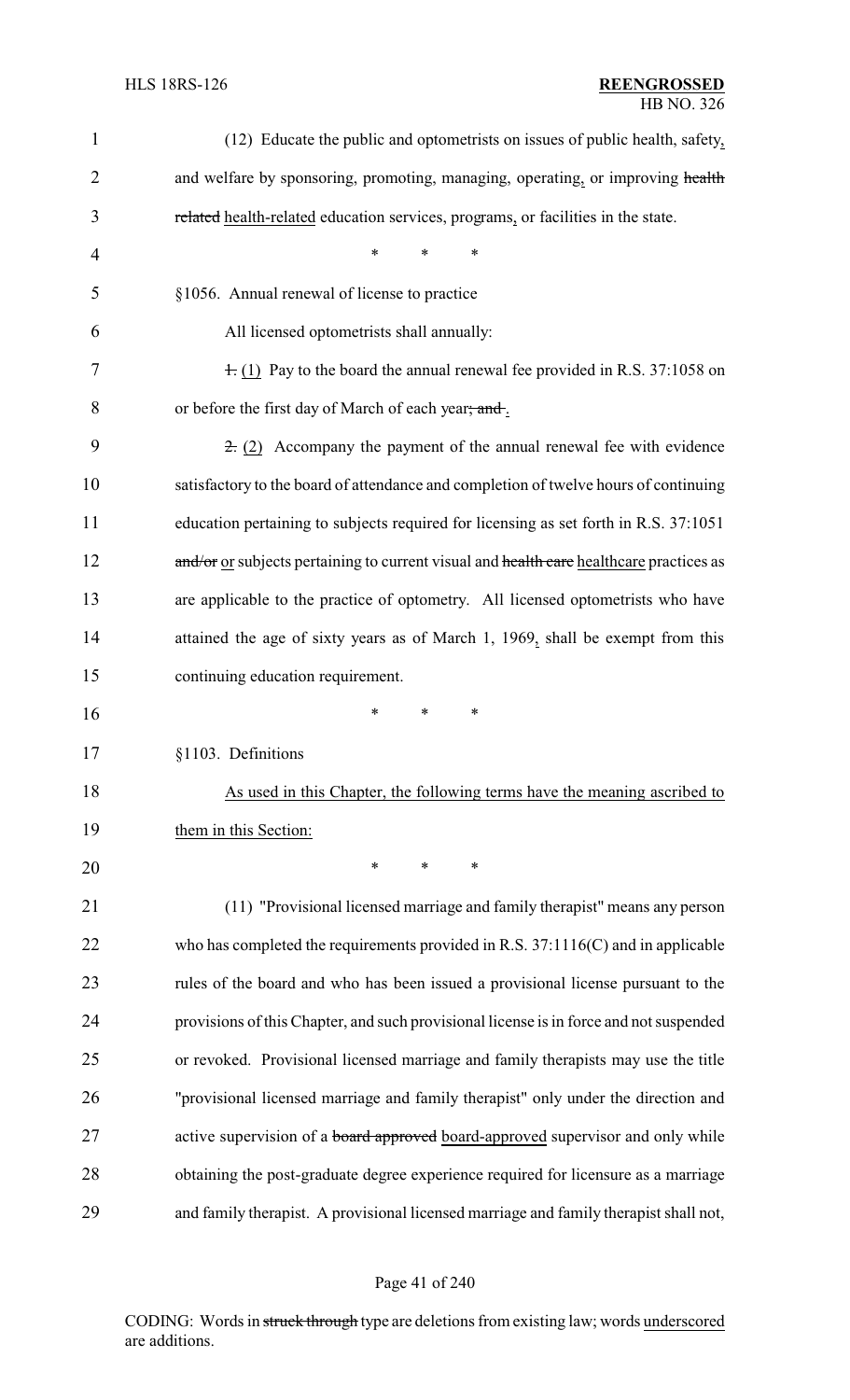under any circumstances, provide or advertise that he is authorized to provide marriage and family therapy independently.

 (12) "Provisional licensed professional counselor" means any person who has completed the requirements provided in R.S. 37:1107(F) and in applicable rules of the board, and who has been issued a provisional license to provide mental health counseling services and to practice mental health counseling. Provisional licensed professional counselors may use the title "provisional licensed professional counselor" and shall practice mental health counseling only under the direction and 9 active supervision of a **board approved** board-approved supervisor and only while obtaining the post-graduate degree experience required for licensure as a professional counselor. A provisional licensed professional counselor shall not, under any circumstances, practice mental health counseling independently or advertise that he is authorized to practice independently.

- **\*** \* \* \*
- §1164. Definitions

 As used in this Chapter, the following terms have the meaning ascribed to 17 them by this Section:

\* \* \*

 (3)(a) "Automated medication system" includes, but is not limited to, a mechanical system that perform operations or activities, other than compounding or administration, relative to the storage, packaging, or delivery of medications, and which collects, controls, and maintains all transaction information. An automated 23 medication system may be profile driven profile-driven, non-profile driven non-profile-driven, or a combination of both.

 (a) Profile driven (b) A profile-driven system requires that medication 26 orders/prescriptions orders or prescriptions be reviewed by the pharmacist for appropriateness, dosage, and contraindications prior to, or concomitantlywith, being entered into the system, and before access is allowed into the system for medication administration.

#### Page 42 of 240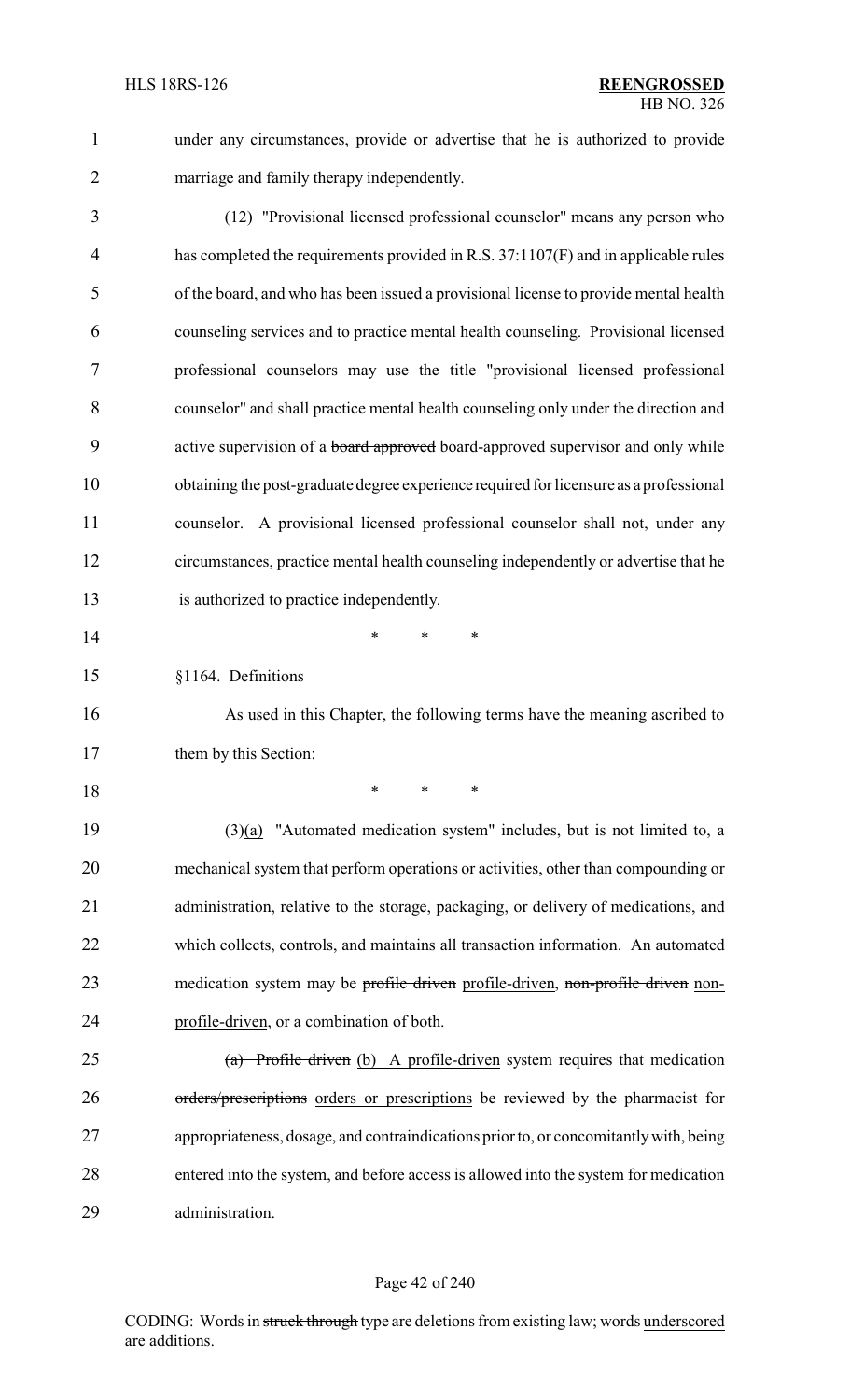| 1              | $(b)(i)$ Non-profile driven $(c)(i)$ A non-profile-driven system does not require         |
|----------------|-------------------------------------------------------------------------------------------|
| $\overline{2}$ | prior or concomitant pharmacist review of medication orders/prescriptions orders or       |
| 3              | prescriptions in order to gain access to the system for medication administration. A      |
| $\overline{4}$ | non-profile driven non-profile-driven system may include, but is not limited to, a        |
| 5              | night drug cabinet, emergency drug kit, or floor stock/first stock or first dose cabinet. |
| 6              | "Floor stock/first stock or first dose cabinet" is a medication storage<br>(ii)           |
| 7              | device, which shall be used by personnel, authorized by a protocol established by the     |
| 8              | pharmacist-in-charge, to gain access to doses as needed and first doses in                |
| 9              | patient-care areas. In addition, a floor stock/first stock or first dose cabinet may be   |
| 10             | used to store medications in such specialty areas including but not limited to an         |
| 11             | emergency room, surgery suite, and endoscopy suite.                                       |
| 12             | *<br>$\ast$<br>*                                                                          |
| 13             | (7) "Confidential information" means information accessed, maintained by,                 |
| 14             | or transmitted to a pharmacist in the patient's records or which is communicated to       |
| 15             | the patient as part of patient counseling, which is privileged and may be released        |
| 16             | only to the patient or, to those practitioners, other authorized health care healthcare   |
| 17             | professionals, and other pharmacists when, in a pharmacist's professional judgment,       |
| 18             | such release is necessary to protect the patient's health and well being; and to such     |
| 19             | other persons or agencies authorized by law to receive such confidential information      |
| 20             | regardless of whether such information is in the form of paper, preserved on              |
| 21             | microfilm, or is stored on electronic media.                                              |
| 22             | *<br>*                                                                                    |
| 23             | "Device" means an instrument, apparatus, implement, machine,<br>(10)                      |
| 24             | contrivance, implant, or other similar or related article, including any component part   |
| 25             | or accessory, which is required under federal law to bear the label, "Caution: Federal    |
| 26             | or State law requires dispensing by or on the order of a physician", and/or the label     |
| 27             | "Rx Only", or both, or any other designation required under federal law.                  |

**\*** \* \* \*

# Page 43 of 240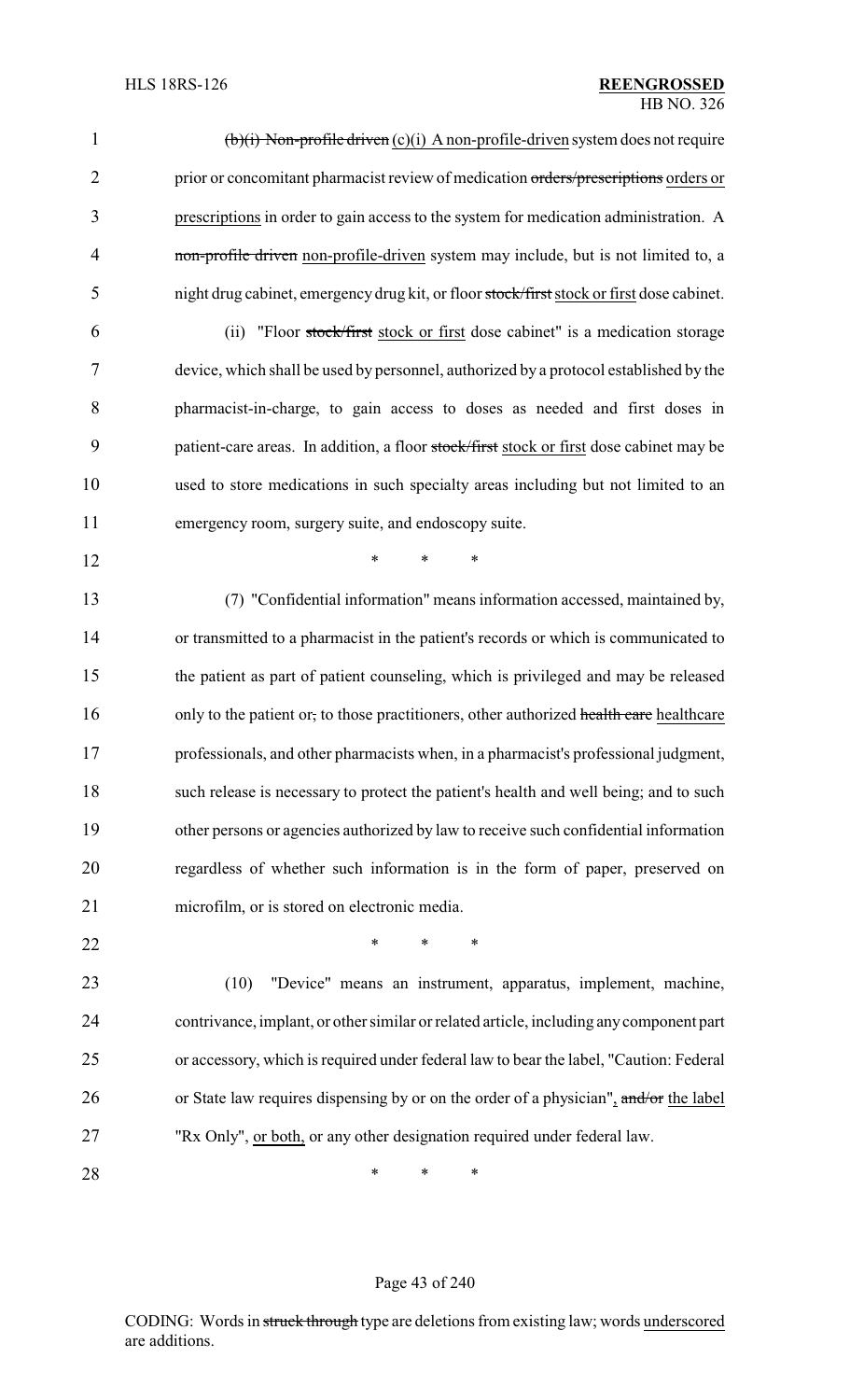| 1              | $(13)$ "Drug" means:                                                                               |
|----------------|----------------------------------------------------------------------------------------------------|
| $\overline{2}$ | (a) Any substance recognized as a drug in the official compendium, or                              |
| 3              | supplement thereto, designated by the board for use in the diagnosis, cure,                        |
| 4              | mitigation, treatment, or prevention of diseases in humans or other animals.                       |
| 5              | $\ast$<br>$\ast$<br>∗                                                                              |
| 6              | (16) "Emergency drug kit $(\overline{EBK})$ " for long-term care facilities $(\overline{LTCF})$ or |
| 7              | other board approved board-approved sites, other than a hospital, means a drug kit                 |
| 8              | containing designated drugs which may be required to meet the immediate                            |
| 9              | therapeutic emergency needs of a resident or patient.                                              |
| 10             | $\ast$<br>$\ast$<br>*                                                                              |
| 11             | (29) "Off-site facility" means and refers to the location of a building that                       |
| 12             | houses a licensee of the Louisiana Department of Health, but which does not house                  |
| 13             | a board permitted board-permitted pharmacy.                                                        |
| 14             | (30) "On-site facility" means and refers to the location of a building that                        |
| 15             | houses a <b>board permitted</b> board-permitted pharmacy.                                          |
| 16             | ∗<br>$\ast$<br>∗                                                                                   |
| 17             | (43) "Practice of pharmacy" or "practice of the profession of pharmacy"                            |
| 18             | means and includes the compounding, filling, dispensing, exchanging, giving,                       |
| 19             | offering for sale, or selling, drugs, medicines, or poisons, pursuant to prescriptions             |
| 20             | or orders of physicians, dentists, veterinarians, or other licensed practitioners, or any          |
| 21             | other act, service, operation, or transaction incidental to or forming a part of any of            |
| 22             | the foregoing acts, requiring, involving, or employing the science or art of any                   |
| 23             | branch of the pharmacy profession, study, or training.                                             |
| 24             | ∗<br>∗                                                                                             |
| 25             | "Prescription" or "prescription drug order" means an order from a<br>(46)                          |
| 26             | practitioner authorized by law to prescribe for a drug or device that is patient specific          |
| 27             | patient-specific and is communicated by any means to a pharmacist in a permitted                   |
| 28             | pharmacy, and is to be preserved on file as required by law or regulation.                         |
| 29             | ∗<br>∗<br>∗                                                                                        |

## Page 44 of 240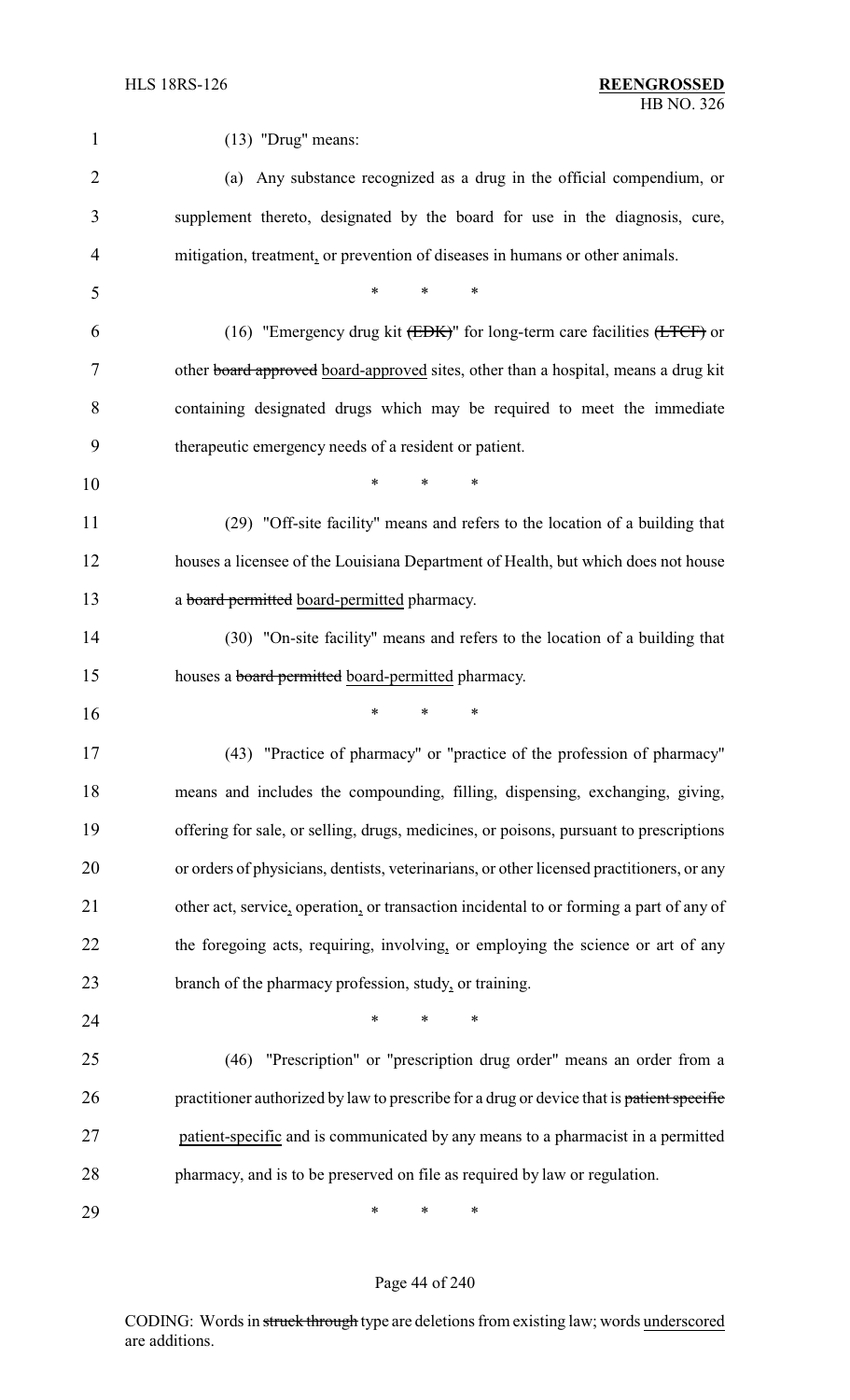| $\mathbf{1}$   | (57) "Wholesale drug distribution" means distribution of legend drugs to a             |
|----------------|----------------------------------------------------------------------------------------|
| $\overline{2}$ | party other than the consumer or patient, including but not limited to distribution by |
| 3              | manufacturers, repackers, own label distributors, jobbers, and wholesale drug          |
| $\overline{4}$ | distributors.                                                                          |
| 5              | (58) "Wholesale drug distributor" means any person who sells legend drugs              |
| 6              | to a party other than the consumer or the patient, including but not limited to        |
| 7              | manufacturers, repackers, own label distributors, jobbers, brokers, agents, and        |
| 8              | pharmacies.                                                                            |
| 9              | ∗<br>∗<br>∗                                                                            |
| 10             | §1182. Powers and duties of the board                                                  |
| 11             | A. The board shall be responsible for the control and regulation of the                |
| 12             | practice of pharmacy and shall:                                                        |
| 13             | *<br>$\ast$<br>∗                                                                       |
| 14             | (13) Establish minimum specifications for the physical facilities, technical           |
| 15             | equipment, environment, supplies, personnel, and procedures for the storage,           |
| 16             | compounding, and/or and dispensing of drugs or devices.                                |
| 17             |                                                                                        |
| 18             | (17) Except as otherwise provided to the contrary, the board shall exercise            |
| 19             | all of its duties, powers, and authority in accordance with the Administrative         |
| 20             | Procedure Act.                                                                         |
| 21             | (18) Make, keep, and preserve all books, registers, and records.                       |
| 22             | $\ast$<br>*<br>∗                                                                       |
| 23             | B. The board may:                                                                      |
| 24             | Join such professional organizations and associations organized<br>(1)                 |
| 25             | exclusively to promote the improvement of the standards of the practice of pharmacy    |
| 26             | for the protection of the health, safety, and welfare of the public and/or or whose    |
| 27             | activities assist and facilitate the work of the board.                                |
| 28             | ∗<br>∗<br>∗                                                                            |

## Page 45 of 240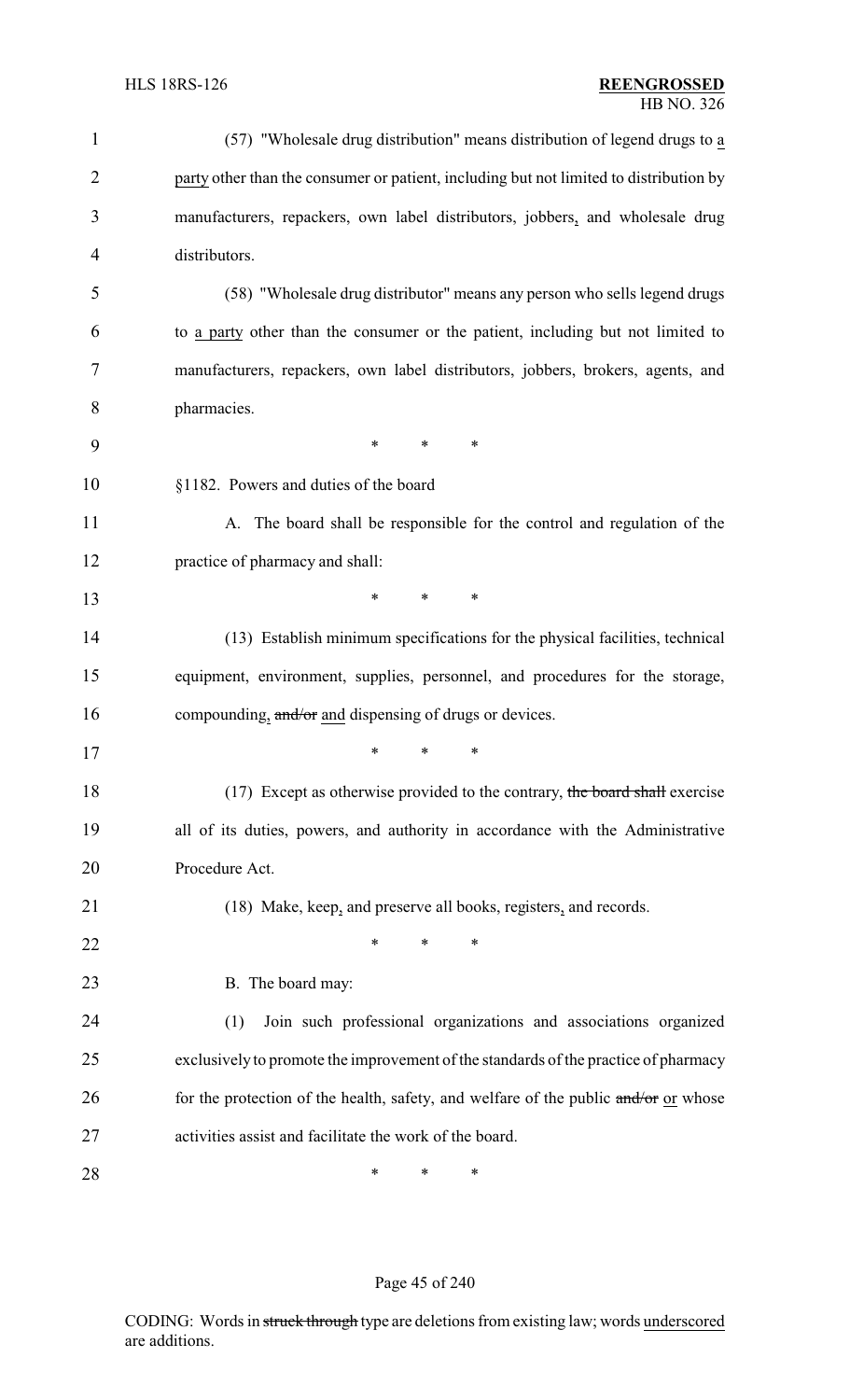#### HLS 18RS-126 **REENGROSSED** HB NO. 326

| $\mathbf{1}$   | (6) Employ or contract for inspectors, chemists, agents, clerical help, legal            |
|----------------|------------------------------------------------------------------------------------------|
| $\overline{2}$ | assistance, and other personnel necessary for the proper operation of the board office   |
| 3              | and for any other purpose under this Chapter.                                            |
| $\overline{4}$ | $\ast$<br>$\ast$<br>$\ast$                                                               |
| 5              | §1226.1. Communication to the prescriber                                                 |
| 6              | $\ast$<br>*<br>$\ast$                                                                    |
| 7              | B. The required communication included in Subsection A of this Section                   |
| 8              | may be done by any means.                                                                |
| 9              | $\ast$<br>*<br>∗                                                                         |
| 10             | Prescription drug returns, exchanges, and redispensing; donation<br>§1226.2.             |
| 11             | requirements; authority to promulgate rules; limitation of liability                     |
| 12             | $\ast$<br>$\ast$<br>∗                                                                    |
| 13             | D.(1) No person, including a drug manufacturer, health care healthcare                   |
| 14             | facility, or governmental agency who donates prescription drugs to a charitable          |
| 15             | pharmacy, as well as the charitable pharmacy, any pharmacist who originally              |
| 16             | dispensed the donated prescription drugs, any pharmacist dispensing donated              |
| 17             | prescription drugs, or the board of pharmacy Louisiana Board of Pharmacy shall be        |
| 18             | subject to any professional disciplinary action, criminal prosecution, liability in tort |
| 19             | or other civil action for injury, death, or loss to person or property related to the    |
| 20             | donating, accepting, or dispensing of donated prescription drugs.                        |
| 21             | $\ast$<br>$\ast$<br>$\ast$                                                               |
| 22             | Louisiana State Board of Medical Examiners; authorization to obtain<br>§1277.            |
| 23             | criminal history record information                                                      |
| 24             | A. As used in this Section the following terms shall have the following                  |
| 25             | meaning:                                                                                 |
| 26             | $\ast$<br>$*$ $*$<br>$\ast$                                                              |
| 27             | (3) "Applicant" means an individual who has made application to the board                |
| 28             | for the issuance, renewal, or reinstatement of any form of health care practitioner      |
| 29             | licensure which the board is authorized by law to issue, including but not limited to    |

## Page 46 of 240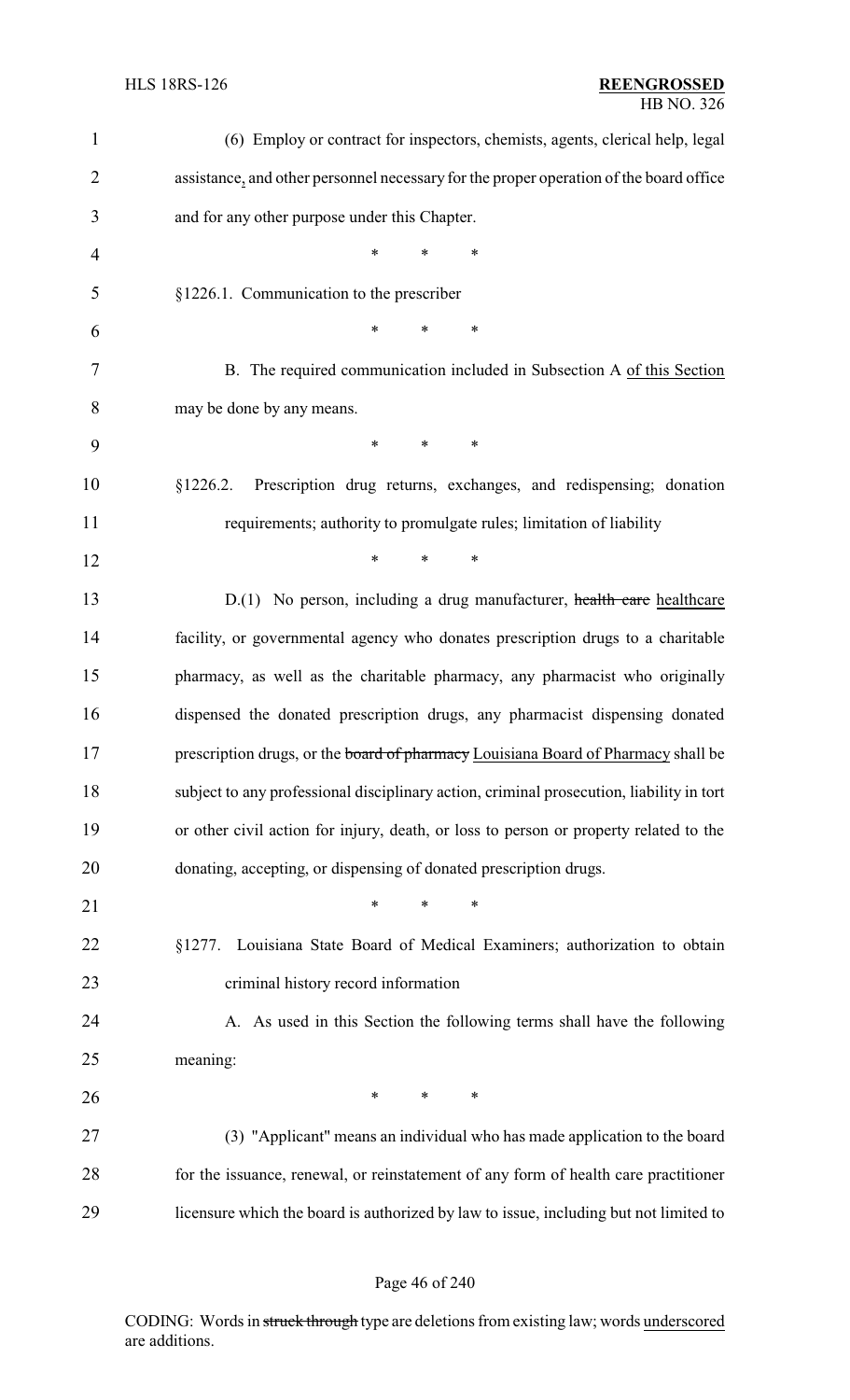| $\mathbf{1}$   | licensure as a physician or surgeon pursuant to R.S. 37:1261 through 1291 et seq.;        |
|----------------|-------------------------------------------------------------------------------------------|
| $\overline{2}$ | as a podiatrist pursuant to R.S. $37:611$ through $628$ et seq.; as a physician assistant |
| 3              | pursuant to R.S. 37:1360.21 through 1360.38 et seq.; as a midwife practitioner            |
| $\overline{4}$ | pursuant to R.S. 37:3240 through $3257$ et seq.; as a respiratory therapist or            |
| 5              | respiratory therapy assistant pursuant to R.S. 37:3351 through 3361 et seq.; as an        |
| 6              | occupational therapist or occupational therapy assistant pursuant to R.S. 37:3001         |
| 7              | through $3014$ et seq.; as a clinical laboratory scientist pursuant to R.S. 37:1311       |
| 8              | through 1329 et seq.; as a clinical exercise physiologist pursuant to R.S. 37:3421        |
| 9              | through 3433 et seq.; as an athletic trainer pursuant to R.S. 37:3301 through 3312 et     |
| 10             | seq.; as an acupuncturist or acupuncturist's assistant pursuant to R.S. 37:1356           |
| 11             | through 1360 et seq.; as a private radiological radiologic technologist pursuant to       |
| 12             | R.S. 37:1292; or as a dispensing physician pursuant to <del>L.A.C.</del> LAC 46:XLV.6501  |
| 13             | through 6561 et seq.                                                                      |
| 14             | ∗<br>∗<br>∗                                                                               |
| 15             | §1281. Fees and costs                                                                     |
| 16             | A.(1) As used in this Section, the following terms shall have the following               |
| 17             | meaning:                                                                                  |
| 18             | (a) "Allied health care practitioner" means an individual who holds any form              |
| 19             | of health care practitioner licensure that the board is authorized to issue, other than   |
| 20             | as a physician, including but not limited to licensure as a podiatrist pursuant to R.S.   |
| 21             | 37:611 through 628 et seq.; as a physician assistant pursuant to R.S. 37:1360.21          |
| 22             | through $1360.38$ et seq.; as a midwife pursuant to R.S. 37:3240 through $3257$ et seq.;  |
| 23             | as a respiratory therapist or respiratory therapy assistant pursuant to R.S. 37:3351      |
| 24             | through 3361 et seq.; as an occupational therapist or occupational therapy assistant      |
| 25             | pursuant to R.S. 37:3001 through 3014 et seq.; as a clinical laboratory scientist         |
| 26             | pursuant to R.S. 37:1311 through 1329 et seq.; as a clinical exercise physiologist        |
| 27             | pursuant to R.S. 37:3421 through 3433 et seq.; as an athletic trainer pursuant to R.S.    |
| 28             | 37:3301 through 3312 et seq.; as an acupuncturist or acupuncturist's assistant            |

Page 47 of 240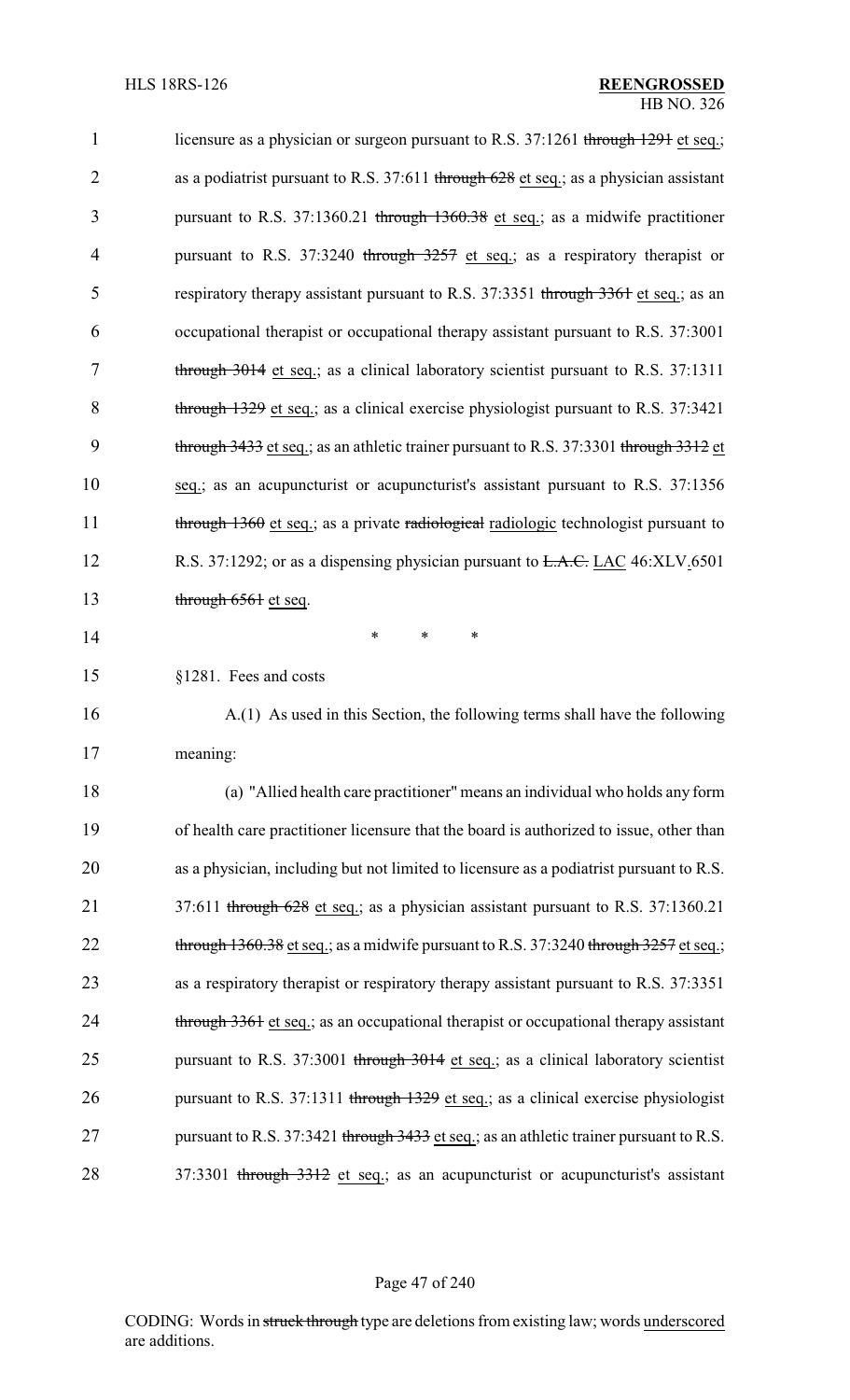| $\mathbf{1}$   | pursuant to R.S. 37:1356 through 1360 et seq.; or as a private radiological radiologic      |
|----------------|---------------------------------------------------------------------------------------------|
| $\overline{2}$ | technologist pursuant to R.S. 37:1292.                                                      |
| 3              | $\ast$<br>*<br>*                                                                            |
| $\overline{4}$ | (3) Notwithstanding the provisions of any other Chapter, the fees and costs                 |
| 5              | established and collectable by the board for the issuance, renewal, or reinstatement        |
| 6              | of any license, certificate, registration, or permit issued to a physician or allied health |
| 7              | care practitioner shall not exceed the following amounts:                                   |
| 8              | (a) Physicians:                                                                             |
| 9              | *<br>*<br>∗                                                                                 |
| 10             | Any initial restricted, provisional, or temporary license, certificate,<br>(ii)             |
| 11             | registration, or permit issued by the board to a physician, including but not limited       |
| 12             | to an institutional license or permit, graduate education temporary permit, military        |
| 13             | physician permit, military intern permit, mini-residency preceptorship permit, post         |
| 14             | graduate training registration or permit, dispensing registration, reduced fee license,     |
|                |                                                                                             |
| 15             | or visiting physician permit, shall not exceed three hundred dollars.                       |
| 16             | *<br>*<br>∗                                                                                 |
| 17             | (c) A physician or allied health care practitioner applicant that who has failed            |
| 18             | to renew a license, certificate, registration, or permit timely, shall pay a delinquency    |
| 19             | fee, in addition to the renewal fee and all other applicable fees and costs, not to         |
| 20             | exceed an amount equal to the renewal fee.                                                  |
| 21             | ∗<br>∗                                                                                      |
| 22             | (5) In the event of a conflict between the provisions of this Chapter Part                  |
| 23             | respecting fees and costs and those contained elsewhere in any other Chapter this           |
| 24             | Title, including but not limited to R.S. 37:611 through 628, R.S. 37:1360.21 through        |
| 25             | 1360.38, R.S. 37:3240 through 3257, R.S. 37:3351 through 3361, R.S. 37:3001                 |
| 26             | through 3014, R.S. 37:1311 through 1329, R.S. 37:3421 through 3433, R.S. 37:3301            |
| 27             | through 3312, and R.S. 37:1356 through 1360 Chapters 7, 39, 46, 48, 49, and 52 of           |

## Page 48 of 240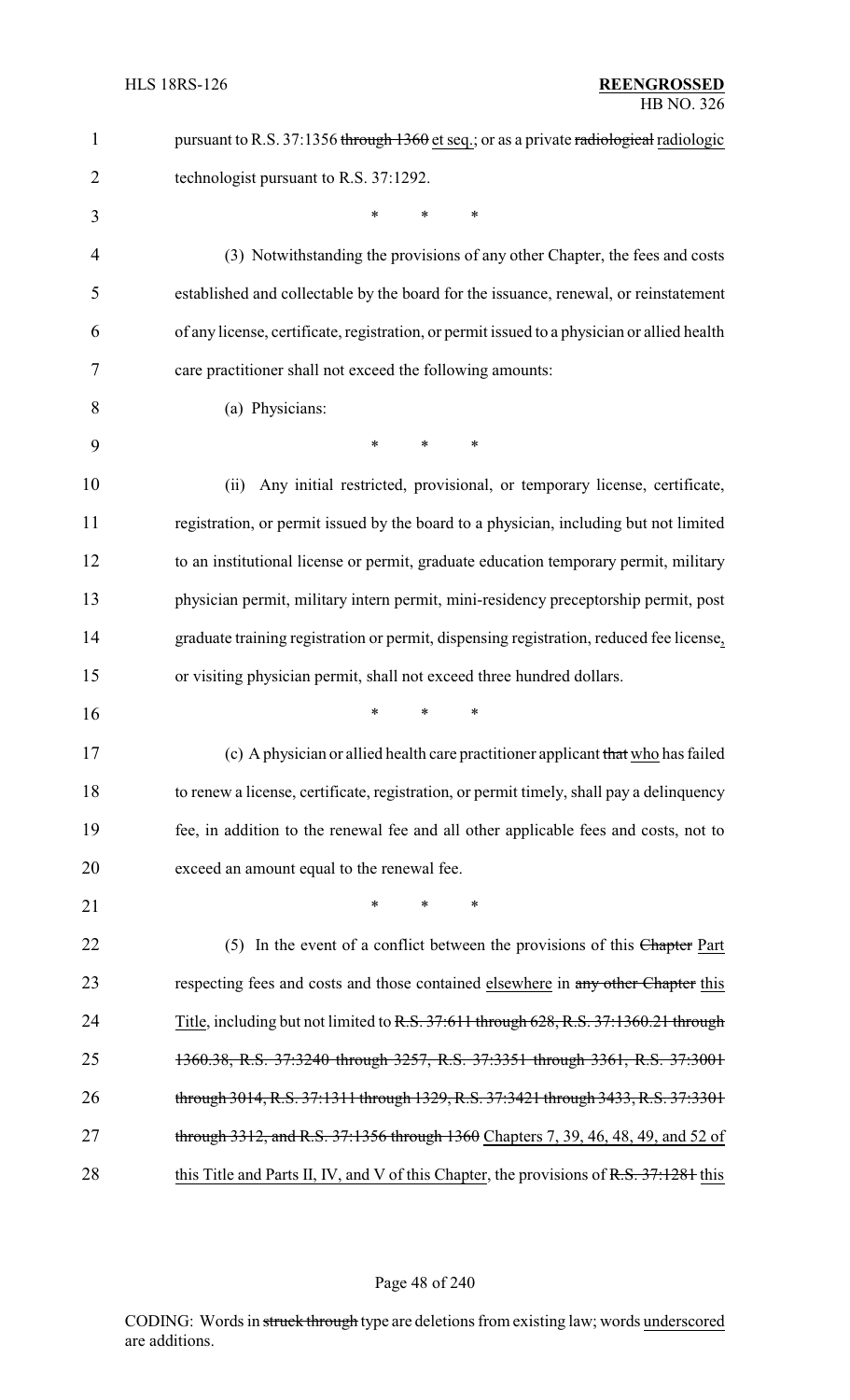| $\mathbf{1}$   | Section shall govern.                                                                   |
|----------------|-----------------------------------------------------------------------------------------|
| $\overline{2}$ | $\ast$<br>*<br>*                                                                        |
| 3              | §1307. Definitions                                                                      |
| 4              | As used in this Part, the following terms shall have the following meanings             |
| 5              | unless the context requires otherwise:                                                  |
| 6              | (1) "Commercially reasonable terms and conditions" means those terms and                |
| 7              | conditions that would be reasonable to a prudent individual operating a business of     |
| 8              | similar type and size as a rural hospital even in the absence of referrals to the rural |
| 9              | hospital or healthcare facility by a physician who owns, or whose immediate family      |
| 10             | member owns, an interest in the healthcare facility in which the rural hospital has     |
| 11             | been offered the opportunity to participate as an owner. The provisions of 42 USC       |
| 12             | U.S.C. 1395nn, also known as "Stark II,", the regulations promulgated by the Centers    |
| 13             | for Medicare and Medicaid Services, its predecessor or successor, to implement          |
| 14             | Stark II, and any regulatory guidance issued by the Centers for Medicare and            |
| 15             | Medicaid Services, its predecessor or successor, shall be considered in determining     |
| 16             | whether terms and conditions are commercially reasonable.                               |
| 17             |                                                                                         |
| 18             | (7) "Proposing party" means a person or entity that offers to enter into a joint        |
| 19             | venture with a rural hospital as well as any person or entity related to the proposing  |
| 20             | party by common ownership or control as such terms are defined for purposes of 42       |
| 21             | C.F.R. CFR 413.17, or its successor provision.                                          |
| 22             | (8) "Rural hospital" shall be defined as provided for in $R.S. 40:1300.143$             |
| 23             | R.S. 40:1189.3, as such law existed on April 1, 2006.                                   |
| 24             | ∗<br>*<br>*                                                                             |
| 25             | §1340. Advisory Committee on Perfusion; duties                                          |
| 26             | Under the authority of the Louisiana State Board of Medical Examiners, the              |
| 27             | committee shall:                                                                        |
| 28             | ∗<br>∗<br>∗                                                                             |

## Page 49 of 240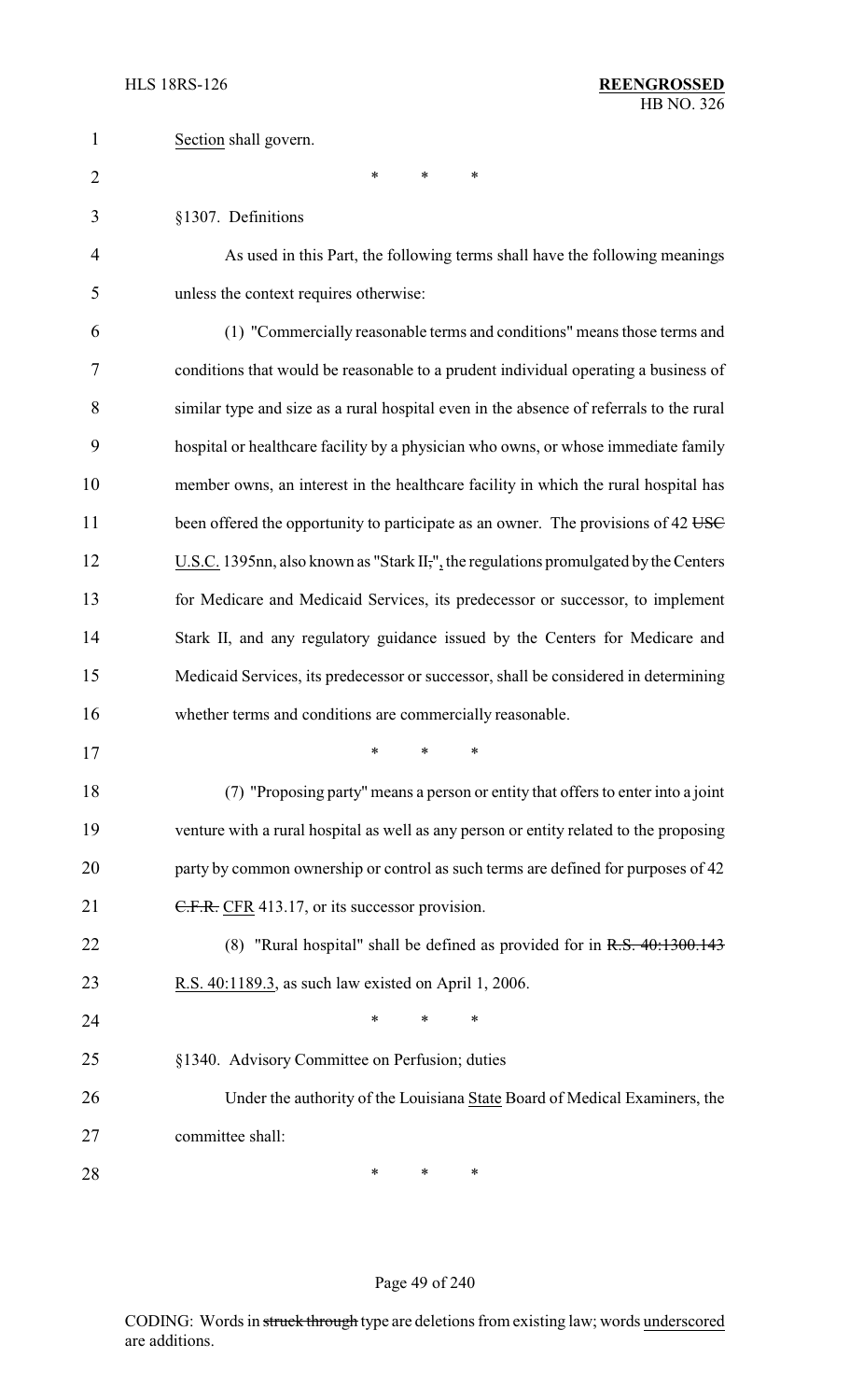| $\mathbf{1}$   | §1543. Application                                                                     |
|----------------|----------------------------------------------------------------------------------------|
| $\overline{2}$ | A. In order to obtain a certificate of approval as a registered veterinary             |
| 3              | technician, the applicant shall comply with the following provisions:                  |
| 4              | $\ast$<br>*<br>$\ast$                                                                  |
| 5              | (3) The applicant shall submit evidence that he:                                       |
| 6              | $\ast$<br>*<br>∗                                                                       |
| 7              | (b)                                                                                    |
| 8              | $\ast$<br>$\ast$<br>∗                                                                  |
| 9              | (ii) Has successfully completed a board approved board-approved program                |
| 10             | in veterinary technology at an accredited institution of higher education and has two  |
| 11             | years actual experience working in a veterinary practice under the direct supervision  |
| 12             | of a licensed veterinarian.                                                            |
| 13             | $\ast$<br>$\ast$<br>$\ast$                                                             |
| 14             | (5) The applicant shall have passed any state $\frac{and}{or}$ or national examination |
| 15             | for veterinary technology as named and required in rules prescribed by the board.      |
| 16             | $\ast$<br>$\ast$<br>∗                                                                  |
| 17             | §1721. Restrictions on advertising reserved to legislature                             |
| 18             | No state board, commission, department, bureau, or similar agency of the               |
| 19             | state regulating the practice of a trade or profession and exercising rulemaking       |
| 20             | powers shall make any rule or regulation which limits or restricts the right to        |
| 21             | advertise, provided that this Section shall not apply to any board, commission,        |
| 22             | department, bureau, or similar agency of the state created and regulated under the     |
| 23             | rulemaking power of the Supreme Court of Louisiana or to the Louisiana State Board     |
| 24             | of Medical Examiners, the Louisiana State Board of Barber Examiners, the               |
| 25             | Louisiana State Board of Dentistry, the State Board of Certified Public Accountants    |
| 26             | of Louisiana, Louisiana Board of Pharmacy, the Louisiana Board of Chiropractic         |
| 27             | Examiners, the Louisiana State Board of Veterinary Medicine Examiners, and the         |
| 28             | Louisiana State Board of Optometry Examiners, and further provided that nothing        |
| 29             | herein contained shall be construed to prevent the prohibition of false or misleading  |

## Page 50 of 240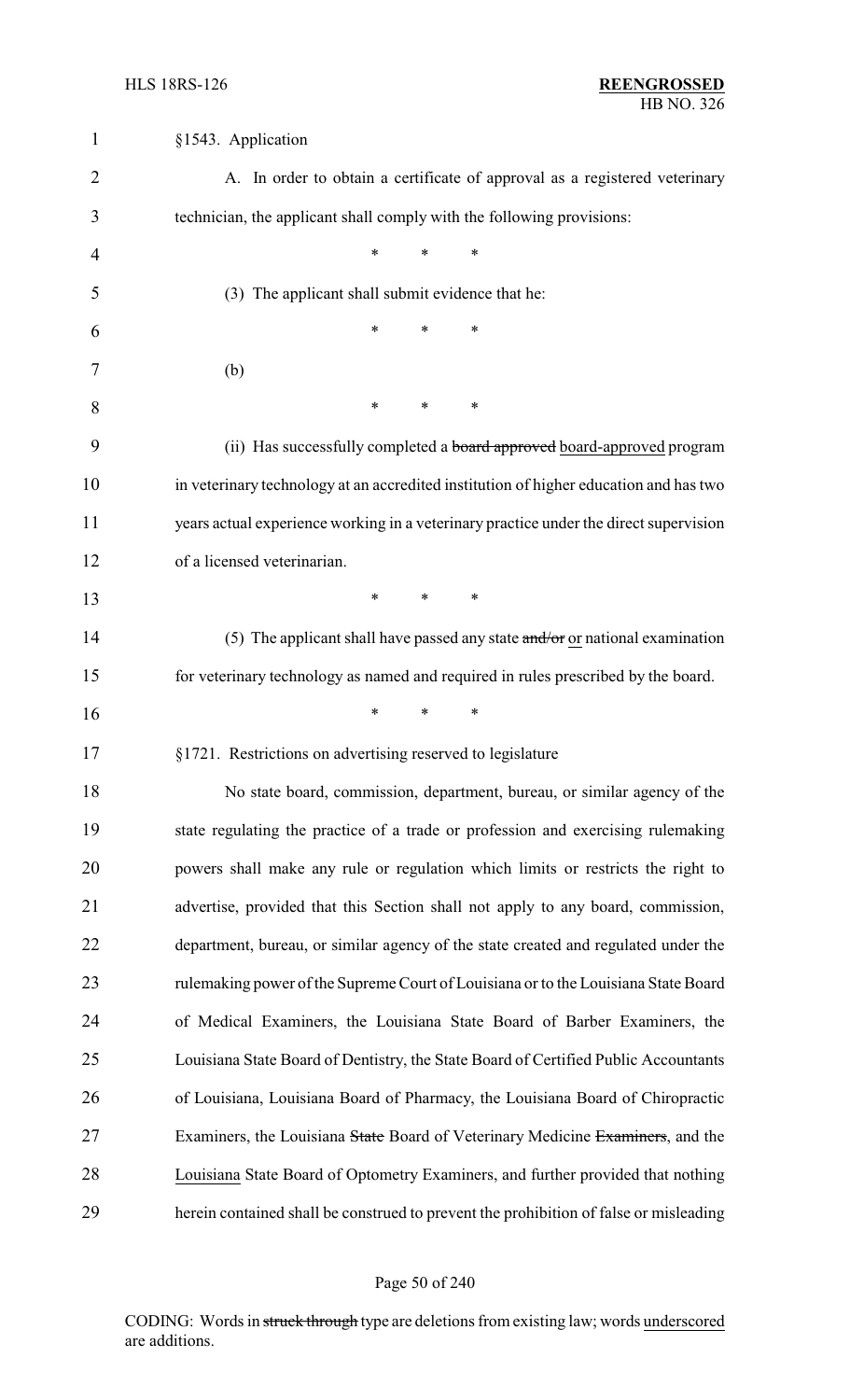| $\mathbf{1}$   | advertising by any board, commission, department, bureau, or similar agency of the       |
|----------------|------------------------------------------------------------------------------------------|
| $\overline{2}$ | state. The right to regulate advertising except as herein provided is reserved to the    |
| 3              | legislature.                                                                             |
| 4              | §1731. Gratuitous service at scene of emergency; emergency care at hospitals;            |
| 5              | limitation of liability                                                                  |
| 6              | A.                                                                                       |
| 7              | $\ast$<br>$\ast$<br>∗                                                                    |
| 8              | $(2)(a)$ A physician, on-call physician, or surgeon or oral and maxillofacial            |
| 9              | surgeon, or his professional medical or dental corporation or limited liability          |
| 10             | company or nurse, licensed or qualified as provided in Paragraph $(A)(1)$ of this        |
| 11             | Section, or an intern, or resident of a public or private hospital or other medical      |
| 12             | health care healthcare facility licensed in this state, who in good faith responds to an |
| 13             | imminent life-threatening situation or emergency within the hospital or facility and     |
| 14             | whose actual duty in the hospital or facility did not require a response to an           |
| 15             | emergency situation shall not be liable for civil damages resulting from any act or      |
| 16             | omission in rendering the emergency care or service or from failure to provide or        |
| 17             | arrange for further medical care or treatment of the person involved, unless the         |
| 18             | damage or injury was caused by willful or wanton misconduct or gross negligence.         |
| 19             | *<br>∗                                                                                   |
| 20             | (d) For purposes of this Subsection, "on-call physician" means a physician,              |
| 21             | or oral and maxillofacial surgeon or his professional medical or dental corporation      |
| 22             | or limited liability company, who is not primarily employed or contracted by the         |
| 23             | hospital or other licensed medical health care healthcare facility to treat emergency    |
| 24             | room or department patients, but whose actual duties may include treating                |
| 25             | emergency room or department patients due to the requirements of $42$ C.F.R. CFR         |
| 26             | 489.24 or R.S. 40:2113.4 to respond to the emergency room or department on an            |
| 27             | on-call basis and as a condition of the privilege or ability to practice his profession  |
| 28             | within the hospital or facility.                                                         |
| 29             | ∗<br>∗<br>*                                                                              |

## Page 51 of 240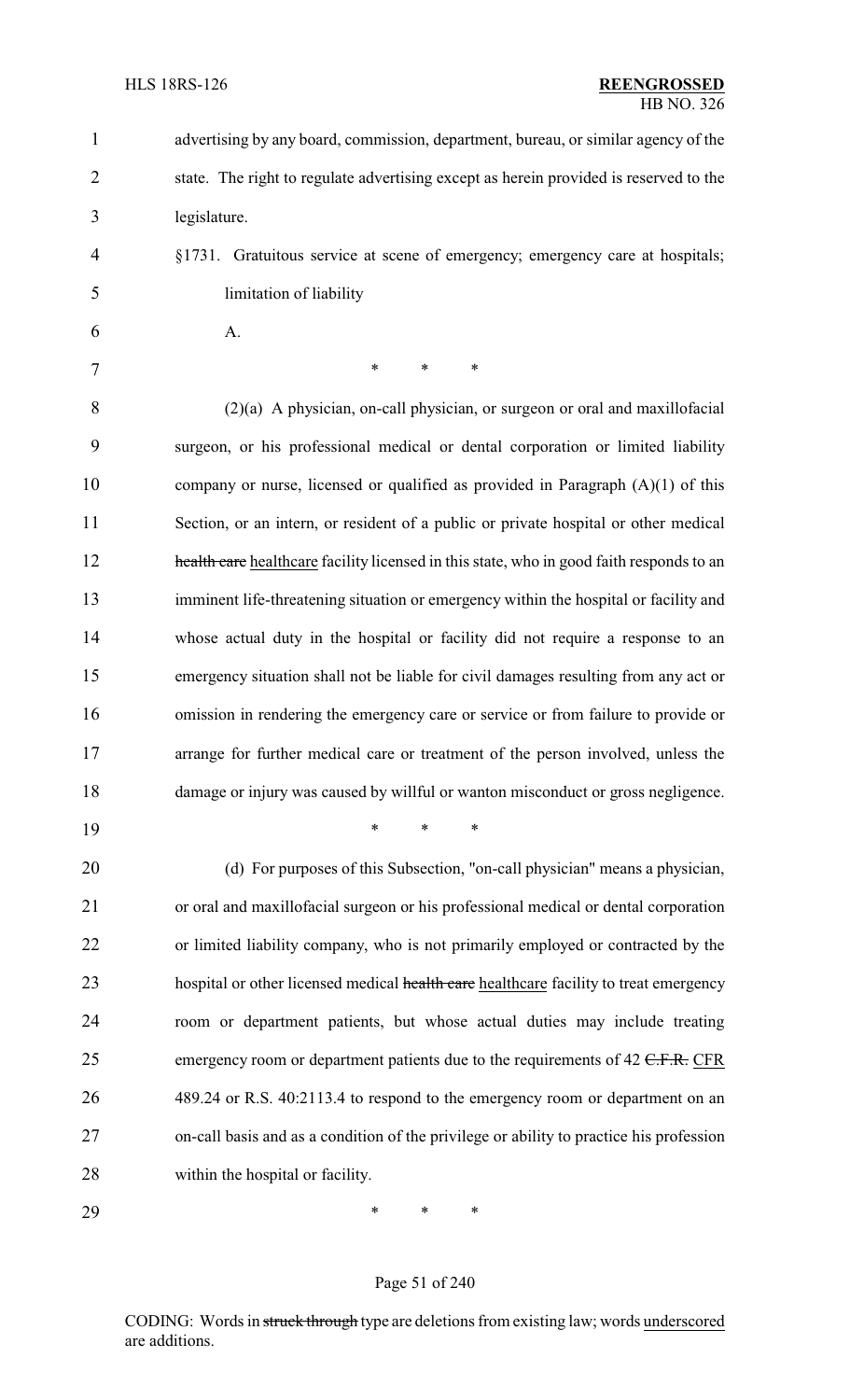| $\mathbf{1}$   | §1732.1. Immunity from liability for volunteer supervising physicians                    |
|----------------|------------------------------------------------------------------------------------------|
| $\overline{2}$ | A. A physician licensed to practice medicine by the Louisiana State Board                |
| 3              | of Medical Examiners, who gratuitously volunteers to supervise a licensed health         |
| 4              | eare healthcare professional performing ultrasound procedures at a nonprofit             |
| 5              | pregnancy resource center in this state, shall not be liable for any civil damages as    |
| 6              | a result of any act or omission in the supervising or performing of the ultrasound       |
| 7              | procedure, or the interpretation of the results of the procedure, unless the damage or   |
| 8              | injury was caused by willful or wanton misconduct or gross negligence.                   |
| 9              | B. For the purposes of this Section:                                                     |
| 10             | (1) "Hicensed health care Licensed healthcare professional" means a licensed             |
| 11             | health care healthcare professional who is qualified in this state and trained to        |
| 12             | perform ultrasound procedures, and.                                                      |
| 13             | (2) "nonprofit Nonprofit pregnancy resource center" means an organization                |
| 14             | qualified as a tax-exempt organization under Section 501(c) of the Internal Revenue      |
| 15             | Code of 1954, as amended, that provides pregnancy information and counseling             |
| 16             | services to an individual at no cost.                                                    |
| 17             | $\ast$<br>$\ast$<br>*                                                                    |
| 18             | §1742.1. Disclosure                                                                      |
| 19             | $\ast$<br>$\ast$<br>$\ast$                                                               |
| 20             | G. As used in this Part, "lifestyle modifications" means the broad domain of             |
| 21             | traditional or homeopathic health care healthcare practices and other complementary      |
| 22             | health practices and services provided by a person who is not licensed, certified, or    |
| 23             | registered to perform, and who shall be prohibited from performing any of the            |
| 24             | following designated services or practices:                                              |
| 25             | $\ast$<br>∗<br>∗                                                                         |
| 26             | (5) Holding out, stating, indicating, advertising, or otherwise implying he is           |
| 27             | a health care provider, as defined in R.S. $40:1299.41(A)(1)$ R.S. $40:1231.1(A)$ , or a |
| 28             | physician, or medical doctor, or in any way licensed to practice medicine pursuant       |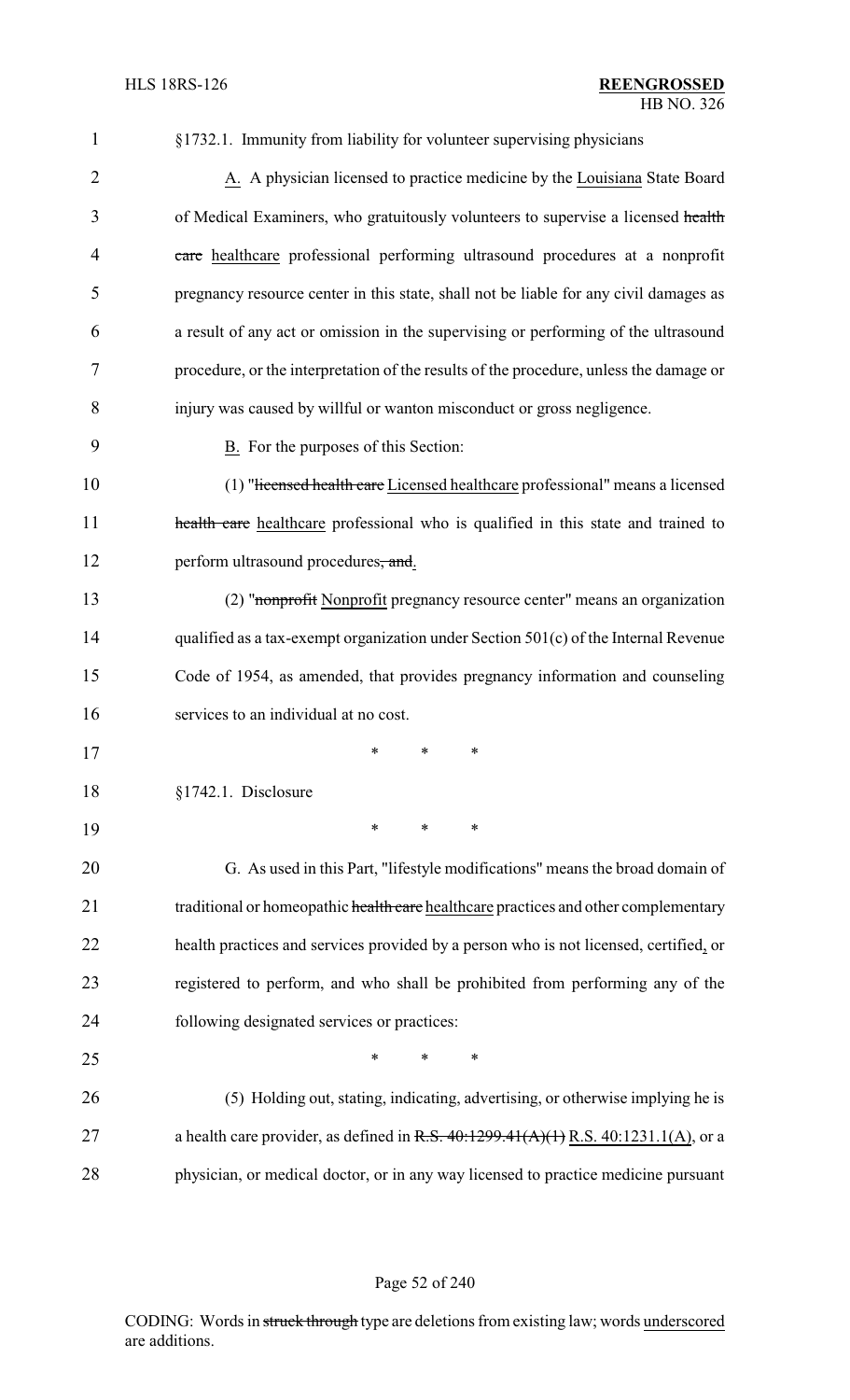| $\mathbf{1}$   | to Part I of Chapter 15 of this Title 37 of the Louisiana Revised Statutes of 1950.                  |
|----------------|------------------------------------------------------------------------------------------------------|
| $\overline{2}$ | *<br>∗<br>∗                                                                                          |
| 3              | §1743. Prohibition on direct solicitations                                                           |
| 4              | $\ast$<br>*<br>∗                                                                                     |
| 5              | C. As used in this Section "health care provider" means any "health care                             |
| 6              | provider" as defined in R.S. 40:1299.41 R.S. 40:1231.1.                                              |
| 7              | §1743.1. Use of the title "Doctor" or "Dr." by certain healthcare providers                          |
| 8              | $\ast$<br>*<br>$\ast$                                                                                |
| 9              | E. The provisions of this Section shall not apply to a physician as defined by                       |
| 10             | Medicare pursuant to 42 USC U.S.C. 1395 $x(r)$ .                                                     |
| 11             | §1744. Disclosure of financial interest by referring health care healthcare providers                |
| 12             | A. For the purposes of this Section, the following terms shall have the                              |
| 13             | following meanings:                                                                                  |
| 14             | (1) "Board" means Louisiana State Board of Medical Examiners, Louisiana                              |
| 15             | State Board of Dentistry, Louisiana Board of Chiropractic Examiners, Louisiana                       |
| 16             | State Board of Optometry Examiners, Louisiana State Board of Physical Therapy                        |
| 17             | Examiners Board, Louisiana State Board of Examiners for of Psychologists,                            |
| 18             | Louisiana State Board of Nursing, Louisiana Licensed Professional Counselors                         |
| 19             | Board of Examiners, Louisiana State Board of Practical Nurse Examiners, Louisiana                    |
| 20             | Licensed Professional Counselors Board of Examiners, or Louisiana Board of                           |
| 21             | Pharmacy.                                                                                            |
| 22             | "Health care provider" means a person, partnership, or corporation,<br>(2)                           |
| 23             | licensed by this state to provide health care or professional services as a physician,               |
| 24             | dentist, chiropractor, podiatrist, optometrist, physical therapist, psychologist, medical            |
| 25             | psychologist, licensed professional counselor, registered or licensed practical nurse,               |
| 26             | pharmacist, and any officer, employee, or agent thereof acting in the course and                     |
| 27             | scope of his employment.                                                                             |
| 28             | $\left(\frac{1}{2}\right)$ "Financial interest" means a significant ownership or investment interest |
| 29             | established through debt, equity, or other means and held by a health care healthcare                |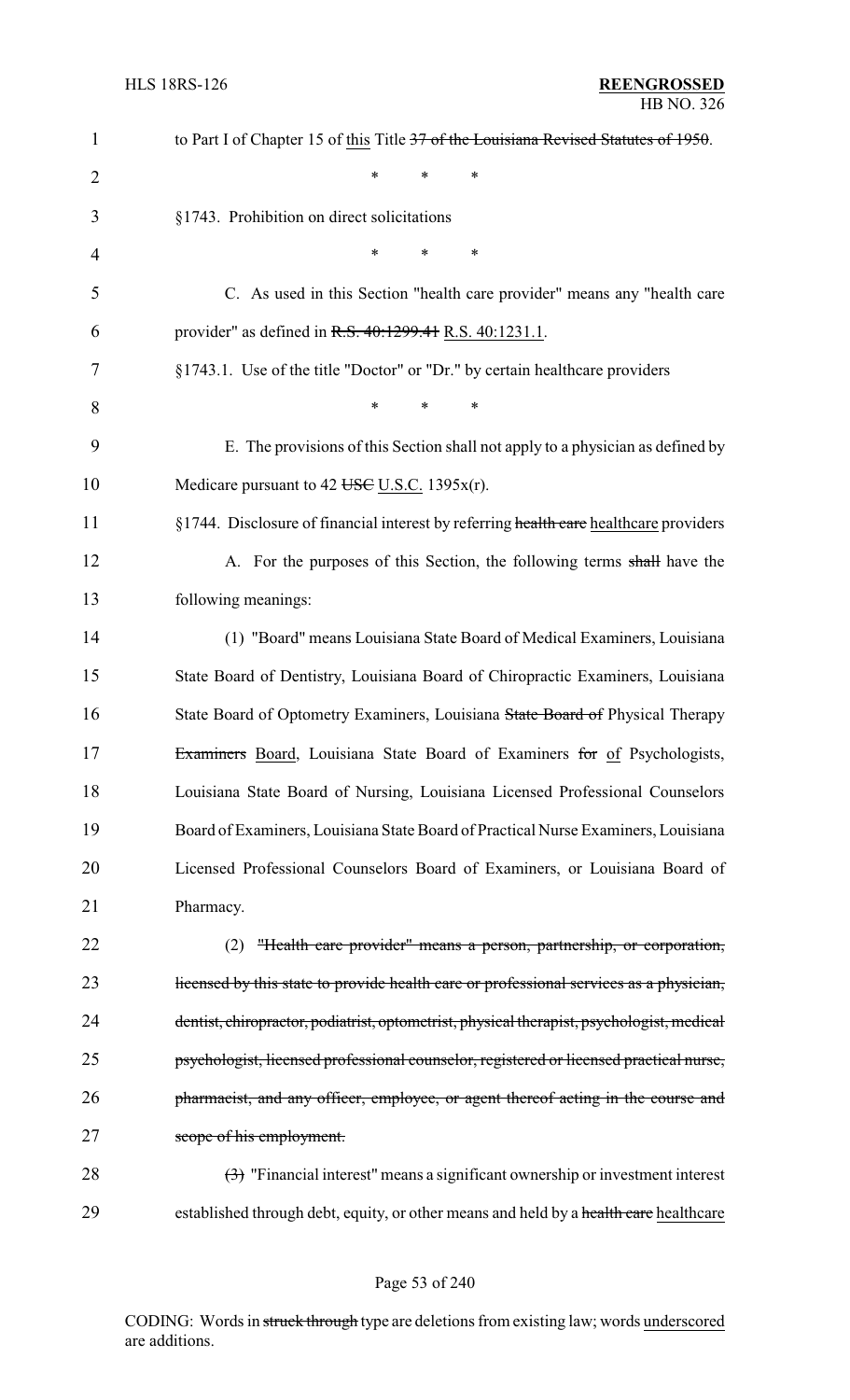1 provider or a member of a health care healthcare provider's immediate family, or any form of direct or indirect remuneration for referral.

 (3) "Healthcare provider" means a person, partnership, or corporation, licensed by this state to provide health care or professional services as a physician, dentist, chiropractor, podiatrist, optometrist, physical therapist, psychologist, medical psychologist, licensed professional counselor, registered or licensed practical nurse, pharmacist, and any officer, employee, or agent thereof acting in the course and scope of his employment.

9 B. No health care healthcare provider shall make referrals outside the same 10 group practice as that of the referring health care healthcare provider to any other **health care** healthcare provider, licensed health care healthcare facility, or provider 12 of health care healthcare goods and services including but not limited to providers of clinical laboratory services, diagnostic services, medicinal suppliers, and 14 therapeutic services when the referring health care healthcare provider has a financial interest served by such referral, unless in advance of any such referral the referring **health care** healthcare provider discloses to the patient, in writing, the existence of such financial interest.

- C.
- \* \* \*

20 (2) Notwithstanding any other law to the contrary, any health care healthcare provider who violates the provisions of this Section shall refund all such sums received in payment for the goods and services furnished or rendered without disclosure of financial interest. Such a refund shall be paid to the individual patient, third-party payor, or other entity who made the payment.

 $*$  \* \* \* §1745. Prohibition on payment for patient referrals 27 A. For the purposes of this Section, the following terms shall have the following meanings: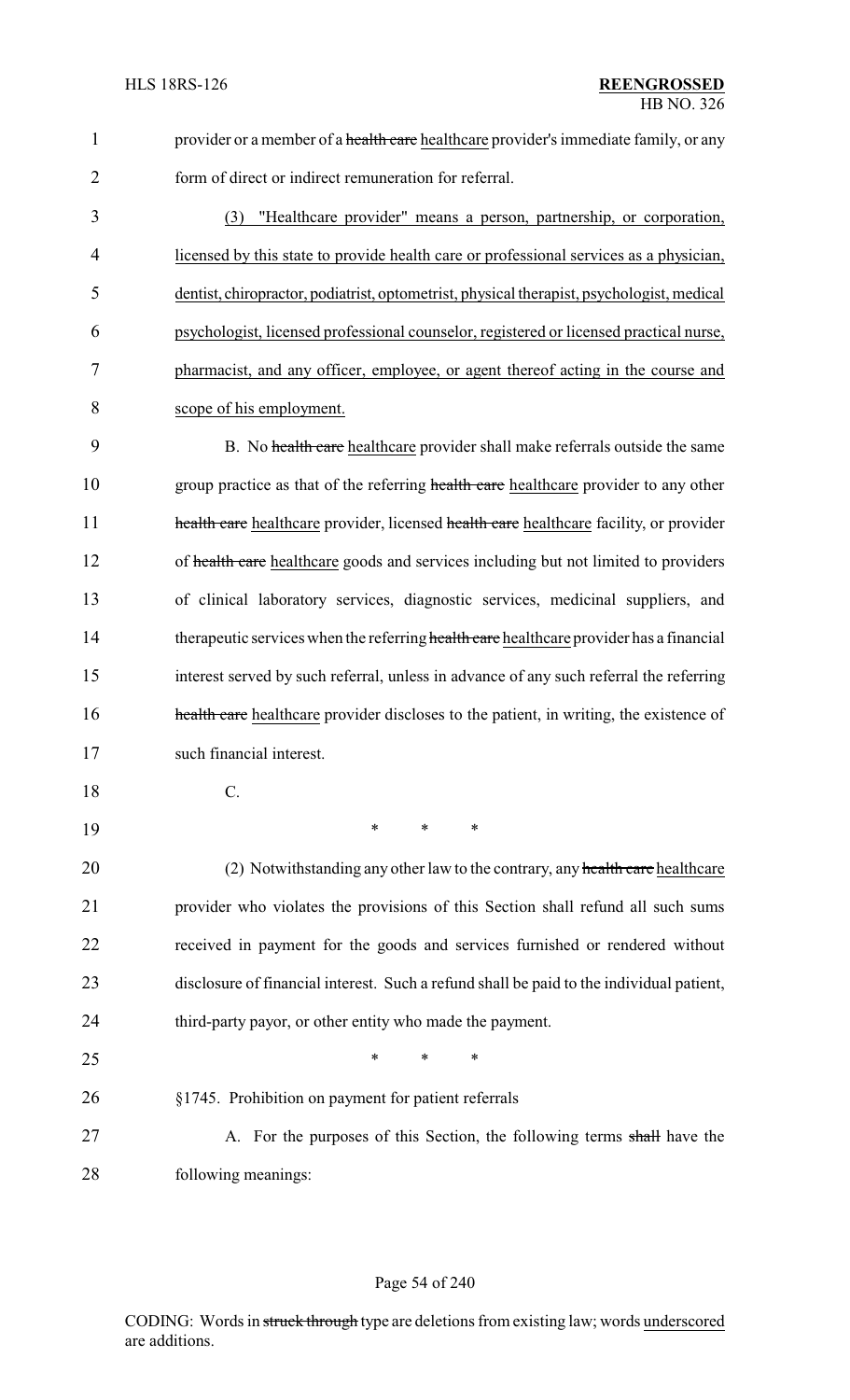(1) "Board" means the Louisiana State Board of Medical Examiners, Louisiana Board of Chiropractic Examiners, Louisiana State Board of Dentistry, 3 Louisiana State Board of Optometry Examiners, Louisiana State Board of Physical 4 Therapy Examiners Board, Louisiana State Board of Examiners for of Psychologists, Louisiana State Board of Nursing, Louisiana Licensed Professional Counselor Counselors Board of Examiners, Louisiana State Board of Practical Nurse Examiners, or Louisiana Board of Pharmacy.

 (2) "Health care Healthcare provider" means a person, partnership, or corporation licensed by the state to provide health care or professional services as a physician, chiropractor, dentist, dental hygienist, podiatrist, optometrist, physical therapist, psychologist, medical psychologist, licensed professional counselor, registered or licensed practical nurse, pharmacist, and any officer, employee, or agent thereof acting in the course and scope of his employment.

14 B. No health care healthcare provider shall offer, make, solicit, or receive 15 payment, directly or indirectly, overtly or covertly, in cash or in-kind, for referring or soliciting patients. Payments representing a return on investment based upon a percentage of ownership are not considered a direct or indirect payment for the purposes of this Section.

C.

\* \* \*

21 (3) Violation of Subsection B of this Section by a health care healthcare provider may constitute grounds for suspension or revocation of license or other credentials by the appropriate board.

**\*** \* \* \*

# 25 PART VIII. HEALTH CARE HEALTHCARE PROVIDERS - HEPATITIS 26 OR HIV CARRIERS §1746. Definitions

28 For purposes of this Part, the following terms shall have the following meanings:

#### Page 55 of 240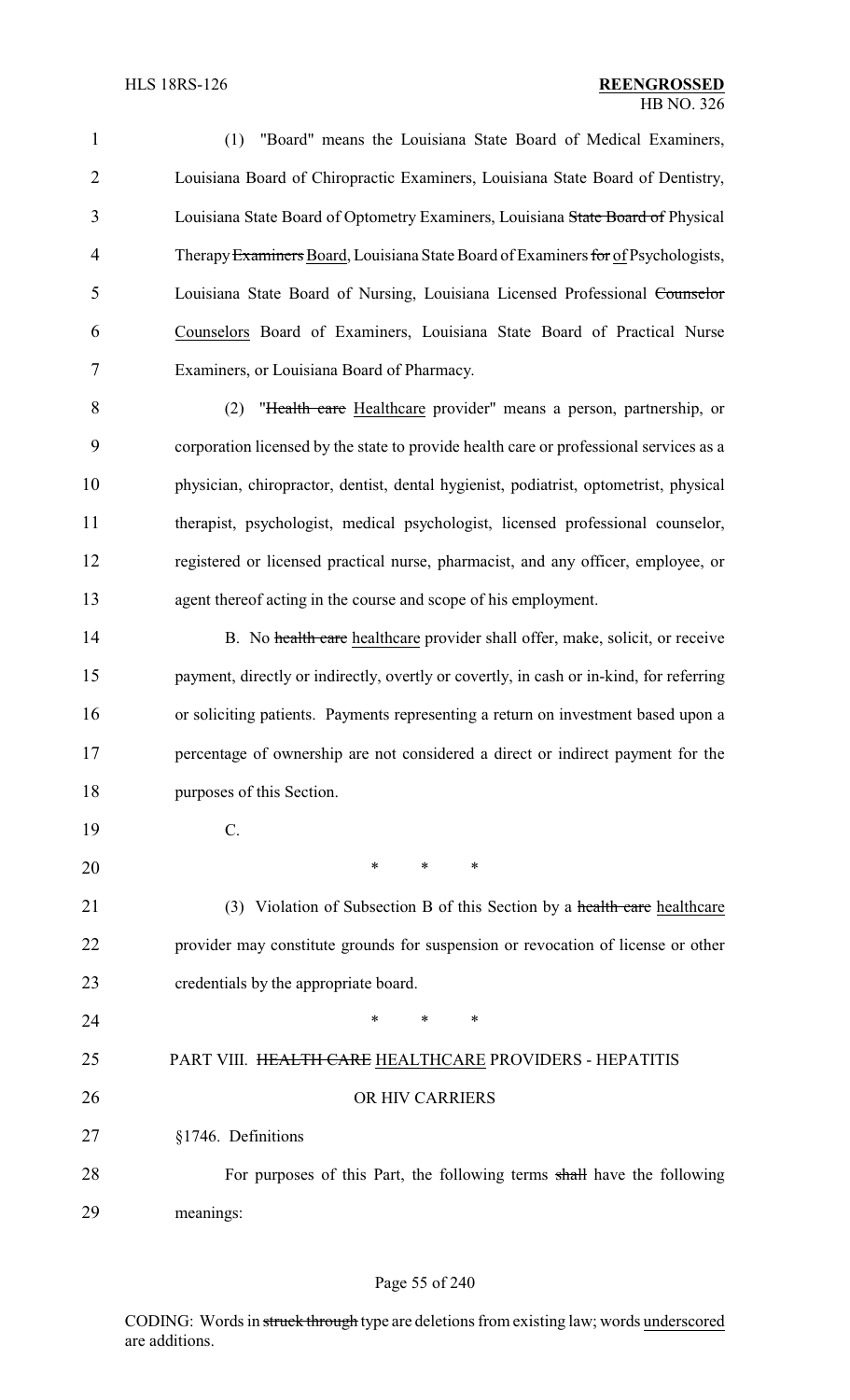| 1              | (1) "Health care provider" means a person licensed by this state to provide              |
|----------------|------------------------------------------------------------------------------------------|
| $\overline{2}$ | health care or professional services as a physician, dentist, registered or licensed     |
| 3              | practical nurse, certified registered nurse, anesthetist, nurse midwife, chiropractor,   |
| $\overline{4}$ | or podiatrist.                                                                           |
| 5              | (2) "Board" means the Louisiana State Board of Dentistry, Louisiana State                |
| 6              | Board of Nursing, Louisiana State Board of Practical Nurse Examiners, Louisiana          |
| 7              | Board of Chiropractic Examiners, or the Louisiana State Board of Medical                 |
| 8              | Examiners.                                                                               |
| 9              | "Healthcare provider" means a person licensed by this state to provide<br>(2)            |
| 10             | health care or professional services as a physician, dentist, registered or licensed     |
| 11             | practical nurse, certified registered nurse, anesthetist, nurse midwife, chiropractor,   |
| 12             | or podiatrist.                                                                           |
| 13             | §1747. Hepatitis B or human immunodeficiency carriers; practice requirements;            |
| 14             | report procedures; exemptions                                                            |
| 15             | A. Each board licensing health care healthcare providers shall establish by              |
| 16             | rule practice requirements based on applicable guidelines from the Federal federal       |
| 17             | Centers for Disease Control and Prevention which will protect the public from the        |
| 18             | transmission of the hepatitis B virus or human immunodeficiency virus in the             |
| 19             | practice of a profession regulated by the appropriate board.                             |
| 20             | B. The boards shall by rule, based on applicable guidelines from the Federal             |
| 21             | federal Centers for Disease Control and Prevention, establish requirements and           |
| 22             | procedures for a licensee and a licensure applicant to report his status as a carrier of |
| 23             | the hepatitis B virus or human immunodeficiency virus to the board and shall enforce     |
| 24             | such requirements and procedures.                                                        |
| 25             | C. Each report of hepatitis B virus carrier status or human immunodeficiency             |
| 26             | virus carrier status filed by a licensee or licensure applicant in compliance with this  |
| 27             | Section and each record maintained and meeting held by the boards in the course of       |
| 28             | monitoring a licensee for compliance with the practice requirement established by        |
| 29             | Subsection A of this Section are confidential and exempt from the public records by      |

## Page 56 of 240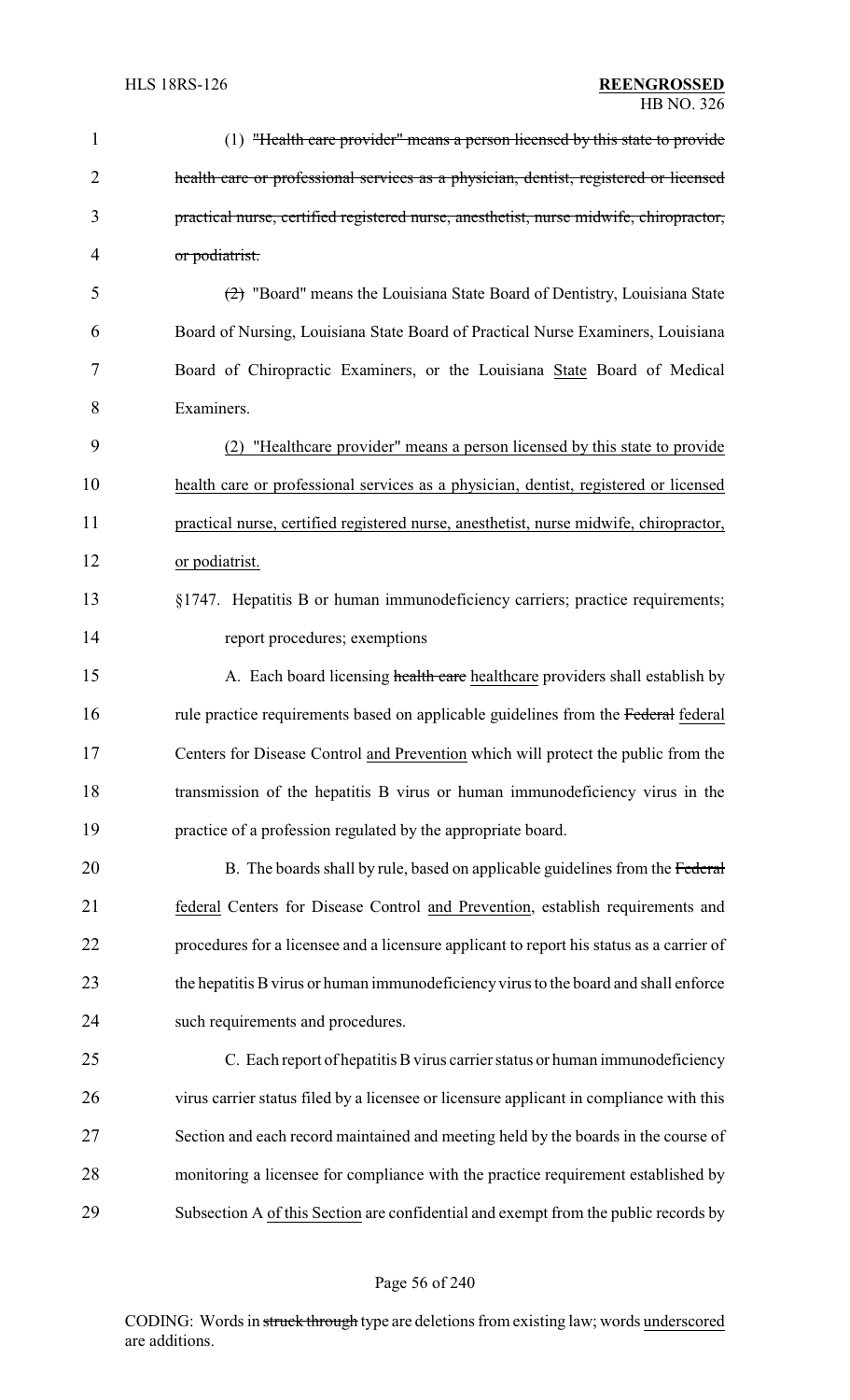| R.S. $44:4(7)$ , $(9)$ , and $(11)$ , except for the purpose of the investigation or prosecution |
|--------------------------------------------------------------------------------------------------|
| of alleged violations of this Part by the boards.                                                |

\* \* \*

§2111. Qualifications of applicants

 A person aspiring to become a licensed sanitarian in the state of Louisiana shall be a graduate of an accredited college or universitywith a bachelor's degree and concentration of courses in environmental sanitation or the general area of environmental health. In lieu thereof, a person aspiring to become a licensed sanitarian shall be a graduate of an accredited college or university with a bachelor's degree which includes at least thirty semester hours, or the equivalent, of courses in physical and biological sciences, with a minimum of six hours in the physical sciences and a minimum of ten hours in the biological sciences. Prior to being issued a license as a sanitarian, all sanitarian trainees shall have completed a minimum of one year of field experience, which shall include the successful completion of a 15 board approved board-approved training course in environmental sanitation or environmental health. The board may, by rule, specify the particular types of physical and biological science courses which will be deemed acceptable to fulfill the educational requirements of this Section. The board of examiners shall be vested with the authority to designate in detail the types and length of the required training in environmental sanitation or environmental health and the types of experience necessary.

- **\*** \* \* \*
- §2114. Grounds for denial, suspension, or revocation of license

 The state board of examiners shall have the power to refuse to grant, or may 25 suspend or revoke, any license or permit issued under pursuant to the provisions of 26 this Chapter for causes hereafter enumerated:

- 27  $+ (1)$  Conviction of a crime.
- 28  $\frac{2}{5}$  (2) Fraud, deceit, or perjury in obtaining a license or permit.
- 29  $\rightarrow$  3. (3) Habitual drunkenness.

#### Page 57 of 240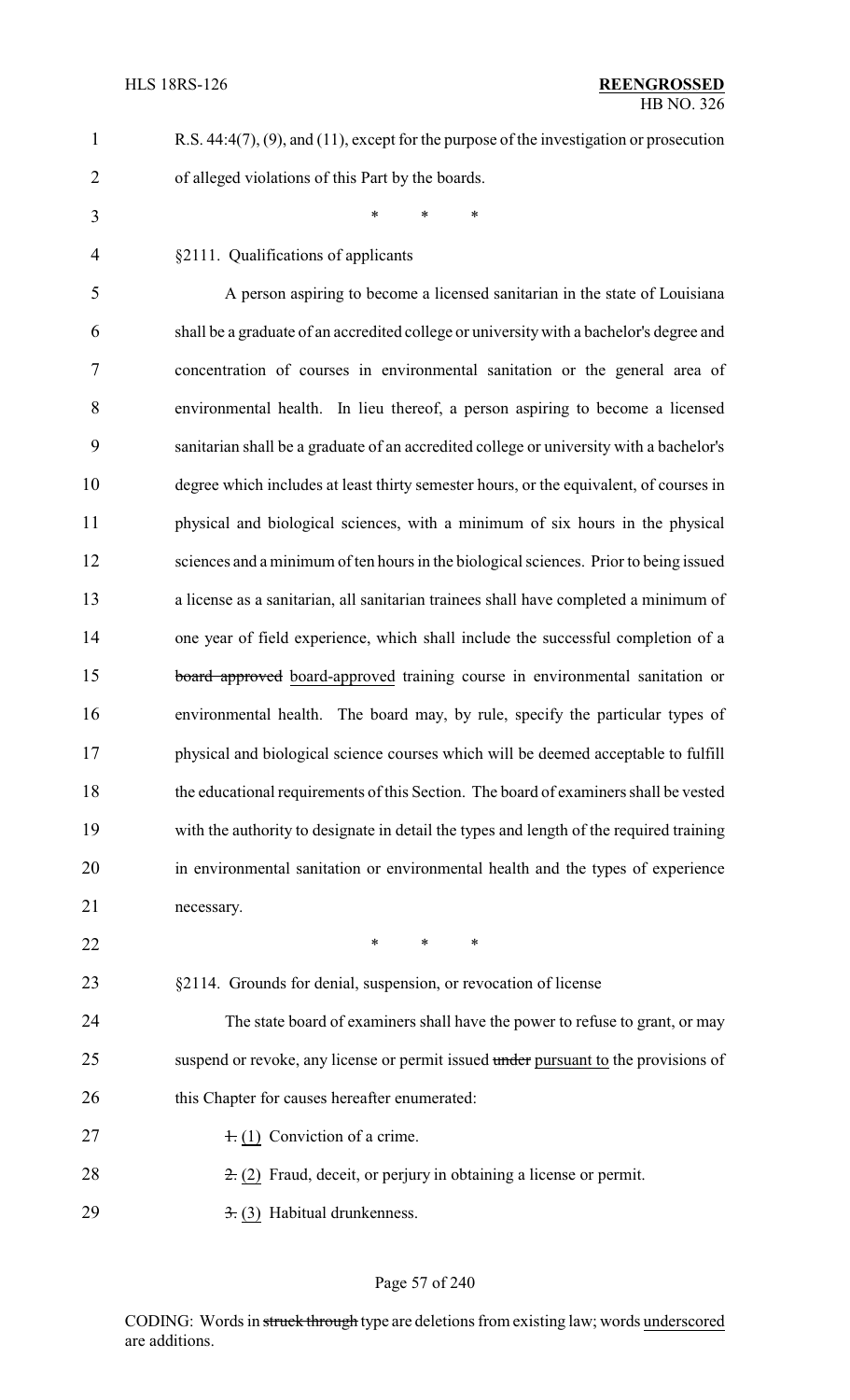| $\mathbf{1}$ | 4. (4) Habitual use of morphine, opium, cocaine, or any drug having a                   |
|--------------|-----------------------------------------------------------------------------------------|
| 2            | similar effect.                                                                         |
| 3            | $\overline{5}$ . (5) Defrauding the public or attempting to do so.                      |
| 4            | $6. (6)$ Impersonation of a licensed sanitarian.                                        |
| 5            | ∗<br>∗<br>*                                                                             |
| 6            | §2351. Declaration of purpose                                                           |
| 7            | It is hereby declared that the creation of a State Board of Examiners of                |
| 8            | Psychologists state board of examiners of psychologists is necessary in order to        |
| 9            | safeguard life, health, property, and the public welfare of this state, and in order to |
| 10           | protect the people of this state against unauthorized, unqualified, and improper        |
| 11           | application of psychology.                                                              |
| 12           | §2352. Definition of terms                                                              |
| 13           | As used in this Chapter the following terms mean:                                       |
| 14           | *<br>∗<br>∗                                                                             |
| 15           | (2) "Board" means the Louisiana State Board of Examiners of Psychologists.              |
| 16           | ∗<br>∗<br>∗                                                                             |
| 17           | $§2354.$ Fees                                                                           |
| 18           | A. All monies received by the board under pursuant to this Chapter shall be             |
| 19           | paid into the treasury of the Louisiana State Board of Examiners of Psychologists       |
| 20           | and may be expended by the board without appropriation for costs of administration      |
| 21           | and other expenses, and any surplus at the end of a fiscal year or a biennium may be    |
| 22           | retained by the board for future expenditures and the board is not required to pay any  |
| 23           | such surplus into the general fund of the state of Louisiana.                           |
| 24           | $\ast$<br>*<br>∗                                                                        |
| 25           | §2356.2. Provisional licensed psychologist; renewal; continuing education               |
| 26           | A. The board shall issue a provisional license to each person who files an              |
| 27           | application with the board upon a form and in such a manner as the board prescribes,    |
| 28           | submits the fee for a provisional license, and furnishes evidence to the board that the |

Page 58 of 240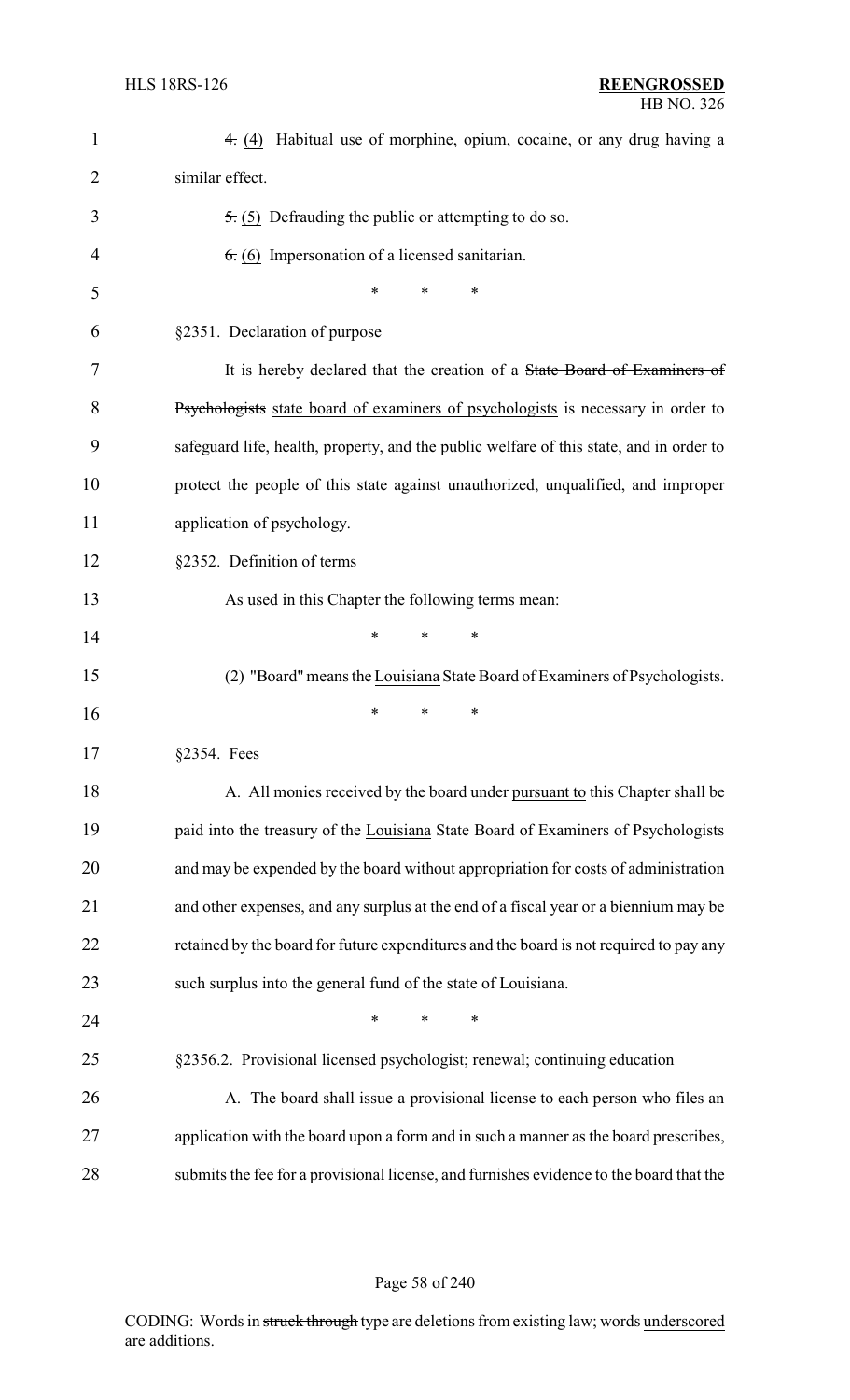person meets all the following requirements:

\* \* \*

 $*$  \* \* \*

 (6) Has completed a minimum of one year of experience practicing psychology under the supervision of a licensed psychologist or has completed an approved predoctoral internship as defined in the rules and regulations of the board.

 B. If the board reasonably believes that a person applying for a provisional license or for renewal of a provisional license is not physically or mentally competent to render psychological services with reasonable skill and safety to his patients, or is afflicted with a disease or condition, either physical or mental, which would impair his competency to render psychological services, the board may request the person to submit to a physical examination by a medical doctor approved by the board or submit to a mental health examination by a psychologist or psychiatrist approved by the board. If the person refuses to submit to the examination, the board, after a contradictory hearing and upon finding reasonable cause, may issue an order requiring the person to submit to the examination. A 17 person who is ordered to submit to an examination shall not be eligible for  $\alpha$  provisional licensure or renewal of a provisional license prior to such examination. 19 Proceedings under pursuant to this Subsection shall be conducted in compliance with 20 the Administrative Procedure Act. 21 \* \* \* \*

§2371. Definitions

 As used in this Part, the following terms shall be defined as follows: (1) "Board" shall mean the Louisiana State Board of Examiners of

Psychologists.

**\*** \* \* \*

Page 59 of 240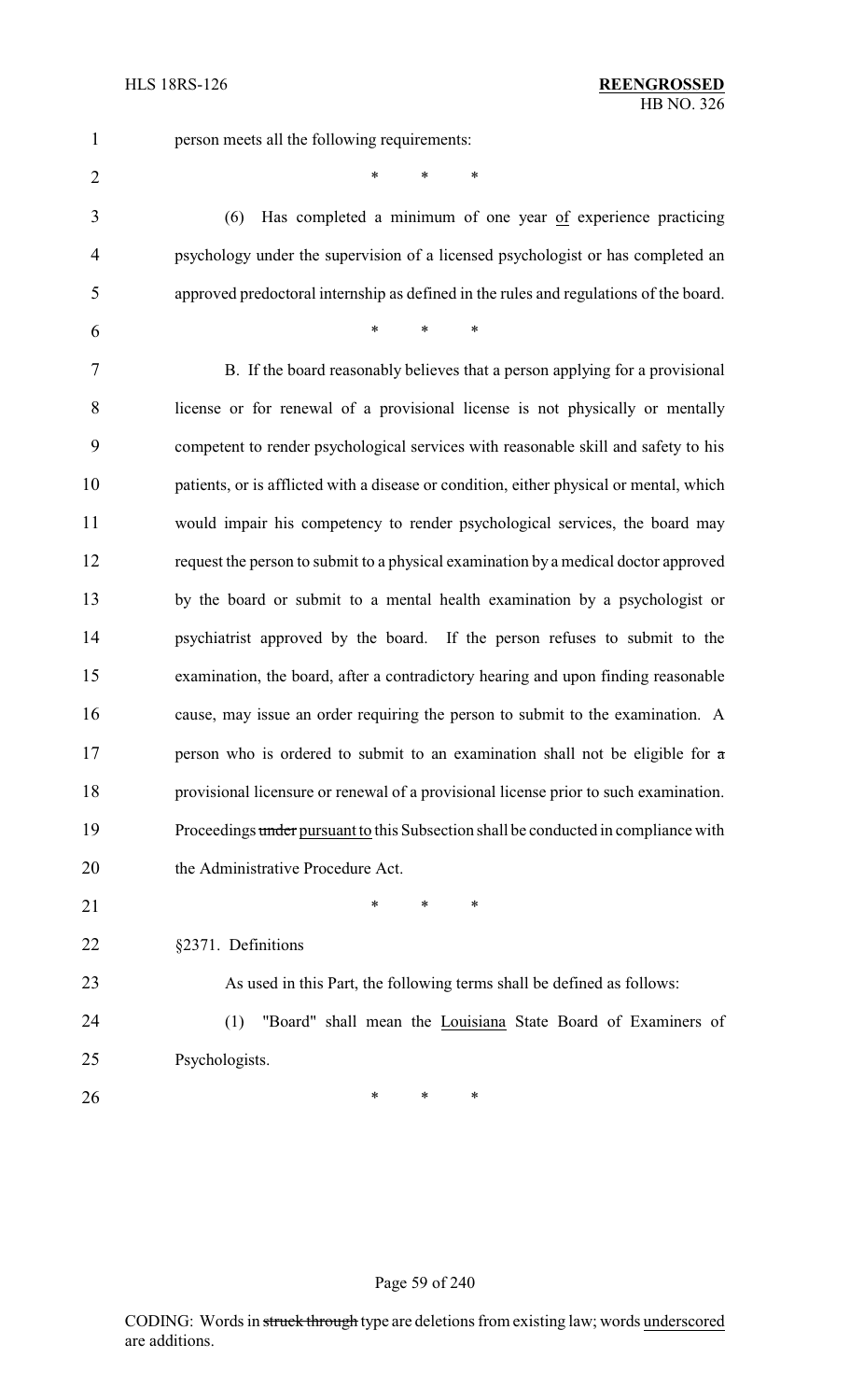| $\mathbf{1}$ | §2404. Board meetings; quorum; officers; compensation                                   |
|--------------|-----------------------------------------------------------------------------------------|
| 2            | $\ast$<br>$\ast$<br>$\ast$                                                              |
| 3            | C. Each board or committee member shall be entitled to a per diem of one                |
| 4            | hundred fifty dollars for attendance at board meetings or other official board          |
| 5            | approved board-approved business or activities, plus reimbursement of actual            |
| 6            | expenses reasonably necessary for attending board or committee meetings or for          |
| 7            | representing the board or participating in an official board approved board-approved    |
| 8            | activity. Board employees shall be entitled to reimbursement of actual expenses         |
| 9            | reasonably necessary for participating in or carrying out an official board approved    |
| 10           | board-approved activity.                                                                |
| 11           | *<br>*<br>∗                                                                             |
| 12           | §2442. Definitions                                                                      |
| 13           | The following words or phrases, when used in this Chapter, shall have the               |
| 14           | following meanings:                                                                     |
| 15           | $\ast$<br>*<br>*                                                                        |
| 16           | (2) "Hearing aid" means any wearable instrument or device designed for or               |
| 17           | represented as aiding or compensating for defective human hearing and any parts,        |
| 18           | attachments, or accessories of such an instrument or device.                            |
| 19           | *<br>∗                                                                                  |
| 20           | "Practice of selling and fitting hearing aids" means the necessary<br>(4)               |
| 21           | audiometry and other acoustic measurements essential to determine the parameters        |
| 22           | needed in amplification, selection, and adaptation of the appropriate hearing           |
| 23           | instruments, the making of a proper ear impression for the instrument selected, fitted, |
| 24           | and delivered, the inspection of the ear canal with an otoscope before taking the       |
| 25           | impression, and all of the instruction and guidance necessary to maximize use of        |
| 26           | amplification.                                                                          |
| 27           | $\ast$<br>$\ast$<br>∗                                                                   |
| 28           | (6) "Unethical conduct" includes but is not limited to the following:                   |
| 29           | ∗<br>*<br>∗                                                                             |

## Page 60 of 240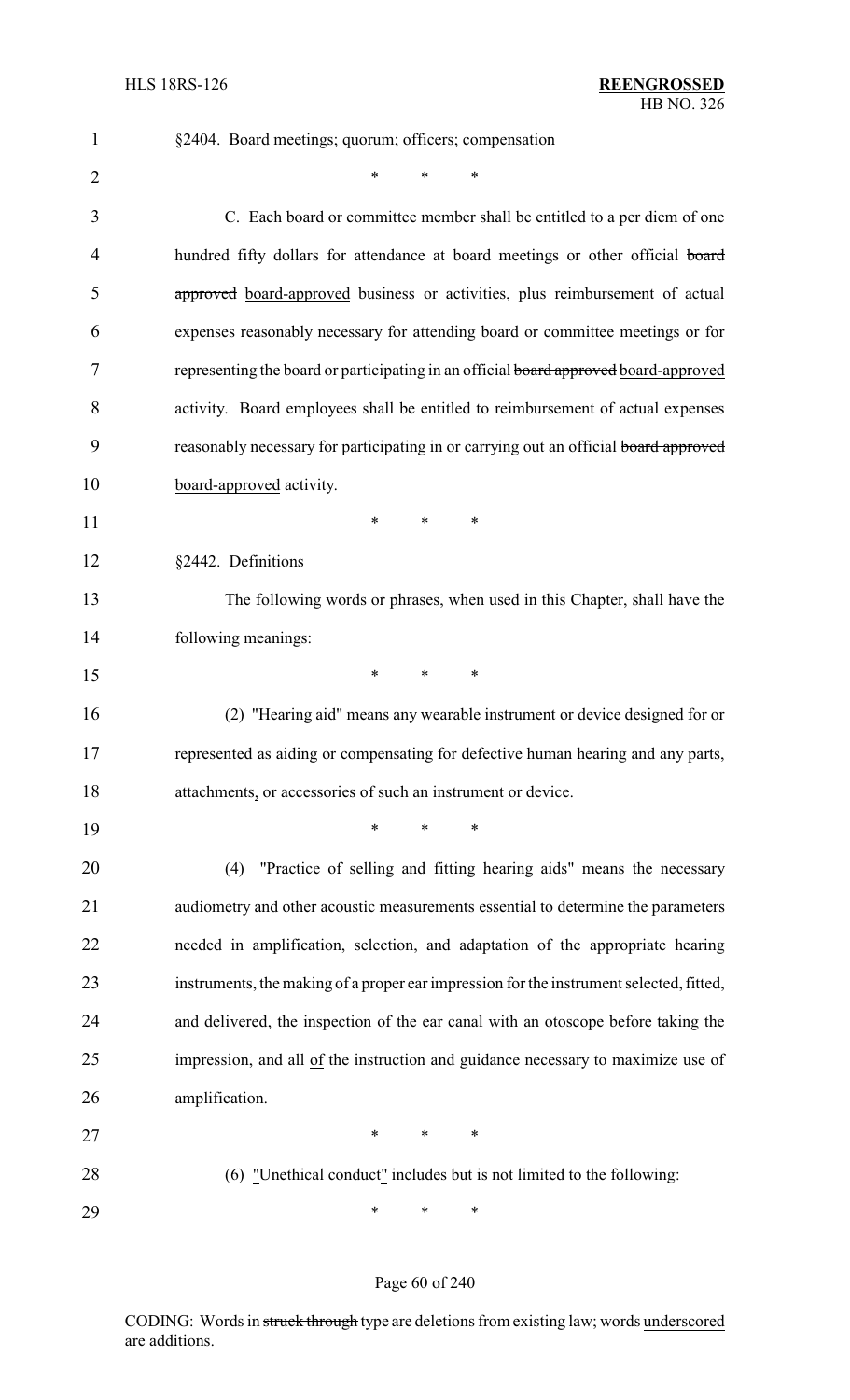| $\mathbf{1}$ | (c) Using or causing or prompting the use of any advertising matter,                    |
|--------------|-----------------------------------------------------------------------------------------|
| 2            | promotional literature, testimonial, guarantee, warranty label, brand, insignia, or any |
| 3            | other representation, however disseminated or published, which is misleading,           |
| 4            | deceiving, improbable, or untruthful.                                                   |
| 5            | (d) Advertising a particular model, type, or kind of hearing aid for sale when          |
| 6            | purchasers or prospective purchasers responding to the advertisement cannot             |
| 7            | purchase or are dissuaded from purchasing the advertised model, type, or kind where     |
| 8            | it is established that the purpose of the advertisement is to obtain prospects for the  |
| 9            | sale of a different model, type, or kind than that advertised.                          |
| 10           | (e) Representing that the professional services or advice of a physician or             |
| 11           | audiologist will be used or made available in the selling, fitting, adjustment,         |
| 12           | maintenance, or repair of hearing aids when that is not true, or using the words        |
| 13           | "doctor", "clinic", "clinical", and/or or "research audiologist", "audiologic", or any  |
| 14           | other like words, abbreviations, or symbols which tend to connote audiological or       |
| 15           | professional services, when such use is not accurate.                                   |
| 16           | *<br>*<br>∗                                                                             |
| 17           | (j) To display competitive products in his show window, shop, or in his                 |
| 18           | advertising in such manner as falsely to disparage them; or.                            |
| 19           | To represent falsely that competitors are unreliable but that the<br>(k)                |
| 20           | disparager is not, or.                                                                  |
| 21           | *<br>$\ast$<br>∗                                                                        |
| 22           | (m) To imitate or simulate the trademarks, trade names, brands, or labels of            |
| 23           | competitors, with the capacity and tendency or effect of misleading or deceiving        |
| 24           | purchasers or prospective purchasers; or.                                               |
| 25           | (n) To use in his advertising the name, model name, or trademark of a                   |
| 26           | particular manufacturer or hearing aids in such manner as to imply a relationship       |
| 27           | with the manufacturer that does not exist or otherwise to mislead or deceive            |
| 28           | purchasers or prospective purchasers; or.                                               |
| 29           | $\ast$<br>∗<br>∗                                                                        |

## Page 61 of 240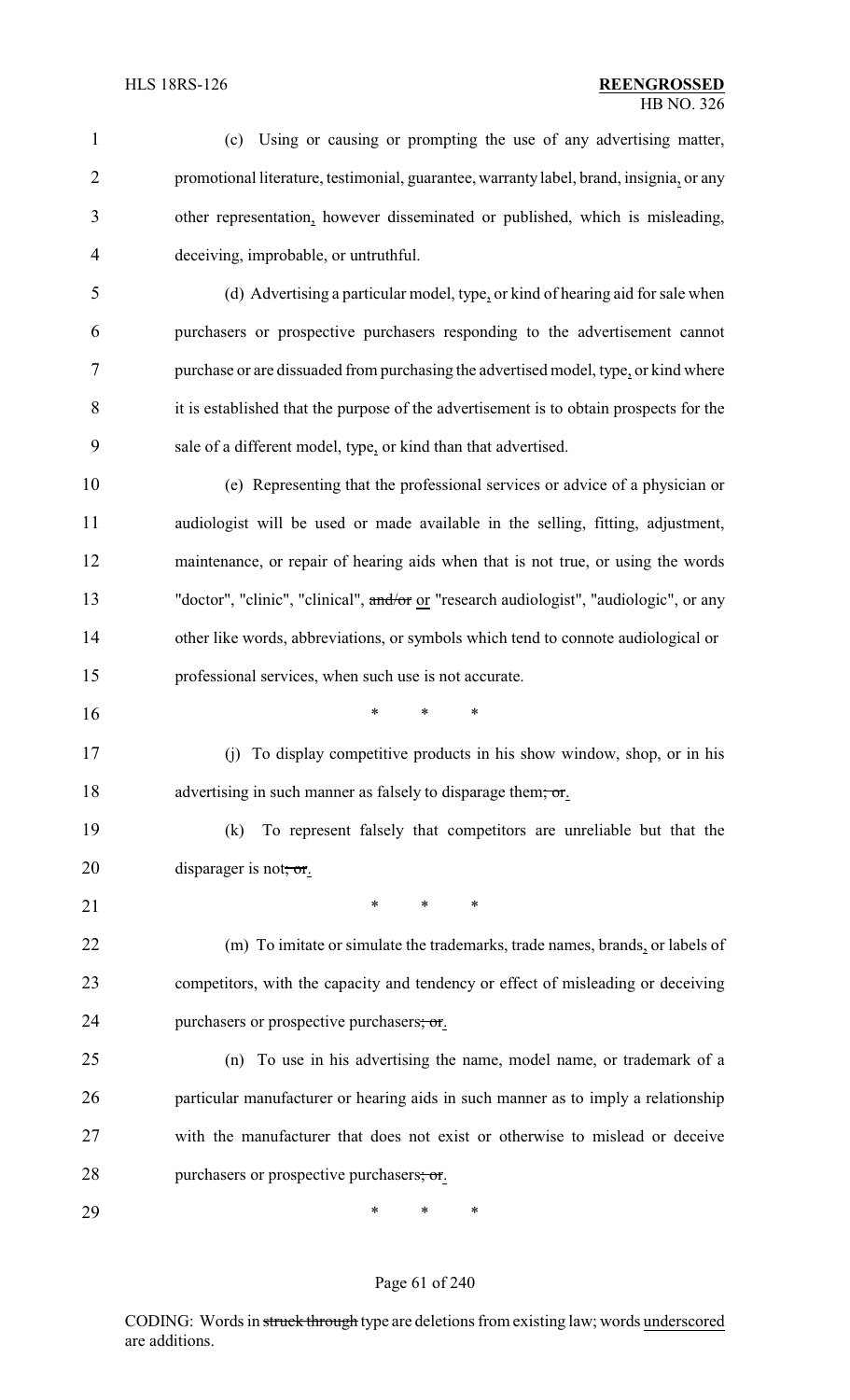| $\mathbf{1}$   | (r) Sharing of any profits or sharing of any percentage of a licensee's income            |
|----------------|-------------------------------------------------------------------------------------------|
| $\overline{2}$ | with any person, firm, corporation, or other business enterprise other than a person      |
| 3              | licensed to fit and sell hearing aids under the provisions of this Chapter who is a       |
| $\overline{4}$ | resident of this state and associated with said the licensee in fitting and selling       |
| 5              | hearing aids.                                                                             |
| 6              | $\ast$<br>$\ast$<br>$\ast$                                                                |
| 7              | Stating or implying that the use of any hearing aid will restore or<br>(u)                |
| 8              | preserve hearing, or prevent or retard progression of a hearing impairment.               |
| 9              | (v) To sell a hearing aid intended to be used by a person twelve years of age             |
| 10             | or less without an otologic examination by a medical physician licensed in this State     |
| 11             | state who is acting with audiologic evaluation.                                           |
| 12             | §2443. License or certificate required; display                                           |
| 13             | No person shall engage in the selling and fitting of hearing aids or display a            |
| 14             | sign or in any other way advertise or hold himself out as a person who engages in the     |
| 15             | selling and fitting of hearing aids unless he holds a current, unsuspended, unrevoked     |
| 16             | license issued by the board as provided in this Chapter, or unless he holds a current,    |
| 17             | unsuspended, unrevoked certificate of endorsement pursuant to R.S. 37:2448. The           |
| 18             | license or certificate required by this section Section shall be kept conspicuously       |
| 19             | posted in his office or place of business at all times.                                   |
| 20             | *<br>*<br>*                                                                               |
| 21             | §2446. Examination by written and practical tests                                         |
| 22             | A. An applicant for a license who is notified by the board that he has                    |
| 23             | fulfilled the requirements of R.S. 37:2445 shall appear at a time, place, and before      |
| 24             | such persons as the Board board may designate, to be examined by written and              |
| 25             | practical tests in order to demonstrate that he is qualified to engage in the fitting and |
| 26             | selling of hearing aids.                                                                  |
| 27             | B. The board shall give at least one examination of the type prescribed in this           |
| 28             | section Section each year, and such additional examinations as the volume of              |
| 29             |                                                                                           |

## Page 62 of 240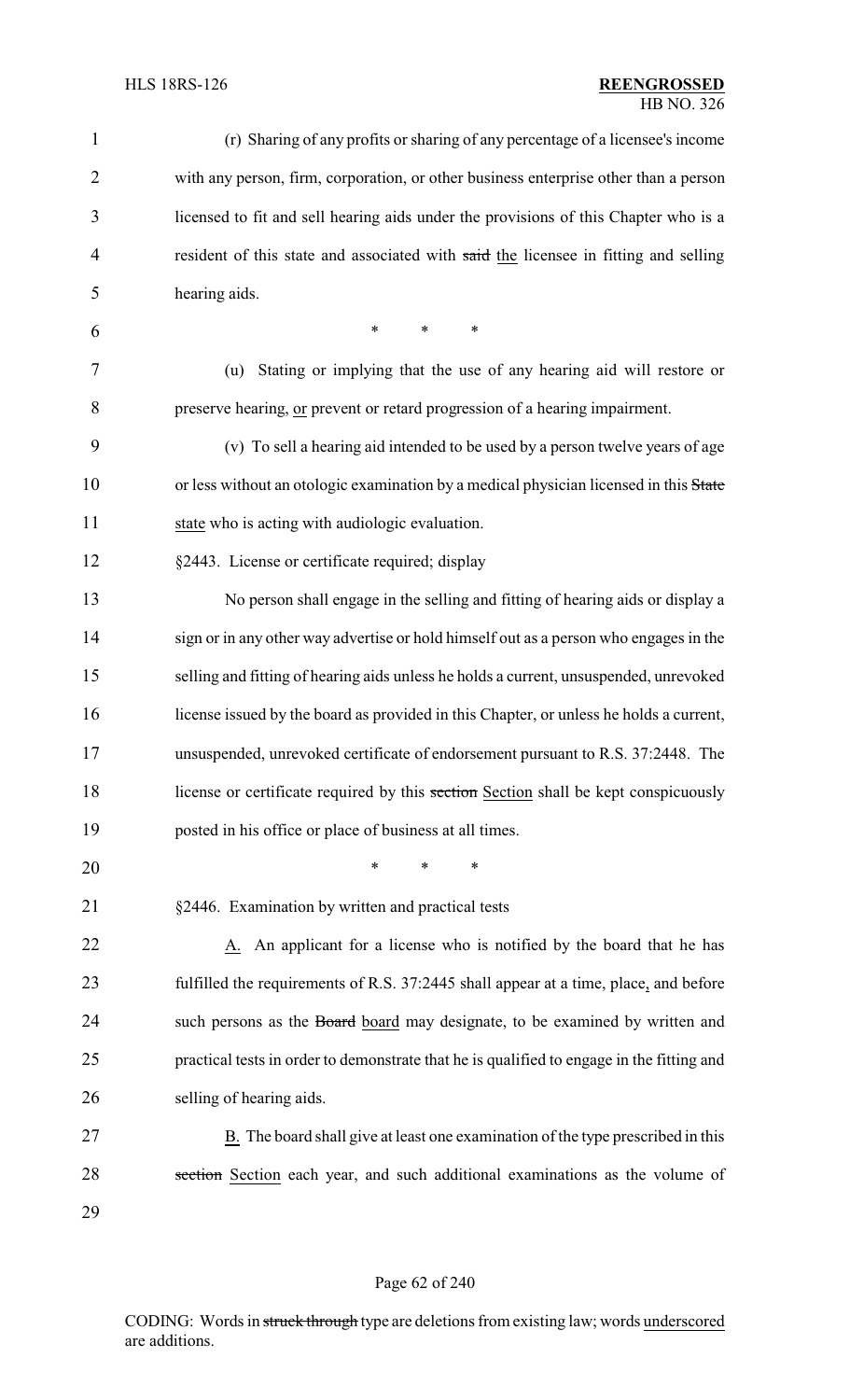| $\mathbf 1$    | applications may make appropriate.                                                    |
|----------------|---------------------------------------------------------------------------------------|
| $\overline{2}$ | $\ast$<br>$\ast$<br>*                                                                 |
| 3              | §2458. Meetings of board                                                              |
| 4              | The Louisiana Board of for Hearing Aid Dealers shall meet at least once each          |
| 5              | year at a place and time determined by the chairman. The board shall also meet at     |
| 6              | such other times and places as are specified by the chairman to carry out the purpose |
| 7              | of this Chapter.                                                                      |
| 8              | §2459. Disposition of fees; expenses                                                  |
| 9              | All fees and moneys received by the board under pursuant to this chapter              |
| 10             | Chapter shall be paid into the treasury of the Louisiana Board for Hearing Aid        |
| 11             | Dealers and may be expended by the board without appropriation for costs of           |
| 12             | administration and other expenses, and any surplus at the end of a fiscal year or a   |
| 13             | biennium may be retained by the board for such future expenditures and the board      |
| 14             | is not required to pay any such surplus into the general fund of the State of         |
| 15             | Louisiana. No member of the board is to receive any compensation for duties           |
| 16             | performed; provided, that such member of the board shall be reimbursed for all        |
| 17             | reasonable and necessary travel expenses in attending any meeting of the board        |
| 18             | within this state, or may be reimbursed all reasonable and necessary travel expenses  |
| 19             | when incurred by authorization of the board.                                          |
| 20             | $\ast$<br>*<br>∗                                                                      |
| 21             | §2465. Licensing requirements; applicability; exceptions                              |
| 22             | $\ast$<br>$\ast$<br>*                                                                 |
| 23             | D. This Chapter does shall not apply to any of the following persons:                 |
| 24             | A physician licensed by the Louisiana State Board of Medical<br>(1)                   |
| 25             | Examiners; or.                                                                        |
| 26             | $\ast$<br>$\ast$<br>∗                                                                 |
| 27             | §2503. Board of Examiners for of Nursing Facility Administrators                      |
| 28             | A.                                                                                    |
| 29             | $\ast$<br>∗<br>∗                                                                      |

## Page 63 of 240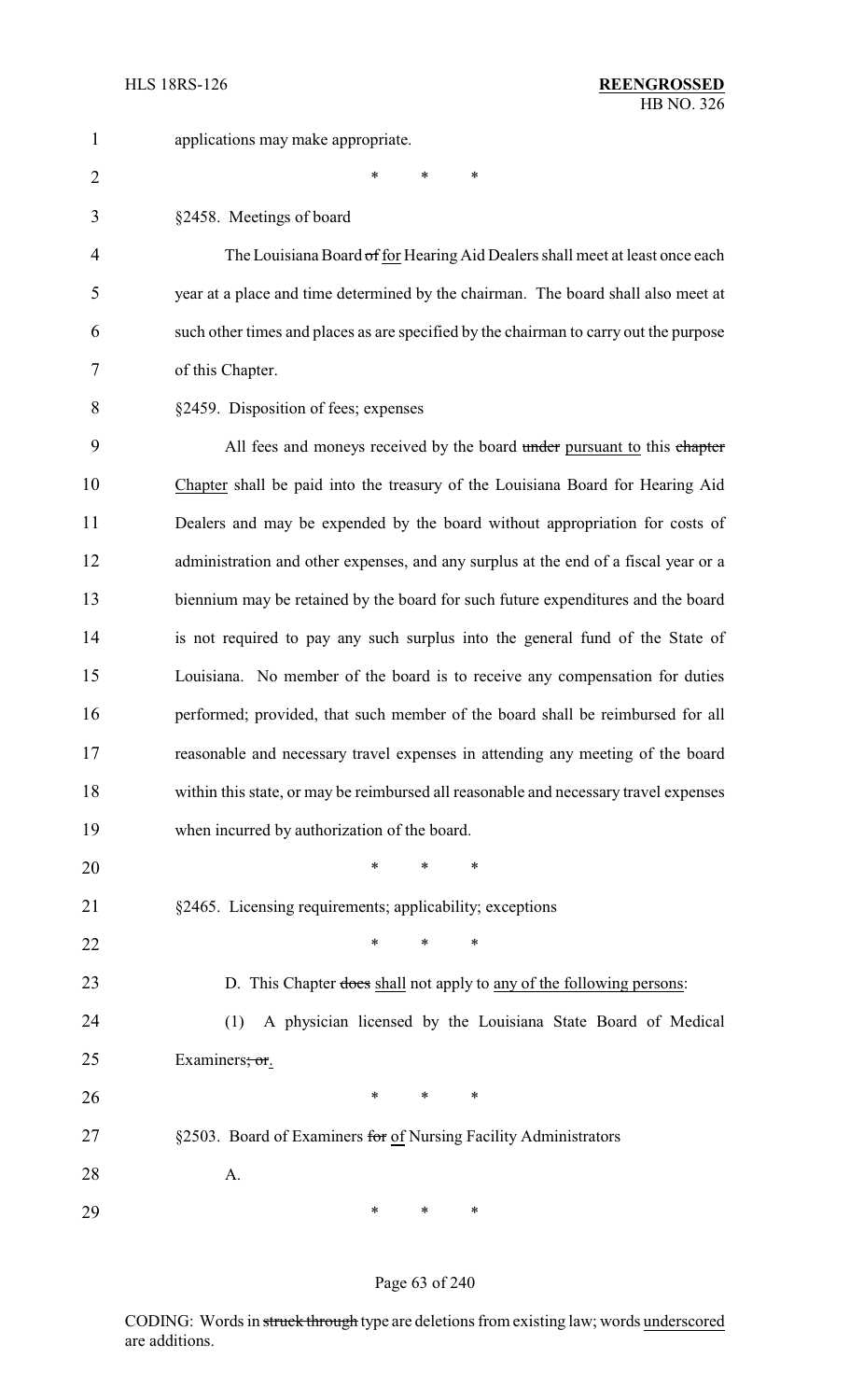| $\mathbf{1}$   | (2) The ex officio members of the board shall be:                                      |
|----------------|----------------------------------------------------------------------------------------|
| $\overline{2}$ | *<br>∗<br>*                                                                            |
| 3              | (d) The director of the Bureau of Health Services Financing bureau of health           |
| 4              | services financing of the Louisiana Department of Health or his designee.              |
| 5              | $\ast$<br>∗<br>∗                                                                       |
| 6              | §2504. Functions and duties of the board                                               |
| 7              | A. It shall be the function and duty of the board to:                                  |
| 8              | Develop, impose, and enforce standards which must be met by<br>(1)                     |
| 9              | individuals in order to receive a license as a nursing facility administrator, which   |
| 10             | standards shall be designed to insure ensure that nursing facility administrators will |
| 11             | be individuals who are of good character and are otherwise suitable, and who, by       |
| 12             | training or experience in the field of institutional administration, are qualified to  |
| 13             | serve as nursing facility administrators.                                              |
| 14             | $\ast$<br>∗<br>∗                                                                       |
| 15             | (5) Establish procedures designed to insure ensure that individuals licensed           |
| 16             | as nursing facility administrators will, during any period that they serve as such,    |
| 17             | comply with the requirements of the board.                                             |
| 18             | $\ast$<br>$\ast$<br>*                                                                  |
| 19             | §2802. Board of chiropractic examiners                                                 |
| 20             | ∗<br>∗<br>*                                                                            |
| 21             | C. Any vacancy occurring in the membership of the board, except by                     |
| 22             | expiration of the term, shall be filled for the unexpired term in the manner provided  |
| 23             | in Subsection A of this section Section.                                               |
| 24             | $\ast$<br>*<br>∗                                                                       |
|                |                                                                                        |
| 25             | Suspension or revocation of license; causes; hearing; advertisement;<br>§2816.         |
| 26             | reinstatement                                                                          |
| 27             | A. After notice and an opportunity for hearing, the board may suspend or               |
| 28             | revoke any license or certificate, or impose probationary or any other restrictions on |

## Page 64 of 240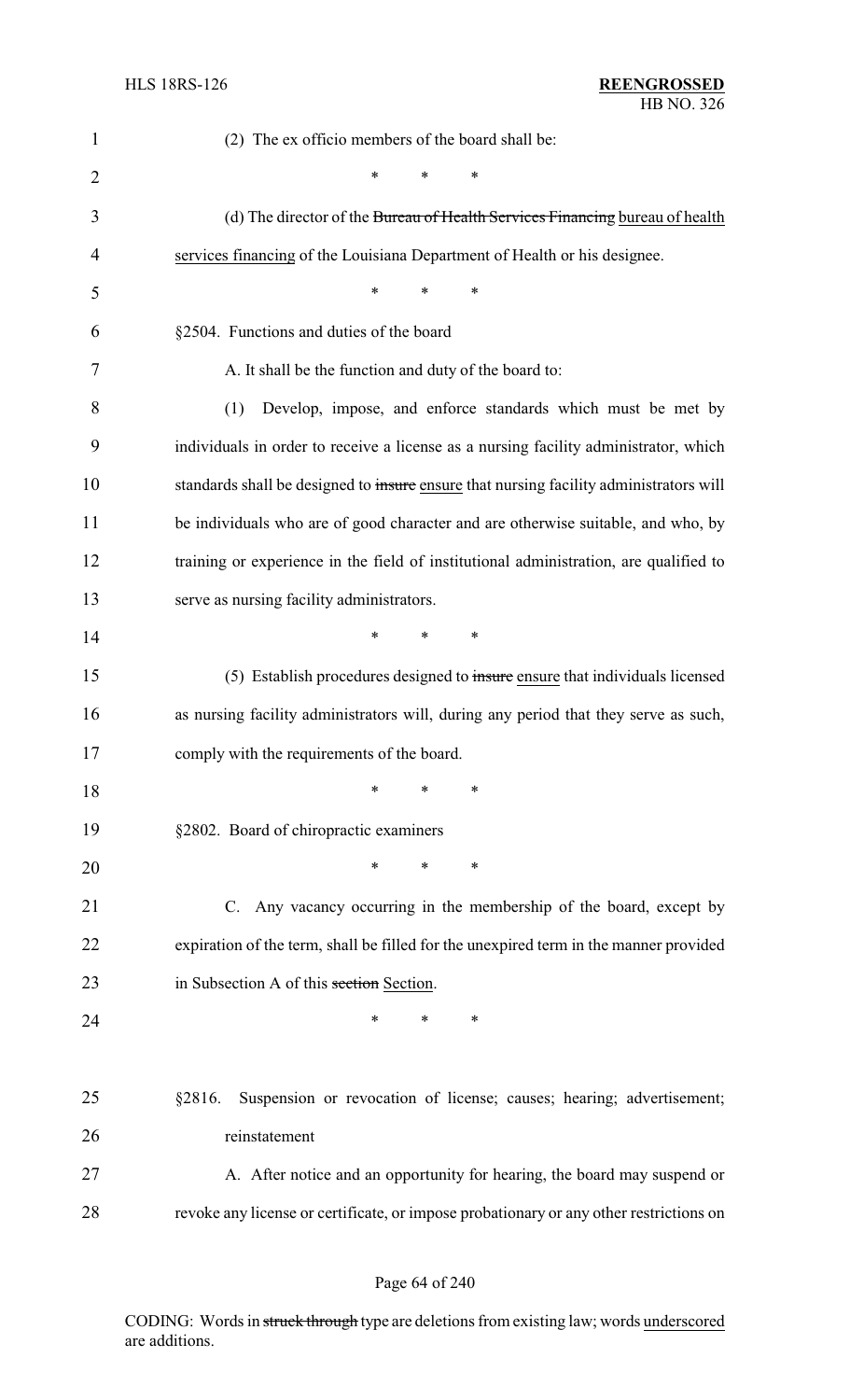| $\mathbf{1}$   | any license or certificate, issued to any chiropractor for any of the following causes: |
|----------------|-----------------------------------------------------------------------------------------|
| $\overline{2}$ | $\ast$<br>$\ast$<br>$\ast$                                                              |
| 3              | (2) Fraud, deceit, or perjury in obtaining a diploma or certificate of licensure.       |
| 4              | $\ast$<br>$\ast$<br>∗                                                                   |
| 5              | (4) Habitual use of morphine, opium, cocaine, or other drugs having similar             |
| 6              | effect.                                                                                 |
| 7              | ∗<br>∗<br>∗                                                                             |
| 8              | (6) Obtaining or attempting to obtain payment for chiropractic services by              |
| 9              | fraud, deceit, or perjury.                                                              |
| 10             | $\ast$<br>$\ast$<br>∗                                                                   |
| 11             | (8) Intentional violation of federal, state, or municipal laws or regulations           |
| 12             | relative to contagious and infectious diseases or other public health matters.          |
| 13             | *<br>∗<br>∗                                                                             |
| 14             | (13) Prescribing, dispensing, or administering any medicines or drugs.                  |
| 15             | $\ast$<br>$\ast$<br>$\ast$                                                              |
| 16             | (15) Using the title "Doctor,", "Dr.", or its equivalent, without using the term        |
| 17             | "chiropractor;", or its equivalent, as a suffix or in connection therewith, under such  |
| 18             | circumstances as to induce the belief that the practitioner is entitled to practice any |
| 19             | portion of the healing arts other than chiropractic as defined herein.                  |
| 20             | B. The board may, as a probationary condition, or as a condition of the                 |
| 21             | reinstatement of any license or certificate suspended or revoked hereunder in           |
| 22             | accordance with the provisions of this Chapter, require the license holder or           |
| 23             | certificate holder to pay all costs of the board proceedings, including investigators', |
| 24             | stenographers', and attorneys' fees, and to pay a fine not to exceed ten thousand       |
| 25             | dollars. Failure to pay such costs, fees, or fines may result in refusal of license     |
| 26             | renewal by the board as provided in R.S. 37:2810(D).                                    |
| 27             | $\ast$<br>∗<br>*                                                                        |
| 28             | F.                                                                                      |
| 29             | ∗<br>*<br>∗                                                                             |

## Page 65 of 240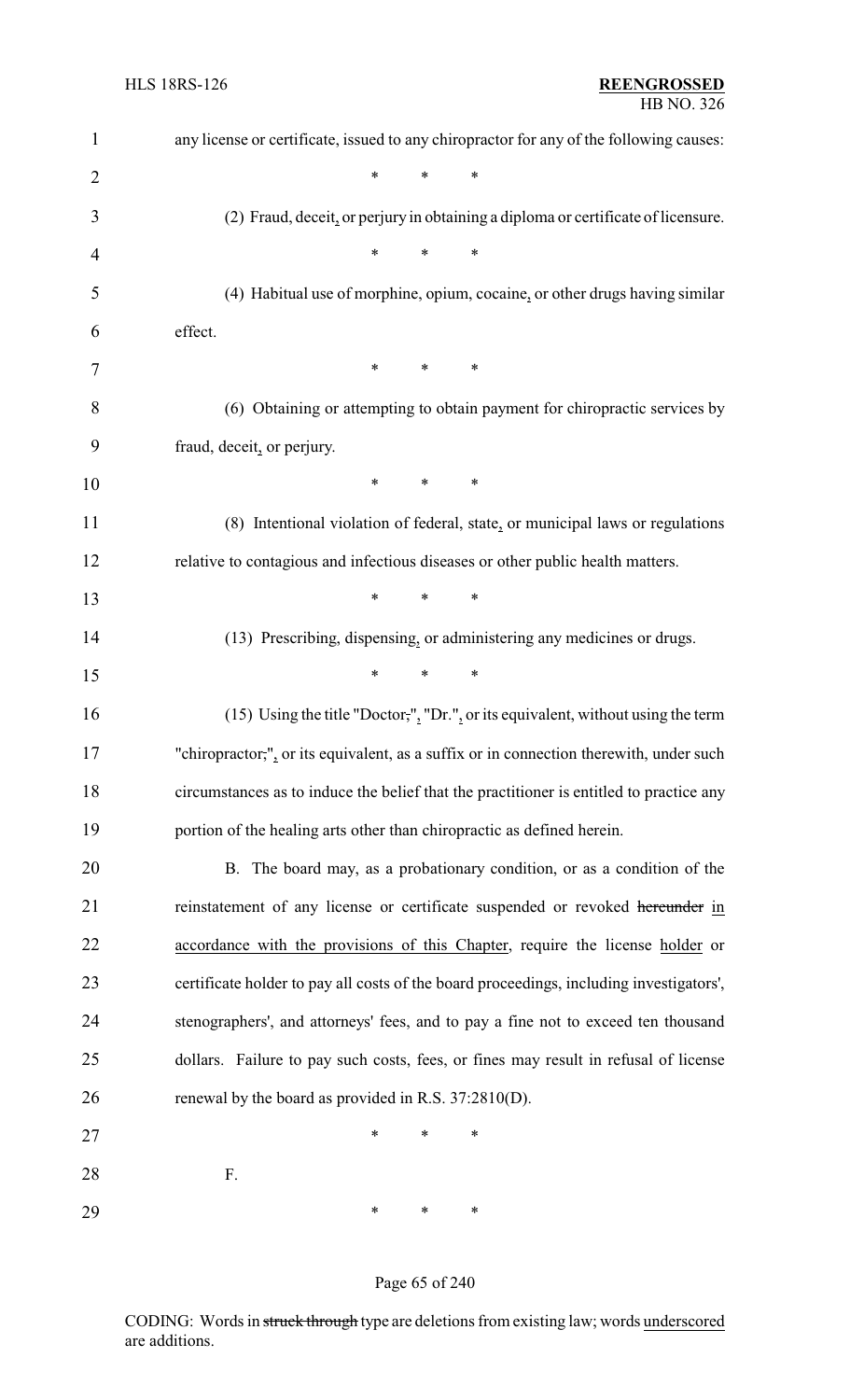| $\mathbf{1}$   | The Louisiana Board of Chiropractic Examiners shall make rules<br>(2)                     |
|----------------|-------------------------------------------------------------------------------------------|
| 2              | governing advertising consistent with state and federal laws.                             |
| 3              | $\ast$<br>*<br>*                                                                          |
| $\overline{4}$ | §2819. Louisiana State Board of Chiropractic Examiners; chiropractic scholarships;        |
| 5              | creation                                                                                  |
| 6              | *<br>*<br>∗                                                                               |
| 7              | §2950. Criminal record effect on trade, occupational, and professional licensing          |
| 8              | $\ast$<br>∗<br>∗                                                                          |
| 9              | B. Any decision which prohibits an applicant from engaging in the                         |
| 10             | occupation, trade, or profession for which the license, permit, or certificate is sought, |
| 11             | which is based in whole or in part on conviction of any crime, as described in            |
| 12             | Subsection A of this Section, shall explicitly state in writing the reasons for the       |
| 13             | decision.                                                                                 |
| 14             | *<br>*<br>∗                                                                               |
| 15             | $D(1)(a)$ This Section shall not be applicable to:                                        |
| 16             | *<br>$\ast$<br>∗                                                                          |
| 17             | (viii) The Louisiana State Board of Pharmacy.                                             |
| 18             | $\ast$<br>∗<br>*                                                                          |
| 19             | §3014. False representation of licensure prohibited                                       |
| 20             | $(A)$ A. No person who is not licensed under pursuant to this Chapter as an               |
| 21             | occupational therapist or an occupational therapy assistant, or whose license has been    |
| 22             | suspended or revoked, shall use, in connection with his name or place of business,        |
| 23             | the words "occupational therapy assistant", "occupational therapist", "licensed           |
| 24             | occupational therapist", "occupational therapist, registered", "licensed certified        |
| 25             | occupational therapy assistant", "certified occupational therapy assistant", or the       |
| 26             | letters, "OT", "LOT", "OTA", "LOTA", "LOTR", "OTR", "LCOTA", "COTA", or                   |
| 27             | any other words, letters, abbreviations, or insignia indicating or implying that he is    |
| 28             | an occupational therapist or an occupational therapy assistant, or in any way, orally,    |

## Page 66 of 240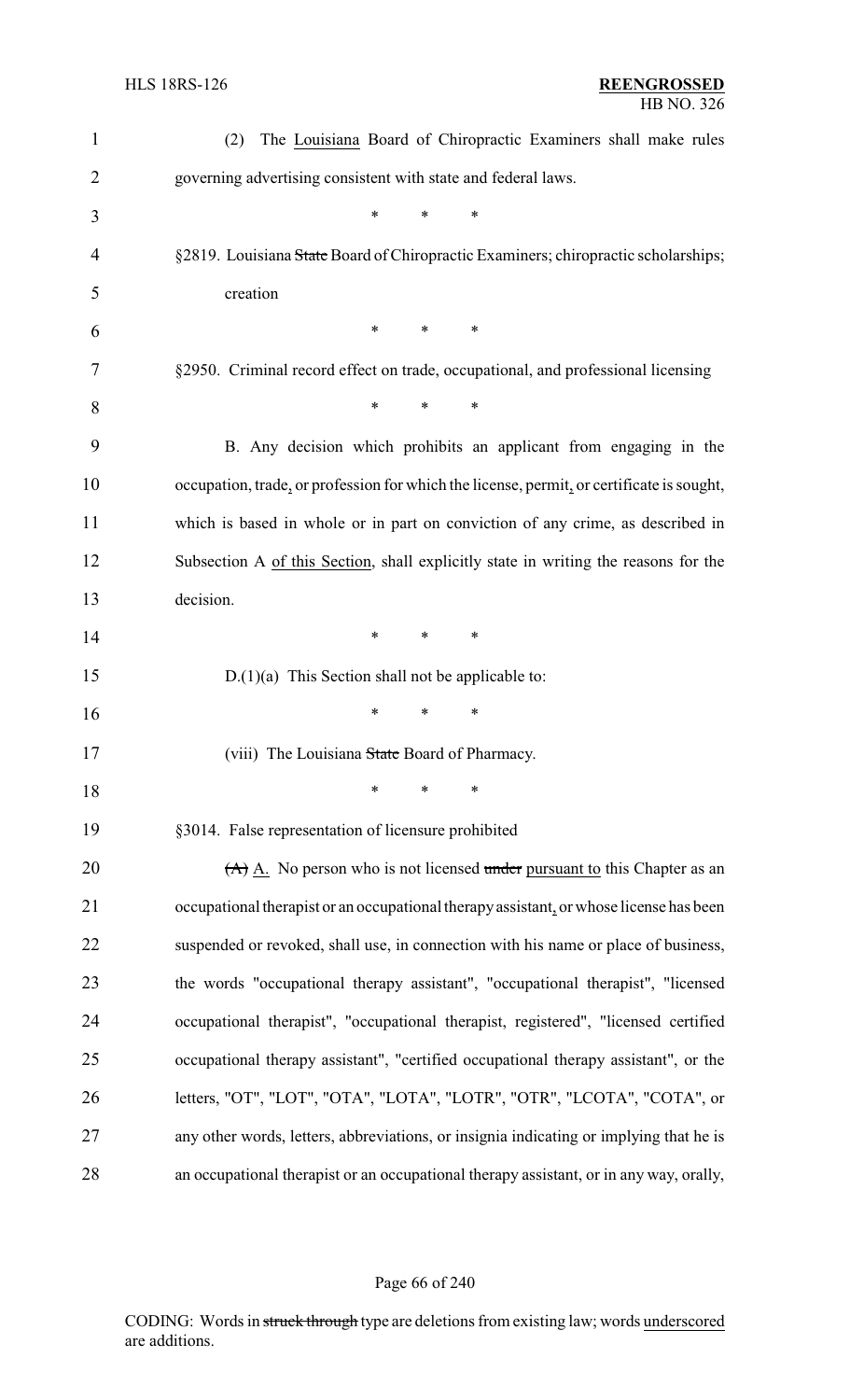| $\mathbf{1}$   | in writing, in print or by sign, directly or by implication, represent himself as an     |
|----------------|------------------------------------------------------------------------------------------|
| $\overline{2}$ | occupational therapist or an occupational therapy assistant.                             |
| 3              | (B) B. Whoever violates the provisions of this Section shall be fined not                |
| $\overline{4}$ | more than five hundred dollars or be imprisoned for not more than six months, or         |
| 5              | both.                                                                                    |
| 6              | $\ast$<br>*<br>∗                                                                         |
| 7              | §3214. Licensure; persons exempt                                                         |
| 8              | The requirements of a license shall not apply to:                                        |
| 9              | (1) A student enrolled in and attending a <b>board approved</b> board-approved           |
| 10             | educational program or college of radiologic technology who applies ionizing             |
| 11             | radiation to humans while under the supervision of a licensed practitioner or a          |
| 12             | licensed radiologic technologist.                                                        |
| 13             | *<br>$\ast$<br>*                                                                         |
| 14             | §3241. Definitions                                                                       |
| 15             | As used in this Chapter, the following terms definitions shall apply unless the          |
| 16             | context clearly states otherwise:                                                        |
| 17             | (1) "Apprentice permit" means a permit issued by the Louisiana Department                |
| 18             | of Health to authorize a person desiring to become a licensed midwife to obtain          |
| 19             | clinical experience under supervision of a physician, certified nurse midwife,           |
| 20             | certified nurse practitioner specially qualified by the Louisiana State Board of         |
| 21             | Nursing, or licensed midwife.                                                            |
| 22             | *<br>*<br>∗                                                                              |
| 23             | §3258. Professional liability                                                            |
| 24             | $\ast$<br>*<br>∗                                                                         |
| 25             | C. No physician or other health care provider as defined in R.S. 40:1299.41              |
| 26             | R.S. 40:1231.1, no hospital as defined in R.S. 40:2102, or and no institution, facility, |
| 27             | or clinic licensed by the department shall be:                                           |
| 28             | $\ast$<br>∗<br>∗                                                                         |

## Page 67 of 240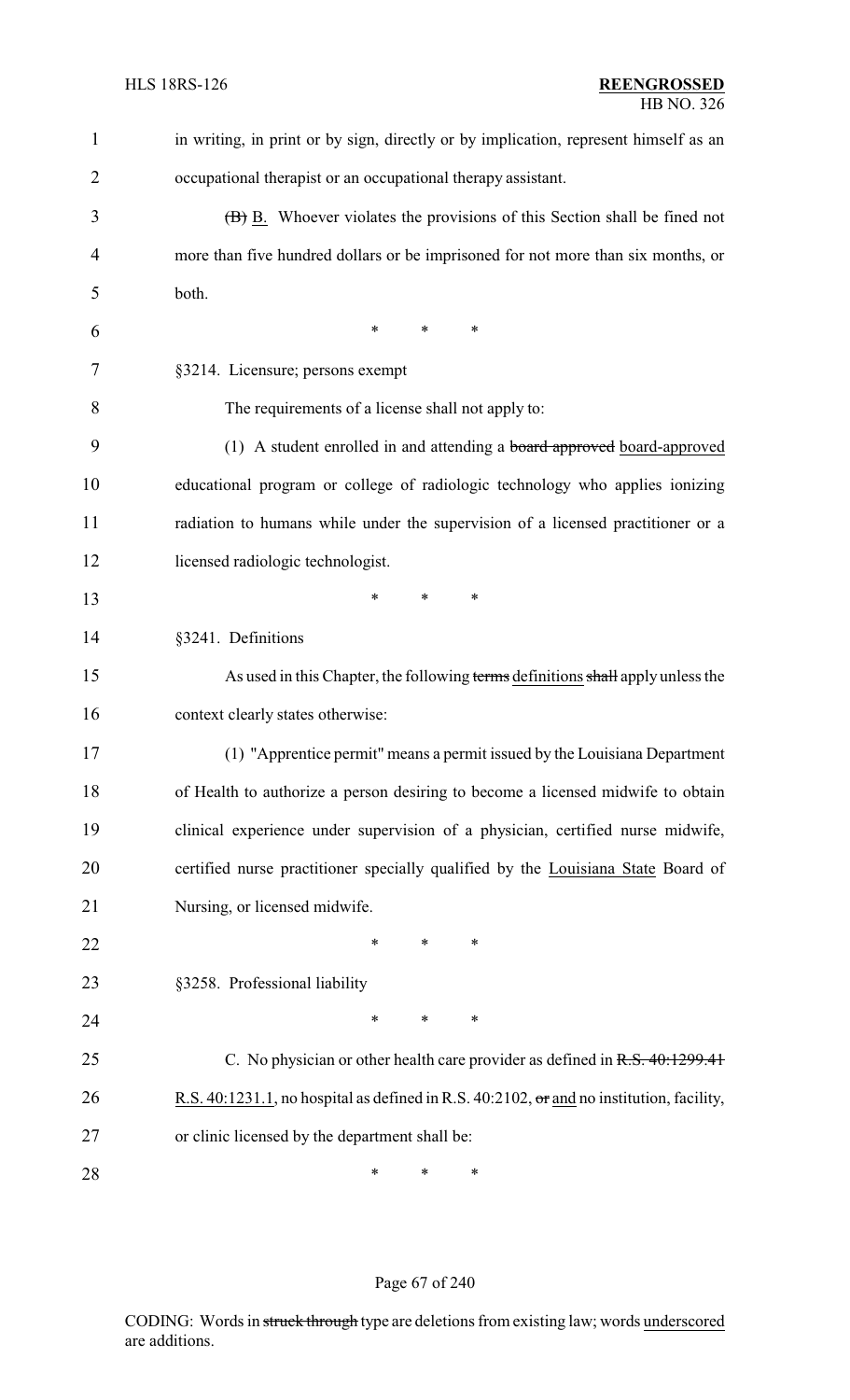| $\mathbf{1}$ | §3302. Definitions                                                                    |
|--------------|---------------------------------------------------------------------------------------|
| 2            | As used in this Chapter, the following words and phrases have the meanings            |
| 3            | hereinafter ascribed to them:                                                         |
| 4            | $\ast$<br>∗<br>∗                                                                      |
| 5            | (4) "Board-approved organization" means one of the following:                         |
| 6            | $\ast$<br>$\ast$<br>$\ast$                                                            |
| 7            | An organization, whose athletic activity meets one or more of the<br>(b)              |
| 8            | following:                                                                            |
| 9            | (i) Has an officially-designated officially designated coach or individual who        |
| 10           | has the responsibility for athletic activities of the organization.                   |
| 11           | $\ast$<br>*<br>*                                                                      |
| 12           | (iv) Has a policy that requires documentation of having a signed medical              |
| 13           | clearance by a licensed physician or other board authorized health care board-        |
| 14           | authorized healthcare provider as a condition for participation for the athletic      |
| 15           | activities of the organization.                                                       |
| 16           | ∗<br>∗<br>∗                                                                           |
| 17           | §3309.1. Hearing; consent order                                                       |
| 18           | A. Denial, refusal to renew, suspension, or revocation of a license, or the           |
| 19           | imposition of probationary terms, conditions, or restrictions upon a licensee, may be |
| 20           | ordered by the board in a decision made after a hearing in accordance with            |
| 21           | procedures established by the Administrative Procedure Act, R.S. 49:950 et seq., or   |
| 22           | by consent of the parties.                                                            |
| 23           | $\ast$<br>$\ast$<br>$\ast$                                                            |
| 24           | §3386.1. Definitions                                                                  |
| 25           | As used in this Chapter the following definitions shall apply:                        |
| 26           | (1) "Addiction counselor" means any person who is licensed, $\sigma$ certified, or    |
| 27           | registered in accordance with the provisions of this Chapter and procedures           |
| 28           | established by the department and who, by means of his special knowledge acquired     |
| 29           | through formal education or practical experience, is qualified to provide addiction   |

## Page 68 of 240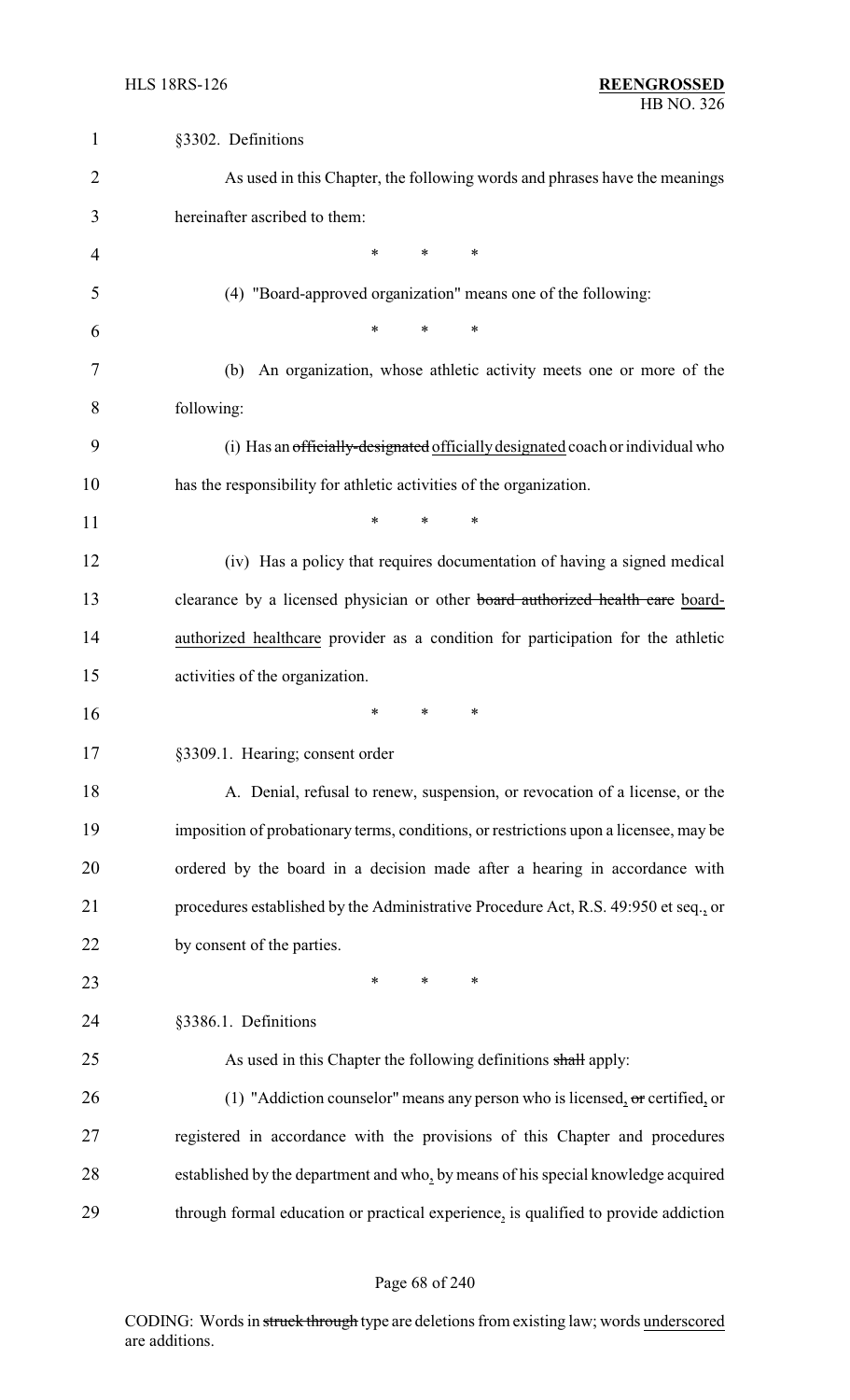counseling services to those individuals afflicted with orsuffering from an addictive disorder or certain co-occurring disorders. The counseling services provided shall 3 be those which utilize KSA's KSA or core functions, as determined by the department to be appropriate for the addictive disorder or disorders presented.

 (2) "Addictive disorder" means the repeated pathological use of substances including but not limited to alcohol, drugs, or tobacco, or repeated pathological compulsive behaviors including but not limited to gambling, which cause physical, psychological, emotional, economic, legal, social, or other harms to the individual afflicted with the addiction or to others affected by the individual's affliction. As 10 used herein in this Chapter, "addictive disorder" shall include not only those instances where withdrawal from or tolerance to the substance or behaviors are present but also those instances involving use and abuse of substances.

\* \* \*

 (6) "Compulsive gambling counselor"means any person holding a necessary credential as a licensed, certified, or registered addiction counselor, or a necessary credential as a qualified mental health professional, who is certified by the department, in accordance with the provisions of this Chapter, as possessing special knowledge acquired through formal education and clinical experience and thus is qualified to provide gambling addiction counseling to persons who have a gambling addiction disorder or who exhibit gambling addictive behaviors.

21 (7) "Co-occurring disorder" means a disorder in which individuals have an individual has at least one psychiatric disorder as well as an addictive disorder. While these disorders may interact differently in any one person, at least one disorder of each type can be diagnosed independently of the other.

 $*$  \* \* \* (9) "Counselor-in-training" or "CIT" means any person who has not yet met 27 the qualification to become a licensed, certified, or registered counselor, but who has made application to the department in accordance with the provisions of this Chapter

#### Page 69 of 240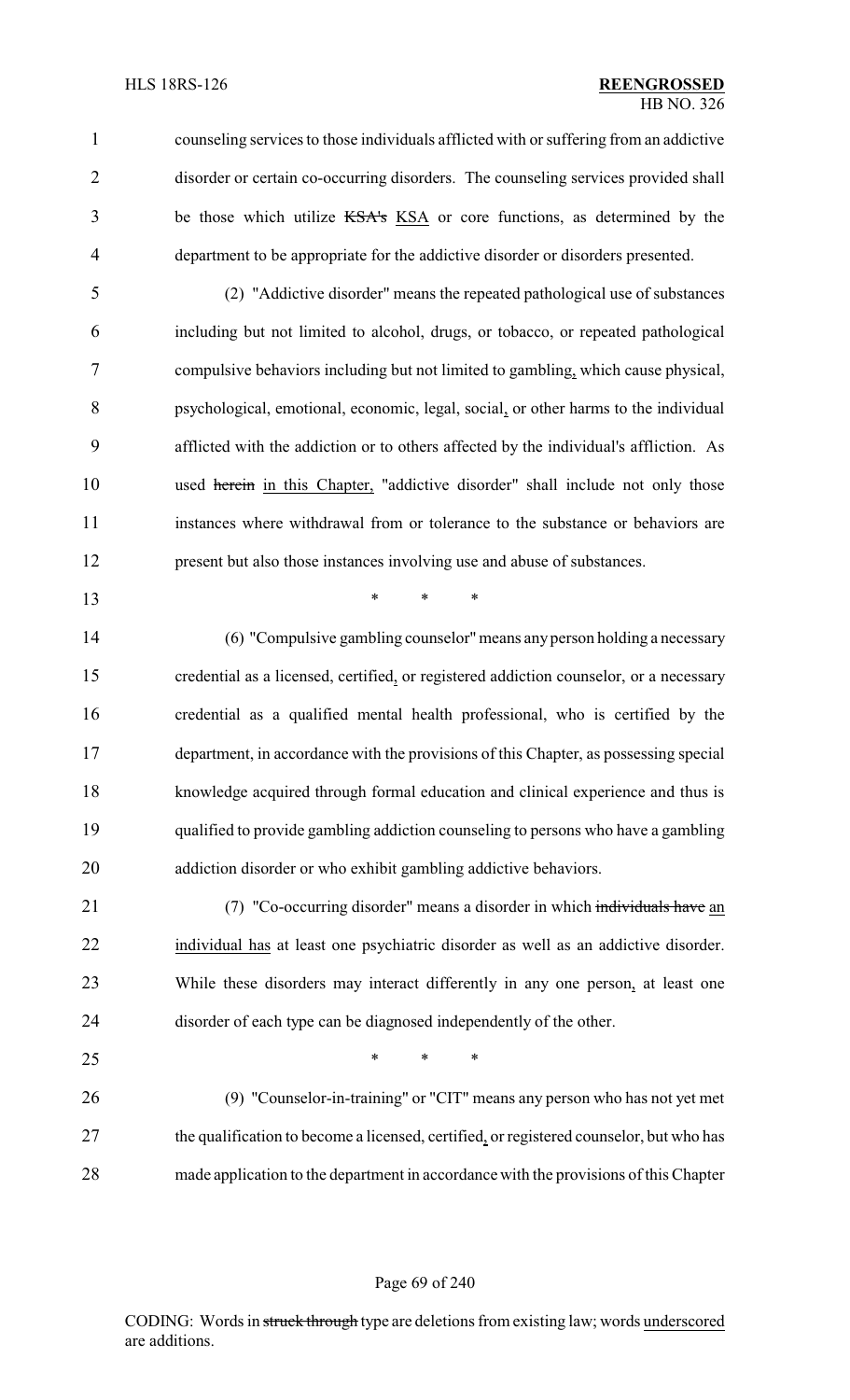and procedures established by the department.

 $*$  \* \* \*

3 (11) "KSA's" "KSA" means the Knowledge, Skills, and Attitudes knowledge, skills, and attitudes designated by the department as being necessary for effective addiction counseling and required by the department to be utilized by addictive disorders counselors in providing addiction counseling services.

 (12) "Prevention" means those activities and services that prevent, reduce, or stabilize the incidence of addictive disorders and thereby prevent, reduce, or stabilize the prevalence of addictive disorders. The activities contemplated by this definition include services to those at risk of developing an addictive disorder as well as those individuals who, though not necessarily at risk of developing an addictive disorder, are nonetheless appropriate for services. In addition, prevention shall be understood to include educational programs and activities that are designed to raise 14 the awareness of and encourage healthy behaviors.

\* \* \*

 (16) "Substance abuse" means the repeated pathological use of drugs, including alcohol, which causes physical, psychological, economic, legal, or social 18 harm to the individual user or to others affected by the user's behavior.

§3387. Licensed addiction counselor

 A. The practice of addiction counseling within the meaning and intent of this Chapter shall consist of the rendering of professional guidance to individuals suffering from an addictive disorder to assist them in gaining an understanding of the 23 nature of their disorder and developing and maintaining a responsible life style lifestyle. The licensed addiction counselor may practice autonomously, independent of any other professional association or supervision. The scope of practice, in 26 addition to any other applicable provision herein of this Chapter, shall include making referrals to appropriate professionals, providing counseling to family members, and, as appropriate, to others affected by the individual's addictive

#### Page 70 of 240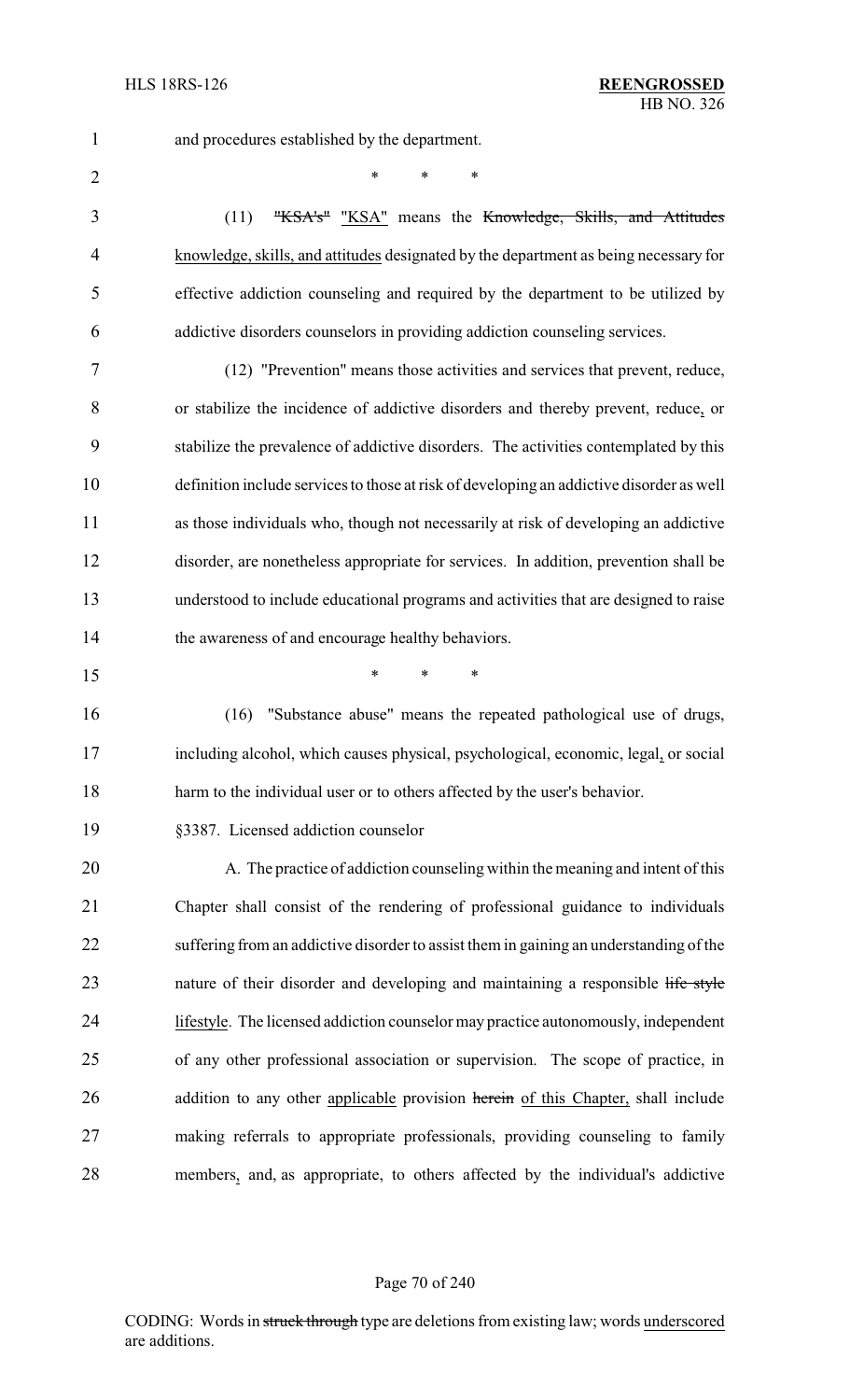| $\mathbf{1}$   | disorder, and the utilization of KSA and core functions.                                  |
|----------------|-------------------------------------------------------------------------------------------|
| $\overline{2}$ | *<br>*<br>∗                                                                               |
| 3              | C. Any person seeking to be recognized by the department as a licensed                    |
| $\overline{4}$ | addiction counselor shall submit an application to the department on a form and in        |
| 5              | a manner as the department shall prescribe. The initial application form shall be         |
| 6              | accompanied by an initial application fee as provided for herein in this Chapter.         |
| 7              | D. Upon investigation of the application, the department shall, not less than             |
| 8              | forty-five days prior to any examination, notify each candidate that the application      |
| 9              | is satisfactory and accepted or unsatisfactory and unaccepted rejected.<br>If an          |
| 10             | application is rejected, the notice shall state the reason for such rejection.            |
| 11             | E. The department shall recognize as a licensed addiction counselor each                  |
| 12             | candidate who:                                                                            |
| 13             | $\ast$<br>$\ast$<br>$\ast$                                                                |
| 14             | (2) Is a legal resident of the United States and at least twenty-one years of             |
| 15             | age from on the date the application is received.                                         |
| 16             | *<br>*<br>$\ast$                                                                          |
| 17             | $(6)(a)$ Demonstrates professional competence by passing a written and oral               |
| 18             | examination and making a case presentation                                                |
| 19             | $(a)$ (b) The department shall determine the scope and administration of the              |
| 20             | examination.                                                                              |
| 21             | $\left(\frac{b}{c}\right)$ (c) The department may provide for circumstances under which a |
| 22             | candidate who fails either examination, but who meets all other requirements, may         |
| 23             | retake the examination.                                                                   |
| 24             | $\overline{c}$ (d) The department shall prescribe the scope and manner of the case        |
| 25             | presentation required herein by the provisions of Subparagraph (a) of this Paragraph.     |
| 26             | *<br>$\ast$<br>*                                                                          |
| 27             | §3387.1. Certified addiction counselor                                                    |
| 28             | A. The practice of addiction counseling within the meaning and intent of this             |
| 29             | Chapter shall consist of the rendering of professional guidance to individuals            |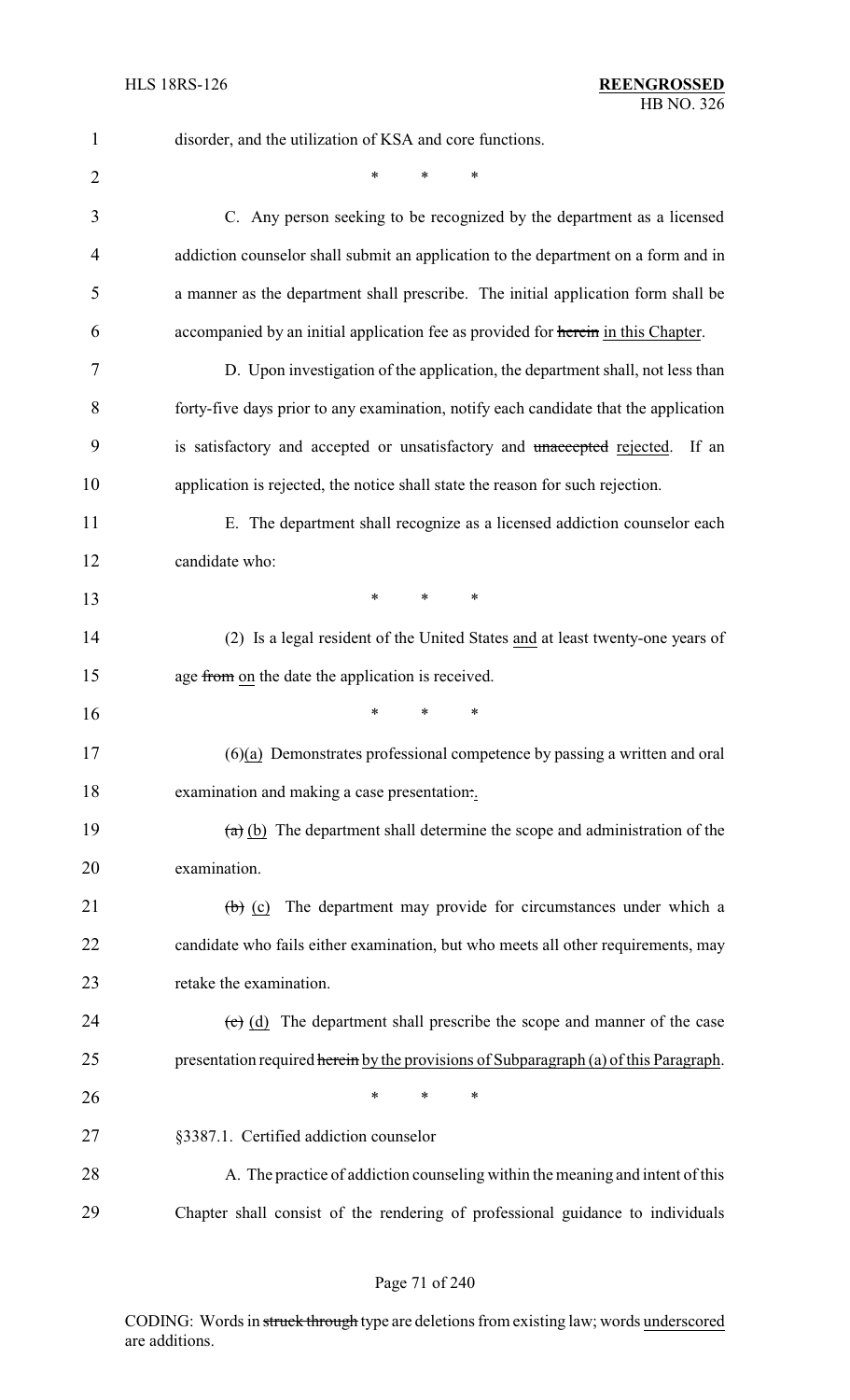| $\mathbf{1}$   | suffering from an addictive disorder to assist them in gaining an understanding of the      |
|----------------|---------------------------------------------------------------------------------------------|
| $\overline{2}$ | nature of their disorder and developing and maintaining a responsible lifestyle. The        |
| 3              | certified addiction counselor may not practice independently, except when providing         |
| $\overline{4}$ | addiction counseling services in a prison or other custodial environment, and may           |
| 5              | not render a diagnostic impression. The scope of practice, in addition to any other         |
| 6              | applicable provision herein of this Chapter, shall include making referrals to              |
| 7              | appropriate professionals, providing counseling to family members, and, as                  |
| 8              | appropriate, to others affected by the individual's addictive disorder, and the             |
| 9              | utilization of KSA and core functions.                                                      |
| 10             | *<br>$\ast$<br>$\ast$                                                                       |
| 11             | C. Any person seeking to be recognized by the department as a certified                     |
| 12             | addiction counselor shall submit an application to the department on a form and in          |
| 13             | a manner as the department shall prescribe. The initial application form shall be           |
| 14             | accompanied by an initial application fee as provided for herein in this Chapter.           |
| 15             | D. Upon investigation of the application, the department shall, not less than               |
| 16             | forty-five days prior to any examination, notify each candidate that the application        |
| 17             | is satisfactory and accepted or unsatisfactory and unaccepted rejected.<br>If an            |
| 18             | application is rejected, the notice shall state the reason for such rejection.              |
| 19             | E. The department shall recognize as a certified addiction counselor each                   |
| 20             | candidate who:                                                                              |
| 21             | $\ast$<br>$\ast$<br>$\ast$                                                                  |
| 22             | $(6)(a)$ Demonstrates professional competence by passing a written and oral                 |
| 23             | examination, and making a case presentation                                                 |
| 24             | $(a)$ (b) The department shall determine the scope and administration of the                |
| 25             | examinations.                                                                               |
| 26             | The department may provide for circumstances under which a<br>$\left(\mathbf{b}\right)$ (c) |
| 27             | candidate who fails either examination, but who meets all other requirements, may           |

#### Page 72 of 240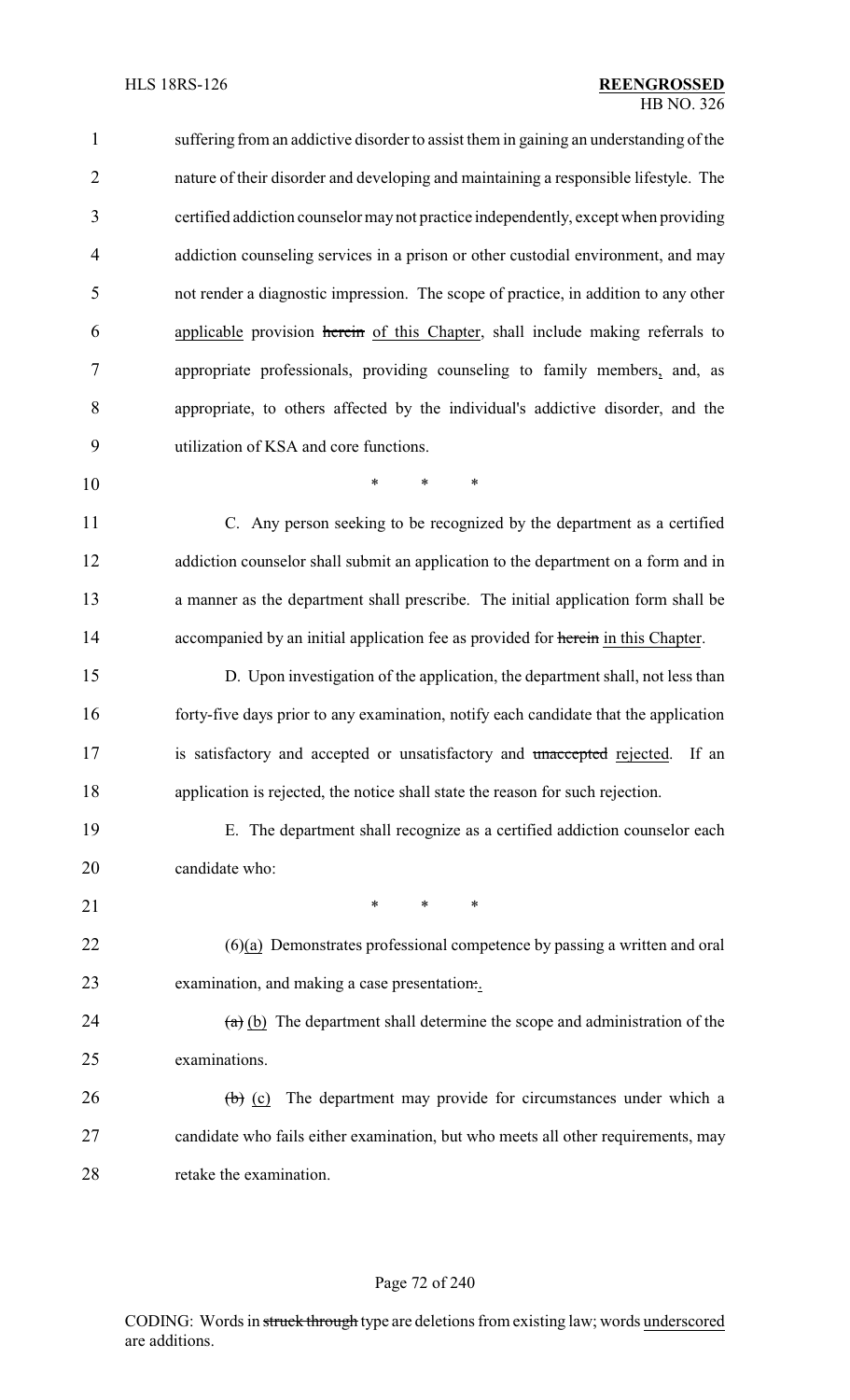| $\mathbf{1}$   | $\overline{(e)}$ (d) The department shall make reasonable accommodations for those     |
|----------------|----------------------------------------------------------------------------------------|
| $\overline{2}$ | candidates who demonstrate a special need or disability.                               |
| 3              | $(d)$ (e) The department shall prescribe the scope and manner of the case              |
| $\overline{4}$ | presentation required herein by the provisions of Subparagraph (a) of this Paragraph.  |
| 5              | $\ast$<br>$\ast$<br>$\ast$                                                             |
| 6              | §3387.2. Registered addiction counselor                                                |
| $\overline{7}$ | A. The practice of addiction counseling within the meaning and intent of this          |
| 8              | Chapter shall consist of the rendering of professional guidance to individuals         |
| 9              | suffering from an addictive disorder to assist them in gaining an understanding of the |
| 10             | nature of their disorder and developing and maintaining a responsible life style       |
| 11             | lifestyle. The registered addiction counselor may not practice independently and       |
| 12             | may not render a diagnostic impression. The scope of practice, in addition to any      |
| 13             | other applicable provision herein of this Chapter, shall include making referrals to   |
| 14             | appropriate professionals, providing counseling to family members, and, as             |
| 15             | appropriate, to others affected by the individual's addictive disorder, and the        |
| 16             | utilization of KSA and core functions. The scope of practice shall in no way be        |
| 17             | construed to include services designed to address work organization productivity       |
| 18             | issues and employee client problems affecting job performance and the ability to       |
| 19             | perform on the job.                                                                    |
| 20             | $\ast$<br>$\ast$<br>$\ast$                                                             |
| 21             | C. Any person seeking to be recognized by the department as a registered               |
| 22             | addiction counselor shall submit an application to the department on a form and in     |
| 23             | a manner as the department shall prescribe. The initial application form shall be      |
| 24             | accompanied by an initial application fee as provided for herein in this Chapter.      |
| 25             | D. Upon investigation of the application, the department shall, not less than          |
| 26             | forty-five days prior to any examination, notify each candidate that the application   |
| 27             | is satisfactory and accepted or unsatisfactory and unaccepted rejected.<br>If an       |
| 28             | application is rejected, the notice shall state the reason for such rejection.         |
|                |                                                                                        |

# Page 73 of 240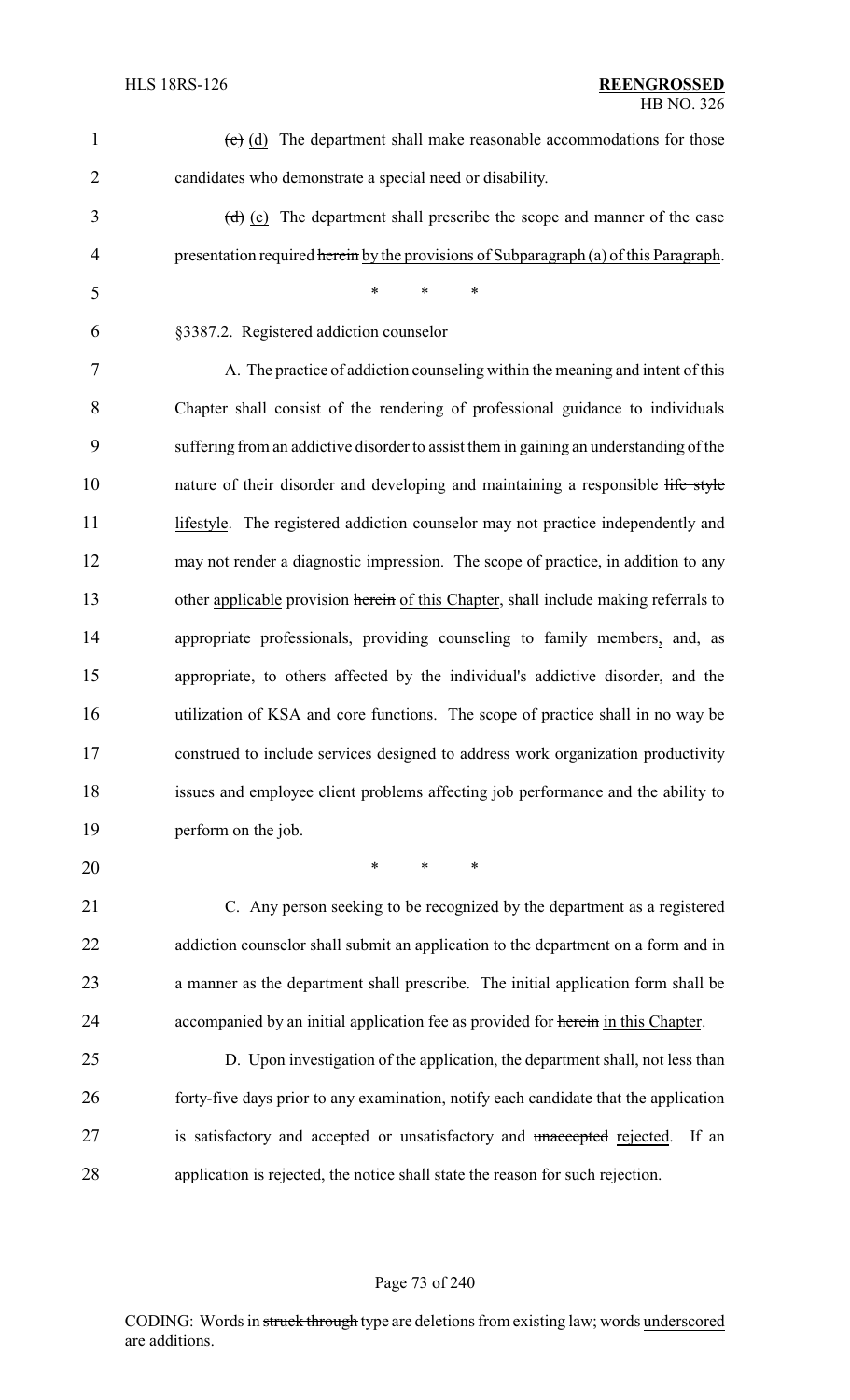| $\mathbf{1}$   | E. The department shall recognize as a registered addiction counselor each                |
|----------------|-------------------------------------------------------------------------------------------|
| $\overline{2}$ | candidate who:                                                                            |
| 3              | *<br>$\ast$<br>$\ast$                                                                     |
| 4              | $(5)(a)$ Demonstrates professional competence by passing a written and oral               |
| 5              | examination, and making a case presentation                                               |
| 6              | $(a)$ (b) The department shall determine the scope and administration of the              |
| 7              | examinations.                                                                             |
| 8              | $\left(\frac{b}{c}\right)$ (c) The department may provide for circumstances under which a |
| 9              | candidate who fails either examination, but who meets all other requirements, may         |
| 10             | retake the examination.                                                                   |
| 11             | $(e)$ (d) The department shall make reasonable accommodations for those                   |
| 12             | candidates who demonstrate a special need or disability.                                  |
| 13             | $(d)$ (e) The department shall prescribe the scope and manner of the case                 |
| 14             | presentation required herein by the provisions of Subparagraph (a) of this Paragraph.     |
| 15             | $\ast$<br>*<br>*                                                                          |
| 16             | §3387.3. Counselor-in-training                                                            |
| 17             | A. The practice of addiction counseling within the meaning and intent of this             |
| 18             | Chapter shall consist of the rendering of professional guidance to individuals            |
| 19             | suffering from an addictive disorder to assist them in gaining an understanding of the    |
| 20             | nature of their disorder and developing and maintaining a responsible life style          |
| 21             | lifestyle. The status of counselor-in-training (CIT) is intended to assist professional   |
| 22             | development by providing qualified individuals with supervised clinical counseling        |
| 23             | experience. This status is, by its very nature, temporary and it is anticipated that the  |
| 24             | individual will progress through the experience to become a licensed, certified, or       |
| 25             | registered addiction counselor.<br>The counselor-in-training may not practice             |
| 26             | The counselor-in-training may only work under the direct<br>independently.                |
| 27             | supervision of a licensed addiction counselor, certified addiction counselor, or          |
| 28             | registered addiction counselor, or in the absence of a licensed, certified, or            |
| 29             | registered, addiction counselor, under the direction of a qualified mental health         |

# Page 74 of 240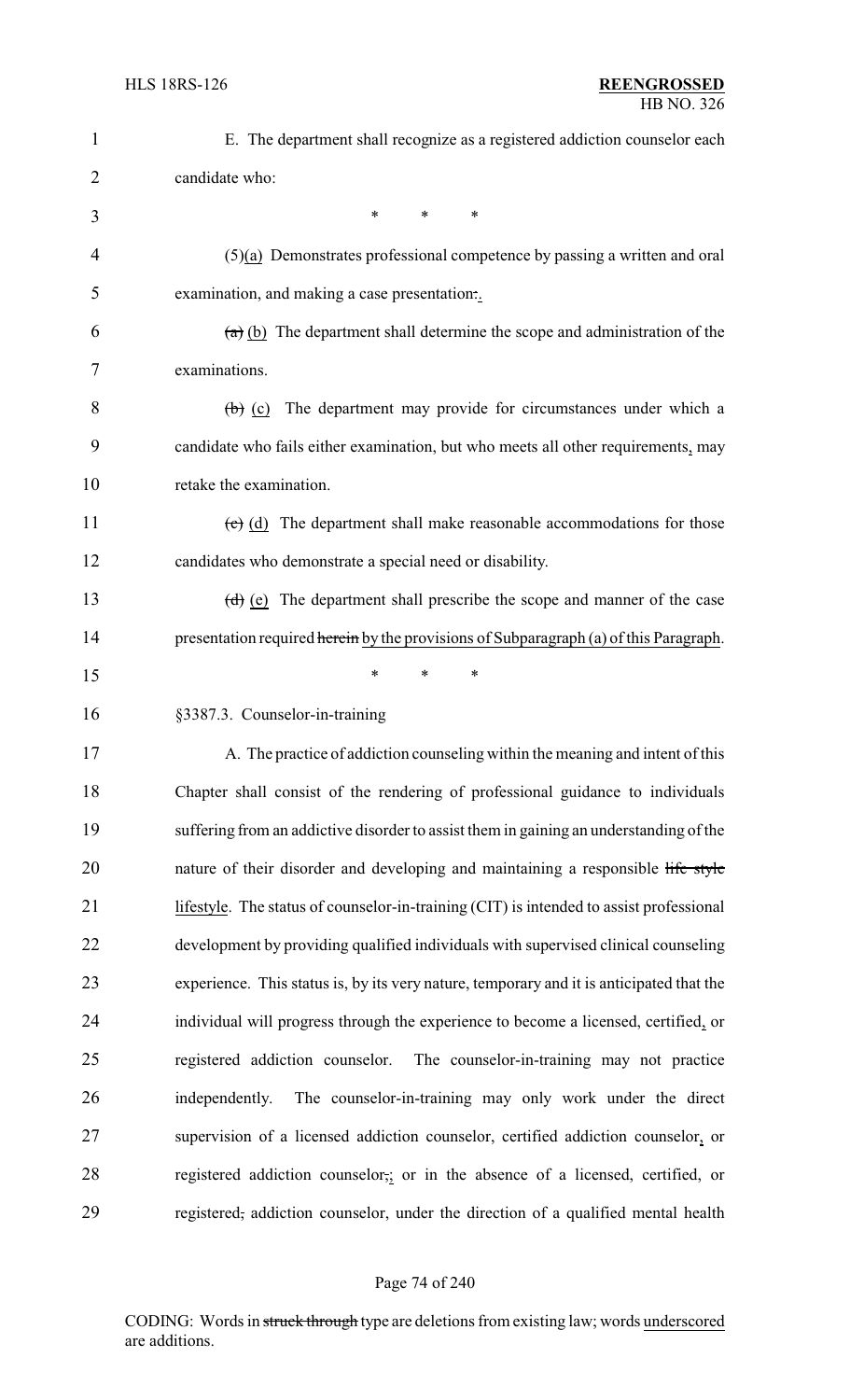| $\mathbf{1}$   | professional. The scope of practice, in addition to any other applicable provision      |
|----------------|-----------------------------------------------------------------------------------------|
| 2              | herein of this Chapter, shall include making referrals to appropriate professionals,    |
| 3              | providing counseling to family members, and, as appropriate, to others affected by      |
| $\overline{4}$ | the individual's addictive disorder, and the utilization of KSA and core functions.     |
| 5              | *<br>$\ast$<br>*                                                                        |
| 6              | $C$ .<br>Any person seeking to be recognized by the department as a                     |
| 7              | counselor-in-training shall submit an application to the department on a form and in    |
| 8              | a manner as the department shall prescribe. The initial application form shall be       |
| 9              | accompanied by an initial application fee as provided for herein in this Chapter.       |
| 10             | D. Upon investigation of the application, the department shall, within thirty           |
| 11             | days, notify each candidate that the application is satisfactory and accepted or        |
| 12             | unsatisfactory and unaccepted rejected. If an application is rejected, the notice shall |
| 13             | state the reason for such rejection.                                                    |
| 14             | E. The department shall recognize as a counselor-in-training each candidate             |
| 15             | who:                                                                                    |
| 16             | (1) Is a legal resident of the United States and at least eighteen years of age         |
| 17             | from on the date the application is received.                                           |
| 18             | ∗<br>*<br>∗                                                                             |
| 19             | §3387.4. Addiction treatment assistant                                                  |
| 20             | *<br>∗<br>*                                                                             |
| 21             | C. Any person seeking to be recognized by the department as an addiction                |
| 22             | treatment assistant shall submit an application to the department on a form and in a    |
| 23             | manner as the department shall prescribe. The initial application form shall be         |
| 24             | accompanied by an initial application fee as provided for herein in this Chapter.       |
| 25             | D. Upon investigation of the application, the department shall, within thirty           |
| 26             | days notify each candidate that the application is satisfactory and accepted or         |
| 27             | unsatisfactory and unaccepted rejected. If an application is rejected, the notice shall |
| 28             | state the reason for such rejection.                                                    |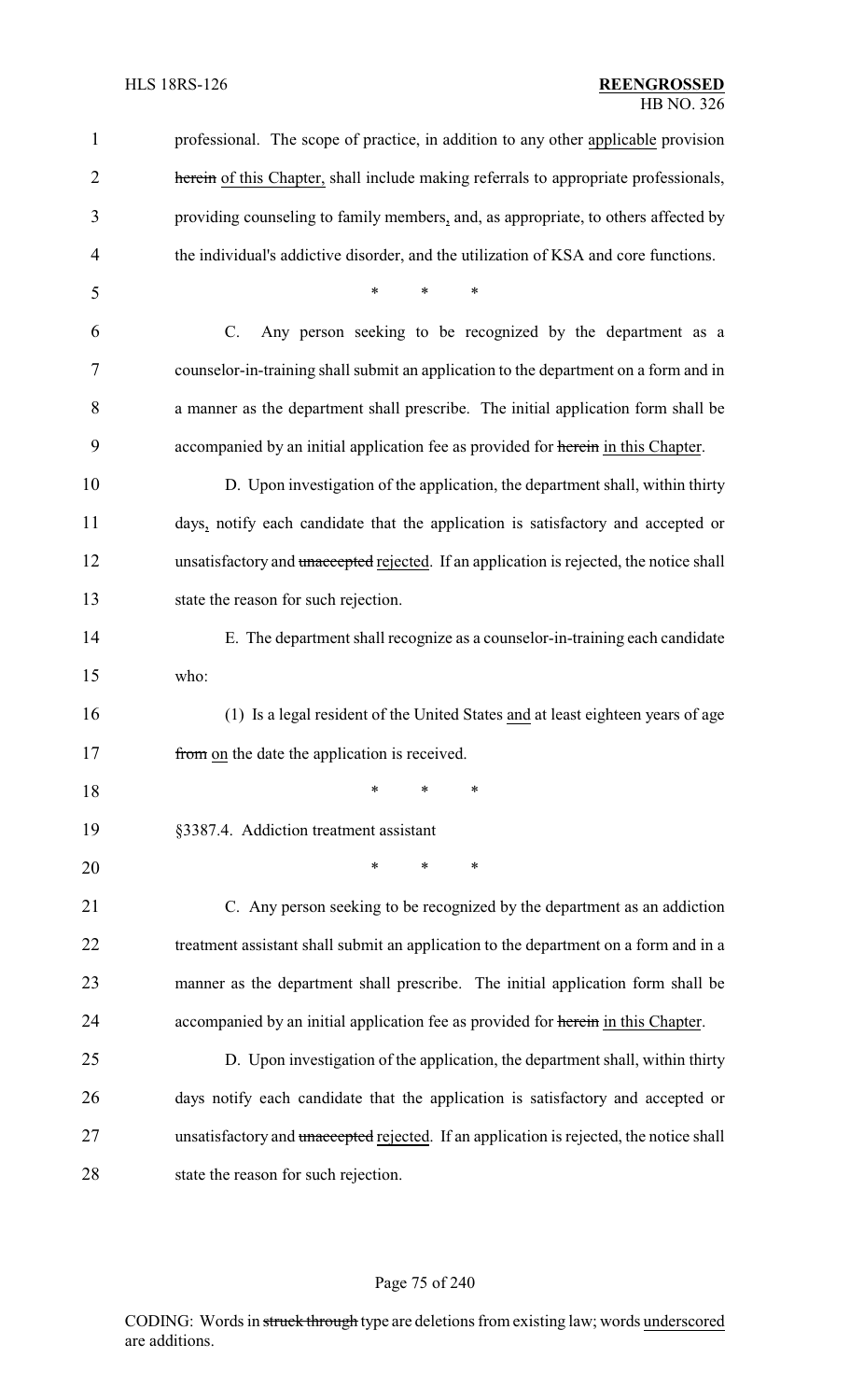| $\mathbf{1}$   | E. The department shall recognize as an addiction treatment assistant each                        |
|----------------|---------------------------------------------------------------------------------------------------|
| $\overline{2}$ | candidate who:                                                                                    |
| 3              | (1) Is a legal resident of the United States and at least sixteen years of age                    |
| 4              | from on the date the application is received.                                                     |
| 5              | *<br>∗<br>*                                                                                       |
| 6              | §3387.5. Certified clinical supervisor                                                            |
| 7              | *<br>*<br>∗                                                                                       |
| 8              | D. Upon investigation of the application, the department shall, within thirty                     |
| 9              | days, notify each candidate that the application is satisfactory and accepted or                  |
| 10             | unsatisfactory and unaccepted rejected. If an application is rejected, the notice shall           |
| 11             | state the reason for such rejection.                                                              |
| 12             | E. The department shall recognize as a certified clinical supervisor each                         |
| 13             | candidate who:                                                                                    |
| 14             | (1) Is a licensed, certified, or registered addiction counselor.                                  |
| 15             | Is not in violation of any ethical standards subscribed to by the<br>(2)                          |
| 16             | department.                                                                                       |
| 17             | (3) Does not have any pending disciplinary action with the department.                            |
| 18             | (4) Is not a defendant in any pending felony criminal proceedings.                                |
| 19             | (5) Has not been convicted of, or entered a plea of guilty or a plea of nolo                      |
| 20             | contendere to, a felony.                                                                          |
| 21             | $(6)$ F. Each clinical supervisor candidate must sign a form prescribed by the                    |
| 22             | department authorizing the department to obtain a criminal history or to conduct a                |
| 23             | criminal background check.                                                                        |
| 24             | $\left(\frac{1}{2}\right)$ G.(1) Each applicant shall demonstrate professional competence in      |
| 25             | clinical supervision by passing a written examination                                             |
| 26             | $\left(\frac{a}{b}\right)$ (2) The department shall determine the scope and administration of the |
| 27             | examination.                                                                                      |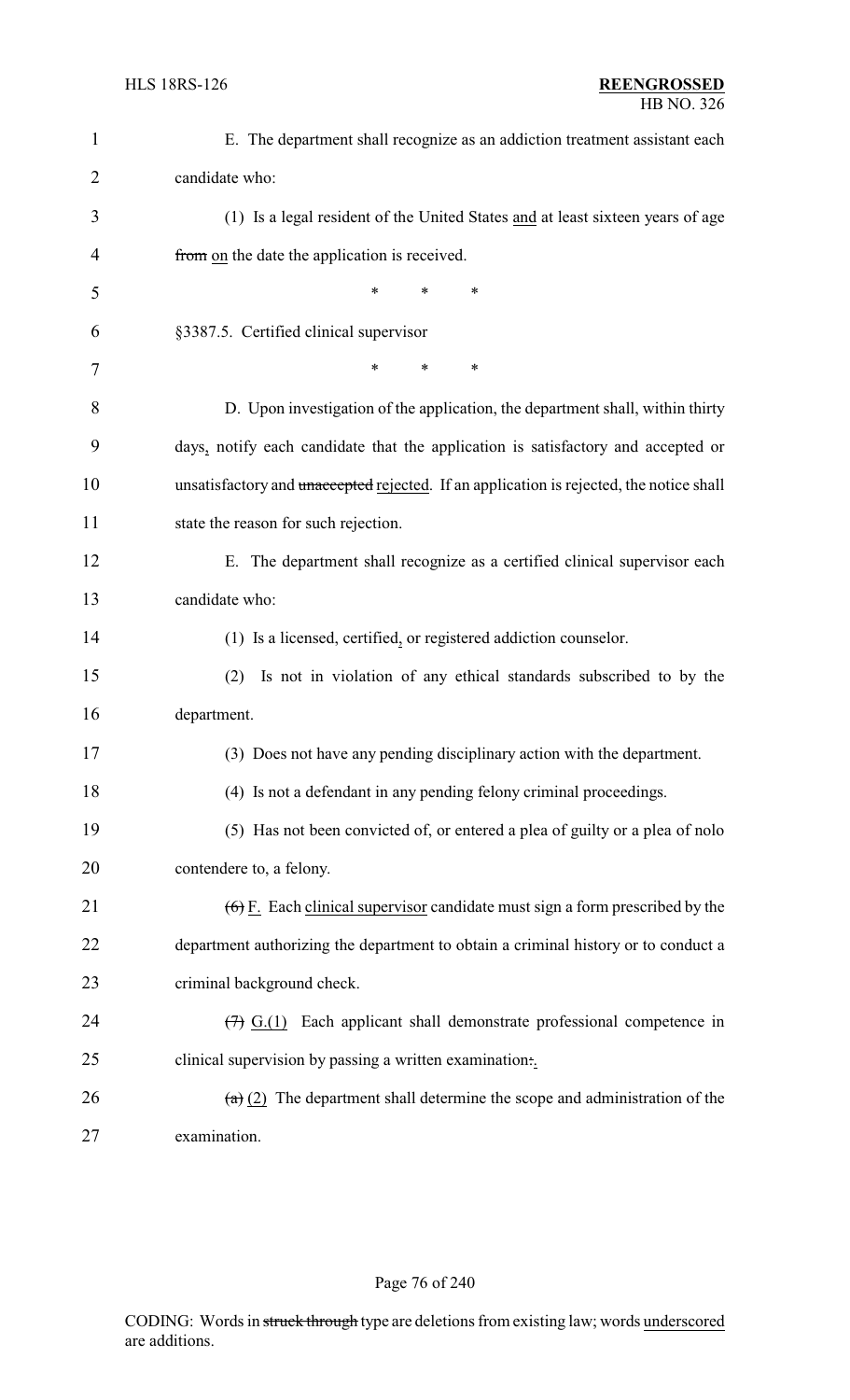| $\mathbf{1}$   | $\left(\frac{b}{c}\right)$ (3) The department may provide for circumstances under which a    |
|----------------|----------------------------------------------------------------------------------------------|
| $\overline{2}$ | candidate who fails the examination, but who meets all other requirements, may               |
| 3              | retake the examination.                                                                      |
| $\overline{4}$ | $\left(\frac{c}{c}\right)$ (4) The department shall make reasonable accommodations for those |
| 5              | candidates who demonstrate a special need or disability.                                     |
| 6              | F.H. The scope of clinical supervision for a certified clinical supervisor shall             |
| 7              | be as follows:                                                                               |
| 8              | (1) A licensed addiction counselor certified in clinical supervision may                     |
| 9              | provide clinical supervision for any other licensed addiction counselor, for any             |
| 10             | certified addiction counselor, for any registered addiction counselor, for any               |
| 11             | counselor-in-training, or for any addiction treatment assistant.                             |
| 12             | A certified addiction counselor who is also certified in clinical<br>(2)                     |
| 13             | supervision may provide clinical supervision for any certified addiction counselor,          |
| 14             | for any registered addiction counselor, for any counselor-in-training, or for any            |
| 15             | addiction treatment assistant.                                                               |
| 16             | A registered addiction counselor who is also certified in clinical<br>(3)                    |
| 17             | supervision may provide clinical supervision for any registered addiction counselor,         |
| 18             | for any counselor-in-training, or for any addiction treatment assistant.                     |
| 19             | §3387.6. Certified compulsive gambling counselor                                             |
| 20             | *<br>$\ast$<br>*                                                                             |
| 21             | B. The department shall adopt and promulgate rules which shall provide for                   |
| 22             | the certification of compulsive gambling counselor, counselors in accordance with            |
| 23             | this Chapter.                                                                                |
| 24             | C. Any person seeking to be recognized by the department as a certified                      |
| 25             | compulsive gambling counselor shall hold the valid and current necessary credential          |
| 26             | of licensed, certified, or registered addiction counselor or hold the valid and current      |
| 27             | necessary credential of a qualified mental health professional. In addition, the             |
| 28             | candidate shall complete the minimum educational hours provided for herein in this           |
| 29             | Chapter. Any candidate holding the necessary credential who has completed the                |
|                |                                                                                              |

Page 77 of 240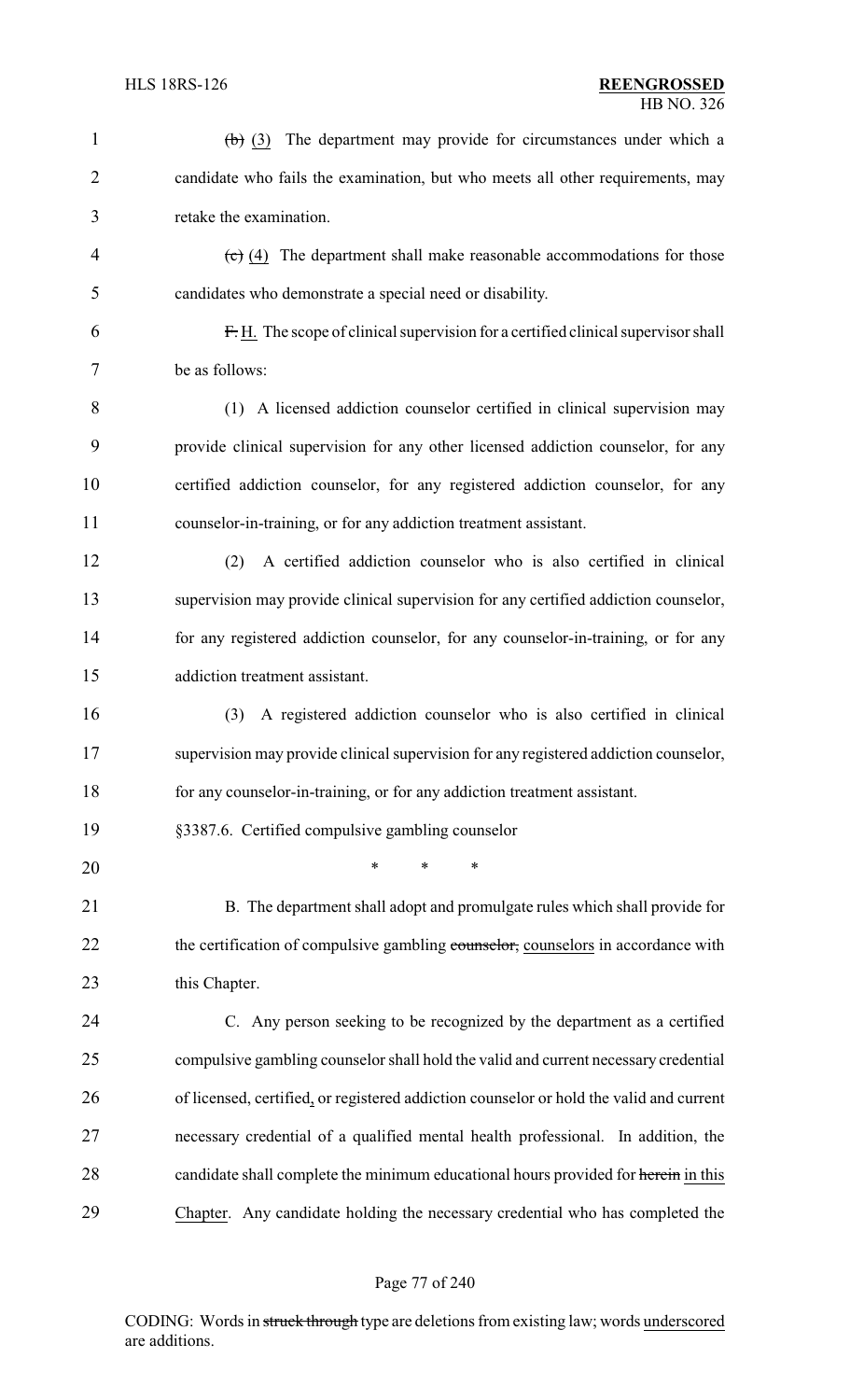| $\mathbf{1}$   | educational hours required may submit an application on a form and in a manner                     |
|----------------|----------------------------------------------------------------------------------------------------|
| $\overline{2}$ | prescribed by the department. Documentation of the necessary credential and                        |
| 3              | completion of the required educational hours shall accompany the application. The                  |
| $\overline{4}$ | application shall also be accompanied by a fee as provided for herein in this Chapter.             |
| 5              | D. Upon investigation of the application, the department shall, within thirty                      |
| 6              | days, notify each candidate that the application is satisfactory and accepted or                   |
| 7              | unsatisfactory and unaccepted rejected. If the application is rejected, the notice shall           |
| 8              | state the reason for such rejection.                                                               |
| 9              | E. The department shall recognize as a certified compulsive gambling                               |
| 10             | counselor each candidate who:                                                                      |
| 11             | (1) Is a licensed, certified, or registered addiction counselor, or who is a                       |
| 12             | qualified mental health professional.                                                              |
| 13             | Is not in violation of any ethical standards subscribed to by the<br>(2)                           |
| 14             | department.                                                                                        |
| 15             | (3) Does not have any pending disciplinary action with the department, or,                         |
| 16             | in the case of a qualified mental health professional, with the appropriate regulatory             |
| 17             | board.                                                                                             |
| 18             | (4) Is not a defendant in any pending felony criminal proceedings.                                 |
| 19             | (5) Has successfully completed a minimum of sixty educational hours,                               |
| 20             | approved by the department, specific to addiction.                                                 |
| 21             | (6) Has successfully completed a minimum of thirty educational hours,                              |
| 22             | approved by the department, specific to gambling addiction.                                        |
| 23             | (7) Has not been convicted of, or entered a plea of guilty or a plea of nolo                       |
| 24             | contendere to a felony.                                                                            |
| 25             | $(8)$ F. Each compulsive gambling counselor candidate shall sign a form                            |
| 26             | prescribed by the department authorizing the department to obtain a criminal history               |
| 27             | or to conduct a criminal background check.                                                         |
| 28             | $\left(\frac{\Theta}{2}\right)$ $G(1)$ Each applicant shall demonstrate professional competence in |
| 29             | compulsive gambling counseling by passing a written examination                                    |

Page 78 of 240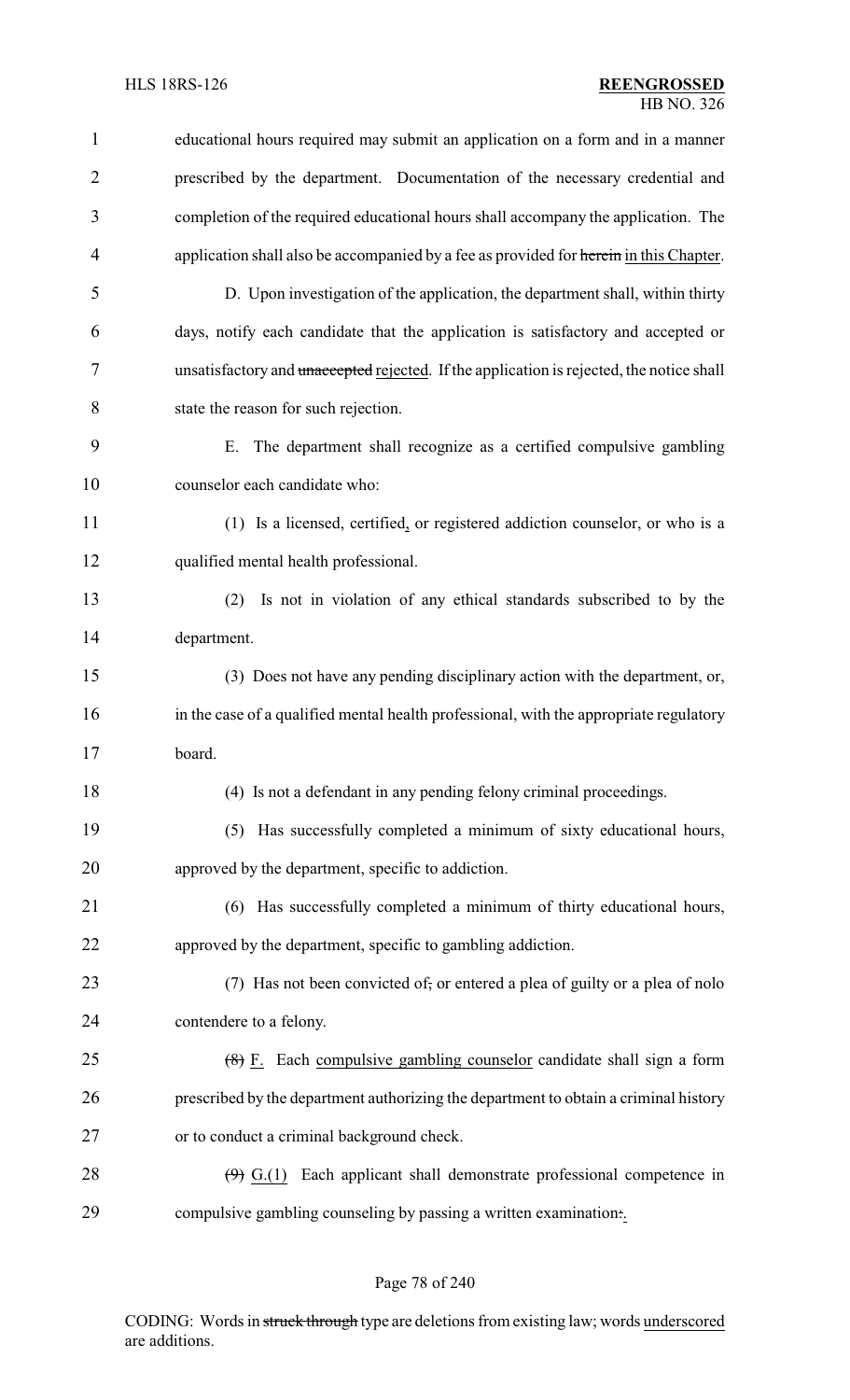| $\mathbf{1}$   | $\left(\frac{a}{b}\right)$ (2) The department shall determine the scope and administration of the |
|----------------|---------------------------------------------------------------------------------------------------|
| $\overline{2}$ | examination.                                                                                      |
| 3              | $(b)$ (3) The department may provide for circumstances under which a                              |
| 4              | candidate who fails the examination, but who meets all other requirements, may                    |
| 5              | retake the examination.                                                                           |
| 6              | $\left(\frac{1}{2}\right)$ (4) The department shall make reasonable accommodations for those      |
| 7              | candidates who demonstrate a special need or disability.                                          |
| 8              | F. H. The scope of practice for a certified compulsive gambling counselor                         |
| 9              | shall be consistent with the scope of practice for the necessary credential supporting            |
| 10             | the certification. A certified compulsive gambling counselor may not practice or                  |
| 11             | provide gambling counseling services to any member of the public or hold himself                  |
| 12             | out as a compulsive gambling counselor without a valid and current necessary                      |
| 13             | credential as provided for herein in this Chapter.                                                |
| 14             | <del>G.</del> I. The department shall revoke the certification for gambling counseling            |
| 15             | of any person who does not maintain the valid and current necessary credential of                 |
| 16             | licensed, certified, or registered addiction counselor or qualified mental health                 |
| 17             | professional.                                                                                     |
| 18             | §3387.10. Licensed prevention professional                                                        |
| 19             | *<br>*<br>*                                                                                       |
| 20             | D. The department shall recognize as a licensed prevention professional each                      |
| 21             | candidate who:                                                                                    |
| 22             | *<br>$\ast$<br>∗                                                                                  |
| 23             | Demonstrates professional competence by passing a written<br>(5)(a)                               |
| 24             | examination.                                                                                      |
| 25             | $(a)$ (b) The department shall determine the scope and administration of the                      |
| 26             | examination.                                                                                      |
| 27             | The department may provide for circumstances under which a<br>$\left(\mathbf{b}\right)$ (c)       |
| 28             | candidate who fails the examination, but who meets all other requirements, may                    |
| 29             | retake the examination.                                                                           |

# Page 79 of 240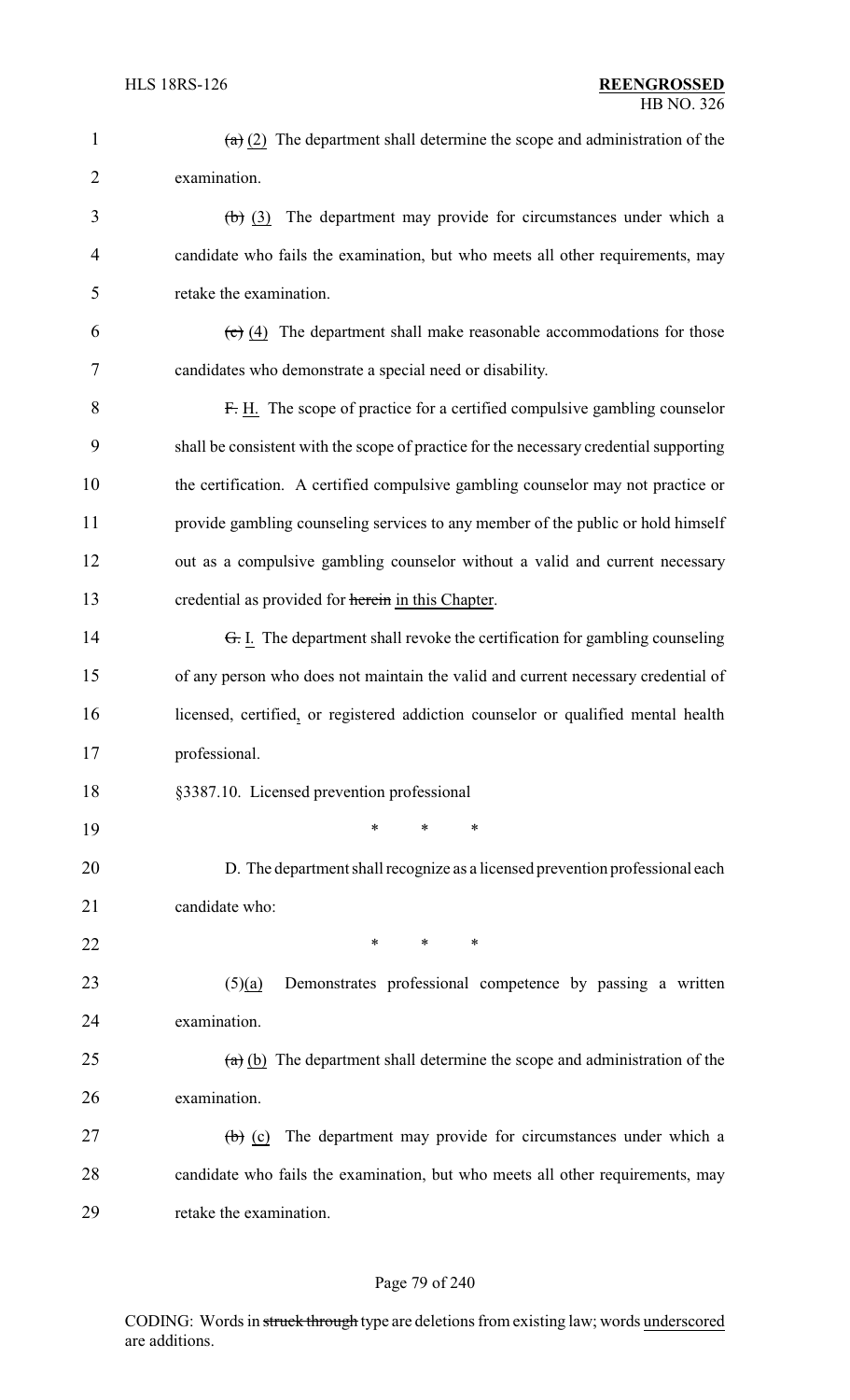| $\mathbf{1}$   | $\overline{(e)}$ (d) The department shall make reasonable accommodations for those |
|----------------|------------------------------------------------------------------------------------|
| $\overline{2}$ | candidates who demonstrate a special need or disability.                           |
| 3              | $\ast$<br>$\ast$<br>$\ast$                                                         |
| 4              | (7) Documents having successfully completed any training prescribed by the         |
| 5              | Training as contemplated herein in this Chapter may include<br>department.         |
| 6              | educational as well as experiential components.                                    |
| 7              | *<br>$\ast$<br>∗                                                                   |
| 8              | §3387.11. Certified prevention professional                                        |
| 9              | *<br>$\ast$<br>$\ast$                                                              |
| 10             | D. The department shall recognize as a certified prevention professional each      |
| 11             | candidate who:                                                                     |
| 12             | *<br>$\ast$<br>∗                                                                   |
| 13             | Demonstrates professional competence by passing a written<br>(5)(a)                |
| 14             | examination.                                                                       |
| 15             | $(a)$ (b) The department shall determine the scope and administration of the       |
| 16             | examination.                                                                       |
| 17             | $\overline{a}$ (b) (c) The department may provide for circumstances under which a  |
| 18             | candidate who fails the examination, but who meets all other requirements, may     |
| 19             | retake the examination.                                                            |
| 20             | $\overline{c}$ (d) The department shall make reasonable accommodations for those   |
| 21             | candidates who demonstrate a special need or disability.                           |
| 22             | *<br>$\ast$<br>*                                                                   |
| 23             | (7) Documents having successfully completed any training prescribed by the         |
| 24             | Training as contemplated herein in this Chapter may include<br>department.         |
| 25             | educational as well as experiential components.                                    |
| 26             | *<br>$\ast$<br>∗                                                                   |
| 27             | §3387.12. Registered prevention professional                                       |
| 28             | ∗<br>∗<br>∗                                                                        |

# Page 80 of 240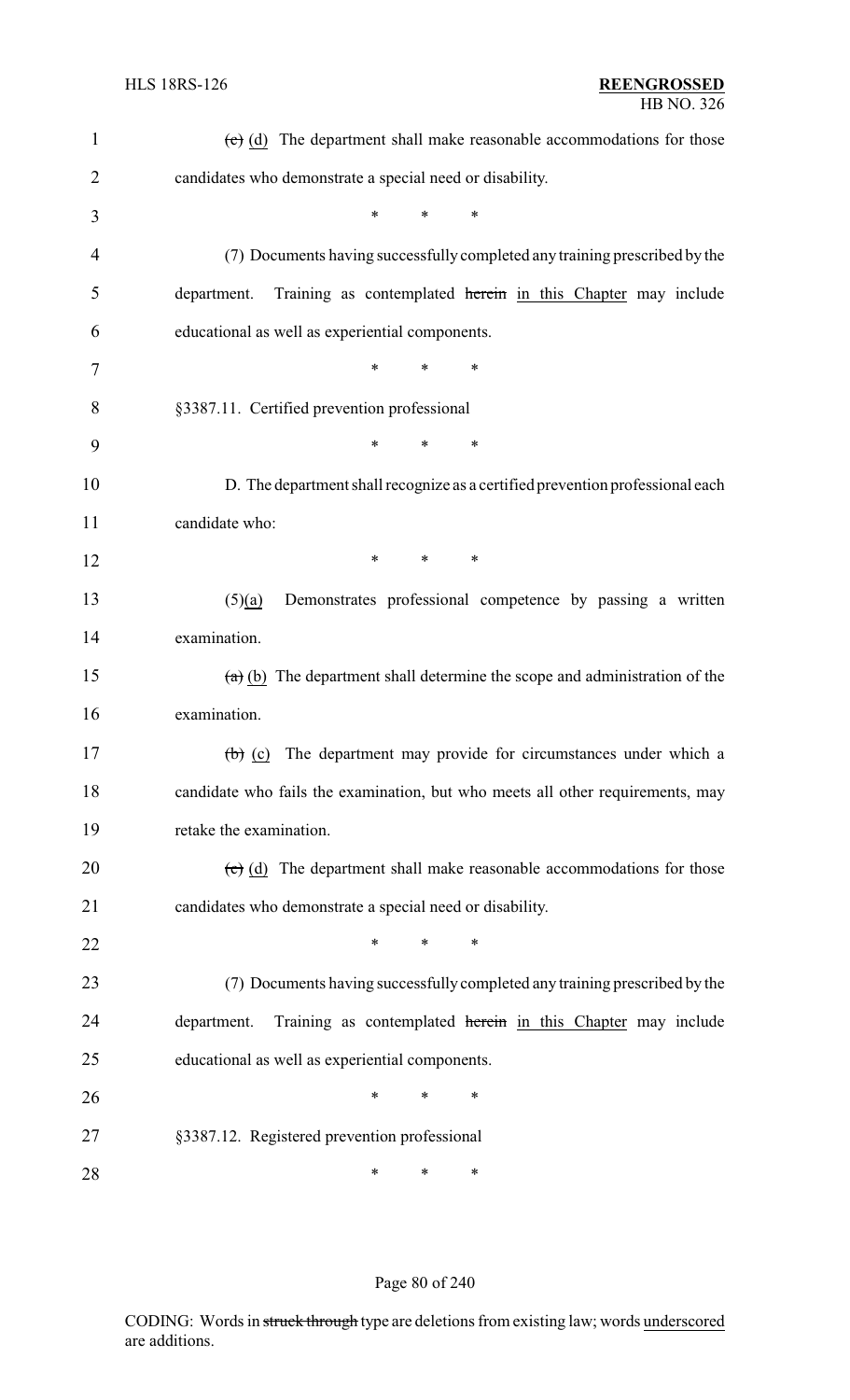| 1              | D. The department shall recognize as a registered prevention professional                |
|----------------|------------------------------------------------------------------------------------------|
| $\overline{2}$ | each candidate who:                                                                      |
| 3              | *<br>$\ast$<br>$\ast$                                                                    |
| 4              | Demonstrates professional competence by passing a written<br>(5)(a)                      |
| 5              | examination.                                                                             |
| 6              | $(a)$ (b) The department shall determine the scope and administration of the             |
| 7              | examination.                                                                             |
| 8              | $(b)$ (c) The department may provide for circumstances under which a                     |
| 9              | candidate who fails the examination but who meets all other requirements may retake      |
| 10             | the examination.                                                                         |
| 11             | $\overline{c}$ (d) The department shall make reasonable accommodations for those         |
| 12             | candidates who demonstrate a special need or disability.                                 |
| 13             | *<br>$\ast$<br>∗                                                                         |
| 14             | (7) Documents having successfully completed any training prescribed by the               |
| 15             | Training as contemplated herein in this Chapter may include<br>department.               |
| 16             | educational as well as experiential components.                                          |
| 17             | $\ast$<br>$\ast$<br>$\ast$                                                               |
| 18             | §3387.13. Prevention services assistant                                                  |
| 19             | *<br>*<br>∗                                                                              |
| 20             | D. Upon investigation of the application, the department shall, within thirty            |
| 21             | days, notify each candidate that the application is satisfactory and accepted or         |
| 22             | unsatisfactory and unaccepted rejected. If accepted, the status of prevention services   |
| 23             | assistant shall be valid for a period of one year. The fee for renewal shall be not less |
| 24             | than twenty-five dollars nor more than one hundred dollars. If an application is         |
| 25             | rejected, the notice shall state the reason for such rejection.                          |
| 26             | ∗<br>*<br>∗                                                                              |
| 27             | §3387.14. Certified prevention supervisor                                                |
| 28             | The legislature finds that prevention is an effective and necessary<br>А.                |
| 29             | component in the continuum of addictive disorder treatment and services. In order        |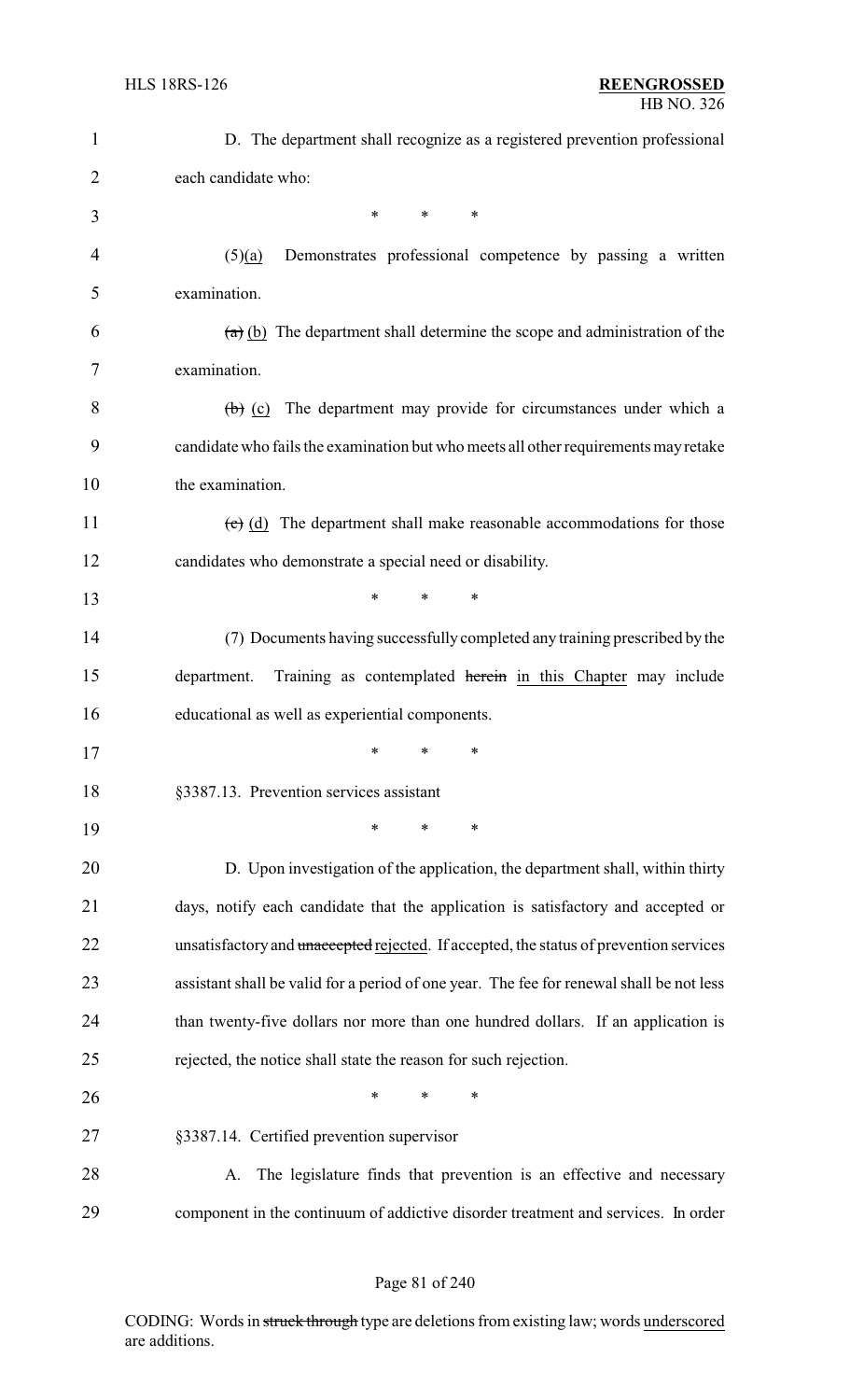| $\mathbf{1}$   | to better provide for the health and welfare of the citizens of this state, the legislature |
|----------------|---------------------------------------------------------------------------------------------|
| $\overline{2}$ | desires to enhance the profession of prevention by providing for a qualified work           |
| 3              | force workforce in sufficient numbers to meet the needs of Louisiana and to                 |
| $\overline{4}$ | contribute to the development of healthy communities within the state.<br>The               |
| 5              | legislature finds prevention supervision to be essential for the ongoing development        |
| 6              | of a qualified work force workforce sufficient to meet the present and anticipated          |
| 7              | public health needs of the state.                                                           |
| 8              | *<br>$\ast$<br>∗                                                                            |
| 9              | §3388.4. Powers and duties of the department                                                |
| 10             | A. The department shall:                                                                    |
| 11             | *<br>$\ast$<br>*                                                                            |
| 12             | (7) Adopt a code of ethics for those holding a credential or status authorized              |
| 13             | by this Chapter, which shall be no less stringent than those adopted by other health        |
| 14             | care healthcare professionals.                                                              |
| 15             | $\ast$<br>*<br>∗                                                                            |
| 16             | (10) Adopt and promulgate rules, regulations, and standards for department                  |
| 17             | approval of institutions providing clinical training or education in areas pertaining       |
| 18             | to a credential or status governed by the provisions of this Chapter.                       |
| 19             | (11) Issue subpoenas to require attendance, testimony, and production of                    |
| 20             | documents in the process of enforcing the provisions of this Chapter and department         |
| 21             | rules or in order to secure evidence or testimony pursuant to any investigation             |
| 22             | conducted in furtherance of the department's authority or responsibility hereunder          |
| 23             | as provided in this Chapter.                                                                |
| 24             | $\ast$<br>∗<br>∗                                                                            |
| 25             | §3389. Transition; Addictive Disorder Regulatory Authority                                  |
| 26             | A. The regulation of addictive disorder treatment and prevention                            |
| 27             | professionals has been undertaken both through a board appointed by the governor            |
| 28             | and through an office within the Louisiana Department of Health. In Louisiana, the          |
| 29             | practice of most health care healthcare professions is licensed and regulated by            |
|                |                                                                                             |

# Page 82 of 240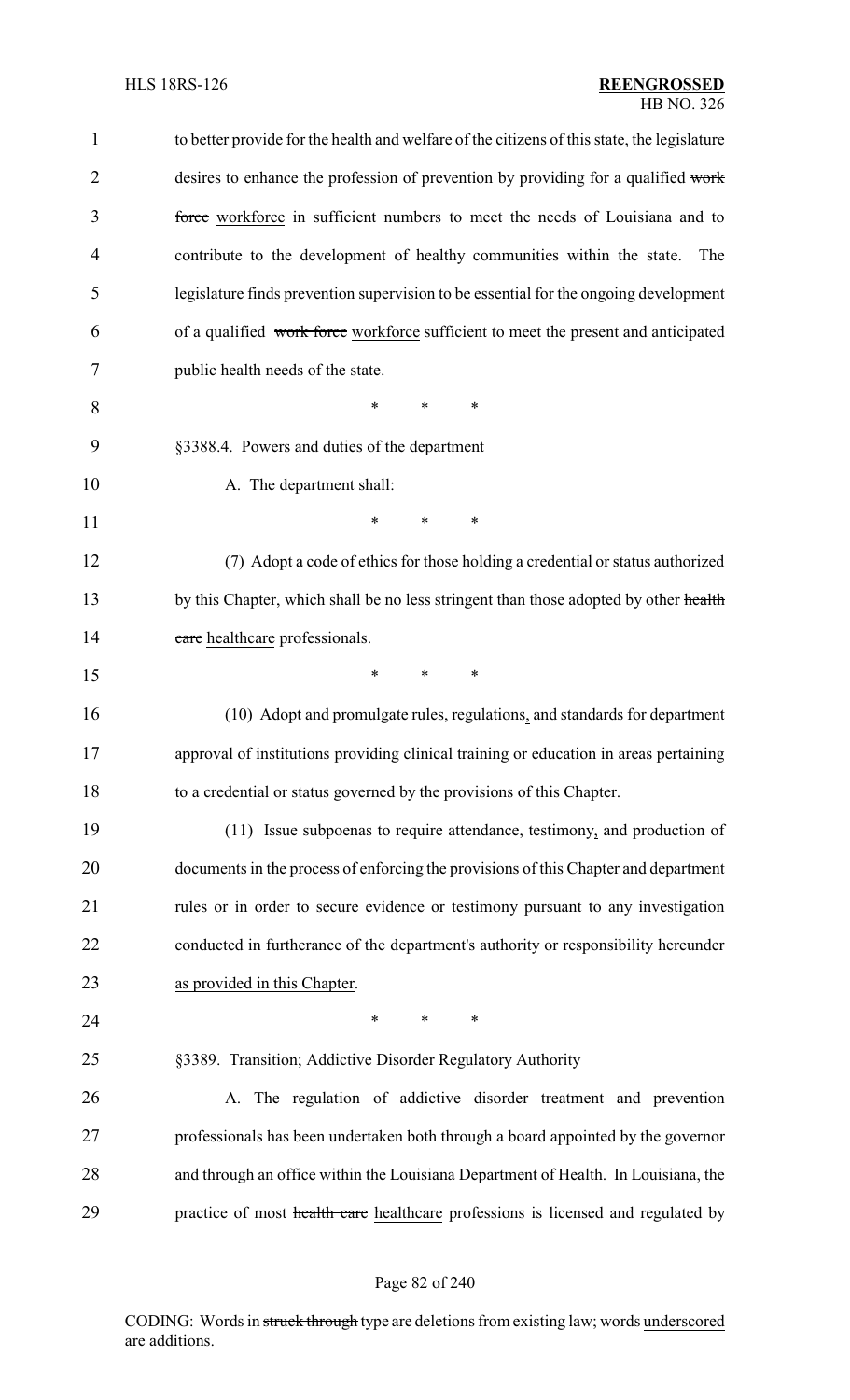| 1              | appointed boards placed within the Louisiana Department of Health. Therefore, the         |
|----------------|-------------------------------------------------------------------------------------------|
| $\overline{2}$ | legislature hereby finds it appropriate that the responsibility and authority to regulate |
| 3              | the practice of addictive disorder treatment and prevention be exercised by a             |
| 4              | licensing board created for that purpose.                                                 |
| 5              | $\ast$<br>$\ast$<br>$\ast$                                                                |
| 6              | E. Members of the board shall elect a chairman and such other officers as it              |
| 7              | deems they deem necessary to carry out the duties and functions of the board. The         |
| 8              | ADRA may employ persons necessary to carry out the provisions of this Chapter and         |
| 9              | may fix their compensation. The ADRA shall employ at least three persons: an              |
| 10             | executive director, an assistant director, and an administrative assistant.<br>The        |
| 11             | Louisiana Department of Health, office of behavioral health, shall be responsible for     |
| 12             | providing staff for the ADRA until June 30, 2009. From July 1, 2009, and thereafter       |
| 13             | the board of the ADRA shall resume full responsibility for providing staff for the        |
| 14             | ADRA. Employees of the board shall be eligible to participate in the state group          |
| 15             | benefits plan and in the state retirement system.                                         |
| 16             | $\ast$<br>$\ast$<br>∗                                                                     |
| 17             | §3390. Prohibited practice; injunctive relief                                             |
| 18             | $\ast$<br>$\ast$<br>∗                                                                     |
| 19             | B. The credential or status of anyone who fails to timely renew a status or               |
| 20             | credential authorized by this Chapter shall be deemed suspended unless and until          |
| 21             | renewed or reinstated as provided for by the department. Any person whose status          |
| 22             | or credential is suspended shall be prohibited from exercising the scope of practice      |
| 23             | provided for herein in this Chapter relative to the suspended credential or status.       |
| 24             | $\ast$<br>$\ast$<br>∗                                                                     |
| 25             | D. In any suit for injunction, the department may impose on the defendant                 |
| 26             | a penalty of not less than one hundred dollars nor more than one thousand dollars         |
| 27             | and attorney fees and court costs. The judgment for penalty, attorney fees, and costs     |
| 28             | may be rendered in the same judgment in which the injunction is made absolute.            |
| 29             | ∗<br>∗<br>∗                                                                               |

# Page 83 of 240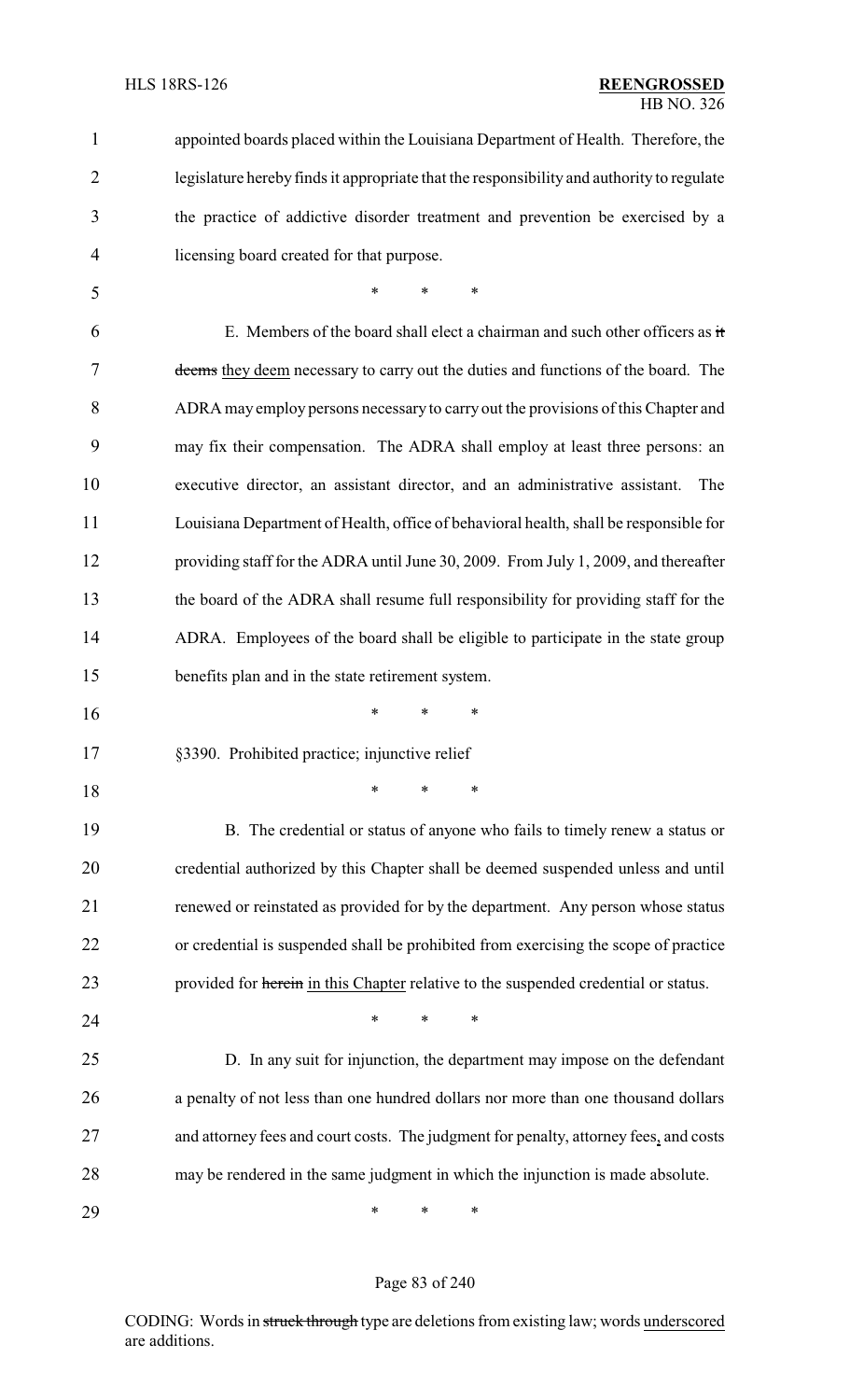1 §3390.2. Reciprocity; other states

 The department may recognize, grant, or issue any credential or status authorized by this Chapter, and without examination in this state, to any applicant holding a valid credential or status recognized or issued in another state, provided the department determines that the credential or status in question is based upon an examination or other requirements substantially equivalent to the requirements of this Chapter and such other requirements as may be prescribed by the department in accordance with the provisions of this Chapter. The department shall have the authority to determine which status or credential, and corresponding scope of practice, authorized by this Chapter should be allowed to an individual seeking reciprocity. §3390.3. Disciplinary action; administrative fee; causes; hearing; appeal 13 A. The department shall have the power to deny, revoke, or suspend any credential, specialty certification, status, or other recognition authorized by this Chapter. In addition, the department is authorized to impose and collect an administrative fee not to exceed five hundred dollars per violation or otherwise discipline any person holding a credential, specialty certification, status, or recognition authorized by this Chapter who: \* \* \* (11) Has been grossly negligent in practice as a licensed, certified, or registered professional;, professional in training, or assistant, as provided for in this Chapter. **\*** \* \* \* 24 (13) Has violated any provisions provision of this Chapter.  $*$  \* \* \* B. The department shall adopt rules and procedures establishing a disciplinary process which shall, at a minimum, comply with the following: **\*** \* \* \*

#### Page 84 of 240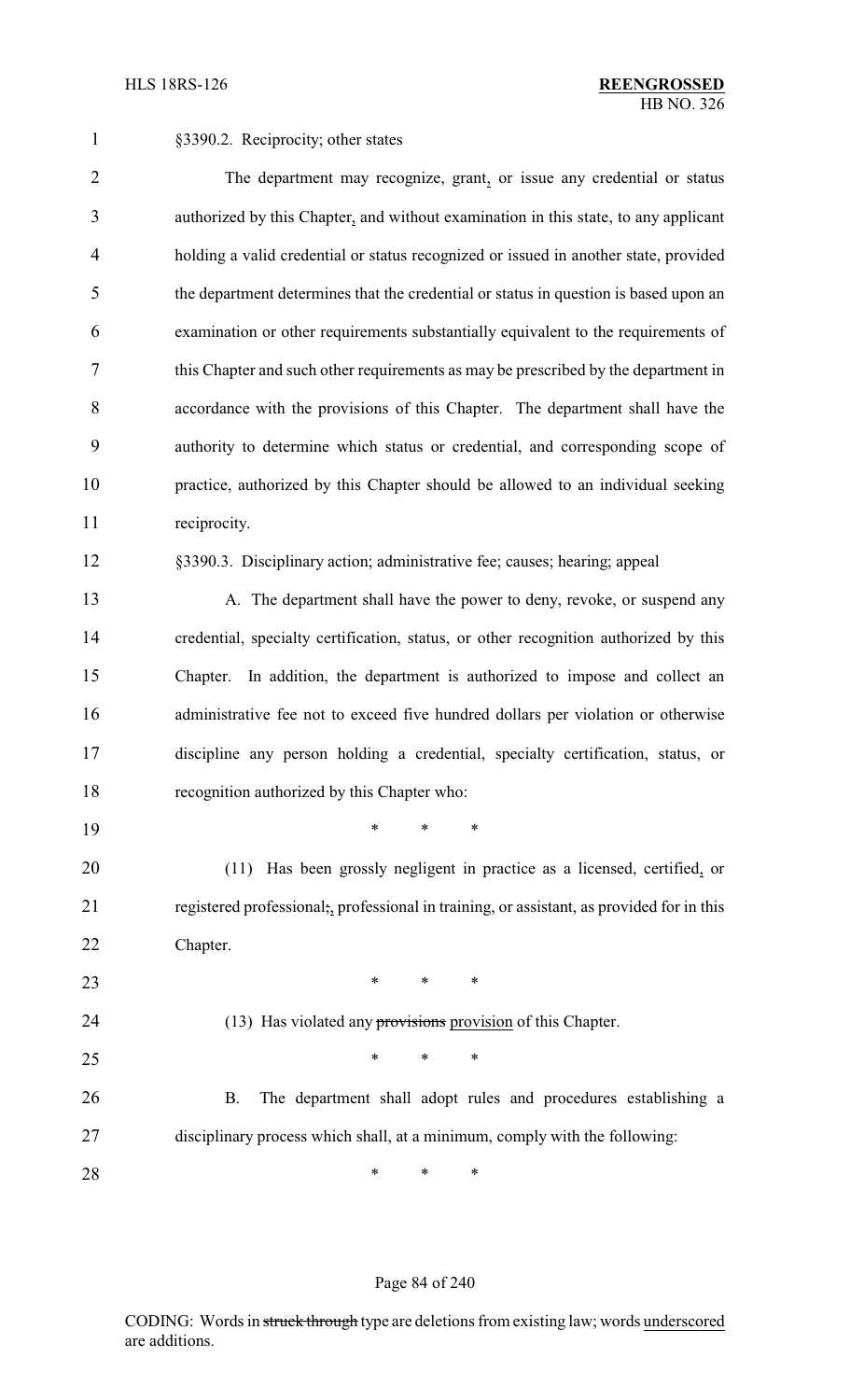### HLS 18RS-126 **REENGROSSED** HB NO. 326

| $\mathbf{1}$   | (4) If the department finds that public health, safety, and welfare requires                   |
|----------------|------------------------------------------------------------------------------------------------|
| $\overline{2}$ | emergency action and incorporates a finding to that effect in its order, a summary             |
| 3              | suspension of a license, certificate, or registration may be ordered pending                   |
| 4              | proceedings for disciplinary action. Such proceedings shall be promptly instituted             |
| 5              | and determined pursuant to rule.                                                               |
| 6              | *<br>$\ast$<br>$\ast$                                                                          |
| 7              | D. In addition to the disciplinary action or fines assessed by the department,                 |
| 8              | the department may assess all costs incurred in connection with the proceedings                |
| 9              | including but not limited to investigation, court reporting, attorney fees, and court          |
| 10             | costs.                                                                                         |
| 11             | $\ast$<br>$\ast$<br>$\ast$                                                                     |
| 12             | §3428. Fees                                                                                    |
| 13             | $\ast$<br>$\ast$<br>$\ast$                                                                     |
| 14             | B. In addition to the fees provided in Subsection A of this Section, the board                 |
| 15             | shall collect an examination fee to be determined by the board but not to exceed the           |
| 16             | cost of the examination given by the American College of Sports Medicine if such               |
| 17             | examination has not been taken.                                                                |
| 18             | $\ast$<br>$\ast$<br>∗                                                                          |
| 19             | §3703. Louisiana Behavior Analyst Board                                                        |
| 20             | $\ast$<br>*<br>∗                                                                               |
| 21             | <b>B.</b>                                                                                      |
| 22             | $\ast$<br>$\ast$<br>∗                                                                          |
| 23             | The Louisiana State Board of Examiners of Psychologists shall appoint<br>(7)                   |
| 24             | a member to serve as an ex officio, nonvoting member of the board.                             |
| 25             | *<br>*<br>∗                                                                                    |
| 26             | Section 4. R.S. 40:1, 3, 3.1(D), 4(A)(1)(a), (2)(b)(i) and (c)(i) and (vii), (3)(a), (6),      |
| 27             | and (9) through (13) and (B)(3)(b) and (c), (4), and (5), 4.3, 4.6,<br>(8)(a),                 |
| 28             | 4.10(C)(2)(introductory paragraph), (3) through (5), and (7), 5.3(E), 5.9(A)(7), 7, 9, 13, 18, |
| 29             | 23, 24, 31.1, 31.3(B)(2) and (4), 31.32(E)(2), 31.36(D), 41(E), 64(9) and (10), 600.34(C),     |

# Page 85 of 240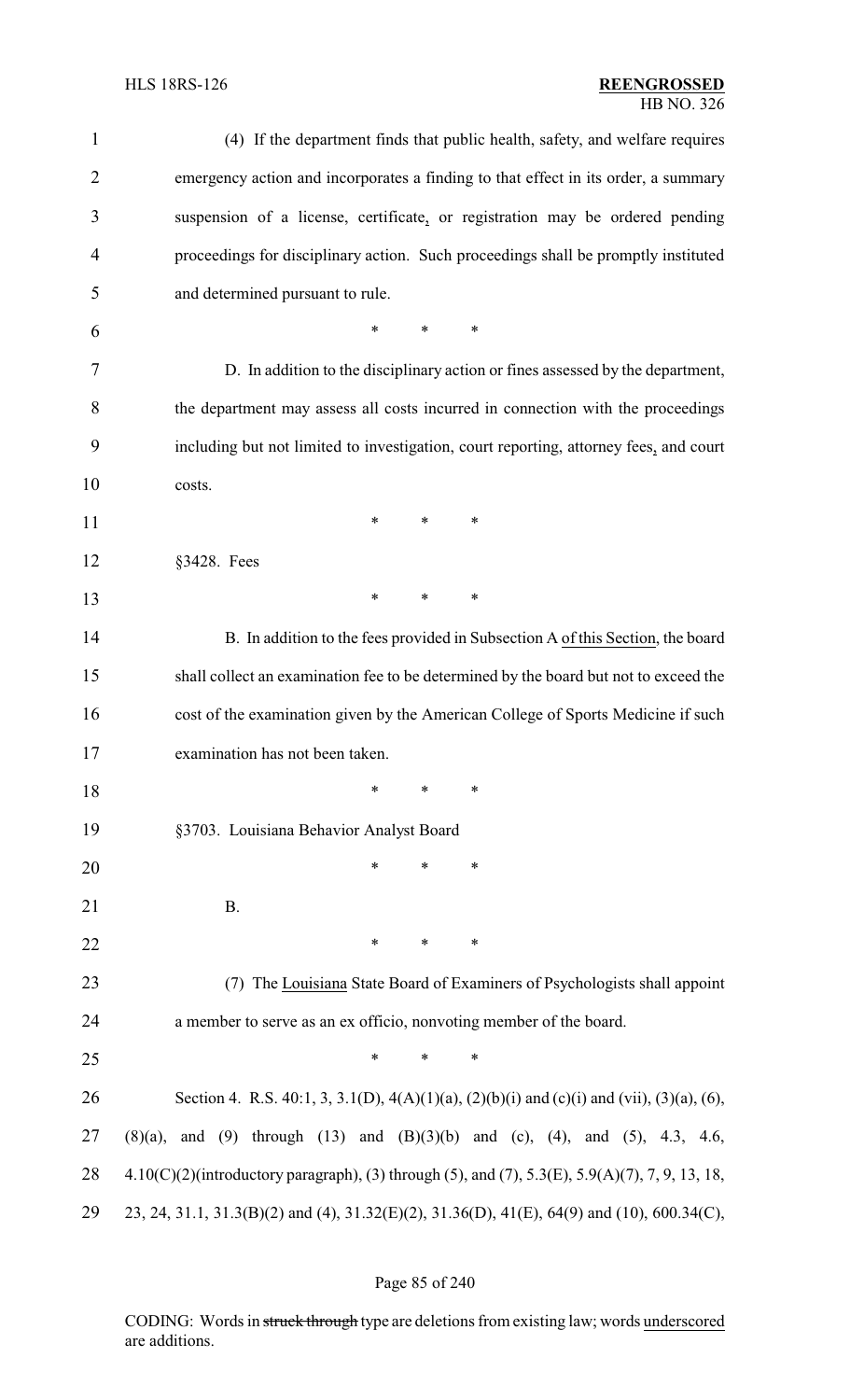| 1                        | 608.1(B), 625(A) and (B), 634, 641, 671, 682, 700.1, 700.5(C), 700.6, 700.7(A) and (E),                                |
|--------------------------|------------------------------------------------------------------------------------------------------------------------|
| $\overline{2}$           | 700.8, 700.9, 700.10(A), 700.12(A), 701(introductory paragraph), 701.1(A) and (D), 701.2                               |
| 3                        | through 701.4, 781(3), 824, 853, 940.51(A), 952(C) and (D), 953, 962(B), (C)(introductory                              |
| $\overline{\mathcal{A}}$ | paragraph) and $(8)$ , and $(D)$ through $(H)$ , $962.1(A)$ and $(B)$ (introductory paragraph),                        |
| 5                        | 962.1.1(A)(2), 963(introductory paragraph), 964(Schedule III)(F)(1) and (Schedule                                      |
| 6                        | $V(E)(3)(b)$ and (4), 965, 968(A)(introductory paragraph), 969(A)(introductory paragraph),                             |
| $\tau$                   | 970(A)(introductory paragraph), 971.1(B), 972(A) and (B)(introductory paragraph), 973(A),                              |
| $8\,$                    | $(B)(1)$ and $(2)$ , $(C)$ , $(E)$ , $(F)$ , and $(G)(1)$ and $(2)(a)$ , $974(A)$ (introductory paragraph) and $(C)$ , |
| 9                        | 975(A) through (E) and (G)(1) and (3), 976, 976.1(H), 978(F)(1)(introductory paragraph)                                |
| 10                       | and (d) and $(H)(2)(b)$ , 978.1(A)(1)(c), 978.3(B), 980, 982, 984(introductory paragraph),                             |
| 11                       | $986(A)(1)$ , (3), and (4) and (B)(introductory paragraph), (1), (2), (3)(introductory paragraph)                      |
| 12                       | and (b), (4), and (5)(introductory paragraph), (a), and (b), 987, 988(A)(introductory                                  |
| 13                       | paragraph), (B), and (C), 989.1(F), 989.2(F), 990, 992(A)(introductory paragraph),                                     |
| 14                       | (B)(introductory paragraph), and (C) through (E), 993(A), (B), and (D), 995, 996.1(M),                                 |
| 15                       | 996.3(C), 1003(12) and (14), 1005(Section heading), 1006(E), 1007(B) and (I)(introductory                              |
| 16                       | paragraph), 1046(F), 1049.7(Section heading), 1058, 1071.1(introductory paragraph),                                    |
| 17                       | 1079.1(D), 1087.1(A) and (B)(2)(introductory paragraph) and (3), 1089.2(1),                                            |
| 18                       | 1089.3(C)(2)(b), 1089.4(A)(3), (B), and (C), 1101.1(1), 1105.3(3), 1105.6(E), 1105.8(F),                               |
| 19                       | 1105.8.1(B)(1) and (F)(3), 1107.1(1), 1111.3(B)(5), (C)(3), and (F), 1117.1(B), 1121.11,                               |
| 20                       | 1135.13(D)(3) and (I), 1155.6(D), 1157.3(A) and (B), 1165.1(C)(2), 1165.3(B), 1171.1,                                  |
| 21                       | 1171.2, the heading of Subpart C of Part IV of Subchapter A of Chapter 5-D of Title 40 of                              |
| 22                       | the Louisiana Revised Statutes of 1950, R.S. 40:1173.2(1)(a), 1173.3(3) and (8), 1173.4(B),                            |
| 23                       | 1173.5(A) through (C), 1173.6(B) and (E), 1183.2(A)(1) and (5), 1183.4(A)(1),                                          |
| 24                       | 1189.2(A)(1), 1201.1, 1203.1(3)(o) and (5), 1211.4(B)(2), 1217.16, 1219.2(1) and (3),                                  |
| 25                       | 1219.3(A) and (B), 1219.4(A)(introductory paragraph), 1221.2(2), 1226.1(2)(c),                                         |
| 26                       | $1231.5(E)(1)(c)$ , $1237.1(J)$ , the heading of Subpart B of Part I of Chapter 5-E of Title 40 of                     |
| 27                       | the Louisiana Revised Statutes of 1950, R.S. 40:1243.1(A), 1243.3(A), 1253.3(A)(9),                                    |
| 28                       | $1261(A)(1)(k)$ and (3), $1261.1(B)$ , $1271.1(B)$ , $1277.1$ through $1281.1$ , $1285.3$ , $1285.4(A)(1)$ ,           |
| 29                       | 1285.7(D), 1287.1, 1291.3(7) and (9), 1291.23(A)(1) and (B)(1), 1300.21, 1356(A), 1732(1),                             |

# Page 86 of 240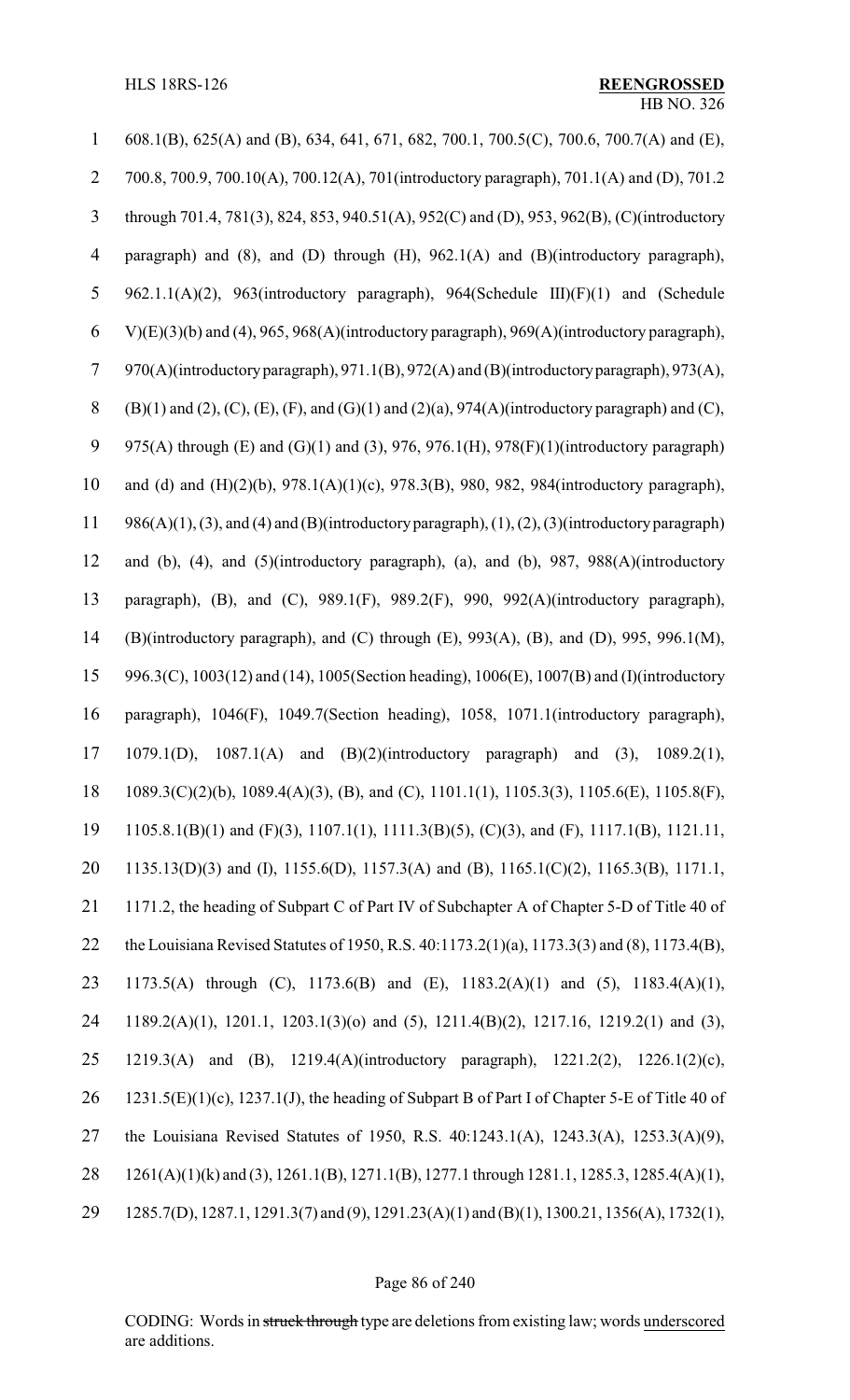| $\mathbf{1}$   | the heading of Chapter 11 of Title 40 of the Louisiana Revised Statutes of 1950, R.S.                    |
|----------------|----------------------------------------------------------------------------------------------------------|
| $\overline{2}$ | 40:2009.1(C)(2)(a) and (D), 2009.2(2), (3)(b) through (d) and (f), and (7), 2009.6(A)(1)                 |
| $\overline{3}$ | through (3) and (B)(1) through (3), 2009.12, 2009.18, 2009.21 (Section heading), 2017.9,                 |
| $\overline{4}$ | $2018.1(B)(2)(c)$ and (d), $2019(C)(9)$ , $2102$ , $2109(B)(1)(a)$ and (c)(ii) and (2) through (6), (C), |
| 5              | and (D), 2116(D)(1)(c), 2116.32(B), 2116.34(B), 2117.5(B) and (C), 2120.4(B)(9) and                      |
| 6              | $(10)(a)$ , 2120.5(E), 2120.44(B)(9), 2120.45(D), 2120.47(B)(1) and (2), 2144(A), (C),                   |
| 7              | $(F)(2)$ (introductory paragraph), (G), and (H)(1), (2)(b)(iii), and (3), 2154(A)(6), (12), and          |
| $8\,$          | $(13), 2175.14(E), 2179(D), 2180.11, 2189, 2193.1(A)(8), 2193.4(9), 2194.2(4)$ through $(6),$            |
| 9              | $2195.1(A)(5)$ , (8), (9), and (11) and (C), 2195.2(A)(1), (2), (4), and (5), 2196.1(4), 2197(A)         |
| 10             | and (D) through (G), $2199(A)(1)$ and (5) and (F)(2), $2199.1(A)(introductory paragraph)$ ,              |
| 11             | 2202(3) and (5)(a) and (e)(i), 2203(C), 2223, 2243, 2253, 2353, 2404(5), 2477, 2481,                     |
| 12             | $2530.4(B)$ (introductory paragraph) and (3), $2845(A)(6)$ and (C), and $2845.1$ are hereby              |
| 13             | amended and reenacted and R.S. 40:1081.9(D) and 1221.2(introductory paragraph) are                       |
| 14             | hereby enacted to read as follows:                                                                       |
| 15             | §1. Assistant secretary                                                                                  |
| 16             | The office of health services and environmental quality public health shall                              |
| 17             | be administered by an assistant secretary appointed by the governor in accordance                        |
| 18             | with the provisions of R.S. 36:257.                                                                      |
| 19             | *<br>∗<br>∗                                                                                              |
| 20             | §3. State health officer; powers                                                                         |
| 21             | The state health officer shall at all times take all necessary steps to execute                          |
| 22             | the sanitary laws of the state and to carry out the rules, ordinances, and regulations                   |
| 23             | as contained in the state sanitary code. He may issue warrants only to arrest or                         |
| 24             | prevent epidemics or to abate any imminent menace to the public health.                                  |
| 25             | §3.1. Confidentiality of public health investigations; prohibited disclosure and                         |
| 26             | discovery; civil penalties                                                                               |
| 27             | *<br>*<br>∗                                                                                              |
| 28             | D. Any disclosure authorized by Subsection C above of this Section shall                                 |
| 29             | include only the information necessary for the stated purpose of the requested                           |

# Page 87 of 240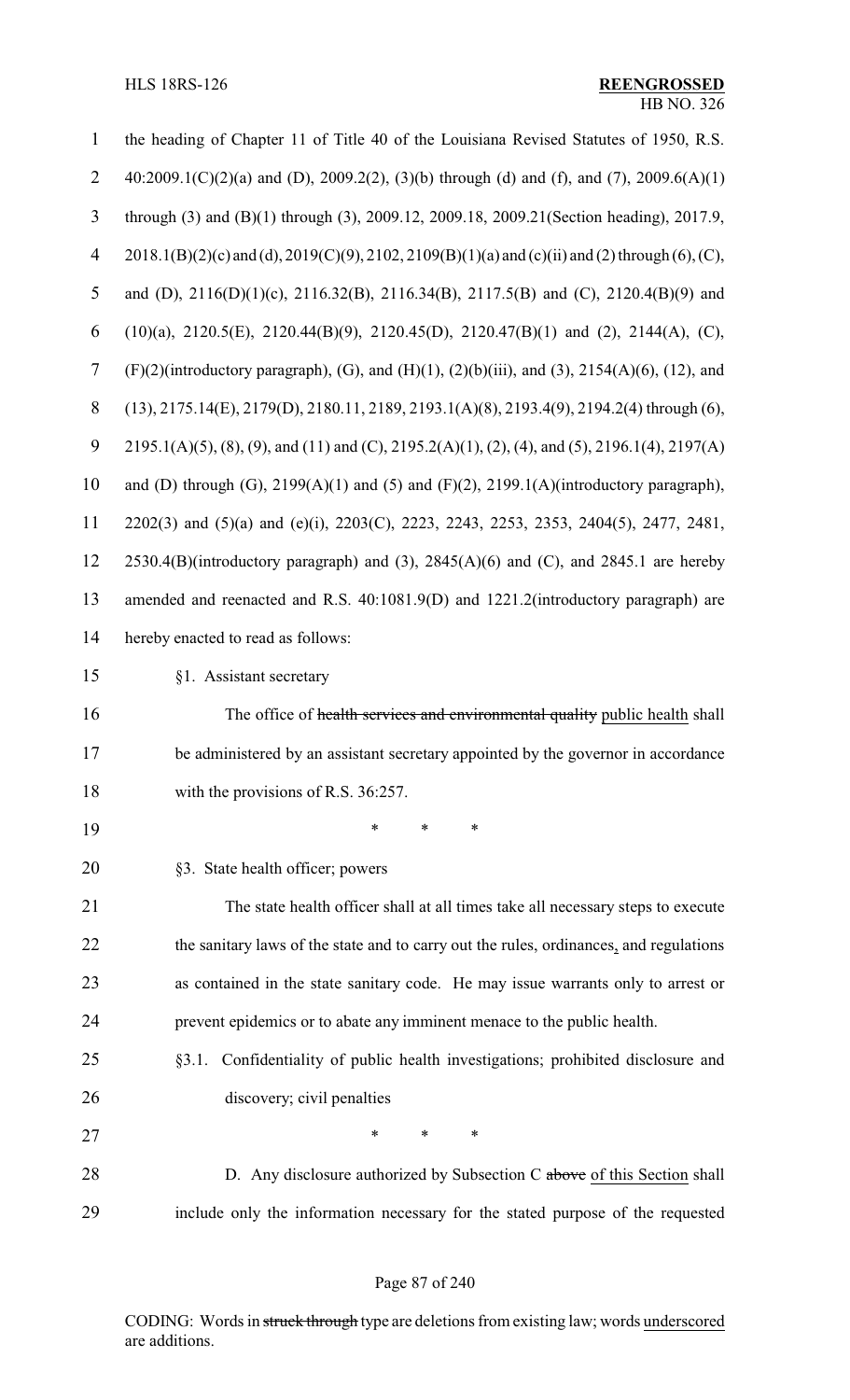disclosure, and shall be made only upon written agreement that the information will be kept confidential and will not be further disclosed without written authorization of the office of public health.

- 4 \* \* \* \*
- §4. Sanitary Code

 A. The state health officer acting through the office of public health of the Louisiana Department of Health shall prepare, promulgate, and enforce rules and regulations embodied within the state's SanitaryCode covering all matters within his 9 jurisdiction as defined and set forth in R.S. 40:5. The promulgation of this Sanitary Code shall be accomplished in strict accordance with the provisions of the Administrative Procedure Act, and further, in conformity with the following guidelines and directives:

 (1)(a) In order to protect the consuming public against food-borne disease, 14 the rules and regulations contained in the Sanitary Code shall be designed so as to provide and require that all food products, including milk and milk products, ice, bottled water, marine and freshwater seafood, animal products, frozen desserts and toppings, and related similar foods, are produced from a safe and sanitary source, and are prepared, processed, packaged, handled, stored, and transported in a sanitary manner which will prevent contamination, spoilage, or adulteration. These food product rules and regulations shall be further designed so as to provide that all facilities, material, and equipment that may come into direct contact with any food 22 or food product must be of nontoxic content to insure ensure a sanitary, wholesome, and nutritious product.

**\*** \* \* \*

 (2) In order to prevent the occurrence or spread of communicable diseases, the rules and regulations of the Sanitary Code shall provide for an immunization program and provide for and require the reporting, including but not limited to the reporting of cases of Respiratory Syncytial Virus (RSV) when such a test is conducted by a laboratory or hospital, investigation, and application and

#### Page 88 of 240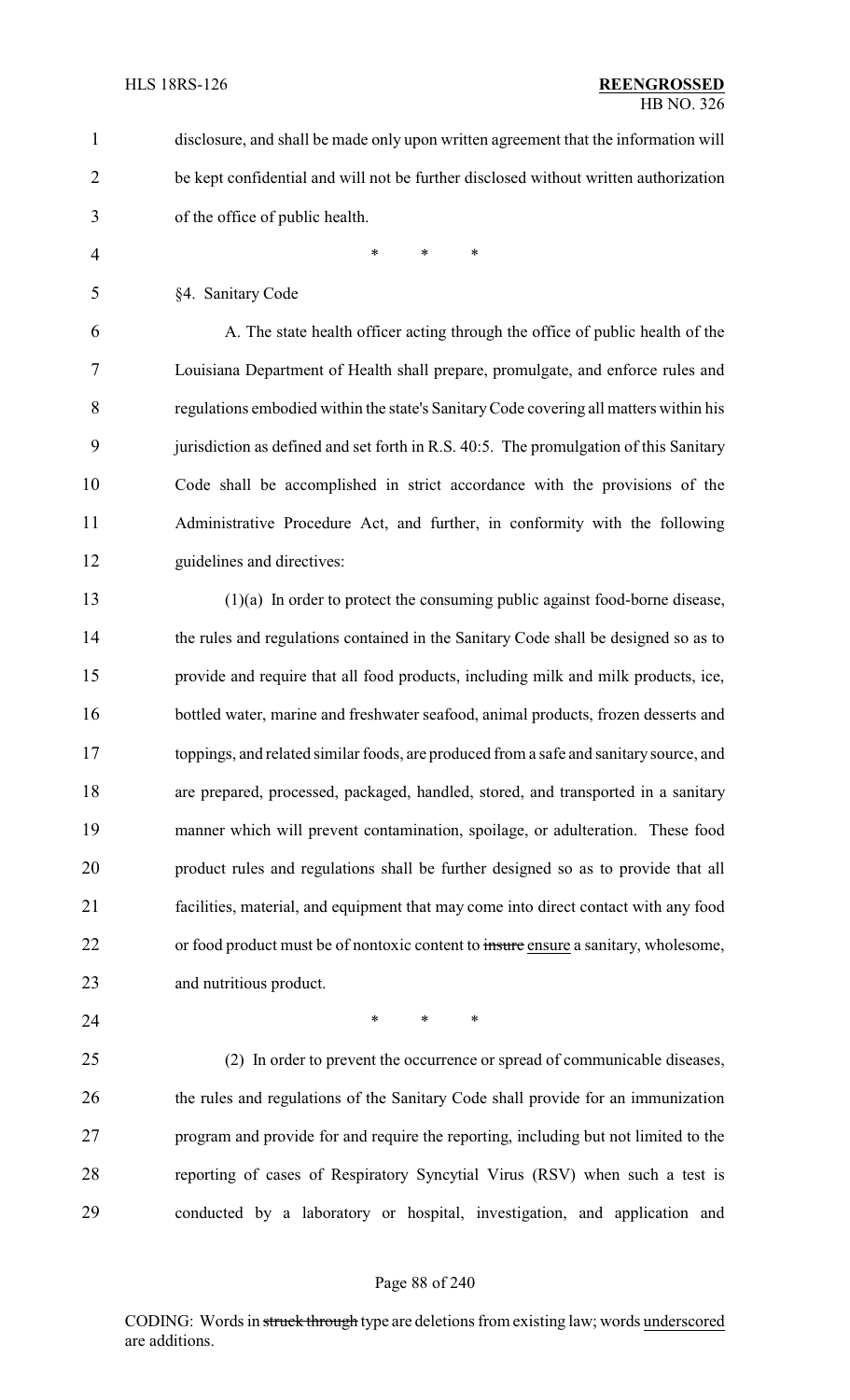| $\mathbf{1}$   | implementation of appropriate control measures to expressly include isolation and      |
|----------------|----------------------------------------------------------------------------------------|
| $\overline{2}$ | quarantine proceedings and measures, for all communicable diseases of public health    |
| 3              | significance. However, no rule or regulation of the Sanitary Code shall impose or      |
| 4              | create any general duty to warn third parties upon any healthcare provider who has     |
| 5              | complied with the applicable reporting requirements for communicable diseases as       |
| 6              | set forth in the Sanitary Code. These rules and regulations shall also be designed to: |
| 7              | *<br>$\ast$<br>*                                                                       |
| 8              | (b)(i) Regulate the packaging, storage, treatment, and transportation of               |
| 9              | infectious waste generated by health care healthcare providers and noncommercial       |
| 10             | generators including but not limited to private households. "Infectious waste" means   |
| 11             | waste which contains pathogens with sufficient virulence and quantity so that          |
| 12             | exposure to the waste by a susceptible host could result in an infectious disease. In  |
| 13             | addition, the rules and regulations shall provide for the certification and testing of |
| 14             | all equipment used to treat infectious waste to assure safety, effectiveness of the    |
| 15             | equipment, and compliance with regulatory and statutory health regulations. At a       |
| 16             | minimum the rules shall provide that the testing shall be conducted annually.          |
| 17             | *<br>*<br>∗                                                                            |
| 18             | (c) Control the spread of tuberculosis by:                                             |
| 19             | Requiring that persons who are students in the health care healthcare<br>(i)           |
| 20             | professions, or volunteers helping in the caring of patients in health care healthcare |
| 21             | institutions, be free of tuberculosis in a communicable state as evidenced by a        |
| 22             | negative tuberculin skin test, a normal chest X-ray if the skin test is positive, or a |
| 23             | statement from a Louisiana licensed physician that the person is noninfectious to      |
| 24             | others if the chest X-ray is other than normal. If the student or volunteer has a      |
| 25             | positive tuberculin skin test, or a chest X-ray other than normal, the student or      |
| 26             | volunteer shall complete a course of chemotherapy for tuberculosis prescribed by a     |
| 27             | Louisiana licensed physician, or present a signed statement from a Louisiana           |
| 28             | licensed physician stating that chemotherapy is not indicated. If the student or       |
| 29             | volunteer is known to be infected with the human immunodeficiency virus (HIV) or       |
|                |                                                                                        |

# Page 89 of 240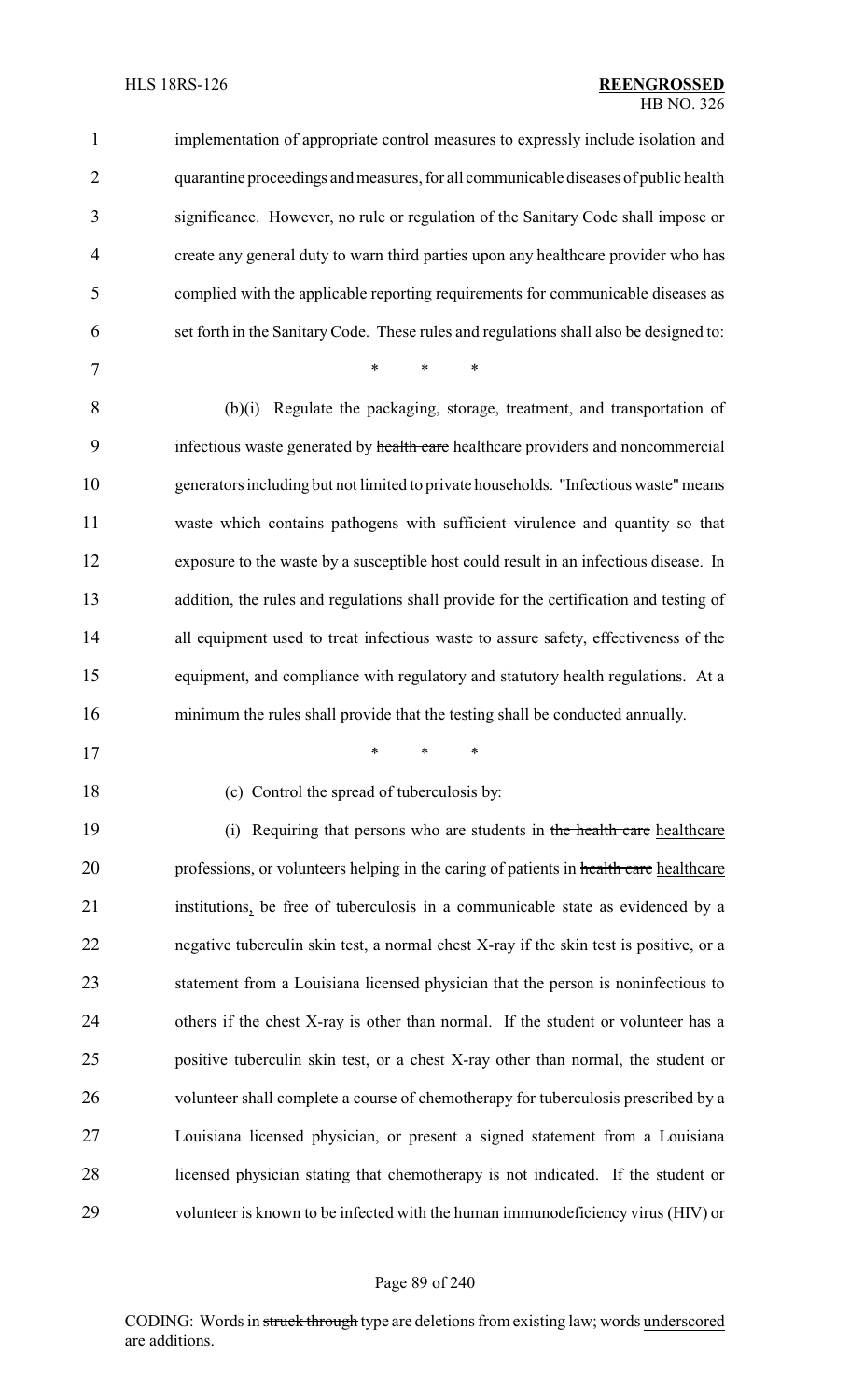has acquired immunodeficiency syndrome (AIDS), he or she shall be required to 2 have a chest X-ray in addition to a skin test for tuberculosis. If the chest X-ray is interpreted as showing any disease, then the student or volunteer will complete a course of chemotherapy for tuberculosis as prescribed by a Louisiana licensed physician or present a signed statement from a Louisiana licensed physician that a course of chemotherapy for tuberculosis is not indicated. In any case, the student or volunteer shall not be denied access to an institutional learning experience or work solely on the basis of being infected with tuberculosis, provided the infection is not communicable.

10 \* \* \*

11 (vii)(aa) Requiring the isolation, and/or quarantine, or both for directly 12 observed therapy (medication taken in the presence of a health care healthcare 13 provider) of any person with tuberculosis in a communicable state who has failed to 14 comply with a daily self-administered course of chemotherapy for tuberculosis 15 prescribed by a Louisiana licensed physician.

16 (bb) Requiring a more restrictive isolation and/or or quarantine environment 17 specified by the state health officer or by court order for any person who fails to 18 comply with directly observed therapy under isolation and/or or quarantine as 19 provided in Subitem (aa) of this Item.

20 (cc) Requiring that any person who fails to comply with the more restrictive 21 isolation and/or or quarantine environment as provided in Subitem (bb) of this Item 22 shall be considered to have violated the provisions of the state Sanitary Code and be 23 subject to the provisions of R.S. 40:6(B).

 (3)(a) The sanitary code shall provide rules and regulations governing burial, transportation, disinterment, or other permitted disposition of dead human remains, 26 to include regulations defining approved methodology that will insure ensure sanitary and dignified disposal.

28 **\*** \* \* \*

#### Page 90 of 240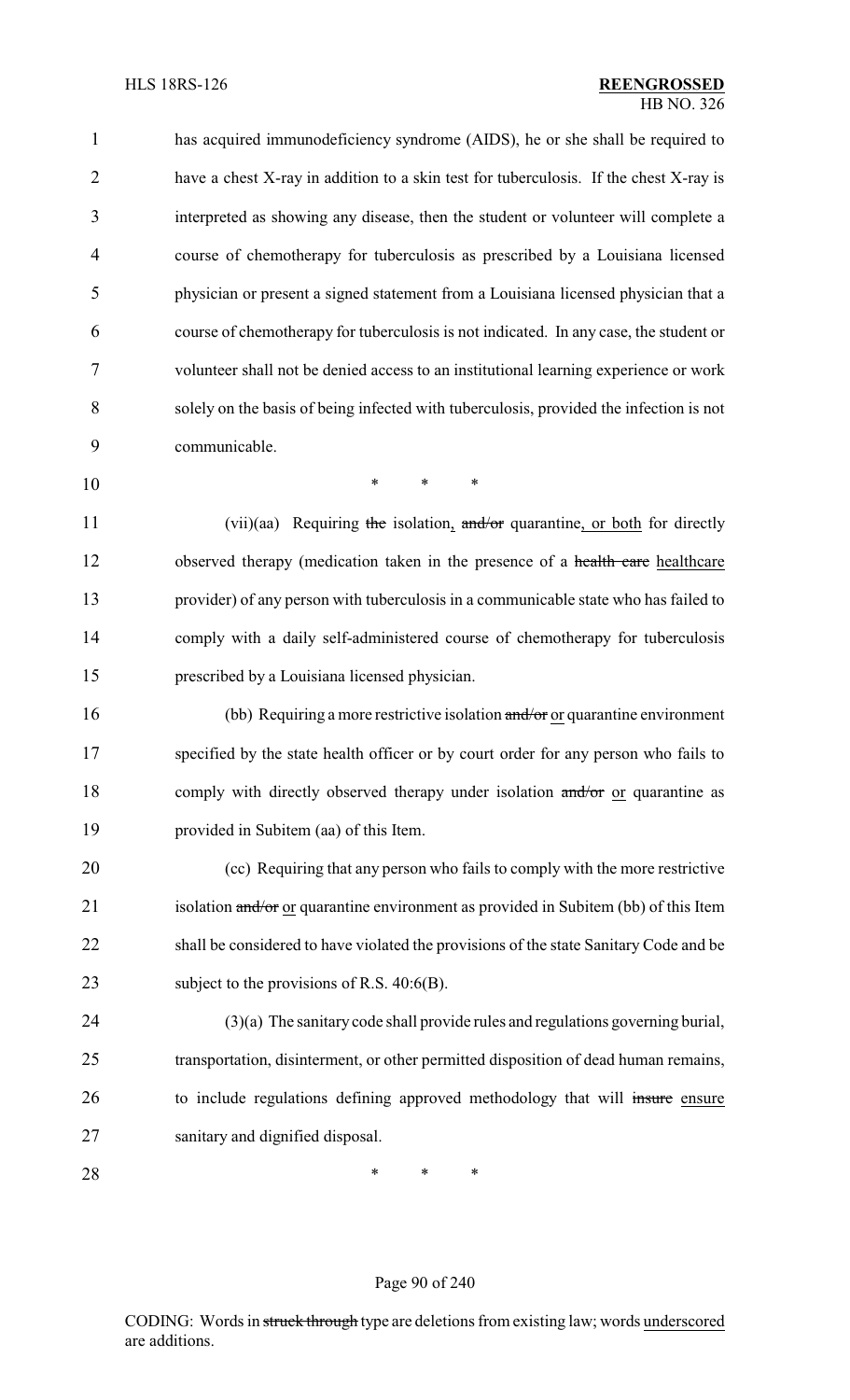(6) In order to protect the public against disease and nuisance resulting from 2 the improper disposal of sanitary sewage, the state health officer shall prepare and 3 promulgate all rules and regulations necessary to insure ensure that adequate conveyance and disposal facilities are provided for all sanitary sewage, private or public, and in such a manner that will prevent the contamination of surroundings which would have an adverse impact on drinking water supplies, recreational waters, aquatic life, and other mechanisms of human exposure to disease. Standards for the quality of sanitary sewage discharged to the ground surface (ditches, streams, water pools, or other drainage courses), construction of sewerage works, operation of sanitary sewage conveyance, and treatment and disposal facilities shall be included. Such rules and regulations shall not include the licensing of persons engaged in the business or practice of hauling the contents of septic tanks, cesspools, vaults, or similar facilities. Plans and specifications for sewerage works shall be submitted for review and approval to the state health officer or his designee.

 (8)(a) In order to protect the public against disease from water supplied for drinking, culinary, and ablutionary purposes, the state health officer shall prepare and 17 promulgate all rules and regulations necessary to insure ensure that water supplied to the public by public water supplies is obtained from safe and sanitary sources and that such sources are properly protected; is treated, stored, and conveyed in a safe and sanitary manner; and is safe and potable for human use. Standards for drinking water quality (chemical, radiological, and microbiological); water works construction; and water works operations shall be included. In order to assure compliance with promulgated regulations, plans, and specifications for public water works facilities shall be submitted to the state health officer or his designee for review and approval.

27 (9) In order to protect the public against vectorborne vector-borne diseases, 28 the state health officer shall prepare and promulgate rules and regulations necessary to insure ensure that disease vectors, including but not limited to mosquitoes and

**\*** \* \* \*

### Page 91 of 240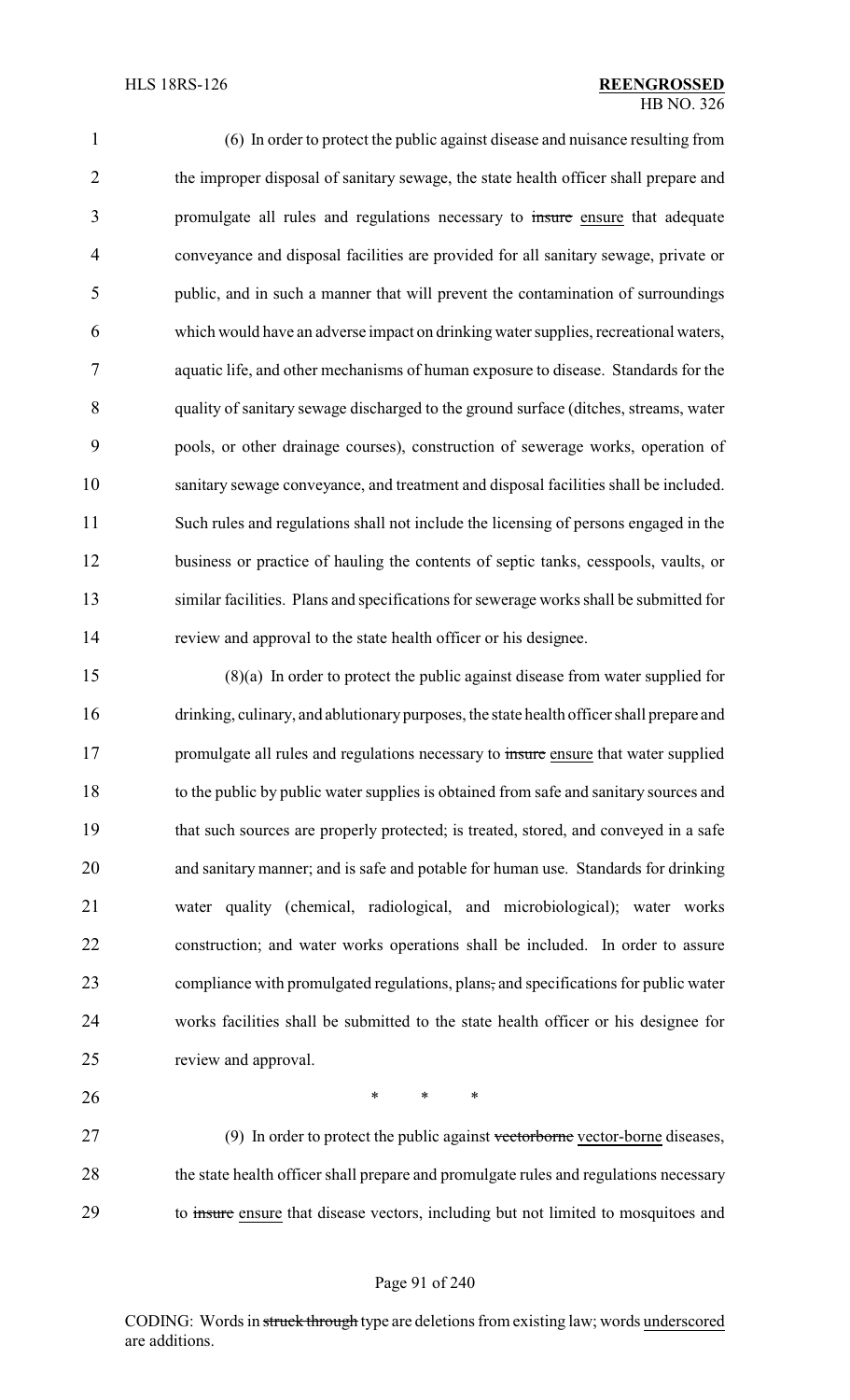1 other biting and nonbiting flies, ticks, mites, lice, fleas, true bugs, and rodents are monitored and controlled at levels sufficient to prevent or abate outbreaks of diseases.

4 (10) In order to protect the public health and health-safety safety, the state health officer shall prepare and promulgate rules and regulations relative to public and private schools, jails and lockups, public and private buildings, including public and private hospitals and nursing homes, and similar buildings where people congregate. In order to assure compliance with promulgated regulations, plans and specifications for such public and private building structures and facilities shall be submitted to the state health officer or his designee for review and approval. These rules and regulations shall apply to new buildings, structures, and facilities, as well as modifications to existing ones, and shall include space requirements, ventilation, heating and air conditioning, lighting, waste storage and disposal, and other similar factors affecting public health.

 (11) In order to protect the public from disease and injuries associated with water contact recreation (swimming), the state health officer shall prepare and 17 promulgate rules and regulations necessary to insure ensure that public swimming pools and recreational bathing places (natural and artificial) are constructed, operated, and maintained in a safe and sanitary manner. These rules may require the submittal of appropriate plans and specifications for review and approval. These 21 rules and regulations shall insure ensure that the design, construction, and operation of these facilities is such that the public is protected against the transmission of disease or injury by the establishment of water quality standards (chemical, physical, and bacterial); by proper arrangement of the physical features of the site or facility; and by proper procedures for supervision and maintenance of such premises.

 (12) In order to protect the public health, the state health officer shall prepare and promulgate rules and regulations relative to new rendering facilities and modifications to existing facilities. These rules and regulations shall relate to, but not be limited to, procedures for the review and approval of plans, requirements for

#### Page 92 of 240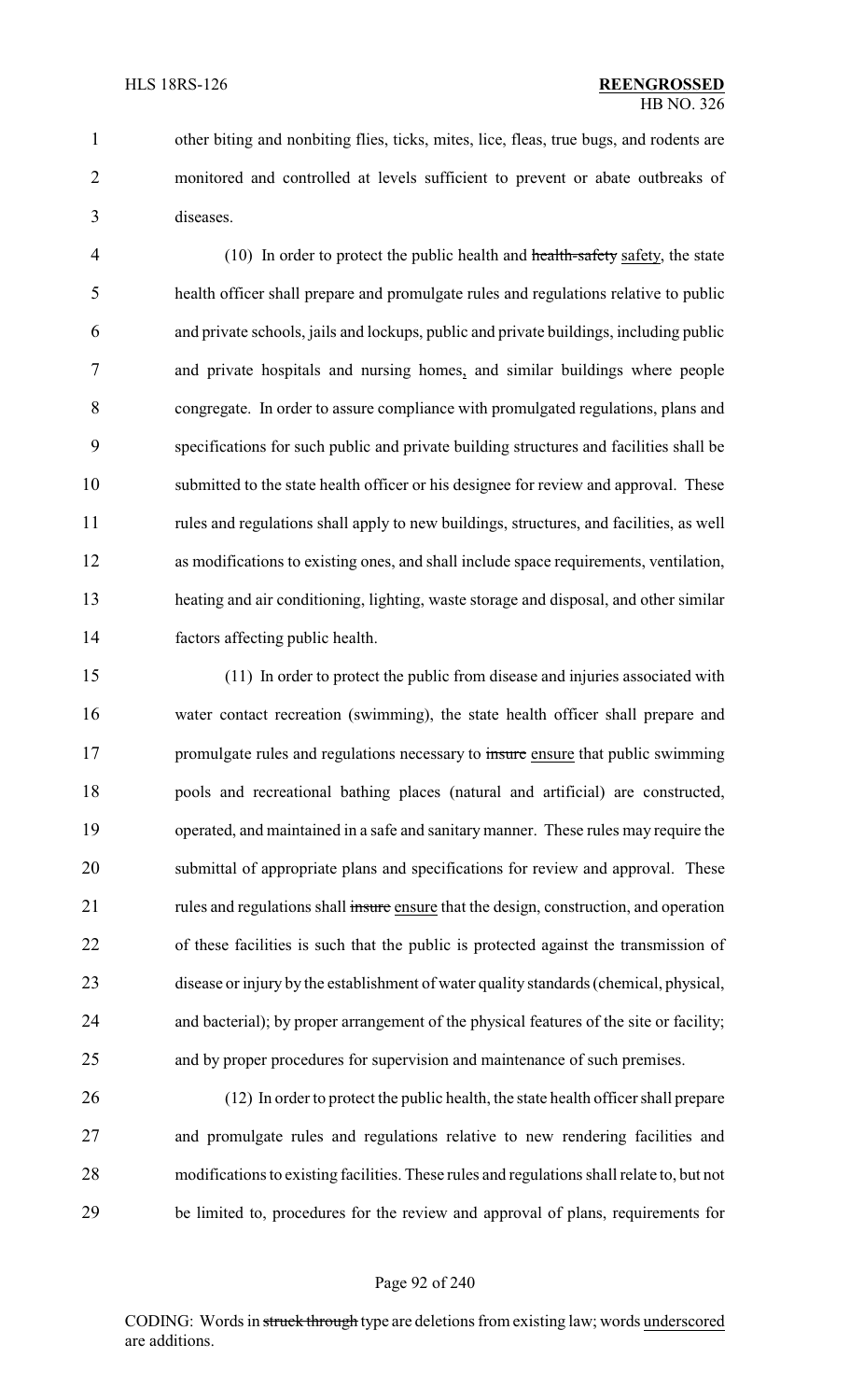| $\mathbf{1}$   | approval by the state health officer or his designee prior to contracting for the       |
|----------------|-----------------------------------------------------------------------------------------|
| 2              | construction of rendering plants, requirements for obtaining a permit to operate a      |
| 3              | rendering plant before operation begins, and requirements for closing down a            |
| $\overline{4}$ | rendering plant already in operation if any condition occurs which might adversely      |
| 5              | affect the health of the community. Factors that shall be regulated include operation,  |
| 6              | containment of solid, liquid, or gaseous animal materials and byproducts during         |
| 7              | processing, storage, or transportation, odors, cleanliness, utilization of products and |
| 8              | byproducts, and identification marking of products and byproducts.                      |

 (13) The state health officer, through the office of health services and environmental quality public health, shall be expressly empowered and authorized to issue emergency rules and orders when necessary and for the purposes of controlling nuisances dangerous to the public health and communicable, contagious, 13 and infectious diseases, and any other danger to the public life, and health, and **health-safety** safety.

- B.
- \* \* \*

 (3) In instances where such an inspection discloses a violation of the state Sanitary Code involving pollution of streams, rivers, lakes, bayous, or ditches located in public rights of way, the business entity or person deemed to be responsible shall be given an opportunity to correct the noted deficiency, and, if upon reinspection the previously cited violation is found to still exist, the state health officer is hereby authorized, after due process in accordance with the Administrative Procedure Act, to impose sanctions as follows:

**\*** \* \* \*

 (b) In the case of establishments which operate without a license or permit issued by the office of public health or where establishments continue to operate after the license or permit has been suspended or revoked, the state health officer may issue a civil compliance order directing the business entity or person deemed responsible for the establishment to correct the violation noted and impose a fine of

#### Page 93 of 240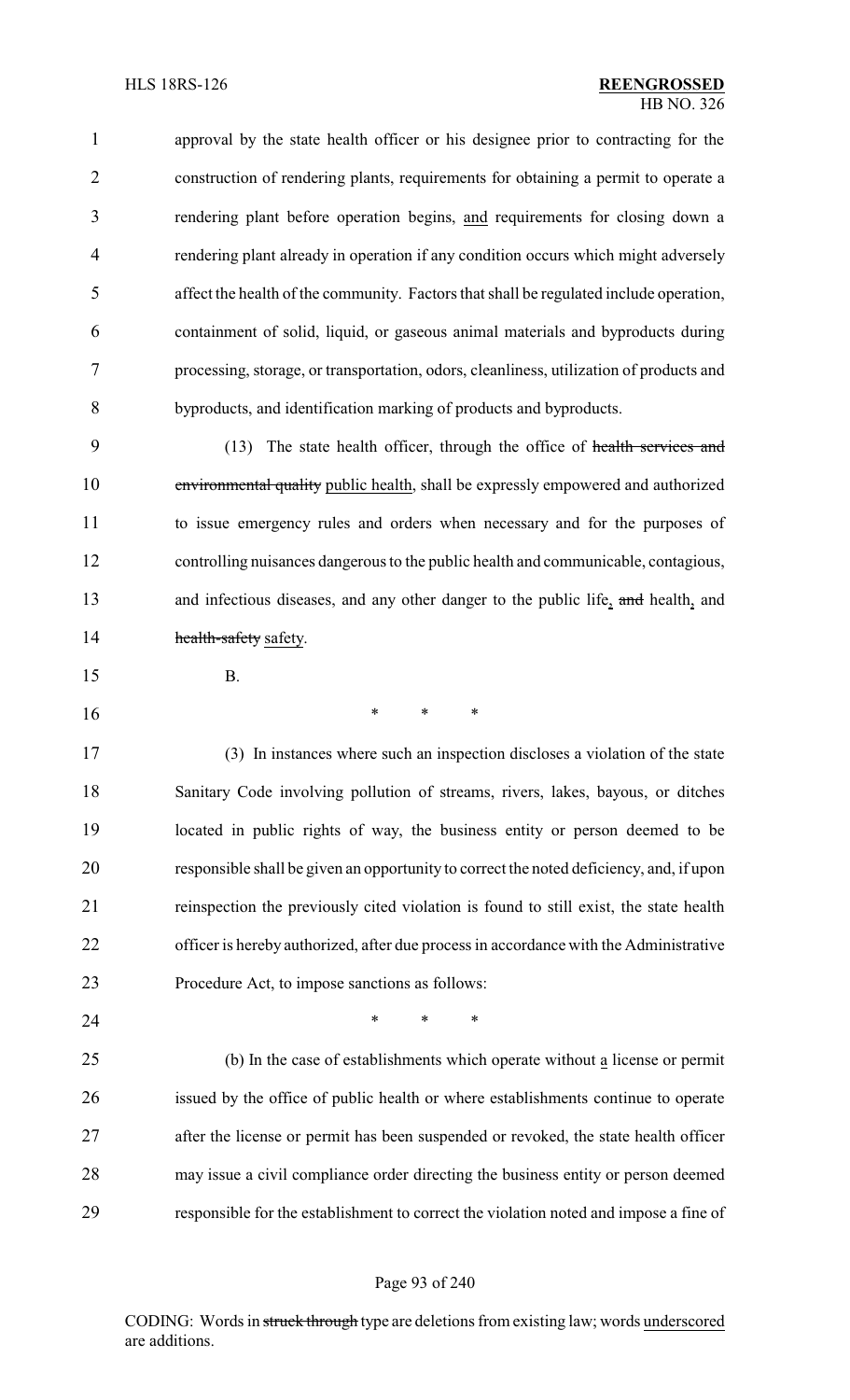| $\mathbf{1}$   | one hundred dollars per day for each day the violation has not been corrected up to      |
|----------------|------------------------------------------------------------------------------------------|
| $\overline{2}$ | a maximum of ten thousand dollars. The fine shall commence on the day following          |
| 3              | the date of permit revocation or suspension, or the day following the date specified     |
| 4              | for compliance in the civil compliance order issued by the state health officer.         |
| 5              | (c) All fines imposed under pursuant to this Section shall be payable to the             |
| 6              | office of public health of the Louisiana Department of Health which and shall be         |
| 7              | deposited into the state general fund.                                                   |
| 8              | $\ast$<br>$\ast$<br>*                                                                    |
| 9              | (4) Nothing herein in this Section shall prohibit the state health officer acting        |
| 10             | through the office of public health, with the concurrence of the secretary of the        |
| 11             | Louisiana Department of Health, from seeking civil injunctive relief from a district     |
| 12             | court to assist in enforcing emergency orders, when there exists serious and             |
| 13             | imminent danger to the public health. The proceeding before the district court shall     |
| 14             | be an adversary proceeding, and each party shall have the power to call witnesses        |
| 15             | and subpoena documents and records. In any such proceeding, no district court shall      |
| 16             | issue an injunction to enforce any provision which it determines to be physically        |
| 17             | beyond the control of the person or business entity to comply with, or in conflict with  |
| 18             | other provisions of state or federal law or regulations.                                 |
| 19             | (5) Paragraphs $(B)(2)$ and $(3)$ of this Subsection shall not apply to waste            |
| 20             | waters and wastes in discharges from industrial facilities which are subject to          |
| 21             | permitting under the Louisiana Water Control Law (R.S. 30:2071 et seq.) or the           |
| 22             | federal Clean Water Act (42 USC §1251 33 U.S.C. 1251 et seq., as amended), nor           |
| 23             | to waste waters from industrial facilities in ditches upstream of state or federal waste |
| 24             | water discharge points.                                                                  |
| 25             | $\ast$<br>$\ast$<br>$\ast$                                                               |
| 26             | Hard and soft shell Hard- and soft-shell crabs; preparation in traditional<br>§4.3.      |
| 27             | manner for public consumption                                                            |
| 28             | Notwithstanding any contrary provisions of the state sanitary code or any                |
| 29             | contrary provision of any other law or regulation, it shall be lawful to prepare hard    |

# Page 94 of 240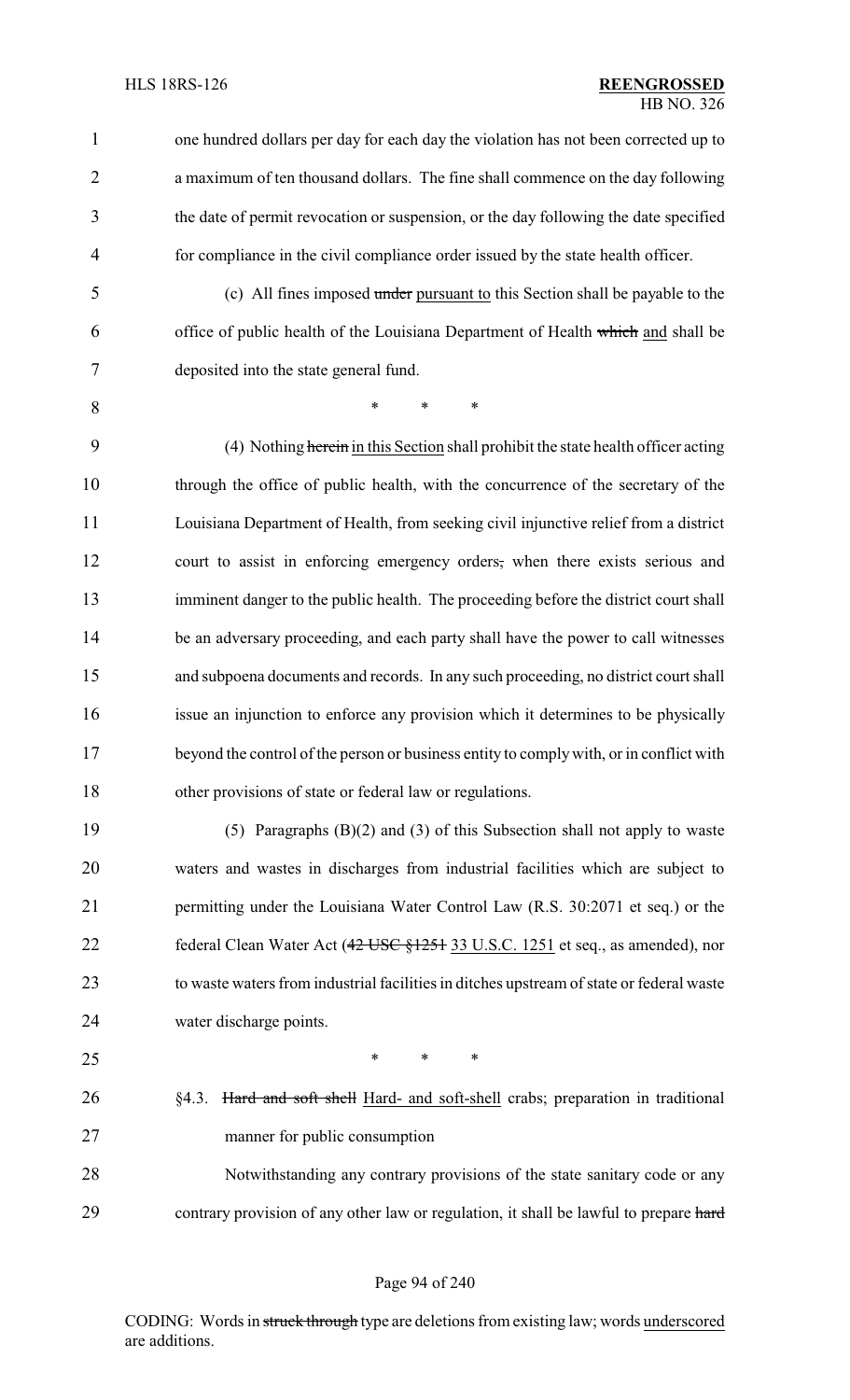| 1              | and soft shell hard- and soft-shell crabs in the traditional manner for public       |
|----------------|--------------------------------------------------------------------------------------|
| $\overline{2}$ | consumption at recognized outdoor Louisiana festivals, including preparation in the  |
| 3              | open for service to the public at such public gatherings. This Section shall not be  |
| $\overline{4}$ | construed to allow the sale or distribution of any unwholesome food.                 |
| 5              | $\ast$<br>*<br>*                                                                     |
| 6              | §4.6. Exemption; benefits for zoos                                                   |
| 7              | Any provision of the Louisiana Department of Health special event food and           |
| 8              | beverage preparation regulations that requires any equipment, design, construction,  |
| 9              | utensils, supplies, preparation, or services shall not apply to any organization or  |
| 10             | corporation directing or operating an event for the benefit of a publicly-owned      |
| 11             | publicly owned zoo nor to any participant who prepares, serves, or sells any food or |
| 12             | beverage at such an event. This Section shall not be construed to allow the sale or  |
| 13             | distribution of any unwholesome food.                                                |
| 14             | ∗<br>∗<br>∗                                                                          |
| 15             | §4.10. Public notice of infectious medical waste storage by landowner                |
| 16             | *<br>*<br>∗                                                                          |
| 17             | C. This Section shall not apply to the following:                                    |
| 18             | ∗<br>*<br>∗                                                                          |
| 19             | (2) Small health care healthcare and medical facilities, being defined as those      |
| 20             | facilities generating in any given month, or cumulatively stored in any given month, |
| 21             | infectious medical waste meeting both of the following criteria:                     |
| 22             | $\ast$<br>∗<br>*                                                                     |
| 23             | (3) An office at a particular location operated by a licensed, registered, or        |
| 24             | certified health care healthcare provider actively engaged in the practice of his    |
| 25             | profession whose office prominently displays to the public such practice of health   |
| 26             | care healthcare profession.                                                          |
| 27             | (4) A "pharmacy" as defined in $R.S. 37:1164(36) R.S. 37:1164$ .                     |
| 28             | (5) A "hospital" as defined in R.S. $40:2102(A)$ R.S. $40:2102$ .                    |
| 29             | ∗<br>∗<br>∗                                                                          |

Page 95 of 240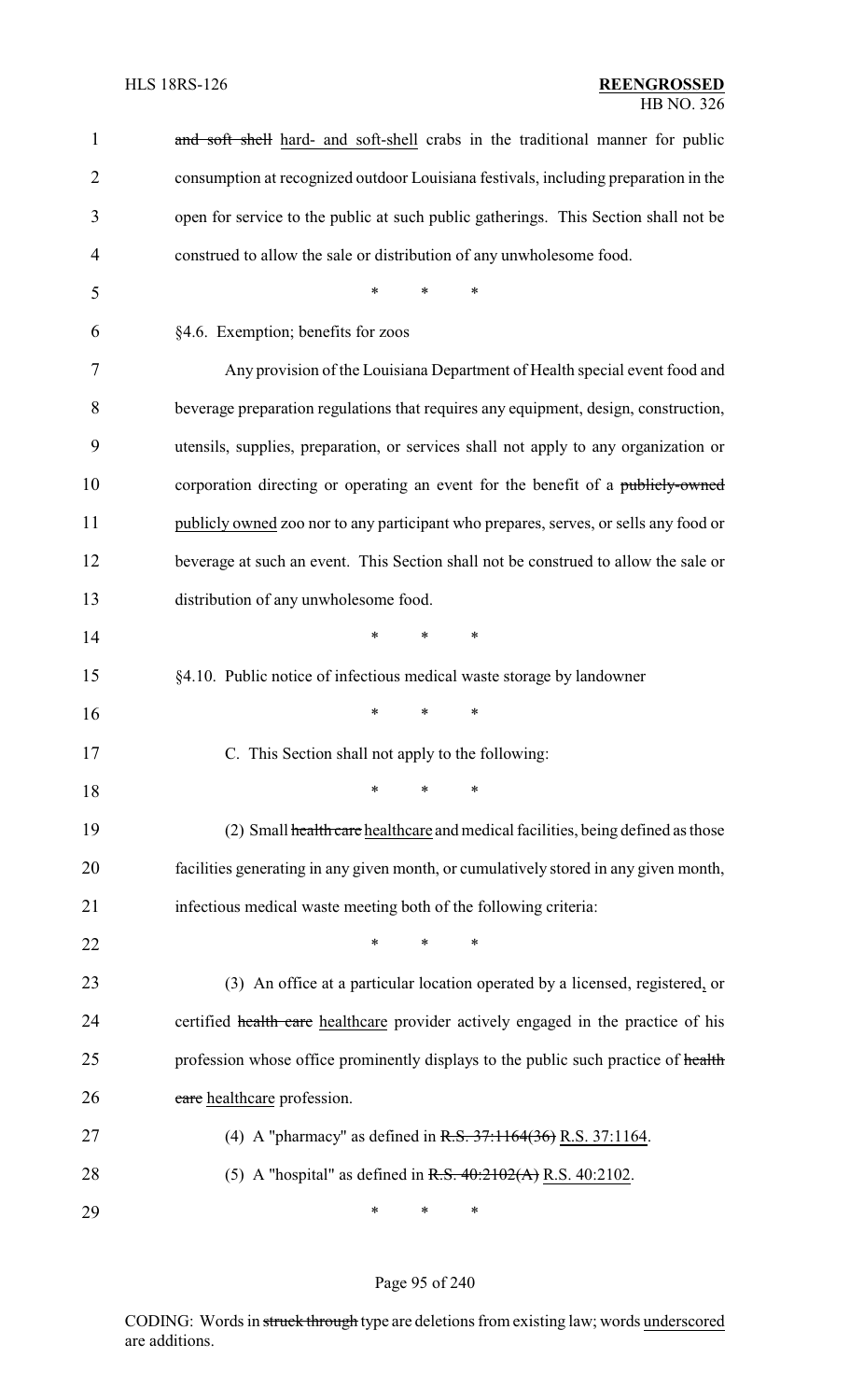| $\mathbf{1}$   | (7) Post secondary Postsecondary educational institutions, including but not               |
|----------------|--------------------------------------------------------------------------------------------|
| $\overline{2}$ | limited to schools of medicine, pharmacy, dentistry, veterinary science, nursing, and      |
| 3              | allied health professions and any related clinical and research programs.                  |
| 4              | $\ast$<br>*<br>*                                                                           |
| 5              | §5.3. Molluscan shellfish sanitation requirements; opening and closing of molluscan        |
| 6              | shellfish growing areas; adoption of guidelines to regulate molluscan                      |
| 7              | shellfish industry; authority to collect samples for bacteriological analysis;             |
| 8              | testing of oysters; Calcasieu Lake                                                         |
| 9              | *<br>$\ast$<br>*                                                                           |
| 10             | The purpose of this Section is to develop guidelines to govern and<br>Ε.                   |
| 11             | regulate the shellfish industry to insure ensure that the final shellfish product is safe  |
| 12             | and wholesome. The Louisiana Department of Health shall enforce the requirements           |
| 13             | for classification of shellfish growing areas and for certifying, processing, and          |
| 14             | distributing shellfish, which requirements are contained in Louisiana Administrative       |
| 15             | Code Title 51, Part IX and promulgated under the provisions of R.S. 49:953(B).             |
| 16             | *<br>∗<br>∗                                                                                |
| 17             | §5.9. Enforcement of drinking water regulations; administrative compliance orders;         |
| 18             | civil actions; receiverships                                                               |
| 19             | A.                                                                                         |
| 20             | $\ast$<br>$\ast$<br>∗                                                                      |
| 21             | (7) The state health officer, with the approval of the secretary of health and             |
| 22             | hospitals the Louisiana Department of Health, may settle or resolve out of court any       |
| 23             | suit for recovery of penalties if deemed in the best interest of the state.                |
| 24             | ∗<br>*<br>*                                                                                |
| 25             | §7. Communicable disease epidemic; procedure                                               |
| 26             | A. If any parish or municipality or any portion thereof becomes infected with              |
| 27             | any disease to such an extent as to threaten the spread of the disease to the other        |
| 28             | portions of the state, the state health officer shall issue his proclamation declaring the |
| 29             | facts and ordering the infected parish or municipality or the infected portion thereof     |

# Page 96 of 240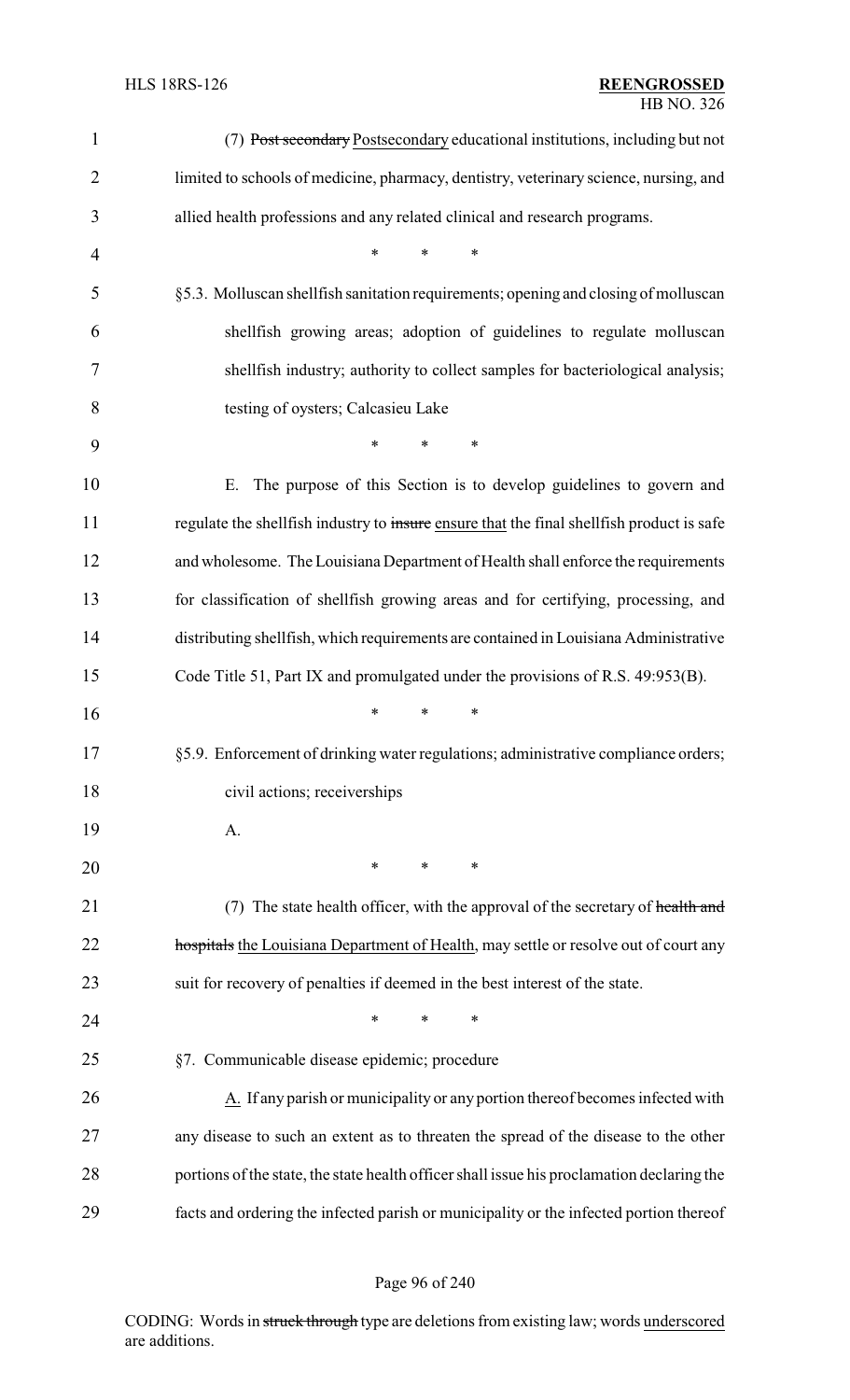| $\mathbf{1}$   | quarantined. Further, the state health officer shall order all local health officers to   |
|----------------|-------------------------------------------------------------------------------------------|
| $\overline{2}$ | quarantine against the locality; shall establish and promulgate the rules, regulations,   |
| 3              | terms, and conditions on which intercourse with the infected locality will be             |
| 4              | permitted; and shall issue to the other local sanitary authorities instructions as to the |
| 5              | measures adopted in quarantining against persons, goods, or other property coming         |
| 6              | from the infected locality. These rules, regulations, terms, and conditions shall be      |
| 7              | observed and obeyed by all health authorities. Any other of the noninfected portions      |
| 8              | of the state may, upon approval of the state health officer, add to the regulations,      |
| 9              | rules, terms, and conditions already imposed by the state health officer.                 |
| 10             | B. The state health officer may prohibit the introduction into any infected               |
| 11             | portion of the state persons acclimated, unacclimated, or said to be immune, when,        |
| 12             | in his judgment, the introduction of those persons would increase the prevalence of       |
| 13             | the disease.                                                                              |
| 14             | C. The state health officer shall render to the local health officers all the             |
| 15             | assistance which the conditions of his finances permit.                                   |
| 16             | *<br>*<br>∗                                                                               |
| 17             | §9. Arrests for violations                                                                |
| 18             | A. Any inspector, officer, or employee of the state health officer may arrest,            |
| 19             | without warrant, all persons violating any rule or regulation of the state health officer |
| 20             | or any article or provision of the sanitary code, when the violation occurs within his    |
| 21             | sight, view, or personal knowledge. When the violation does not so occur, he may          |
| 22             | arrest only in execution of a warrant duly issued in accordance with the provisions       |
| 23             | of this Part or by a competent judicial authority.                                        |
| 24             | B. All law enforcement officers shall aid in the apprehension of persons                  |
| 25             | violating the provisions of the sanitary code or any rule or regulation of the state      |
| 26             | health office. These officers shall themselves arrest and apprehend all offenders         |
| 27             | committing such violations in their view or sight or within their personal knowledge.     |
| 28             | ∗<br>∗<br>∗                                                                               |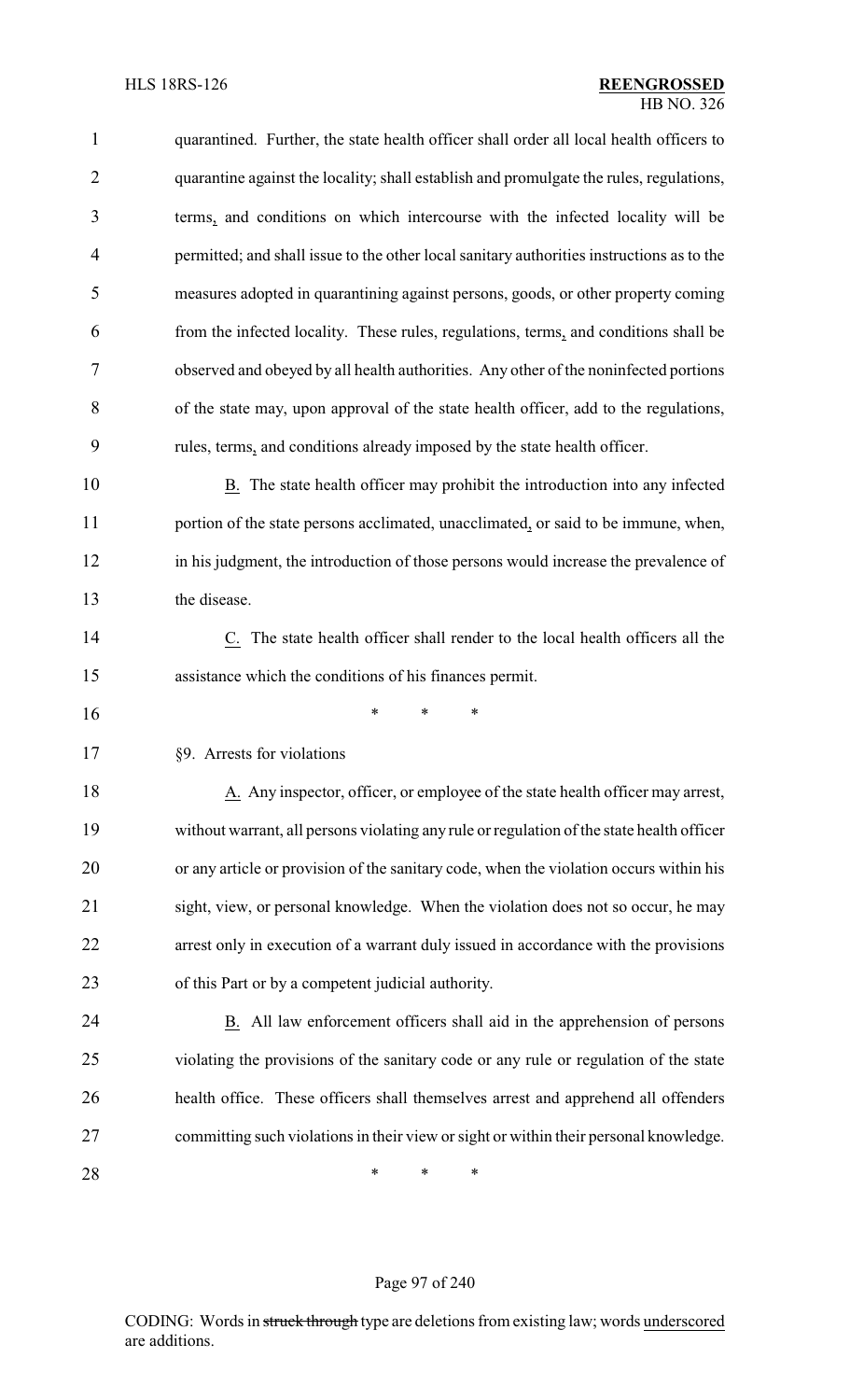| 1              | §13. Expenses of parish health units                                                     |
|----------------|------------------------------------------------------------------------------------------|
| $\overline{2}$ | A. The governing body of each parish shall provide ample means for the                   |
| 3              | maintenance and operation of its parish health units or departments and for the          |
| 4              | promotion and conservation of public health. For the purposes of this Title they shall   |
| 5              | be known as parish health units.                                                         |
| 6              | B. If a municipality encompasses an entire parish, the municipal authorities             |
| 7              | shall, for the purposes of this Part, be known as parish authorities.                    |
| 8              | *<br>$\ast$<br>∗                                                                         |
| 9              | §18. Communicable disease; isolation and report to state health officer; quarantine      |
| 10             | A. If any case where a communicable disease is reported to or comes to the               |
| 11             | knowledge of any local health officer, the local health officer shall immediately        |
| 12             | isolate it and communicate the fact as expeditiously as practicable to the state health  |
| 13             | officer, together with the information as to what steps have been taken to isolate and   |
| 14             | care for the case. The local health officer shall, from time to time, communicate the    |
| 15             | progress of the case to the state health officer.                                        |
| 16             | B. Upon receipt of notice of the case by the state health officer, or at any             |
| 17             | time during the case thereafter, the state health officer, shall, if he thinks the       |
| 18             | emergency sufficient, send an expert physician, selected by him, to examine and          |
| 19             | diagnose the disease. If, after this examination and diagnosis, the expert declares the  |
| 20             | case to be one of an obnoxious or communicable nature, liable to spread or to            |
| 21             | become dangerous to the general public health of the state, the state health officer     |
| 22             | shall instruct the local health officer as to what additional steps, if any, should be   |
| 23             | taken to isolate the case and prevent the spread of the infection any further. The state |
| 24             | health officer shall require that the local health officer immediately conform to and    |
| 25             | put these instructions in operation. If the local health officer or other local          |
| 26             | authorities connected with the case fail to act immediately on these instructions or     |
| 27             | fail to act in the case in a manner satisfactory to the state health officer, the state  |

# Page 98 of 240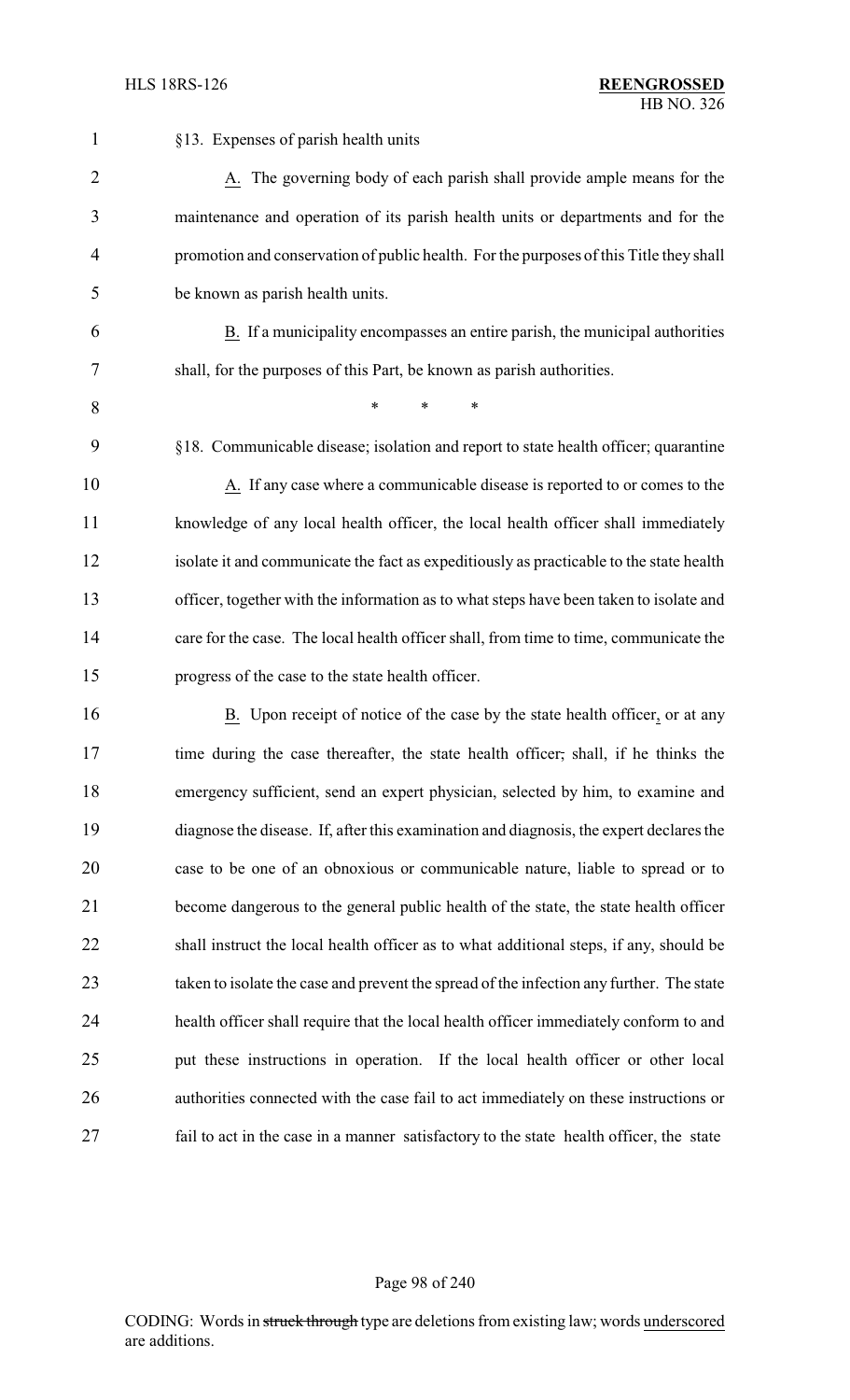| 1              | health officer shall take charge of the case and manage it through his own officers     |
|----------------|-----------------------------------------------------------------------------------------|
| $\overline{2}$ | or employees.                                                                           |
| 3              | $\ast$<br>$\ast$<br>$\ast$                                                              |
| 4              | §23. Salaries of parish or district health officers; unclassified                       |
| 5              | A. Each parish shall determine the salary of its health officer and the                 |
| 6              | necessary expenses for the conduct of his official duties if said the health officer is |
| 7              | in the unclassified service or serving on a contractual basis. In the case of an        |
| 8              | unclassified or contractual district health officer, the parishes which jointly employ  |
| 9              | him shall fix his salary and expenses and the proportionate share of each parish.       |
| 10             | B. The above salaries and expenses provided for in Subsection A of this                 |
| 11             | Section shall be paid by the governing bodies of the parish or parishes for which the   |
| 12             | health officer was appointed, except as herein provided.                                |
| 13             | $Cz$ . Where a parish or group of parishes appoint a full-time health officer           |
| 14             | whose entire time is devoted to health work as such, exclusive of any private           |
| 15             | practice, the state may appropriate and assist in paying the salary of that health      |
| 16             | officer not to exceed twenty percent of the salary if the parish or parishes contract   |
| 17             | with the Louisiana Department of Health for the establishment and maintenance of        |
| 18             | a health unit as hereafter provided.                                                    |
| 19             | §24. Issuance of warrants by health officer; general duties of officer                  |
| 20             | A. The parish health officer may issue warrants only to arrest or prevent               |
| 21             | epidemics or to abate an imminent menace to the public health in his parish.            |
| 22             | B. The parish health officer He shall issue all orders and warrants, subject            |
| 23             | to the limitations above provided in Subsection A of this Section, and take all         |
| 24             | necessary steps to execute the sanitation laws of the state under the state health      |
| 25             | officer and to carry out the rules, regulations, and ordinances of the Louisiana        |
| 26             | Department of Health.                                                                   |
| 27             | *<br>∗<br>∗                                                                             |

# Page 99 of 240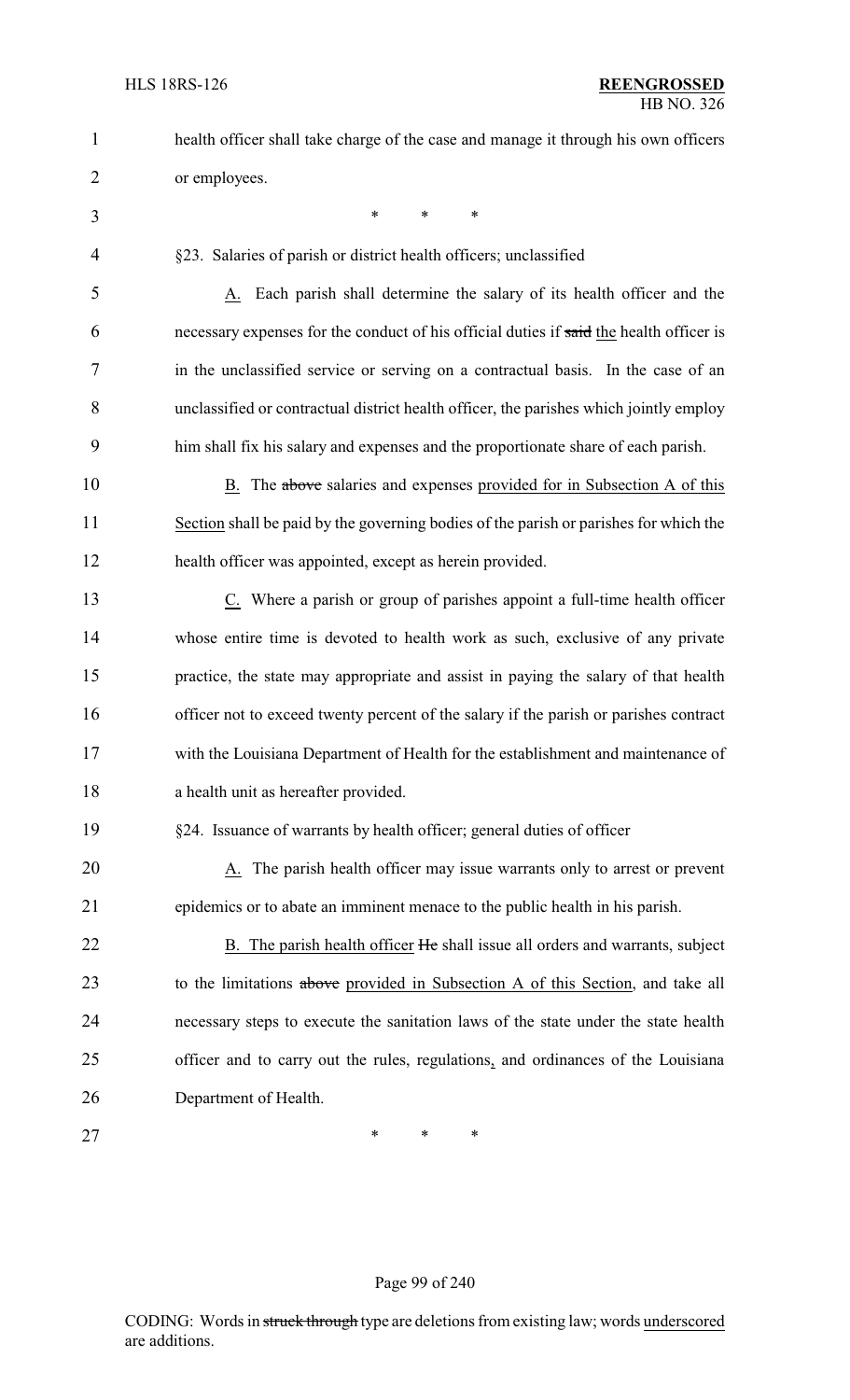| $\mathbf{1}$   | §31.1. Reye's Syndrome disease; mandatory reporting                                     |
|----------------|-----------------------------------------------------------------------------------------|
| $\overline{2}$ | Every physician practicing medicine in the state of Louisiana shall report to           |
| 3              | the state health officer, through the health unit of the parish or municipality wherein |
| 4              | such physician practices, any case or suspected case of Reye's Syndrome disease         |
| 5              | which he is attending, or has examined, or for which such physician has prescribed.     |
| 6              | The report shall be made as promptly as possible from the time the physician first      |
| 7              | visits, examines or prescribes for the patient and such report shall state the name,    |
| 8              | age, sex, race, usual residence, place where the patient is to be found, the nature of  |
| 9              | the disease, the date of onset, and any additional information that the state health    |
| 10             | officer may require. The state health officer shall send a copy of such report to the   |
| 11             | national Center for Disease Control United States Centers for Disease Control and       |
| 12             | Prevention, or such information contained therein as may be required by the national    |
| 13             | center that agency.                                                                     |
| 14             | §31.3. Adolescent school health initiative; health centers in schools                   |
| 15             | ∗<br>∗<br>∗                                                                             |
| 16             | B. The office of public health shall:                                                   |
| 17             | ∗<br>∗<br>∗                                                                             |
| 18             | (2) Convene and participate in an intergovernmental coordinating council                |
| 19             | which shall be composed of representatives from the departments of education,           |
| 20             | social children and family services, health and hospitals, and other governmental       |
| 21             | entities or programs related to health services to assist in implementation, oversight, |
| 22             | and funding assistance for health centers in schools.                                   |
| 23             | ∗<br>∗<br>∗                                                                             |
| 24             | (4) Establish procedures for allocation of funds appropriated or otherwise              |
| 25             | available to the program in a manner which prioritizes funding according to the         |
| 26             | urgency and degree of health care healthcare needs among the various middle and         |
| 27             | secondary school populations.                                                           |
| 28             | ∗<br>∗<br>∗                                                                             |

### Page 100 of 240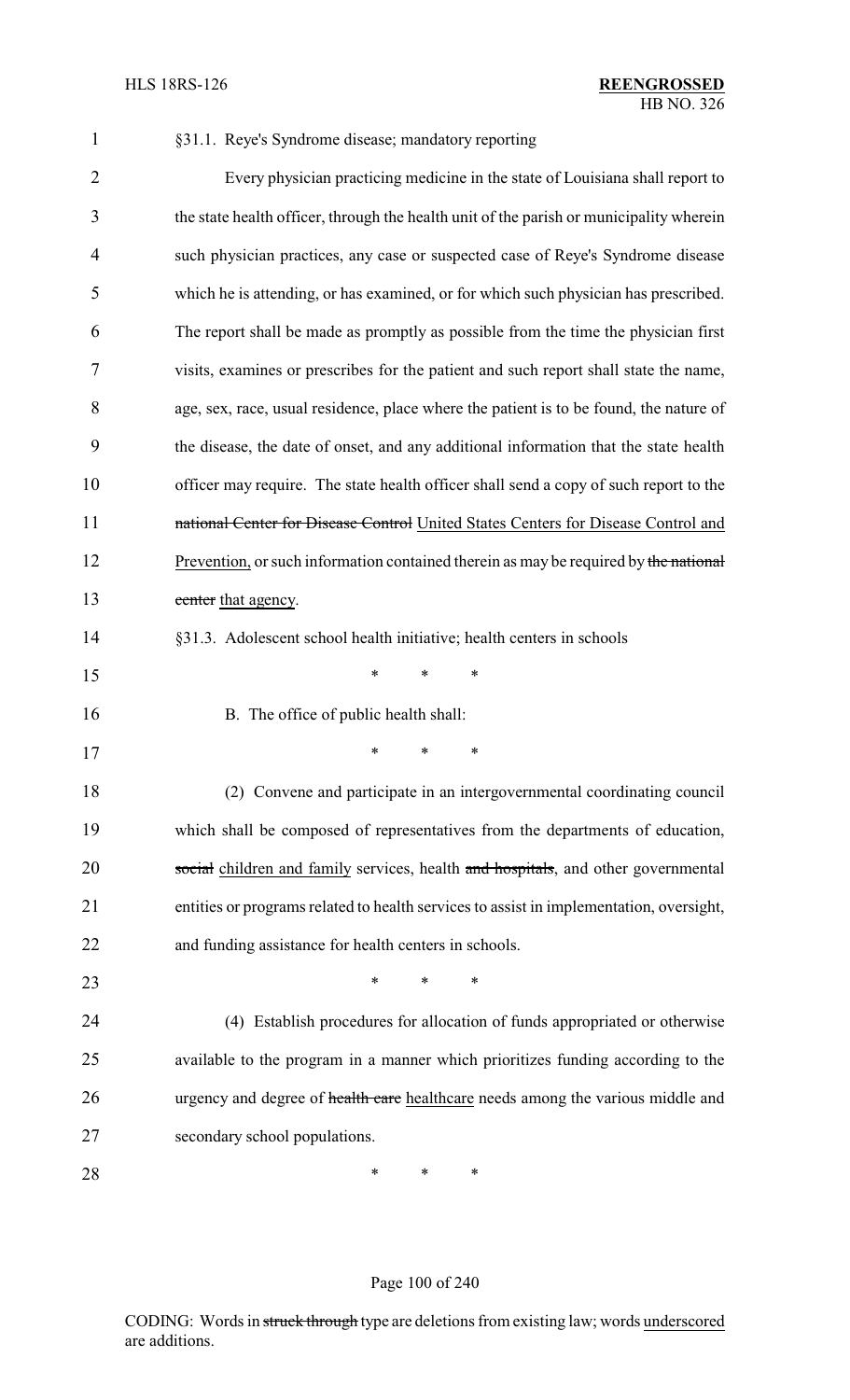| $\mathbf{1}$   | §31.32. Individual sewage fees                                                         |
|----------------|----------------------------------------------------------------------------------------|
| $\overline{2}$ | *<br>∗<br>∗                                                                            |
| 3              | Ε.                                                                                     |
| 4              | $\ast$<br>∗<br>∗                                                                       |
| 5              | (2) The provisions of Paragraph $(E)(1)$ of this Section (1) of this Subsection        |
| 6              | shall not be effective unless the department complies with the provisions of $R.S.$    |
| 7              | $40:1154$ R.S. $40:1281.23$ .                                                          |
| 8              | $\ast$<br>∗<br>∗                                                                       |
| 9              | §31.36. Health unit fees                                                               |
| 10             | $\ast$<br>$\ast$<br>∗                                                                  |
| 11             | D. The provisions of this Section shall not apply to Title XIX recipients,             |
| 12             | Title XXI recipients, and those documenting financial status at or below one hundred   |
| 13             | percent of the federal poverty level applicable federal poverty guideline as published |
| 14             | in the Federal Register by the United States Department of Health and Human            |
| 15             | Services.                                                                              |
| 16             | ∗<br>∗<br>∗                                                                            |
| 17             | §41. Disclosure of records                                                             |
| 18             | $\ast$<br>*<br>$\ast$                                                                  |
| 19             | E. The registrar shall make available for inspection and copying and shall             |
| 20             | forward upon request copies of records of deaths to the Louisiana cancer registry      |
| 21             | program established pursuant to $R.S. 40:1229.80 R.S. 40:1105.1$ et seq.               |
| 22             | *<br>*<br>∗                                                                            |
| 23             | §64. Forms for collection of data                                                      |
| 24             | The state registrar shall prescribe forms for the collection of information and        |
| 25             | statistics with respect to abortions. Such forms shall require, but not be limited to, |
| 26             | the following information:                                                             |
| 27             | $\ast$<br>∗<br>∗                                                                       |
| 28             | (9) Other significant conditions of the fetus and mother; and                          |

# Page 101 of 240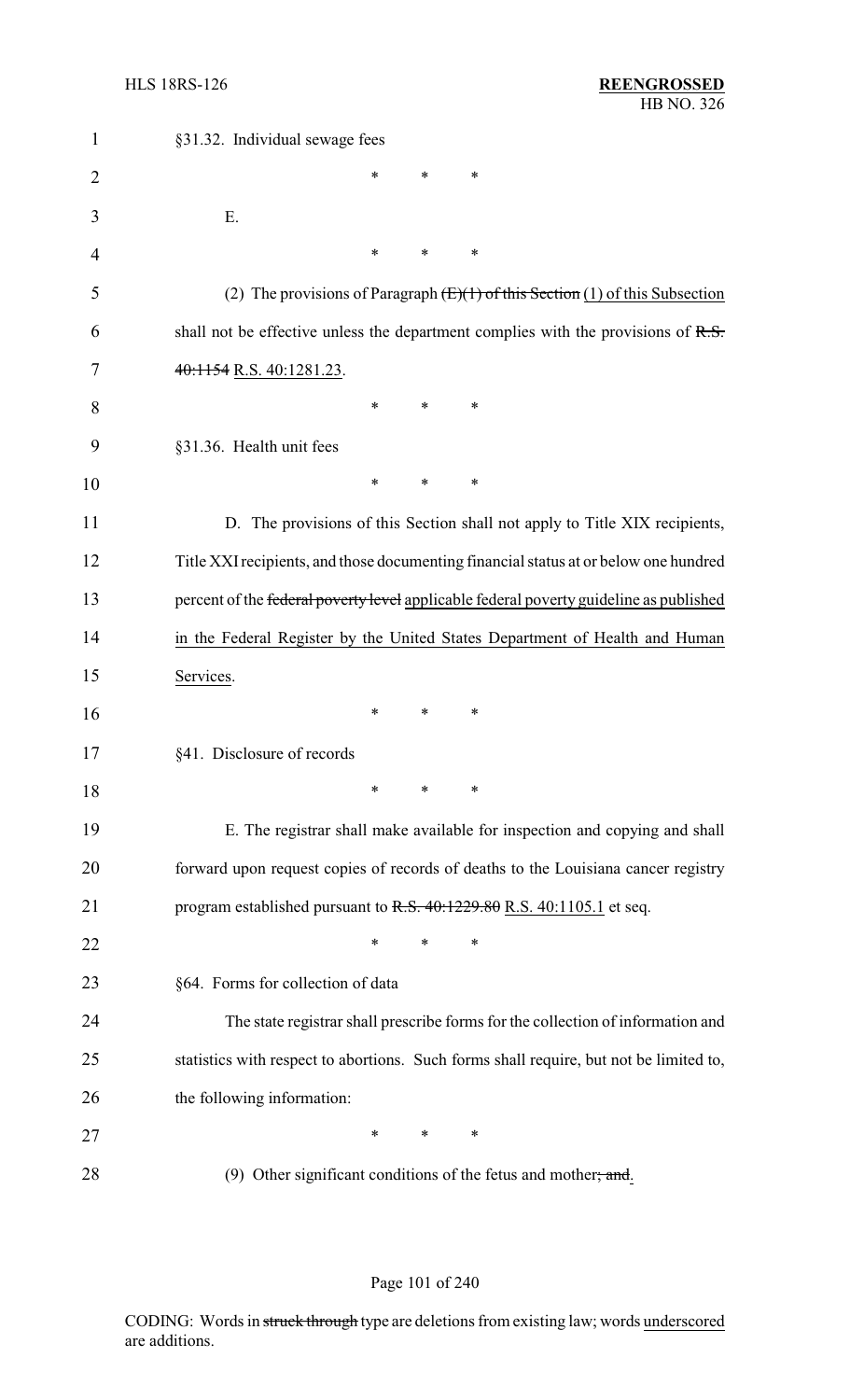| $\mathbf 1$    | (10) The results of pathological examinations of all aborted fetuses, as               |
|----------------|----------------------------------------------------------------------------------------|
| $\overline{2}$ | required by R.S. 40:1299.35.4 R.S. 40:1061.13.                                         |
| 3              | $\ast$<br>$\ast$<br>*                                                                  |
| 4              | §600.34. Blighted housing property list; creation, maintenance, and challenges         |
| 5              | thereto                                                                                |
| 6              | *<br>$\ast$<br>∗                                                                       |
| 7              | C. Rules and regulations prescribing risk guidelines. The state housing                |
| 8              | agency, in conjunction with the state departments of environmental quality and         |
| 9              | health and hospitals, shall adopt rules and regulations prescribing guidelines and     |
| 10             | criteria for assessing and determining if a residential housing property is harmful to |
| 11             | the health or welfare, including the economic welfare, of the residents of the local   |
| 12             | governmental subdivision wherein the residential housing property is located, or       |
| 13             | unfit for human habitation, occupancy, or use, and whether such property is            |
| 14             | undergoing rehabilitation in a timely manner within the meaning of Subsection B of     |
| 15             | this Section. The public officer shall apply such standards in conducting any          |
| 16             | inventory pursuant to this Section.                                                    |
| 17             |                                                                                        |
| 18             | §608.1. Mislabeling of honey                                                           |
| 19             | $\ast$<br>∗<br>$\ast$                                                                  |
| 20             | B. Any person violating the provisions of this section Section shall be guilty         |
| 21             | of a misdemeanor and upon conviction shall be fined not less than fifty dollars nor    |
| 22             | more than five hundred dollars and each such violation shall constitute a separate     |
| 23             | offense.                                                                               |
| 24             | $\ast$<br>$\ast$<br>$\ast$                                                             |
| 25             | §625. False advertisement                                                              |
| 26             | A. An advertisement of a food, drug, device, or cosmetic is false if it is false       |
| 27             | or misleading in any particular regarding the food, drug, device, or cosmetic. Any     |
| 28             | representation concerning any effect of a drug or device is false under this           |

# Page 102 of 240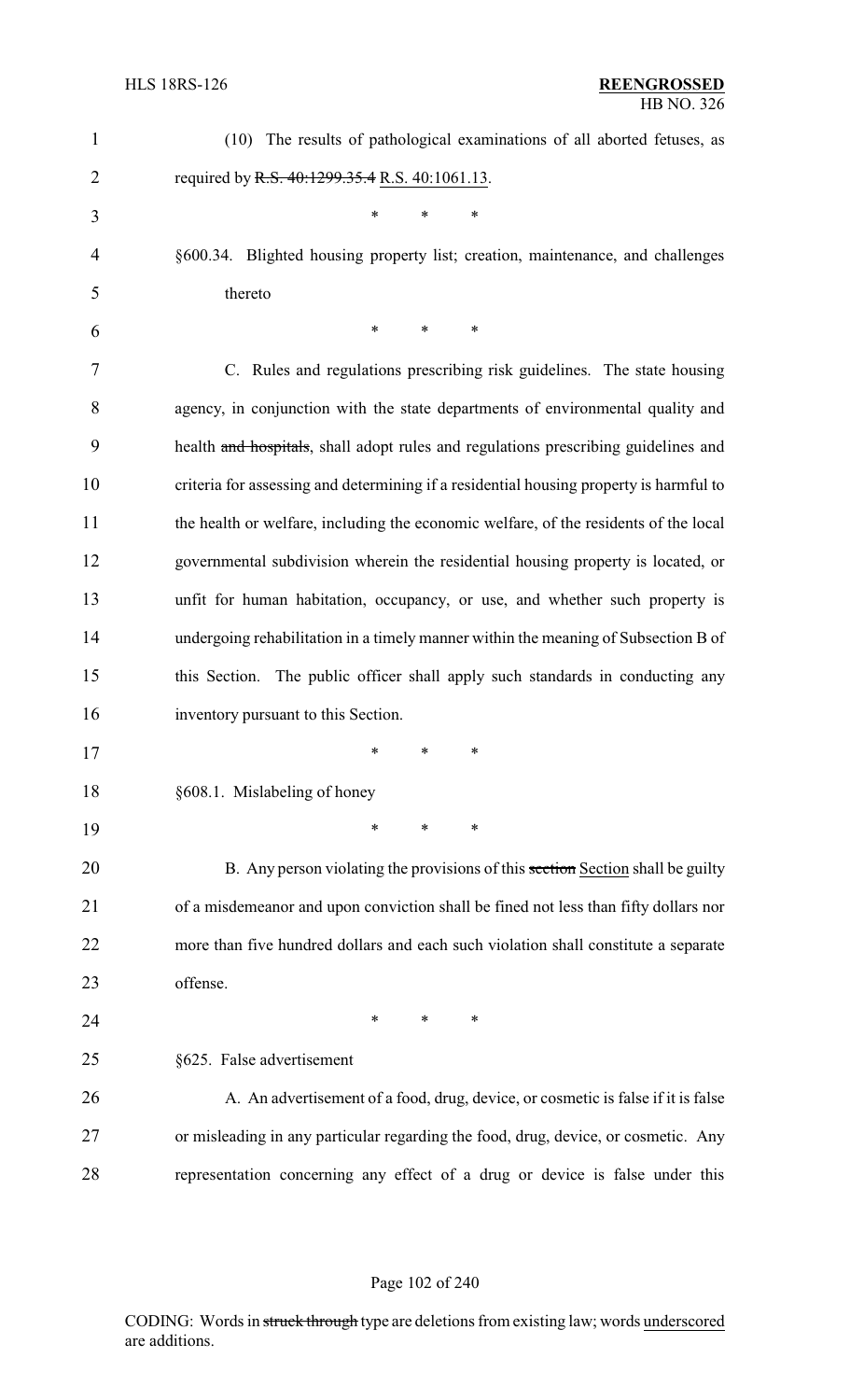1 Sub-section Subsection if it is not supported by demonstrable scientific facts or 2 substantial and reliable medical or scientific opinion.

 B. Except as provided below, the advertisement of a drug or device representing it to have any therapeutic effect in the treatment of Bright's disease, cancer, tuberculosis, poliomyelitis, venereal disease, heart and vascular diseases, or any other diseases for which no known therapeutic effect has been fully established 7 is false. No advertisement not in violation of Sub-section Subsection A of this Section shall be considered false under this Sub-section Subsection, if it is disseminated only to members of the medical and pharmaceutical professions or appears only in the scientific periodicals of these professions, or if it is disseminated only for the purpose of public health education by persons not commercially interested, directly or indirectly, in the sale of the drugs or devices.

13 \* \* \*

14 §634. Condemnation and sale, or release

15 A. When any article detained or seized under pursuant to R.S. 40:633 has 16 been found by the department to be subject to seizure and condemnation under 17 pursuant to R.S. 40:632, the department shall petition a court for an order of 18 condemnation or sale, as the court may direct. The proceeds of the sale minus the 19 legal costs and charges shall be paid into the state treasury to the credit of the general 20 fund.

21 B. Upon the payment of the costs of the condemnation proceeding and upon 22 the execution and delivery of a surety bond to the effect that the goods shall not be 23 sold or otherwise disposed of contrary to the provisions of this Part, the department 24 or court may order that the goods be delivered to the owner thereof instead of being 25 condemned or sold.

26 C. If the department finds that any article seized under pursuant to the 27 provisions of R.S. 40:633 was not subject to seizure under pursuant to that Section,

#### Page 103 of 240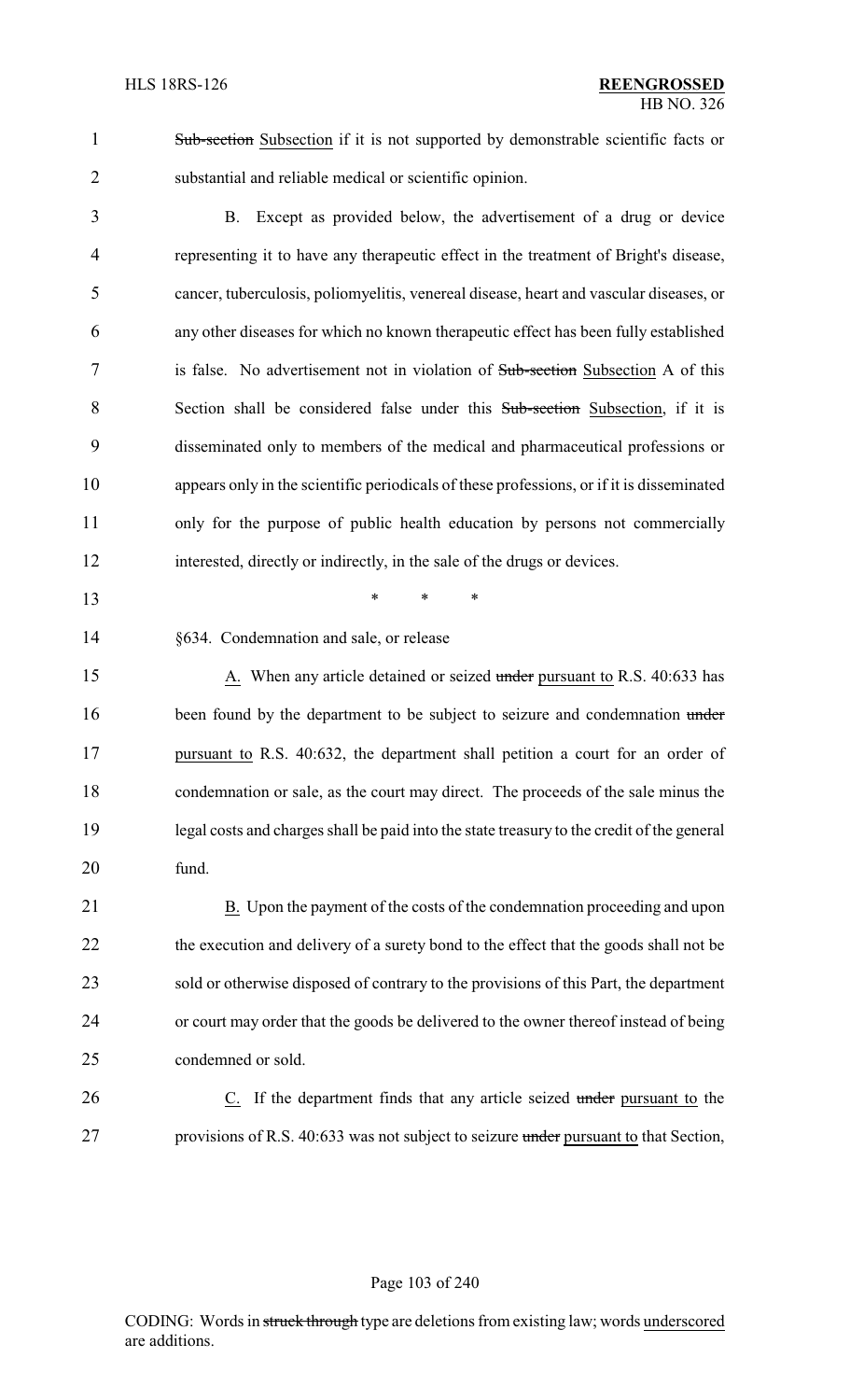| $\mathbf{1}$ | the department or the designated officer or employee shall remove the tag or            |
|--------------|-----------------------------------------------------------------------------------------|
| 2            | marking.                                                                                |
| 3            | $\ast$<br>*<br>$\ast$                                                                   |
| 4            | §641. Injunction proceedings                                                            |
| 5            | A. In order to avoid multiplicity of criminal prosecutions, the district courts         |
| 6            | may, for cause, restrain any person by temporary or permanent injunction from the       |
| 7            | repetitious introduction or causing to be introduced into commerce of any               |
| 8            | adulterated, misbranded, or unregistered food, drug, device, or cosmetic; or from the   |
| 9            | dissemination or causing to be disseminated of a false advertisement by any means       |
| 10           | for the purpose of inducing, directly or indirectly, the purchase of food, drugs,       |
| 11           | devices, or cosmetics in commerce.                                                      |
| 12           | B. In these injunction proceedings it is not necessary to show an intent on the         |
| 13           | part of the person enjoined to continue the offense.                                    |
| 14           | C. Violation of any injunction issued pursuant to this Section shall be                 |
| 15           | summarily tried and punished by the court as a contempt. The contempt proceedings       |
| 16           | may be instituted by order of the court or by the filing of an information by the       |
| 17           | district attorney and process of the court for the arrest of the violator may be served |
| 18           | at any place in the state.                                                              |
| 19           | D. No person violates any injunction issued pursuant to this Section by                 |
| 20           | reason of the dissemination, subsequent to the injunction, of the false advertisement   |
| 21           | which was the basis of the injunction, if the dissemination was beyond the control      |
| 22           | of the person.                                                                          |
| 23           | ∗<br>∗<br>∗                                                                             |
| 24           | §671. Washing prohibited; penalty                                                       |
| 25           | A. No one shall wash any articles of food intended for human consumption,               |
| 26           | in any body of water on the right of way of any public highway or road, or in any       |
| 27           | water anywhere except running water.                                                    |

### Page 104 of 240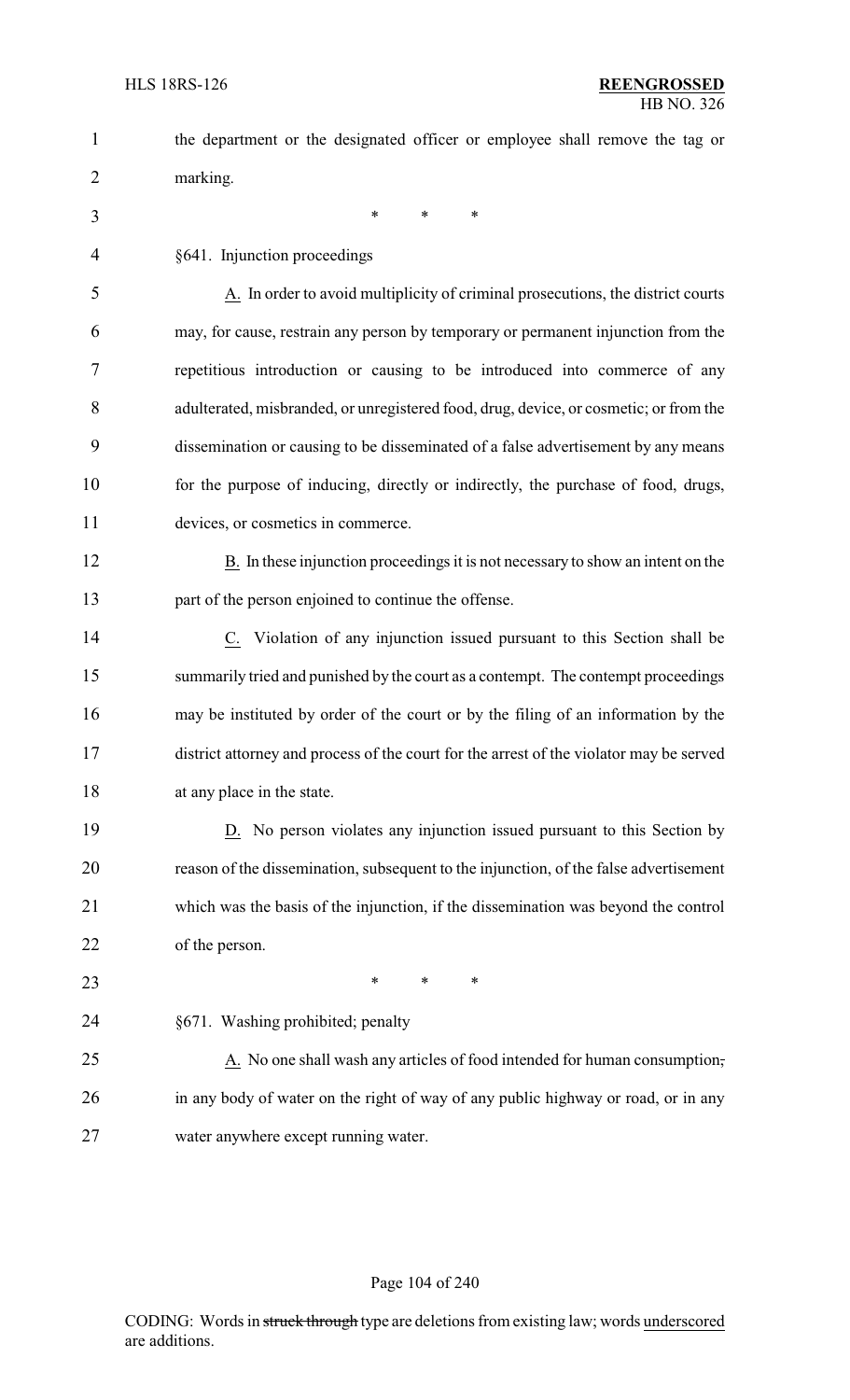| $\mathbf{1}$   | B. Whoever violates the provisions of this Section shall be fined not more             |
|----------------|----------------------------------------------------------------------------------------|
| $\overline{2}$ | than five dollars or imprisoned for not more than five days.                           |
| 3              | *<br>∗<br>*                                                                            |
| 4              | §682. Qualifications for license; sterilization process                                |
| 5              | A. The department shall issue the license required in R.S. 40:681 to any               |
| 6              | applicant upon receipt of such evidence as it requires to show that the applicant is   |
| 7              | properly equipped and maintains and uses the following method provided for in          |
| 8              | Subsection B of this Section in cleansing and sterilizing the containers.              |
| 9              | B. All containers shall be cleansed, sterilized, and freed from rust and               |
| 10             | contamination by soaking them for a period of not less than five minutes in a hot      |
| 11             | caustic solution of not less than one hundred twenty degrees fahrenheit Fahrenheit,    |
| 12             | which shall be indicated by a thermometer. This solution shall contain not less than   |
| 13             | two and one-half percent of caustic soda expressed in terms of sodium hydrates. The    |
| 14             | containers shall then be thoroughly rinsed in pure water. The cleansing solution shall |
| 15             | be changed frequently so as to prevent it from becoming foul and unsanitary.           |
| 16             | *<br>∗<br>∗                                                                            |
| 17             | §700.1. Rules and regulations                                                          |
| 18             | The secretary of the Louisiana Department of Health shall have the authority           |
| 19             | to promulgate rules and regulations, with the advice and recommendations of the        |
| 20             | Advisory Committee on Water Treatment Devices, for the efficient enforcement of        |
| 21             | this Sub-Part Subpart.                                                                 |
| 22             | $\ast$<br>$\ast$<br>$\ast$                                                             |
| 23             | §700.5. Permit; application; fees; renewal                                             |
| 24             | ∗<br>*<br>∗                                                                            |
| 25             | C. Permits issued under pursuant to the provisions of this Sub-Part Subpart            |
| 26             | shall be valid for one calendar year from the date of issue, unless revoked as         |
| 27             | provided in R.S. 40:700.6, and shall be renewed annually thereafter.                   |

# Page 105 of 240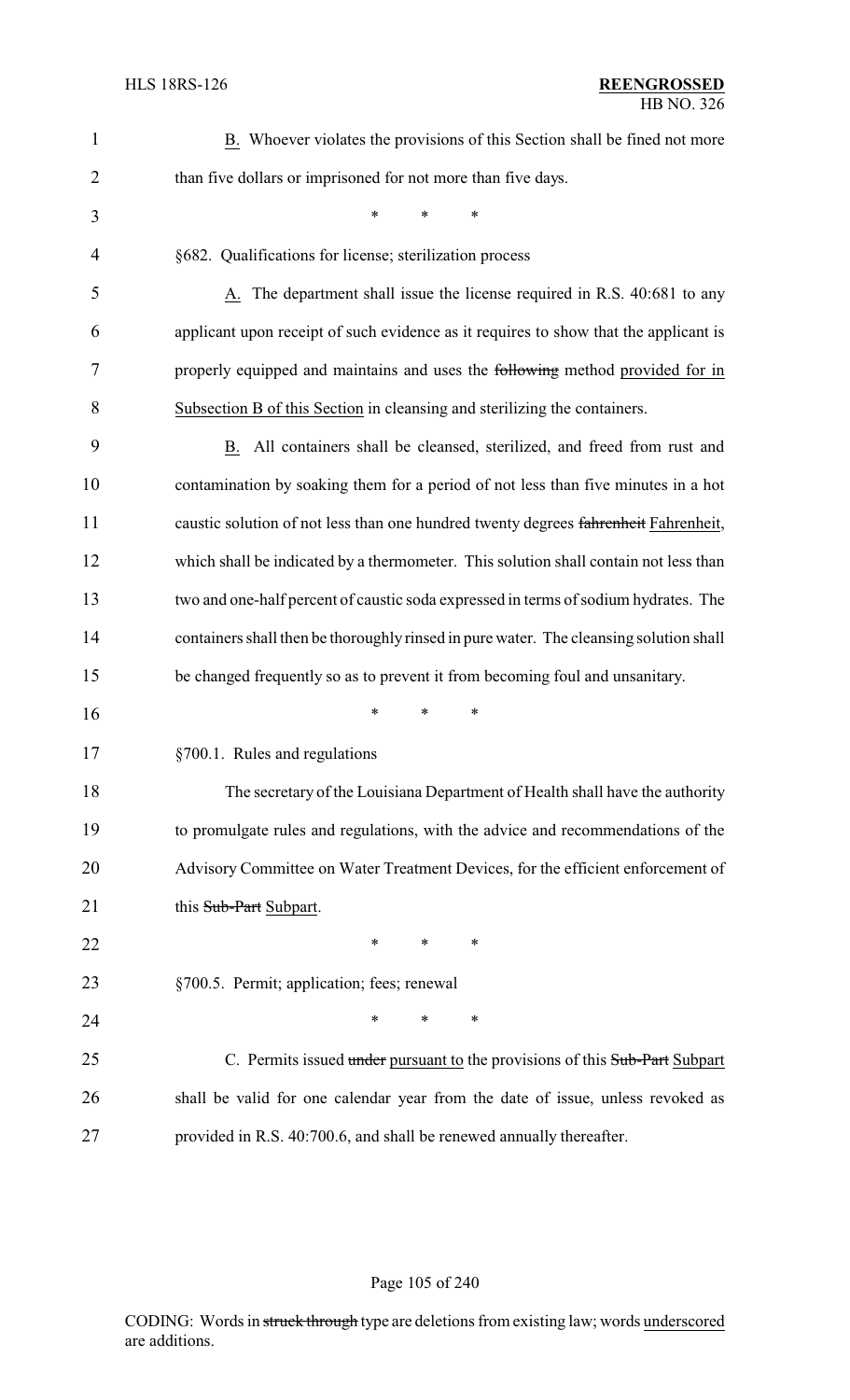| $\mathbf{1}$   | §700.6. Revocation of permit                                                            |
|----------------|-----------------------------------------------------------------------------------------|
| $\overline{2}$ | A. The department may revoke any permit issued pursuant to the provisions               |
| 3              | of this Sub-Part Subpart at any time the holder of a permit is found to be in           |
| 4              | noncompliance with the provisions of this Sub-Part Subpart or the rules and             |
| 5              | regulations established by the department.                                              |
| 6              | B. The department may revoke any such permit either temporarily, until                  |
| 7              | there is compliance with the provisions of this Sub-Part Subpart and with the rules     |
| 8              | and regulations as established by the department, or permanently for the unexpired      |
| 9              | period of the permit.                                                                   |
| 10             | §700.7. Surety Bond                                                                     |
| 11             | A. Every dealer permitted under pursuant to the provisions of this Sub-Part             |
| 12             | Subpart shall maintain with the secretary of the Louisiana Department of Health a       |
| 13             | surety bond in the amount of ten thousand dollars. Each bond shall be issued by a       |
| 14             | surety authorized to do business in Louisiana, and shall be in favor of the state for   |
| 15             | the use, benefit, and indemnity of any person who suffers any damage or loss as a       |
| 16             | result of the dealer's violation of law or breach of contract. Recovery hereunder shall |
| 17             | in no event exceed the amount of the bond.                                              |
| 18             | ∗<br>*<br>∗                                                                             |
| 19             | The term of a bond required by this Section shall be continuous. The<br>Е.              |
| 20             | surety on said the bond may terminate the bond upon giving a sixty-day written          |
| 21             | notice to the secretary and the principal; however, the liability of the surety for the |
| 22             | acts of the principal shall continue during the sixty-day period. The notice shall not  |
| 23             | release the surety from liability which accrues before the termination becomes final,   |
| 24             | but which is discovered after that date.                                                |
| 25             | §700.8. Procedure for reporting violations of Subpart                                   |
| 26             | A. Before reporting any violation of this Sub-Part Subpart to any district              |
| 27             | attorney for institution of criminal proceedings thereunder, the department shall       |
| 28             | afford appropriate notice and opportunity for hearing, in accordance with regulations   |
| 29             | prescribed by it, to interested persons upon the question of such violations. The       |
|                |                                                                                         |

# Page 106 of 240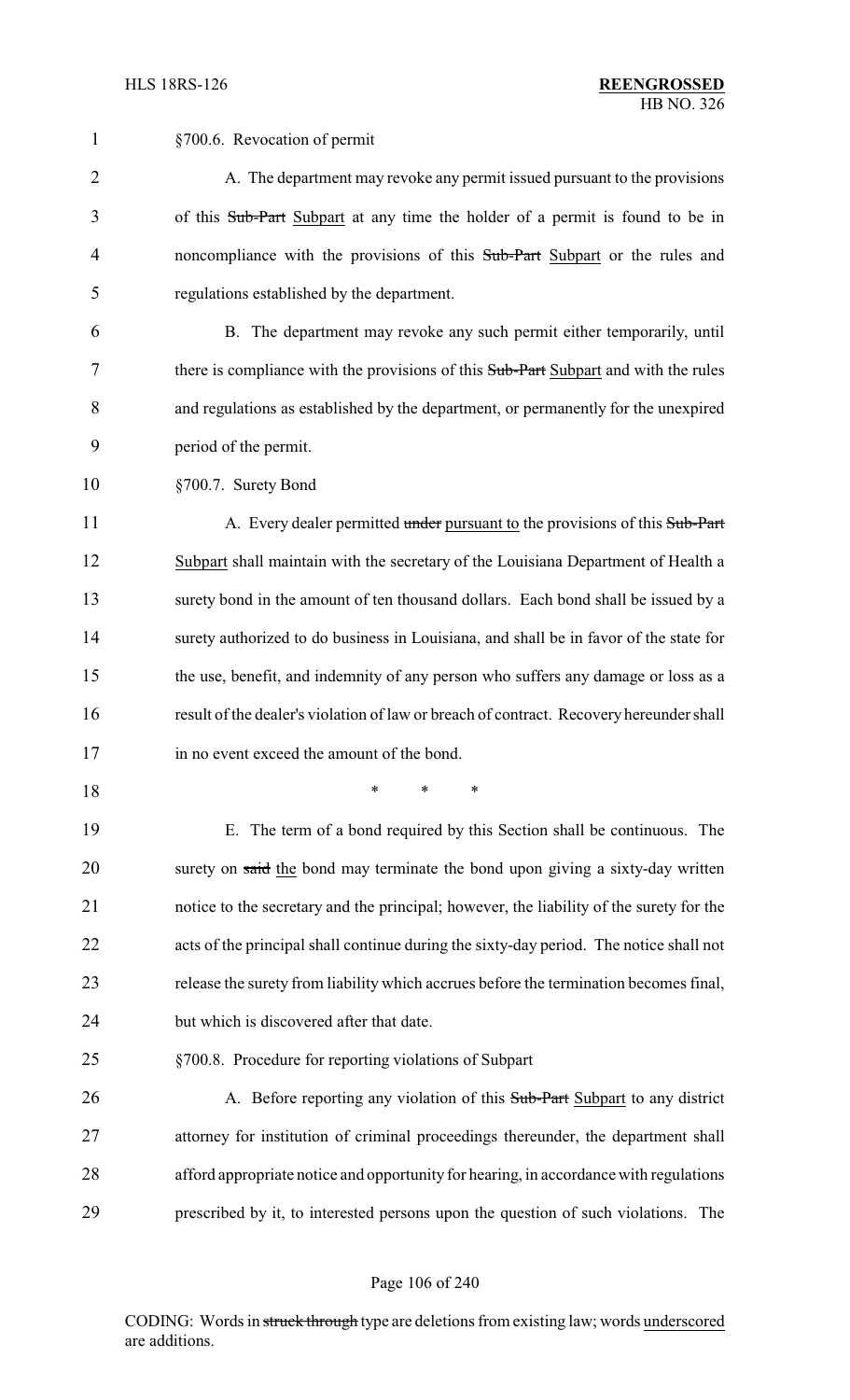| $\mathbf{1}$ | report to the district attorney shall be accompanied by findings of the appropriate     |
|--------------|-----------------------------------------------------------------------------------------|
| 2            | officers and employees.                                                                 |
| 3            | B. The department need not report for prosecution minor violations of this              |
| 4            | Sub-Part Subpart when the purposes of the Sub-Part Subpart can best be                  |
| 5            | accomplished by a suitable written notice or warning.                                   |
| 6            | §700.9. Duties of district attorney                                                     |
| 7            | Each district attorney to whom the department reports any violation for                 |
| 8            | institution of criminal proceedings or proceedings for an injunction under this Sub-    |
| 9            | Part Subpart, or to whom any health, food, or drug officer of the state or political    |
| 10           | subdivision thereof presents evidence satisfactory to the district attorney of any such |
| 11           | violation shall institute appropriate proceedings in the proper court without delay.    |
| 12           | §700.10. Penalties                                                                      |
| 13           | A. Whoever violates any provision of this Sub-Part Subpart shall be fined,              |
| 14           | for the first offense, not more than five hundred dollars or imprisoned for not more    |
| 15           | than six months, or both.                                                               |
| 16           | ∗<br>*<br>∗                                                                             |
| 17           | §700.12. Reports by department                                                          |
| 18           | A. The department may have reports published summarizing all judgments,                 |
| 19           | decrees, and court orders which have been rendered under this Sub-Part Subpart,         |
| 20           | including the nature of the charge and the disposition thereof.                         |
| 21           | *<br>∗<br>*                                                                             |
| 22           | §701. Definitions                                                                       |
| 23           | As used in this Sub-Part Subpart:                                                       |
| 24           | *<br>*<br>*                                                                             |
| 25           | §701.1. Permit; application; fees; renewal                                              |
| 26           | A. The department shall require each owner or operator of water vending                 |
| 27           | machines to obtain a permit for each machine prior to the installation of such          |
| 28           | machine; however, any machine currently in operation may continue in operation          |
| 29           | until permits for such machine can be obtained under the provisions of this Sub-Part    |

# Page 107 of 240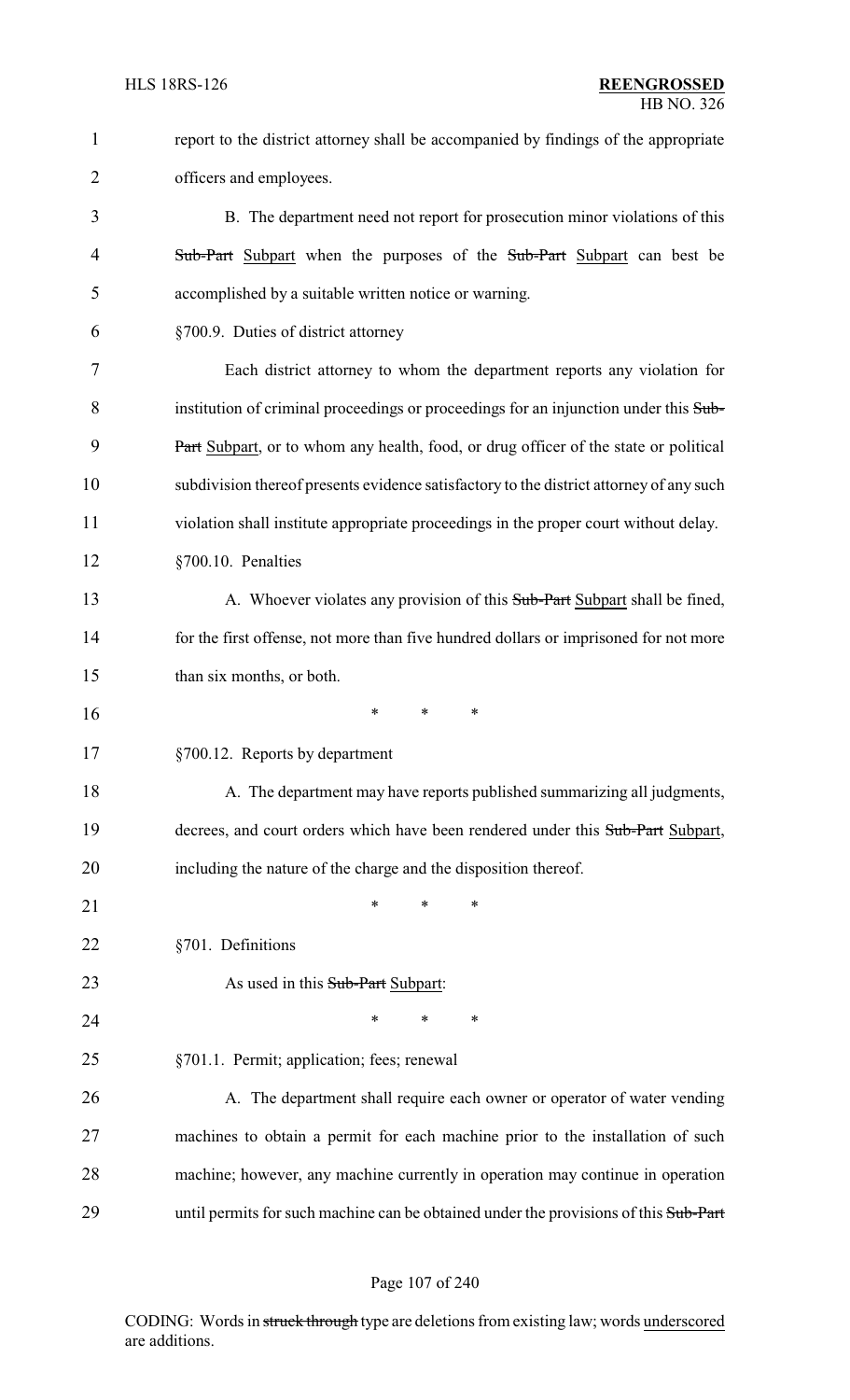| 1              | Subpart; however, such period shall not exceed one calendar year from the effective    |
|----------------|----------------------------------------------------------------------------------------|
| $\overline{c}$ | date of this Sub-Part Subpart.                                                         |
| 3              | *<br>*<br>*                                                                            |
| 4              | D. Permits issued under the provisions of this Sub-Part Subpart shall be valid         |
| 5              | for one calendar year from the date of issue unless sooner revoked as provided in      |
| 6              | R.S. 40:701.2 and shall be renewed annually thereafter.                                |
| 7              | §701.2. Revocation of permit                                                           |
| 8              | A. The department shall revoke any permit issued pursuant to the provisions            |
| 9              | of this Sub-Part Subpart for noncompliance with the provisions of R.S. 40:701.2 this   |
| 10             | Subpart at any time a machine is found to be in noncompliance with the provisions      |
| 11             | of this Sub-Part Subpart or the rules and regulations established by the department.   |
| 12             | B. The department may revoke any such permit either temporarily until there            |
| 13             | is compliance with the provisions of this Sub-Part Subpart and with the rules and      |
| 14             | regulations as established by the department or permanently for the unexpired period   |
| 15             | of the permit.                                                                         |
| 16             | C. Any person whose permit for a water vending machine has been revoked                |
| 17             | shall discontinue the operation of the machine until the machine has been brought      |
| 18             | into compliance with this Sub-Part Subpart and he shall have obtained a new permit     |
| 19             | to operate from the department.                                                        |
| 20             | §701.3. Labeling                                                                       |
| 21             | Notwithstanding the issuance of any permit, every machine as defined herein            |
| 22             | in this Subpart shall have a label which shall be displayed prominently on the         |
| 23             | machine indicating the source of the water dispensed, the methods used to treat the    |
| 24             | water to reduce or eliminate impurities, and the chemical names and concentrations     |
| 25             | of any preservatives or additives.                                                     |
| 26             | §701.4. Penalty for violations                                                         |
| 27             | Whoever violates any provision of this Sub-Part Subpart shall be fined one             |
| 28             | thousand dollars for each offense. Each violation shall constitute a separate offense. |
| 29             | $\ast$<br>∗<br>∗                                                                       |

# Page 108 of 240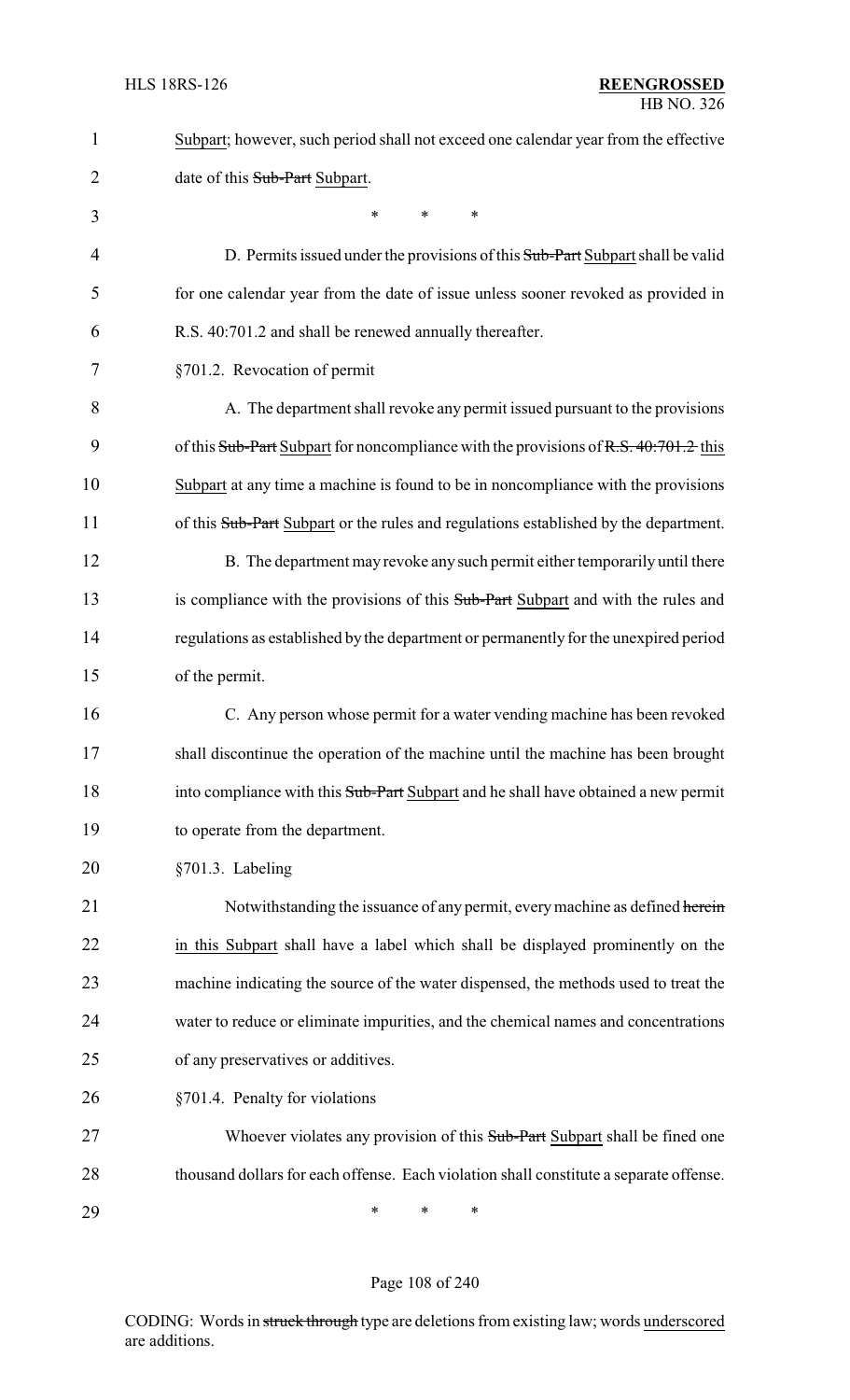| 1              | §781. Definitions                                                                       |  |  |  |  |
|----------------|-----------------------------------------------------------------------------------------|--|--|--|--|
| $\overline{2}$ | As used in this Part, unless the context clearly indicates otherwise, the               |  |  |  |  |
| 3              | following terms shall have the meanings ascribed to them in this Section:               |  |  |  |  |
| 4              | *<br>*<br>*                                                                             |  |  |  |  |
| 5              | (3) "Enrichment", as applied to flour or bread, means the addition thereto of           |  |  |  |  |
| 6              | vitamins and other ingredients of the nature required by this Sub-part Subpart; and     |  |  |  |  |
| 7              | the terms "enriched flour" and "enriched bread", (as defined in the regulations of the  |  |  |  |  |
| 8              | Food and Drug Administration, Federal Security Agency) means flour or bread, as         |  |  |  |  |
| 9              | the case may be, which has been enriched to conform to the requirements of this         |  |  |  |  |
| 10             | Sub-part Subpart.                                                                       |  |  |  |  |
| 11             | ∗<br>∗<br>∗                                                                             |  |  |  |  |
| 12             | §824. Penalty                                                                           |  |  |  |  |
| 13             | Whoever violates any of the provisions of this Sub-part Subpart shall be fined          |  |  |  |  |
| 14             | not more than five hundred dollars or imprisoned for not more than six months, or       |  |  |  |  |
| 15             | both.                                                                                   |  |  |  |  |
| 16             | ∗<br>∗<br>*                                                                             |  |  |  |  |
| 17             | §853. Penalty                                                                           |  |  |  |  |
| 18             | Whoever violates any provision of this Sub-part Subpart shall be fined not              |  |  |  |  |
| 19             | more than five hundred dollars or imprisoned for not more than six months, or both.     |  |  |  |  |
| 20             | ∗<br>$\ast$<br>*                                                                        |  |  |  |  |
| 21             | §940.51. Exemption of sales to schools; competitive bids for purchase of milk           |  |  |  |  |
| 22             | A. The sale of milk or milk products, as described in this part Part, to any            |  |  |  |  |
| 23             | school board or other governing authority of any elementary or secondary school in      |  |  |  |  |
| 24             | this state after July 31, 1974, shall be exempt from any minimum price or other price   |  |  |  |  |
| 25             | fixing requirement or regulation contained in this part Part or in any other statute or |  |  |  |  |
| 26             | regulation of any administrative agency.                                                |  |  |  |  |
| 27             | $\ast$<br>∗<br>∗                                                                        |  |  |  |  |
| 28             | §952. Caustic alkali and other poisons; label on container; penalty                     |  |  |  |  |
| 29             | ∗<br>∗<br>∗                                                                             |  |  |  |  |

# Page 109 of 240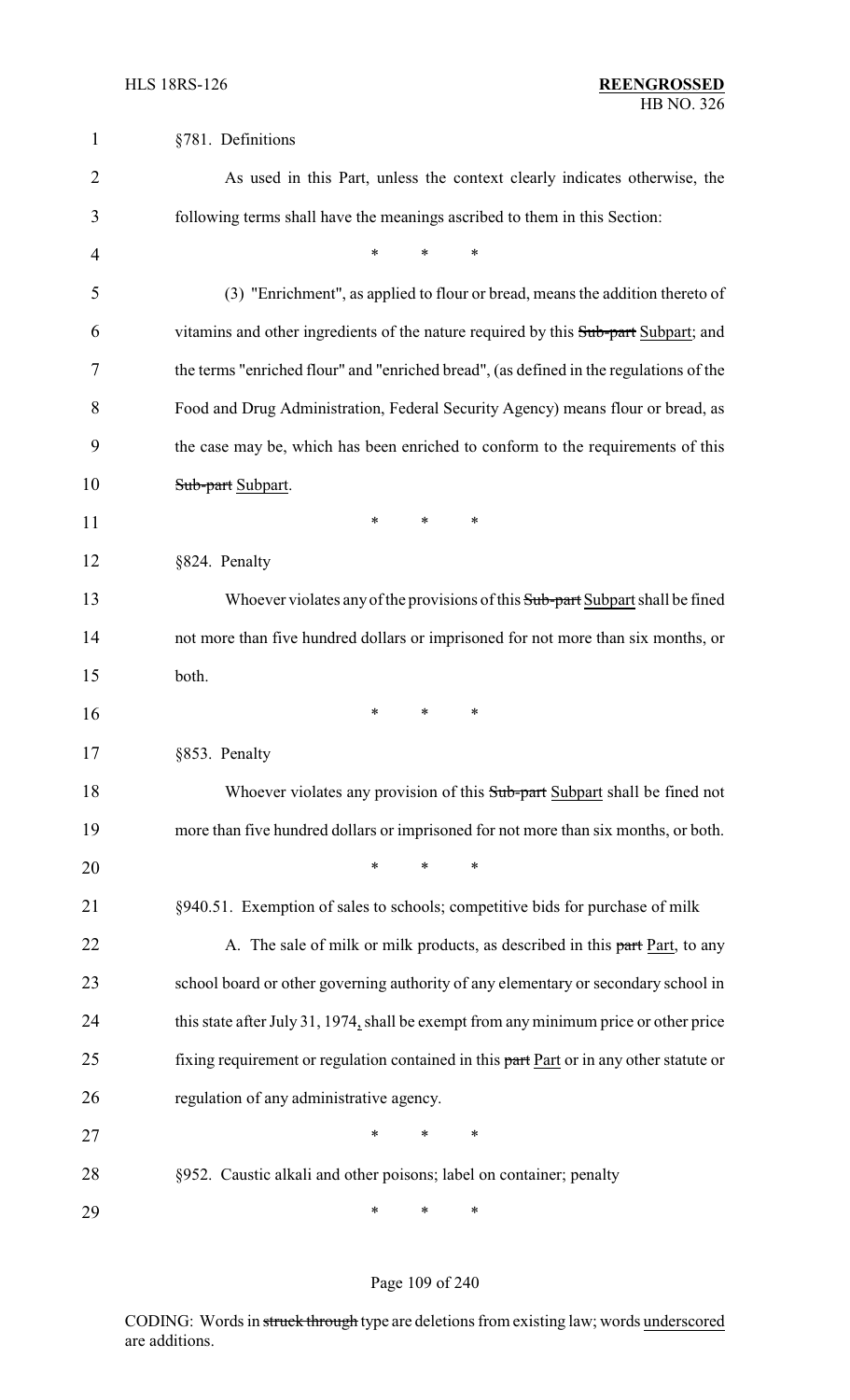| $\mathbf{1}$   | C. Who ever Whoever violates this section Section shall be fined not less                  |
|----------------|--------------------------------------------------------------------------------------------|
| $\overline{2}$ | than fifty dollars nor more than one hundred dollars or imprisoned for not less than       |
| 3              | ten days nor more than thirty days, or both.                                               |
| 4              | D. Nothing in this section Section shall apply to the containers of a caustic              |
| 5              | alkali and other poisons being used or to be used for industrial purposes only or used     |
| 6              | in the transportation of a caustic alkali and other poisons for industrial purposes only.  |
| 7              | $\ast$<br>*<br>∗                                                                           |
| 8              | §953. Seizure                                                                              |
| 9              | Any article or product found in violation of the labeling requirements in                  |
| 10             | Section 952 R.S. 40:952 shall be subject to seizure and condemnation by the State          |
| 11             | Health Officer state health officer or by any duly authorized representative he            |
| 12             | designates for that purpose.                                                               |
| 13             | $\ast$<br>∗<br>*                                                                           |
| 14             | §962. Authority to control                                                                 |
| 15             | $\ast$<br>*<br>*                                                                           |
| 16             | B. The secretary of the Louisiana Department of Health shall add a substance               |
| 17             | as a controlled dangerous substance if it is classified as a controlled dangerous          |
| 18             | substance by the Drug Enforcement Administration of the United States government.          |
| 19             | C. The secretary may by rule add to the schedules provided in Section 964                  |
| 20             | of this Part R.S. 40:964 any drug or other substance if he finds that such drug or         |
| 21             | other substance has a high potential for abuse, and after such a finding by the            |
| 22             | secretary, the drug shall be added in the appropriate schedule under the criteria          |
| 23             | provided under Section 963 of this Part R.S. 40:963. In making a finding that a drug       |
| 24             | or other substance has a high potential for abuse, the secretary of the Louisiana          |
| 25             | <b>Department of Health</b> shall consider the following factors with respect to each drug |
| 26             | or other substance proposed to be controlled:                                              |
| 27             | *<br>∗<br>∗                                                                                |
| 28             | (8) Whether the substance is an immediate precursor of a substance already                 |
| 29             | controlled by this section Section.                                                        |

# Page 110 of 240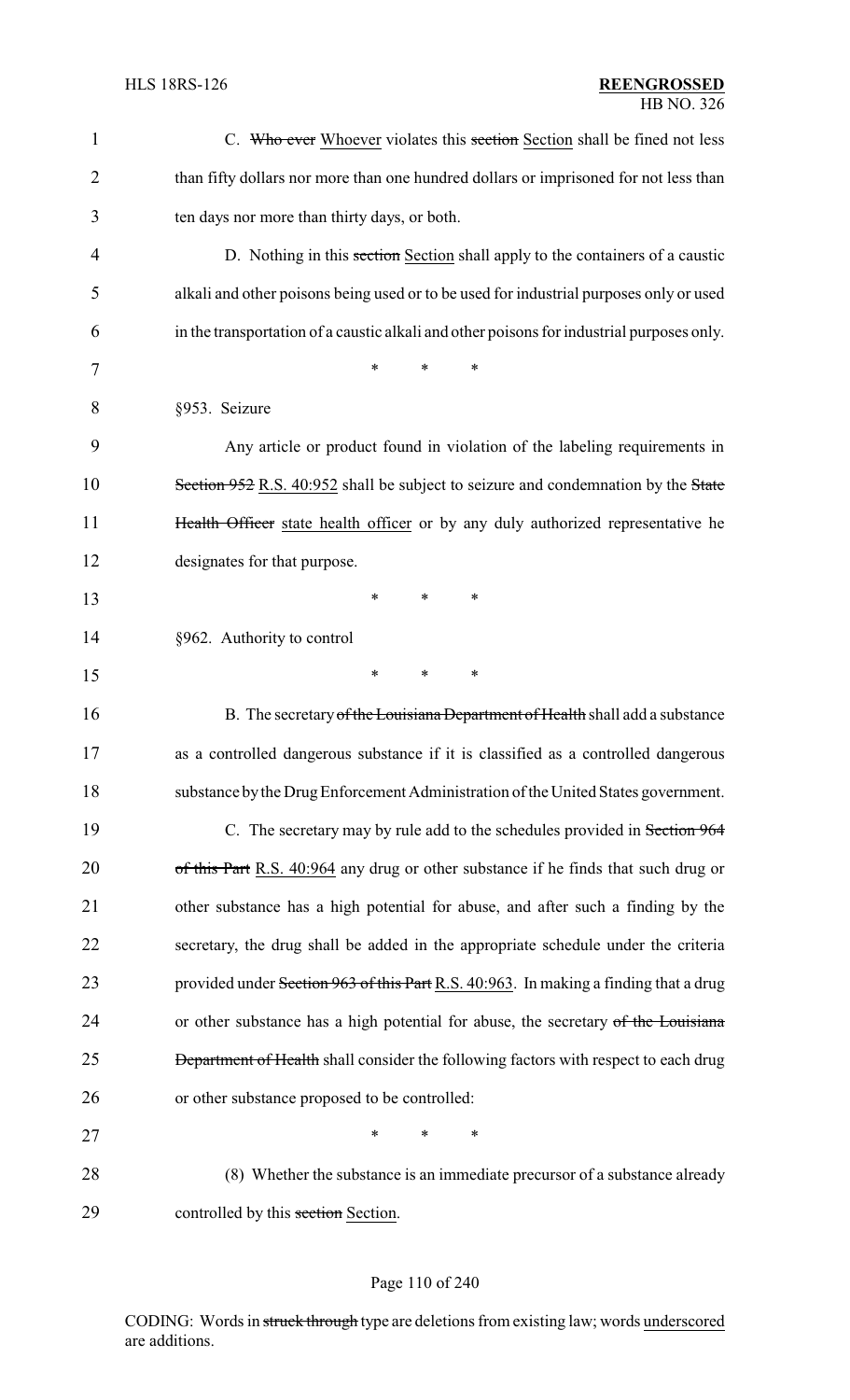| 1              | D. In an adjudication, the secretary of the Louisiana Department of Health              |  |  |  |
|----------------|-----------------------------------------------------------------------------------------|--|--|--|
| $\overline{2}$ | may transfer a controlled substance from one schedule to another schedule upon the      |  |  |  |
| 3              | basis of a finding that the characteristics of the controlled drug or substances are    |  |  |  |
| $\overline{4}$ | such that under the criteria in Section 963 of this Part R.S. 40:963 the controlled     |  |  |  |
| 5              | substances should be transferred or that a transfer of any substance listed under       |  |  |  |
| 6              | Section 964 R.S. 40:964 from one schedule to another schedule should be made in         |  |  |  |
| 7              | order to conform with the schedule in which the drug is placed by the Drug              |  |  |  |
| 8              | Enforcement Administration of the United States government.                             |  |  |  |
| 9              | E. If the secretary of the Louisiana Department of Health designates a                  |  |  |  |
| 10             | substance as an immediate precursor, substances which are precursors of the             |  |  |  |
| 11             | controlled precursor shall not be subject to control solely because they are precursors |  |  |  |
| 12             | of the controlled precursor.                                                            |  |  |  |
| 13             | F. The secretary of the Louisiana Department of Health shall exclude any                |  |  |  |
| 14             | nonnarcotic substance from a schedule if the substance may, under the Federal Food,     |  |  |  |
| 15             | Drug, and Cosmetic Act and the law of this state, be lawfully sold over the counter     |  |  |  |
| 16             | without a prescription.                                                                 |  |  |  |
| 17             | G. The reclassification of any controlled dangerous substance or its transfer           |  |  |  |
| 18             | from one schedule to another by the secretary of the Louisiana Department of Health     |  |  |  |
| 19             | or the state health officer shall not affect the penalties provided by this Part.       |  |  |  |
| 20             | H. If the scheduling of a substance in Schedule I is necessary to avoid an              |  |  |  |
| 21             | imminent peril to the public health, safety or welfare, the secretary may adopt an      |  |  |  |
| 22             | emergency rule adding the substance to Schedule I pursuant to R.S. 49:953(B). In        |  |  |  |
| 23             | determining whether the substance poses an imminent peril to the public health,         |  |  |  |
| 24             | safety, or welfare, the secretary shall consider the factors set forth in Paragraphs    |  |  |  |
| 25             | $C(4)$ , (5), and (6) of this Section.                                                  |  |  |  |
| 26             | §962.1. Ephedrine products                                                              |  |  |  |
| 27             | A. Except as provided in Subsection B of this Section, any product that                 |  |  |  |
| 28             | contains any quantity of ephedrine, a salt of ephedrine, a an optical isomer of         |  |  |  |
| 29             | ephedrine, or a salt of an optical isomer of ephedrine, may be dispensed only upon      |  |  |  |

# Page 111 of 240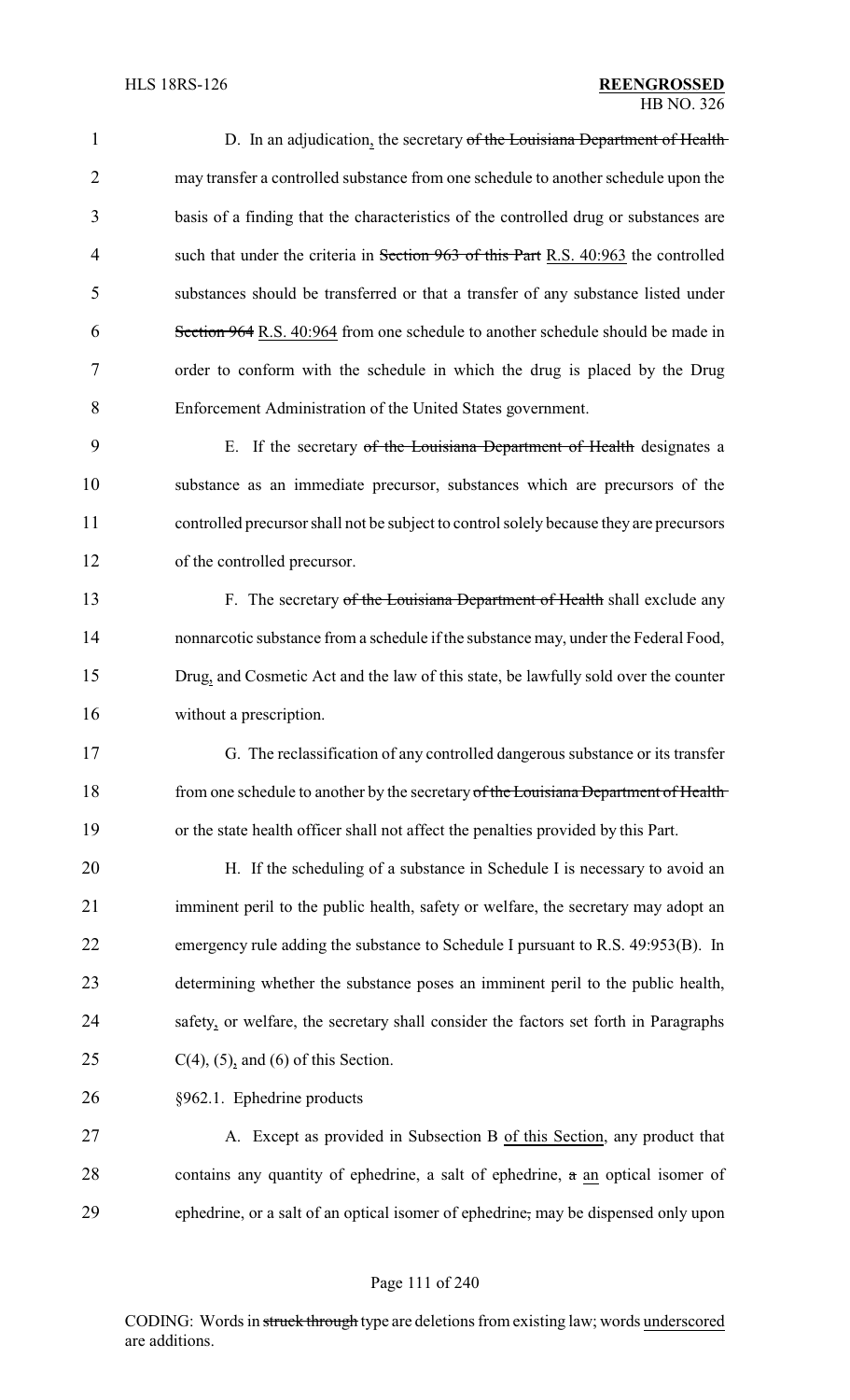| $\mathbf{1}$   | the prescription of a duly licensed practitioner authorized by the laws of the state to  |
|----------------|------------------------------------------------------------------------------------------|
| $\overline{2}$ | prescribe prescription drugs.                                                            |
| 3              | B. The following products containing ephedrine shall be exempt from the                  |
| 4              | provisions of Subsection A of this Section provided that such product may lawfully       |
| 5              | be sold over the counter without a prescription under the federal Food, Drug, and        |
| 6              | Cosmetic Act, is labeled and marketed in a manner consistent with the pertinent OTC      |
| 7              | Tentative Final or Final Monograph, and is manufactured and distributed for              |
| 8              | legitimate medicinal use in a manner that reduces or eliminates the likelihood of        |
| 9              | abuse:                                                                                   |
| 10             | $\ast$<br>*<br>*                                                                         |
| 11             | §962.1.1. Possession of twelve grams or more of ephedrine, pseudoephedrine, or           |
| 12             | phenylpropanolamine or their salts, optical isomers, and salts of optical                |
| 13             | isomers                                                                                  |
| 14             | A.                                                                                       |
| 15             | ∗<br>∗<br>$\ast$                                                                         |
| 16             | (2) It is unlawful for any person to possess ephedrine, pseudoephedrine, or              |
| 17             | phenylpropanolamine or their salts, optical isomers, or salts of optical isomers in      |
| 18             | powder form unless the weight of the ephedrine, pseudoephedrine, or                      |
| 19             | phenylpropanolamine or their salts, optical isomers, or salts of optical isomers is less |
| 20             | than twelve grams and the powder is in the manufacturer's original packaging and         |
| 21             | may be lawfully sold over the counter without a prescription under the Federal Food,     |
| 22             | Drug, and Cosmetic Act, 21 USC §301 U.S.C. 301 et seq.                                   |
| 23             | $\ast$<br>∗<br>∗                                                                         |
| 24             | §963. Schedules of controlled dangerous substances                                       |
| 25             | There are established five schedules of controlled substances, to be known               |
| 26             | as Schedules I, II, III, IV, and V. Such schedules shall initially consist of the        |
| 27             | substances listed in R.S. 40:964. In determining that a substance is to be added to      |
| 28             | these schedules, the secretary of the Louisiana Department of Health shall find the      |

# Page 112 of 240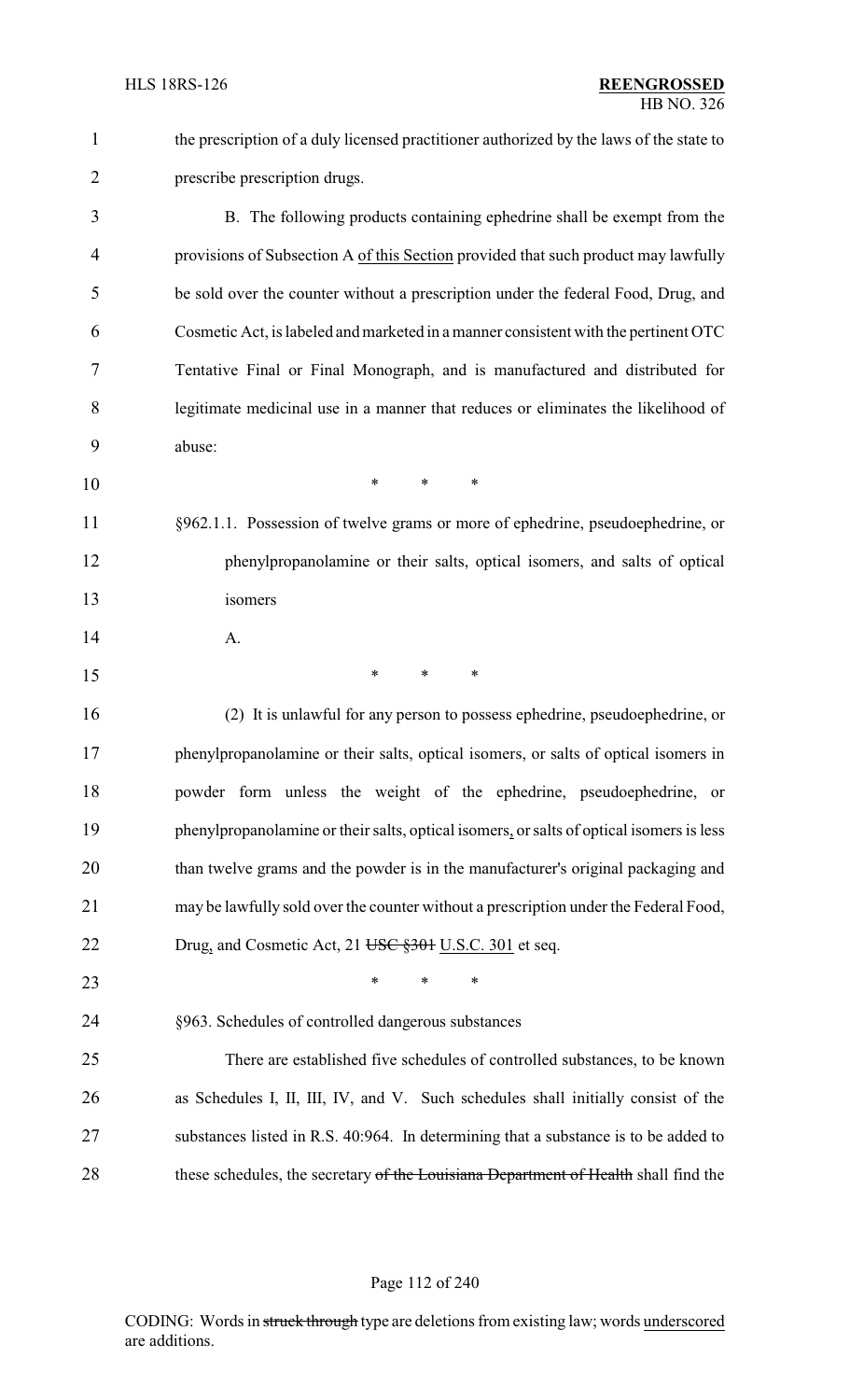| $\mathbf{1}$   | following:                                                                           |  |  |  |  |
|----------------|--------------------------------------------------------------------------------------|--|--|--|--|
| $\overline{2}$ | ∗<br>∗<br>∗                                                                          |  |  |  |  |
| 3              | §964. Composition of schedules                                                       |  |  |  |  |
| 4              | Schedules I, II, III, IV, and V shall, unless and until added to pursuant to R.S.    |  |  |  |  |
| 5              | 40:962, consist of the following drugs or other substances, by whatever official     |  |  |  |  |
| 6              | name, common or usual name, chemical name, or brand name designated:                 |  |  |  |  |
| 7              | *<br>$\ast$<br>$\ast$                                                                |  |  |  |  |
| 8              | <b>SCHEDULE III</b>                                                                  |  |  |  |  |
| 9              | ∗<br>∗<br>∗                                                                          |  |  |  |  |
| 10             | F.(1) Except as provided in Paragraph (2) of this Subsection, the term               |  |  |  |  |
| 11             | anabolic steroid does not include a substance listed in Subsection E above but which |  |  |  |  |
| 12             | is expressly intended for administration to livestock or other nonhuman species and  |  |  |  |  |
| 13             | which has been approved by the secretary of health and hospitals for such an         |  |  |  |  |
| 14             | administration.                                                                      |  |  |  |  |
| 15             | $\ast$<br>∗<br>∗                                                                     |  |  |  |  |
| 16             | <b>SCHEDULE V</b>                                                                    |  |  |  |  |
| 17             | ∗<br>∗<br>∗                                                                          |  |  |  |  |
| 18             | Ε.                                                                                   |  |  |  |  |
| 19             | $\ast$<br>∗<br>∗                                                                     |  |  |  |  |
| 20             | (3)                                                                                  |  |  |  |  |
| 21             | $\ast$<br>$\ast$<br>∗                                                                |  |  |  |  |
| 22             | (b) This limit shall not apply to any quantity of such product, mixture, or          |  |  |  |  |
| 23             | preparation dispensed pursuant to a valid prescription written by a licensed health  |  |  |  |  |
| 24             | care healthcare professional having prescriptive authority.                          |  |  |  |  |
| 25             | Wholesale drug distributors licensed by the Louisiana Board of<br>(4)                |  |  |  |  |
| 26             | Wholesale Drug Drug and Device Distributors and registered with the United States    |  |  |  |  |
| 27             | Drug Enforcement Administration shall be exempt from the storage, reporting,         |  |  |  |  |
| 28             | record keeping, and physical security requirements for controlled dangerous          |  |  |  |  |

# Page 113 of 240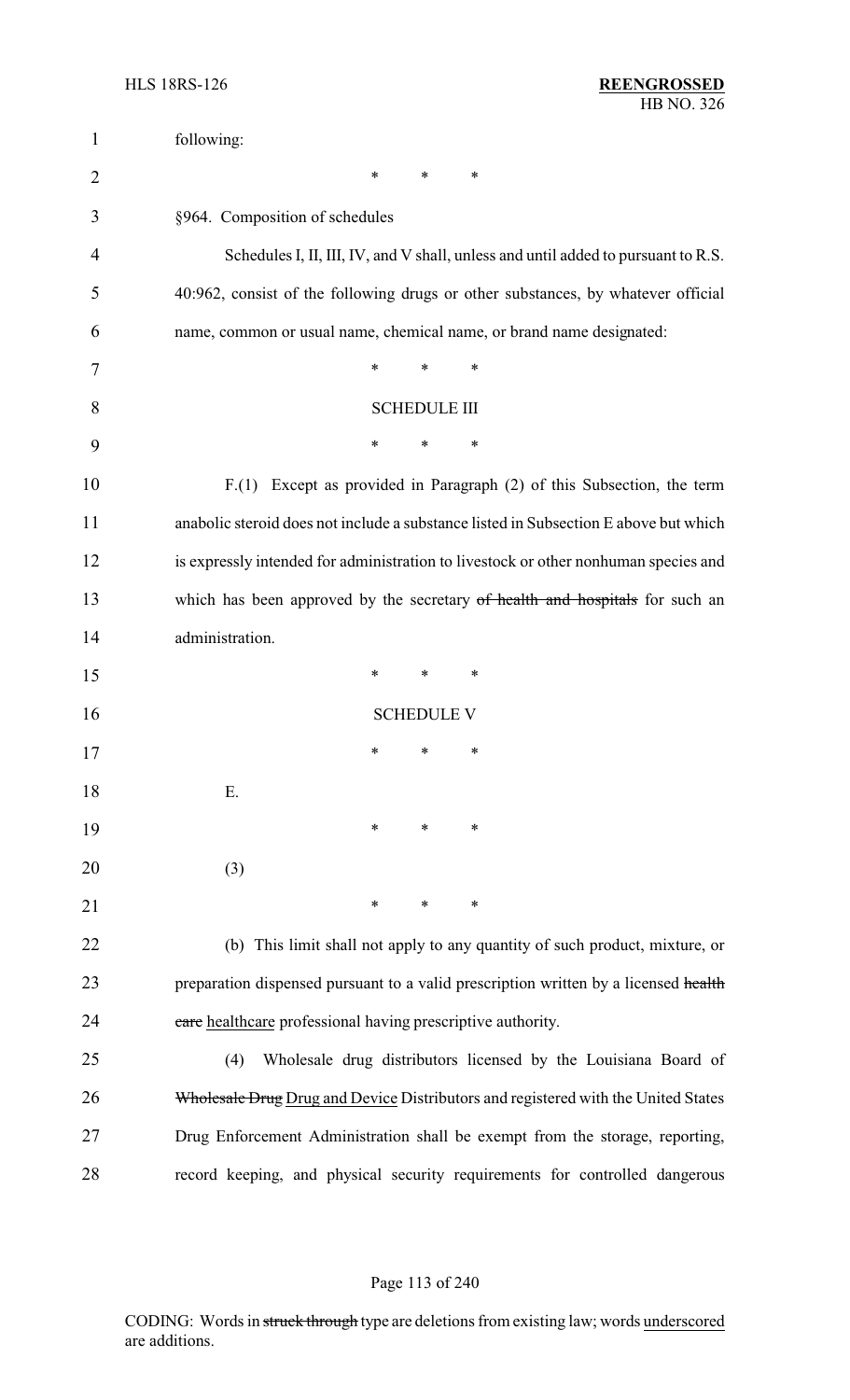| 1              | substances for nonprescription products containing ephedrine, pseudoephedrine, and       |  |  |  |  |
|----------------|------------------------------------------------------------------------------------------|--|--|--|--|
| $\overline{2}$ | phenylpropanolamine which are not listed in another schedule.                            |  |  |  |  |
| 3              | $\ast$<br>*<br>$\ast$                                                                    |  |  |  |  |
| $\overline{4}$ | §965. Secretary of health; authority to except                                           |  |  |  |  |
| 5              | A. The secretary of health and hospitals may by regulation except any                    |  |  |  |  |
| 6              | material, compound, mixture, or preparation containing any depressant or stimulant       |  |  |  |  |
| 7              | substance listed in Subsection A, B, C, or D of Schedule III or in Schedule IV or V      |  |  |  |  |
| 8              | from the application of all or any part of this Part if the material, compound, mixture, |  |  |  |  |
| 9              | or preparation contains one or more active medicinal ingredients not having a            |  |  |  |  |
| 10             | depressant or stimulant effect on the central nervous system, provided that such         |  |  |  |  |
| 11             | ingredients are included therein in such combinations, quantity, proportion, or          |  |  |  |  |
| 12             | concentration as to vitiate the potential for abuse of the substances which do have a    |  |  |  |  |
| 13             | depressant or stimulant effect on the central nervous system.                            |  |  |  |  |
| 14             | B. The secretary of health and hospitals, may, by regulation, exempt any                 |  |  |  |  |
| 15             | compound, mixture, or preparation containing any anabolic steroids substances listed     |  |  |  |  |
| 16             | in Schedule III(E) of R.S. 40:964 from the application of all or any part of this Part   |  |  |  |  |
| 17             | if, because of its concentration, preparation, mixture, or delivery system, it has no    |  |  |  |  |
| 18             | significant potential for abuse.                                                         |  |  |  |  |
| 19             | ∗<br>$\ast$<br>∗                                                                         |  |  |  |  |
| 20             | §968. Prohibited acts--Schedule III; penalties                                           |  |  |  |  |
| 21             | A. Manufacture; distribution. Except as authorized by this part Part, it shall           |  |  |  |  |
| 22             | be unlawful for any person knowingly or intentionally:                                   |  |  |  |  |
| 23             | *<br>∗<br>*                                                                              |  |  |  |  |
| 24             | §969. Prohibited acts--Schedule IV; penalties                                            |  |  |  |  |
| 25             | A. Manufacture; distribution. Except as authorized by this part Part, it shall           |  |  |  |  |
| 26             | be unlawful for any person knowingly or intentionally:                                   |  |  |  |  |
| 27             | ∗<br>∗<br>∗                                                                              |  |  |  |  |

# Page 114 of 240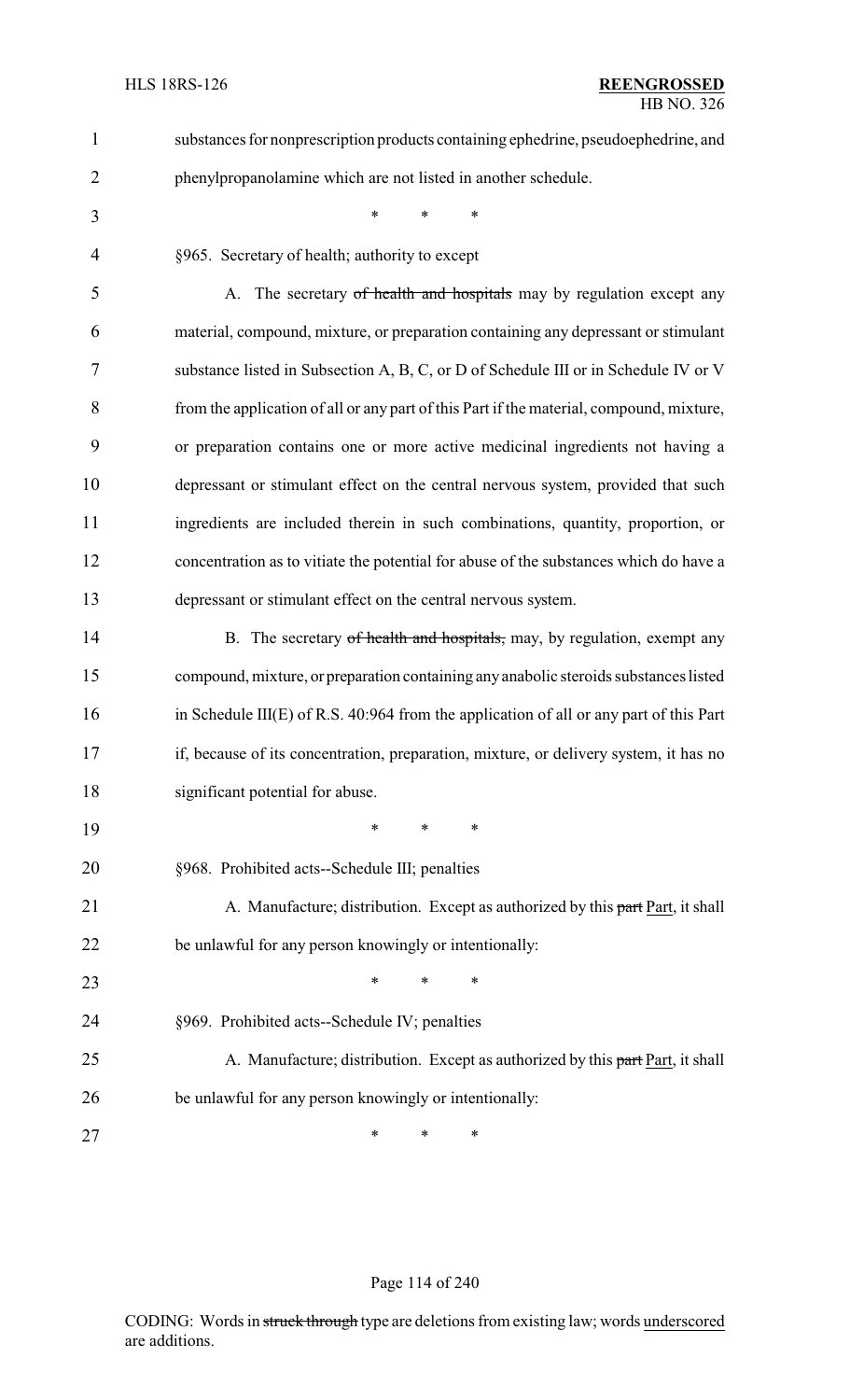| $\mathbf{1}$   | §970. Prohibited acts--Schedule V; penalties                                           |  |  |  |  |
|----------------|----------------------------------------------------------------------------------------|--|--|--|--|
| $\overline{2}$ | A. Manufacture; distribution. Except as authorized by this part Part, it shall         |  |  |  |  |
| 3              | be unlawful for any person knowingly or intentionally:                                 |  |  |  |  |
| $\overline{4}$ | $\ast$<br>*<br>$\ast$                                                                  |  |  |  |  |
| 5              | §971.1. Prohibited acts; false representation                                          |  |  |  |  |
| 6              | $\ast$<br>$\ast$<br>$\ast$                                                             |  |  |  |  |
| 7              | B. The provisions of this Section shall not apply to a law enforcement officer         |  |  |  |  |
| 8              | acting in the course and scope of his employment or to a medical practitioner,         |  |  |  |  |
| 9              | pharmacist, or other person authorized to dispense or administer controlled            |  |  |  |  |
| 10             | dangerous substances pursuant to this Part X of Chapter 4 of Title 40 of the Revised   |  |  |  |  |
| 11             | Statutes of 1950.                                                                      |  |  |  |  |
| 12             | $\ast$<br>$\ast$<br>$\ast$                                                             |  |  |  |  |
| 13             | §972. Rules and regulations and fees                                                   |  |  |  |  |
| 14             | A. The Louisiana Board of Pharmacy is authorized to promulgate rules and               |  |  |  |  |
| 15             | regulations relating to the registration and control of the manufacture, distribution, |  |  |  |  |
| 16             | and dispensing of controlled dangerous substances within this state.                   |  |  |  |  |
| 17             | B. The fees collected by the Louisiana Board of Pharmacy for registration              |  |  |  |  |
| 18             | and licensing shall not exceed the following schedule:                                 |  |  |  |  |
| 19             | $\ast$<br>$\ast$<br>*                                                                  |  |  |  |  |
| 20             | §973. Licensing requirements                                                           |  |  |  |  |
| 21             | A.(1) Every person who conducts research with, manufactures, distributes,              |  |  |  |  |
| 22             | procures, possesses, prescribes, or dispenses any controlled dangerous substance       |  |  |  |  |
| 23             | within this state or who proposes to engage in the research, manufacture,              |  |  |  |  |
| 24             | distribution, procurement, possession, prescribing, or dispensing of any controlled    |  |  |  |  |
| 25             | dangerous substance within this state shall obtain a controlled dangerous substance    |  |  |  |  |
| 26             | license issued by the Louisiana Board of Pharmacy in accordance with the rules and     |  |  |  |  |
| 27             | regulations promulgated by it the board prior to engaging in such activity.            |  |  |  |  |
| 28             | Upon initial application or upon renewal of a controlled dangerous<br>(2)              |  |  |  |  |
| 29             | substance license from the Louisiana Board of Pharmacy, a prescribing practitioner     |  |  |  |  |

Page 115 of 240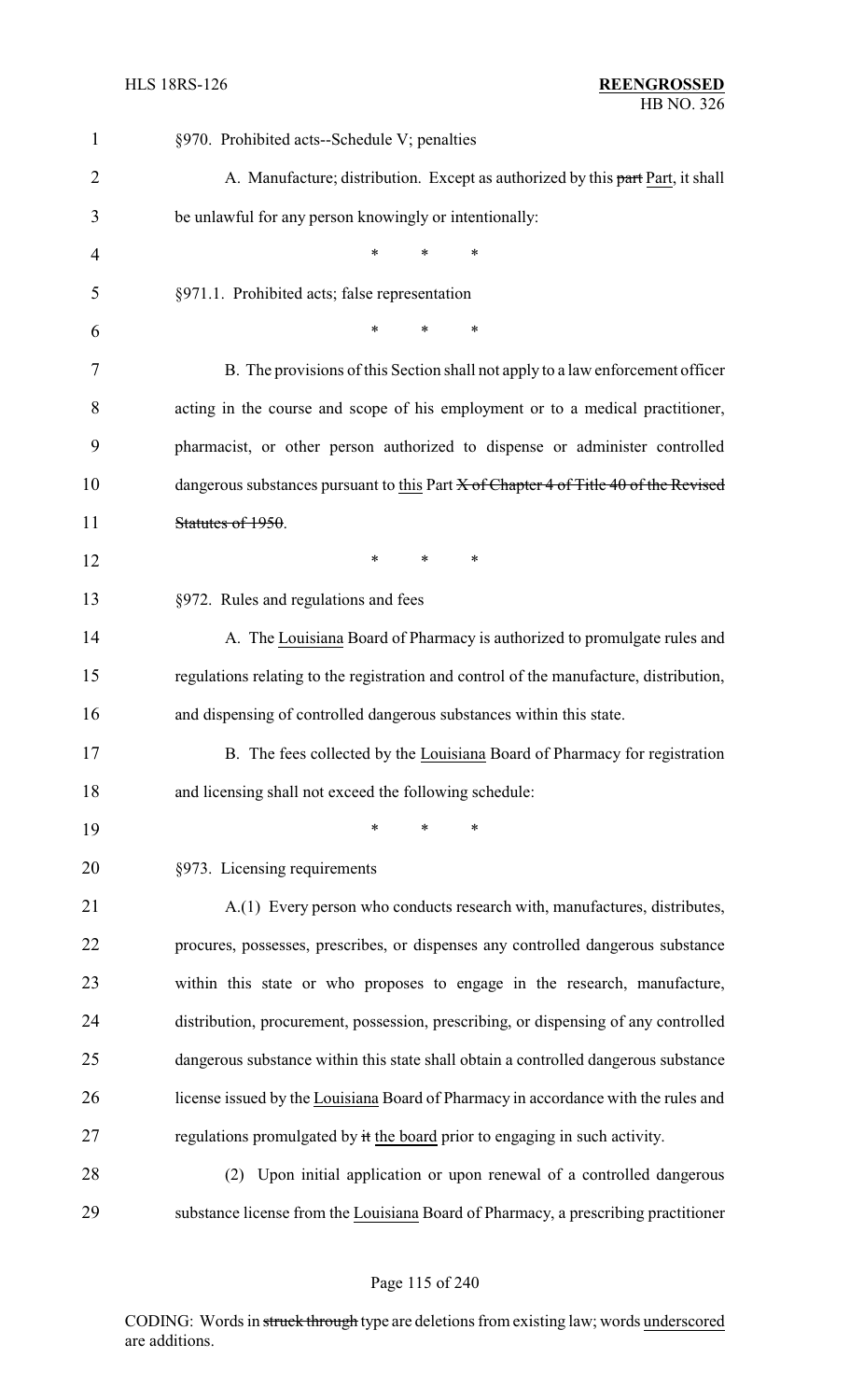| $\mathbf{1}$   | shall automatically and without further action be registered as a participant in the    |  |  |
|----------------|-----------------------------------------------------------------------------------------|--|--|
| $\overline{2}$ | Prescription Monitoring Program prescription monitoring program established in          |  |  |
| 3              | R.S. 40:1001 et seq. For purposes of this Subsection, practitioner the term             |  |  |
| 4              | "practitioner" shall include those with prescription authority for controlled           |  |  |
| 5              | substances in Louisiana, excluding veterinarians.                                       |  |  |
| 6              | B. The following persons shall not be required to obtain a license and may              |  |  |
| 7              | lawfully possess controlled dangerous substances under the provisions of this Part:     |  |  |
| 8              | (1) An agent, or an employee thereof, of any registered manufacturer,                   |  |  |
| 9              | distributor, or dispenser of any controlled dangerous substance if such agent is acting |  |  |
| 10             | in the usual course of his business or employment,.                                     |  |  |
| 11             | (2) A common or contract carrier or warehouseman, or an employee thereof,               |  |  |
| 12             | whose possession of any controlled dangerous substance is in the usual course of his    |  |  |
| 13             | business or employment,.                                                                |  |  |
| 14             | *<br>$\ast$<br>*                                                                        |  |  |
| 15             | C.<br>The Louisiana Board of Pharmacy may, by regulation, waive the                     |  |  |
| 16             | requirement for licensing of certain manufacturers, distributors, or dispensers if it   |  |  |
| 17             | finds it consistent with the public health and safety.                                  |  |  |
| 18             | *<br>*<br>∗                                                                             |  |  |
| 19             | The Louisiana Board of Pharmacy is authorized to inspect the<br>Ε.                      |  |  |
| 20             | establishment of a licensee or applicant for licensing in accordance with the rules and |  |  |
| 21             | regulations promulgated by it the board.                                                |  |  |
| 22             | Any person licensed by the Louisiana Board of Pharmacy to<br>F(1)                       |  |  |
| 23             | manufacture, distribute, or dispense controlled dangerous substances shall submit to    |  |  |
| 24             | the Board of Pharmacy board data on transactions involving the disbursement of          |  |  |
| 25             | Schedule II controlled dangerous substances to licensed Louisiana registrants except    |  |  |
| 26             | as provided in R.S. $40:972$ and $988(B)$ .                                             |  |  |
| 27             | (2) The Louisiana Board of Pharmacy is authorized to promulgate rules and               |  |  |
| 28             | regulations necessary to implement the provisions of this Subsection including but      |  |  |

## Page 116 of 240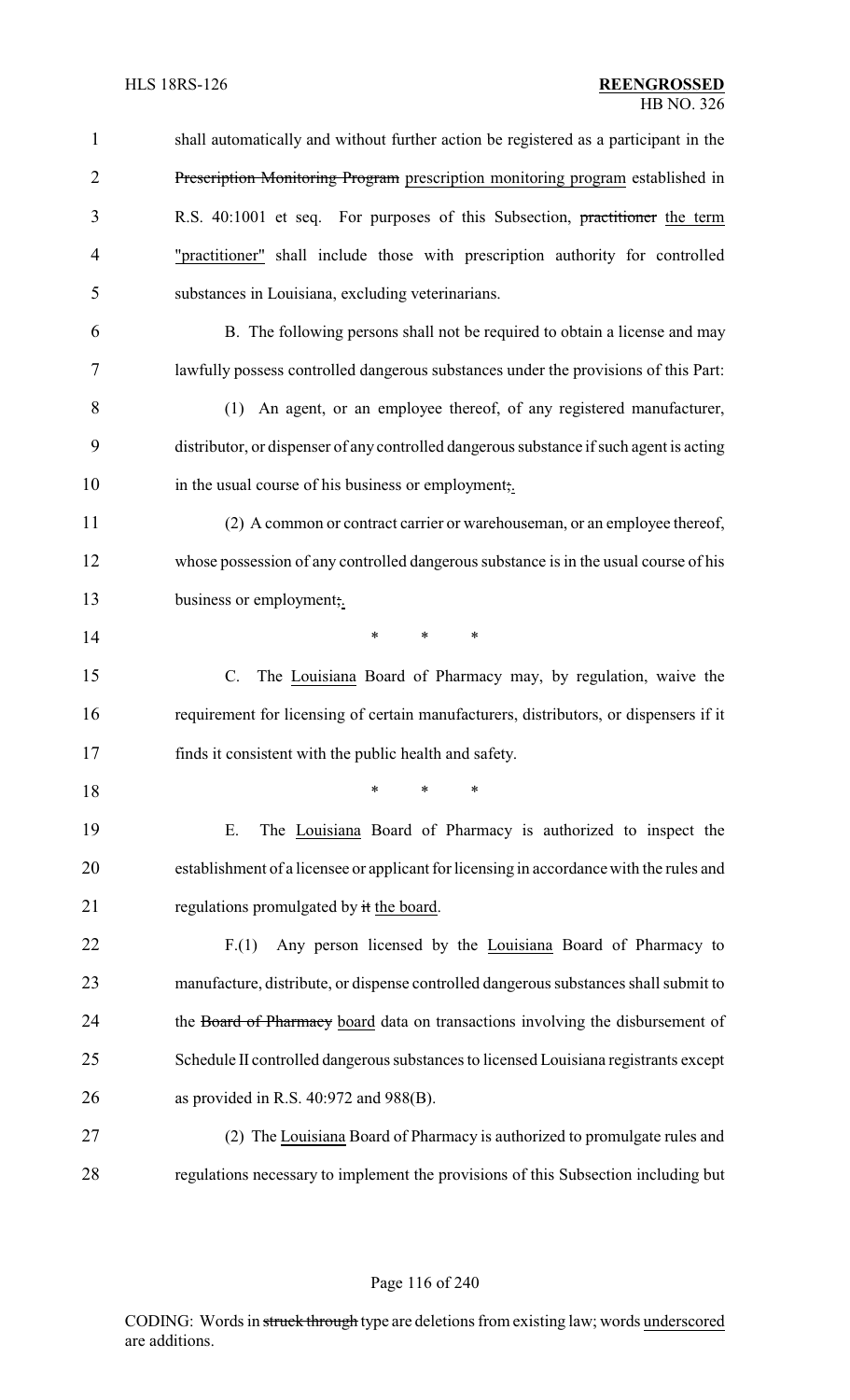not limited to the scope of such data, the form in which it is to be submitted, and the time requirements for such submission.

 G.(1) The Louisiana Board of Pharmacy shall disseminate its findings concerning possible violations to the respective boards for action in correcting violations on the part of licensed Louisiana registrants.

 (2)(a) Such supervisory board shall receive the findings of the Louisiana Board of Pharmacy concerning possible violations and shall disseminate such findings to the respective boards for action in correcting violations on the part of licensed Louisiana registrants.

- \* \* \*
- §974. Licensing

 A. The Louisiana Board of Pharmacy shall license an applicant to manufacture or distribute controlled dangerous substances included in Schedules I 14 through V of R.S. 40:964 at such fees as it shall determine to be reasonable, unless it determines that the issuance of such license is inconsistent with the public interest. In determining the public interest, the following factors shall be considered:

\* \* \*

 C. A license application by a practitioner who wishes to conduct research with a controlled substance shall be referred to the Louisiana Board of Pharmacy. Licensing by the Louisiana Board of Pharmacy for the purpose of bona fide research with a controlled dangerous substance by a practitioner deemed qualified by the 22 Board of Pharmacy board may be denied only on a ground specified in R.S. 23 40:975(A) or on the ground that the applicant's past practice or proposed procedures furnish grounds for the belief that the applicant will abuse or unlawfully transfer such substances from legitimate medical or scientific use.

## §975. Denial, revocation, suspension, or termination of license

27 A. A license pursuant to R.S. 40:974 to manufacture, distribute, or dispense a controlled dangerous substance may be suspended or revoked by the Louisiana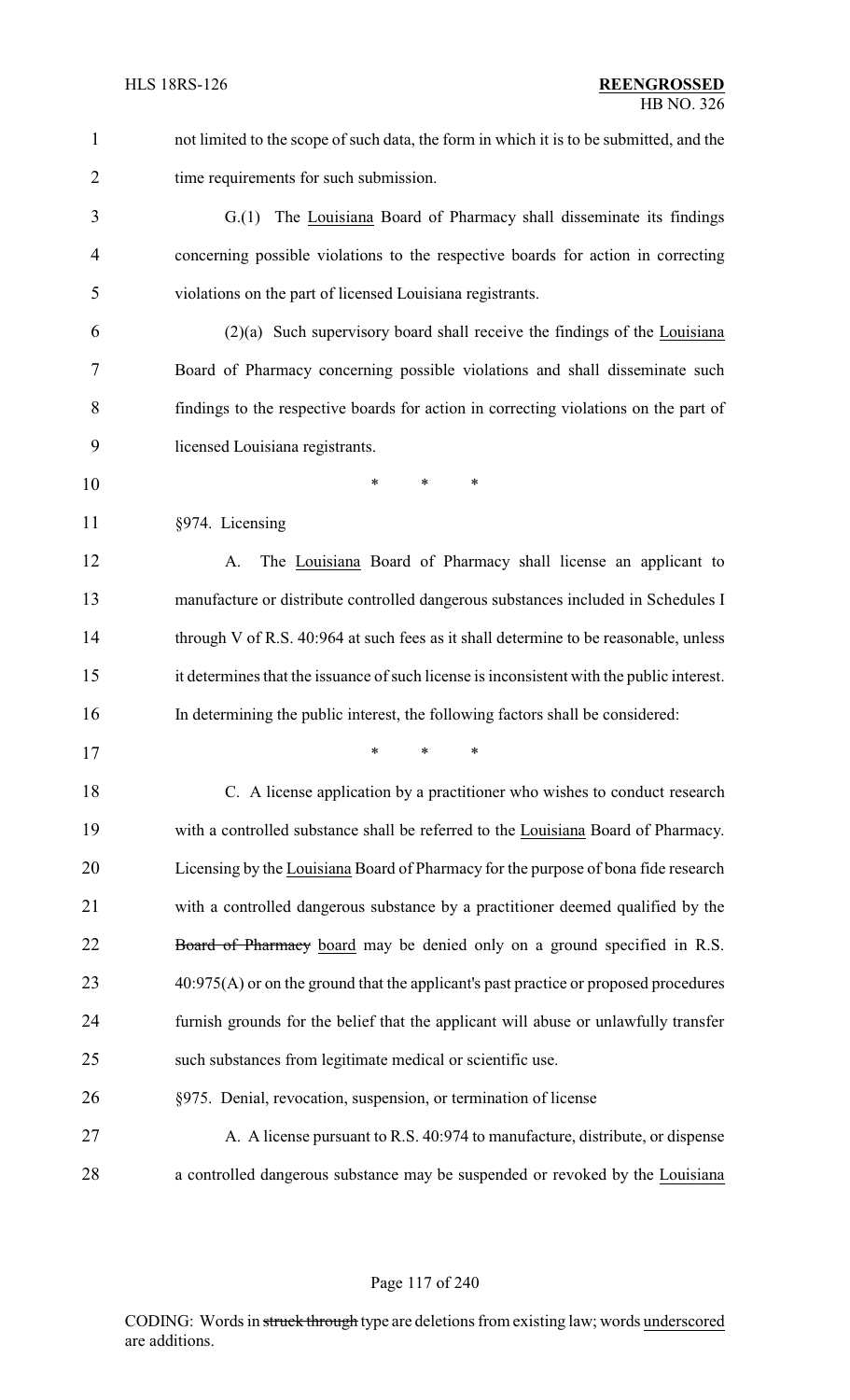| $\mathbf{1}$   | Board of Pharmacy upon a finding that the applicant or licensee meets any of the         |
|----------------|------------------------------------------------------------------------------------------|
| $\overline{2}$ | following criteria:                                                                      |
| 3              | (1) Has He has materially falsified any application filed pursuant to this Part          |
| $\overline{4}$ | or required by this Part, or.                                                            |
| 5              | (2) Has He has been convicted of a felony under this Part or any law of the              |
| 6              | United States, or of any state, relating to any substances defined herein in this Part   |
| $\overline{7}$ | as a controlled dangerous substance, or any felony under any other law of the United     |
| 8              | States or of any state within five years of the date of the issuance of the license, or  |
| 9              | (3) Has had his His federal license has been suspended or revoked by                     |
| 10             | competent federal authority and he is no longer authorized by federal law to engage      |
| 11             | in the manufacturing, distribution, or dispensing of controlled dangerous substances.    |
| 12             | (4) Has He has manufactured, distributed, or dispensed controlled dangerous              |
| 13             | substances in violation of any provision of this Part or any other state or federal laws |
| 14             | pertaining to the manufacture, distribution, or dispensing of controlled dangerous       |
| 15             | substances.                                                                              |
| 16             | Has He has repeatedly failed to submit to the Louisiana Board of<br>(5)                  |
| 17             | Pharmacy data on transactions involving the disbursement of Schedule II controlled       |
| 18             | dangerous substances to licensed Louisiana registrants as required by R.S. 40:973(F)     |
| 19             | and by rules promulgated pursuant thereto.                                               |
| 20             | B. The Louisiana Board of Pharmacy may limit revocation or suspension of                 |
| 21             | a license to the particular controlled dangerous substance with respect to which         |
| 22             | grounds for revocation or suspension exist.                                              |
| 23             | C. Before taking action pursuant to this Section or pursuant to a denial of              |
| 24             | license under R.S. 40:974, the Louisiana Board of Pharmacy shall serve upon the          |
| 25             | applicant or licensee an order to show cause why the license should not be denied,       |
| 26             | revoked, or suspended. The order to show cause shall contain a statement of the          |
| 27             | basis thereof and shall call upon the applicant or licensee to appear before the         |
| 28             | Louisiana Board of Pharmacy at a time and place stated in the order, but in no event     |
| 29             | less than thirty days after the date of receipt of the order. Proceedings to deny,       |

# Page 118 of 240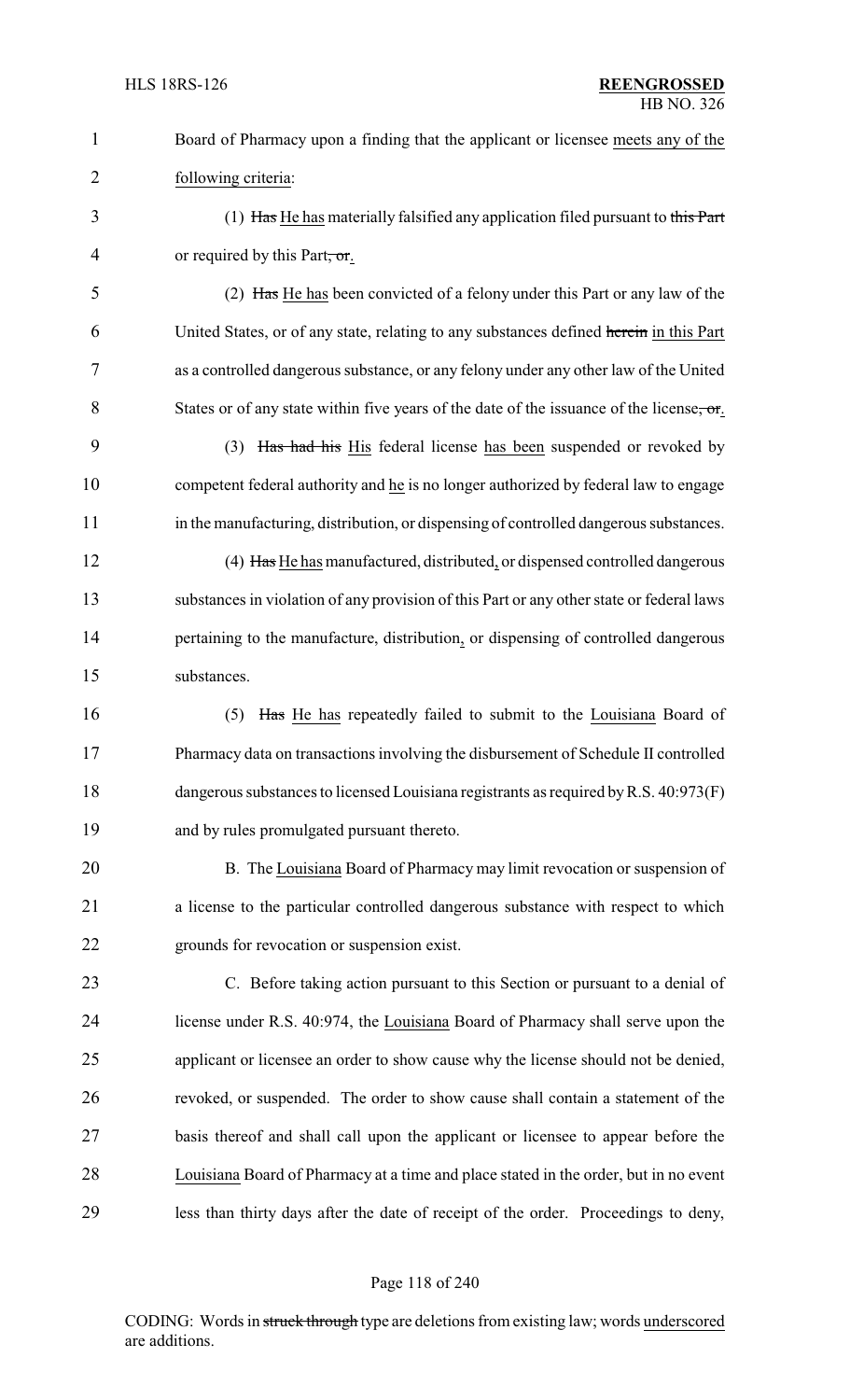revoke, or suspend shall be conducted pursuant to this Section in accordance with R.S. 49:951 et seq. Such proceedings shall be independent of, and not in lieu of, criminal prosecutions or other proceedings under this Part or any law of the state.

 D. The Louisiana Board of Pharmacy may, in its discretion, suspend any license simultaneouslywith the institution of proceedings under this Section in cases where it finds that there is an imminent danger to the public health or safety. Such suspension shall continue in effect until the conclusion of such proceedings, including judicial review thereof, unless sooner withdrawn by the Louisiana Board of Pharmacy or dissolved by a court of competent jurisdiction.

 E. In the event the Louisiana Board of Pharmacy suspends or revokes a 11 license granted under R.S. 40:974, all controlled dangerous substances owned or possessed by the licensee pursuant to such license at the time of suspension or the effective date of the revocation order, as the case may be, may, in the discretion of 14 the Board of Pharmacy board, be placed under seal. No disposition may be made of substances under seal until the time for taking an appeal has elapsed or until all appeals have been concluded unless a court, upon application therefor, orders the sale of perishable substances and the deposit of the proceeds of the sale with the court. Upon a revocation order becoming final, all such controlled dangerous substances shall be forfeited to the state.

\* \* \*

 G.(1) A license pursuant to R.S. 40:974 to manufacture, distribute, or dispense a controlled dangerous substance shall be terminated by the Louisiana Board of Pharmacy if the licensee has failed to timely renew the license and submit the applicable fee, including the fee for the prescription monitoring program authorized pursuant to R.S. 40:1013, and thirty days have elapsed since the date of expiration.

27 \* \* \* \* (3) The Louisiana Board of Pharmacy shall promulgate rules, regulations, and standards to implement the provisions of this Subsection. The rules, regulations,

### Page 119 of 240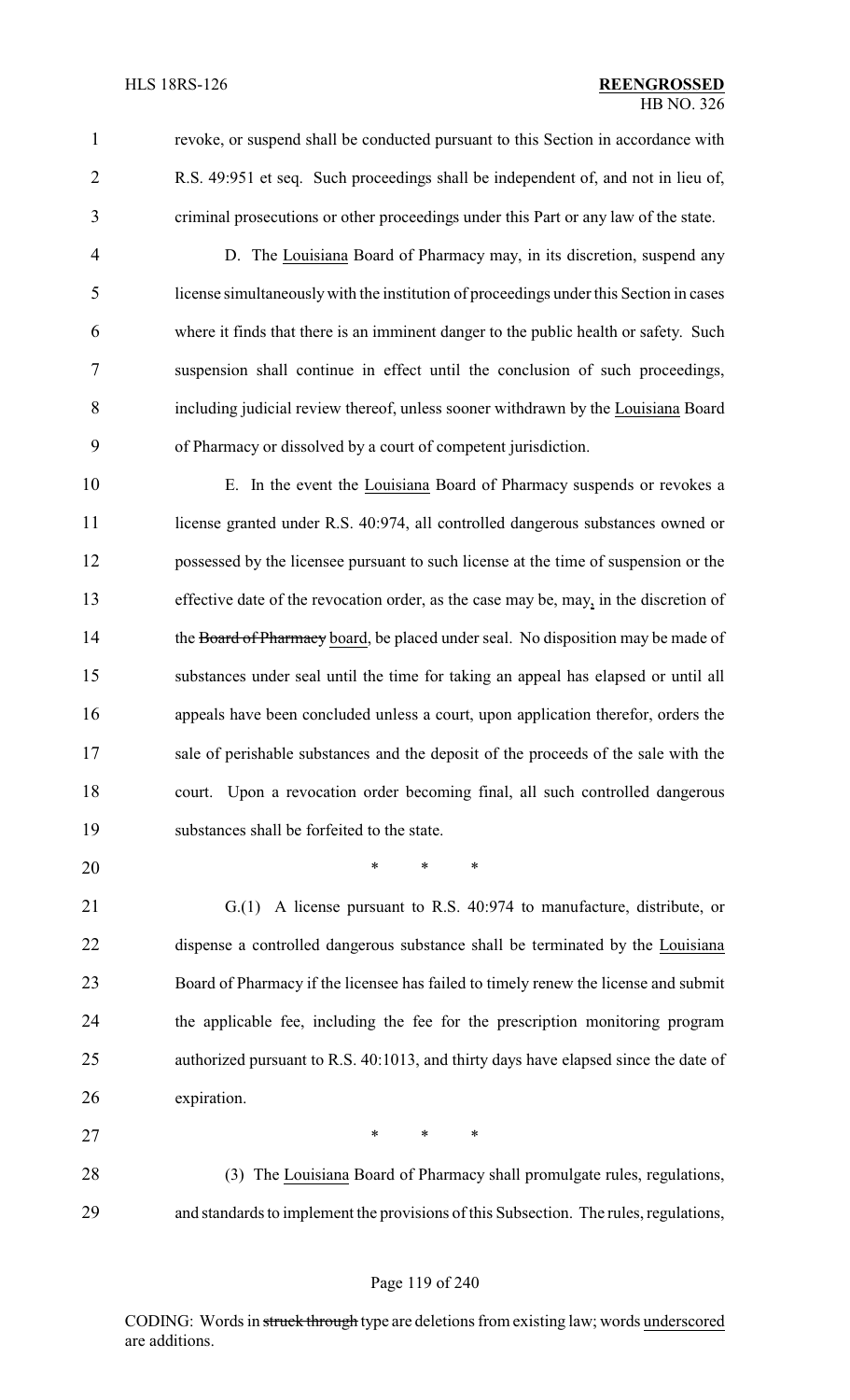and standards shall be promulgated in accordance with the Administrative Procedure Act.

§976. Records of licensees

 Each licenseemanufacturing, distributing, or dispensing controlled dangerous substances in Schedule I, II, III, IV, or V shall make a complete and accurate record of all stocks of such dangerous substances on hand. Thereafter, complete and accurate records of all such dangerous substances shall be maintained until the next inventory is made for the next two-year period as required by this Section. At each two-year period after July 29, 1970, at the time of his regular physical inventory, each licensee manufacturing, distributing, or dispensing controlled dangerous substances shall prepare an inventory of each dangerous substance in his possession. Records and inventories shall contain such information as shall be provided by rules 13 and regulations promulgated by the Louisiana Board of Pharmacy. This Section shall not apply to practitioners who lawfully prescribe or administer, but do not otherwise dispense, controlled dangerous substances listed in Schedule I, II, III, IV, or V of this Part.

- §976.1. Chemical precursor, recordkeeping requirements
- \* \* \*

 H. The provisions of this Section shall not apply to the sale or transfer of a nonnarcotic product that includes a precursor substance listed in Subsection A of this Section, if the product may otherwise be sold lawfully with a prescription or over the counter without a prescription under the Federal Food, Drug, and Cosmetic Act (21 23 U.S.C. Sec. 301, 301 et seq.) or a rule adopted thereunder.

**\*** \* \* \* §978. Prescriptions

**\*** \* \* \* F.(1) A prescriber or his delegate shall access and review the patient's record 28 in the Prescription Monitoring Program prescription monitoring program established in R.S. 40:1001 et seq. prior to initially prescribing any opioid to a patient, and shall

### Page 120 of 240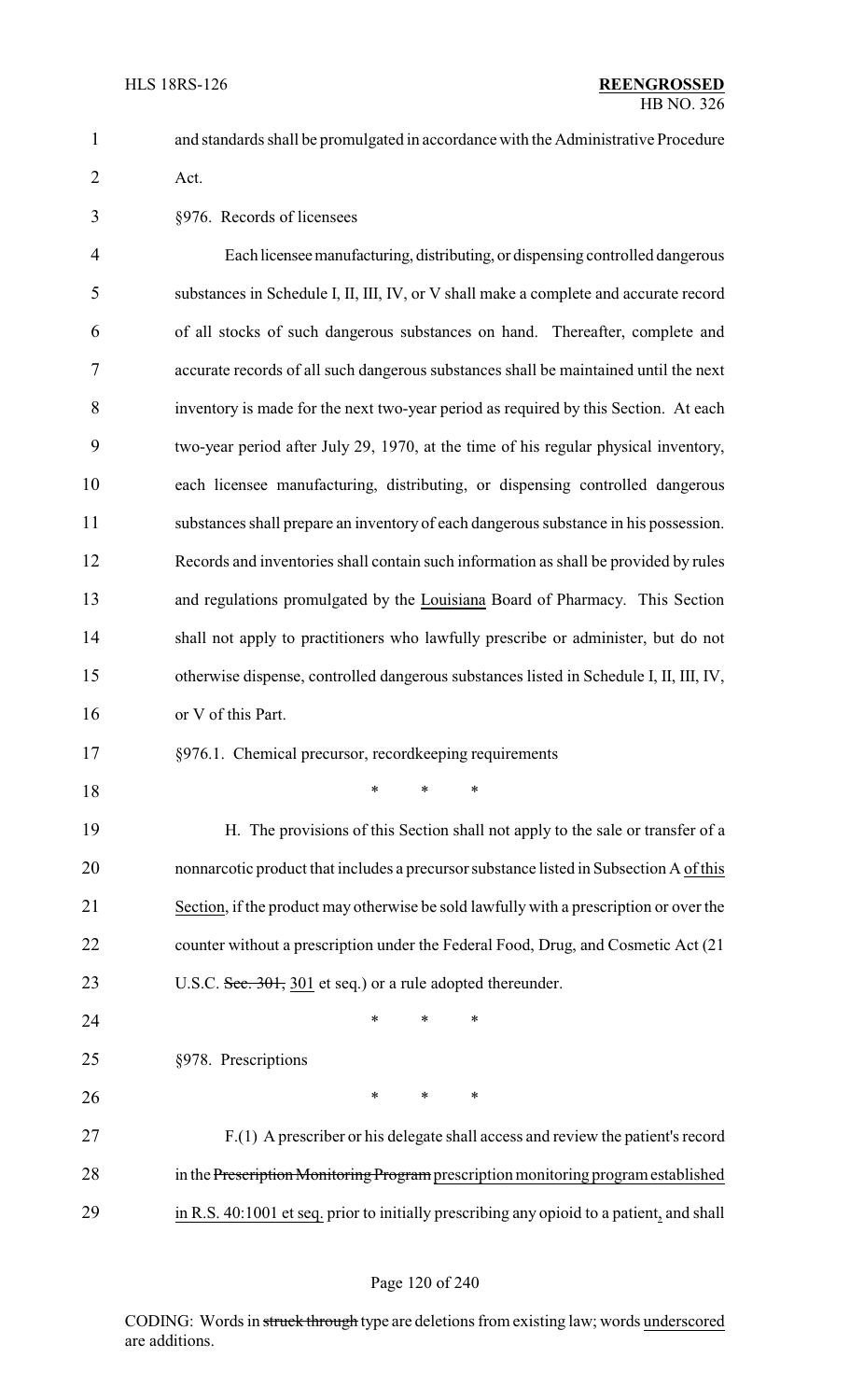| 1              | access the Prescription Monitoring Program prescription monitoring program and        |  |  |  |  |
|----------------|---------------------------------------------------------------------------------------|--|--|--|--|
| $\overline{2}$ | review the patient's record at least every ninety days if the patient's course of     |  |  |  |  |
| 3              | treatment continues for more than ninety days. The requirement established in this    |  |  |  |  |
| $\overline{4}$ | Subsection shall not apply in the following instances:                                |  |  |  |  |
| 5              | *<br>*                                                                                |  |  |  |  |
| 6              | (d) The Prescription Monitoring Program prescription monitoring program               |  |  |  |  |
| 7              | is inaccessible or not functioning properly due to an internal or external electronic |  |  |  |  |
| 8              | However, the prescriber or his delegate shall check the Prescription<br>issue.        |  |  |  |  |
| 9              | Monitoring Program prescription monitoring program once electronic accessibility      |  |  |  |  |
| 10             | has been restored and note the cause for the delay in the patient's chart.            |  |  |  |  |
| 11             | *<br>∗<br>∗                                                                           |  |  |  |  |
| 12             | H.                                                                                    |  |  |  |  |
| 13             | ∗<br>*<br>∗                                                                           |  |  |  |  |
| 14             | (2)                                                                                   |  |  |  |  |
| 15             | ∗<br>*<br>∗                                                                           |  |  |  |  |
| 16             | (b) If the dispensed amount is less than the recommended full quantity, the           |  |  |  |  |
| 17             | pharmacist or a designee shall ensure that the actual dispensed amount is accurately  |  |  |  |  |
| 18             | recorded in the Prescription Monitoring Program prescription monitoring program.      |  |  |  |  |
| 19             | The pharmacist or a designee shall also, within seven days, make a notation in the    |  |  |  |  |
| 20             | interoperable electronic health record of the patient if the pharmacist has access to |  |  |  |  |
| 21             | the record.                                                                           |  |  |  |  |
| 22             | $\ast$<br>∗<br>∗                                                                      |  |  |  |  |
| 23             | Naloxone; first responder; prescription; administration to third party;<br>§978.1.    |  |  |  |  |
| 24             | limitation of liability                                                               |  |  |  |  |
| 25             | A. For the purposes of this Section, the following definitions apply:                 |  |  |  |  |
| 26             | (1) "First responder" means any of the following:                                     |  |  |  |  |
| 27             | $\ast$<br>∗<br>*                                                                      |  |  |  |  |
| 28             | (c) An EMS practitioner as defined in $R.S. 40:1231 R.S. 40:1131$ .                   |  |  |  |  |
| 29             | ∗<br>∗<br>∗                                                                           |  |  |  |  |

# Page 121 of 240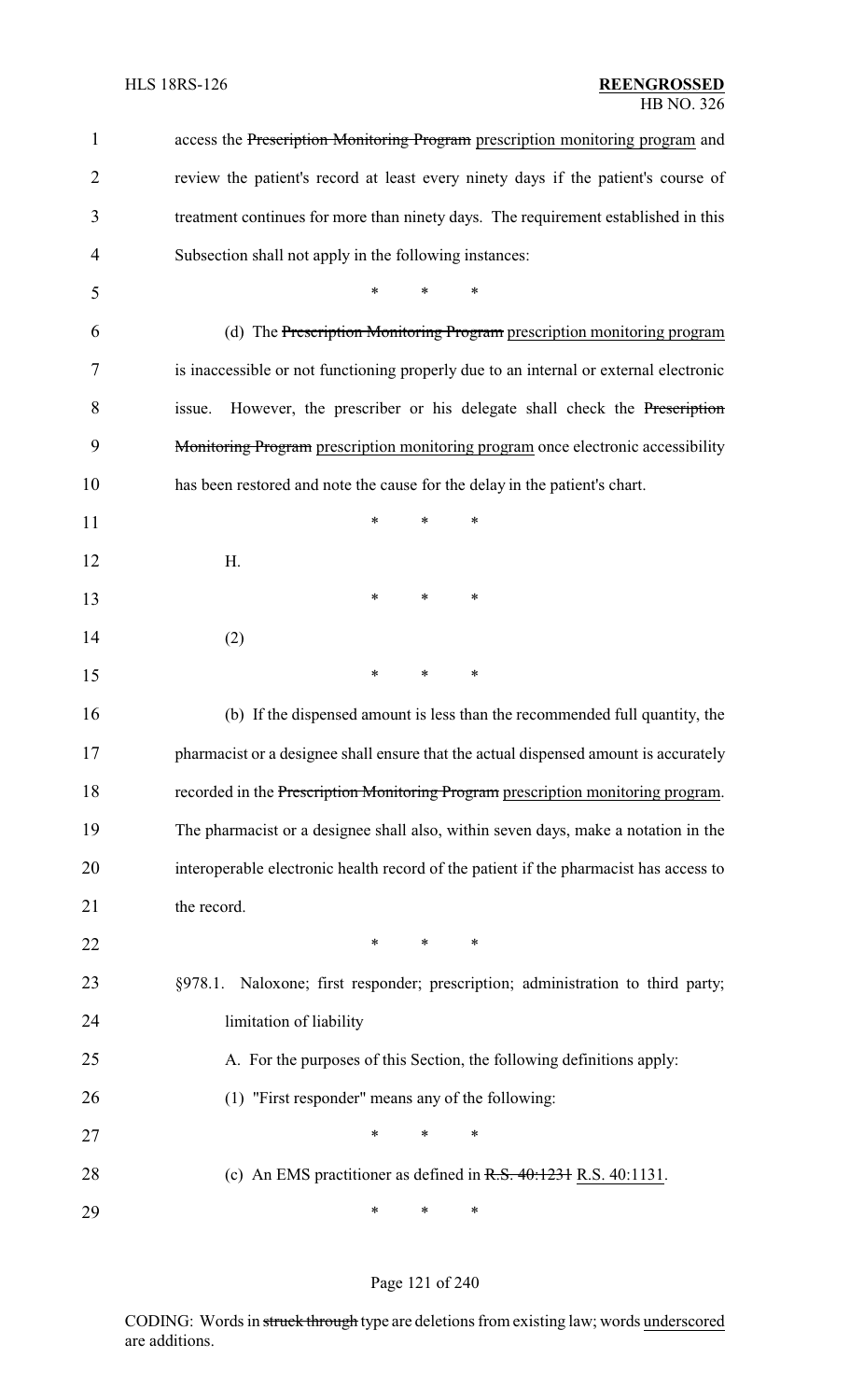§978.3. Continuing education for the prescribing of controlled substances

 $*$  \* \* \*

 B. Each licensing board that regulates practitioners with prescriptive authority in Louisiana shall establish continuing education requirements as a prerequisite to license renewal. Each board shall develop continuing education criteria, to include drug diversion training, best practice prescribing of controlled substances, appropriate treatment for addiction, and any other matters regarding the prescribing of controlled dangerous substances that are deemed appropriate by the board. Rules and regulations to implement this Section shall be promulgated in accordance with the Administrative Procedure Act. Such rules shall include all of 11 the following:

 (1) Each practitioner with prescriptive authority in Louisiana who holds a controlled dangerous substance license shall obtain three credit hours of continuing 14 education as a prerequisite to license renewal with their his professional licensing board. Successful completion of this requirement once shall satisfy the requirement in full.

 (2) A practitioner with prescriptive authority in Louisiana who has a controlled dangerous substance license shall be exempt from the continuing education requirements for license renewal established in this Section if he completes and submits to his licensing board a certification form developed by his licensing board attesting that he has not prescribed, administered, or dispensed a controlled dangerous substance during the entire applicable reporting period. The 23 licensing board shall verify the attestation of the prescriber through the Prescription 24 Monitoring Program prescription monitoring program established in R.S. 40:1001 et seq.

**\*** \* \* \*

§980. Additional penalties

28 Any penalty imposed for violation of this part Part shall be in addition to, and

### Page 122 of 240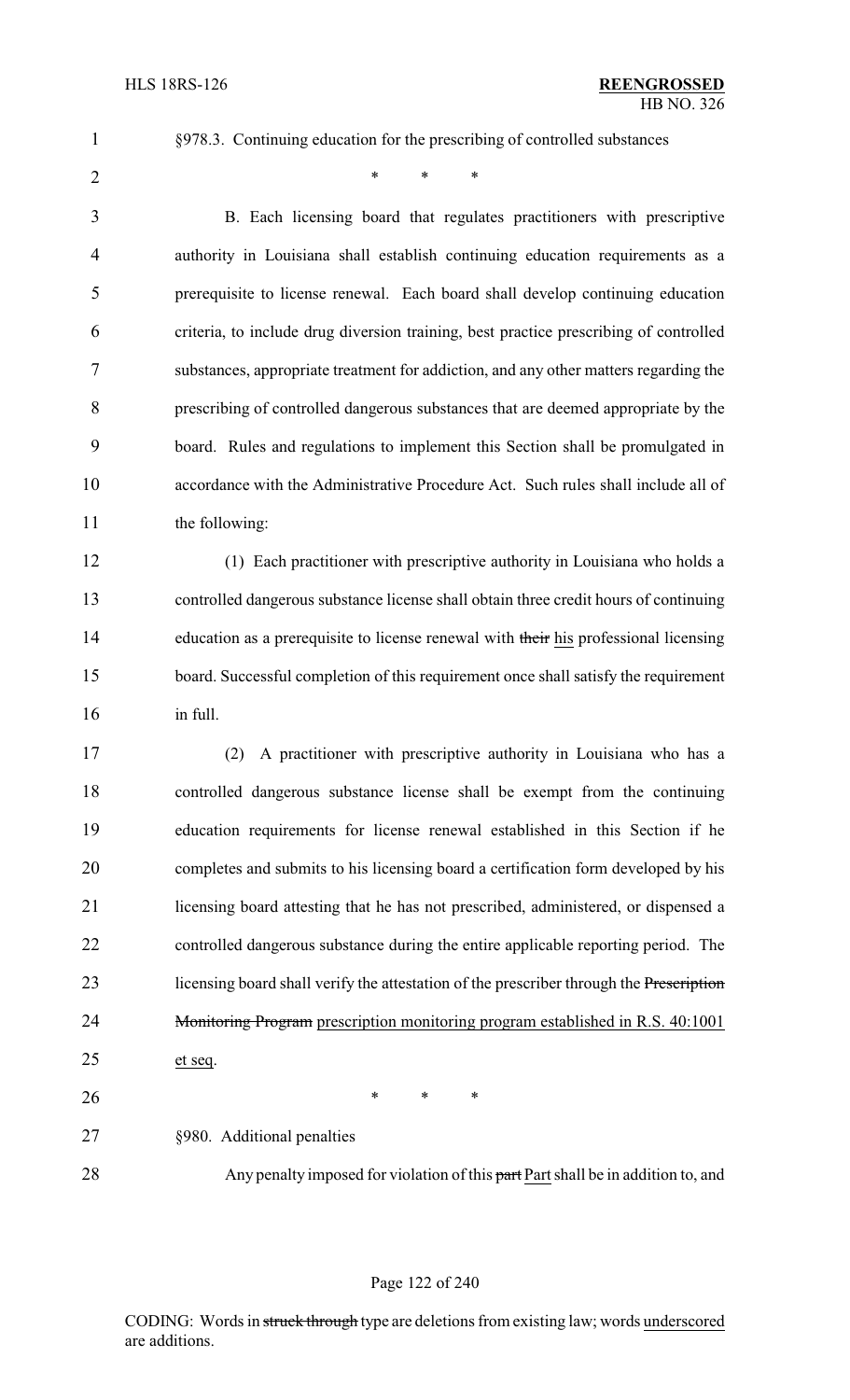|   | ÷ |  |
|---|---|--|
| ۹ |   |  |

not in lieu of, any civil or administrative penalty or sanction authorized by law.

 $*$  \* \* \*

| 3  | §982. Second or subsequent offenses                                                     |
|----|-----------------------------------------------------------------------------------------|
| 4  | A. Any person convicted of any offense under this part Part, if the offense             |
| 5  | is a second or subsequent offense, shall be sentenced to a term of imprisonment that    |
| 6  | is twice that otherwise authorized or to payment of a fine that is twice that otherwise |
| 7  | authorized, or both. If the conviction is for an offense punishable under R.S.          |
| 8  | 40:966(B), R.S. $40:967(B)$ $967(B)$ , R.S. $40:968(B)$ $968(B)$ , or R.S. $40:969(B)$  |
| 9  | 969(B), and if it is the offender's second or subsequent offense, the court may         |
| 10 | impose, in addition to any term of imprisonment and fine, twice the special parole      |
| 11 | term otherwise authorized.                                                              |
| 12 | B. For purposes of this section Section, an offense shall be considered a               |
| 13 | second or subsequent offense, if, prior to the commission of such offense, the          |
| 14 | offender had at any time been convicted of any violation of this state, the United      |
| 15 | States, any other state of or any foreign country, relating to the unlawful use,        |
| 16 | possession, production, manufacturing, distribution, or dispensation of any narcotic    |
| 17 | drug, marijuana, depressant, stimulant, or hallucinogenic drugs.                        |
| 18 | $\ast$<br>∗<br>*                                                                        |
| 19 | §984. Powers of enforcement personnel                                                   |
| 20 | The Louisiana Board of Pharmacy's authorized employees may:                             |
| 21 | *<br>*<br>*                                                                             |
| 22 | §986. Administrative inspections and warrants                                           |
| 23 | A. Issuance and execution of administrative inspection warrants shall be as             |
| 24 | follows:                                                                                |
| 25 | (1) Any judge of a state court of record, or any state magistrate of any court          |
| 26 | of record may, within his jurisdiction, and upon proper oath or affirmation after       |
| 27 | being satisfied there is probable cause to believe that legal grounds exist for the     |
| 28 | issuance of such warrant, issue warrants for the purpose of conducting administrative   |
|    |                                                                                         |

## Page 123 of 240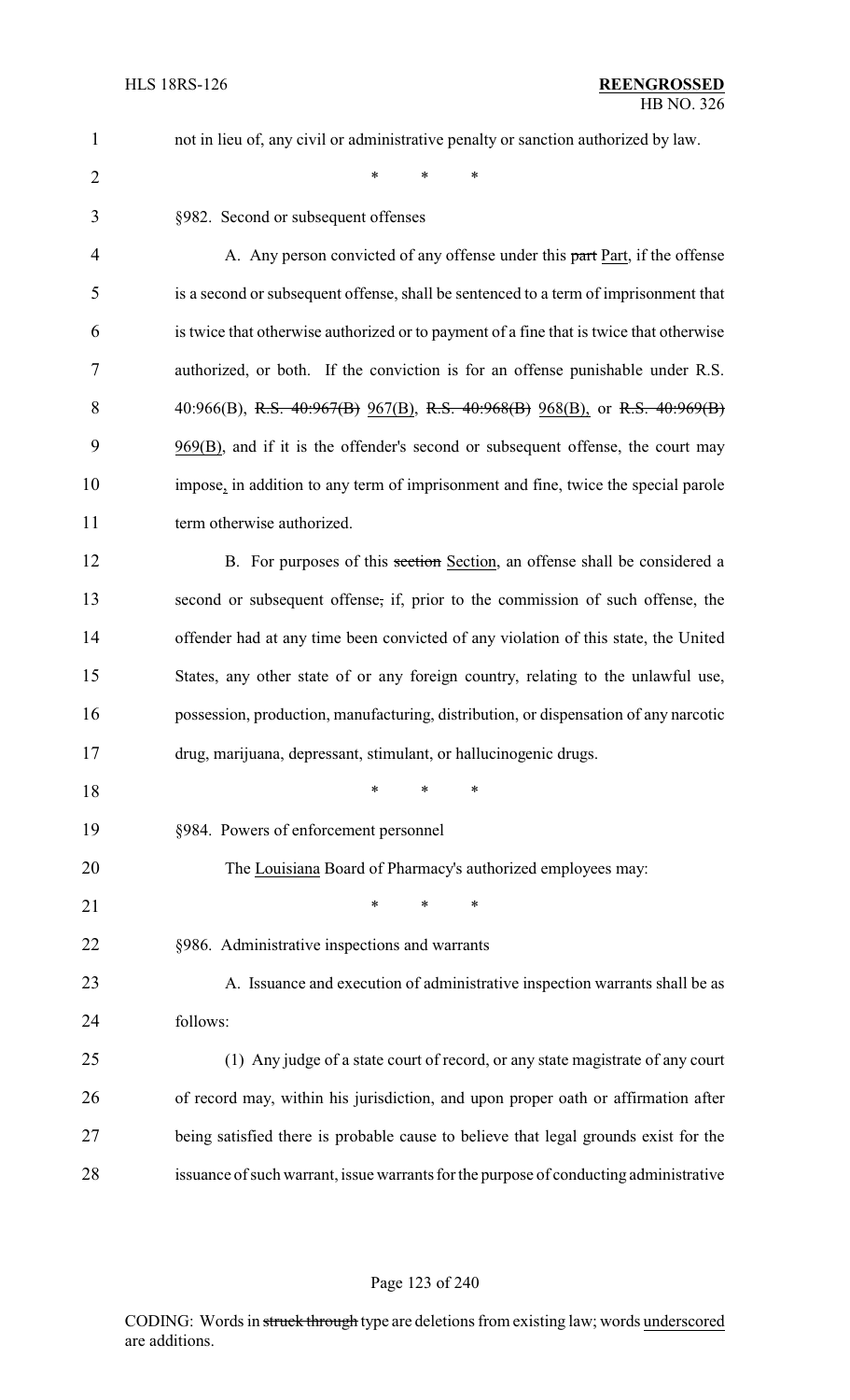1 inspections authorized by this part Part or regulations thereunder, and may authorize seizure of property related to such inspections.

\* \* \*

4 (3) A warrant issued pursuant to this section Section must shall be executed and returned within ten days of its date. If property is seized pursuant to a warrant, the person executing the warrant shall give to the person from whom or from whose premises the property was taken a copy of the warrant and a receipt for the property taken. The return of the warrant shall be made promptly and shall be accompanied by a written inventory of any property taken. The inventory shall be made in the presence of the person executing the warrant and of the person from whose possession or premises the property was taken. The judge or magistrate of any court of record, upon request, shall deliver a copy of the inventory to the person from whom or from whose premises the property was taken and to the applicant for the warrant.

 (4) The judge or magistrate of any court of record who has issued a warrant 16 under this section Section shall attach to the warrant a copy of the return and all 17 papers filed in connection therewith and shall file them with the clerk of the state court for the judicial district in which the inspection was made.

19 B. The Louisiana Board of Pharmacy is authorized to make administrative inspections of controlled premises in accordance with the following provisions:

21 (1) For purposes of this section Section only, "controlled premises" means all of the following:

 (a) Places where persons licensed or exempted from licensing requirements 24 under this part Part are required to keep records; and.

 (b) Places including factories, warehouses, establishments, and conveyances 26 where persons licensed or exempted from licensing requirements under this part Part are permitted to possess, manufacture, compound, process, sell, deliver, or otherwise dispose of any controlled dangerous substance.

#### Page 124 of 240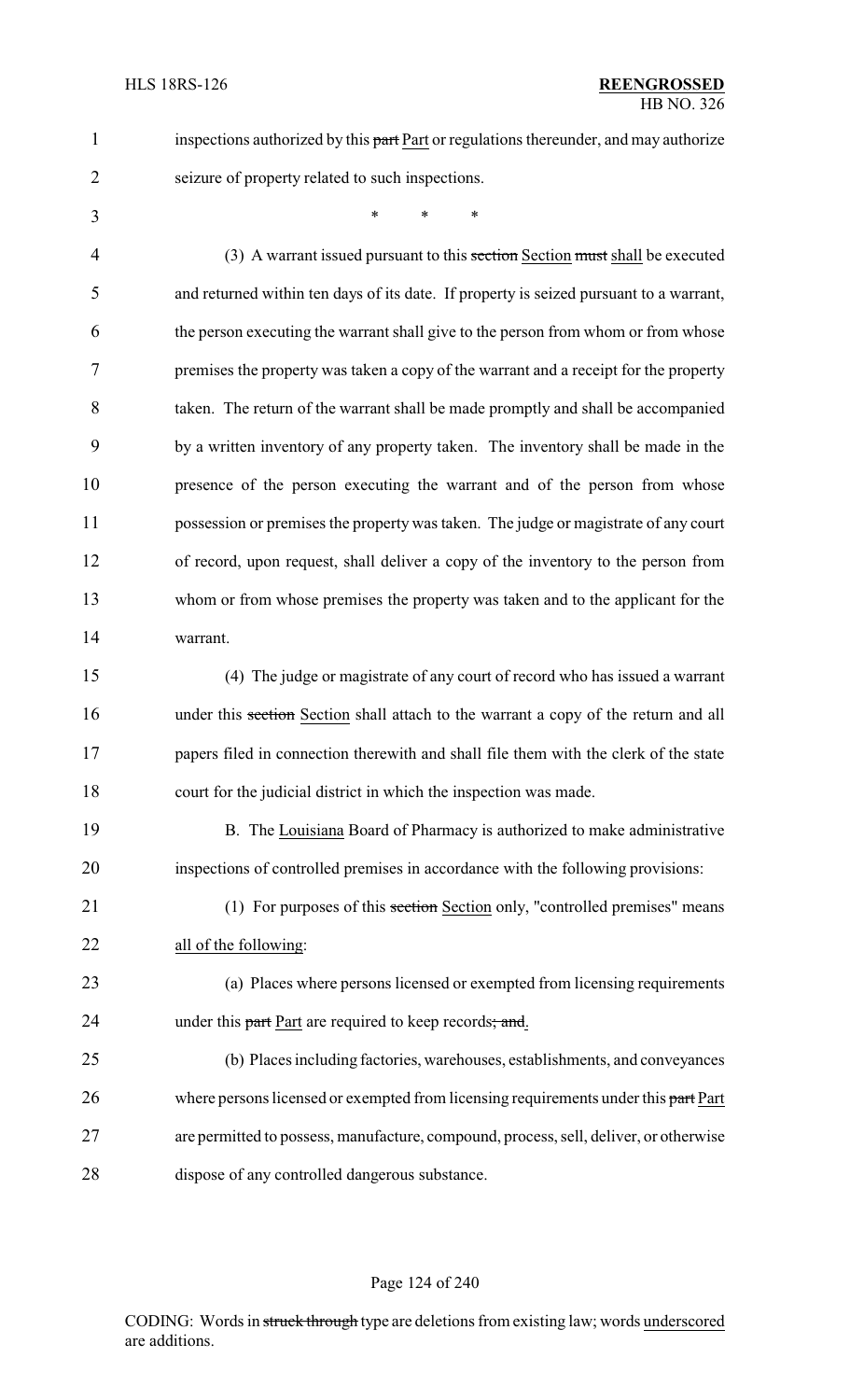| $\mathbf{1}$   | (2) When so authorized by an administrative inspection warrant issued                     |
|----------------|-------------------------------------------------------------------------------------------|
| $\overline{2}$ | pursuant to Subsection A of this Section a law enforcement officer or an employee         |
| 3              | as designated in R.S. 40:984 hereof, upon presenting the warrant and appropriate          |
| 4              | credentials to the owner, operator, or agent in charge, shall have the right to enter     |
| 5              | controlled premises for the purpose of conducting such an administrative inspection.      |
| 6              | (3) When so authorized by an administrative inspection warrant, a law                     |
| 7              | enforcement officer or an employee as designated in R.S. 40:984 hereof shall have         |
| 8              | the right:                                                                                |
| 9              | $\ast$<br>$\ast$<br>∗                                                                     |
| 10             | (b) To inspect, within reasonable limits and in a reasonable manner, the                  |
| 11             | controlled premises and all pertinent equipment, finished and unfinished material,        |
| 12             | containers and labeling found therein, and except as provided in Paragraph (B)(5) of      |
| 13             | this Section, all other things therein including records, files, papers, processes,       |
| 14             | controls, and facilities subject to regulation and control by the provisions of this Part |
| 15             | or by regulations promulgated by the Louisiana Board of Pharmacy.                         |
| 16             | ∗<br>*<br>*                                                                               |
| 17             | (4) This section Section shall not be construed to prevent the inspection                 |
| 18             | without a warrant of books and records pursuant to an administrative subpoena             |
| 19             | issued in accordance with R.S. 40:986 this Section, nor shall this section Section be     |
| 20             | construed to prevent entries and administrative inspections including seizures of         |
| 21             | property without a warrant:                                                               |
| 22             | (a) With the written consent of the owner, operator, or agent in charge of the            |
| 23             | controlled premises;                                                                      |
| 24             | (b) In situations involving inspection of conveyances where there is probable             |
| 25             | cause to believe that the mobility of the conveyance makes it impracticable to obtain     |
| 26             | a warrant;                                                                                |
| 27             | (5) Except when the owner, operator, or agent in charge of the controlled                 |
| 28             | premises so consents in writing, no inspection authorized by this section Section         |
| 29             | shall extend to any of the following:                                                     |
|                |                                                                                           |

# Page 125 of 240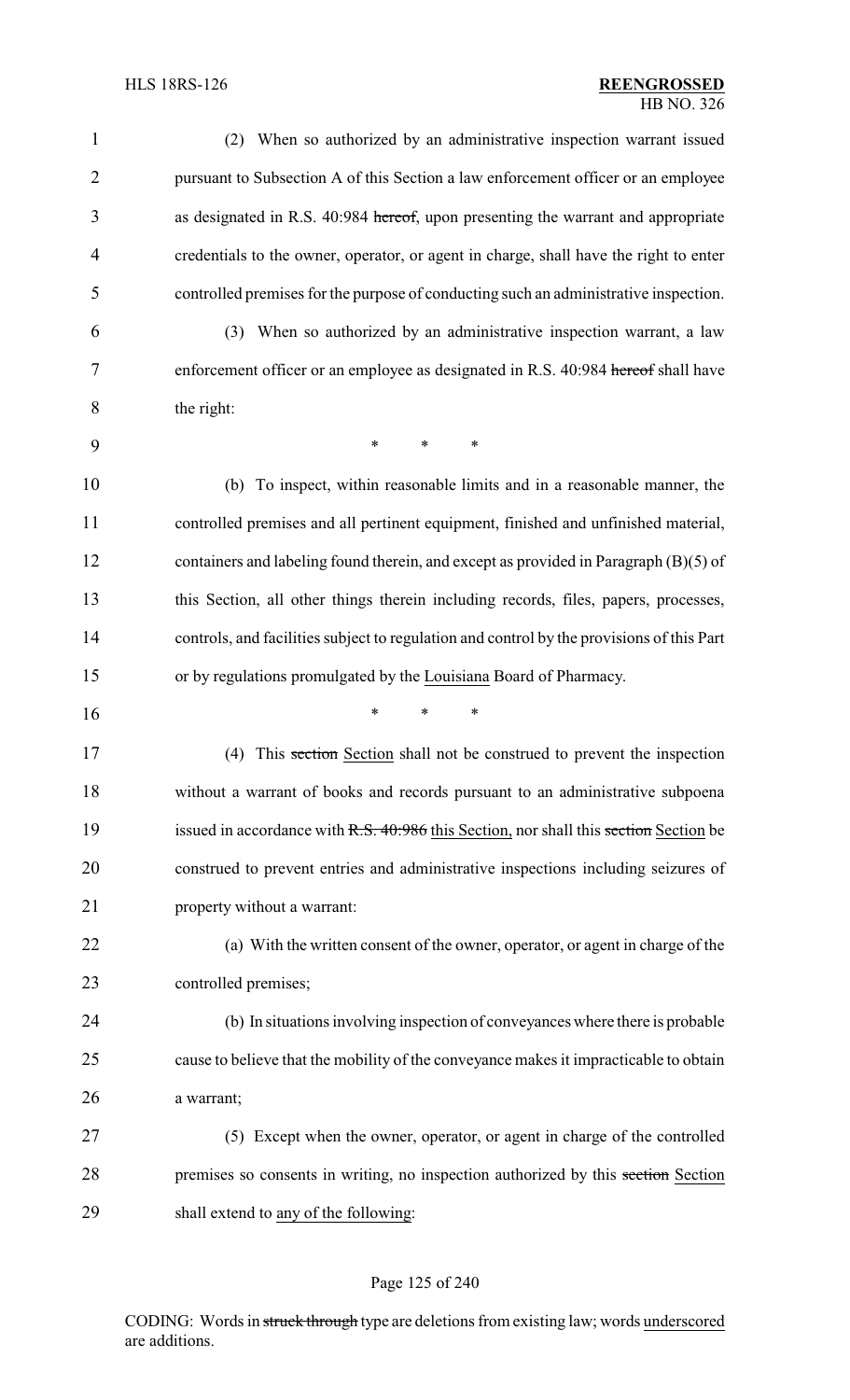| 1  | (a) Financial data;.                                                                     |
|----|------------------------------------------------------------------------------------------|
| 2  | (b) Sales data other than shipment data, or.                                             |
| 3  | *<br>*<br>*                                                                              |
| 4  | §987. Injunctions                                                                        |
| 5  | Any district court of this state shall have jurisdiction in proceedings in               |
| 6  | accordance with the rules of such courts to enjoin violations of this part Part and in   |
| 7  | accordance with the Code of Civil Procedure and other laws of this state.                |
| 8  | §988. Cooperative arrangements; inspections                                              |
| 9  | A. The Louisiana Board of Pharmacy may cooperate with federal and other                  |
| 10 | state agencies in discharging its responsibilities concerning dangerous substances.      |
| 11 | To this end, it is authorized to:                                                        |
| 12 | *<br>*<br>$\ast$                                                                         |
| 13 | $B(1)$ Anything contained in any Any other provision of this Part $X$ of                 |
| 14 | Chapter 4 of Title 40 of the Louisiana Revised Statutes of 1950 to the contrary          |
| 15 | notwithstanding, the inspections authorized or required by said that law, insofar as     |
| 16 | pharmacists and pharmacies registered and licensed under the Louisiana Board of          |
| 17 | Pharmacy only are concerned, shall be conducted by the Louisiana Board of                |
| 18 | Pharmacy, through its duly authorized officers, members, inspectors, agents, and         |
| 19 | representatives, insofar as pharmacists and pharmacies registered and licensed under     |
| 20 | the Louisiana Board of Pharmacy are concerned; and compliance with requirements          |
| 21 | involving security measures, inventories, records, and reports required by said that     |
| 22 | law and/or the regulations promulgated from time to time in connection therewith         |
| 23 | shall be administratively determined by the Louisiana Board of Pharmacy, insofar         |
| 24 | as pharmacists and pharmacies registered and licensed under the Louisiana Board of       |
| 25 | Pharmacy only are concerned.                                                             |
| 26 | (2) Anything contained in any Any other provision of this Part $\overline{X}$ of Chapter |
| 27 | 4 of Title 40 of the Louisiana Revised Statutes of 1950 to the contrary                  |
| 28 | notwithstanding, the inspections authorized or required by said that law, insofar as     |
| 29 | physicians licensed to practice medicine by the Louisiana State Board of Medical         |

# Page 126 of 240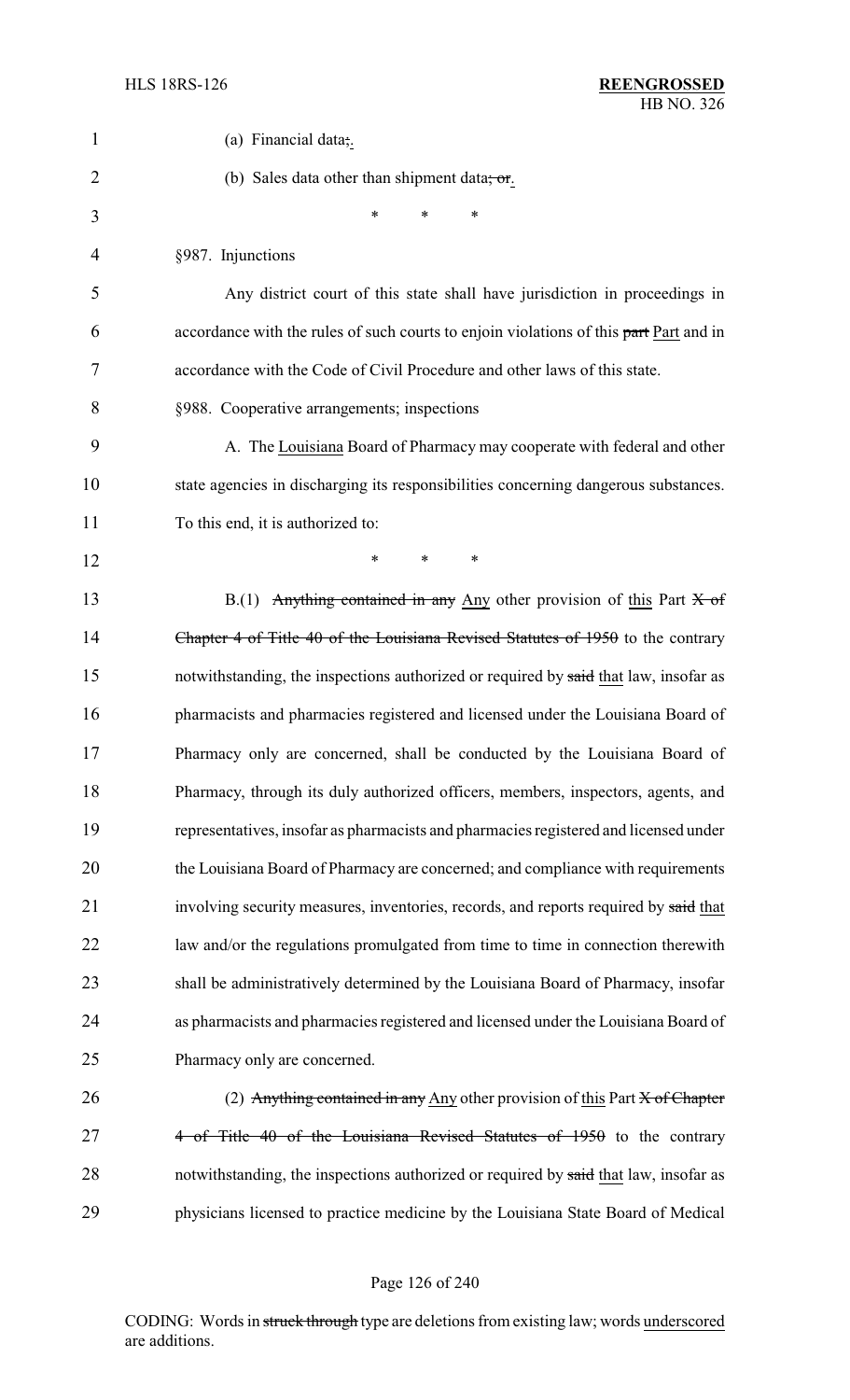Examiners only are concerned, shall be conducted by the Louisiana State Board of Medical Examiners, through its duly authorized officers, members, inspectors, agents, and representatives, insofar as physicians licensed to practice medicine by the Louisiana State Board of Medical Examiners are concerned. Compliance with requirements involving securitymeasures, inventories, records, and reports required by said that law or the regulations promulgated in connection therewith, or both, shall be administratively determined by the Louisiana State Board of Medical Examiners insofar as physicians licensed to practice medicine by the Louisiana State Board of Medical Examiners only are concerned.

10 C. Anything contained in any Any other provision of this Part X of Chapter 11 4 of this Title to the contrary notwithstanding, the inspections authorized or required 12 by said that law, insofar as persons licensed by the Louisiana Department of Health including dentists, veterinarians, scientific investigators, hospitals, or other persons licensed, registered, or otherwise permitted to distribute, dispense, conduct research with respect to, or administer a controlled dangerous substance in the course of professional practice or research in this state, shall be conducted and furnished exclusively by the Louisiana Department of Health, through its duly authorized officers, members, inspectors, agents, and representatives, insofar as dentists, veterinarians, scientific investigators, hospitals, or other persons licensed, registered, or otherwise permitted to distribute, dispense, conduct research with respect to, or administer a controlled dangerous substance in the course of professional practice or research in this state registered and licensed under the Louisiana Department of Health are concerned; and compliance with requirements involving security 24 measures, inventories, records, and reports required by said that law and/or the regulations promulgated from time to time in connection therewith shall be administratively determined by the Louisiana Department of Health.

27 \* \* \* \*

### Page 127 of 240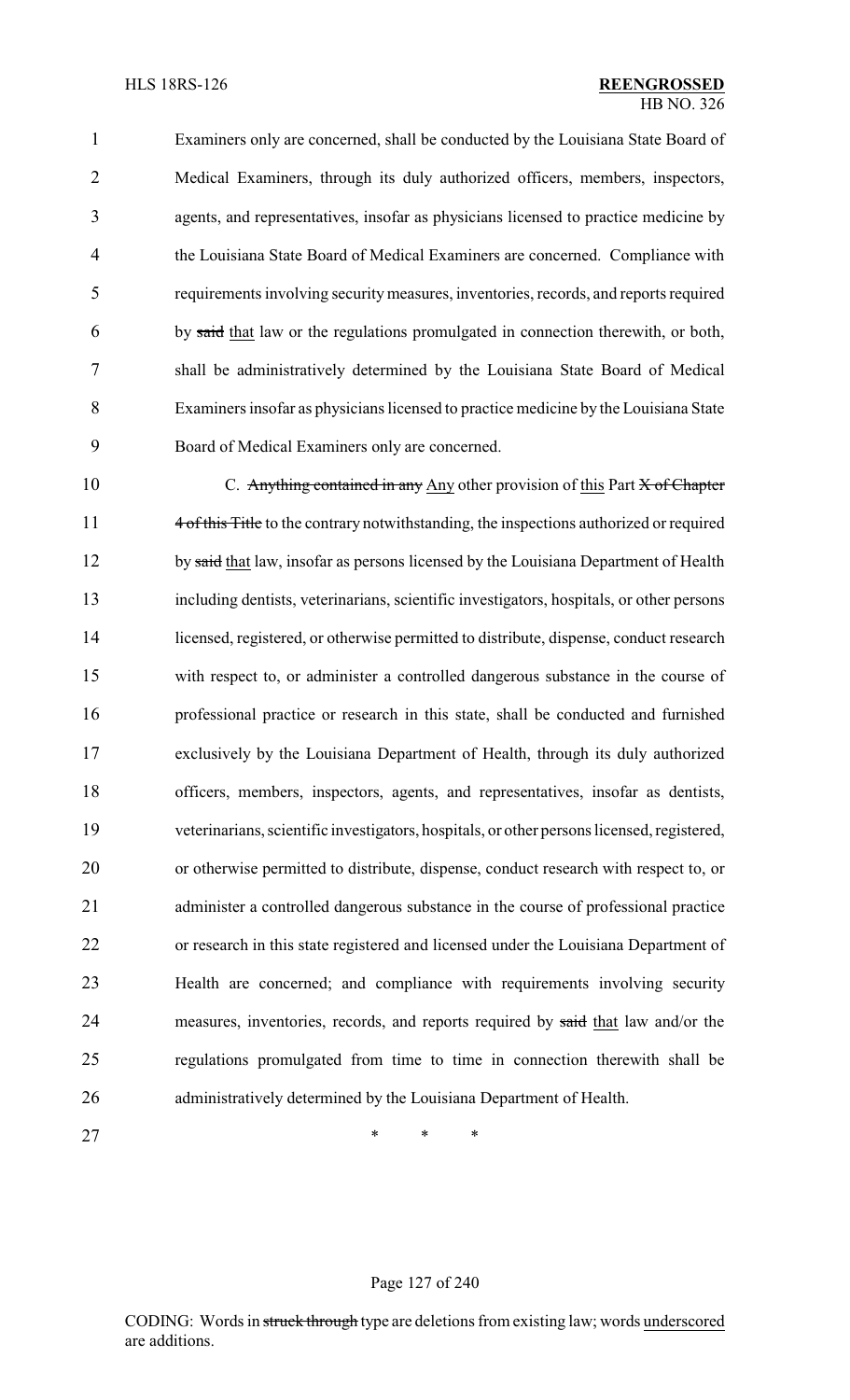| $\mathbf{1}$   | Unlawful production, manufacture, distribution, or possession of<br>§989.1.            |
|----------------|----------------------------------------------------------------------------------------|
| $\overline{2}$ | hallucinogenic plants; exceptions                                                      |
| 3              | $\ast$<br>∗<br>*                                                                       |
| $\overline{4}$ | F. The provisions of this Section shall not apply to any dosage form which             |
| 5              | is labeled as a dietary supplement and is manufactured in compliance with the          |
| 6              | requirements of sections $402(g)(2)$ , $415$ , and 761 of the Federal Food, Drug, and  |
| 7              | Cosmetic Act (21 U.S.C. 342(g)(2), 350d, and 379aa-1).                                 |
| 8              | Unlawful production, manufacturing, distribution, or possession of<br>§989.2.          |
| 9              | prohibited plant products; exceptions                                                  |
| 10             | *<br>∗                                                                                 |
| 11             | F. The provisions of this Section shall not apply to any dosage form which             |
| 12             | is labeled as a dietary supplement and is manufactured in compliance with the          |
| 13             | requirements of sections $402(g)(2)$ , 415, and 761 of the Federal Food, Drug, and     |
| 14             | Cosmetic Act (21 U.S.C. 342(g)(2), 350d, and 379aa-1).                                 |
| 15             | *<br>∗<br>*                                                                            |
| 16             | §990. Burden of proof; liabilities                                                     |
| 17             | A. It shall not be necessary for the state to negate any exemption or                  |
| 18             | exception set forth in this part Part in any complaint, information, indictment, or    |
| 19             | other pleading or in any trial, hearing, or other proceeding under this part Part, and |
| 20             | the burden of proof of any such exemption or exception shall be upon the person        |
| 21             | claiming its benefit.                                                                  |
| 22             | B. In the absence of proof that a person is the duly authorized holder of an           |
| 23             | appropriate registration or order form issued under this part Part, he shall be        |
| 24             | presumed not to be the holder of such registration or form, and the burden of proof    |
| 25             | shall be upon him to rebut such presumption.                                           |
| 26             | C. No liability shall be imposed by virtue of this Part upon any duly                  |
| 27             | authorized law enforcement officer, the Louisiana Board of Pharmacy or its             |
| 28             | employees as provided in R.S. 40:984 engaged in the enforcement of any law,            |
|                |                                                                                        |

# Page 128 of 240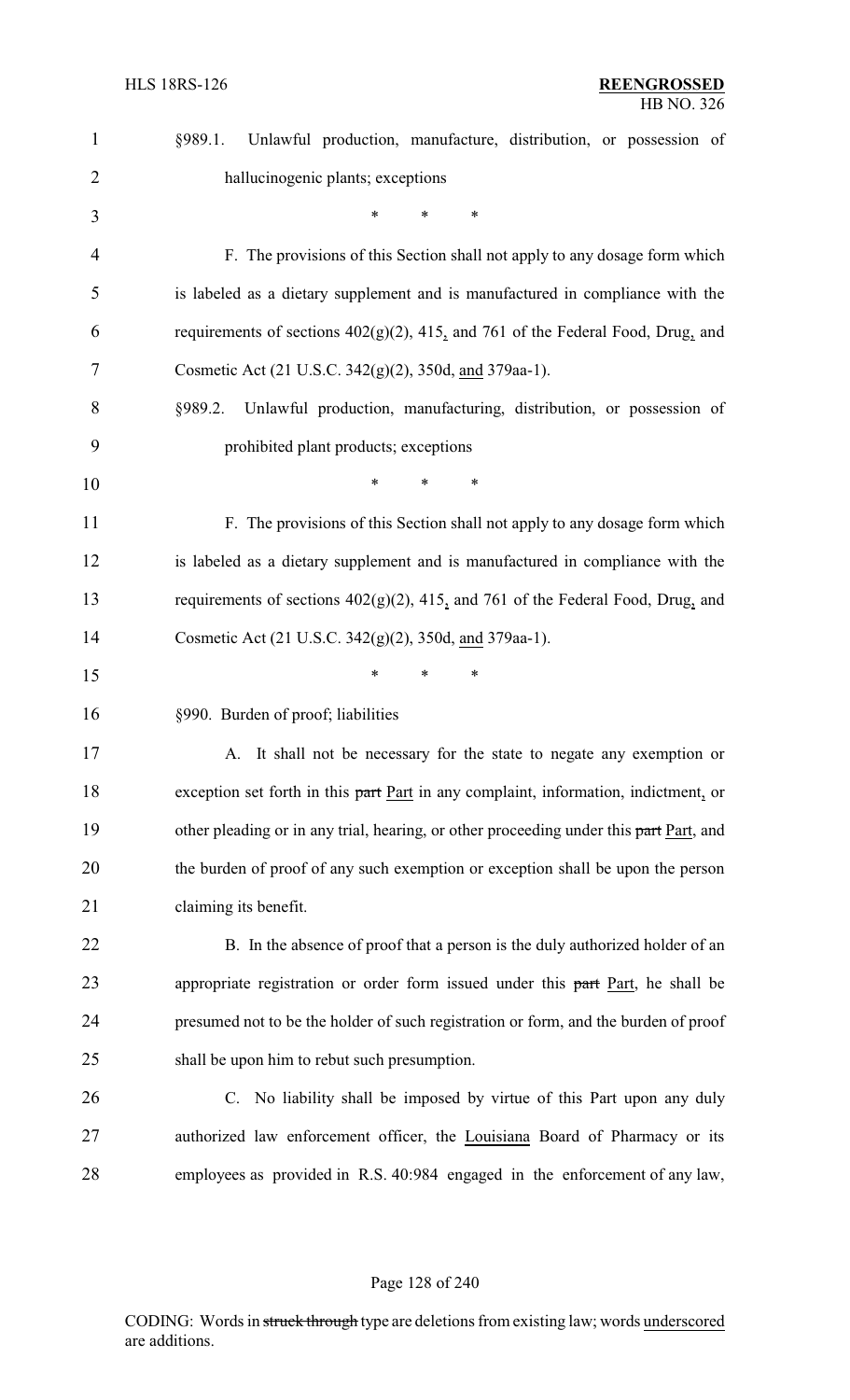| $\mathbf{1}$   | regulation, or municipal ordinance relating to controlled dangerous substances.           |
|----------------|-------------------------------------------------------------------------------------------|
| $\overline{2}$ | *<br>*<br>*                                                                               |
| 3              | §992. Education and research                                                              |
| 4              | A. The Louisiana Board of Pharmacy is authorized to carry out educational                 |
| 5              | programs designed to prevent and deter misuse and abuse of controlled dangerous           |
| 6              | substances. In connection with such programs it is authorized to:                         |
| 7              | $\ast$<br>$\ast$<br>*                                                                     |
| 8              | B. The Louisiana Board of Pharmacy is authorized to encourage research on                 |
| 9              | misuse and abuse of controlled dangerous substances. In connection with such              |
| 10             | research and in furtherance of the enforcement of this Part, it is authorized to:         |
| 11             | $\ast$<br>*<br>$\ast$                                                                     |
| 12             | The Louisiana Board of Pharmacy may authorize persons engaged in<br>$C_{\cdot}$           |
| 13             | research on the use and effects of dangerous substances to withhold the names and         |
| 14             | other identifying characteristics of persons who are the subjects of such research.       |
| 15             | Persons who obtain this authorization shall not be compelled, in any civil, criminal,     |
| 16             | administrative, legislative, or other proceeding to identify the subjects of research for |
| 17             | which authorization was obtained.                                                         |
| 18             | D. The Louisiana Board of Pharmacy may authorize the possession and                       |
| 19             | distribution of controlled dangerous substances by persons engaged in research in         |
| 20             | accordance with rules promulgated by the department. Persons who obtained this            |
| 21             | authorization shall be exempt from state prosecution for possession and distribution      |
| 22             | of dangerous substances to the extent authorized by the Louisiana Board of                |
| 23             | Pharmacy.                                                                                 |
| 24             | E. The Louisiana Board of Pharmacy, with the concurrence and under the                    |
| 25             | supervision and control of the chief law enforcement officer of the jurisdiction          |
| 26             | wherein the program is conducted, may authorize the possession and exhibition for         |
| 27             | educational purposes only of controlled dangerous substances by persons employed          |
| 28             | by local and state law enforcement agencies engaged in educational programs in            |
| 29             | accordance with rules promulgated by the Louisiana Board of Pharmacy. Persons             |

# Page 129 of 240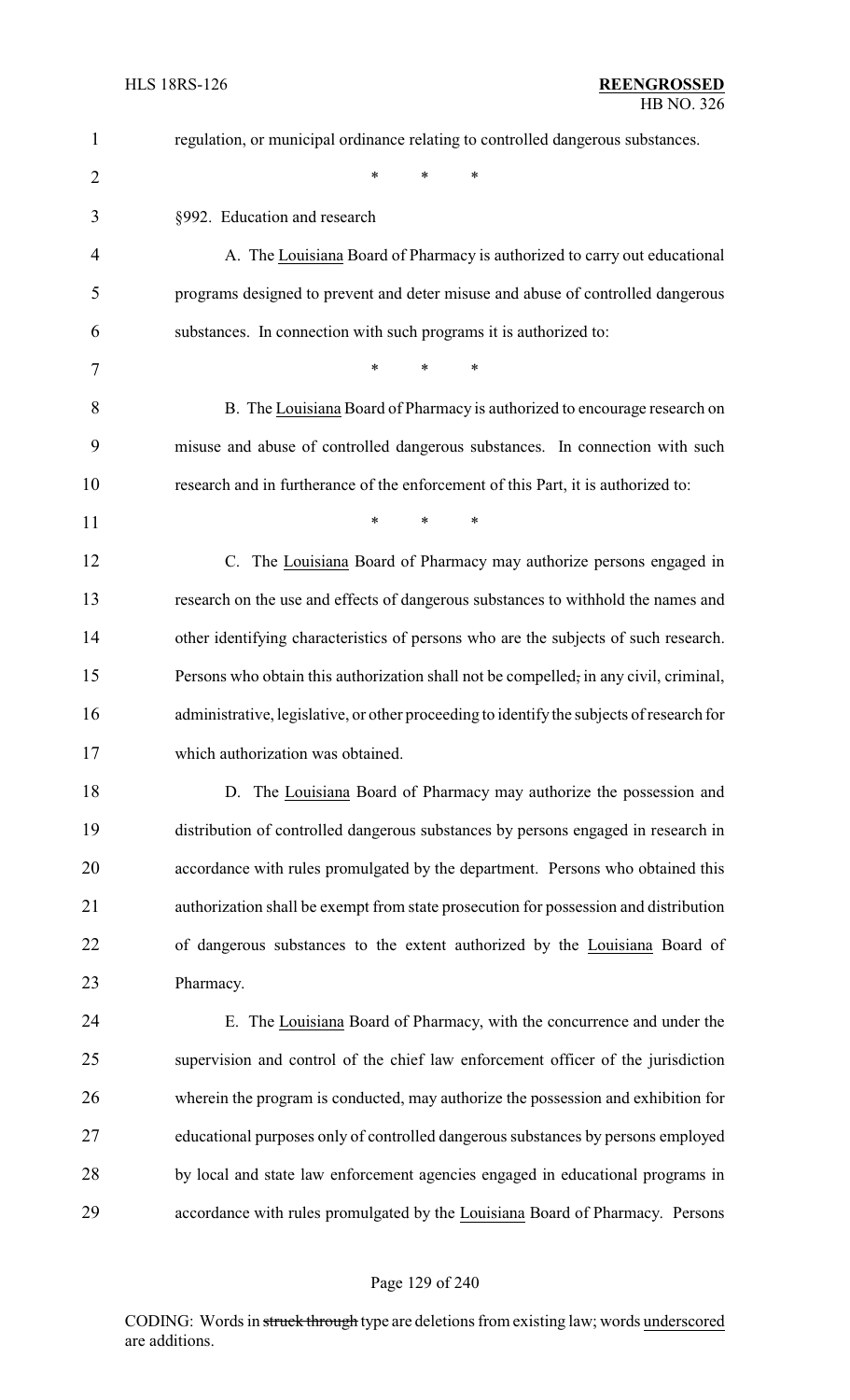| $\mathbf{1}$   | acting pursuant to this authorization shall be exempt from state and local prosecution |
|----------------|----------------------------------------------------------------------------------------|
| $\overline{2}$ | for the possession and distribution of dangerous substances to the extent authorized   |
| 3              | by the Louisiana Board of Pharmacy. The Louisiana Board of Pharmacy shall              |
| 4              | coordinate and evaluate the training programs of the various law enforcement           |
| 5              | agencies to ensure compliance with the rules promulgated regulating the possession     |
| 6              | and exhibition of controlled dangerous substances for educational purposes.            |
| 7              | §993. Pending proceedings                                                              |
| 8              | A. Prosecutions, for any violation of law occurring prior to July 26, 1972,            |
| 9              | shall not be affected by this part Part or abated by reason thereof.                   |
| 10             | B. Civil seizures, forfeitures, and injunctive proceedings commenced prior             |
| 11             | to July 26, 1972, shall not be affected by this part Part or abated by reason thereof. |
| 12             | $\ast$<br>*<br>$\ast$                                                                  |
| 13             | D. The provisions of this part Part shall be applicable to violations of law,          |
| 14             | seizures and forfeiture, injunctive proceedings, administrative proceedings, and       |
| 15             | investigations which occur following July 26, 1972.                                    |
| 16             | ∗<br>∗<br>*                                                                            |
| 17             | §995. Short title                                                                      |
| 18             | This part Part may be cited as the Uniform Controlled Dangerous Substances             |
| 19             | Law.                                                                                   |
| 20             | ∗<br>∗<br>∗                                                                            |
| 21             | §996.1. Legislative findings                                                           |
| 22             | *<br>∗<br>∗                                                                            |
| 23             | M. Louisiana law authorizes the secretary of the Louisiana Department of               |
| 24             | Health to add a substance to the schedules of controlled dangerous substances based    |
| 25             | upon certain criteria. The provisions of R.S. 40:996.1 through 996.6 are intended to   |
| 26             | provide additional options for the secretary of the Louisiana Department of Health     |
| 27             | to address imminent hazards to the public health, safety, and welfare caused by        |
| 28             | dangerous substances.                                                                  |
| 29             | ∗<br>∗<br>∗                                                                            |

# Page 130 of 240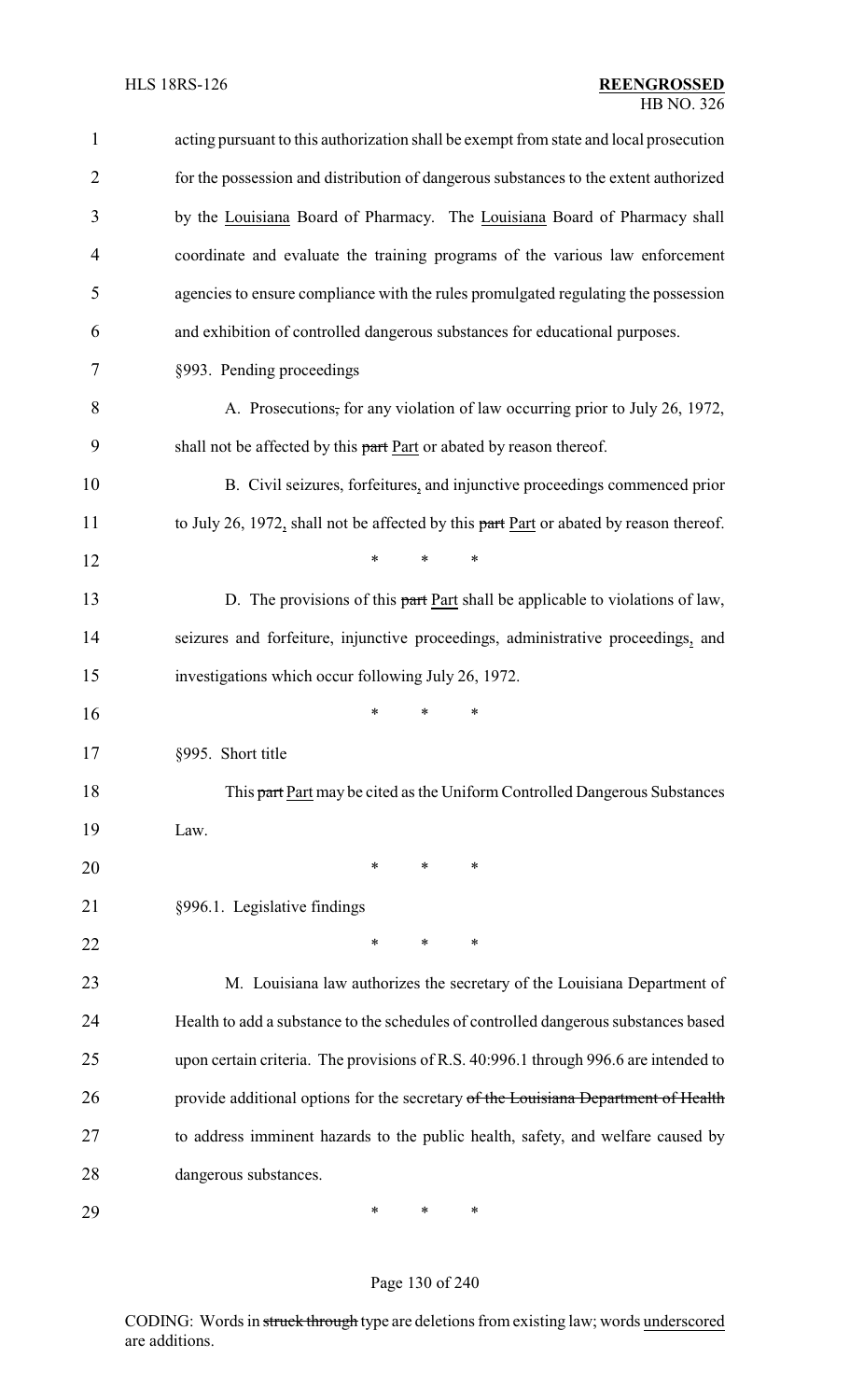| 1              | §996.3. Declaration of a dangerous substance of the Louisiana Department of            |
|----------------|----------------------------------------------------------------------------------------|
| $\overline{2}$ | Health                                                                                 |
| 3              | $\ast$<br>∗<br>$\ast$                                                                  |
| 4              | C. If the secretary has considered the factors provided for in Subsection A            |
| 5              | of the this Section and has made the determinations required by the provisions of      |
| 6              | Subsection B of this Section, a rule pursuant to the provisions of R.S. 40:996.5 may   |
| 7              | be adopted declaring the substance a dangerous substance.                              |
| 8              | *<br>∗<br>*                                                                            |
| 9              | §1003. Definitions                                                                     |
| 10             | As used in this Part, the following terms shall have the meaning ascribed to           |
| 11             | them unless the context clearly indicates otherwise:                                   |
| 12             | *<br>*<br>∗                                                                            |
| 13             | (12) "Prescriber" means a licensed health care healthcare professional with            |
| 14             | prescriptive authority.                                                                |
| 15             | *<br>$\ast$<br>∗                                                                       |
| 16             | "Prescription Monitoring Program monitoring program" or "PMP"<br>(14)                  |
| 17             | means the program established in R.S. 40:1004.                                         |
| 18             | ∗<br>*<br>*                                                                            |
| 19             | §1005. Advisory Prescription monitoring program advisory council                       |
| 20             | ∗<br>∗<br>∗                                                                            |
| 21             | §1006. Reporting of prescription monitoring information                                |
| 22             | ∗<br>*<br>∗                                                                            |
| 23             | E. The Prescription Monitoring Program's prescription monitoring program's             |
| 24             | agents, a dispenser, or a prescriber may report suspected violations of this Section   |
| 25             | or violations of any law to any local, state, out-of-state, or federal law enforcement |
| 26             | agency, or the appropriate prosecutorial agency for further investigation or           |
| 27             | prosecution.                                                                           |
| 28             | ∗<br>∗<br>∗                                                                            |

## Page 131 of 240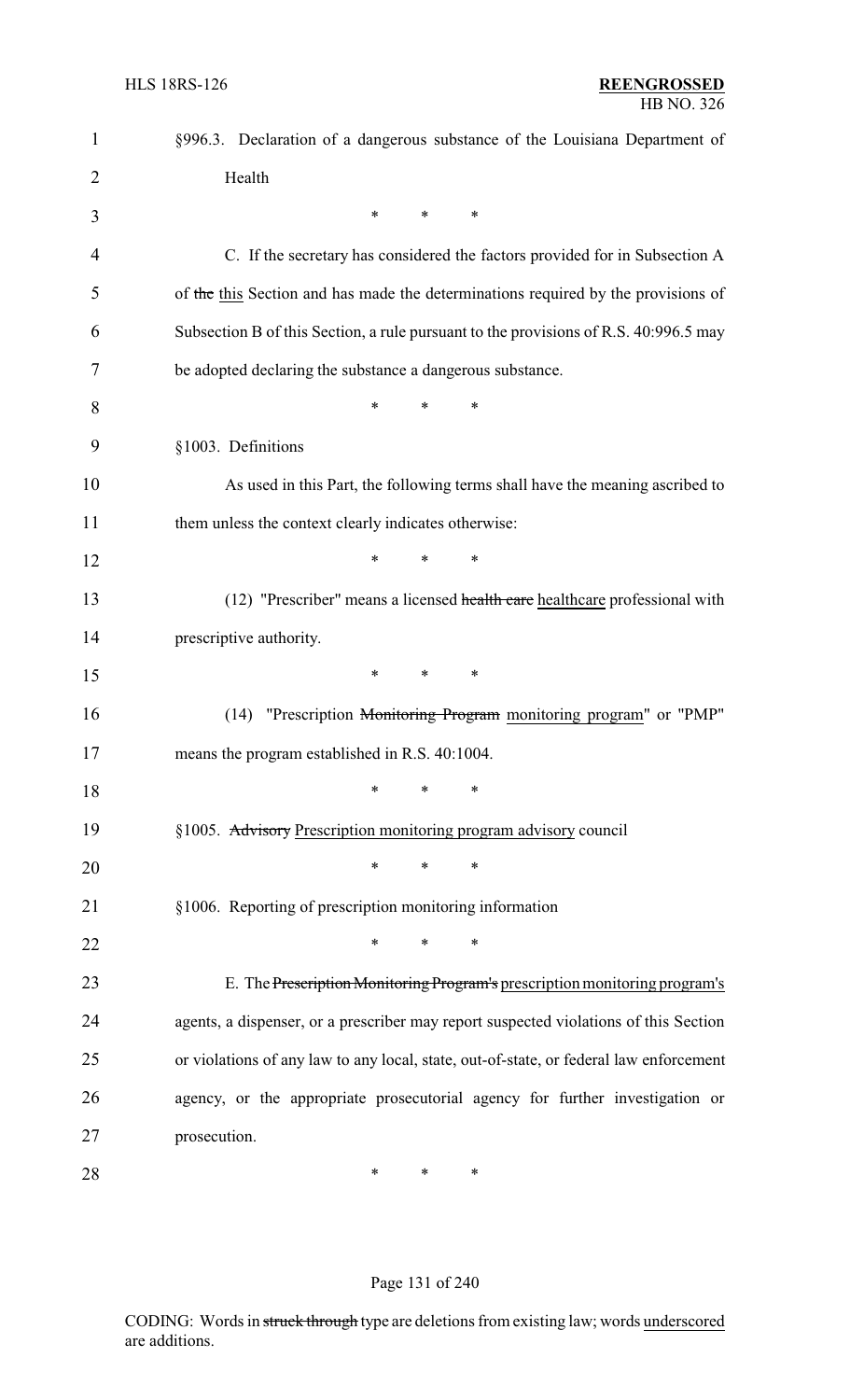| $\mathbf{1}$   | §1007. Access to prescription monitoring information and audit trail information       |
|----------------|----------------------------------------------------------------------------------------|
| $\overline{2}$ | $\ast$<br>$\ast$<br>*                                                                  |
| 3              | B. The board shall maintain procedures to ensure that the privacy and                  |
| 4              | confidentiality of patients and patient information collected, recorded, transmitted,  |
| 5              | and maintained, as well as audit trail information, is not disclosed to persons or     |
| 6              | entities except as in Subsections C, D, E, F, G, H, I, and J authorized or required in |
| 7              | Subsections C through J of this Section.                                               |
| 8              | $\ast$<br>∗<br>*                                                                       |
| 9              | I. The board may provide prescription monitoring information to any of the             |
| 10             | following persons in accordance with procedures established by board regulation:       |
| 11             | *<br>$\ast$<br>$\ast$                                                                  |
| 12             | §1046. Recommendation of marijuana for therapeutic use; rules and regulations;         |
| 13             | Louisiana Board of Pharmacy and the adoption of rules and regulations                  |
| 14             | relating to the dispensing of recommended marijuana for therapeutic use; the           |
| 15             | Department of Agriculture and Forestry and the licensure of a production               |
| 16             | facility                                                                               |
| 17             | ∗<br>∗<br>∗                                                                            |
| 18             | A person who recommends and person who dispenses marijuana,<br>F.                      |
| 19             | tetrahydrocannabinols, or a chemical derivative of tetrahydrocannabinols pursuant      |
| 20             | to this Section shall review the patient's information in the Prescription Monitoring  |
| 21             | Program database of the prescription monitoring program established in R.S.            |
| 22             | 40:1001 et seq. prior to the recommending and dispensing thereof.                      |
| 23             | $\ast$<br>∗<br>∗                                                                       |
| 24             | §1049.7. Board of Pharmacy pharmacy access to information                              |
| 25             | ∗<br>∗<br>*                                                                            |
| 26             | §1058. Serenity House; designation as a program under the Louisiana Department         |
| 27             | of Health                                                                              |
| 28             | A. The Serenity House, located in Monroe, Louisiana, is hereby created as              |
| 29             | a program under the administration and control of the Louisiana Department of          |

# Page 132 of 240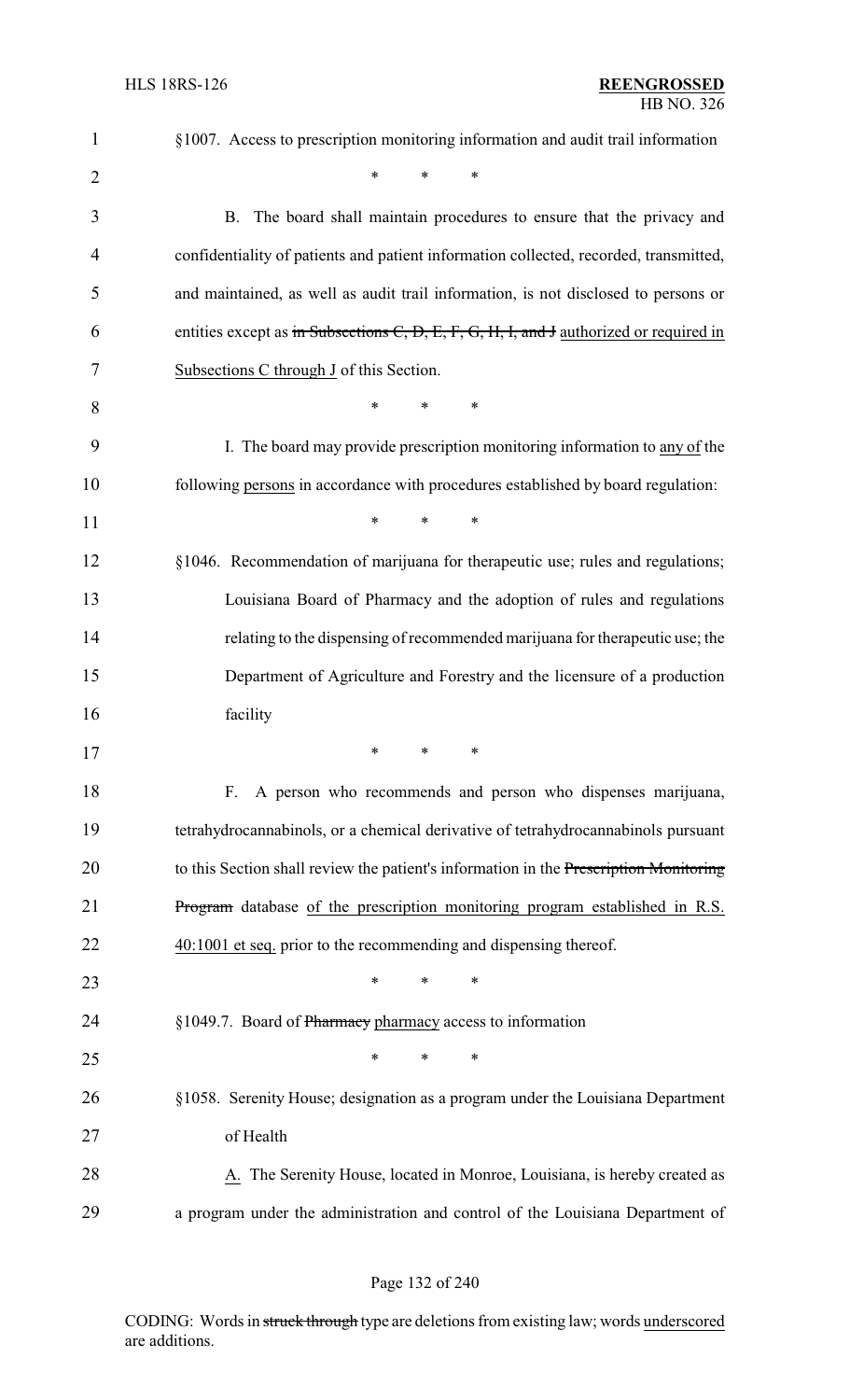| $\mathbf{1}$   | Health, for the education, rehabilitation, and treatment of alcoholics or persons with |
|----------------|----------------------------------------------------------------------------------------|
| $\overline{2}$ | an alcohol problem.                                                                    |
| 3              | B. Such a program shall not be established until such time as the necessary            |
| 4              | funds are appropriated.                                                                |
| 5              | *<br>∗<br>∗                                                                            |
| 6              | §1071.1. Definitions                                                                   |
| 7              | For the purposes of this Part, the following definitions shall apply:                  |
| 8              | $\ast$<br>*<br>*                                                                       |
| 9              | §1079.1. Medical treatment                                                             |
| 10             | *<br>*<br>∗                                                                            |
| 11             | D. No hospital and no physician licensed to practice medicine in this state            |
| 12             | shall incur civil or criminal liability in connection with any examination, diagnosis  |
| 13             | and treatment authorized by this section Section except for negligence.                |
| 14             | $\ast$<br>$\ast$<br>*                                                                  |
| 15             | §1081.9. Hemophilia; state treatment program; advisory committee                       |
| 16             | $\ast$<br>∗<br>*                                                                       |
| 17             | D. Funds shall be made available under this program without regard to race             |
| 18             | or age.                                                                                |
| 19             | $\ast$<br>$\ast$<br>∗                                                                  |
| 20             | §1087.1. Comprehensive sports injury management program for student athletics          |
| 21             | A. Each high school that sponsors or sanctions any athletic activity in this           |
| 22             | state, and which requires a participating student to regularly practice or train and   |
| 23             | compete, is subject to the terms of the injury management program provided for in      |
| 24             | Subsections B through F of this Section.                                               |
| 25             | B. The injury management program shall:                                                |
| 26             | $\ast$<br>∗<br>∗                                                                       |
| 27             | Require that any coach, game official, on-field licensed health care<br>(2)            |
| 28             | healthcare provider, or athletic trainer remove a student from practice, training, or  |

## Page 133 of 240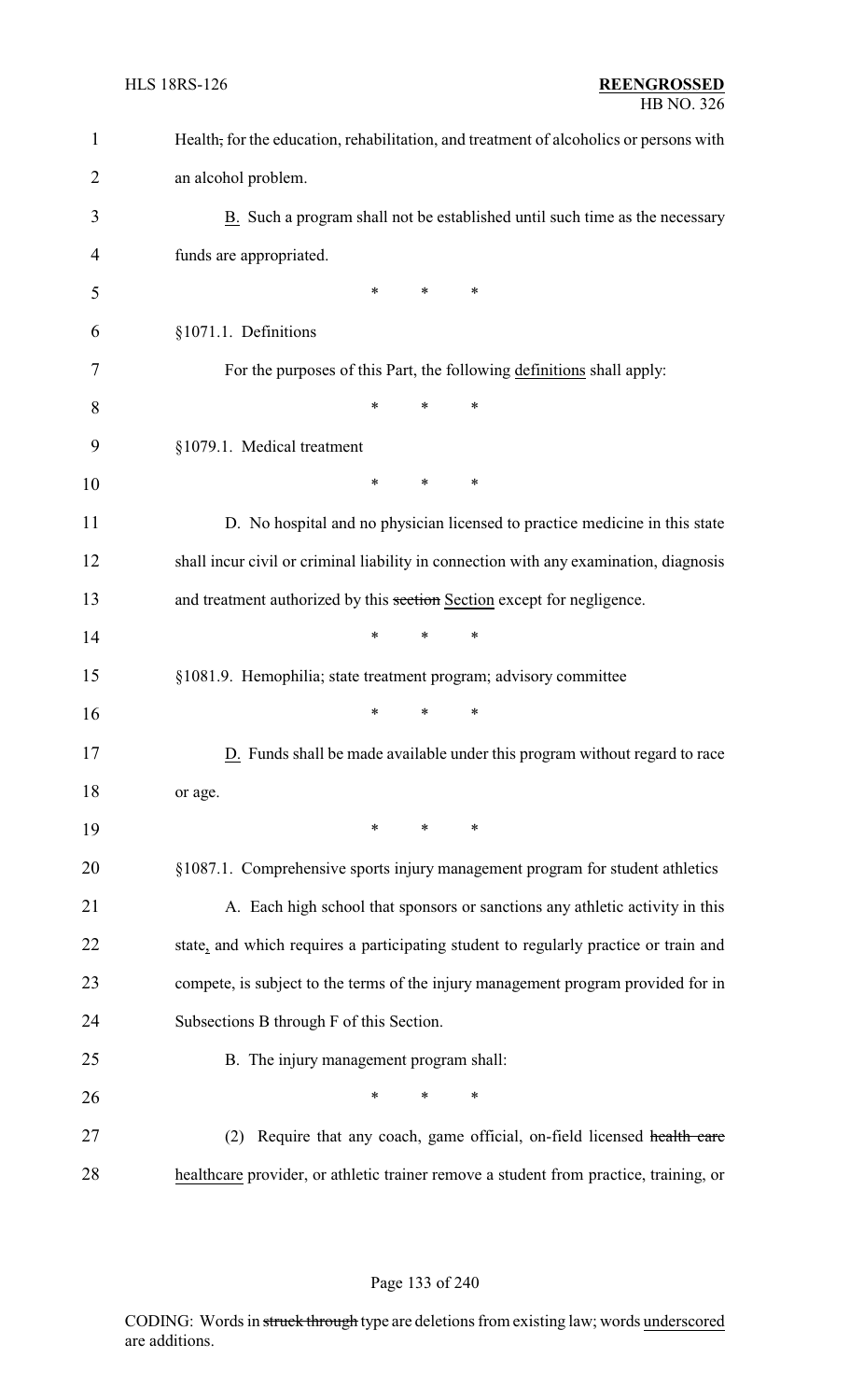| $\mathbf{1}$   | competition if any of the following circumstances occur:                                 |
|----------------|------------------------------------------------------------------------------------------|
| $\overline{2}$ | *<br>∗                                                                                   |
| 3              | (3) Ensure that any student who, in accordance with the provisions of this               |
| 4              | Subpart, is removed from practice, training, or competition:                             |
| 5              | (a) Shall, as soon as practicable after reporting or exhibiting any sign or              |
| 6              | symptom of a serious sports injury, be examined by a health professional duly            |
| 7              | licensed in this state to provide health care healthcare services or medical treatment.  |
| 8              | (b) May be allowed to return to practice, training, or competition only after            |
| 9              | the student provides to the coach and an athletic trainer written authorization from     |
| 10             | a health professional duly licensed in this state to provide health care healthcare      |
| 11             | services or medical treatment.                                                           |
| 12             | $\ast$<br>∗<br>∗                                                                         |
| 13             | §1089.2. Definitions                                                                     |
| 14             | As used in this Subpart:                                                                 |
| 15             | (1) "Health care Healthcare provider" means a physician as defined in R.S.               |
| 16             | 37:1262(2), a licensed nurse practitioner, a licensed physician assistant, or a licensed |
| 17             | psychologist, which person has received training in neuropsychology or concussion        |
| 18             | evaluation and management.                                                               |
| 19             | *<br>*<br>∗                                                                              |
| 20             | §1089.3. Louisiana youth athlete concussion education requirements                       |
| 21             | $\ast$<br>∗<br>∗                                                                         |
| 22             | C.                                                                                       |
| 23             | $\ast$<br>∗<br>∗                                                                         |
| 24             | (2)                                                                                      |
| 25             | $\ast$<br>$\ast$<br>∗                                                                    |
| 26             | (b) Training material materials made available by the United States Centers              |
| 27             | for Disease Control and Prevention "CDC" (CDC) entitled, "Heads Up: Concussion           |
| 28             | in Youth Sports" and any amendments or updates thereto, training material materials      |
| 29             | made available by the National Federation of High Schools for the Louisiana High         |

# Page 134 of 240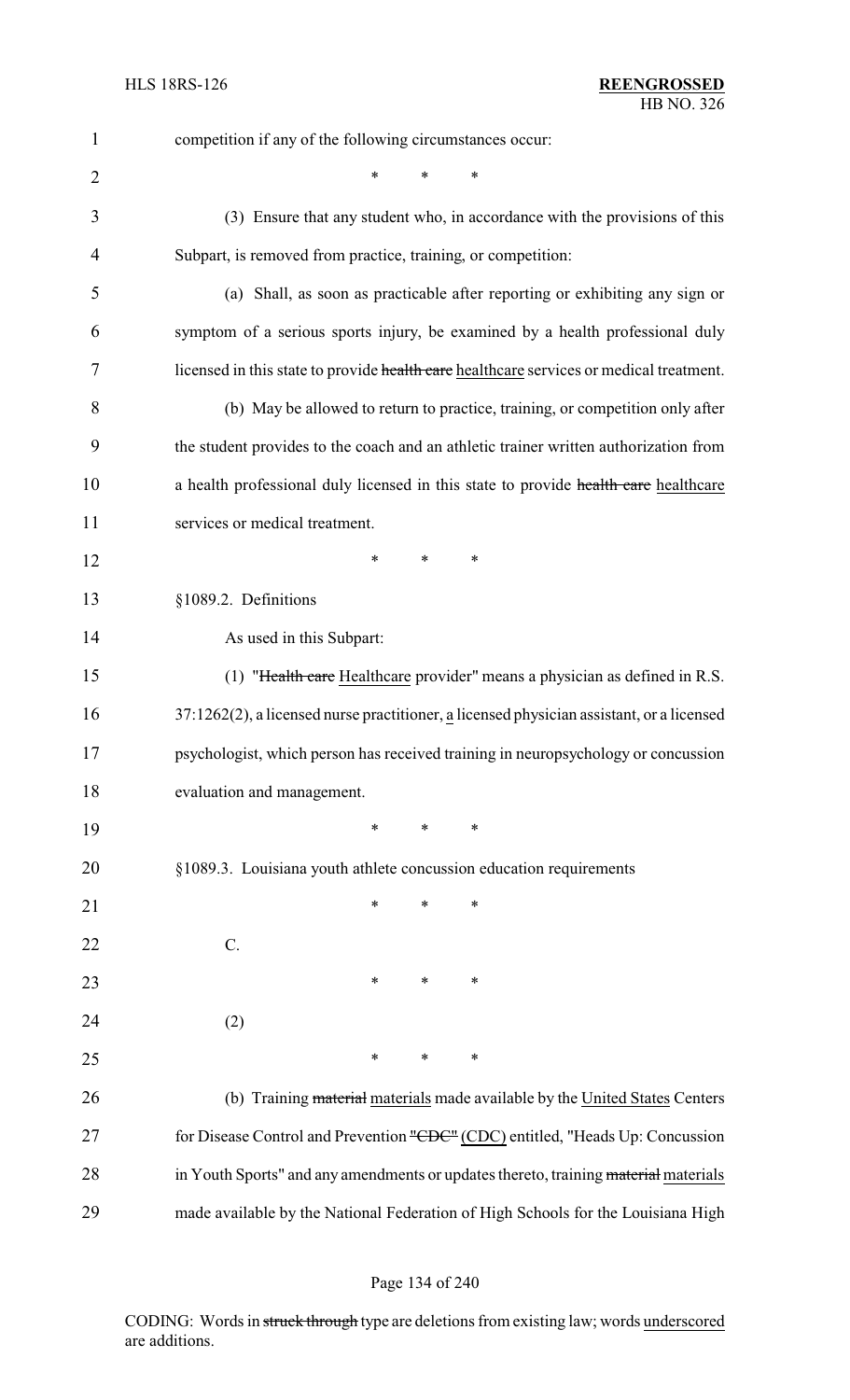| $\mathbf{1}$ | School Athletic Association and any amendments or updates thereto, or other             |
|--------------|-----------------------------------------------------------------------------------------|
| 2            | training materials substantively and substantially similar to the CDC materials, along  |
| 3            | with dissemination of a copy of the statutory requirements which must be satisfied      |
| 4            | in order for a youth athlete who has or is suspected to have sustained a concussion     |
| 5            | to return to play in the athletic activity, shall be deemed to satisfy the education    |
| 6            | requirements provided for in this Section.                                              |
| 7            | §1089.4. Removal from and return to play                                                |
| 8            | A. A coach who is required to complete concussion recognition education                 |
| 9            | pursuant to this Subpart shall immediately remove any youth athlete from a game,        |
| 10           | competition, or practice if any of the following occurs:                                |
| 11           | *<br>*<br>$\ast$                                                                        |
| 12           | (3) The coach or official is notified that the youth athlete has reported or            |
| 13           | exhibited any defined sign or symptom of a concussion and is reasonably suspected       |
| 14           | of sustaining a concussion by any of the following persons:                             |
| 15           | (i) (a) A licensed, registered, or certified medical health care healthcare             |
| 16           | provider operating within their respective his scope of practice. The medical health    |
| 17           | eare healthcare provider performing an evaluation, for the purposes of this             |
| 18           | Subsection, upon a youth athlete suspected of sustaining a concussion or brain injury   |
| 19           | may be a volunteer.                                                                     |
| 20           | $(ii)$ (b) Any other licensed, registered, or certified individual whose scope of       |
| 21           | practice includes the recognition of concussion symptoms.<br>The individual             |
| 22           | performing an evaluation, for the purposes of this Subsection, upon a youth athlete     |
| 23           | suspected of sustaining a concussion or brain injury may be a volunteer.                |
| 24           | B. If a youth athlete is removed from play pursuant to this Section and the             |
| 25           | signs and symptoms cannot be readily explained by a condition other than                |
| 26           | concussion, the coach shall notify the athlete's parent or legal guardian and shall not |
| 27           | permit the youth athlete to return to play or participate in any supervised team        |
| 28           | activities involving physical exertion, including games, competitions, or practices,    |
| 29           | until the youth athlete is evaluated by a health care healthcare provider and receives  |
|              |                                                                                         |

# Page 135 of 240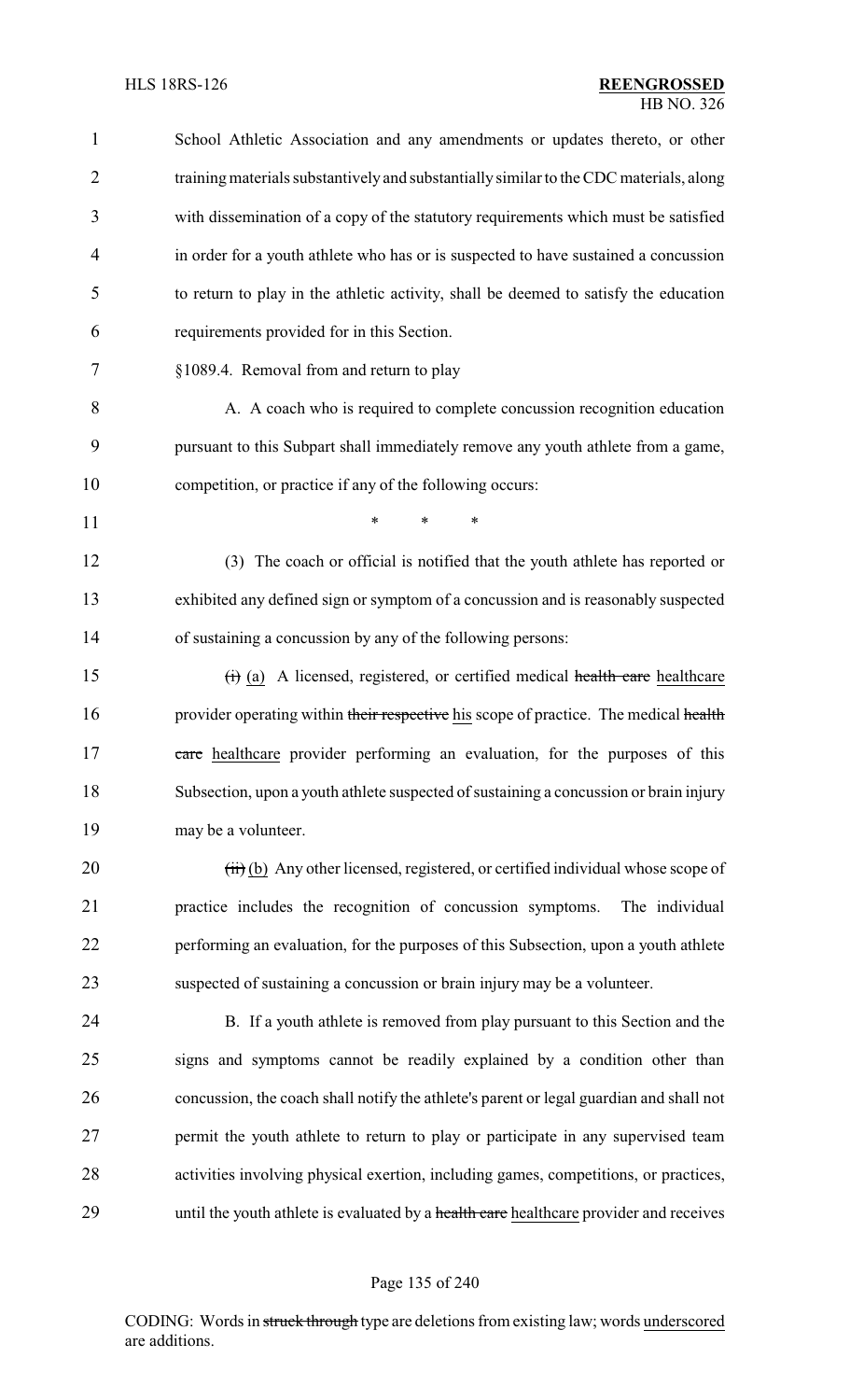| $\mathbf{1}$   | written clearance from the health care healthcare provider for a full or graduated      |
|----------------|-----------------------------------------------------------------------------------------|
| $\overline{2}$ | return to play.                                                                         |
| 3              | C. After a youth athlete who has sustained a concussion or head injury has              |
| 4              | been evaluated and received clearance for a graduated return to play from a health      |
| 5              | eare healthcare provider, an organization or association of which a school or school    |
| 6              | district is a member, a private or public school, a private club, a public recreation   |
| 7              | facility, or an athletic league may allow a licensed athletic trainer with specific     |
| 8              | knowledge of the athlete's condition to manage the athlete's graduated return to play.  |
| 9              | $\ast$<br>*<br>*                                                                        |
| 10             | §1101.1. Legislative intent                                                             |
| 11             | The legislature finds and declares that:                                                |
| 12             | (1) Certain nursing home and related facilities, residential care/assisted              |
| 13             | living residential care facilities, assisted living facilities, adult congregate living |
| 14             | facilities, home health agencies, home- and community-based service providers           |
| 15             | which provide adult day care services, hospices, and continuing care retirement         |
| 16             | communities are presently known to offer to provide or provide a special program        |
| 17             | or special unit for persons who have Alzheimer's disease or a related disorder.         |
| 18             | ∗<br>∗<br>∗                                                                             |
| 19             | §1105.3. Powers; duties                                                                 |
| 20             | The president shall:                                                                    |
| 21             | $\ast$<br>*<br>*                                                                        |
| 22             | (3) Cooperate with the National Cancer Institute, the United States Centers             |
| 23             | for Disease Control and Prevention, and other national and international cancer         |
| 24             | surveillance programs designated by the Louisiana Tumor Registry in providing           |
| 25             | cancer data.                                                                            |
| 26             | ∗<br>*<br>$\ast$                                                                        |
| 27             | §1105.6. Reports; liability for                                                         |
| 28             | ∗<br>∗<br>∗                                                                             |

# Page 136 of 240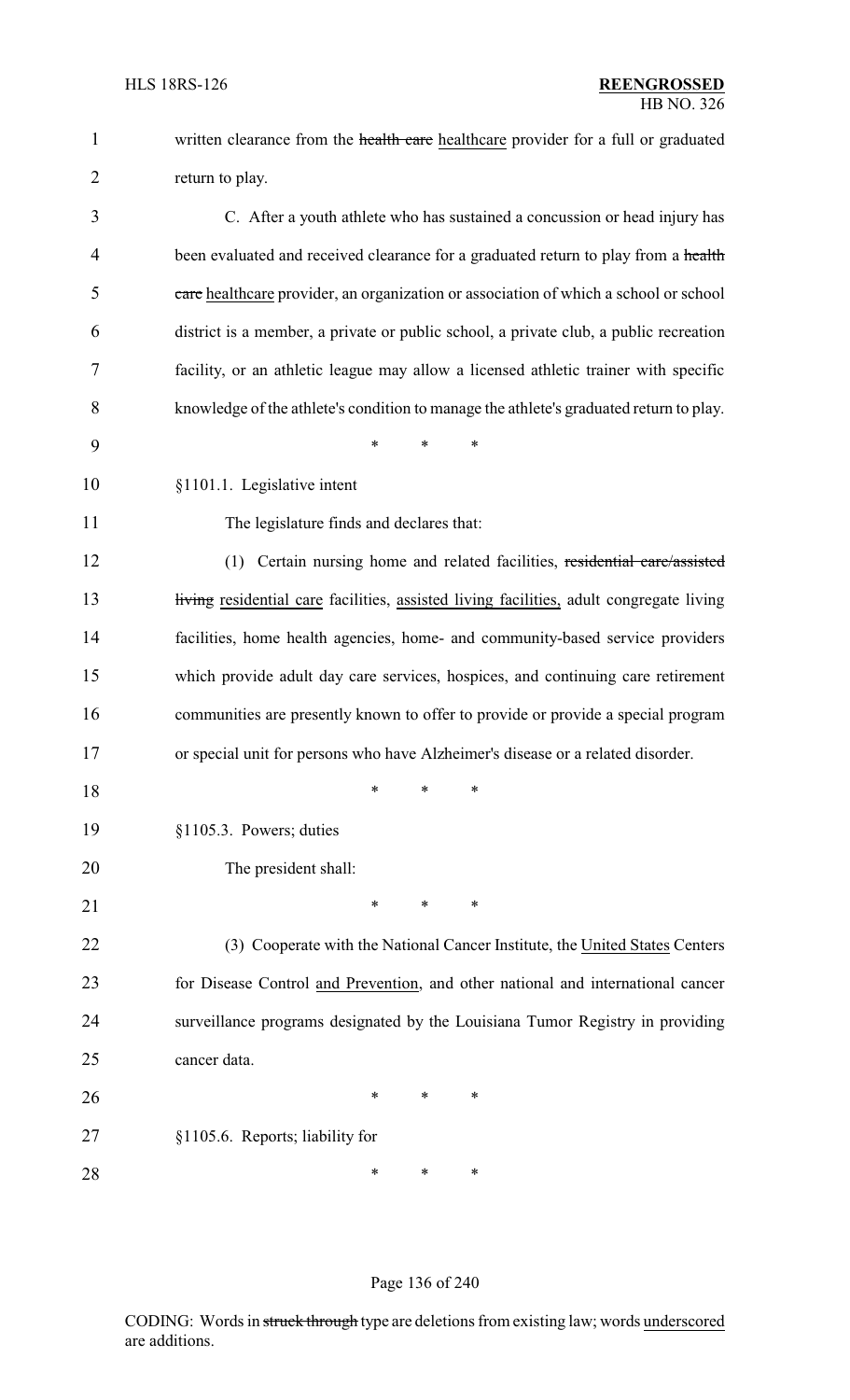| $\mathbf{1}$   | All information regarding case specific case-specific data, as<br>Ε.                     |
|----------------|------------------------------------------------------------------------------------------|
| $\overline{2}$ | distinguished from group, tabular, or aggregate data concerning patients or health       |
| 3              | care providers contained in records of interviews, written reports, and statements       |
| $\overline{4}$ | procured by the president or by any other person, agency, or organization acting in      |
| 5              | connection with cancer morbidity and mortality studies shall be confidential and         |
| 6              | privileged and shall be used solely for the purposes of the study. Nothing in this       |
| 7              | Section shall prevent the president from publishing compilations relating to             |
| 8              | morbidity and mortality studies which do not identify case specific case-specific data   |
| 9              | or sources of information.                                                               |
| 10             | *<br>$\ast$<br>∗                                                                         |
| 11             | §1105.8. Disclosure of medical records to cancer registries                              |
| 12             | *<br>$\ast$<br>$\ast$                                                                    |
| 13             | F. No case specific case-specific data shall be available for subpoena nor               |
| 14             | shall it be disclosed, discoverable, or compelled to be produced in any civil, criminal, |
| 15             | administrative, or other proceeding, nor shall such records be deemed admissible as      |
| 16             | evidence in any civil, criminal, administrative, or other tribunal or court for any      |
| 17             | reason. Nothing in this Section shall supersede the provisions of R.S. 40:3.1(A)         |
| 18             | through $(H)$ .                                                                          |
| 19             | ∗<br>*<br>*                                                                              |
| 20             | §1105.8.1. Louisiana Tumor Registry; research committee; disclosure of registry          |
| 21             | data                                                                                     |
| 22             | $\ast$<br>*<br>*                                                                         |
| 23             | B.(1) The tumor registry shall collaborate with the National Cancer Institute,           |
| 24             | the United States Centers for Disease Control and Prevention, the North American         |
| 25             | Association of Central Cancer Registries, the International Agency for Research on       |
| 26             | Cancer, and any other national or international cancer surveillance program it may       |
| 27             | designate in providing cancer data and participating in cancer studies.                  |
| 28             | ∗<br>∗<br>∗                                                                              |

# Page 137 of 240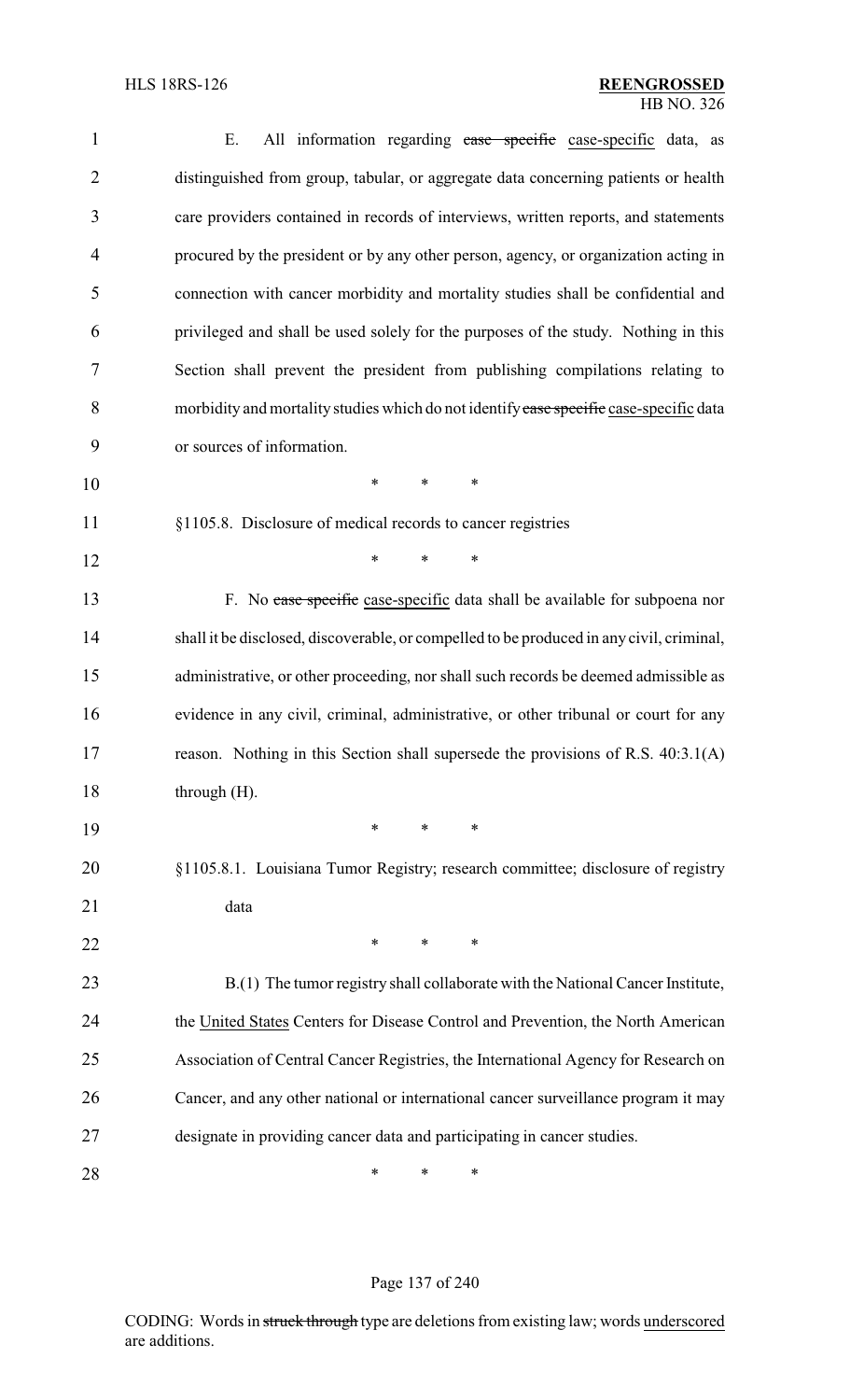| 1              | F.                                                                                   |
|----------------|--------------------------------------------------------------------------------------|
| $\overline{2}$ | $\ast$<br>$\ast$<br>∗                                                                |
| 3              | (3) In collaborating with a requestor as provided in Paragraph (2) of this           |
| 4              | Subsection, the research committee shall employ methods for de-identifying           |
| 5              | case-specific data as defined by the United States Centers for Disease Control and   |
| 6              | Prevention and any other de-identification or statistical methods for disclosure     |
| 7              | protection.                                                                          |
| 8              | $\ast$<br>$\ast$<br>$\ast$                                                           |
| 9              | §1107.1. Purpose                                                                     |
| 10             | The legislature hereby finds and declares that:                                      |
| 11             | (1) Cystic fibrosis is a chronic and life threatening life-threatening genetic       |
| 12             | disorder affecting respiratory, digestive, and other bodily functions which requires |
| 13             | medical treatment and care on a continuing basis.                                    |
| 14             | $\ast$<br>*<br>$\ast$                                                                |
| 15             | §1111.3. Protocols and guidelines; supply to health care healthcare and community    |
| 16             | service providers; education and prevention program; voluntary testing               |
| 17             | program; training of counselors                                                      |
| 18             | $\ast$<br>$\ast$<br>∗                                                                |
| 19             | B. The guidelines provided in Subsection A of this Section may include but           |
| 20             | need not be limited to guidelines for the following:                                 |
| 21             | $\ast$<br>$\ast$<br>*                                                                |
| 22             | (5) Protocols for public safety and health care healthcare workers who come          |
| 23             | in contact with hepatitis C patients.                                                |
| 24             | $\ast$<br>*<br>$\ast$                                                                |
| 25             | C. The department shall develop a program to heighten awareness and                  |
| 26             | enhance knowledge and understanding of hepatitis C. The department shall:            |
| 27             | ∗<br>∗<br>∗                                                                          |

# Page 138 of 240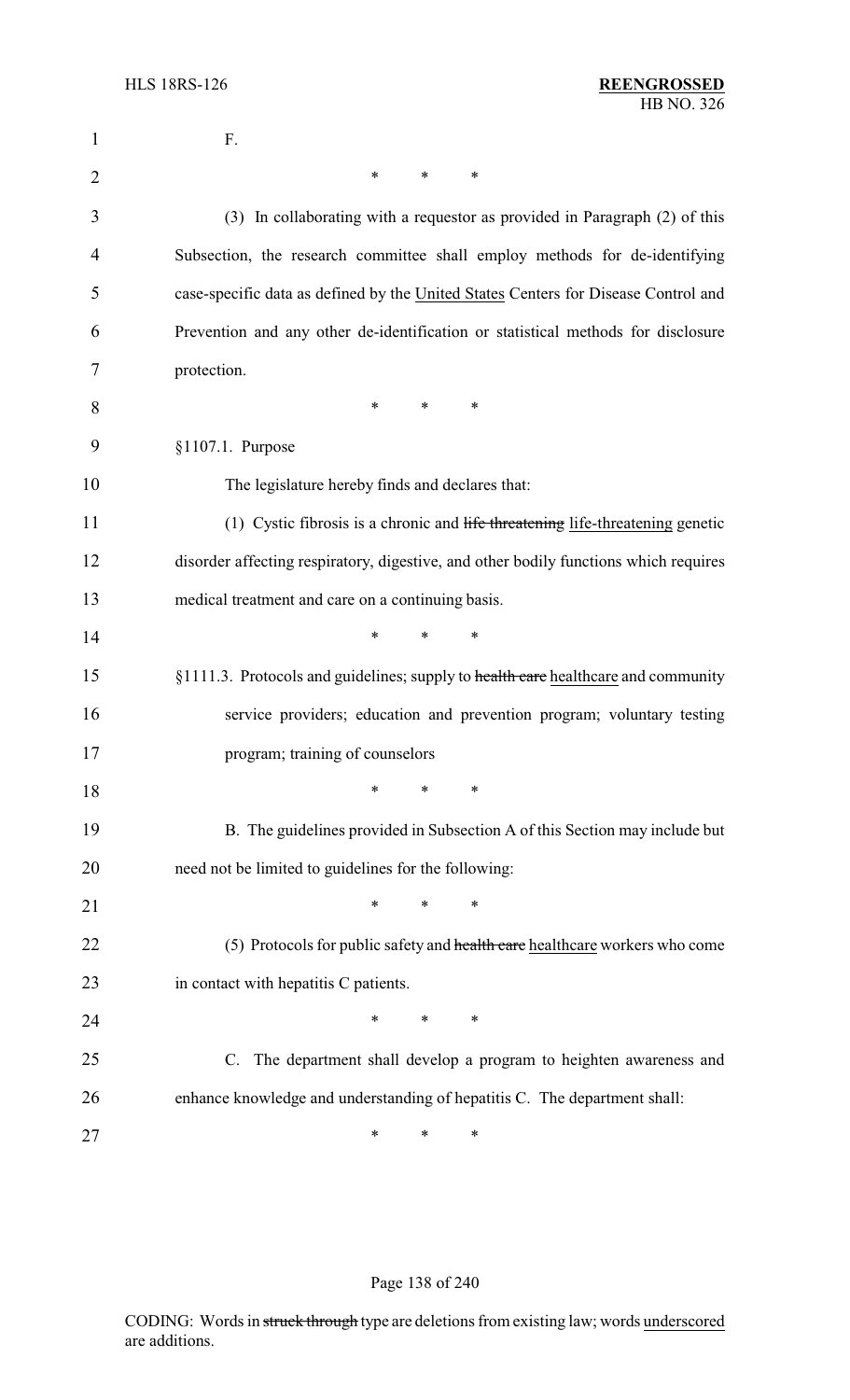| $\mathbf{1}$   | (3) Identify to health care healthcare providers and employers the benefits             |
|----------------|-----------------------------------------------------------------------------------------|
| $\overline{2}$ | of disease awareness and prevention.                                                    |
| 3              | $\ast$<br>*<br>$\ast$                                                                   |
| 4              | F. Specifically regarding the increased risk to veterans, the department shall          |
| 5              | make available to all veterans, physicians, other health care healthcare providers, and |
| 6              | other persons at high risk for hepatitis C, educational materials, in written and       |
| 7              | electronic forms, on the diagnosis, treatment, and prevention of hepatitis C. Such      |
| 8              | materials shall include the recommendations of the United States Centers for Disease    |
| 9              | Control and Prevention, United States Department of Health and Human Services,          |
| 10             | and any other entity having knowledge on hepatitis C, including the American Liver      |
| 11             | Foundation.                                                                             |
| 12             | $\ast$<br>*<br>∗                                                                        |
| 13             | §1117.1. Persons admitted and committed to sanatoria                                    |
| 14             | $\ast$<br>∗<br>∗                                                                        |
| 15             | The Louisiana Department of Health shall also admit to any state-<br>B.                 |
| 16             | operated hospital any person having tuberculosis who has been sentenced by any          |
| 17             | district court in the state for violating those provisions of the state sanitary code   |
| 18             | dealing with isolation and/or or quarantine of communicable disease and who at the      |
| 19             | discretion of the court has been specifically committed to serve his sentence at said   |
| 20             | such a hospital. This provision shall not be construed to mean that the Louisiana       |
| 21             | Department of Health must provide security measures at said the hospital for            |
| 22             | retaining these offenders. Furthermore, if any person committed to a state-operated     |
| 23             | hospital by court order for violating those provisions of the sanitary code dealing     |
| 24             | with isolation and/or or quarantine of communicable disease creates a grave             |
| 25             | disciplinary problem and tends to disrupt the efficient operation of that institution,  |
| 26             | or leaves without completing his sentence and without authority, the superintendent     |
| 27             | of said the hospital shall petition the court which committed said the person to        |
| 28             | transfer that person to the hospital section of the state penitentiary or to order that |

# Page 139 of 240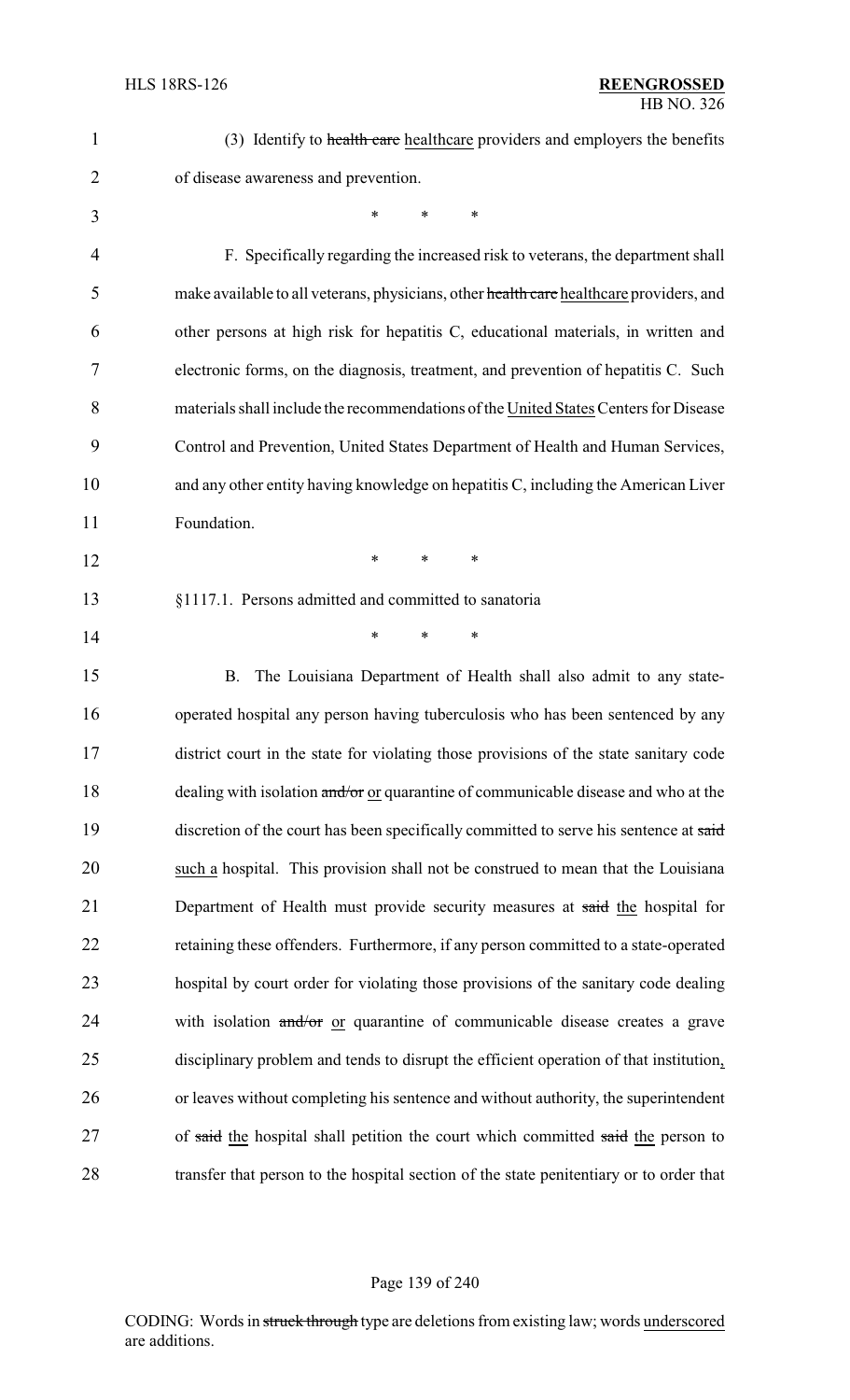| $\mathbf{1}$   | person to be apprehended and committed to that institution for the remainder of his      |
|----------------|------------------------------------------------------------------------------------------|
| $\overline{2}$ | sentence.                                                                                |
| 3              | $\ast$<br>∗<br>$\ast$                                                                    |
| 4              | §1121.11. Penalty                                                                        |
| 5              | Whoever violates any provision of this Sub-part Subpart or any rule or                   |
| 6              | regulation made hereunder shall, for the first offense, be fined not less than ten       |
| 7              | dollars nor more than two hundred dollars. For the second offense, he shall be fined     |
| 8              | not less than twenty-five dollars nor more than four hundred dollars. For each           |
| 9              | subsequent offense, he shall be fined not less than fifty dollars nor more than five     |
| 10             | hundred dollars or imprisoned for not less than ten days nor more than six months,       |
| 11             | or both.                                                                                 |
| 12             | $\ast$<br>$\ast$<br>*                                                                    |
| 13             | §1135.13. Ambulance Transport Alternatives Task Force; pilot program; rules and          |
| 14             | regulations                                                                              |
| 15             | $\ast$<br>*<br>∗                                                                         |
| 16             | D. The task force shall study and evaluate all data available to carry out its           |
| 17             | duties in anticipation of the pilot program being implemented when fully funded.         |
| 18             | The task force shall evaluate and make recommendations on all matters within their       |
| 19             | jurisdiction, including but not limited to:                                              |
| 20             | $\ast$<br>*<br>*                                                                         |
| 21             | (3) Methods for early destination evaluation and advanced assessment to                  |
| 22             | determine if a 9-1-1 patient could be safely treated at an alternative medical facility, |
| 23             | such as an urgent care clinic, community clinic, medical group office, detoxification    |
| 24             | center, mental health hospital, or other appropriate health care healthcare facility.    |
| 25             | $\ast$<br>*<br>*                                                                         |
| 26             | I. Based upon the recommendation of the task force, the secretary of the                 |
| 27             | Louisiana Department of Health shall promulgate the necessary rules and regulations      |
| 28             | to implement the provisions of this Section in accordance with the Administrative        |
| 29             | Procedure Act. Such rules and regulations shall include provisions for the health and    |

## Page 140 of 240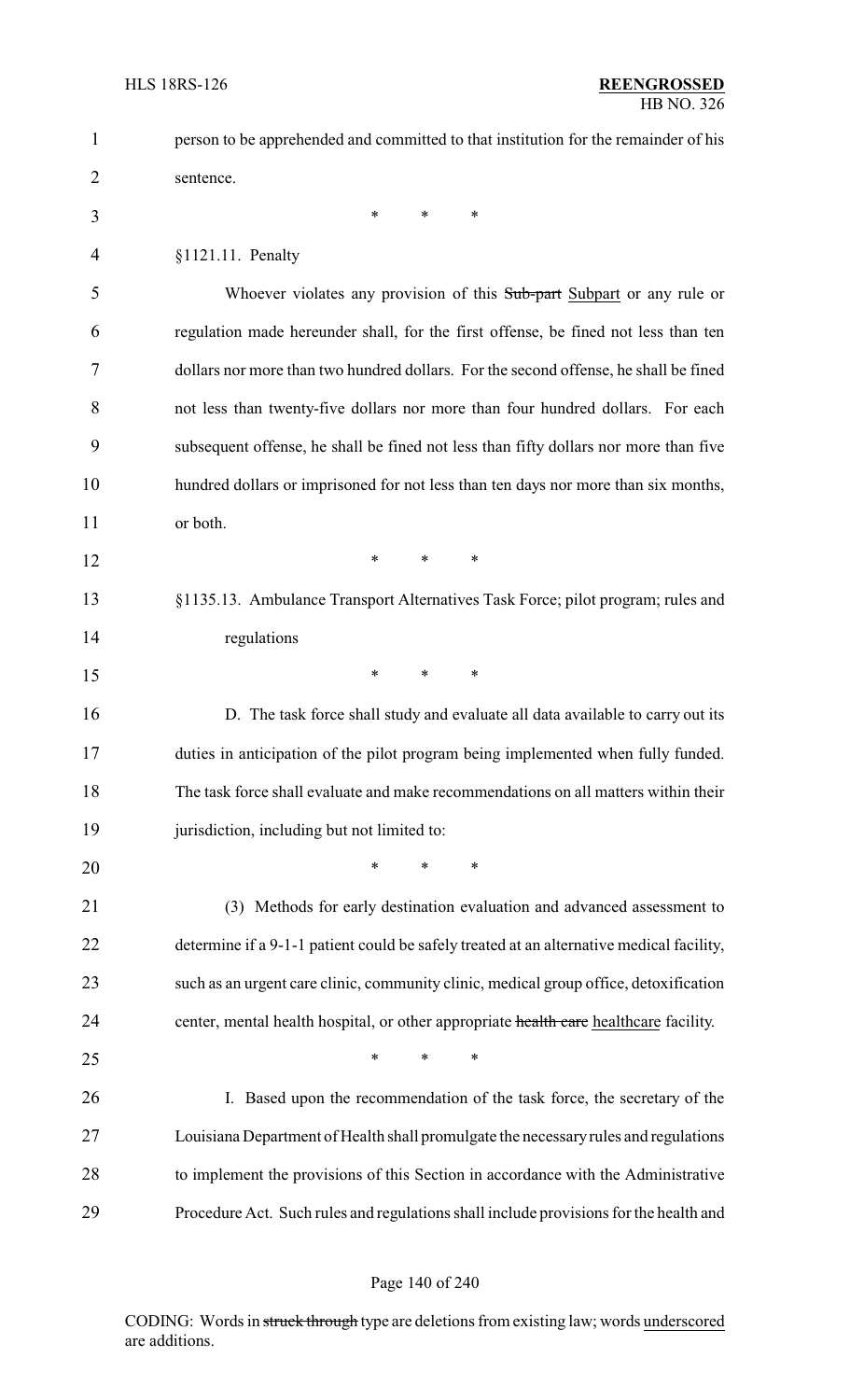| $\mathbf{1}$   | safety of the patients transported to alternative destinations as well as the            |
|----------------|------------------------------------------------------------------------------------------|
| $\overline{2}$ | reimbursement methodology to cover alternative destination transport by a ground         |
| 3              | ambulance service provider to ensure that reimbursement rates are reasonable, and        |
| $\overline{4}$ | adequate, and that coverage is available by the patient's payor source.                  |
| 5              | $\ast$<br>*<br>$\ast$                                                                    |
| 6              | §1155.6. General application                                                             |
| $\tau$         | $\ast$<br>*<br>$\ast$                                                                    |
| 8              | D. It is the policy of the state of Louisiana that human life is of the highest          |
| 9              | and inestimable value through natural death. When interpreting this Subpart, any         |
| 10             | ambiguity shall be interpreted to preserve human life, including the life of an unborn   |
| 11             | child if the qualified patient is pregnant and an obstetrician who examines the          |
| 12             | woman determines that the probable postfertilization age of the unborn child is          |
| 13             | twenty or more weeks and the pregnant woman's life can reasonably be maintained          |
| 14             | in such a way as to permit the continuing development and live birth of the unborn       |
| 15             | child, and such determination is communicated to the relevant classes of family          |
| 16             | members and persons designated in R.S. 40:1299.58.5 R.S. 40:1151.4.                      |
| 17             | $*$ * *                                                                                  |
| 18             | §1157.3. Exception to obtaining informed consent; human immunodeficiency virus           |
| 19             | or other infectious agents                                                               |
| 20             | A. Notwithstanding the provisions of R.S. 40:1157.1 or any other law to the              |
| 21             | contrary, whenever it is determined by the hospital infection control committee or       |
| 22             | equivalent body that an agent or employee of a hospital, or a physician having           |
| 23             | privileges at the hospital, has been exposed to the blood or bodily fluids of a patient, |
| 24             | in such a manner as to create any risk that the agent, employee, or physician may        |
| 25             | become infected with the human immunodeficiency virus or other infectious agent          |
| 26             | if the patient is infected with the human immunodeficiency virus or other infectious     |
| 27             | agent, in accordance with the infectious disease exposure guidelines of the United       |
|                |                                                                                          |
| 28             | States Centers for Disease Control and Prevention, or the infectious disease exposure    |

# Page 141 of 240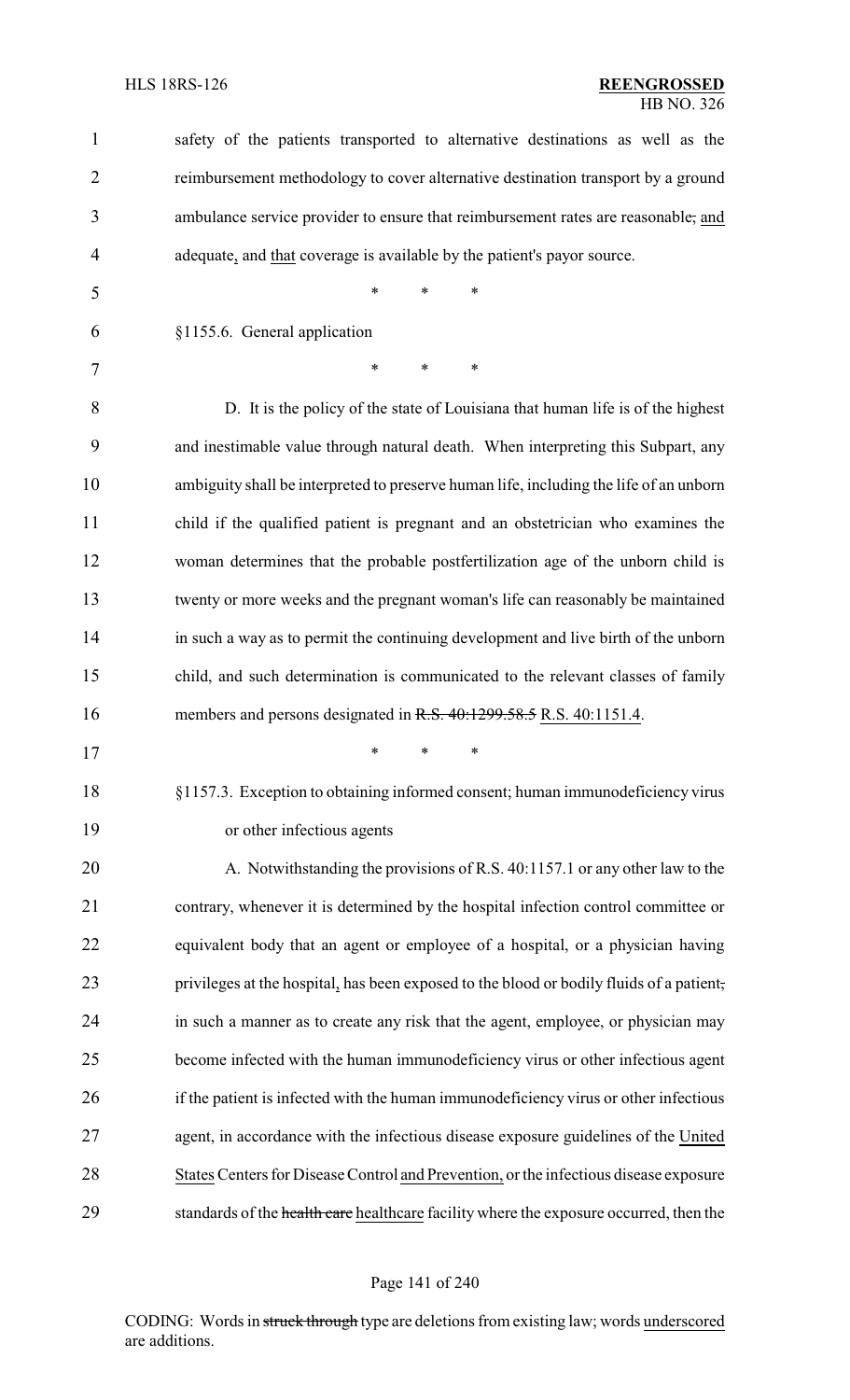hospital infection control committee may, without the consent of the patient, conduct such tests on blood previously drawn or bodily fluids previously collected as are necessary to determine whether the patient is, in fact, infected with the virus or other agent believed to cause acquired immune deficiency syndrome or other infectious disease. If no previously drawn blood or collected bodily fluids are available or are suitable, the hospital may order, without the consent of the patient, that blood, bodily fluids, or both be drawn and collected from the patient to conduct the necessarytests.

 B. Notwithstanding the provisions of R.S. 40:1157.1 or any other law to the contrary, whenever it is determined by the infectious disease control officer of any law enforcement, fire service, or emergency medical service agency or organization that an agent or employee of the agency or organization has been exposed to the blood or bodily fluids of a patient while rendering emergency medical services to, transporting, or treating an ill or injured patient in such a manner as to create any risk 14 that the agent or employee may become infected with the human immunodeficiency virus or other infectious agent if the patient is infected with the human immunodeficiency virus or other infectious agent, in accordance with the infectious disease exposure guidelines of the United States Centers for Disease Control and Prevention, or the infectious disease exposure standards of the agency or organization, then the infectious disease control officer of the agency or organization may present the facts to the infection control committee of the hospital or other **health care** healthcare facility to which the patient has been transported. If the hospital infection control committee agrees that there has been a potential exposure to the agency or organization personnel, the hospital infection control committee may, while the patient is in such hospital and without the consent of the patient, conduct such tests as are provided for in this Section.

**\*** \* \* \*

### Page 142 of 240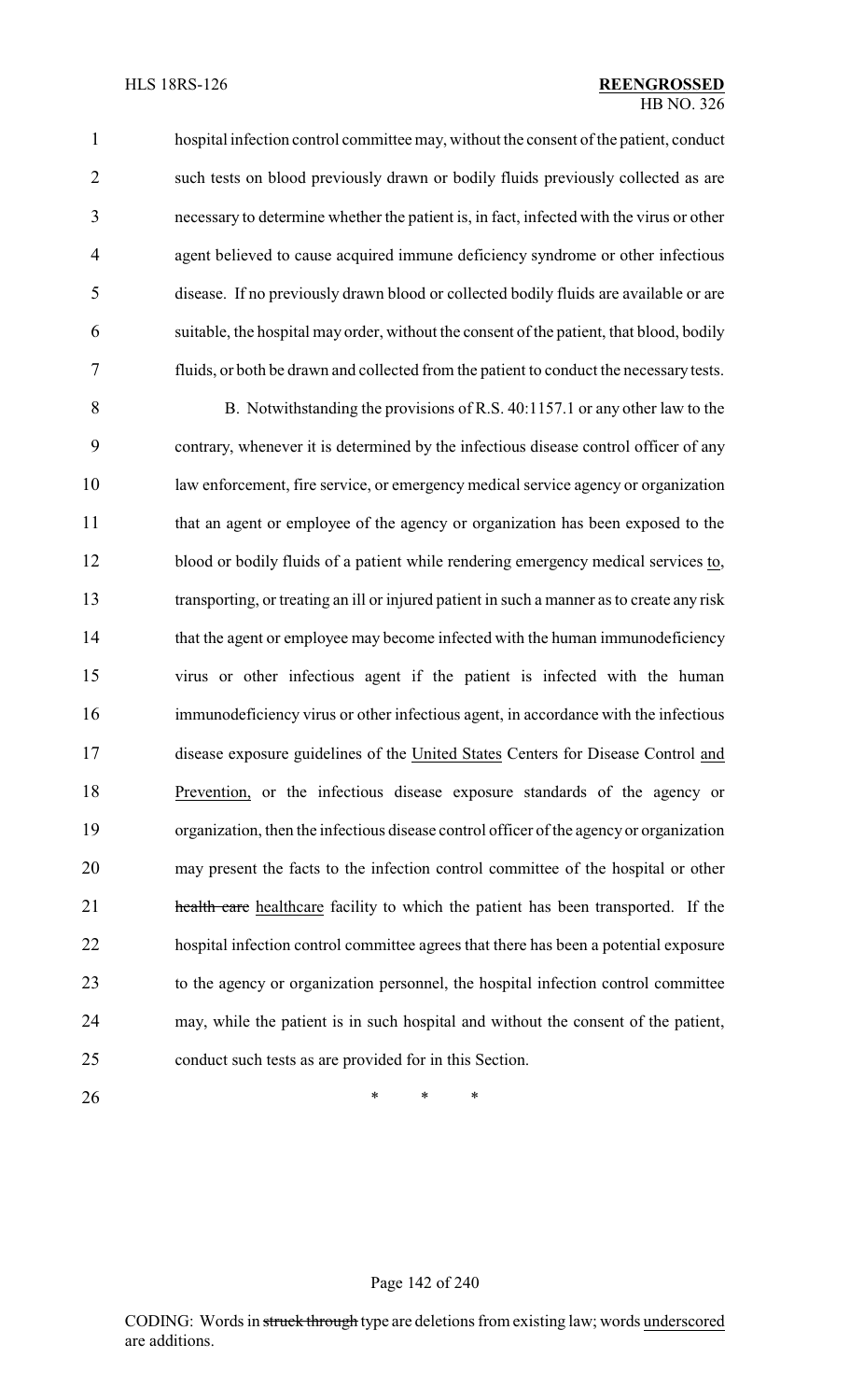| $\mathbf{1}$   | §1165.1. Health care Healthcare information; records                                       |
|----------------|--------------------------------------------------------------------------------------------|
| $\overline{2}$ | *<br>*<br>∗                                                                                |
| 3              | C.                                                                                         |
| 4              | *<br>*<br>∗                                                                                |
| 5              | (2) A person or entity otherwise subject to the provisions of this Section who             |
| 6              | provides medical records to a nonprofit organization assisting with social security        |
| 7              | Social Security or <i>medicaid</i> Medicaid applications may waive or charge an amount     |
| 8              | less than the maximum charges set forth in Item $(A)(2)(b)(i)$ of this Section.            |
| 9              | *<br>*<br>*                                                                                |
| 10             | §1165.3. Contact lens prescription; contents; expiration; restrictions on filling;         |
| 11             | release; penalties                                                                         |
| 12             | $\ast$<br>∗<br>∗                                                                           |
| 13             | B. No owner, employer, or agent of any business establishment that buys,                   |
| 14             | sells, offers to sell, dispenses, or gives away prescription contact lenses may fill a     |
| 15             | contact lens prescription unless the information provided in Subsection A of this          |
| 16             | Section is included on the prescription or after the expiration date of the prescription.  |
| 17             | ∗<br>∗<br>∗                                                                                |
| 18             | §1171.1. Purpose; intent; insurance and R.S. 40:1157.3 not affected                        |
| 19             | The legislature recognizes that confidentiality protection for information                 |
| 20             | related to human immunodeficiency virus (HIV) infection and acquired                       |
| 21             | immunodeficiency syndrome (AIDS) is an essential public health measure. In order           |
| 22             | to retain the full trust and confidence of persons at risk, the state has an interest both |
| 23             | in assuring that HIV test results are not improperly disclosed and in having clear and     |
| 24             | certain rules for the disclosure of such information. By providing additional              |
| 25             | protection for the confidentiality of HIV test results, the legislature intends to         |
| 26             | encourage the expansion of voluntary confidential testing for HIV so that individuals      |
| 27             | may come forward, learn their health status, make decisions regarding the                  |
| 28             | appropriate treatment, and change behaviors that put them and others at risk of            |
| 29             | infection. The legislature also recognizes that confidentiality protections can limit      |

# Page 143 of 240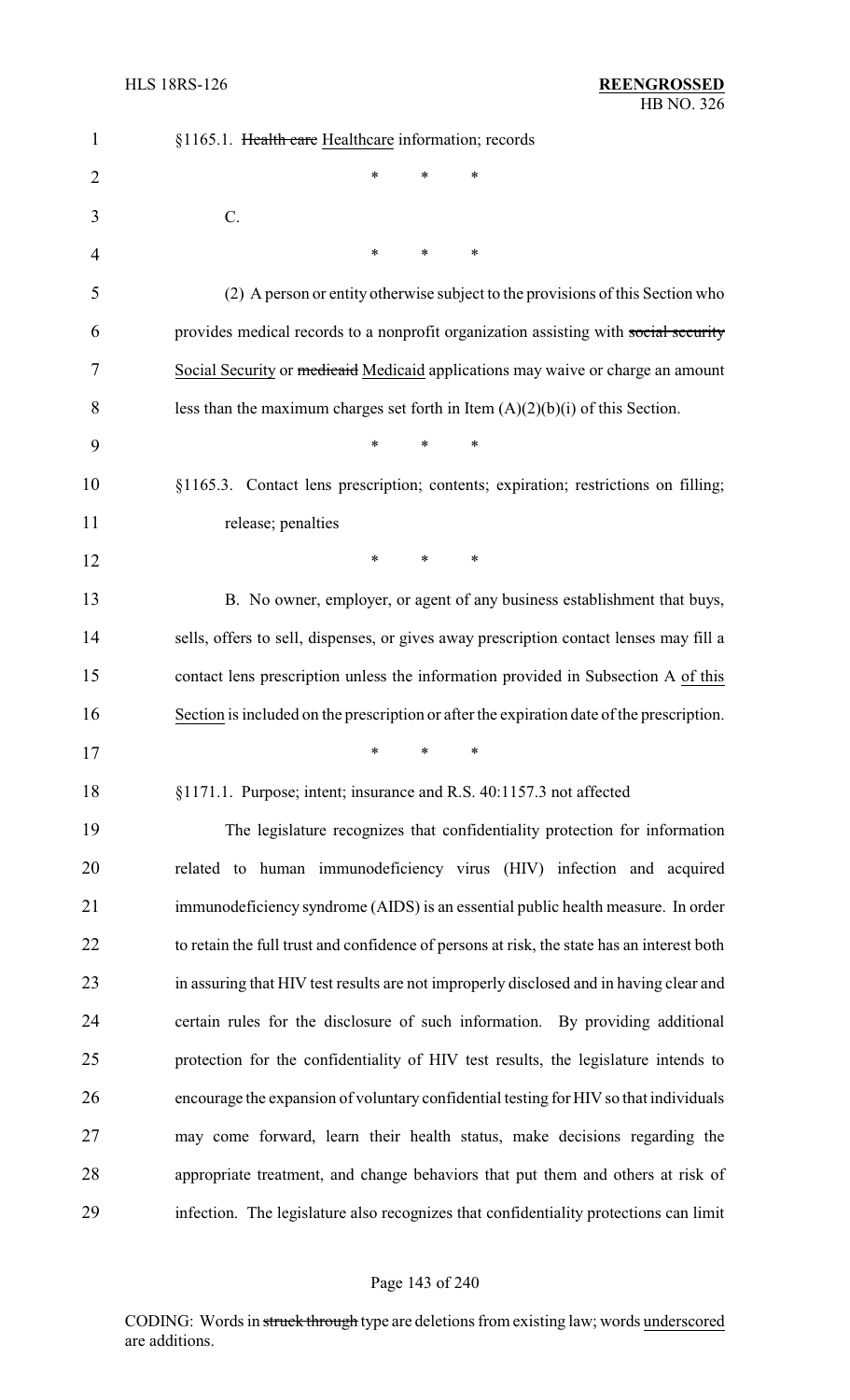| $\mathbf{1}$ | the risk of discrimination and the harm to an individual's interest in privacy that       |
|--------------|-------------------------------------------------------------------------------------------|
| 2            | unauthorized disclosure of HIV test results can cause. It is not the intent of the        |
| 3            | legislature to create any new right, right of action, or cause of action or eliminate any |
| 4            | right, right of action, or cause of action existing under current law. It is further not  |
| 5            | the intent of the legislature that this Chapter repeal, amend, or in any way affect the   |
| 6            | provisions of R.S. 40:1157.3 relative to the ability of a physician or employee of a      |
| 7            | hospital who may become infected with the human immunodeficiency virus HIV to             |
| 8            | test the blood of a patient without the patient's consent. It is the intent of the        |
| 9            | legislature that in the case of a person applying for or already insured under an         |
| 10           | insurance policy, who will be or has been the subject of a test to determine infection    |
| 11           | for human immunodeficiency virus (HIV) HIV, all facets of insurers' practices in          |
| 12           | connection with HIV related HIV-related testing and HIV test results and all facets       |
| 13           | of other entities' and individuals' interactions with insurers relating to HIV related    |
| 14           | HIV-related testing or HIV test results shall be governed exclusively by Title 22 of      |
| 15           | the Louisiana Revised Statutes of 1950 and any regulations promulgated pursuant           |
| 16           | thereto by the commissioner of the Department of Insurance insurance who shall            |
| 17           | have the authority to promulgate such regulations.                                        |
| 18           | §1171.2. Definitions                                                                      |
| 19           | As used in this Subpart, the following terms have the meaning ascribed in this            |
| 20           | Section unless the context clearly indicates otherwise:                                   |
| 21           | "Contact" is a sex-sharing or needle-sharing partner, a person who has<br>(1)             |
| 22           | had contact with blood or body fluids to which universal precautions apply through        |
| 23           | percutaneous inoculation or contact with an open wound, non-intact skin, or mucous        |
| 24           | membrane, or a person who has otherwise been exposed to an HIV-infected person            |
| 25           | in such a way that infection may have occurred as defined by the Louisiana                |
| 26           | Department of Health regulations based upon guidelines of the United States Centers       |
| 27           | for Disease Control and Prevention.                                                       |

# Page 144 of 240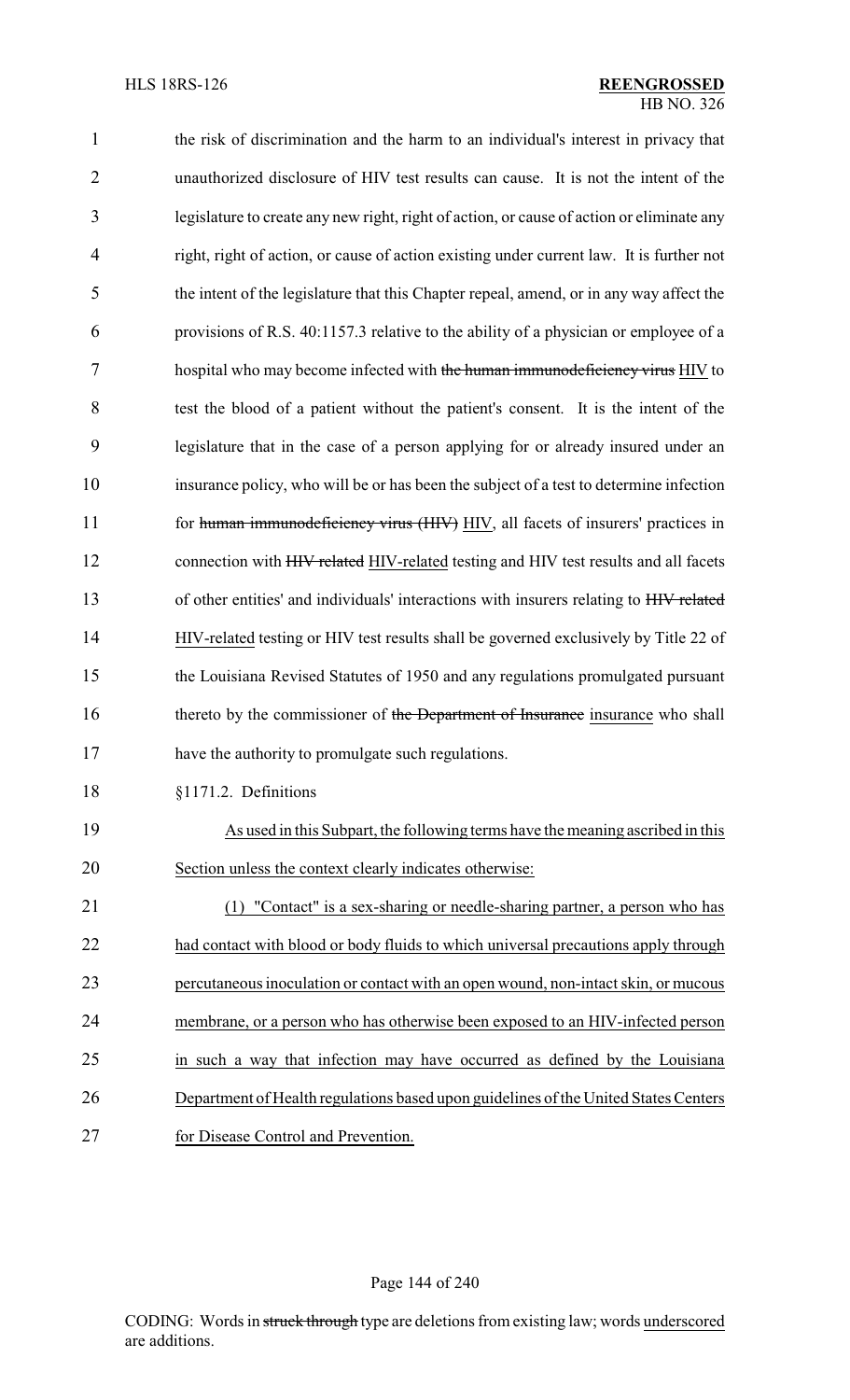| $\mathbf{1}$ | $\overline{A}$ . (2) "HIV-related test" is a test which is performed solely to diagnose |
|--------------|-----------------------------------------------------------------------------------------|
| 2            | infection with Human Immunodeficiency Virus human immunodeficiency virus                |
| 3            | (HIV).                                                                                  |
| 4            | $B(3)$ "HIV test result" is the original document, or copy thereof, transmitted         |
| 5            | to the medical record from the laboratory or other testing site the result of an        |
| 6            | HIV-related test. The term shall not include any other note, notation, diagnosis,       |
| 7            | report, or other writing or document.                                                   |
| 8            | C. "Contact" is a sex-sharing or needle-sharing partner, a person who has had           |
| 9            | contact with blood or body fluids to which universal precautions apply through          |
| 10           | percutaneous inoculation or contact with an open wound, non-intact skin, or mucous      |
| 11           | membrane, or a person who has otherwise been exposed to an HIV infected person          |
| 12           | in such a way that infection may have occurred as defined by the Louisiana              |
| 13           | Department of Health regulations based upon Center for Disease Control guidelines.      |
| 14           | *<br>*<br>$\ast$                                                                        |
| 15           | SUBPART C. LOUISIANA HEALTH CARE HEALTHCARE                                             |
| 16           | <b>CONSUMERS' RIGHT TO KNOW</b>                                                         |
| 17           | ∗<br>∗<br>*                                                                             |
| 18           | §1173.2. Definitions                                                                    |
| 19           | As used in this Subpart, the following terms have the meaning ascribed to               |
| 20           | them in this Section:                                                                   |
| 21           | (1) "Confidential information" means at least one of the following:                     |
| 22           | (a) Patient level Patient-level data elements that could be used alone or in            |
| 23           | combination with other available data elements to identify a patient.                   |
| 24           | *<br>*<br>*                                                                             |
| 25           | §1173.3. Data collection; powers and duties of the Louisiana Department of Health       |
| 26           | The department, through the office of public health and in consultation with            |
| 27           | the Health Data Panel, shall:                                                           |
| 28           | ∗<br>∗<br>*                                                                             |

## Page 145 of 240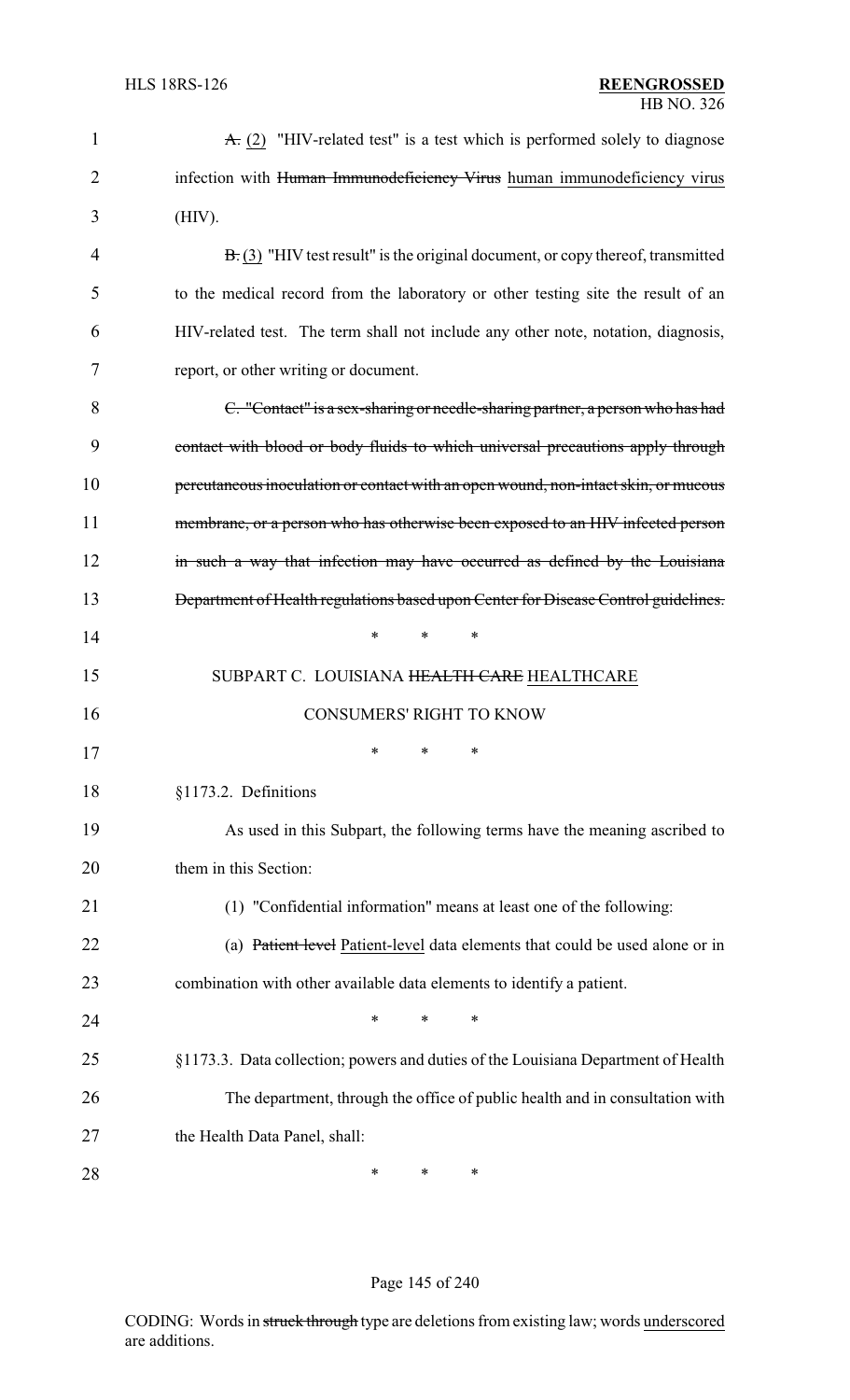| $\mathbf{1}$   | Identify the most practical methods to collect, transmit, and share<br>(3)               |
|----------------|------------------------------------------------------------------------------------------|
| $\overline{2}$ | required health care healthcare data as described in this Subpart.                       |
| 3              | $\ast$<br>$\ast$<br>*                                                                    |
| 4              | (8) Include, when appropriate, risk-adjustment measures into the production              |
| 5              | of all health care healthcare cost, quality, and performance data issued to account for  |
| 6              | variation in facility size, location, and patient acuity levels.                         |
| 7              | $\ast$<br>*<br>∗                                                                         |
| 8              | §1173.4. Health Data Panel; advisory council to the secretary of the Louisiana           |
| 9              | Department of Health                                                                     |
| 10             | $\ast$<br>$\ast$<br>*                                                                    |
| 11             | B. Members of the Health Data Panel shall be appointed by the secretary and              |
| 12             | shall represent all interests involved in the collection and publication of provider and |
| 13             | health plan specific provider- and health plan-specific cost, quality, and performance   |
| 14             | data elements. Members shall include but not be limited to health care purchasers        |
| 15             | of health care, hospitals and other service providers, consumer and patient advocacy     |
| 16             | groups, quality improvement and health information technology groups, physicians,        |
| 17             | and any other individuals or groups as deemed necessary by the secretary.                |
| 18             | *<br>$\ast$<br>*                                                                         |
| 19             | §1173.5. Release of information                                                          |
| 20             | A. To ensure the privacy and protection of Louisianans' health information,              |
| 21             | the department shall not release confidential or protected health information            |
| 22             | collected from hospitals and other health care healthcare providers pursuant to this     |
| 23             | Subpart. The department shall adhere to and comply fully with appropriate privacy        |
| 24             | protection protocols that are at least as stringent as the HIPAA Privacy Rule.           |
| 25             | B. Notwithstanding Subsection A of this Section, the department may release              |
| 26             | data collected pursuant to this Subpart for the purpose of conducting health care        |
| 27             | healthcare research which is a systematic investigation, including research              |
| 28             | development, testing, and evaluation, designed to develop or contribute to               |
| 29             | generalizable knowledge. All requests for data collected pursuant to this Subpart        |

# Page 146 of 240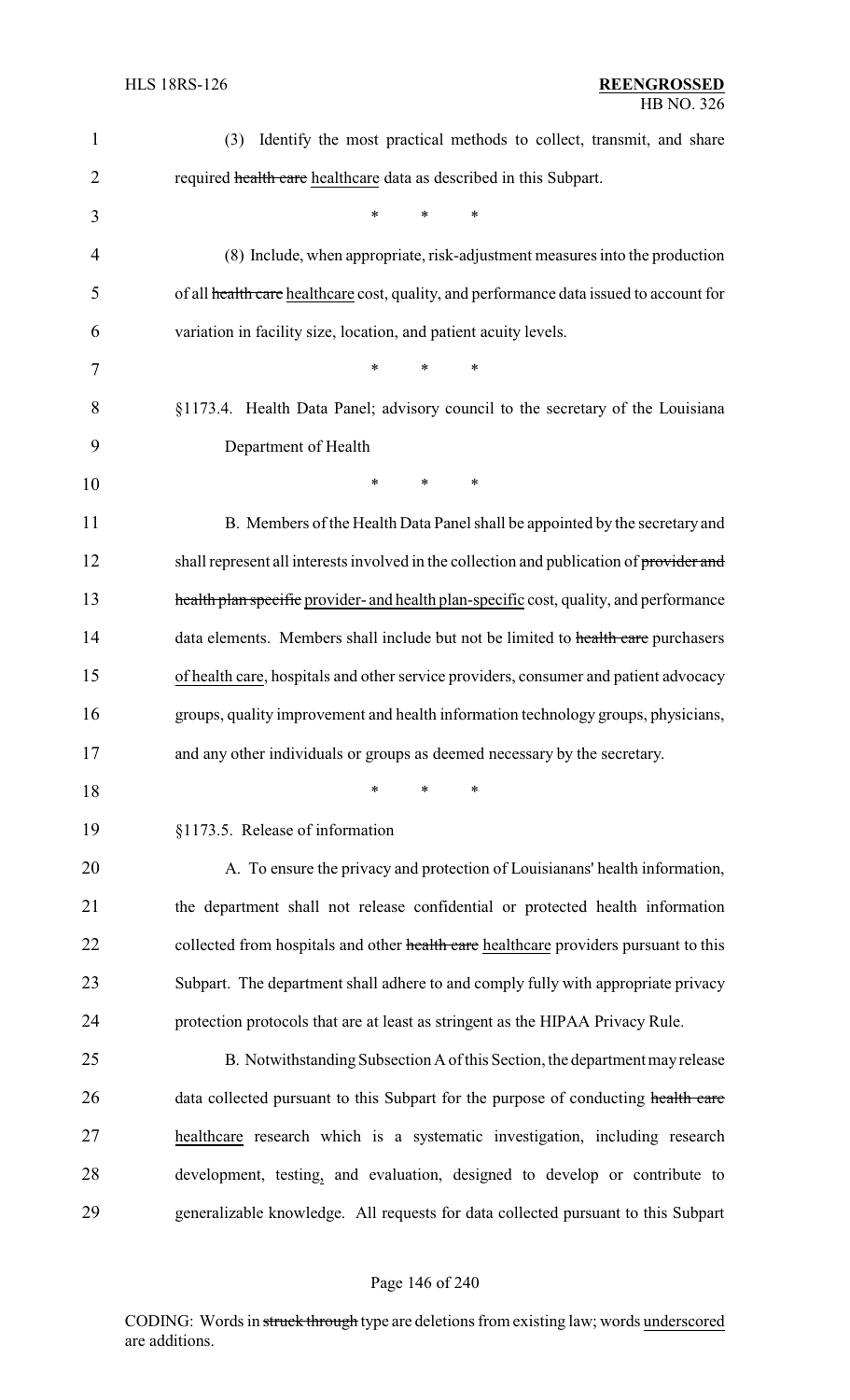| $\mathbf{1}$   | shall be submitted to the department and reviewed by the department's Institutional          |
|----------------|----------------------------------------------------------------------------------------------|
| 2              | Review Board. The department shall deny any requests for data that it determines             |
| 3              | will be utilized for business or commercial purposes, including but not limited to           |
| $\overline{4}$ | market analysis and software development. The department shall have one                      |
| 5              | representative of the provider group whose data is subject to the data release on the        |
| 6              | Institutional Review Board.                                                                  |
| 7              | C. Each data request shall state the proposed use of the data requested and                  |
| 8              | include an affirmation by the recipient that no attempts attempt will be made to             |
| 9              | combine patient level patient-level data provided for in the request with other data         |
| 10             | to identify patients and that no confidential information shall be released.                 |
| 11             | $\ast$<br>*<br>*                                                                             |
| 12             | §1173.6. Violations; penalties                                                               |
| 13             | *<br>*<br>*                                                                                  |
| 14             | B. All health care healthcare providers licensed by the state, including but                 |
| 15             | not limited to hospitals, outpatient surgical facilities, and outpatient clinical facilities |
| 16             | shall submit information in the manner and form prescribed in rules and regulations          |
| 17             | promulgated by the department pursuant to this Subpart.                                      |
| 18             | *<br>*<br>∗                                                                                  |
| 19             | E. Renewal of state licenses issued by the Louisiana Department of Health,                   |
| 20             | Department of Insurance, or health professional licensing, certification, or                 |
| 21             | registration boards and commissions shall be predicated in part on compliance with           |
| 22             | data reporting requirements of this Subpart and rules and regulations promulgated            |
| 23             | thereunder. Prior to relicensing, the secretary shall confirm compliance with data           |
| 24             | reporting requirements in writing to the appropriate permitting or licensing authority.      |
| 25             | The permit, certification, or license of any health care healthcare provider, health         |
| 26             | plan, or facility covered by this Subpart shall be suspended until such time as the          |
| 27             | required data is submitted to the department.                                                |
| 28             | ∗<br>*<br>∗                                                                                  |

# Page 147 of 240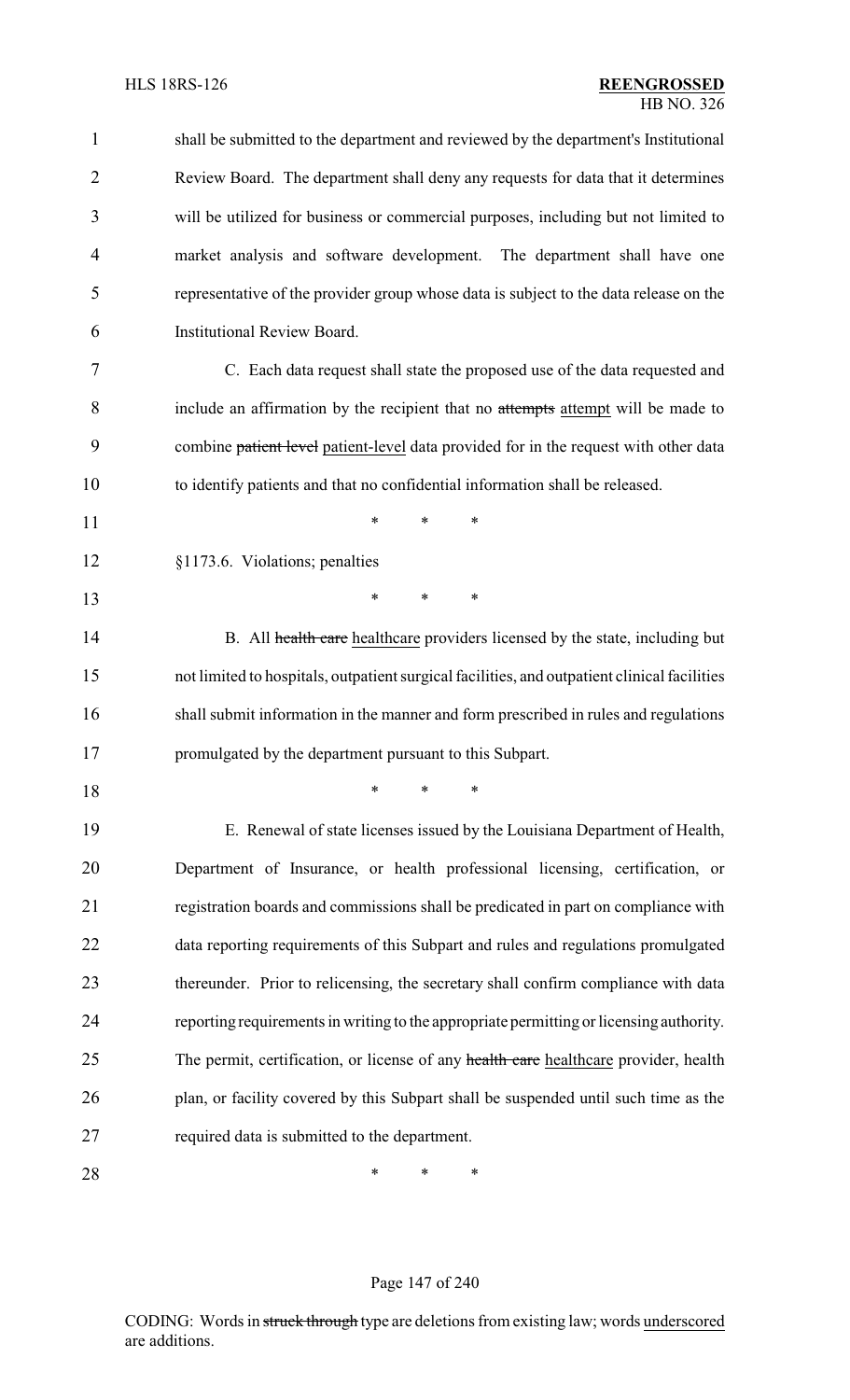| $\mathbf{1}$   | §1183.2. Legislative findings; purpose                                               |
|----------------|--------------------------------------------------------------------------------------|
| $\overline{2}$ | A. The legislature finds that:                                                       |
| 3              | (1) Federally Qualified Health Centers qualified health centers (FQHCs)              |
| 4              | provide most of the health care healthcare services required by a substantial number |
| 5              | of low income low-income residents living in the state and therefore constitute an   |
| 6              | invaluable part of the health care healthcare delivery system of the state.          |
| 7              | *<br>*<br>∗                                                                          |
| 8              | (5) Absent intervention, continued reductions in the Medicare and Medicaid           |
| 9              | programs, as well as changes in health care healthcare reimbursement methodologies   |
| 10             | and the continued spread of managed care, may result in the closure of the state's   |
| 11             | FQHCs, thereby jeopardizing the very existence of a vital link in the health care    |
| 12             | healthcare delivery system for residents residing in medically underserved areas of  |
| 13             | the state.                                                                           |
| 14             | *<br>$\ast$<br>∗                                                                     |
| 15             | §1183.4. Medical assistance programs; FQHC reimbursement                             |
| 16             | A. The department shall adopt regulations that provide the following:                |
| 17             | (1) A Medicaid cost-based reimbursement methodology that reimburses                  |
| 18             | FQHCs for all costs related to patients, utilizing the most recent cost report       |
| 19             | information available to the department. The department shall seek to insure ensure  |
| 20             | that the reimbursement will be available to FQHCs under the Medicaid program,        |
| 21             | either through payments received by FQHCs from managed care organizations            |
| 22             | contracting with the department or its designee, or through supplemental payments    |
| 23             | as necessary from the department based on availability of funds to the extent        |
| 24             | permitted by federal law.                                                            |
| 25             | ∗<br>*<br>∗                                                                          |

## Page 148 of 240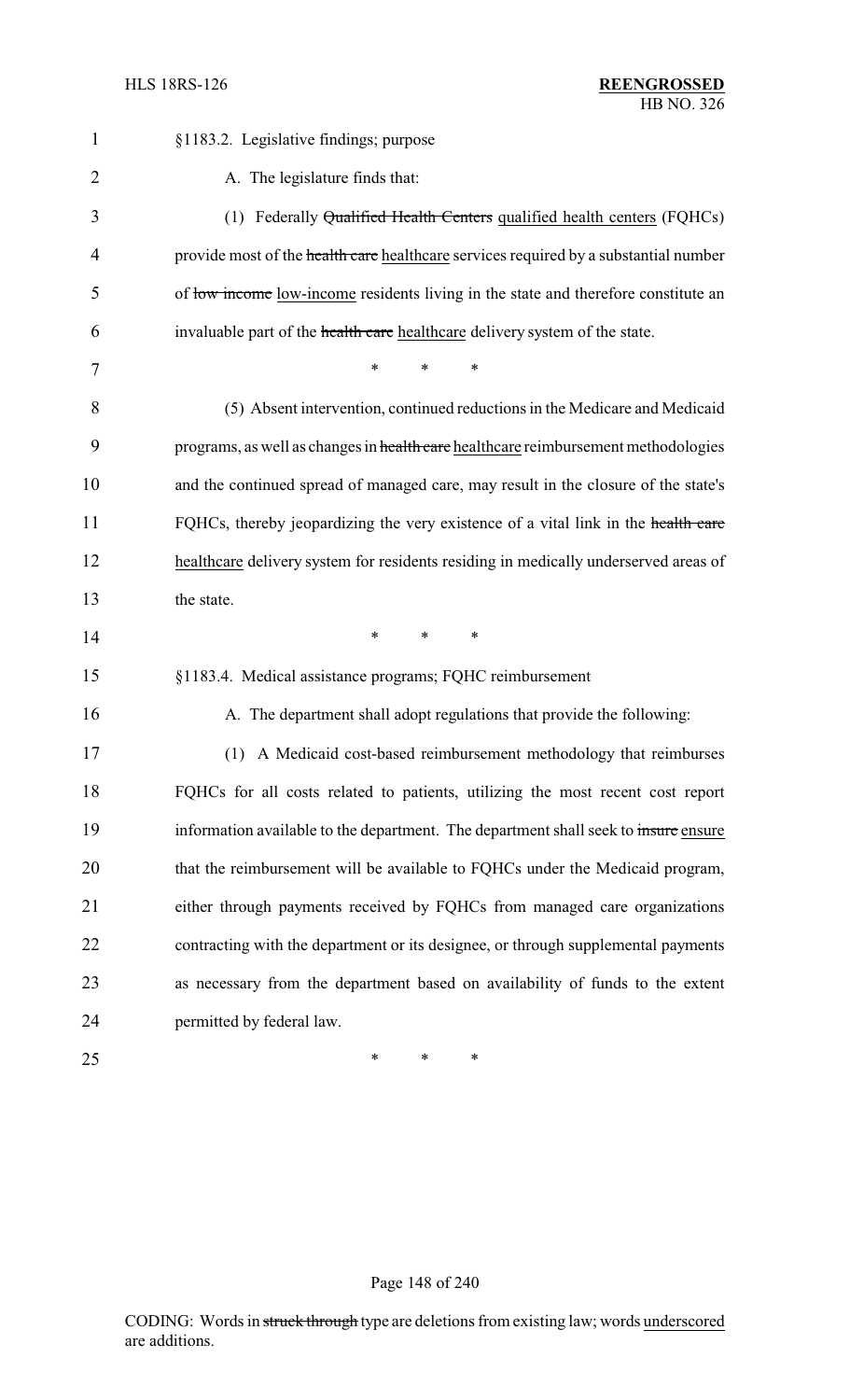| $\mathbf{1}$   | §1189.2. Legislative findings; purpose                                                     |
|----------------|--------------------------------------------------------------------------------------------|
| $\overline{2}$ | A. The legislature finds that:                                                             |
| 3              | (1) Small rural hospitals provide most of the health care services required by             |
| $\overline{4}$ | a substantial number of low income low-income rural residents living in the state and      |
| 5              | therefore constitute an invaluable part of the health care delivery system of the state.   |
| 6              | $\ast$<br>$\ast$<br>*                                                                      |
| 7              | §1201.1. Clinical preceptor nurse aide training program; legislative intent                |
| 8              | The Legislature of Louisiana hereby finds that there is a serious need for                 |
| 9              | adequately trained certified nurse aides and, therefore, it is in the best interest of the |
| 10             | state to maximize the opportunities which are available to students who are seeking        |
| 11             | to become certified nurse aides. The legislature further finds that a clinical preceptor   |
| 12             | nurse aide training program operated by the Louisiana Technical and Community              |
| 13             | Community and Technical College System in conjunction with nursing homes                   |
| 14             | located throughout the state not only provides a viable method of training but also        |
| 15             | provides such training at a considerably lower cost than the traditional method of         |
| 16             | training.                                                                                  |
| 17             | $\stackrel{\star}{\ast}$ $\stackrel{\star}{\ast}$ $\stackrel{\star}{\ast}$                 |
| 18             | §1203.1. Definitions                                                                       |
| 19             | For the purposes of this Part:                                                             |
| 20             | $*$ $*$<br>$\ast$<br>*                                                                     |
| 21             | (3) "Employer" means any of the following facilities, agencies, providers,                 |
| 22             | or programs:                                                                               |
| 23             | $\ast$<br>$*$ *                                                                            |
| 24             | An adult day healthcare health care provider as defined in R.S.<br>$\circ$                 |
| 25             | 40:2120.42.                                                                                |
| 26             | $*$ and $*$<br>$\ast$<br>$\ast$                                                            |
| 27             | (5) "Nonlicensed person" means any person who provides for compensation                    |
| 28             | nursing care or other health-related services directly related to patient care to          |
| 29             | residents in or patients of a nursing facility, intermediate care facility for people with |

## Page 149 of 240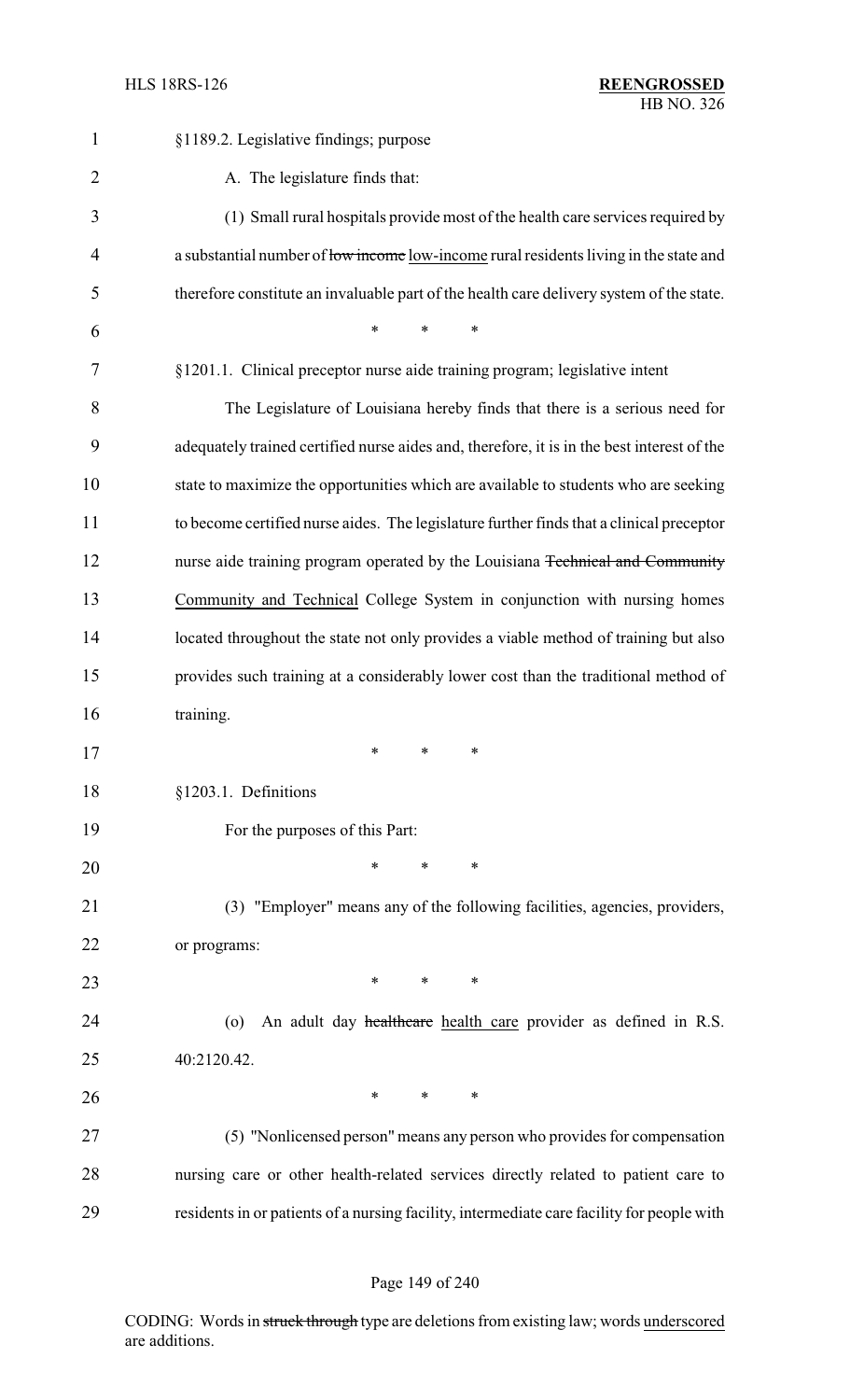| $\mathbf{1}$   | developmental disabilities, adult residential care facility or provider, pediatric day |
|----------------|----------------------------------------------------------------------------------------|
| $\overline{2}$ | healthcare health care facility, adult day healthcare health care center, psychiatric  |
| 3              | residential treatment facility, end stage renal disease facility, behavioral health    |
| 4              | services provider, home health agency, hospice agency, provider of ambulance           |
| 5              | services, hospital, adult brain injury facility, crisis receiving center, pain         |
| 6              | management clinic, outpatient abortion facility, rural health clinic, ambulatory       |
| 7              | surgical center, therapeutic group home, forensic supervised transitional residential  |
| 8              | and aftercare facility, case management provider, or home- and community-based         |
| 9              | service provider and who is not a licensed health provider. "Nonlicensed person"       |
| 10             | also means any person who provides such services to individuals in their own homes     |
| 11             | as an employee or contract provider of a home health agency, hospice, or home- and     |
| 12             | community-based service provider. "Nonlicensed person" also means any other            |
| 13             | direct service worker as defined in R.S. 40:2179 and 2179.1.                           |
| 14             | $\ast$<br>*<br>∗                                                                       |
| 15             | §1211.4. Mammography and ultrasound reports; transmittal to patients required          |
| 16             | *<br>$\ast$<br>∗                                                                       |
| 17             | В.                                                                                     |
| 18             | $\ast$<br>*<br>∗                                                                       |
| 19             | (2) A healthcare facility subject to the requirements of this Section may              |
| 20             | transmit mammography and ultrasound reports to patients in any manner that             |
| 21             | comports with the provisions of 42 45 CFR Part 164 relative to security and privacy    |
| 22             | of health information.                                                                 |
| 23             | $\ast$<br>*<br>∗                                                                       |
| 24             | §1217.16. Report                                                                       |
| 25             | The medical center shall prepare and submit an annual report concerning its            |
| 26             | findings, progress, and activities to the governor, the president of the Senate, the   |
| 27             | speaker of the House of Representatives, and the chairmen of the House and Senate      |
| 28             | Committees on Health and Welfare committees on health and welfare at least sixty       |

## Page 150 of 240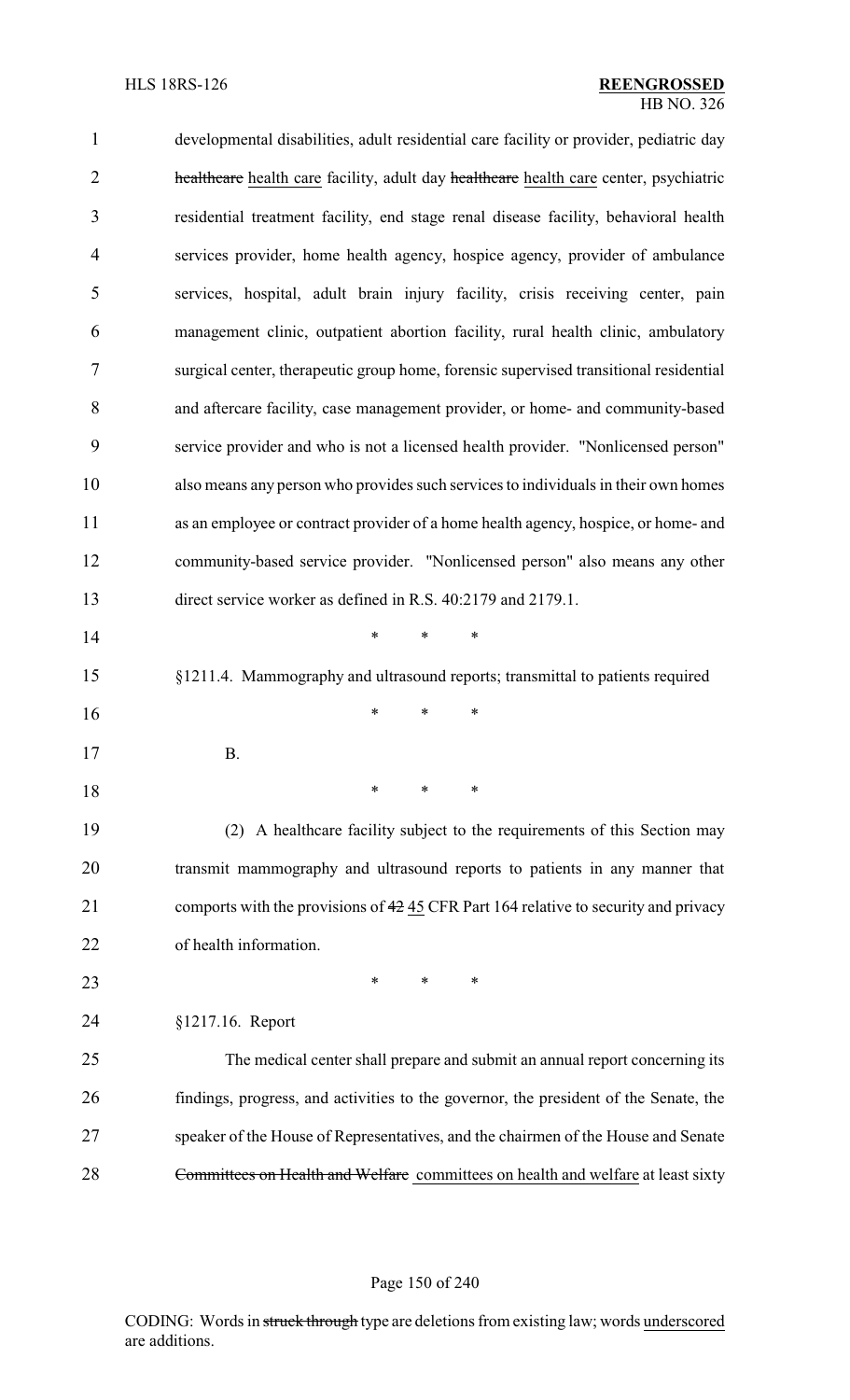| $\mathbf{1}$   | days prior to the legislative session and shall report on the state's total need in the  |
|----------------|------------------------------------------------------------------------------------------|
| $\overline{2}$ | area of kidney health care.                                                              |
| 3              | $\ast$<br>*<br>$\ast$                                                                    |
| $\overline{4}$ | §1219.2. Definitions                                                                     |
| 5              | As used in this Part, the following terms shall have the following meanings:             |
| 6              | (1) "Federal poverty guidelines" means the most recent poverty guidelines                |
| 7              | as published in the federal register Federal Register by the United States Department    |
| 8              | of Health and Human Services.                                                            |
| 9              | $\ast$<br>*<br>*                                                                         |
| 10             | (3) "Office" means the Office of Elderly Affairs within the governor's office.           |
| 11             | "Office of elderly affairs" and "office" mean the office of elderly affairs within the   |
| 12             | office of the governor.                                                                  |
| 13             | $\ast$<br>$\ast$<br>*                                                                    |
| 14             | §1219.3. Louisiana Senior Rx and Aging and Disability Information Station                |
| 15             | Programs; legislative findings; creation; eligibility                                    |
| 16             | A. The legislature finds that the pharmaceutical manufacturers, seeing a need            |
| 17             | for such programs, have created charitable programs to aid low-income seniors and        |
| 18             | persons with adult-onset disabilities with the cost of prescription drugs.<br>The        |
| 19             | legislature recognizes that seniors and adults with disabilities need assistance in      |
| 20             | locating and accessing available supports and services. The legislature also finds       |
| 21             | that many persons are unaware of such programs or do not know how to apply for           |
| 22             | or need assistance in applying for such programs. It is the intent of the legislature    |
| 23             | that programs be implemented in the Office of Elderly Affairs within the governor's      |
| 24             | office the office of elderly affairs implement programs to assist seniors and persons    |
| 25             | with an adult-onset disability in assessing those programs.                              |
| 26             | B. The Louisiana Senior Rx and Aging and Disability Information Station                  |
| 27             | Programs are hereby established in the Office of Elderly Affairs within the              |
| 28             | governor's office office of elderly affairs to help seniors and persons with adult-onset |
| 29             | disabilities in accessing manufacturers' discount cards and pharmaceutical assistance    |

## Page 151 of 240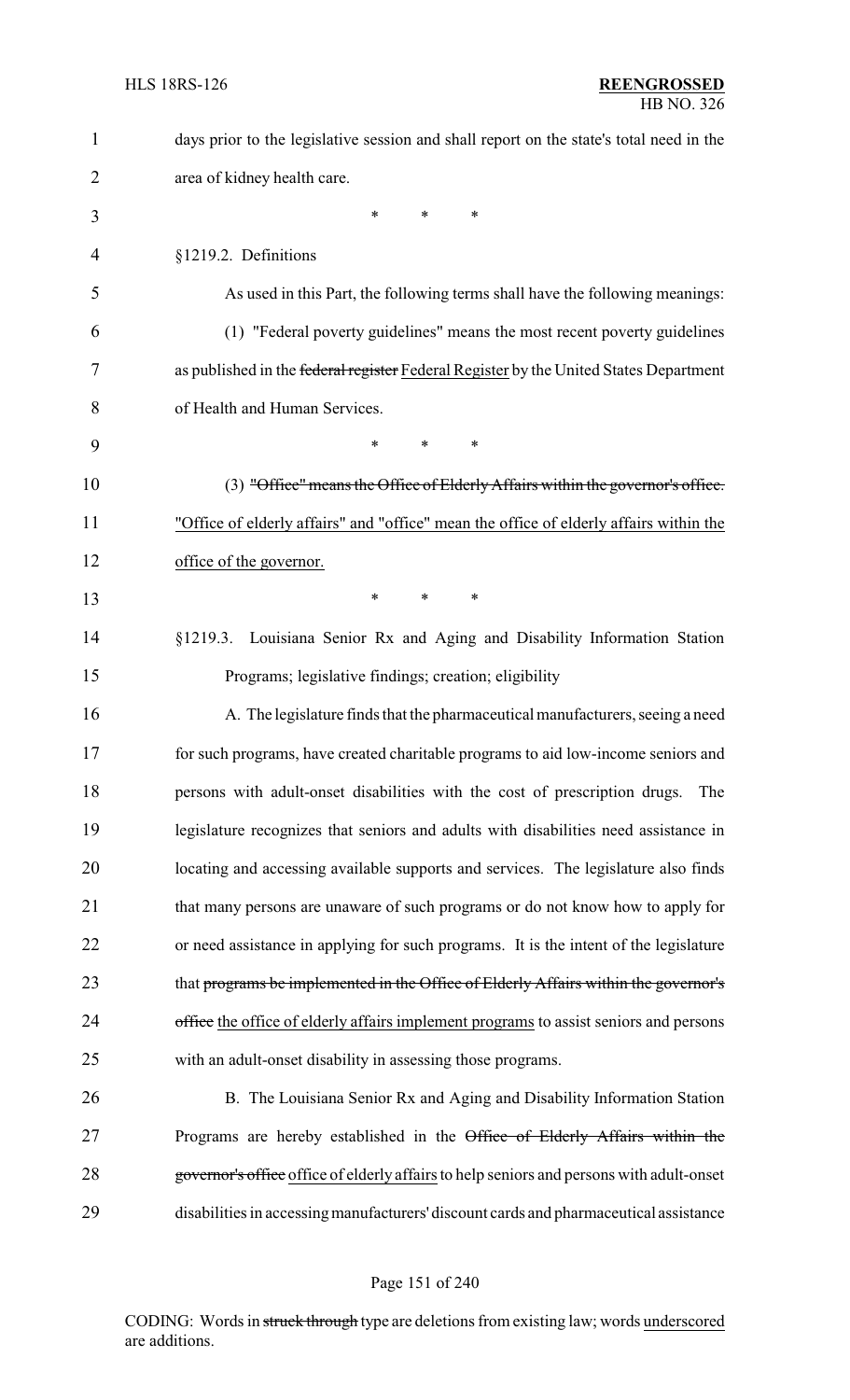| $\mathbf{1}$ | programs and to assist such persons in applying for those and other supports and        |
|--------------|-----------------------------------------------------------------------------------------|
| 2            | service programs.                                                                       |
| 3            | $\ast$<br>$\ast$<br>$\ast$                                                              |
| 4            | §1219.4. Services                                                                       |
| 5            | A. Subject to appropriation for the programs, the department office shall               |
| 6            | provide assistance to persons determined to be eligible for services authorized by this |
| 7            | Part. The assistance provided by the office shall include:                              |
| 8            | *<br>$\ast$<br>*                                                                        |
| 9            | §1221.2. Definitions                                                                    |
| 10           | As used in this Part, the following terms shall have the meaning ascribed in            |
| 11           | this Section:                                                                           |
| 12           | *<br>∗<br>∗                                                                             |
| 13           | "Federal poverty level" means the most recent poverty guidelines as<br>(2)              |
| 14           | published in the federal register Federal Register by the United States Department      |
| 15           | of Health and Human Services.                                                           |
| 16           | ∗<br>∗<br>∗                                                                             |
| 17           | §1226.1. Definitions                                                                    |
| 18           | As used in this Part, the following terms shall have the meanings ascribed to           |
| 19           | them in this Section unless otherwise provided for or unless the context otherwise      |
| 20           | indicates:                                                                              |
| 21           | $\ast$<br>$\ast$<br>$\ast$                                                              |
| 22           | "Caregiver" means an individual who meets all of the following<br>(2)                   |
| 23           | conditions:                                                                             |
| 24           | $\ast$<br>∗<br>∗                                                                        |
| 25           | (c) Is identified by the patient or, if applicable, the legal guardian of the           |
| 26           | patient as a person who is involved with the health care of the patient pursuant to 45  |
| 27           | C.F.R. CFR §164.510(b), as it existed on January 1, 2015.                               |
| 28           | ∗<br>∗<br>∗                                                                             |

## Page 152 of 240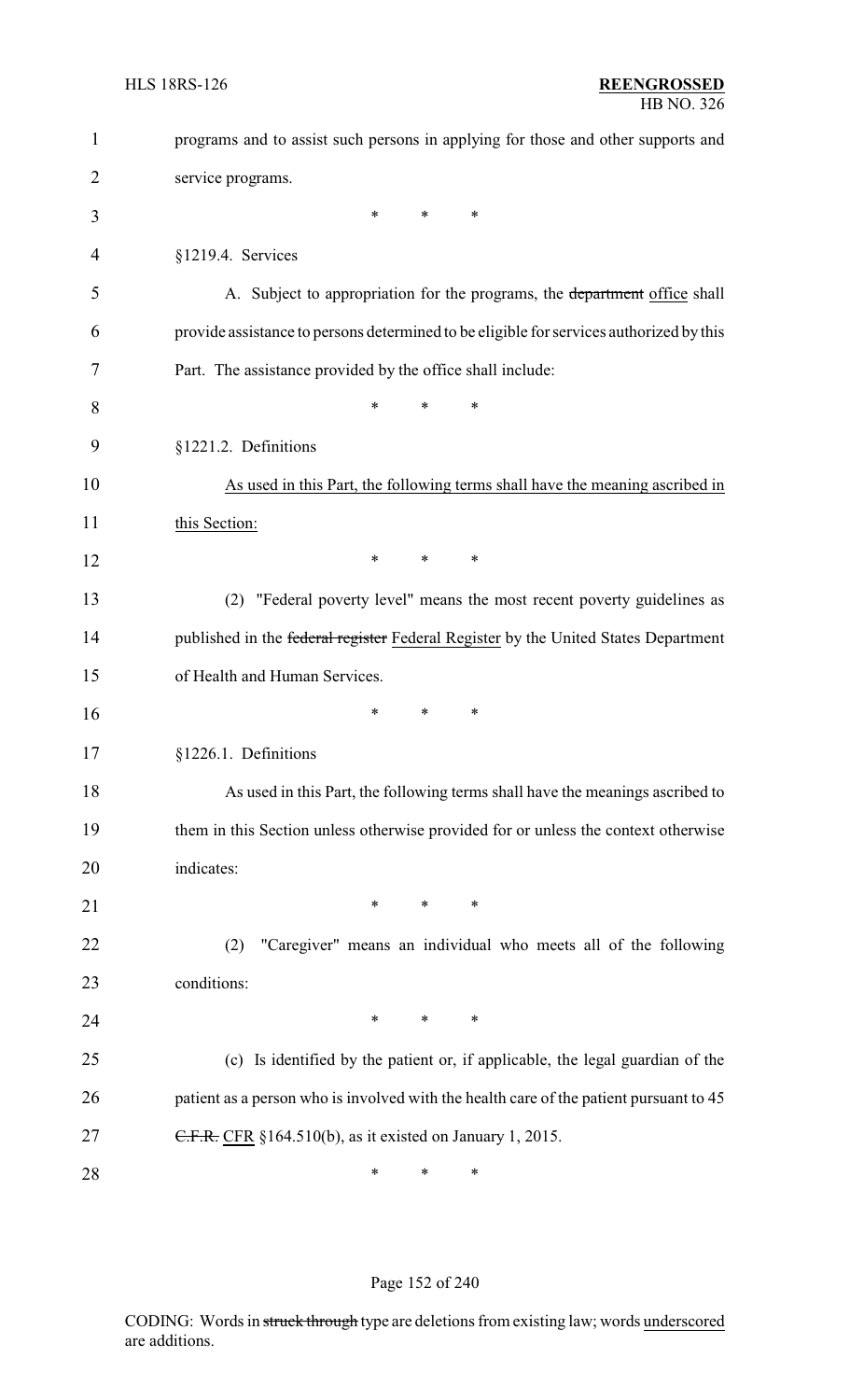| $\mathbf{1}$   | §1231.5. Investment responsibilities                                                  |
|----------------|---------------------------------------------------------------------------------------|
| $\overline{2}$ | *<br>*<br>∗                                                                           |
| 3              | E.(1) The board shall electronically submit semiannual reports beginning              |
| 4              | January 1, 2012, to the House Committee on Civil Law and Procedure and the Senate     |
| 5              | Committee on Judiciary A. The reports shall be submitted no later than thirty         |
| 6              | calendar days after January first and July first of each year and shall contain the   |
| 7              | following:                                                                            |
| 8              | $\ast$<br>*<br>∗                                                                      |
| 9              | (c) The board approved board-approved target asset allocation.                        |
| 10             | *<br>∗<br>∗                                                                           |
| 11             | §1237.1. Definitions and general application                                          |
| 12             | *<br>$\ast$<br>$\ast$                                                                 |
| 13             | The office of risk management, with the concurrence of counsel<br>J.                  |
| 14             | designated as provided for in Subsection I of this Section, shall have the authority  |
| 15             | to compromise or settle, and pay any suit or claim brought pursuant to this Part up   |
| 16             | to twenty-five thousand dollars exclusive of interest and costs. The compromise or    |
| 17             | settlement, and payment of any suit or claim of twenty-five thousand dollars or more, |
| 18             | exclusive of interest and costs, shall be governed by the provisions of R.S.          |
| 19             | $39:1535(B)(6)$ and (D)(1), as may be applicable.                                     |
| 20             | *<br>*<br>$\ast$                                                                      |
| 21             | SUBPART B. HEALTH CARE HEALTHCARE PROVIDERS                                           |
| 22             | UPPER PAYMENT LIMIT FINANCING METHODOLOGY                                             |
| 23             | §1243.1. Health care Healthcare providers; upper payment limit                        |
| 24             | A. Subject to appropriation, the Louisiana Department of Health may                   |
| 25             | develop and maintain a Medicaid upper payment limit financing methodology which       |
| 26             | incorporates any health care healthcare provider licensed by the Louisiana            |
| 27             | Department of Health. The purpose of developing an upper payment limit financing      |
| 28             | methodology is to enhance the delivery of health care healthcare services to the      |
| 29             | uninsured and Medicaid patients.<br>Any such upper payment limit financing            |

## Page 153 of 240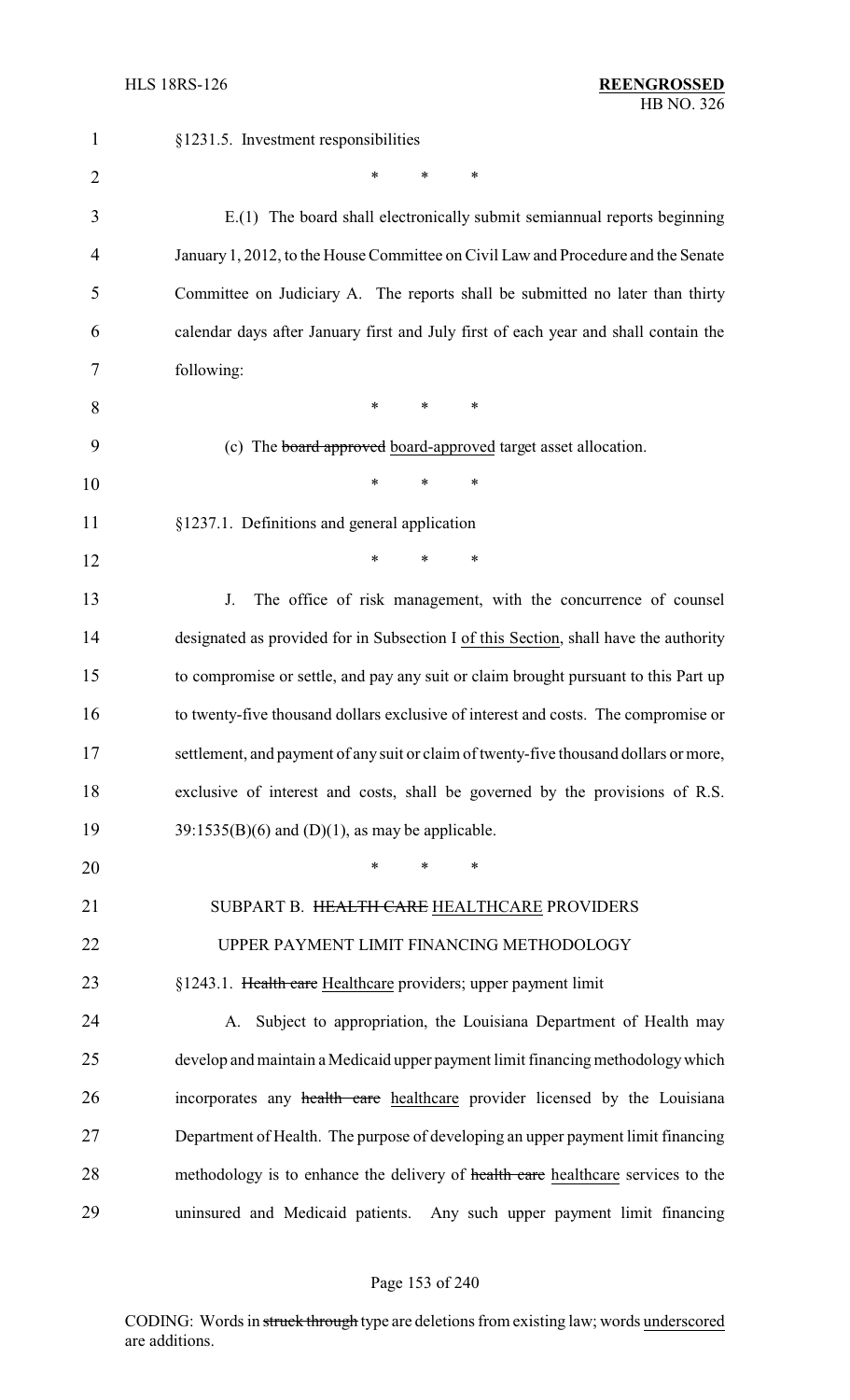| 1              | methodology shall be in accordance with federal law and subject to approval by the      |
|----------------|-----------------------------------------------------------------------------------------|
| $\overline{2}$ | Centers for Medicare and Medicaid Services.                                             |
| 3              | $\ast$<br>*<br>∗                                                                        |
| $\overline{4}$ | §1243.3. Upper payment limit mechanism for ambulatory surgical centers                  |
| 5              | A. The Louisiana Department of Health is authorized to seek approval from               |
| 6              | the Center Centers for Medicare and Medicaid Services of a program designed to          |
| 7              | reimburse ambulatory surgical centers that have an agreement with a governmental        |
| 8              | entity or entities to provide enhanced Medicaid services.                               |
| 9              | $\ast$<br>$\ast$<br>$\ast$                                                              |
| 10             | §1253.3. Louisiana Behavioral Health Partnership; reporting                             |
| 11             | A. The Louisiana Department of Health shall submit an annual report for the             |
| 12             | Coordinated System of Care and an annual report for the Louisiana Behavioral            |
| 13             | Health Partnership to the Senate and House committees on health and welfare. The        |
| 14             | report shall be submitted by June thirtieth of each year, and the applicable reporting  |
| 15             | period shall be for the previous state fiscal year. The report shall include but not be |
| 16             | limited to the following information:                                                   |
| 17             |                                                                                         |
| 18             | (9) The percentage of clean claims paid for each provider type within thirty            |
| 19             | calendar days and the average number of days to pay all claims for each human           |
| 20             | service district human services district or authority or local government entity.       |
| 21             | $\ast$<br>$\ast$<br>∗                                                                   |
| 22             | §1261. Health report card                                                               |
| 23             | A.(1) The Louisiana Department of Health shall annually prepare a health                |
| 24             | report card indicating the overall state of health in Louisiana concerning but not      |
| 25             | limited to the following issues:                                                        |
| 26             | $\ast$<br>∗<br>∗                                                                        |
| 27             | (k) An assessment of the state health care healthcare delivery system.                  |
| 28             | ∗<br>∗<br>∗                                                                             |

## Page 154 of 240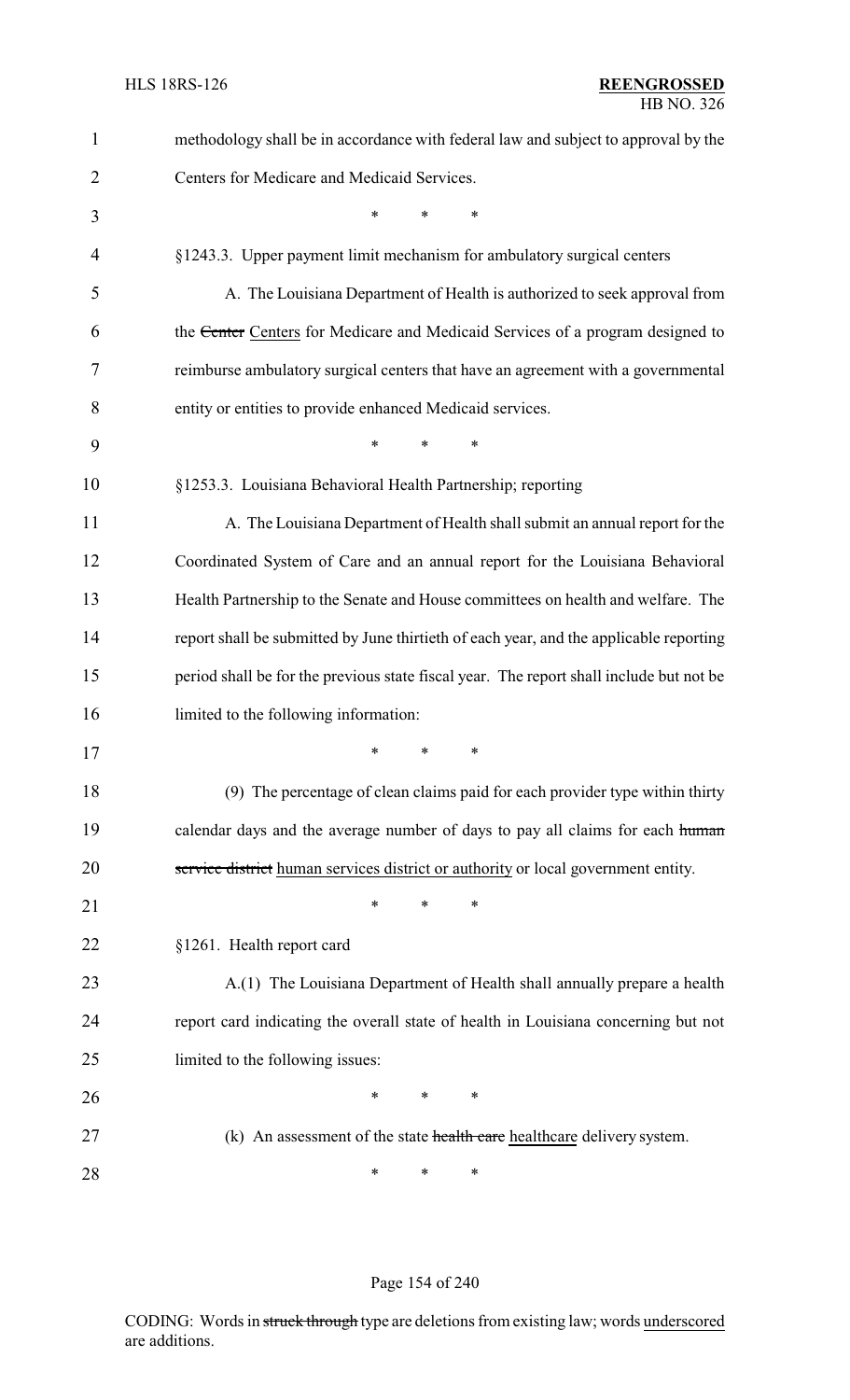| $\mathbf{1}$   | (3) Any benefits plan that contracts with the state to provide or coordinate             |
|----------------|------------------------------------------------------------------------------------------|
| $\overline{2}$ | the provision of health care healthcare services to a Medicaid recipient or other        |
| 3              | person whose enrollment costs are paid wholly or in part by the state under a            |
| 4              | Medicaid waiver shall submit a report card indicating the overall health of those        |
| 5              | enrollees whose costs are paid wholly or in part by the state concerning but not         |
| 6              | limited to the issues delineated in Paragraph (1) of this Subsection. Such report card   |
| 7              | shall be prepared and submitted in accordance with guidelines established by the         |
| 8              | department and shall be included in the written report described in Subsection C of      |
| 9              | this Section.                                                                            |
| 10             | $\ast$<br>∗<br>∗                                                                         |
| 11             | §1261.1. Managed care organization; report                                               |
| 12             | *<br>*<br>$\ast$                                                                         |
| 13             | B. The report required by Subsection A of this Section shall contain issues              |
| 14             | listed in R.S. $40:1261(A)$ .                                                            |
| 15             | *<br>∗<br>∗                                                                              |
| 16             | §1271.1. Infectious diseases; notification                                               |
| 17             | ∗<br>∗<br>∗                                                                              |
| 18             | B.(1) Whenever a patient is admitted to a hospital or nursing home by a                  |
| 19             | physician, and that physician has actual knowledge that the patient is infected with     |
| 20             | one or more of the conditions described in Subsection A hereof of this Section, and      |
| 21             | is aware of the transfer, the physician shall notify the hospital or nursing home of the |
| 22             | patient's condition.                                                                     |
| 23             | (2) Whenever a patient is transferred from a nursing home to a hospital, or              |
| 24             | from a hospital to a nursing home, and the transferor's records reflect that patient is  |
| 25             | infected with one or more of the conditions described in Subsection A hereof of this     |
| 26             | Section, the transferor shall notify the transferee of the patient's condition.          |
| 27             | (3) Whenever a patient is admitted to or treated at a hospital or nursing home           |
| 28             | and the hospital or nursing home has actual knowledge that the patient is infected       |
| 29             | with one or more of the conditions described in Subsection A hereof of this Section,     |

Page 155 of 240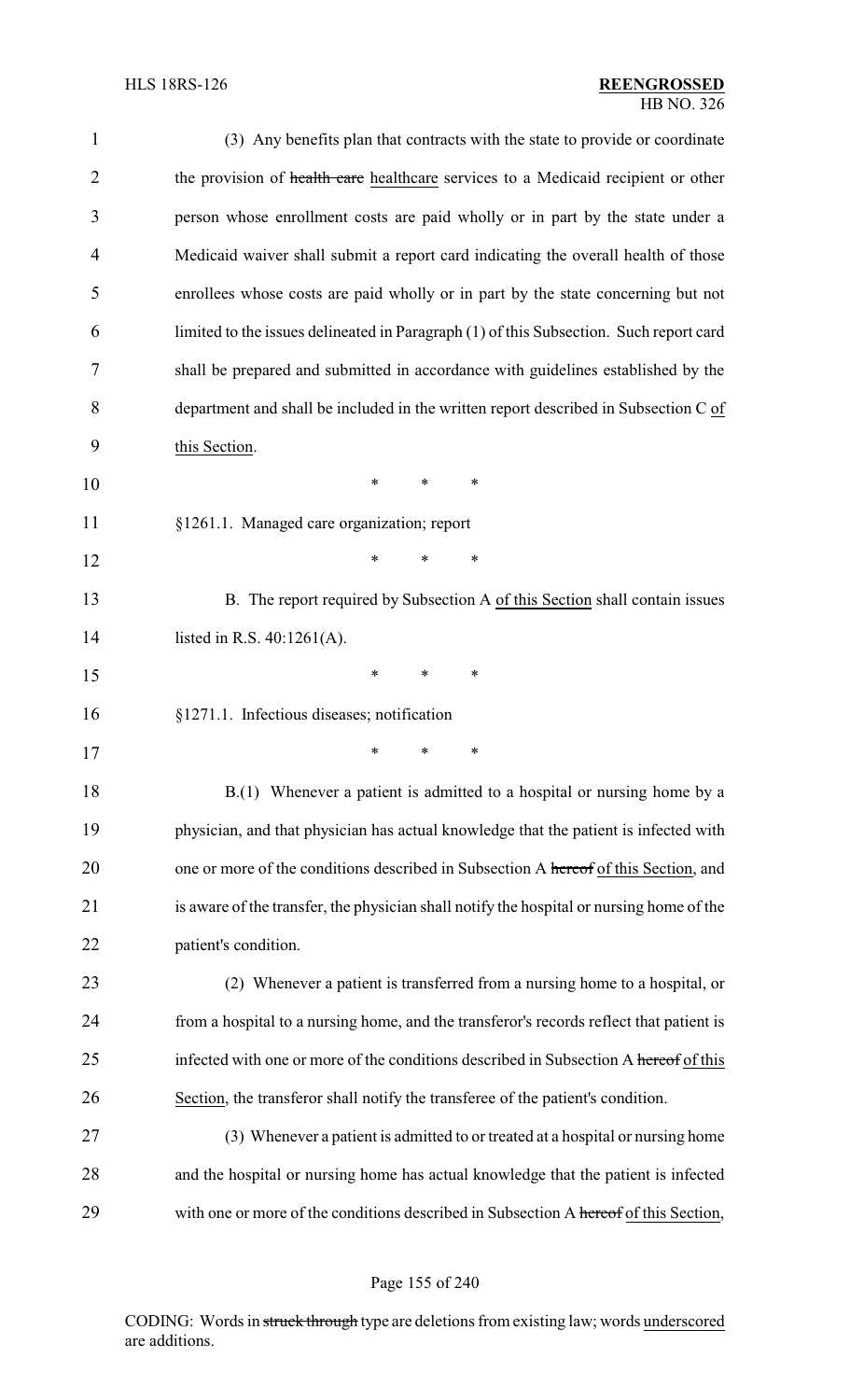| $\mathbf{1}$   | the hospital or nursing home shall notify all health care healthcare providers        |
|----------------|---------------------------------------------------------------------------------------|
| $\overline{2}$ | involved in the treatment of that patient of the patient's condition.                 |
| 3              | $\ast$<br>*<br>$\ast$                                                                 |
| 4              | §1277.1. Devices exposing to radiation; prohibitions; exceptions; penalties           |
| 5              | In order to protect the people of this state from indiscriminate,<br>A.               |
| 6              | unnecessary, and potentially harmful exposure to radiation, the operation or          |
| 7              | maintenance of any shoe fitting device or machine which uses fluoroscopic, X-ray,     |
| 8              | or radiation principles shall be unlawful in this state, except where such device or  |
| 9              | machine is used under the direct supervision of an individual licensed in the use of  |
| 10             | diagnostic or therapeutic ionizing radiation in this state.                           |
| 11             | B. Whoever violates any provision of this Section shall be guilty of a                |
| 12             | misdemeanor, punishable by a fine of not more than five hundred dollars or            |
| 13             | imprisonment for not more than six months, or both, and each act in violation hereof  |
| 14             | of this Section shall constitute a separate offense.                                  |
| 15             | PART X. SPITTING ON FLOOR                                                             |
| 16             | §1279.1. Spitting on floors or walls of cars, depots, or public buildings prohibited; |
| 17             | penalty                                                                               |
| 18             | A. No person shall spit upon the floor or walls of any passenger car, street          |
| 19             | car, depot or waiting room, court house, church house, school house, or any other     |
| 20             | public building.                                                                      |
| 21             | B. Whoever violates this Section shall be fined not less than five dollars nor        |
| 22             | more than twenty five dollars. In default of payment of fine and costs, the violator  |
| 23             | shall be imprisoned for not more than ten days.                                       |
| 24             | PART XI. WATER AND SEWERAGE                                                           |
| 25             | SUBPART A. WATER SUPPLY AND SEWERAGE SYSTEMS                                          |
| 26             | §1281.1. Definitions                                                                  |
| 27             | As used in this Subpart, the following terms shall have the meaning ascribed          |
| 28             | in this Section:                                                                      |

# Page 156 of 240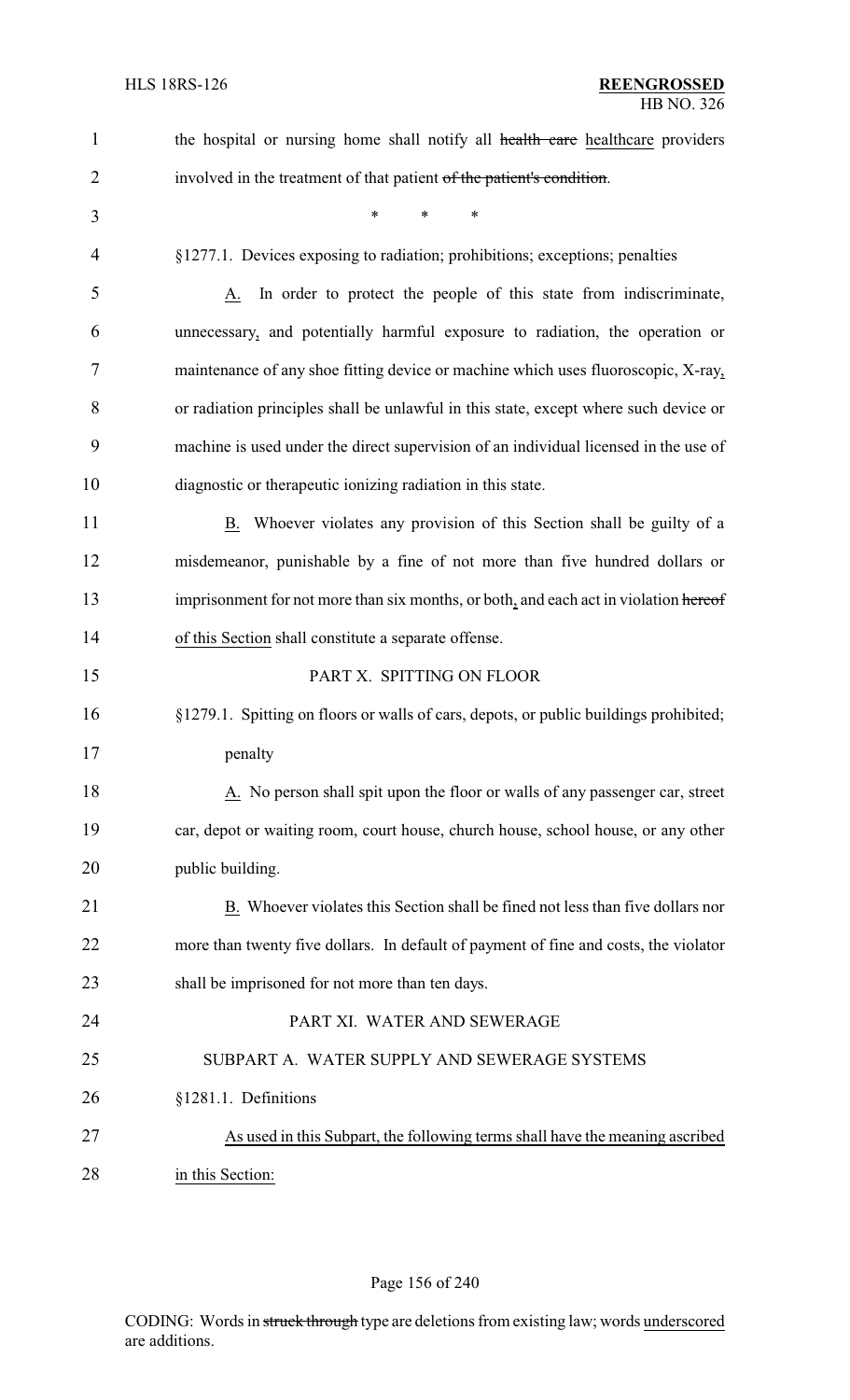| $\mathbf{1}$   | Committee-shall be (1) "Committee" means the committee of<br><del>A.</del>             |
|----------------|----------------------------------------------------------------------------------------|
| $\overline{2}$ | certification.                                                                         |
| 3              | B. Certificate--a (2) "Certificate" means a certificate of competency issued           |
| $\overline{4}$ | by the state health officer stating that the operator has met the requirements for the |
| 5              | specified operator classification as defined by the state health officer under R.S.    |
| 6              | 40:1281.3.                                                                             |
| 7              | $C.$ Louisiana conference—is $(3)$ "Louisiana conference" means the Louisiana          |
| 8              | Conference on Water Supply, Sewerage and Industrial Wastes.                            |
| 9              | <b>D.</b> Operator—shall mean (4) "Operator" means the individual, as determined       |
| 10             | by the committee of certification, in attendance on site of a water supply system or   |
| 11             | a sewerage system and whose performance, judgment, and direction affects either        |
| 12             | the safety, sanitary quality, or quantity of water or sewage treated or delivered.     |
| 13             | F. Sewage collection system--shall mean (5) "Sewage collection system"                 |
| 14             | means all components of a sewerage system except for the sewage treatment plant.       |
| 15             | G. Sewage treatment plant--shall mean (6) "Sewage treatment plant" means               |
| 16             | the facility or group of units provided for the treatment of wastewater and for the    |
| 17             | reduction and handling of sludge removed from such wastewater.                         |
| 18             | H. Sewerage system--shall mean (7) "Sewerage system" means a system of                 |
| 19             | piping and appurtenances, including sewage treatment facilities, for collecting and    |
| 20             | conveying wastewater from source to discharge.                                         |
| 21             | <b>F.</b> State health officer--The (8) "State health officer" means the secretary of  |
| 22             | the Louisiana Department of Health, hereinafter referred to as the "department," or    |
| 23             | his designee as provided in R.S. 40:2.                                                 |
| 24             | <b>J.</b> Wastewater-shall mean (9) "Wastewater" means the spent water or              |
| 25             | sewage of a community containing the liquid or water carried water-carried wastes      |
| 26             | from residences, commercial buildings, and institutions along with any groundwater,    |
| 27             | surface water, or storm water that may be commingled.                                  |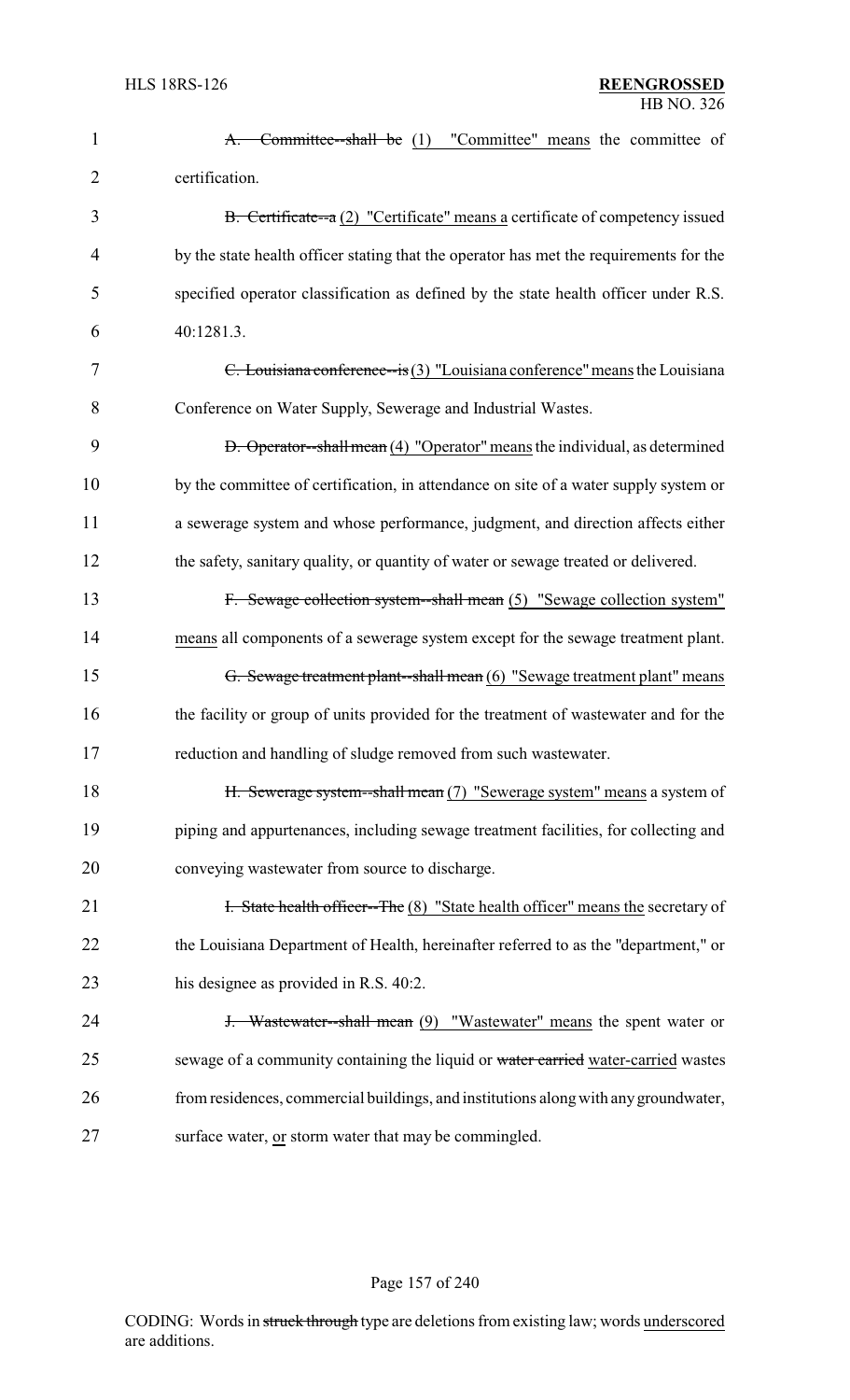| $\mathbf{1}$   | K. Water distribution system—shall mean (10) "Water distribution system"                |
|----------------|-----------------------------------------------------------------------------------------|
| $\overline{2}$ | means that portion of the water supply system in which water is conveyed from the       |
| 3              | water treatment plant or other supply point to the premises of the consumer.            |
| $\overline{4}$ | <b>L.</b> Water production facility-shall mean (11) "Water production facility"         |
| 5              | means the system of water wells, impoundments reservoirs, aqueducts, pumps,             |
| 6              | pipelines and other appurtenances necessary to produce and deliver the water            |
| 7              | necessary for treatment and distribution to a community.                                |
| 8              | M. Water supply system--shall mean $(12)$ "Water supply system" means the               |
| 9              | system of pipes, structures and facilities through which water is obtained, treated and |
| 10             | sold, distributed or otherwise offered to the public for household or other uses.       |
| 11             | N. Water treatment plants--shall mean (13) "Water treatment plant" means                |
| 12             | that portion of the water supply system which in some way alters the physical,          |
| 13             | chemical, or bacteriological quality of the water.                                      |
| 14             | *<br>$\ast$<br>∗                                                                        |
| 15             | §1285.3. Mandatory reporting of lead poisoning cases required; comprehensive            |
| 16             | records                                                                                 |
| 17             | A. Any local health officer, health unit supervisor, examining physician,               |
| 18             | hospital, public health nurse, or reporting person shall report to the state health     |
| 19             | officer or his designee the existence and circumstances of each case of lead            |
| 20             | poisoning known to them him and not previously reported. Such reports shall be          |
| 21             | made on forms prescribed by the state health officer or his designee. The state health  |
| 22             | officer shall by regulation, and in accordance with current technical knowledge and     |
| 23             | guidelines of the United States Centers for Disease Control and Prevention, United      |
| 24             | States Environmental Protection Agency, and United States Department of Housing         |
| 25             | and Urban Development guidelines and current technical knowledge, define the            |
| 26             | terms "lead poisoning" and "previously reported" and what constitutes hazardous         |
| 27             | lead conditions in the environment.                                                     |
| 28             | B. When the state health officer or his designee is informed of a case of lead          |
| 29             | poisoning pursuant to Subsection A of this Section or otherwise, he shall strongly      |

Page 158 of 240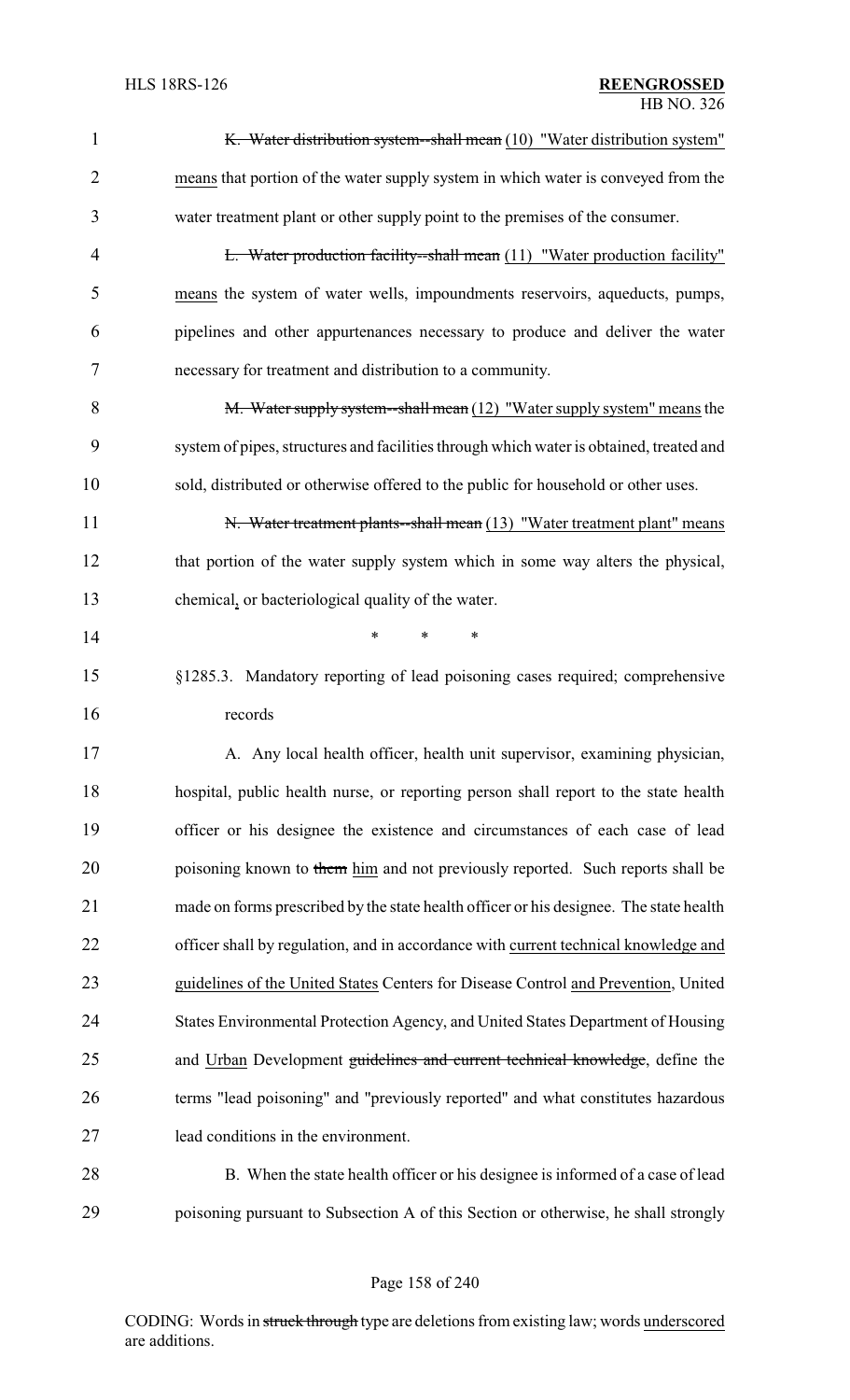| $\mathbf{1}$   | encourage the examination of all other children under the age of six years, and all   |
|----------------|---------------------------------------------------------------------------------------|
| $\overline{2}$ | other persons deemed at risk by the state health officer or his designee, residing or |
| 3              | recently residing in the household of the person with lead poisoning. The results of  |
| 4              | such examinations shall be reported to the persons or agency reporting the original   |
| 5              | case pursuant to Subsection A of this Section, and to such other persons or agencies  |
| 6              | as the state health officer or his designee deems advisable.                          |
| 7              | §1285.4. Program for detection of lead poisoning sources; voluntary and               |
| 8              | compulsory inspections; posting dangerous areas; mandatory physical                   |
| 9              | examinations                                                                          |
| 10             | A.(1) The state health officer or his designee shall establish a comprehensive        |
| 11             | program for detection of sources of lead poisoning. Such program shall attempt, to    |
| 12             | the extent permitted by appropriations, to locate all dwellings in which the paint,   |
| 13             | plaster, or other accessible substance contains dangerous amounts of lead. The        |
| 14             | means of detection and the amount of lead that produces the danger of lead poisoning  |
| 15             | shall be determined by regulation by the state health officer in accordance with      |
| 16             | current technical knowledge and guidelines of the United States Centers for Disease   |
| 17             | Control and Prevention, United States Environmental Protection Agency, and United     |
| 18             | States Department of Housing and Urban Development guidelines and current             |
| 19             | technical knowledge.                                                                  |
| 20             | $\ast$<br>*<br>∗                                                                      |
| 21             | §1285.7. Safety precautions; procedures for removal and repainting                    |
| 22             | $\ast$<br>$\ast$<br>$\ast$                                                            |
| 23             | D. Every owner of residential premises who violates the provisions of this            |
| 24             | section Section shall commence correction of the condition constituting the violation |
| 25             | within fifteen days after notification of the violation, which project shall be       |
| 26             | completed within thirty days.                                                         |
| 27             | $\ast$<br>∗<br>∗                                                                      |

## Page 159 of 240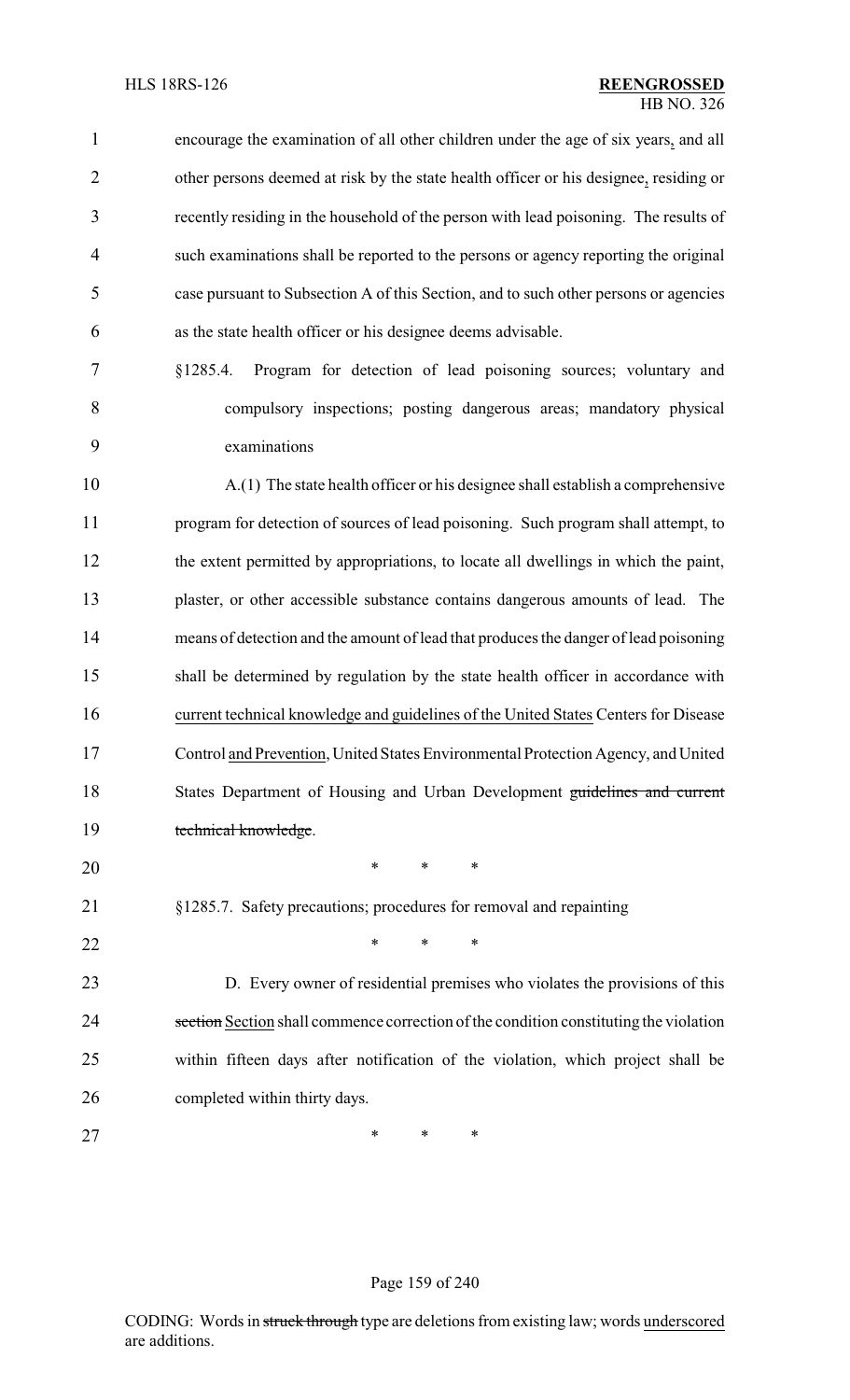| 1              | §1287.1. Equipment of steam plants in certain cities; penalty                            |
|----------------|------------------------------------------------------------------------------------------|
| $\overline{2}$ | A. The owner, manager, director, or agent of all steam plants located within             |
| 3              | incorporated cities of fifty thousand or more inhabitants shall provide, for the use of  |
| $\overline{4}$ | the steam plant, smoke consumers or other necessary appliances competent to              |
| 5              | consume not less than seventy-five per cent of the smoke resulting from the burning      |
| 6              | of fuel used in providing motive power for the plant.                                    |
| 7              | B. Whoever violates this Section shall, for each day the plant is operated               |
| 8              | without the required appliance, be fined twenty-five dollars or imprisoned for thirty    |
| 9              | days.                                                                                    |
| 10             | ∗<br>∗<br>*                                                                              |
| 11             | §1291.3. Definitions                                                                     |
| 12             | For the purposes of this Part, the following terms shall have the following              |
| 13             | meanings unless the context clearly indicates otherwise:                                 |
| 14             | *<br>*<br>∗                                                                              |
| 15             | (7) "Place of employment" means an area under the control of an employer                 |
| 16             | that employees normally frequent during the course of employment, including, but         |
| 17             | not limited to, work areas, employee lounges, restrooms, conference rooms, meeting       |
| 18             | rooms, classrooms, employee cafeterias, hallways, and vehicles. A private residence      |
| 19             | is not a place of employment unless it is used as a licensed child care, adult day care, |
| 20             | or health care healthcare facility.                                                      |
| 21             | *<br>*<br>∗                                                                              |
| 22             | (9) "Public place" means an enclosed area to which the public is invited or              |
| 23             | in which the public is permitted which is not a public building, including but not       |
| 24             | limited to banks, educational facilities, health care healthcare facilities, hotel and   |
| 25             | motel lobbies, laundromats, public transportation facilities, reception areas,           |
| 26             | restaurants, retail food production and marketing establishments, retail service         |
| 27             | establishments, retail stores, shopping malls, sports arenas, theaters, and waiting      |
| 28             | rooms.                                                                                   |
| 29             | ∗<br>∗<br>∗                                                                              |

## Page 160 of 240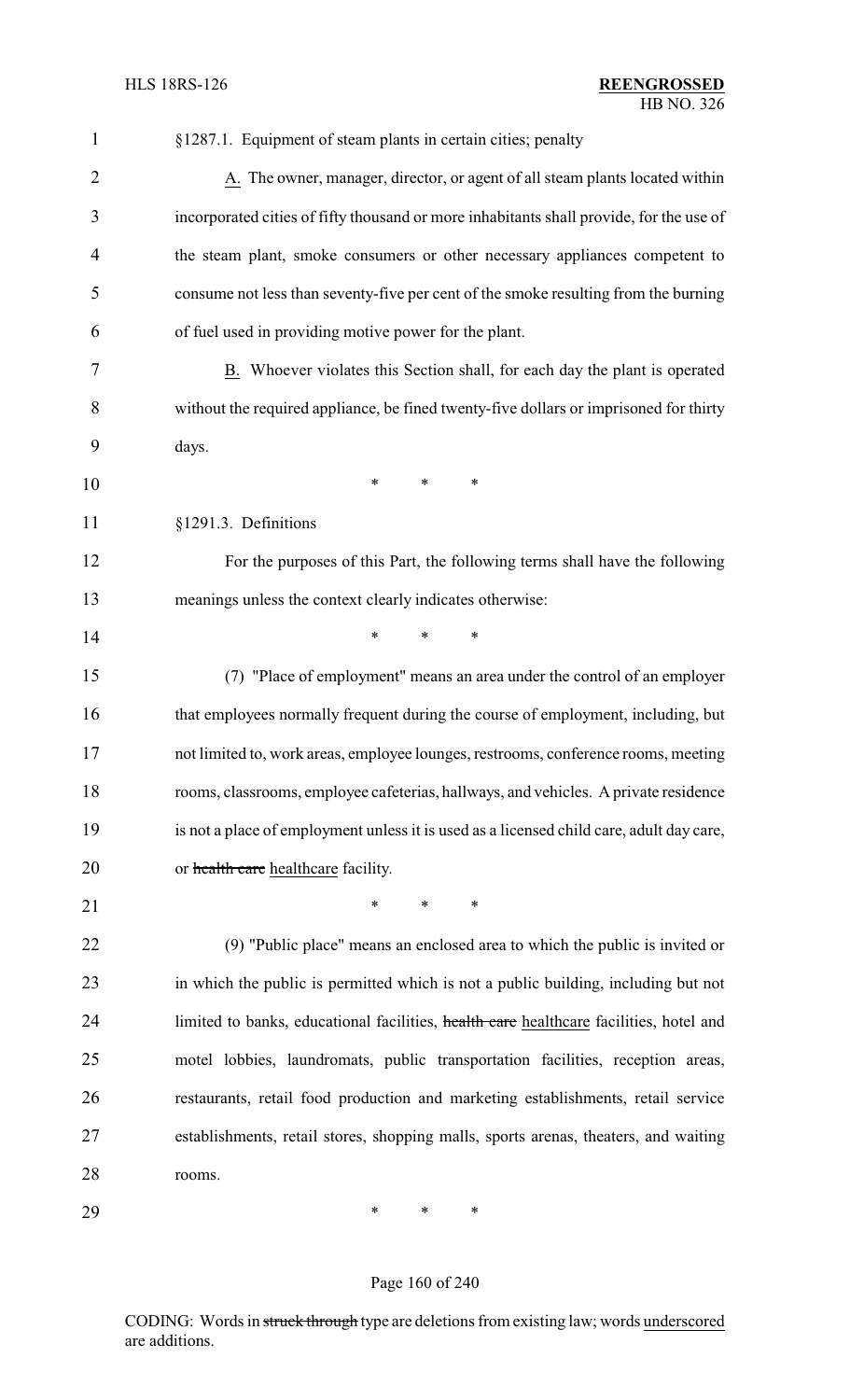| $\mathbf{1}$   | §1291.23. Development of smoke-free policies                                            |
|----------------|-----------------------------------------------------------------------------------------|
| $\overline{2}$ | Public post secondary postsecondary education institutions shall<br>A(1)                |
| 3              | develop smoke-free policies for its campuses.                                           |
| 4              | *<br>*<br>*                                                                             |
| 5              | Nothing in this Section shall prohibit a public post secondary<br>B(1)                  |
| 6              | postsecondary education institution from developing a tobacco-free policy for its       |
| 7              | campus.                                                                                 |
| 8              | ∗<br>$\ast$<br>$\ast$                                                                   |
| 9              | §1300.21. Furnishing and maintaining of resuscitators; penalties                        |
| 10             | A. At each publicly supervised swimming place there shall be located at least           |
| 11             | one resuscitator in adequate operating condition furnished and maintained by the        |
| 12             | governing authority which operates or supervises the swimming place.<br>Such            |
| 13             | governing authority shall furnish resuscitators of the dual model type designed to      |
| 14             | work on two persons at the same time, together with at least four cylinders of oxygen   |
| 15             | and at least two adult masks and two infant masks for each such dual model. At each     |
| 16             | such swimming place such governing authority shall provide at least one life guard      |
| 17             | lifeguard thoroughly trained in the operation of such resuscitators and such life guard |
| 18             | lifeguard shall be responsible for the maintenance thereof.                             |
| 19             | B. Whoever violates the provisions of this Section shall be fined not more              |
| 20             | than one hundred dollars or imprisoned not more than thirty days, or both.              |
| 21             | *<br>*<br>*                                                                             |
| 22             | §1356. Limitation of liability; reporting impaired applicants for license or licensed   |
| 23             | drivers; confidentiality                                                                |
| 24             | A. As used in this Part, "health care provider" means and includes any                  |
| 25             | person defined in R.S. $40:1299.41(A)$ R.S. $40:1231.1(A)$ , and "board" means the      |
| 26             | Louisiana Medical Advisory Board.                                                       |
| 27             | *<br>*<br>∗                                                                             |
| 28             | §1732. Definitions                                                                      |
| 29             | As used in this Part:                                                                   |

## Page 161 of 240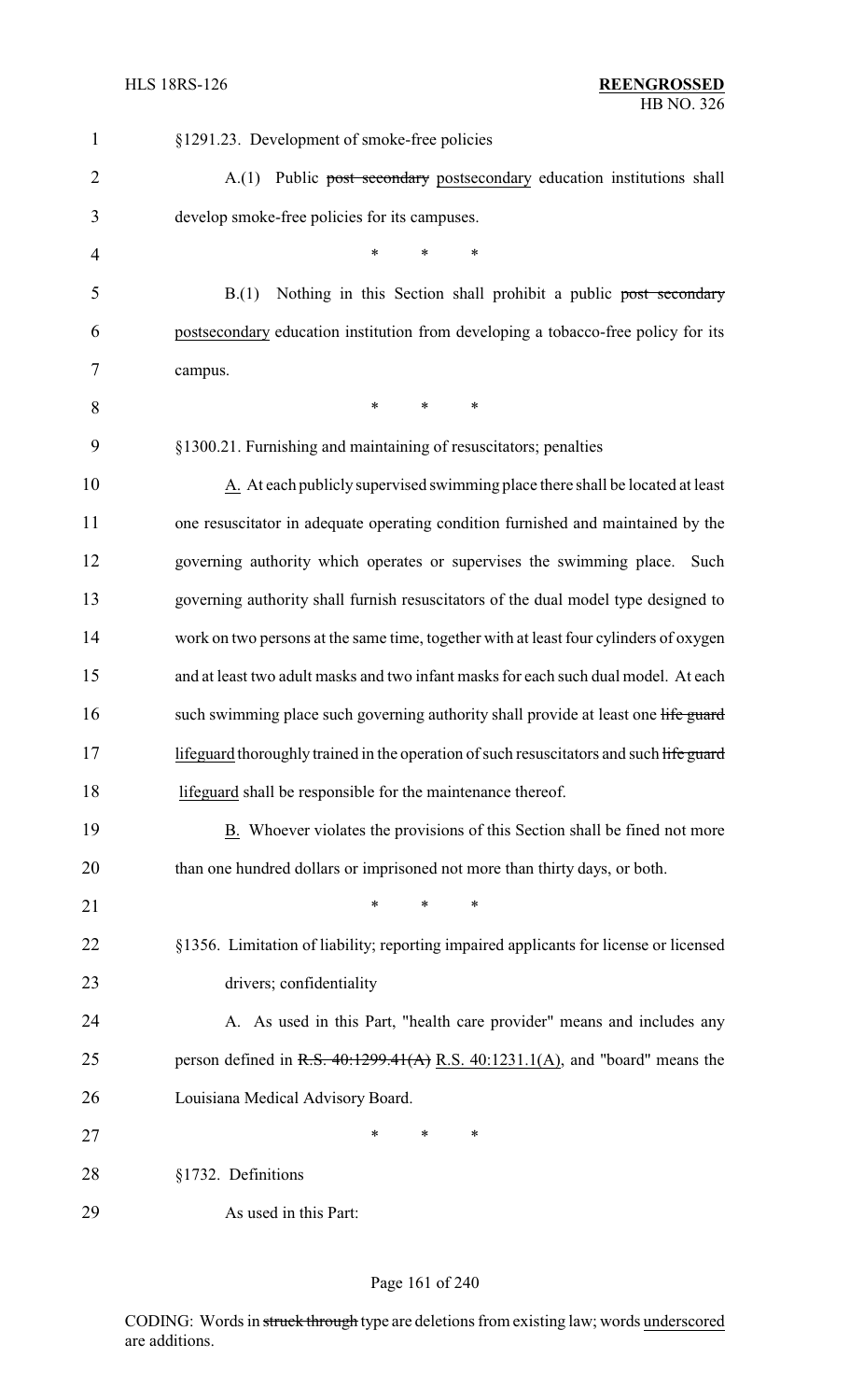| $\mathbf{1}$   | (1) "ADA" means the Americans with Disabilities (Civil Rights) Act of 1990            |
|----------------|---------------------------------------------------------------------------------------|
| $\overline{2}$ | (Public Law 336 101-336).                                                             |
| 3              | $\ast$<br>*<br>$\ast$                                                                 |
| 4              | CHAPTER 11. STATE DEPARTMENT OF HOSPITALS HEALTH                                      |
| 5              | *<br>*<br>*                                                                           |
| 6              | §2009.1. Rules and regulations; nursing home advisory committee                       |
| 7              | *<br>*<br>∗                                                                           |
| 8              | $\mathcal{C}$ .                                                                       |
| 9              | $\ast$<br>*<br>$\ast$                                                                 |
| 10             | (2) Ex officio members of the committee shall be:                                     |
| 11             | (a) The assistant secretary of the office of health services and environmental        |
| 12             | quality public health.                                                                |
| 13             | ∗<br>$\ast$<br>∗                                                                      |
| 14             | D. It shall be the duty of the nursing home advisory committee to study the           |
| 15             | requirements and regulations of the Louisiana Department of Health and the U.S.       |
| 16             | United States Department of Health, Education and Welfare or its successor, as        |
| 17             | published in the Federal Register, in relation to the establishment of minimum        |
| 18             | standards of maintenance and operations of nursing homes, and interpret such          |
| 19             | regulations as apply to the administration and operation of nursing homes. The        |
| 20             | Louisiana Department of Health shall then review such interpretations and submit      |
| 21             | proposed rule changes to the committee for review prior to the publication of any     |
| 22             | notice of intended action in the Louisiana Register and Louisiana Journal as provided |
| 23             | for in R.S. $49:953(A)(1)$ .                                                          |
| 24             | *<br>$\ast$<br>$\ast$                                                                 |
| 25             | §2009.2. Definitions                                                                  |
| 26             | For the purposes of R.S. 40:2009.1 through R.S. 40:2009.19, unless the                |
| 27             | context otherwise requires:                                                           |
| 28             | ∗<br>$\ast$<br>$\ast$                                                                 |

## Page 162 of 240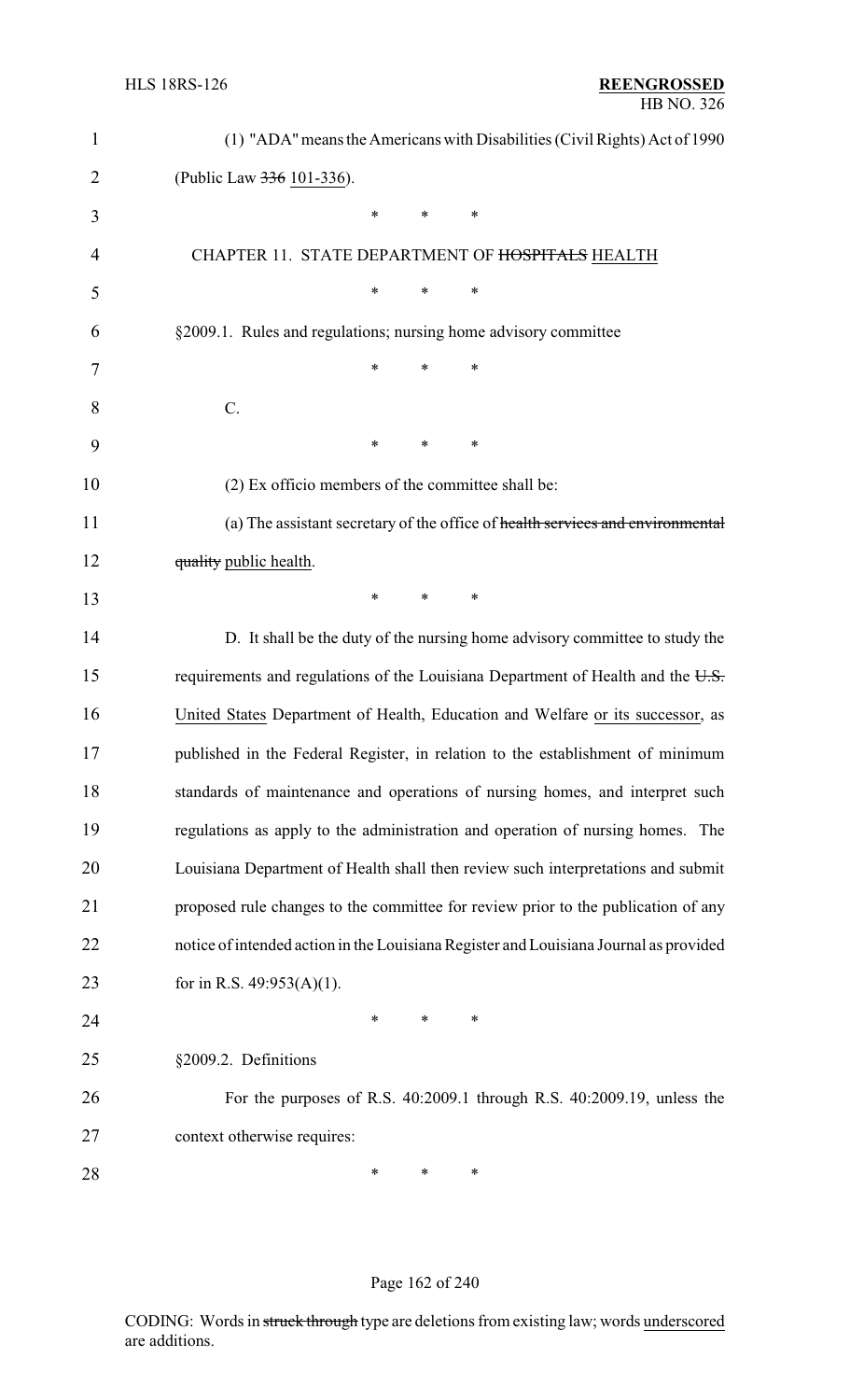(2) "Health care facility" means any provider of health services which is 2 approved to receive medicaid Medicaid payments or which is a licensed nursing home.

 (3) "Nursing facility", "nursing home", or "home" means a private home, institution, building, residence, or other place, serving two or more persons who are not related by blood or marriage to the operator, whether operated for profit or not, and including those places operated by a political subdivision of the state of Louisiana, which undertakes, through its ownership or management, to provide 9 maintenance, personal care, or nursing for persons who, by reason of illness, or physical infirmity, or age, are unable to properly care for themselves. The term does not include the following:

**\*** \* \* \*

 (b) A hospital, sanitarium, or other institution whose principal activity or business is the care and treatment of persons suffering from tuberculosis or from mental diseases.

 (c) A hospital, sanitarium, or other medical institution whose principal activity or business is the diagnosis, care, and treatment of human illness through the maintenance and operation of organized facilities therefor.

 (d) Any municipal, parish, or private child welfare agency, maternity hospital, or lying-in home required by law to be licensed by some other department or agency.

**\*** \* \* \*

 (f) Any nonprofit congregate housing program which promotes independent living by providing assistance with daily living activities such as cooking, eating, dressing, getting out of bed, and the like to persons living in a shared group environment who do not require the medical supervision and nursing assistance provided by nursing homes. No congregate housing program, except those licensed or operated by the state of Louisiana, shall do any of the following:

#### Page 163 of 240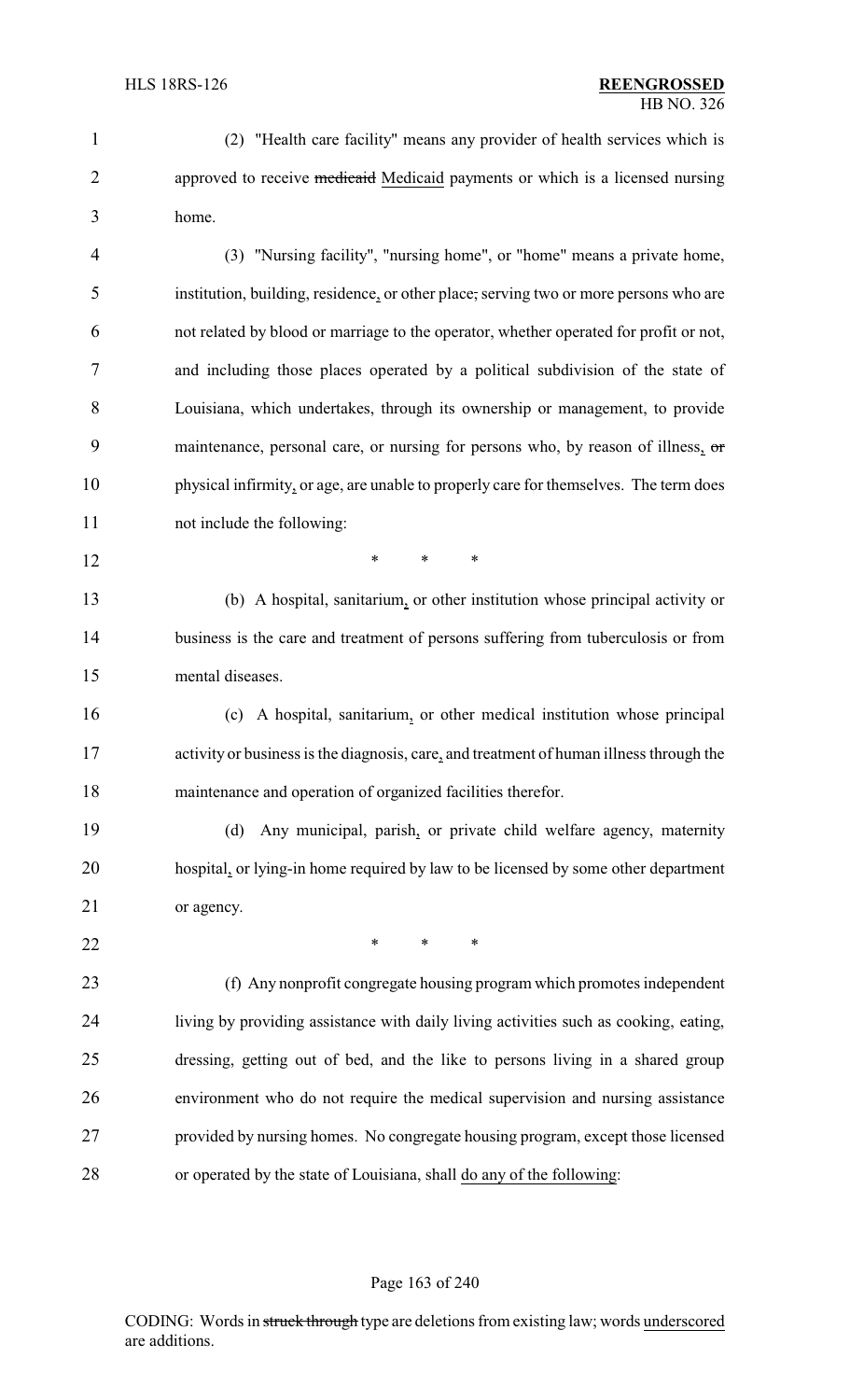| 1              | $(1)$ use (i) Use the term "nursing home" or any other term implying that it is       |
|----------------|---------------------------------------------------------------------------------------|
| $\overline{2}$ | a licensed health care facility; or.                                                  |
| 3              | (2) administer (ii) Administer medications or otherwise provide any other             |
| $\overline{4}$ | nursing or medical service.                                                           |
| 5              | *<br>∗<br>∗                                                                           |
| 6              | (7) "Unit" means the medicated Medical fraud control unit created within the          |
| 7              | office of criminal law of the Department of Justice and which is certified by the     |
| 8              | secretary of the United States Department of Health, Education and Welfare or its     |
| 9              | successor.                                                                            |
| 10             | *<br>*<br>*                                                                           |
| 11             | §2009.6. Denial, revocation, or nonrenewal of license; grounds                        |
| 12             | A. An application for a license may be denied for any of the following                |
| 13             | reasons:                                                                              |
| 14             | Failure to meet any of the minimum standards prescribed by the<br>(1)                 |
| 15             | department under Subsection A of R.S. $40:2009.4$ ; R.S. $40:2009.4(A)$ .             |
| 16             | (2) Conviction of a felony, as shown by a certified copy of the record of the         |
| 17             | court of conviction of the applicant, or, if the applicant is a firm or corporation,  |
| 18             | conviction of any of its members or officers of a felony, or conviction of the person |
| 19             | designated to manage or supervise the home of a felony,.                              |
| 20             | (3) If the supervisor of the home is not reputable; or.                               |
| 21             | $\ast$<br>$\ast$                                                                      |
| 22             | B. A license may be revoked, or a renewal thereof denied for any of the               |
| 23             | following reasons:                                                                    |
| 24             | (1) Cruelty or indifference to the welfare of the residents;                          |
| 25             | (2) Misappropriation or conversion of the property of the residents;                  |
| 26             | (3) Violation of any provision of R.S. 40:2009.1 through R.S. 40:2009.11 or           |
| 27             | of minimum standards, rules and regulations, or orders of the department              |
| 28             | promulgated thereunder; or.                                                           |
| 29             | ∗<br>∗<br>∗                                                                           |

## Page 164 of 240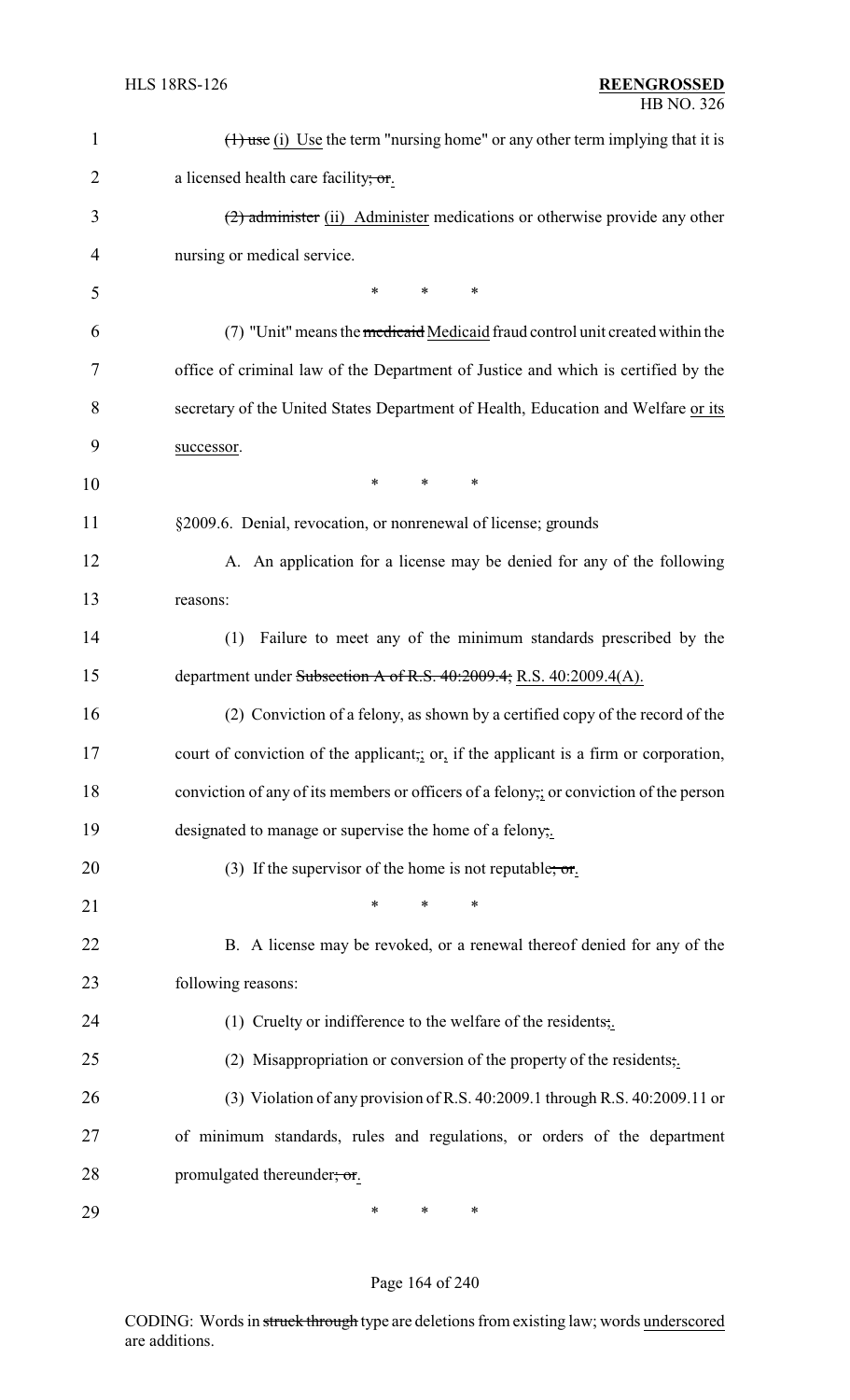| $\mathbf{1}$   | §2009.12. Sleeping potion, sedatives or injections without prescription; penalties         |
|----------------|--------------------------------------------------------------------------------------------|
| $\overline{2}$ | It shall be unlawful for anyone operating a nursing home, or any employee                  |
| 3              | thereof, to administer any sleeping potion or sedative or any hypodermic injections        |
| $\overline{4}$ | without a doctor's prescription to any patron of any such nursing home. Any                |
| 5              | violation of this section Section by any employee, operator, or owner of a nursing         |
| 6              | home shall be cause for cancellation of license in accordance with the provisions of       |
| 7              | this Chapter, and such violator shall also be subject to the criminal penalties imposed    |
| 8              | by R.S. 40:981 the Uniform Controlled Dangerous Substances Law, Part X of                  |
| 9              | Chapter 4 of this Title, relating to narcotics or R.S. 40:1046 relating to barbiturates    |
| 10             | insofar as applicable.                                                                     |
| 11             | $\ast$<br>*<br>$\ast$                                                                      |
| 12             | §2009.18. Notification of the procedure                                                    |
| 13             | The Louisiana Department of Health shall prepare and distribute to nursing                 |
| 14             | homes in quantities appropriate to carry out the intent of this section Section a          |
| 15             | booklet setting forth the complaint procedure established by R.S. 40:2009.13 through       |
| 16             | 40:2009.17 2009.17. This booklet shall include a summary of costs which the Title          |
| 17             | XIX nursing home payments cover, a list of most additional kinds of costs which            |
| 18             | could be incurred but which Title XIX nursing home payments do not cover, and              |
| 19             | other information the department deems necessary to assist the families, and the           |
| 20             | individuals admitted, to a better understanding of the adjustments relative to living      |
| 21             | in a nursing home. The booklet shall be distributed by all licensed nursing homes          |
| 22             | to all current patients and to all new patients on the date of their admission. In         |
| 23             | addition, notice of this complaint procedure, complete with the name, address, and         |
| 24             | telephone number of the licensing and certification section of the office of               |
| 25             | management and finance of the Louisiana Department of Health, shall be posted              |
| 26             | conspicuously in the nursing home at places where patients gather, including, but not      |
| 27             | limited to, the administrative office, the dining hall, the activity room, and all nurses' |
| 28             | stations.                                                                                  |
| 29             | ∗<br>$\ast$<br>∗                                                                           |

## Page 165 of 240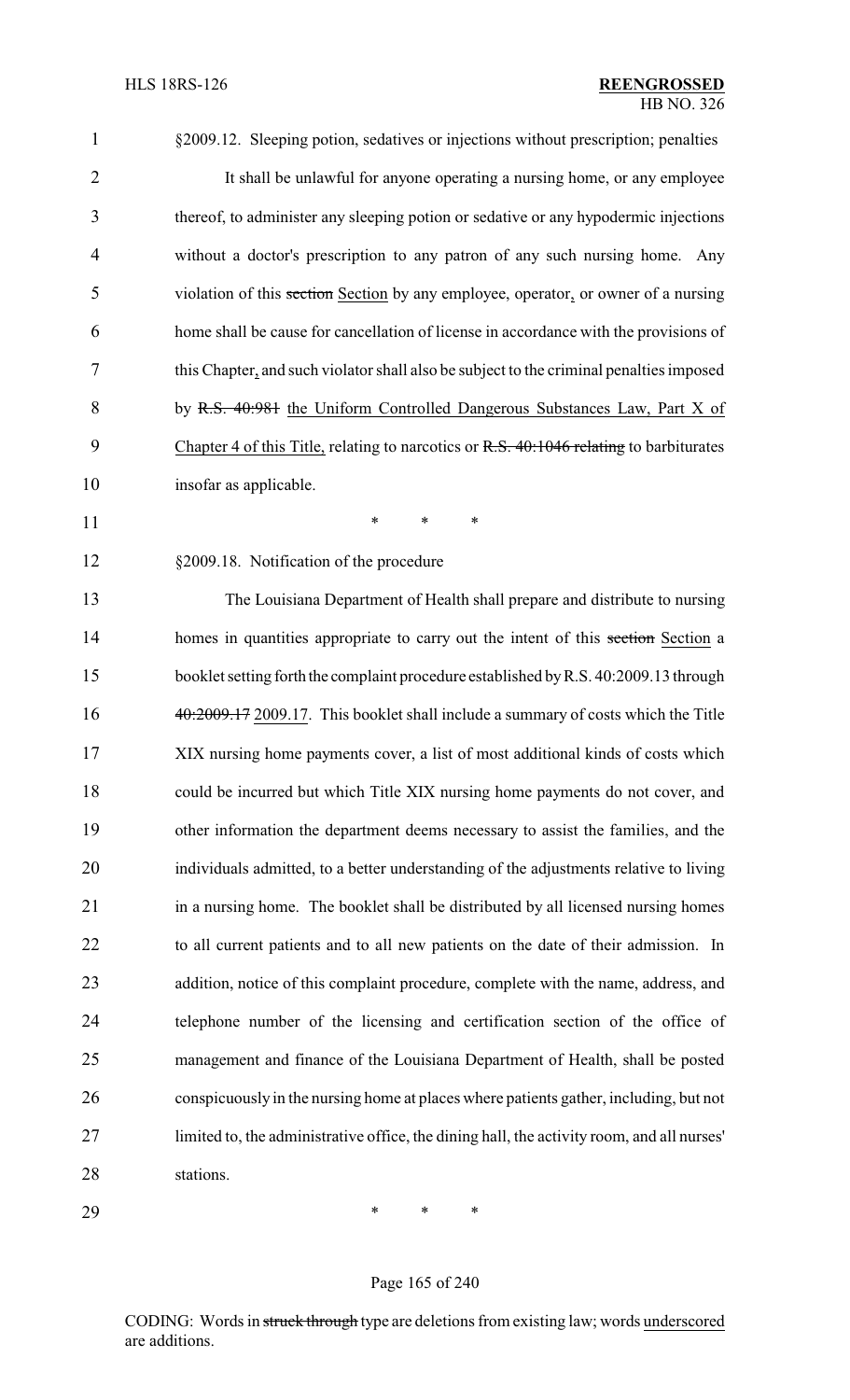| $\mathbf{1}$   | §2009.21. Mandatory screening of nursing home medicaid Medicaid patients with         |
|----------------|---------------------------------------------------------------------------------------|
| $\overline{2}$ | mental illness or developmental disabilities; implementation, review                  |
| 3              | $\ast$<br>*<br>$\ast$                                                                 |
| $\overline{4}$ | §2017.9. Medicare; use of information obtained; penalty                               |
| 5              | All files, records, reports, or other papers, or any information obtained at any      |
| 6              | time by the Louisiana Department of Health in the course of discharging its duties    |
| 7              | under any agreement with the United States of America through the Department of       |
| 8              | Health, Education and Welfare or its successor pertaining to Public Law 80-97,        |
| 9              | popularly known as the Medicare Act, shall be used solely for the purposes of such    |
| 10             | agreement; and it shall be unlawful, except for said purposes, for any person to      |
| 11             | solicit, disclose, receive or make use of or to authorize or knowingly permit,        |
| 12             | participate in or acquiesce in the use of any information obtained by the Louisiana   |
| 13             | Department of Health pursuant to, or as a result of, any agreement with the United    |
| 14             | States of America as aforementioned. Nothing herein contained shall limit the use     |
| 15             | of records, reports, charts, documents or other papers or information as governed by  |
| 16             | R.S. 40:2013.3, R.S. 40:2014.1, R.S. 40:2016, or R.S. 44:7.                           |
| 17             | $*$ * *                                                                               |
| 18             | §2018.1. Louisiana Commission on HIV, AIDS, and Hepatitis C                           |
| 19             | ∗<br>∗<br>∗                                                                           |
| 20             | <b>B.</b>                                                                             |
| 21             | ∗<br>∗<br>∗                                                                           |
| 22             | (2) Eleven members shall be appointed by the governor by virtue of their              |
| 23             | position as follows:                                                                  |
| 24             | ∗<br>$\ast$<br>∗                                                                      |
| 25             | (c) Four representatives from the Louisiana Department of Health, who have            |
| 26             | knowledge of policies related to HIV, AIDS, and hepatitis C, and who work in the      |
| 27             | office of public health, office of behavioral health, and the office bureau of health |
| 28             | services financing, respectively.                                                     |

## Page 166 of 240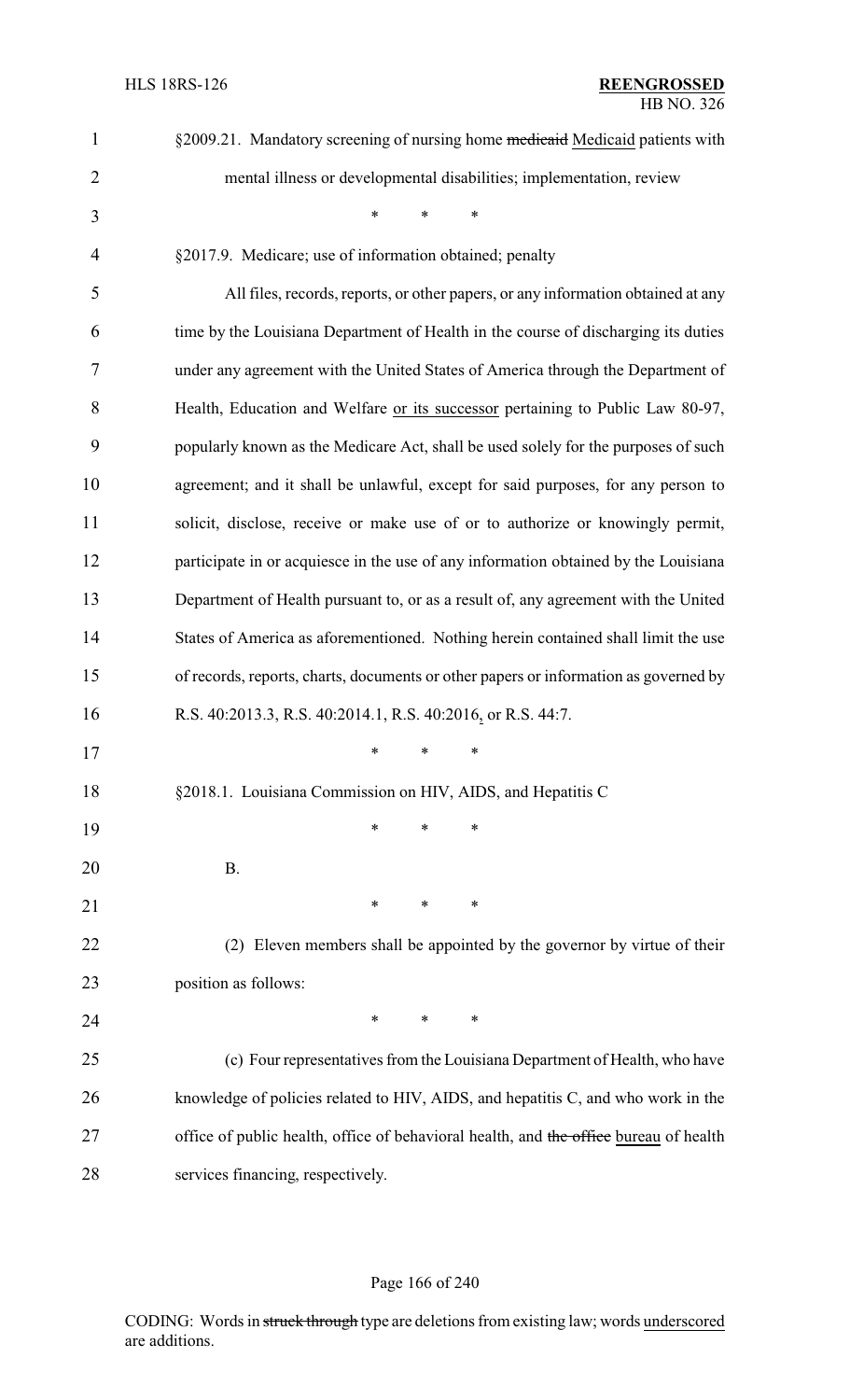| 1  | (d) The commissioner of the Department of Insurance insurance or his                                |
|----|-----------------------------------------------------------------------------------------------------|
| 2  | designee.                                                                                           |
| 3  | *<br>$\ast$<br>*                                                                                    |
| 4  | §2019. Child death investigation                                                                    |
| 5  | *<br>*<br>∗                                                                                         |
| 6  | C. Child Death Review Panel. There is established within the Louisiana                              |
| 7  | Department of Health the Louisiana State Child Death Review Panel, hereinafter                      |
| 8  | referred to as the "state panel" which shall be composed of twenty-seven persons.                   |
| 9  | Members of the panel shall include:                                                                 |
| 10 | $\ast$<br>*<br>*                                                                                    |
| 11 | The commissioner of the Department of Insurance insurance or his<br>(9)                             |
| 12 | designee.                                                                                           |
| 13 | *<br>$\ast$<br>*                                                                                    |
| 14 | §2102. Definitions                                                                                  |
| 15 | As used in this Part:                                                                               |
| 16 | (1) "Department" means the Louisiana Department of Health.                                          |
| 17 | $\overline{A}$ . (2) "Hospital" means any institution, place, building, or agency, public           |
| 18 | or private, whether for profit or not, with facilities for the diagnosis, treatment, or             |
| 19 | care of persons who are suffering from illness, injury, infirmity, or deformity or                  |
| 20 | other physical condition for which obstetrical, medical, or surgical services would                 |
| 21 | be available and appropriate and which operates or is affiliated with facilities for the            |
| 22 | overnight care, observation, or recovery of those persons. The term "hospital" does                 |
| 23 | not include the following:                                                                          |
| 24 | $(1)$ (a) Physicians' offices or clinics where patients are not regularly kept as                   |
| 25 | bed patients for twenty-four hours or more.                                                         |
| 26 | $\left(\frac{2}{2}\right)$ (b) Nursing homes as defined by and regulated under the provisions of    |
| 27 | R.S. 40:2009.1 through R.S. 40:2009.12 2009.12.                                                     |
| 28 | $\left(\frac{1}{2}\right)$ (c) Persons, schools, institutions, or organizations engaged in the care |
| 29 | and treatment of children with intellectual disabilities and which are required to be               |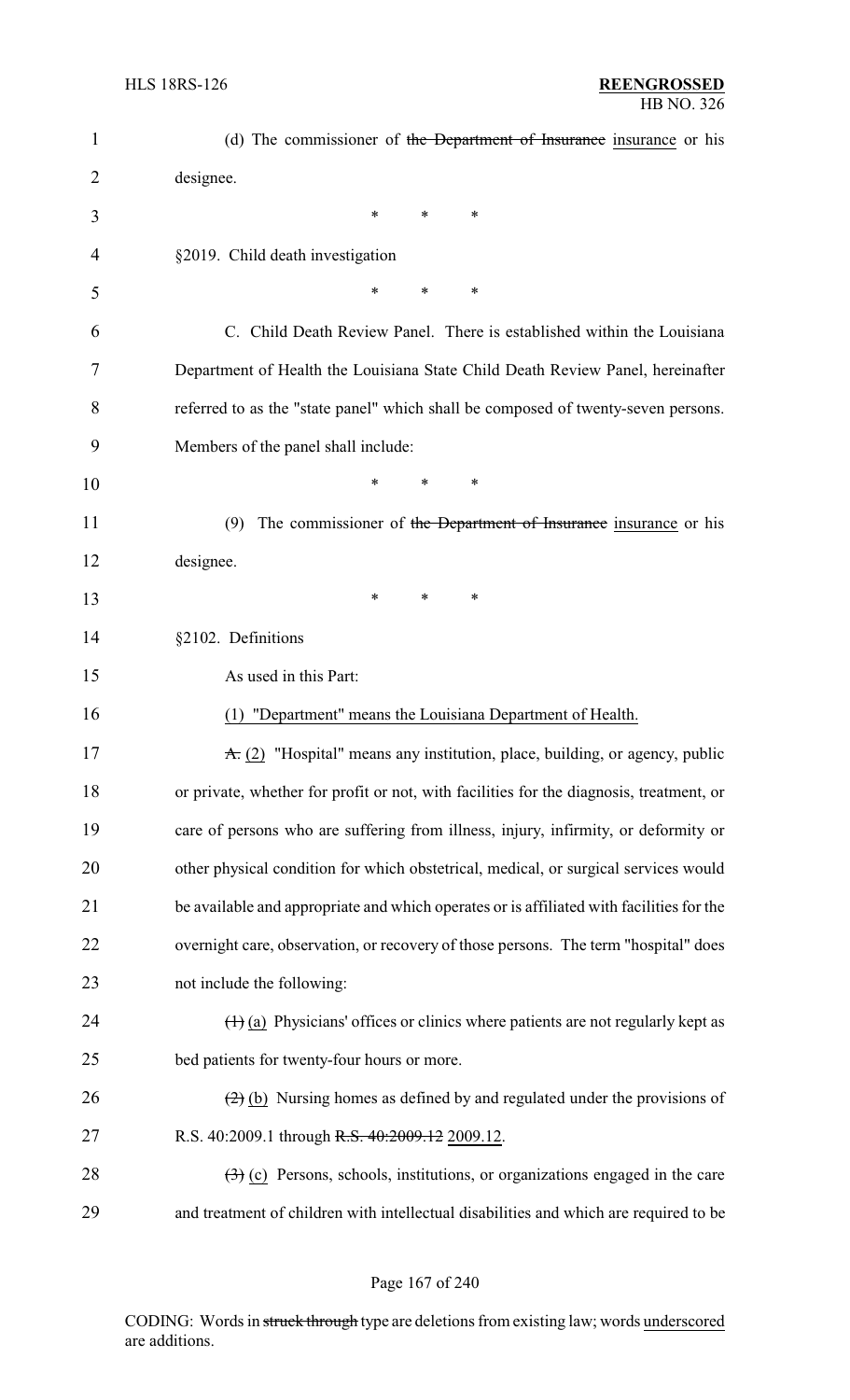| 1              | licensed by the provisions of the Developmental Disability Law (R.S. 28:451.1 et                        |
|----------------|---------------------------------------------------------------------------------------------------------|
| $\overline{2}$ | seq.).                                                                                                  |
| 3              | $\left(\frac{4}{9}\right)$ (d) Hospitalization or care facilities maintained by the state at any of its |
| $\overline{4}$ | penal and correctional institutions provided that nothing herein contained shall                        |
| 5              | prevent a penal or correctional institution from applying for licensure of its                          |
| 6              | hospitalization or care facility.                                                                       |
| 7              | Hospitalization or care facilities maintained by the federal<br>$\left( 5 \right)$ (e)                  |
| 8              | government or agencies thereof.                                                                         |
| 9              | $(6)$ (f) Hospitalization or care facilities maintained by any university or                            |
| 10             | college provided that nothing herein contained shall prevent any college or university                  |
| 11             | from applying for licensure of its hospitalization or care facility.                                    |
| 12             | $(7)$ (g) Any other entity licensed for the diagnosis, treatment, or care of                            |
| 13             | persons admitted for overnight stay.                                                                    |
| 14             | $\overline{B}$ . (3) "Person" means the state, and any political subdivision or municipal               |
| 15             | corporation thereof, an individual, firm, partnership, corporation, company,                            |
| 16             | association or joint stock association, or the legal successor thereof.                                 |
| 17             | C. "Department" means the Louisiana Department of Health of the state of                                |
| 18             | Louisiana.                                                                                              |
| 19             | $\Theta$ . (4) "Secretary" means the secretary of the Louisiana Department of                           |
| 20             | Health of the state of Louisiana.                                                                       |
| 21             | $\ast$<br>$\ast$<br>$\ast$                                                                              |
| 22             | §2109. Rules, regulations, and minimum standards                                                        |
| 23             | $\ast$<br>$\ast$<br>$\ast$                                                                              |
| 24             | B. The minimum standards adopted by the secretary governing operation and                               |
| 25             | maintenance of hospitals may contain regulations in relation to:                                        |
| 26             | (1)(a) Construction of hospital buildings, facilities, and equipment, including                         |
| 27             | regulations on plumbing, heating, lighting, ventilation, fire protection, fire                          |
| 28             | prevention devices and equipment, floor space, and other housing conditions                             |

#### Page 168 of 240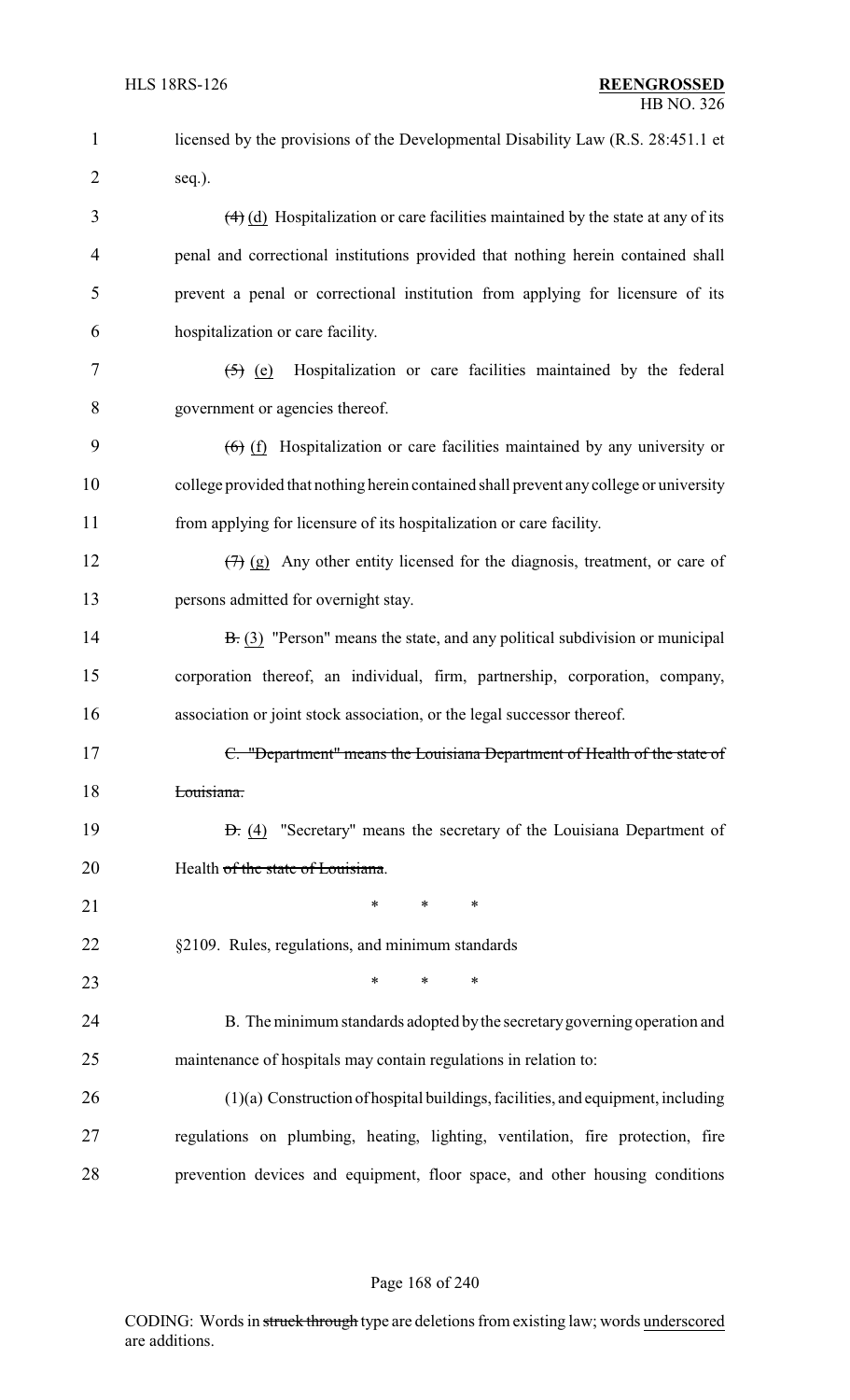1 designed to insure ensure the health, safety, and comfort of patients.  $*$  \* \* \* (c) The establishment of new or replacement facilities or reestablishment of facilities that have sustained substantial structural damage from a hurricane or substantial structural damage from flooding which are located in areas subject to hurricanes, tidal surges, or flooding. An architect or civil engineer registered in the state shall determine whether a facility has sustained substantial structural damage from a hurricane or substantial structural damage from flooding in accordance with the Louisiana State Uniform Construction Code. The regulations adopted by the department shall include but not be limited to: **\*** \* \* \* 12 (ii) Provisions for the fair allocation of the Medicaid share of facility specific facility-specific costs directly incurred by a facility as a result of compliance. **\*** \* \* \* (2) Sanitary conditions, practices, and environment and sanitary and sterilization procedures and practices designed to avoid sources and transmission of infections, including regulations governing the isolation of patients with communicable diseases. (3) Diet related to the needs of each patient based on good nutritional practice and on recommendation of the attending physician; laboratory, X-ray, and pharmacy facilities or access of the hospital to such facilities; personnel having responsibility for any part of the care and treatment of patients. (4) Equipment essential to the health, care, and maximum well-being of the patients of the hospital. 25 (5) Such other regulations or standards as will insure ensure proper care and

- 26 treatment of patients as may be deemed necessary for an effective administration of 27 this Part.
- 28 (6) Classification of hospitals and variation of standards so as to insure ensure realistic, practical, and uniform standards for the hospitals in each

#### Page 169 of 240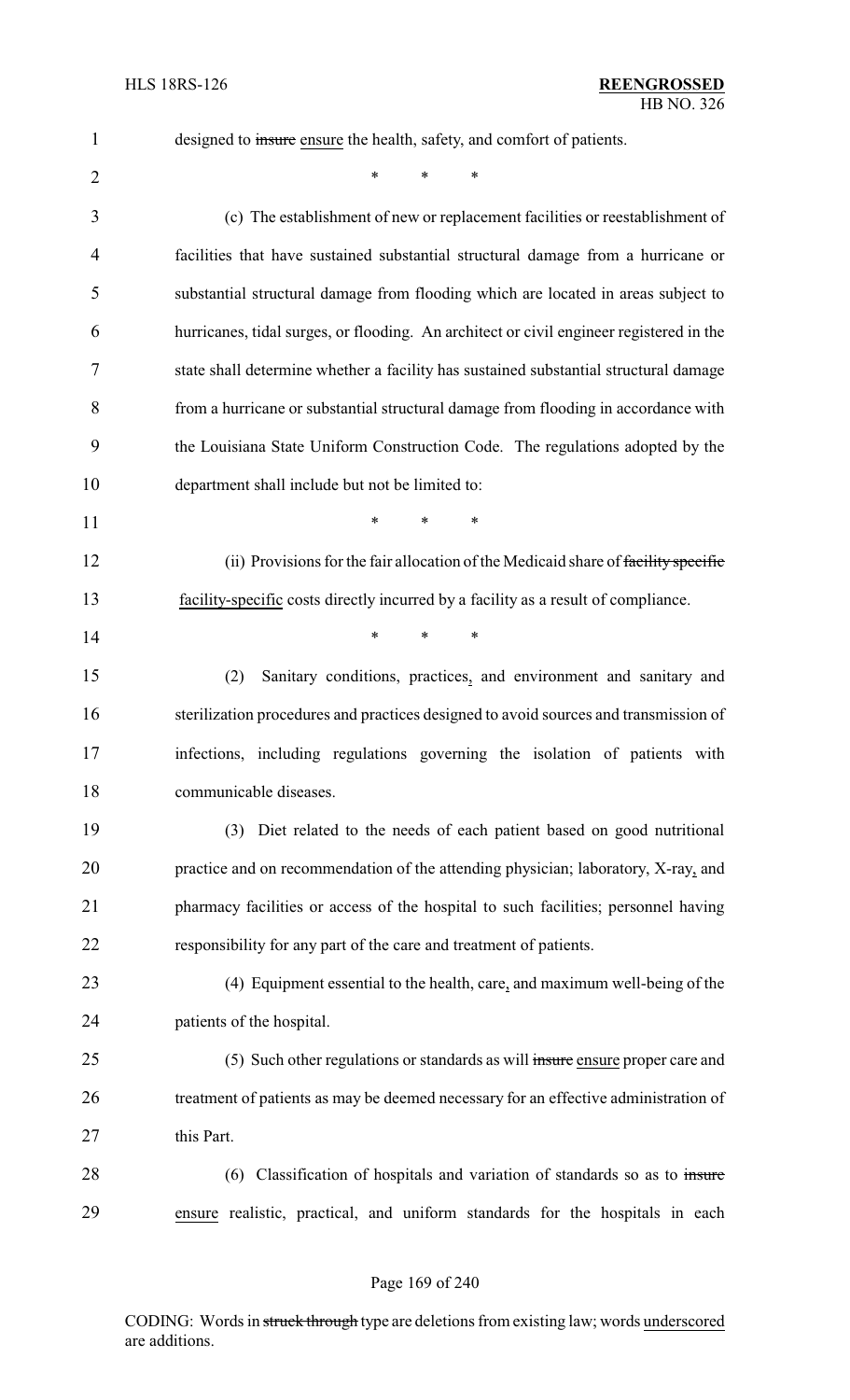#### HLS 18RS-126 **REENGROSSED** HB NO. 326

| $\mathbf{1}$    | classification. However, no rule, regulation, policy, or standard adopted by the        |
|-----------------|-----------------------------------------------------------------------------------------|
| 2               | secretary shall require a hospital located in a parish with a population of two hundred |
| 3               | fifty thousand people or less to maintain personnel in-house with credentials to        |
| $\overline{4}$  | administer obstetric anesthesia on a twenty-four-hour basis in order to qualify for     |
| $5\overline{)}$ | Medicaid reimbursement for Level III, neonatal, or obstetric medical services, or as    |
| 6               | a prerequisite for licensure to provide such services. Personnel with such credentials  |
| 7               | may be required to be on staff and readily available on a twenty-four-hour on-call      |
| 8               | basis and demonstrate ability to provide anesthesia services within twenty minutes.     |

\* \* \*

10 C. Any health care healthcare facility that proposes to utilize beds for post- hospital extended care, including distinct-part skilled, intermediate, and swing, and 12 admits nursing home patients who receive Medicaid payments to those beds shall meet all licensure requirements for nursing homes. Such requirements shall include but not be limited to a nursing home license, employment of a nursing home administrator, social service designee, and a patient activity coordinator, and all need criteria and resource goals promulgated by the Louisiana Department of Health pursuant to 42 U.S.C. 1320a-1. A review for need shall be conducted by the Louisiana Department of Health utilizing the State Health Plan resource goals and departmental need criteria regardless of whether there is a capital expenditure. If need is not established in accordance with the need criteria and resource goals, license shall be denied for utilization of those beds. Distinct-part skilled and swing beds approved for utilization pursuant to the provisions of this Subsection shall be limited to twenty such beds per hospital.

24 D. Any health care healthcare facility which, on the effective date of this Subsection, has in operation any distinct-part skilled or swing beds or has been 26 notified by the division of policy, planning, and evaluation of the Department of **Health and Human Resources** Louisiana Department of Health that such proposed beds do not require health planning review, and which would otherwise be subject to the provisions of this Section, shall be exempted from health planning review to

#### Page 170 of 240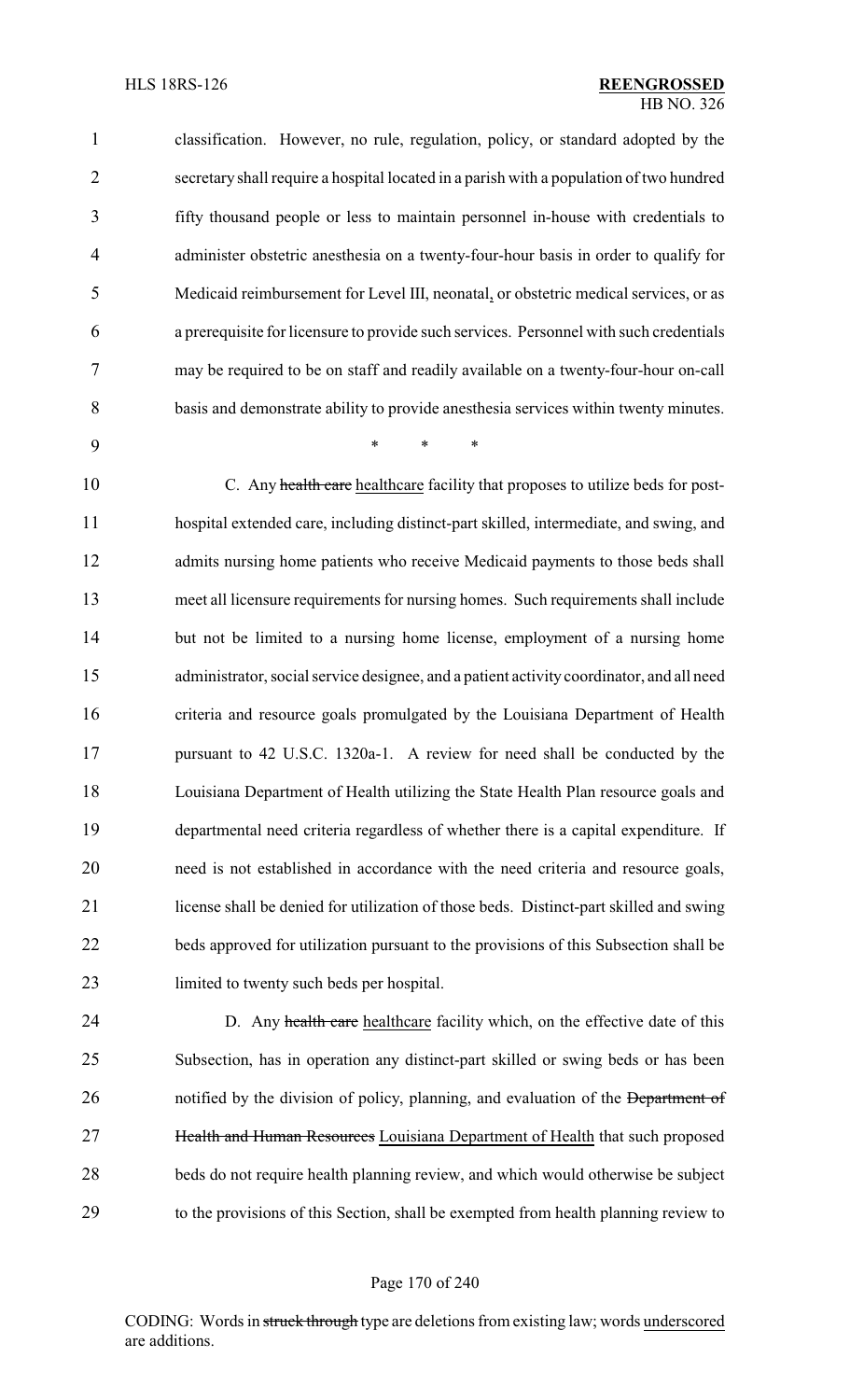| $\mathbf{1}$   | determine need for such beds. However, nothing herein shall be construed to allow     |
|----------------|---------------------------------------------------------------------------------------|
| $\overline{2}$ | the participation in the Medicaid program of such classification of beds unless the   |
| 3              | facility and beds possess a Title XIX provider agreement prior to September 1, 1987.  |
| 4              | *<br>*<br>*                                                                           |
| 5              | §2116. Facility need review                                                           |
| 6              | *<br>*<br>*                                                                           |
| 7              | D.(1) In order to accomplish cost effectiveness of beds issued pursuant to a          |
| 8              | department waiver, the department may promulgate rules that include but are not       |
| 9              | limited to the following:                                                             |
| 10             | $\ast$<br>*<br>*                                                                      |
| 11             | (c) In order to achieve a reduction in long-term care institutional costs, a          |
| 12             | program for reduction of certificates of need for nursing facility beds, which may    |
| 13             | include a buy-back program, provided such a buy-back program is approved by the       |
| 14             | Center Centers for Medicaid and Medicare Services and is eligible for federal funds   |
| 15             | participation.                                                                        |
| 16             | *<br>*<br>*                                                                           |
| 17             | §2116.32. Licensing of home health agencies; applications; fees, disposition of fees  |
| 18             | *<br>*<br>∗                                                                           |
| 19             | B. Except as provided in Subsection D of this Section, no license shall be            |
| 20             | issued to any home health agency unless that agency meets the minimum standards       |
| 21             | for home health agencies promulgated by the secretary and all licensure requirements  |
| 22             | as provided in this Part.                                                             |
| 23             | $\ast$<br>$\ast$<br>$\ast$                                                            |
| 24             | §2116.34. Minimum standards; rules and regulations                                    |
| 25             | $\ast$<br>*<br>∗                                                                      |
| 26             | B. The secretary shall review annually the published minimum standards and            |
| 27             | rules and regulations referred to in Subsection A of this Section and report findings |
| 28             | annually to the Joint Health and Welfare Committee House and Senate committees        |

## Page 171 of 240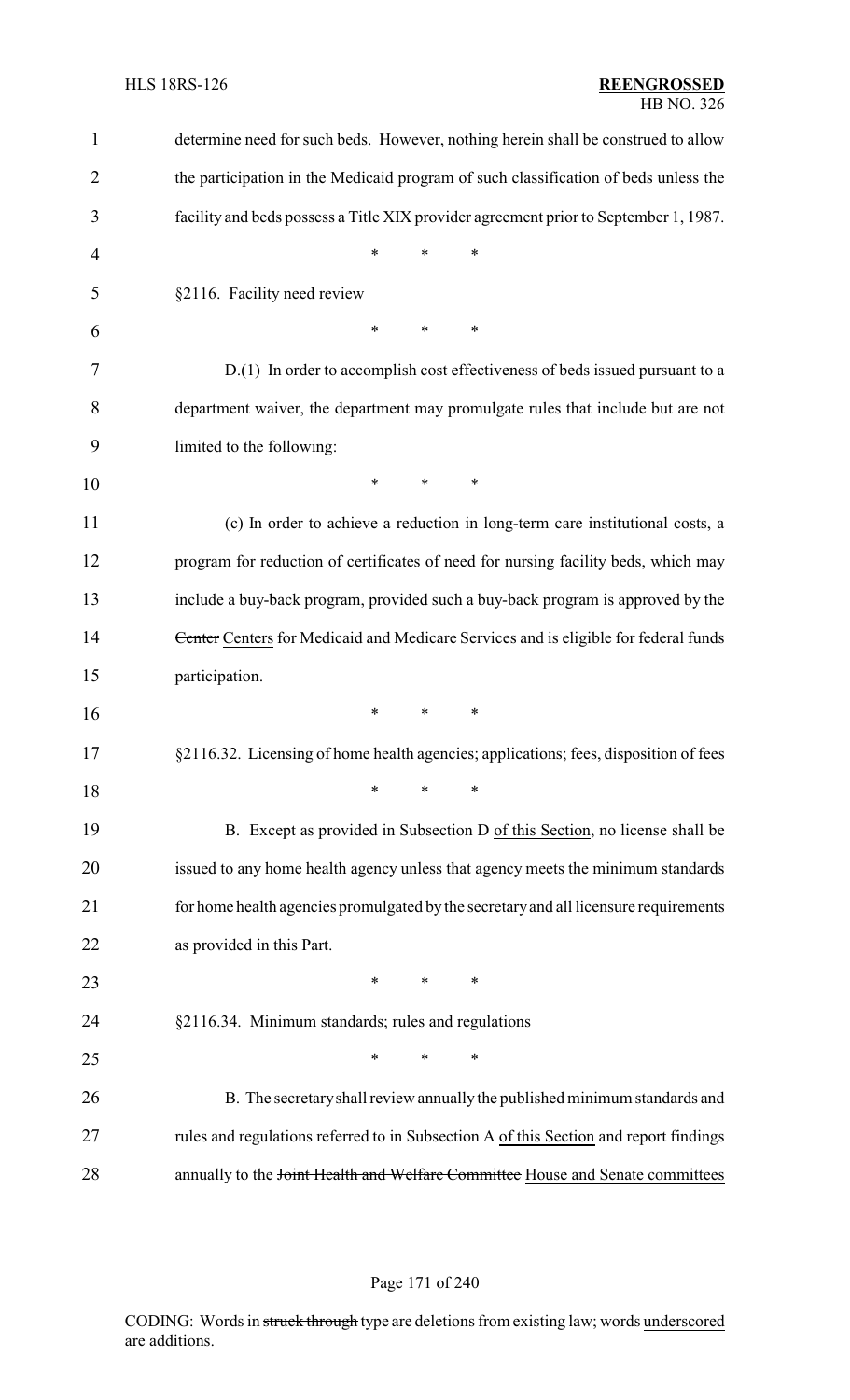| $\mathbf{1}$   | on health and welfare no less than sixty days prior to the regular session.               |
|----------------|-------------------------------------------------------------------------------------------|
| $\overline{2}$ | $\ast$<br>$\ast$<br>$\ast$                                                                |
| 3              | §2117.5. Denial, nonrenewal, or revocation of license; grounds; notification; appeal      |
| 4              | $\ast$<br>$\ast$<br>$\ast$                                                                |
| 5              | The department shall furnish an applicant or licensee with written<br>B.                  |
| 6              | notification of any action taken pursuant to Subsection A of this Section and of the      |
| 7              | reasons for which the action was taken.                                                   |
| 8              | C. An applicant or licensee aggrieved by any action taken by the department               |
| 9              | pursuant to Subsection A of this Section may appeal such action suspensively by           |
| 10             | sending a written request for a hearing to the secretary of the department. The           |
| 11             | request for a hearing must shall be received by the secretary within fifteen days         |
| 12             | exclusive of legal holidays after the applicant or licensee receives the written notice   |
| 13             | of the department's action and shall specify in detail the reasons for the request. If    |
| 14             | the department determines that the health or safety of the patients served at the         |
| 15             | facility is in jeopardy, a license may be revoked immediately with appeal rights          |
| 16             | granted after the facility ceases operation and the patients are removed from the         |
| 17             | facility.                                                                                 |
| 18             | $\ast$<br>∗<br>∗                                                                          |
| 19             | §2120.4. Rules and regulations; licensing standards                                       |
| 20             | *<br>∗<br>∗                                                                               |
| 21             | B. The licensing agency of the department shall prescribe, promulgate, and                |
| 22             | publish rules, regulations, and licensing standards to include but not be limited to the  |
| 23             | following:                                                                                |
| 24             | $*$ $*$<br>$\ast$<br>$\ast$                                                               |
| 25             | $(9)$ Planning, construction, and design of the facility or provider to insure            |
| 26             | ensure the health, safety, welfare, rights, and comfort of patients, clients, and persons |
| 27             | receiving services.                                                                       |
| 28             | $(10)(a)$ Such other regulations or standards as will insure ensure proper care           |
| 29             | and treatment of patients, clients, and persons receiving services, including             |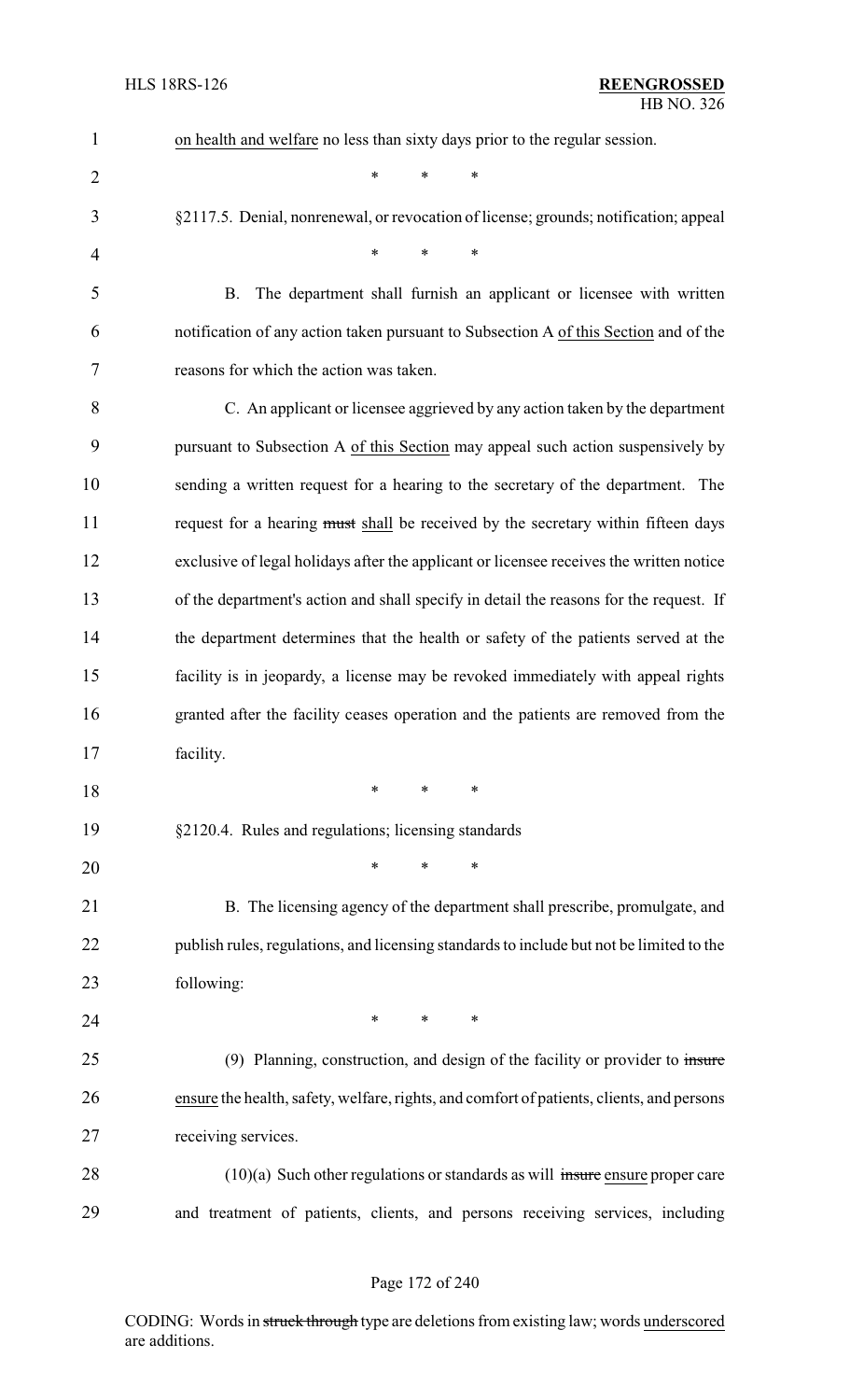| $\mathbf{1}$   | provisions relative to civil money penalties, as may be deemed necessary for an      |
|----------------|--------------------------------------------------------------------------------------|
| $\overline{2}$ | effective administration of this Part.                                               |
| 3              | $\ast$<br>*<br>*                                                                     |
| 4              | §2120.5. License issuance; application; onsite inspection                            |
| 5              | ∗<br>$\ast$<br>∗                                                                     |
| 6              | E. The licensing agency may perform an onsite inspection at reasonable               |
| 7              | times as necessary to insure ensure compliance with the provisions of this Part.     |
| 8              | $\ast$<br>∗<br>∗                                                                     |
| 9              | §2120.44. Rules and regulations; licensing standards                                 |
| 10             | *<br>*<br>∗                                                                          |
| 11             | <b>B.</b><br>The department shall prescribe, promulgate, and publish rules,          |
| 12             | regulations, and licensing standards relative to adult day health care providers, to |
| 13             | include but not be limited to the following:                                         |
| 14             | ∗<br>*<br>∗                                                                          |
| 15             | (9) Planning, construction, and design of the facility to insure ensure the          |
| 16             | health, safety, welfare, and comfort of patients, clients, and persons receiving     |
| 17             | services.                                                                            |
| 18             | ∗<br>$\ast$<br>∗                                                                     |
| 19             | §2120.45. License issuance; application; onsite inspection                           |
| 20             | $\ast$<br>*<br>$\ast$                                                                |
| 21             | D. The department may perform an onsite inspection at reasonable times as            |
| 22             | necessary to insure ensure compliance with the provisions of this Part.              |
| 23             | $\ast$<br>∗<br>∗                                                                     |
| 24             | §2120.47. Moratorium; exceptions                                                     |
| 25             | *<br>$\ast$<br>∗                                                                     |
| 26             | B. If the department determines that there is a need for new or additional           |
| 27             | adult day health care providers in a certain geographic location, the department may |
| 28             | approve and enroll a new or additional adult day health care provider into the Title |

#### Page 173 of 240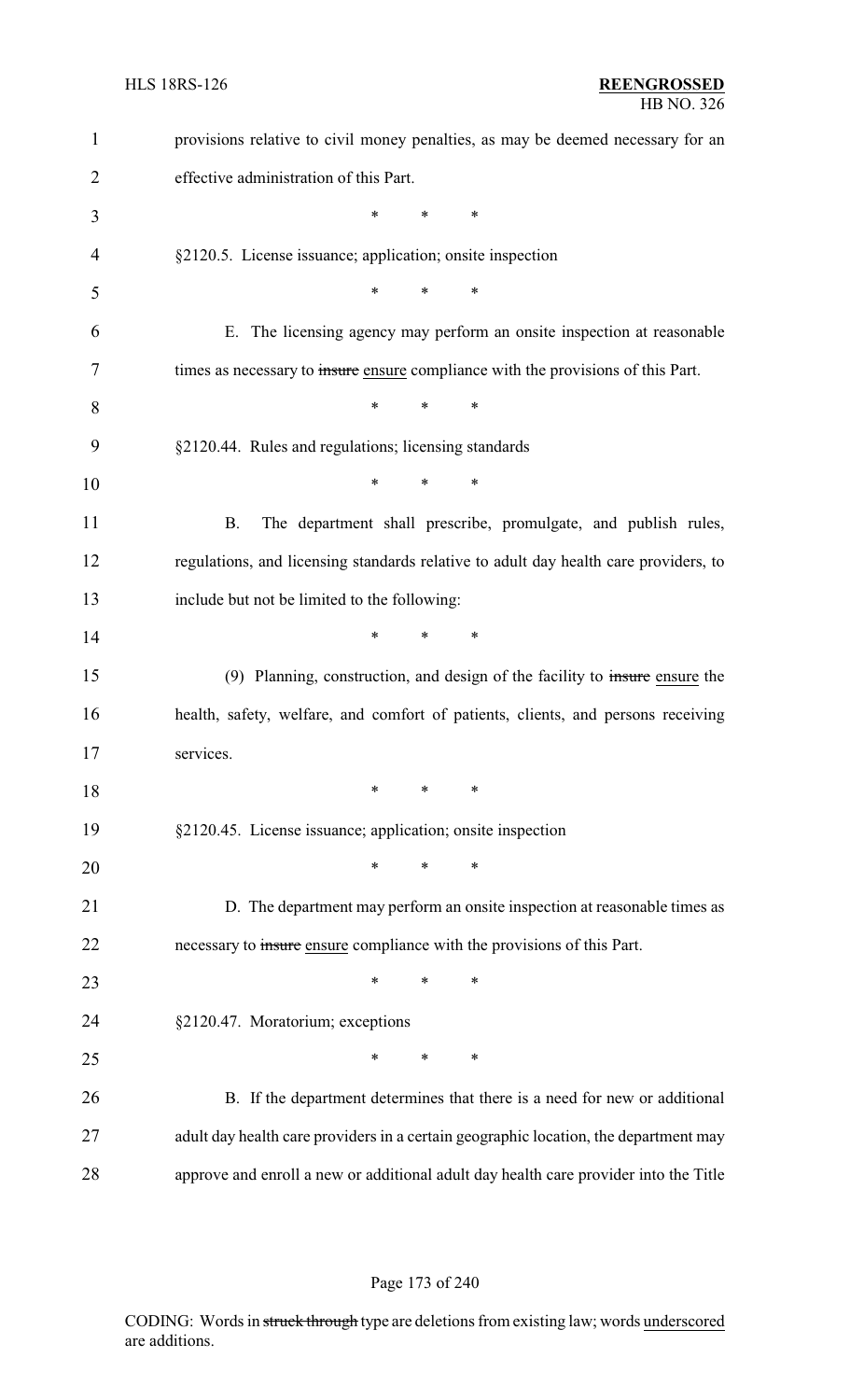| 1              | XIX program. The department shall promulgate and publish rules in accordance            |
|----------------|-----------------------------------------------------------------------------------------|
| $\overline{2}$ | with the Administrative Procedure Act to provide for the following:                     |
| 3              | (1) Criteria and processes for determining whether such a need exists; and.             |
| 4              | (2) Procedures for selecting an adult day health care provider to be approved           |
| 5              | and enrolled into the Title XIX program once a need has been determined; and.           |
| 6              | $\ast$<br>$\ast$<br>*                                                                   |
| 7              | §2144. Hospital Records and Retention Act                                               |
| 8              | A. As used in this Section:                                                             |
| 9              | "Health care Healthcare provider" means a hospital, as defined in<br>(1)                |
| 10             | Paragraph (3) hereof this Subsection, and means a person, corporation, facility, or     |
| 11             | institution licensed by the state to provide health care or professional services as a  |
| 12             | physician, hospital, ambulatory surgical center, dentist, registered or licensed        |
| 13             | practical nurse, pharmacist, optometrist, podiatrist, chiropractor, physical therapist, |
| 14             | or psychologist, and/or or an officer, employee or agent thereof acting in the course   |
| 15             | and scope of his employment.                                                            |
| 16             | "Patient" means a natural person who receives health care from a<br>(2)                 |
| 17             | licensed health care provider. "Hospital" means any hospital as defined in R.S.         |
| 18             | 40:2102 and ambulatory surgical center as defined in R.S. 40:2133.                      |
| 19             | $(3)$ "Hospital" means any hospital as defined in R.S. 40:2102 and ambulatory           |
| 20             | surgical center as defined in R.S. 40:2133. "Hospital record" or "hospital chart"       |
| 21             | means a compilation of the reports of the various clinical departments within a         |
| 22             | hospital, as well as reports from healthcare providers, as are customarily catalogued   |
| 23             | and maintained by the hospital medical records department. Hospital records include     |
| 24             | reports of procedures such as X-rays and electrocardiograms, but they do not include    |
| 25             | the image or graphic matter produced by such procedures.                                |
| 26             | (4) "Representative" means the parent of a minor patient, tutor, curator,               |
| 27             | trustee, attorney, succession representative, or other legal agent of the patient.      |
| 28             | "Patient" means a natural person who receives health care from a licensed healthcare    |
| 29             | provider.                                                                               |

## Page 174 of 240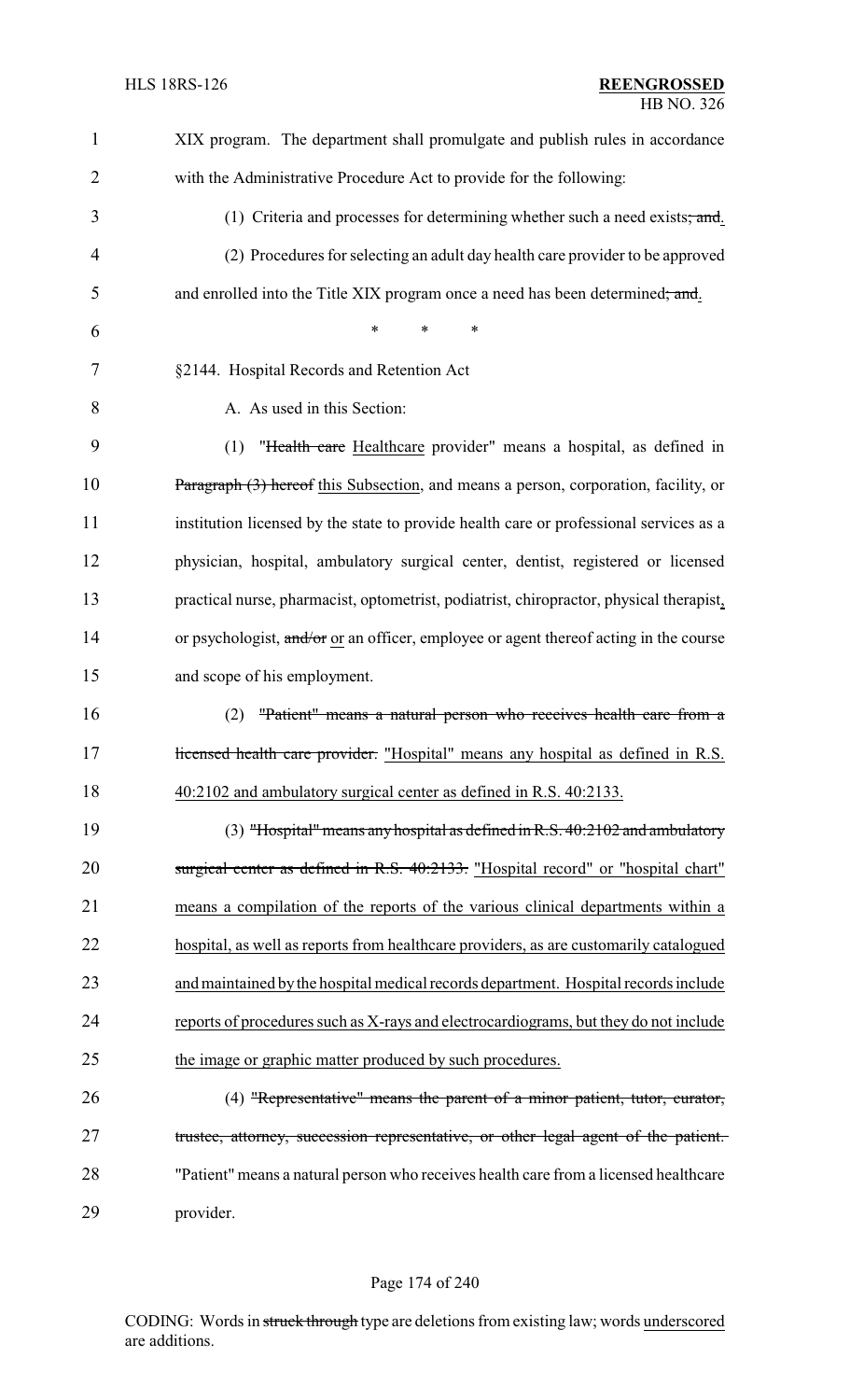| $\mathbf{1}$ | (5) "Hospital record" or "hospital chart" means a compilation of the reports              |
|--------------|-------------------------------------------------------------------------------------------|
| 2            | of the various clinical departments within a hospital, as well as reports from health     |
| 3            | care providers, as are customarily catalogued and maintained by the hospital medical      |
| 4            | records department. Hospital records include reports of procedures such as X-rays         |
| 5            | and electrocardiograms, but they do not include the image or graphic matter               |
| 6            | produced by such procedures. "Representative" means the parent of a minor patient,        |
| 7            | tutor, curator, trustee, attorney, succession representative, or other legal agent of the |
| 8            | patient.                                                                                  |
| 9            | $\ast$<br>$\ast$<br>$\ast$                                                                |
| 10           | C. The patient or his authorized representatives may request and obtain                   |
| 11           | copies of his hospital records in the manner set forth in Subsection D of this Section.   |
| 12           | *<br>*<br>*                                                                               |
| 13           | F.                                                                                        |
| 14           | *<br>*<br>*                                                                               |
| 15           | (2) Graphic matter, images, X-ray films and like matter that were necessary               |
| 16           | to produce a diagnostic or therapeutic report shall be retained, preserved, and           |
| 17           | properly stored by hospitals in their original, microfilmed, or similarly reproduced      |
| 18           | form for a minimum period of three years from the date a patient is discharged. Such      |
| 19           | graphic matter, images, X-ray film, and like matter shall be retained for longer          |
| 20           | periods when requested in writing by any one of the following persons:                    |
| 21           | *<br>*<br>*                                                                               |
| 22           | G. A certified copy of the hospital record or graphic matter, images, X-ray               |
| 23           | film, and like matter shall be deemed to be an original for all purposes, and shall be    |
| 24           | admissible in evidence in all courts or administrative agencies as if it were the         |
| 25           | original.                                                                                 |
| 26           | H.(1) Subject to such guidelines and limitations as may be promulgated by                 |
| 27           | the Louisiana Department of Health, electronic signatures by licensed health care         |
| 28           | healthcare providers on medical records are hereby authorized.                            |

## Page 175 of 240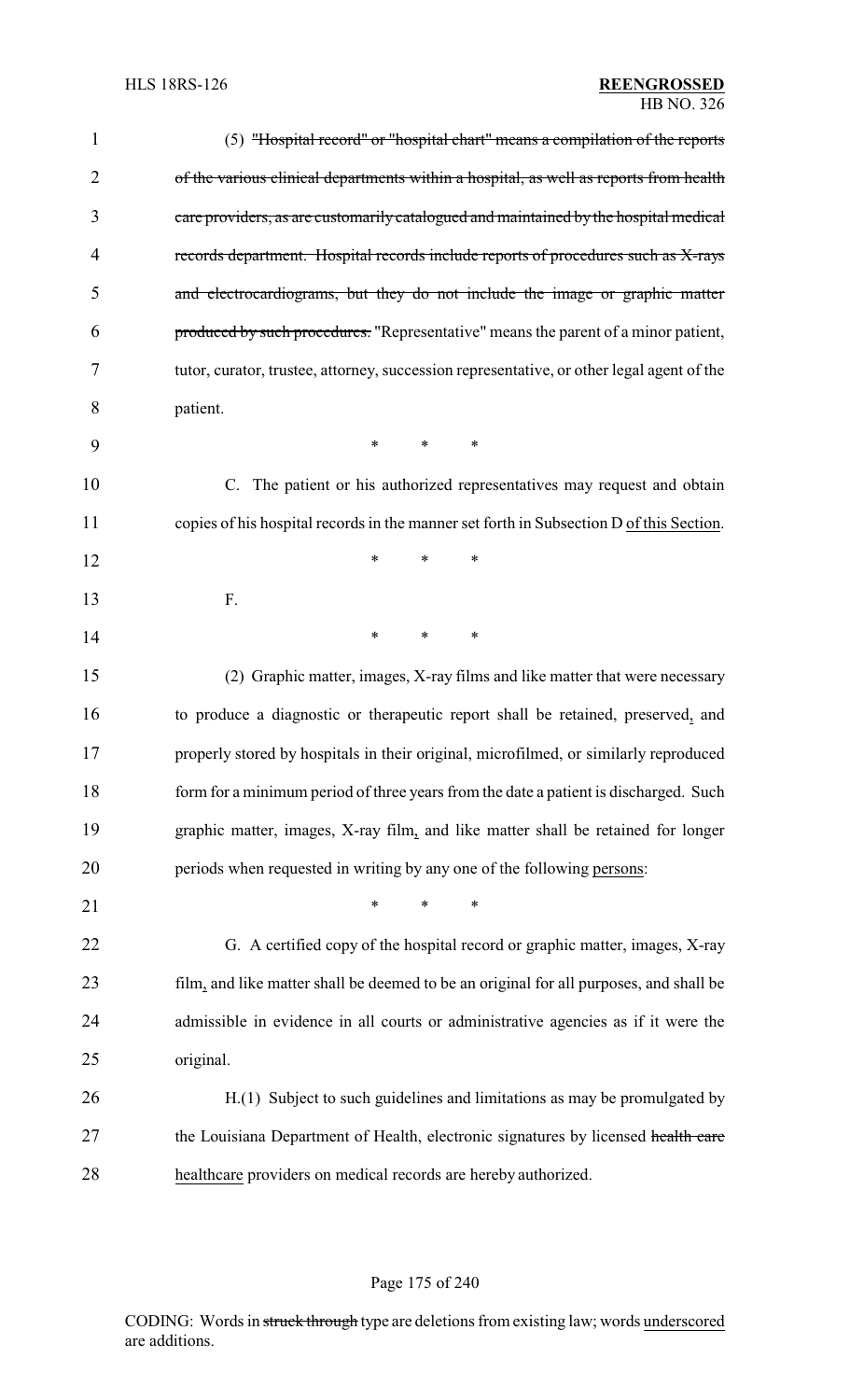| $\mathbf{1}$   | (2) The Louisiana Department of Health may promulgate rules to regulate                 |
|----------------|-----------------------------------------------------------------------------------------|
| $\overline{2}$ | the use of electronic signatures. Such rules may contain any of the following:          |
| 3              | $\ast$<br>$\ast$<br>*                                                                   |
| 4              | (b) Security requirements, which may include the following:                             |
| 5              | $\ast$<br>*<br>$\ast$                                                                   |
| 6              | Health care Healthcare provider responsibility for unauthorized<br>(iii)                |
| 7              | signatures.                                                                             |
| 8              | (3) The Louisiana Department of Health may promulgate rules to regulate                 |
| 9              | the use of orders for the care and treatment of a patient of a hospital which are given |
| 10             | to the hospital verbally or transmitted to the hospital electronically, whether by      |
| 11             | telephone, facsimile transmission, or otherwise. Such rules may include when and        |
| 12             | under what circumstances the ordering health care healthcare provider must sign or      |
| 13             | countersign the verbal or electronically transmitted order. Any such promulgated        |
| 14             | rules and regulations shall grant a health care healthcare provider up to ten days      |
| 15             | following the date an order is transmitted verbally or electronically to provide the    |
| 16             | signature or countersignature for such order.                                           |
| 17             | *<br>∗<br>*                                                                             |
| 18             | §2154. Applicability                                                                    |
| 19             | A. The provisions of this Part shall not apply to the licensing of any of the           |
| 20             | following facilities or persons and shall not be construed as requiring any of the      |
| 21             | following facilities or persons to seek licensure as a behavioral health services       |
| 22             | provider:                                                                               |
| 23             | *<br>*<br>*                                                                             |
| 24             | (6)<br>Federally qualified health care centers certified by the federal                 |
| 25             | government.                                                                             |
| 26             | ∗<br>*<br>∗                                                                             |
| 27             | (12) School-based health clinics/centers clinics and centers that are certified         |
| $28\,$         | by the Louisiana Department of Health, office of public health, and enrolled in the     |
| 29             | Louisiana Medicaid Program program.                                                     |

## Page 176 of 240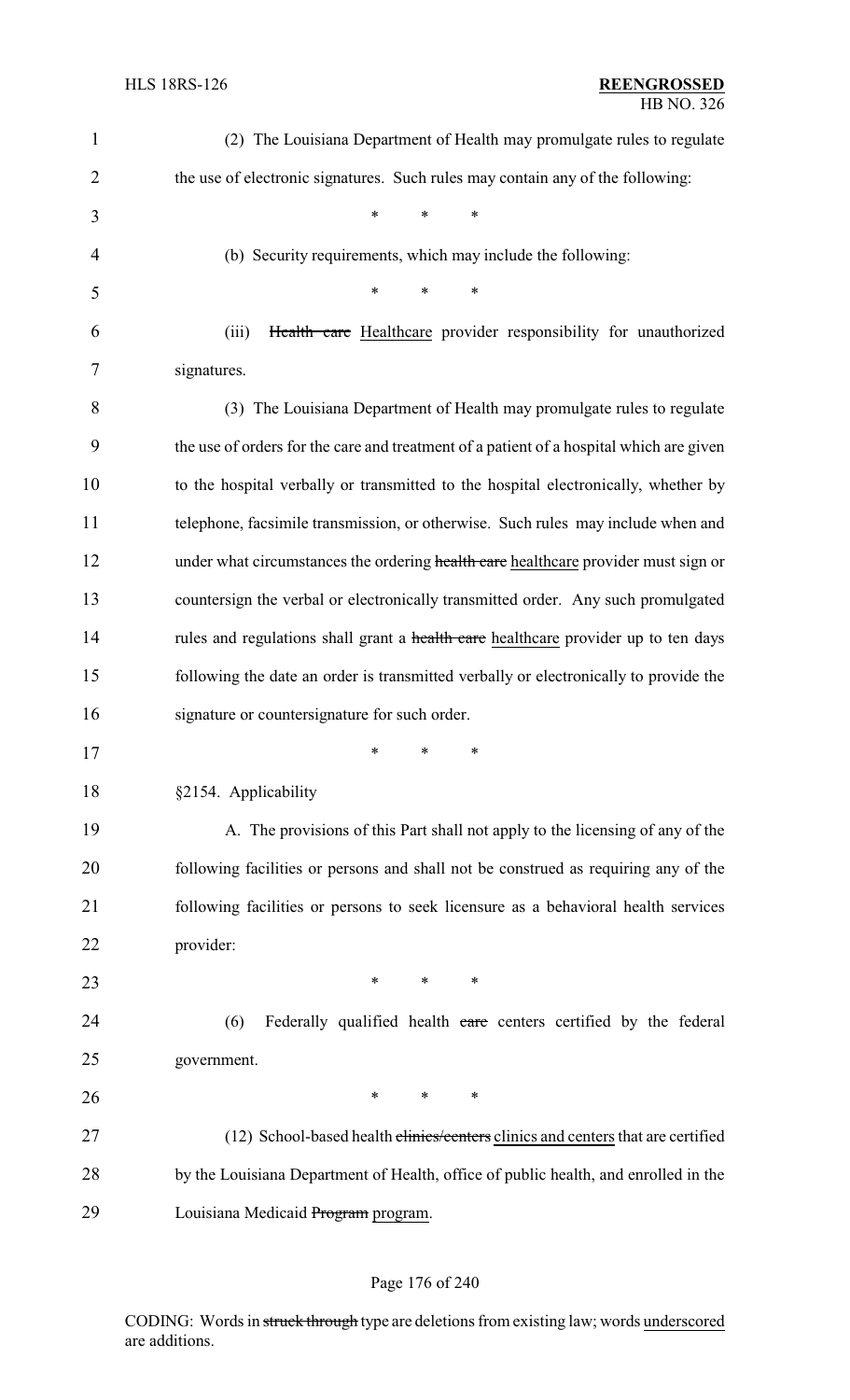| $\mathbf{1}$   | A health care healthcare provider or entity solely providing case<br>(13)              |
|----------------|----------------------------------------------------------------------------------------|
| $\overline{2}$ | management or peer support services, or a combination thereof.                         |
| 3              | $\ast$<br>∗<br>$\ast$                                                                  |
| 4              | §2175.14. Department responsibilities                                                  |
| 5              | *<br>*<br>∗                                                                            |
| 6              | E. The department shall report to the House and Senate Committees on                   |
| 7              | Health and Welfare committees on health and welfare within two years from the date     |
| 8              | of any licensure of an alternate health care model. The report shall include but not   |
| 9              | be limited to whether the alternate health care model improved access to health care,  |
| 10             | the quality of health care provided by the alternate health care model, and the cost   |
| 11             | and cost-effectiveness to the public, third-party payors, and government of the        |
| 12             | alternate health care model.                                                           |
| 13             | *<br>*<br>$\ast$                                                                       |
| 14             | §2179. Establishment of Direct Service Worker Registry                                 |
| 15             | $\ast$<br>*<br>*                                                                       |
| 16             | D. The provisions of this Part shall not apply to religious nonmedical nursing         |
| 17             | personnel providing services through a religious nonmedical health care institution    |
| 18             | as defined in 42 USC U.S.C. 1395x.                                                     |
| 19             | $\ast$<br>$\ast$<br>*                                                                  |
| 20             | §2180.11. Purpose                                                                      |
| 21             | The purpose of this part Part is to provide for the operation and maintenance          |
| 22             | of crisis receiving centers to provide for appropriate crisis identification,          |
| 23             | intervention, and stabilization services, including a coordinated system of entry for  |
| 24             | people in behavorial behavioral emergency rooms.                                       |
| 25             | ∗<br>∗<br>$\ast$                                                                       |
| 26             | §2189. Operating without or in violation of license; injunctive relief                 |
| 27             | If any hospice operates without a valid license issued by the department or            |
| 28             | if any organization or entity uses the term "hospice" in its name or represents itself |
| 29             | as a "hospice" without being licensed as provided herein, the department may cause     |

## Page 177 of 240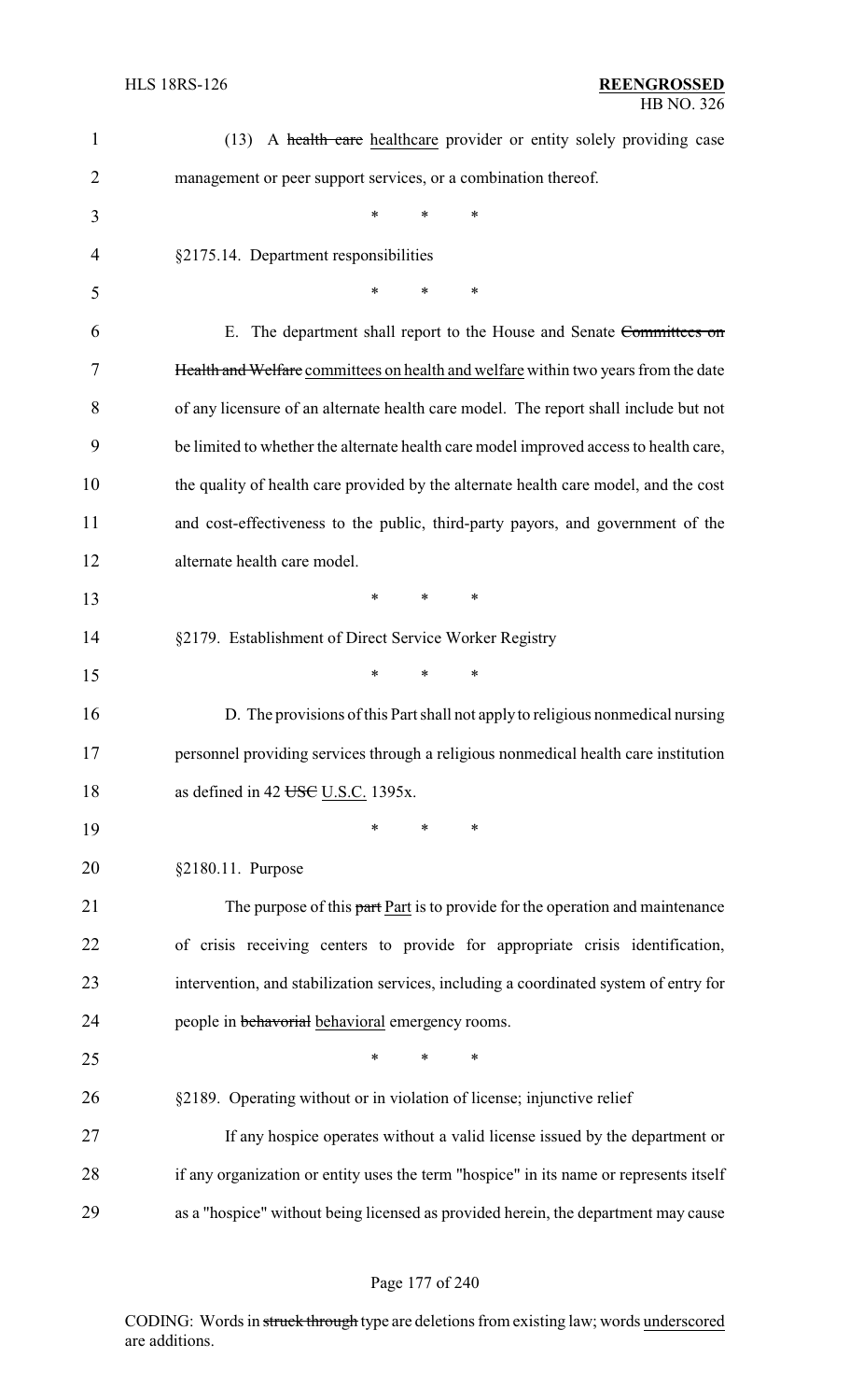| $\mathbf{1}$   | a civil suit for injunctive relief to be instituted in a district court in the parish in |
|----------------|------------------------------------------------------------------------------------------|
| $\overline{2}$ | which the facility is located, including a temporary restraining order, to restrain the  |
| 3              | institution, agency, corporation, person or persons, or any other group operating the    |
| $\overline{4}$ | facility from continuing the violation. Nothing in this Section shall be construed to    |
| 5              | prohibit the use of the term "hospice" by nonprofit organizations qualifying under       |
| 6              | the provisions of 26 C.F.R. CFR 1.501(c)(3)-1, for the express purpose of providing      |
| 7              | support to licensed hospices in Louisiana.                                               |
| 8              | *<br>*<br>*                                                                              |
| 9              | §2193.1. Purpose and definitions                                                         |
| 10             | A. The purpose of this Part is to authorize the Louisiana Department of                  |
| 11             | Health to promulgate and publish rules and regulations to provide for the health,        |
| 12             | safety, and welfare of children in pediatric day health care facilities and to provide   |
| 13             | for the safe operation of these facilities. The department shall consult with the        |
| 14             | following organizations in the development of the rules and regulations:                 |
| 15             | *<br>*<br>*                                                                              |
| 16             | (8) The <del>Department of Children and Family Services'</del> child care assistance     |
| 17             | program of the state Department of Education.                                            |
| 18             | *<br>∗<br>*                                                                              |
| 19             | §2193.4. Department rules; regulations; licensing standards                              |
| 20             | The department shall promulgate rules and regulations in accordance with the             |
| 21             | Administrative Procedure Act as may be necessary to carry into effect the provisions     |
| 22             | of this Part. Such rules and regulations shall include but not be limited to the         |
| 23             | following:                                                                               |
| 24             | $\ast$<br>$\ast$<br>∗                                                                    |
| 25             | (9) Construction and design of the facility to insure ensure the health, safety,         |
| 26             | welfare, and comfort of patients and clients.                                            |
| 27             | *<br>∗<br>∗                                                                              |

## Page 178 of 240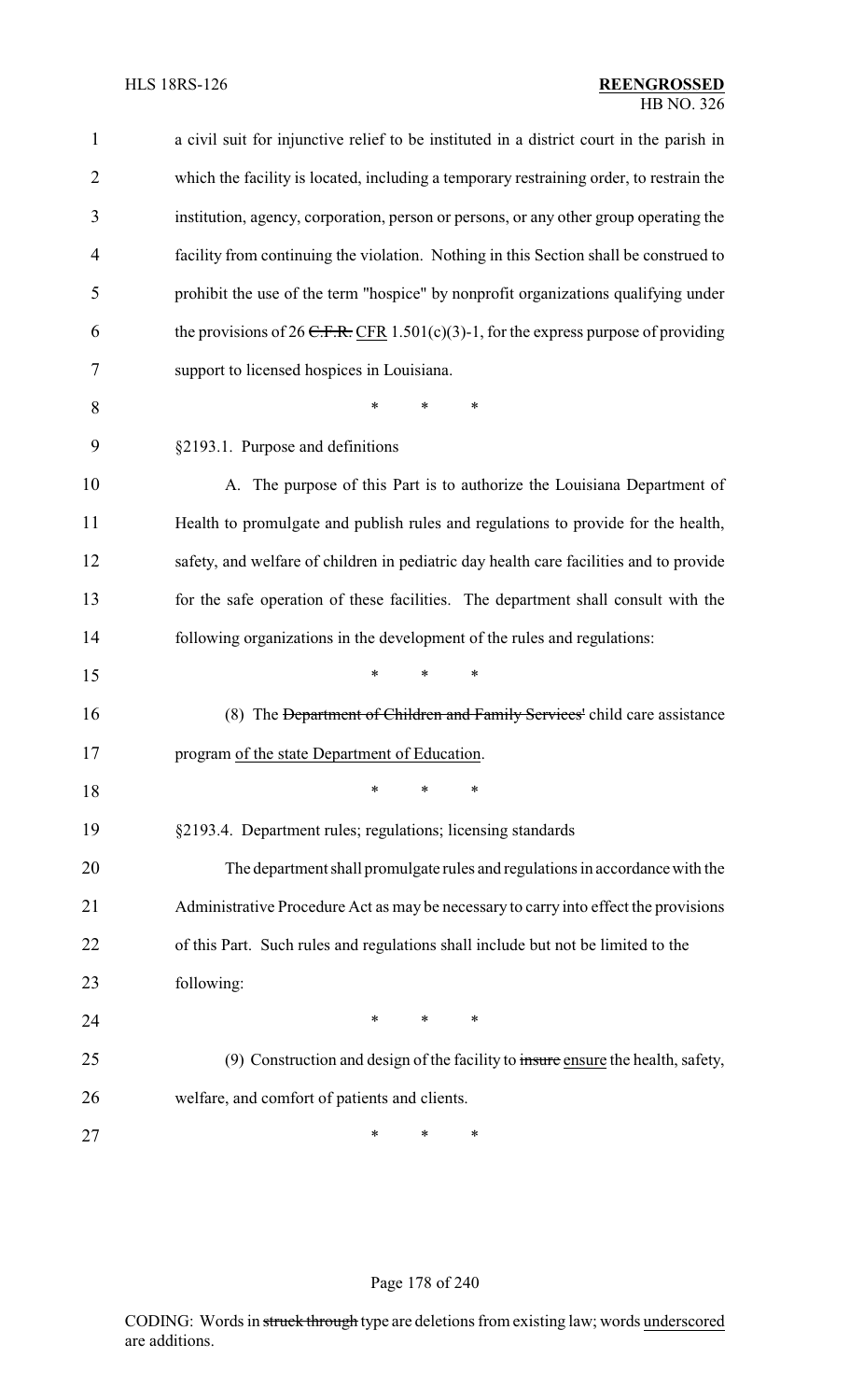| $\mathbf{1}$   | §2194.2. Definitions                                                                   |
|----------------|----------------------------------------------------------------------------------------|
| $\overline{2}$ | As used in this Part, the following definitions shall apply:                           |
| 3              | $\ast$<br>*<br>*                                                                       |
| 4              | (4) "Indigent" means any person whose household income is one hundred                  |
| 5              | eighty-five percent or less of the federal poverty level applicable federal poverty    |
| 6              | guideline as published in the Federal Register by the United States Department of      |
| 7              | Health and Human Services and who does not have medical insurance.                     |
| 8              | (5) "Low income Low-income person" means any person whose income is                    |
| 9              | greater than one hundred eighty-five percent of the federal poverty level applicable   |
| 10             | federal poverty guideline as published in the Federal Register by the United States    |
| 11             | Department of Health and Human Services and who meets the established criteria         |
| 12             | for services based on a sliding fee schedule assignment.                               |
| 13             | "Program" means the Community-based Health Care Program for<br>(6)                     |
| 14             | indigent and low income low-income persons.                                            |
| 15             | *<br>∗<br>*                                                                            |
| 16             | §2195.1. State Office of Rural Health office of rural health                           |
| 17             | A. Within the Louisiana Department of Health, the Louisiana state office of            |
| 18             | rural health shall:                                                                    |
| 19             | $\ast$<br>*<br>∗                                                                       |
| 20             | (5) Provide technical assistance and grants to aid qualified rural hospitals in        |
| 21             | attaining designation as critical access hospitals in accordance with the Medicare     |
| 22             | rural hospital flexibility program, as provided in 42 U.S.C.A. U.S.C. 1395i-4.         |
| 23             | $\ast$<br>$\ast$<br>$\ast$                                                             |
| 24             | (8) Initiate efforts for recruitment and retention of primary care professionals       |
| 25             | through the state loan repayment program as provided in $R.S. 40:1300.4 R.S.$          |
| 26             | 40:1205.4, and any other similar programs to increase the number of health care        |
| 27             | healthcare professionals in rural areas.                                               |
| 28             | (9) A primary function of this office shall be to increase the supply of               |
| 29             | physicians and other health care healthcare providers to the underserved areas of this |

Page 179 of 240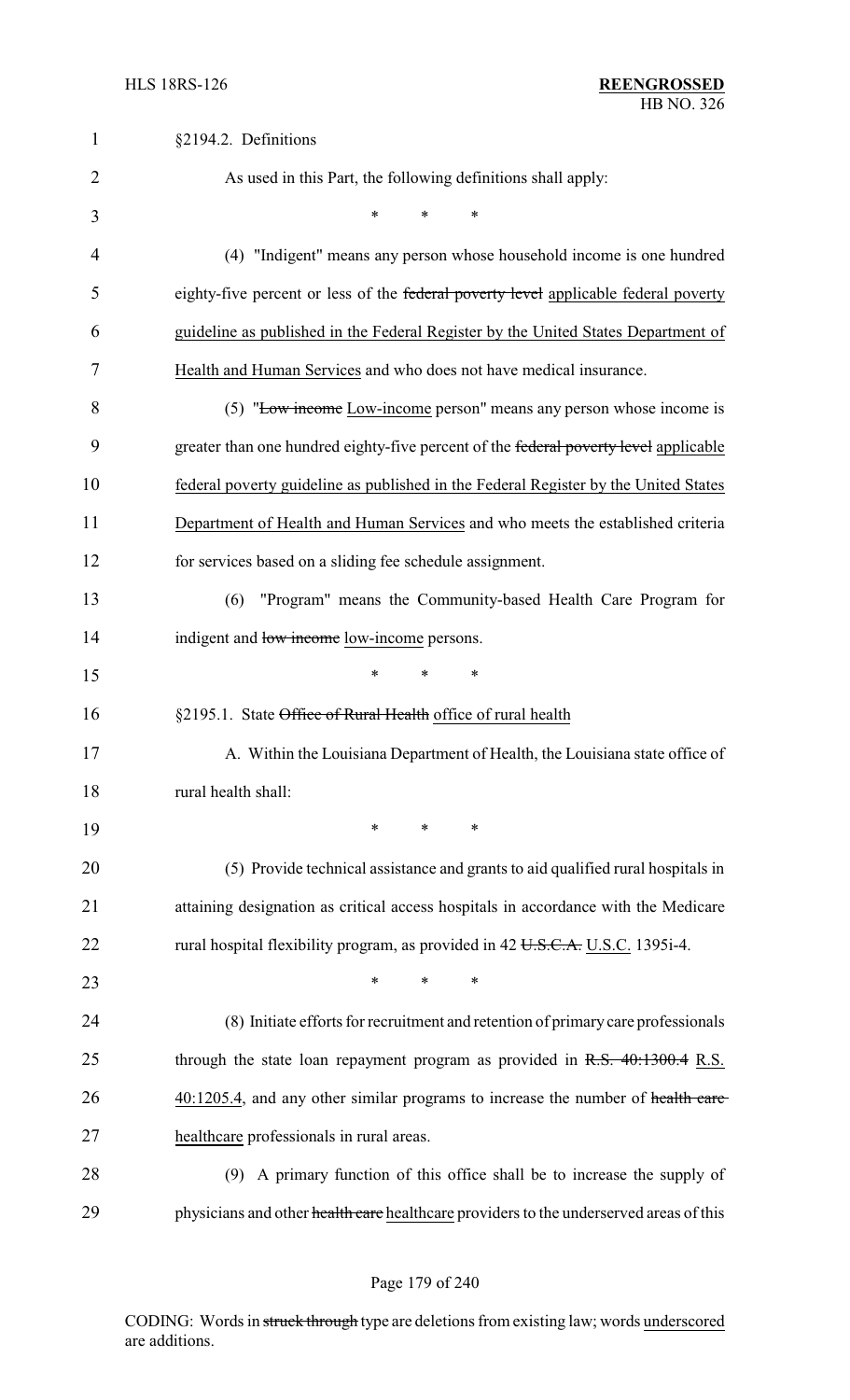| $\mathbf{1}$   | state. This office may seek grants and financial inducements to entice medical          |
|----------------|-----------------------------------------------------------------------------------------|
| $\overline{2}$ | students, nurse practitioners, physician assistants, and nurses to locate in the rural  |
| 3              | area. This office may seek funds for equipment and start up start-up costs for          |
| 4              | medical providers wishing to locate in under served underserved areas.                  |
| 5              | $\ast$<br>$\ast$<br>$\ast$                                                              |
| 6              | (11) Develop and implement a strategic plan for the purposes of maintaining,            |
| 7              | enhancing, and expanding services currently offered by rural health care healthcare     |
| 8              | providers, including rural hospitals as defined in R.S. 40:1300.143 R.S. 40:1189.3,     |
| 9              | to obtain additional grants and funding from any and all public or private entities,    |
| 10             | including but not limited to the United States Department of Health and Human           |
| 11             | Services, the United States Department of Agriculture, and charitable organizations     |
| 12             | and foundations. In developing and implementing a strategic plan pursuant to this       |
| 13             | Paragraph, the secretary of the Louisiana Department of Health shall consult with       |
| 14             | rural health care healthcare provider organizations. In addition the secretary shall    |
| 15             | submit a report to the legislature at least sixty days prior to the beginning of each   |
| 16             | regular session of the legislature detailing the progress in implementing the strategic |
| 17             | plan. The report shall also set out the goals and objectives of the strategic plan for  |
| 18             | the next state fiscal session including the level of funding necessary to achieve those |
| 19             | goals and objectives.                                                                   |
| 20             | $\ast$<br>$\ast$<br>∗                                                                   |
| 21             | C. The purpose of this Section is to stimulate business and industrial growth           |
| 22             | and provide for a better delivery of health and medical services in these areas of the  |
| 23             | state by the coordination of economic development and health care healthcare            |
| 24             | resources, whether such resources originate from state or federal plans or programs,    |
| 25             | and to create priority health care healthcare and economic development zones to         |
|                |                                                                                         |

26 better serve the citizens of the region.

#### Page 180 of 240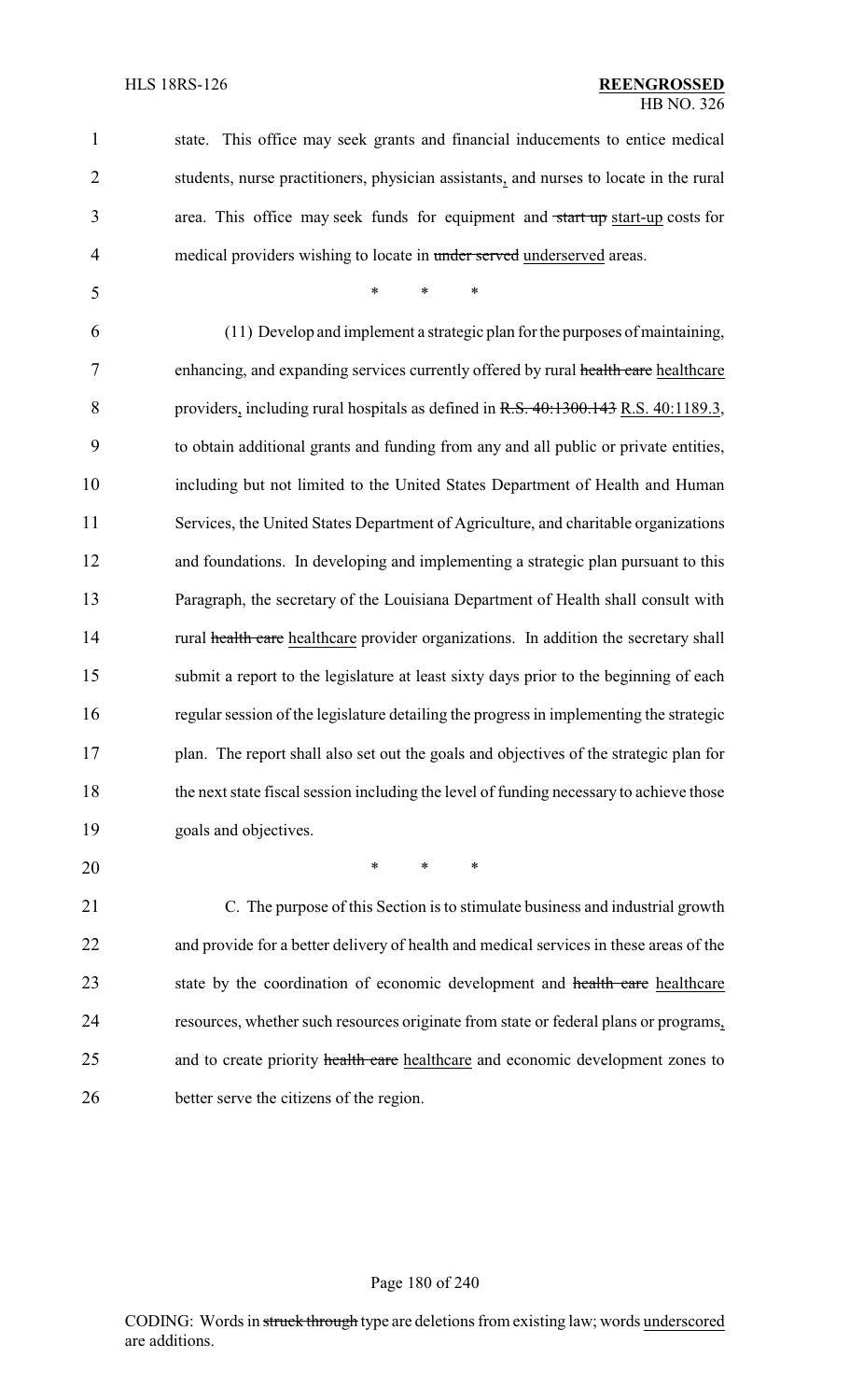| $\mathbf{1}$   | §2195.2. Grants and funding; Community-Based and Rural Health Care Fund                  |
|----------------|------------------------------------------------------------------------------------------|
| $\overline{2}$ | A. Subject to the availability of funding, the Louisiana Department of Health            |
| 3              | is authorized to provide:                                                                |
| $\overline{4}$ | (1) Grants to rural hospitals in amounts not to exceed seventy-five thousand             |
| 5              | dollars per year in order to increase access to emergency health services to indigent    |
| 6              | and low income low-income citizens in rural areas.                                       |
| 7              | (2) Start-up funding in amounts not to exceed one hundred fifty thousand                 |
| 8              | dollars for the purpose of providing initial start-up costs for establishment of primary |
| 9              | care health clinics designed to serve indigent and low income low-income citizens.       |
| 10             | *<br>*<br>$\ast$                                                                         |
| 11             | (4) Matching funds for demonstration projects, including but not limited to              |
| 12             | establishment or acquisition of mobile health clinics, to organizations providing        |
| 13             | health care healthcare services to indigent and low income low-income citizens           |
| 14             | living in local communities and rural areas; however, such projects shall be required    |
| 15             | to secure other local or federal funding.                                                |
| 16             | (5) Matching funds for federal grants designed to provide health services to             |
| 17             | indigent or low income low-income citizens in local communities and rural areas.         |
| 18             | *<br>*<br>∗                                                                              |
| 19             | §2196.1. Definitions                                                                     |
| 20             | As used in this Part, unless otherwise indicated:                                        |
| 21             | *<br>*<br>*                                                                              |
| 22             | (4) "Indigent" means any resident of the state whose income is below one                 |
| 23             | hundred eighty-five percent of the federal poverty level applicable federal poverty      |
| 24             | guideline as published in the Federal Register by the United States Department of        |
| 25             | Health and Human Services.                                                               |
| 26             | *<br>∗<br>∗                                                                              |
| 27             | §2197. Licensure of rural health clinics                                                 |
| 28             | In order to receive certification by the Health Care Financing<br>A.                     |
| 29             | Administration, or its successor, and designated reimbursement for any rural health      |

# Page 181 of 240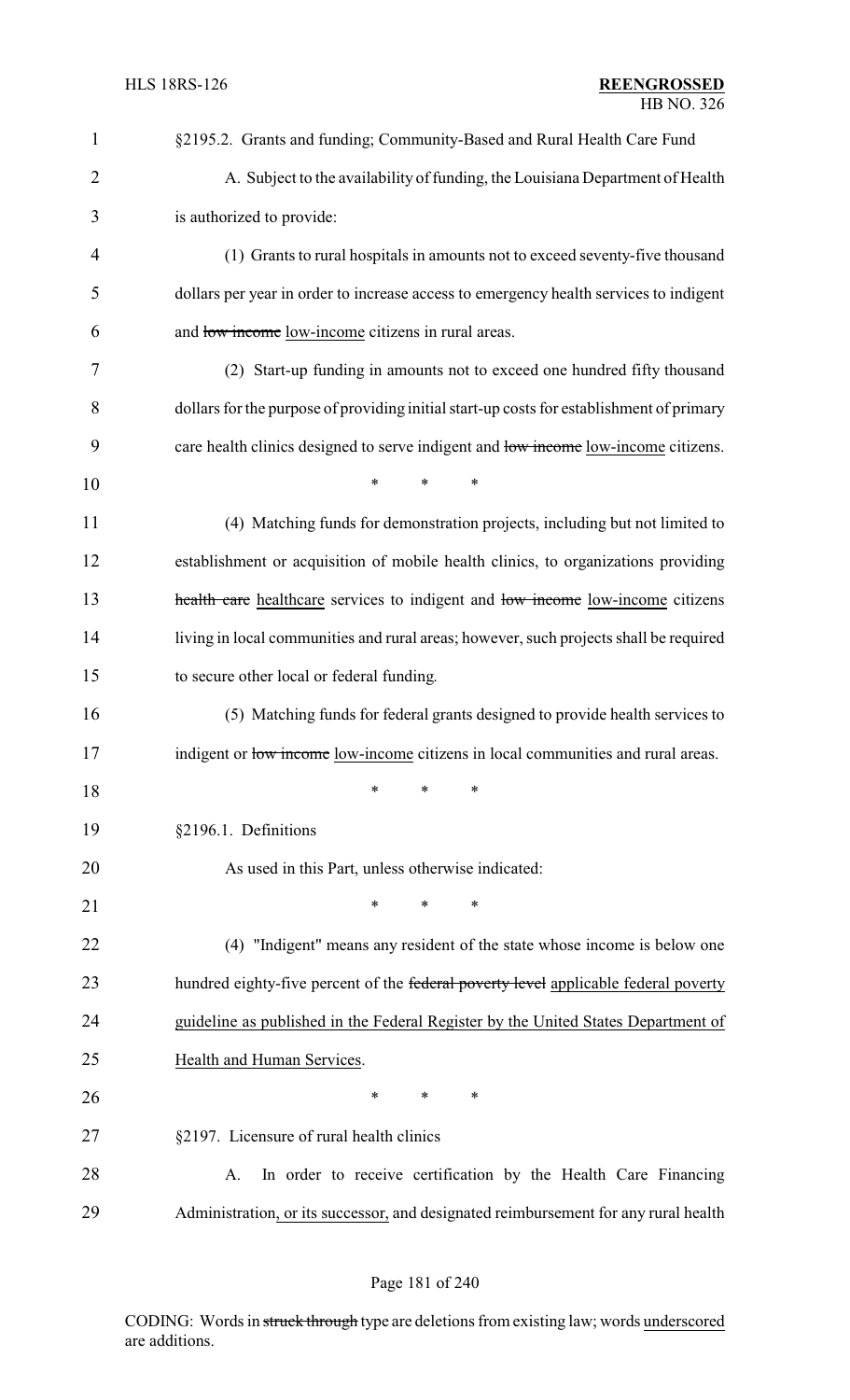| 1              | clinic service under Medicaid and/or or Medicare, a rural health clinic, as defined         |
|----------------|---------------------------------------------------------------------------------------------|
| $\overline{2}$ | herein, shall be licensed as such by the Louisiana Department of Health. Designated         |
| 3              | Medicaid reimbursement for any service as a rural health clinic in the state, which         |
| 4              | is not licensed as such, is prohibited.                                                     |
| 5              | $\ast$<br>$\ast$<br>$\ast$                                                                  |
| 6              | D. For purposes of this Part, a "rural health clinic" means a facility which is             |
| 7              | engaged in furnishing primary health services to outpatients by physicians, physician       |
| 8              | assistants, or nurse practitioners, including but not limited to health services related    |
| 9              | to family medicine, internal medicine, pediatrics, obstetrics, and gynecology, and          |
| 10             | such services and supplies incident thereto. Such facility shall be located in an area      |
| 11             | that is not an urbanized area, as defined by the Bureau of the Census, in which there       |
| 12             | are insufficient numbers of needed health care healthcare practitioners, as determined      |
| 13             | by the secretary of the United States Department of Health and Human Services, and          |
| 14             | which has been determined to be a rural health clinic by the secretary of said that         |
| 15             | department under 42 U.S.C. 1395aa(a).                                                       |
| 16             | E. Nothing in this Part shall restrict the ability of any private physician to              |
| 17             | receive reimbursement under Medicaid and/or or Medicare for services provided               |
| 18             | other than rural health clinic services.                                                    |
| 19             | F.(1) No provision of this Part, or any rule or regulation adopted pursuant                 |
| 20             | thereto, restricting location of a rural health clinic, shall apply to an applicant for     |
| 21             | licensure as a rural health clinic if the applicant or a related entity agreed to establish |
| 22             | such clinic as part of an agreement providing for the sale or transfer of a hospital        |
| 23             | service district hospital approved by the electorate of the district prior to July 1,       |
| 24             | 1997.                                                                                       |
| 25             | (2) A rural health clinic described in Paragraph (1) of this Subsection shall               |
| 26             | not be required to be licensed by the state in order to receive certification as a rural    |
| 27             | health clinic by the Health Care Financing Administration, or its successor, for a          |
| 28             | period of one year after July 15, 1997.                                                     |

# Page 182 of 240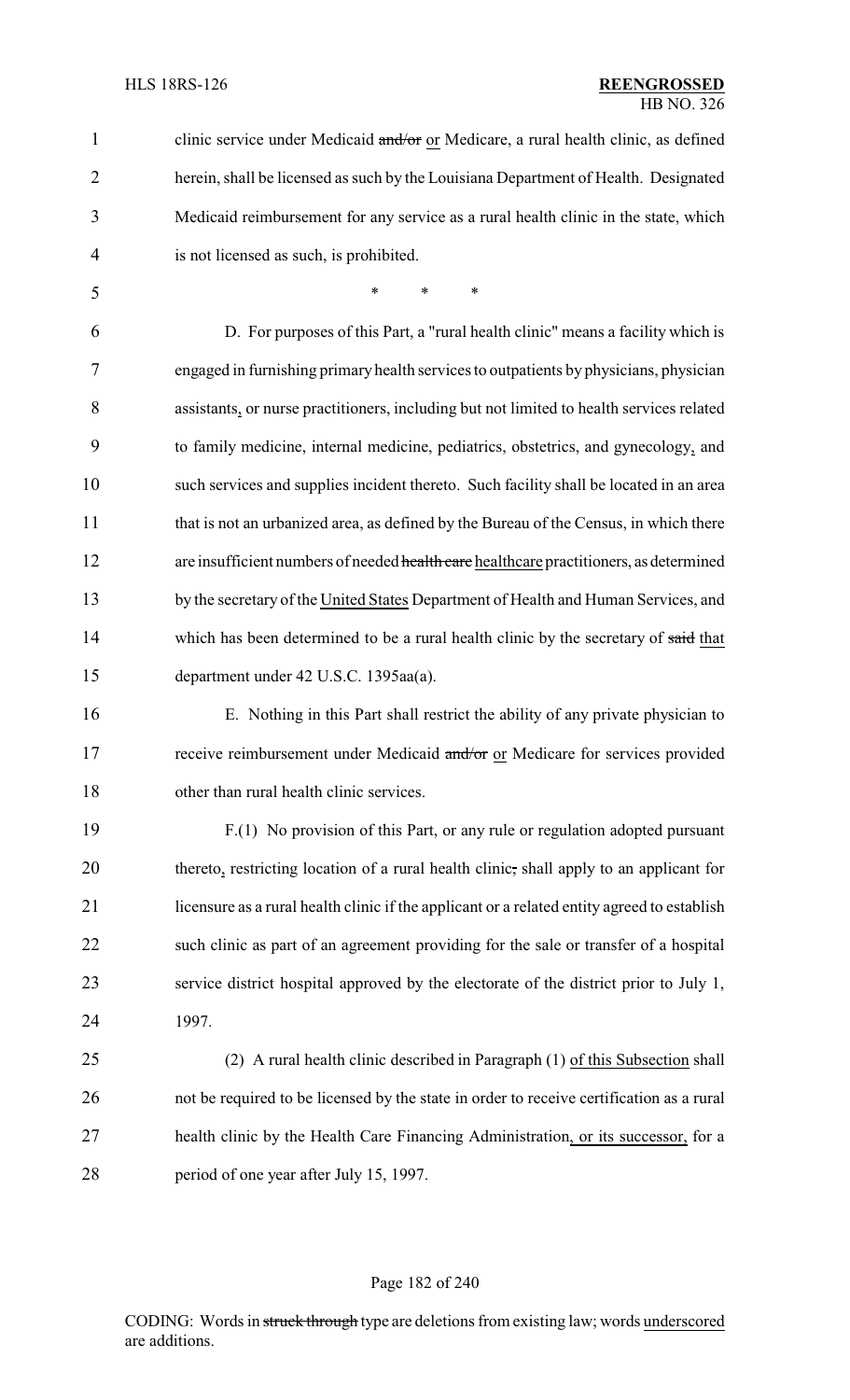| 1                          | G. Notwithstanding the provisions of Subsection A of this Section to the                |
|----------------------------|-----------------------------------------------------------------------------------------|
| $\overline{2}$             | contrary, a rural health clinic that meets the definition of the Health Care Financing  |
| 3                          | Administration, or its successor, as hospital-based and is operated by a rural hospital |
| 4                          | as defined in R.S. $40:1300.143(3)$ R.S. $40:1189.3$ shall not be required to secure a  |
| 5                          | separate license to receive certification by the Health Care Financing Administration,  |
| 6                          | or its successor, and designated reimbursement under Medicaid and Medicare as long      |
| 7                          | as the rural hospital meets state licensure requirements. Such hospital shall assure    |
| 8                          | that the clinic meets all other requirements of this Section, as well as any pursuant   |
| 9                          | rules and regulations promulgated by the Louisiana Department of Health pertaining      |
| 10                         | to rural health clinics. The provisions of this Subsection shall only become effective  |
| 11                         | if and when the Louisiana Department of Health receives a determination from the        |
| 12                         | Health Care Financing Administration, or its successor, that rural health clinic        |
| 13                         | services are considered outpatient hospital services and eligible for uncompensated     |
| 14                         | care costs reimbursement only if the rural health clinic services are not performed     |
| 15                         | in a separately licensed facility.                                                      |
| 16                         | $\ast$<br>*<br>∗                                                                        |
| 17                         | §2199. Violations; penalties; fines; notice; hearings; appeal; licensed entities        |
| 18                         | A.(1) For purposes of this Part, "facility" shall mean any one or more of the           |
| 19                         | following: an adult day health care facility, substance abuse/addiction treatment       |
| 20                         | facility, ambulatory surgery center, case management facility, urine drug screening     |
| 21                         |                                                                                         |
|                            | facility, mobile cholesterol screening facility, end stage renal disease facility,      |
|                            | supplier of portable X-ray services, home health agency, hospice, hospital, ICF/DD      |
|                            | facility, outpatient abortion facility, or any other health care healthcare provider    |
|                            | licensed or certified by the Louisiana Department of Health.                            |
|                            | $\ast$<br>∗<br>∗                                                                        |
| 22<br>23<br>24<br>25<br>26 | A "facility" shall not include any individual health care healthcare<br>(5)             |
| 27                         | provider who is licensed or certified by one of the boards under the Louisiana          |
| 28                         | Department of Health. These boards include but are not limited to the Louisiana         |

# Page 183 of 240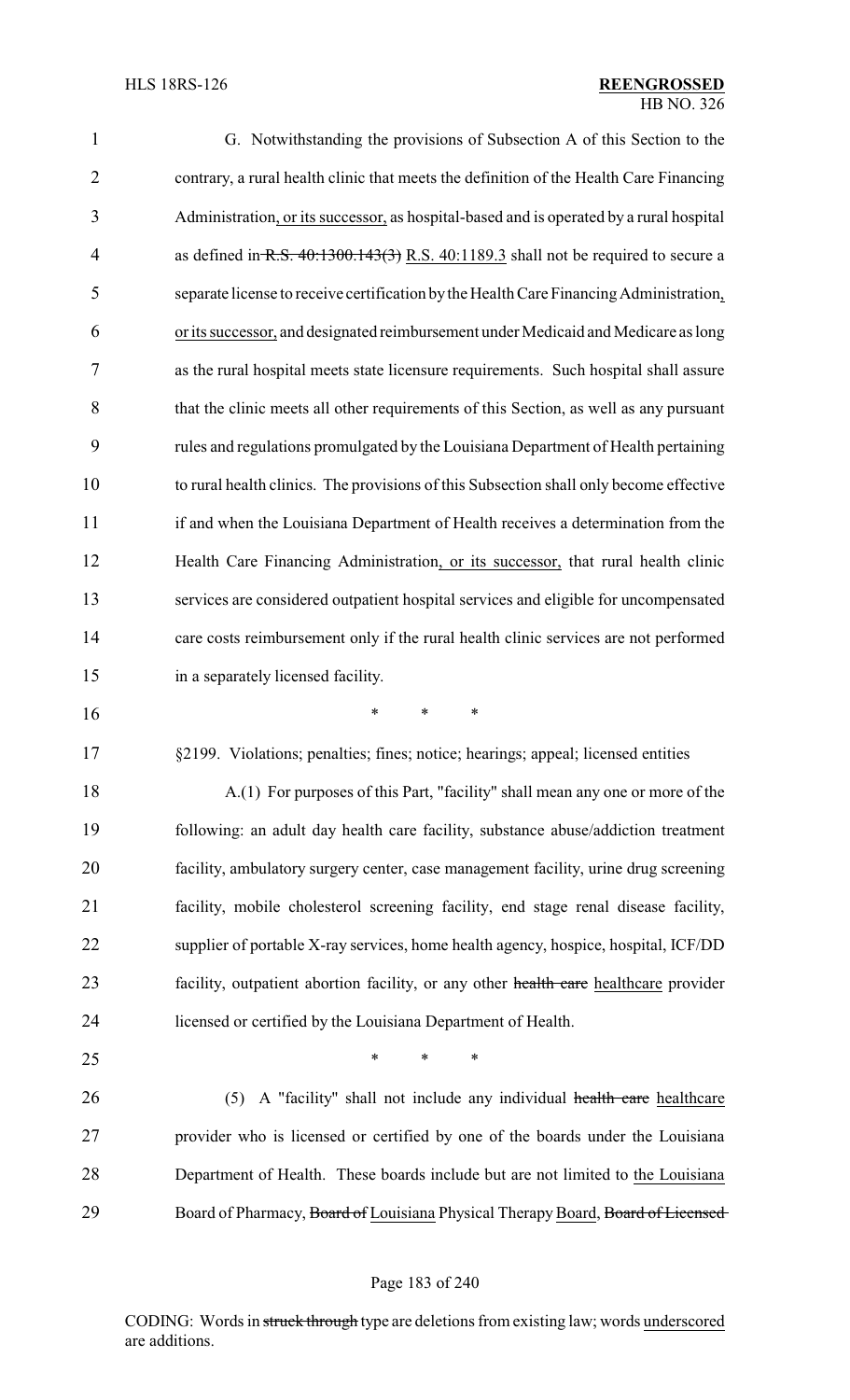| $\mathbf{1}$ | Louisiana State Board of Medical Examiners, Louisiana Board of Dentistry, Board        |
|--------------|----------------------------------------------------------------------------------------|
| 2            | of Podiatry, Board of Optometrists and the Louisiana State Board of Optometry          |
| 3            | Examiners.                                                                             |
| 4            | ∗<br>*<br>∗                                                                            |
| 5            | F.                                                                                     |
| 6            | ∗<br>*<br>$\ast$                                                                       |
| 7            | (2) The monies in the fund shall be subject to annual appropriation by the             |
| 8            | legislature and shall be available exclusively for the use by the Louisiana Department |
| 9            | of Health for:                                                                         |
| 10           | (a) The protection of health, welfare, rights, or property of those receiving          |
| 11           | services from the health care healthcare facilities licensed or certified by the       |
| 12           | Louisiana Department of Health.                                                        |
| 13           | (b) The enforcement of sanctions against health care healthcare facilities             |
| 14           | licensed or certified by the Louisiana Department of Health.                           |
| 15           | Education, employment, and training of employees, staff, or other<br>(c)               |
| 16           | personnel of health care healthcare facilities licensed or certified by the Louisiana  |
| 17           | Department of Health.                                                                  |
| 18           | Programs designed to improve the quality of care in health care<br>(d)                 |
| 19           | healthcare facilities.                                                                 |
| 20           | *<br>*<br>∗                                                                            |
| 21           | §2199.1. Adoption of rules; violations; alternate remedies                             |
| 22           | A. The Louisiana Department of Health is hereby authorized to and shall                |
| 23           | adopt rules in accordance with the Administrative Procedure Act to provide remedies    |
| 24           | for health care healthcare facilities which have violations of the licensure standards |
| 25           | and requirements, of certification requirements, or of the Medicaid standards of       |
| 26           | participation. Such remedies shall include, but are not limited to:                    |
| 27           | *<br>∗<br>∗                                                                            |

# Page 184 of 240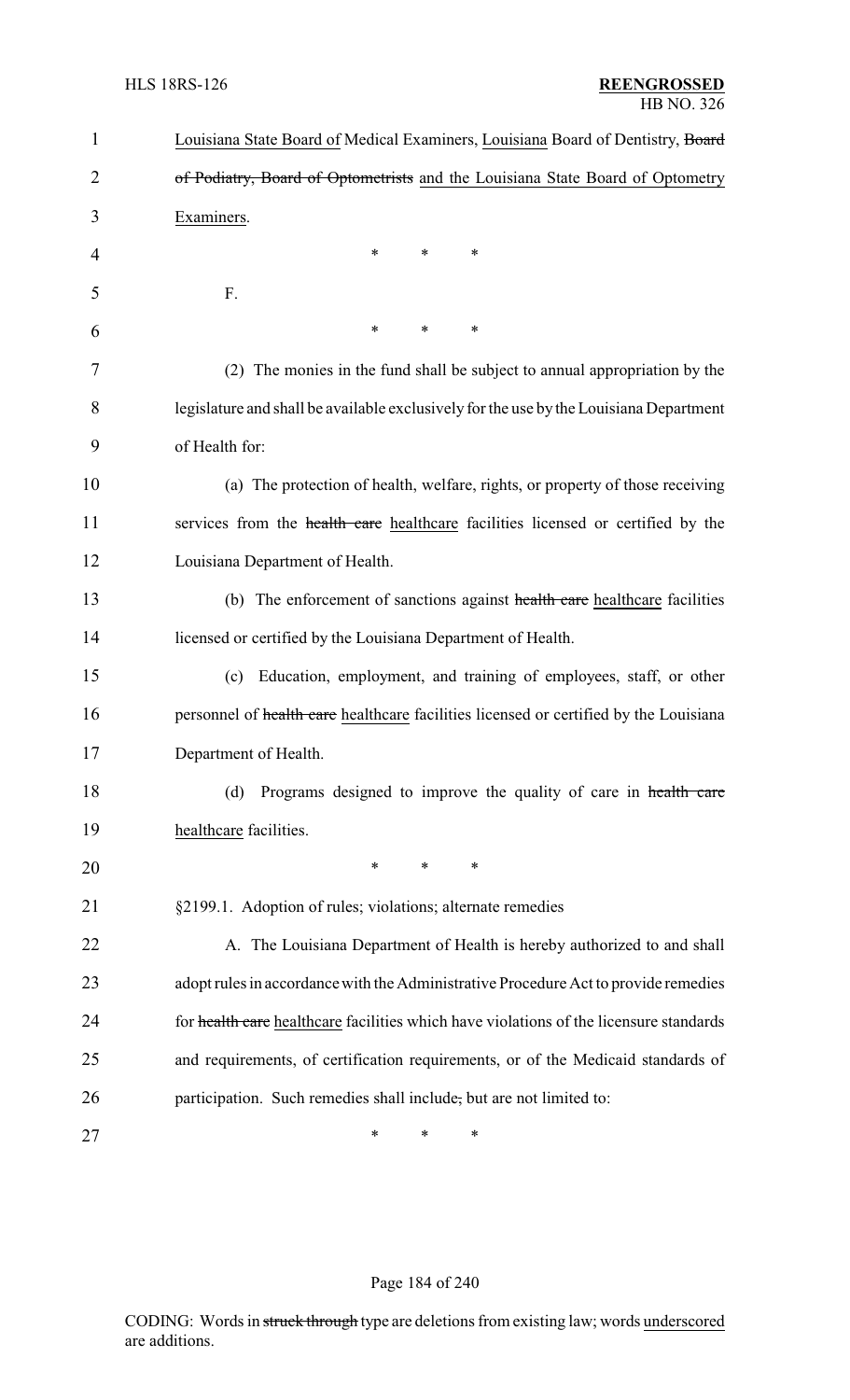| 1              | §2202. Definitions                                                                    |
|----------------|---------------------------------------------------------------------------------------|
| $\overline{2}$ | As used in this Part, the following definitions shall apply:                          |
| 3              | $\ast$<br>*<br>*                                                                      |
| $\overline{4}$ | (3) "Group purchaser" shall mean an organization or entity which contracts            |
| 5              | with providers for the purpose of establishing a preferred provider organization.     |
| 6              | "Group purchaser" may include:                                                        |
| 7              | (a) Entities which contract for the benefit of their insured, employees, or           |
| 8              | members such as insurers, self-funded organizations, Taft-Hartley trusts, or          |
| 9              | employers who establish or participate in self funded self-funded trusts or programs. |
| 10             | (b) Entities which serve as brokers for the formation of such contracts,              |
| 11             | including health care financiers, third party administrators, providers, or other     |
| 12             | intermediaries.                                                                       |
| 13             | $\ast$<br>*<br>*                                                                      |
| 14             | (5)(a) "Preferred Provider Organization provider organization (P.P.O.)" shall         |
| 15             | mean a contractual agreement or agreements between a provider or providers and a      |
| 16             | group purchaser or purchasers to provide for alternative rates of payment specified   |
| 17             | in advance for a defined period of time in which:                                     |
| 18             | (i) The provider agrees to accept these alternative rates of payment offered          |
| 19             | by group purchasers to their members whenever a member chooses to use its             |
| 20             | services. and                                                                         |
| 21             | (ii) There is a tangible benefit to the provider in offering such alternative         |
| 22             | rates of payment to the group purchaser.                                              |
| 23             | *<br>$\ast$<br>∗                                                                      |
| 24             | (e) Preferred provider contracts should include, but not be limited to, the           |
| 25             | following components:                                                                 |
| 26             | (i) Participating in a resource monitoring component to insure ensure quality         |
| 27             | control both for patient care and cost effectiveness.                                 |
| 28             | ∗<br>∗<br>∗                                                                           |

# Page 185 of 240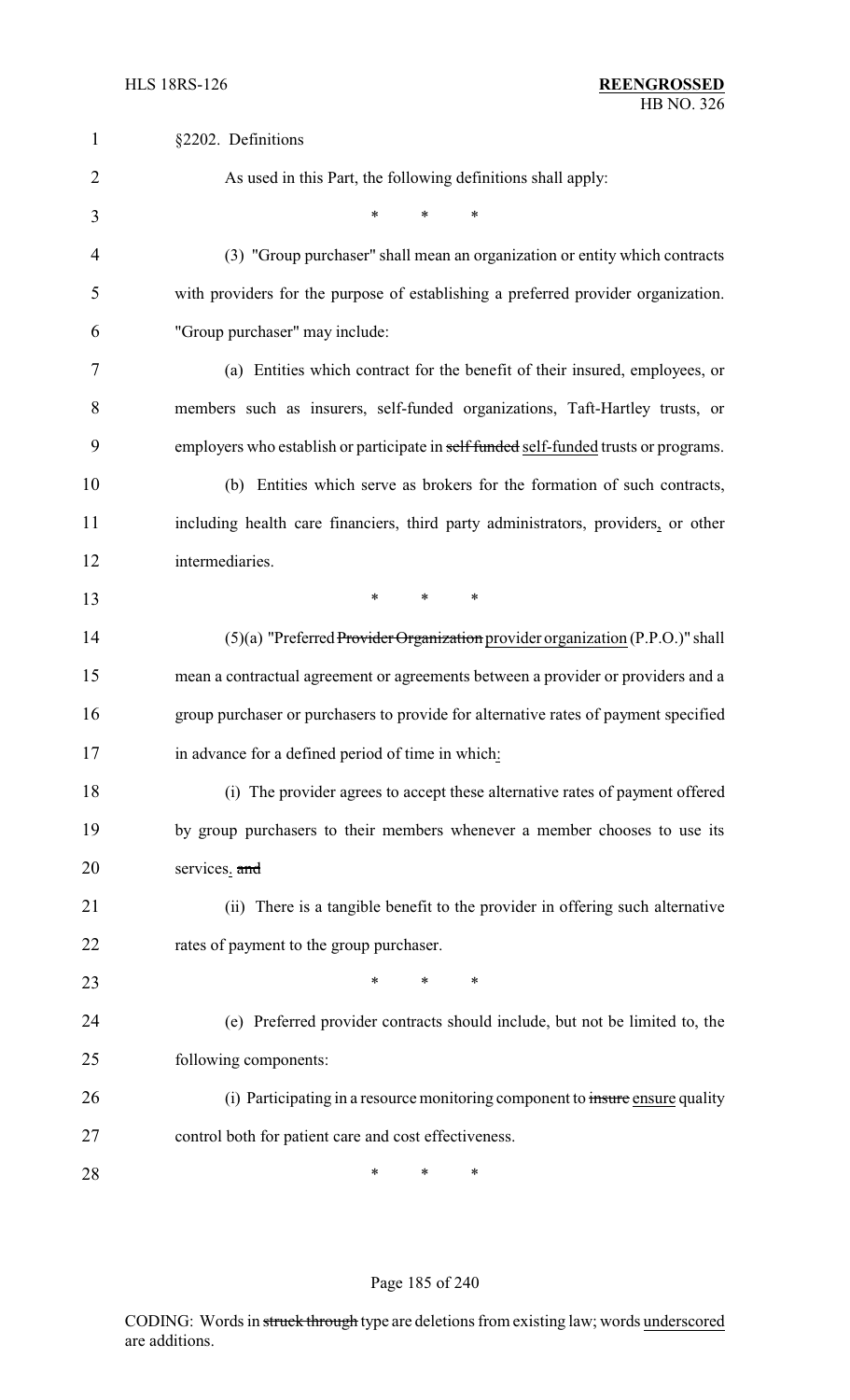| $\mathbf{1}$   | §2203. Authorization for Preferred Provider Organizations preferred provider          |
|----------------|---------------------------------------------------------------------------------------|
| $\overline{2}$ | organizations                                                                         |
| 3              | *<br>$\ast$<br>$\ast$                                                                 |
| 4              | $C$ .<br>Group purchaser members participating in preferred provider                  |
| 5              | organizations shall be guaranteed access to their standard benefits under the terms   |
| 6              | of their policy, employee benefits, self funded self-funded organization benefits, or |
| 7              | Taft-Hartley trust benefits, regardless of whether they choose a preferred provider   |
| 8              | or a provider who does not participate in the preferred provider contract.            |
| 9              | $\ast$<br>*                                                                           |
| 10             | §2223. Limitations on implementation                                                  |
| 11             | The secretary shall not implement the provisions of this Part unless a federal        |
| 12             | Medicaid waiver submitted to the United States Department of Health and Human         |
| 13             | Services, Health Care Financing Administration, or its successor, on or after         |
| 14             | December 31, 1994, authorizing the state to utilize health insurance organizations,   |
| 15             | health maintenance organizations, or managed care organizations for Medicaid          |
| 16             | recipients is received. However, the secretary may take actions necessary to          |
| 17             | implement this Part upon receiving such federal waiver approval.                      |
| 18             | $\ast$<br>*                                                                           |
| 19             | §2243. Limitations on implementation                                                  |
| 20             | The secretary shall not implement the provisions of this Part unless a federal        |
| 21             | Medicaid waiver submitted to the United States Department of Health and Human         |
| 22             | Services, Health Care Financing Administration, or its successor, on or after         |
| 23             | December 31, 1994, authorizing the state to utilize health insurance organizations,   |
| 24             | health maintenance organizations, or managed care organizations for Medicaid          |
| 25             | recipients is received. However, the secretary may take actions necessary to          |
| 26             | implement this Part upon such federal waiver approval.                                |
| 27             | ∗<br>∗<br>*                                                                           |

# Page 186 of 240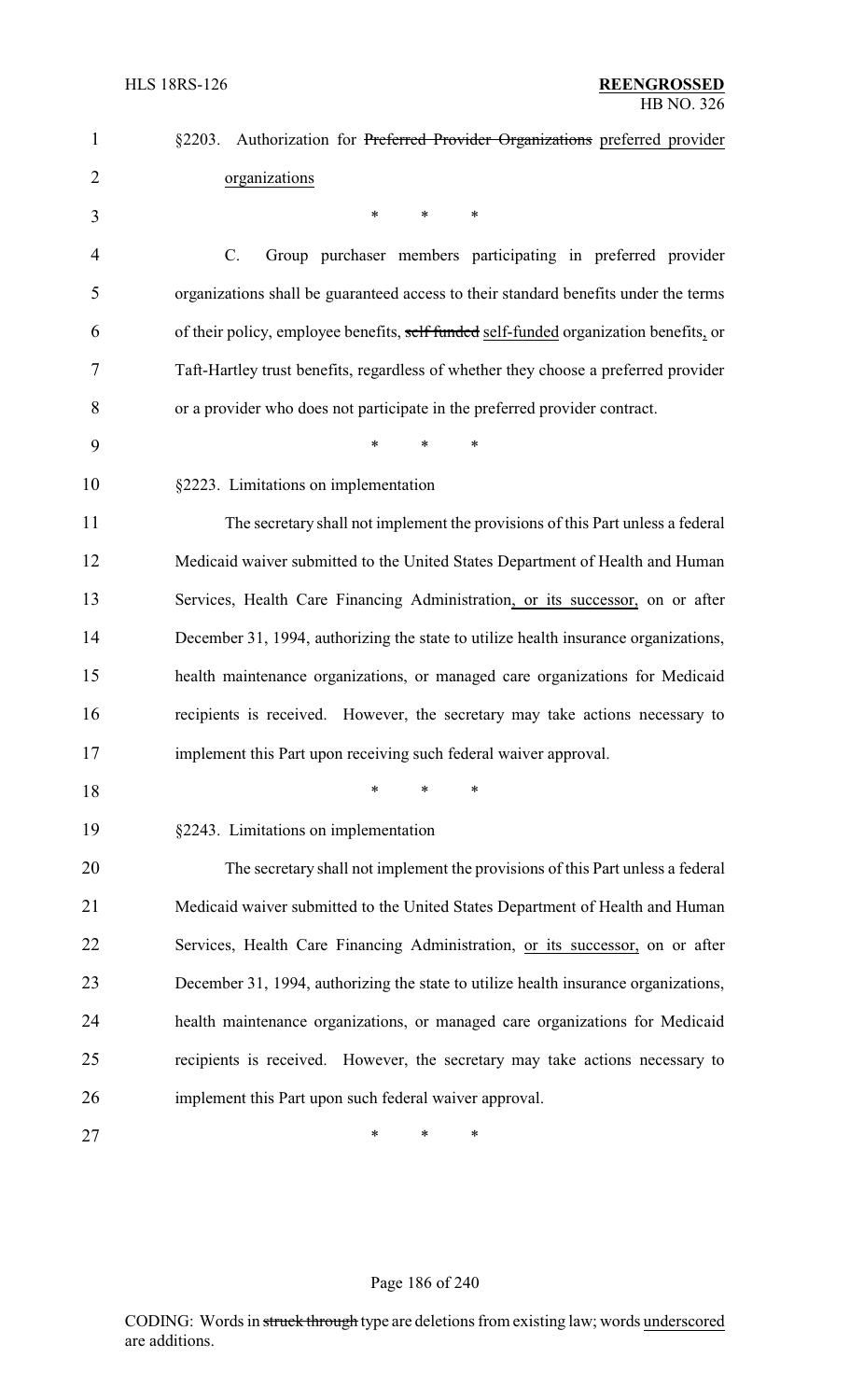| 1              | §2253. Limitations on implementation                                                                   |
|----------------|--------------------------------------------------------------------------------------------------------|
| $\overline{2}$ | The department shall not implement this Part unless approval of a federal                              |
| 3              | Medicaid waiver submitted to the United States Department of Health and Human                          |
| 4              | Services, Health Care Financing Administration, or its successor, on or after                          |
| 5              | December 31, 1994, authorizing the state to utilize health insurance organizations,                    |
| 6              | health maintenance organizations, or managed care organizations for Medicaid                           |
| 7              | recipients is received.                                                                                |
| 8              | $\ast$<br>$\ast$<br>*                                                                                  |
| 9              | §2353. Duties                                                                                          |
| 10             | The council shall have the following duties:                                                           |
| 11             | $\left(\frac{a}{b}\right)$ To advise the governor on all matters pertaining to pollution control,      |
| 12             | management of natural resources, and land use activities within the state;                             |
| 13             | $\left(\frac{b}{c}\right)$ (2) To serve as a coordinating body to insure ensure that activities of the |
| 14             | several agencies functioning in this field are directed toward the goal of this                        |
| 15             | legislation;.                                                                                          |
| 16             | $\overline{(e)}$ (3) To serve as a clearinghouse for all statements of environmental                   |
| 17             | impact prepared or reviewed by state agencies in accordance with PE Public Law 91-                     |
| 18             | 190, "The National Environmental Policy Act"; and.                                                     |
| 19             | $(d)$ (4) To function in conjunction with all state and federal agencies to                            |
| 20             | develop interrelated environmental quality criteria and long-range environmental                       |
| 21             | quality goals.                                                                                         |
| 22             | ∗<br>∗<br>∗                                                                                            |
| 23             | §2404. Powers of the council                                                                           |
| 24             | In addition to any other powers conferred upon the council elsewhere herein                            |
| 25             | or by other law, the council shall have the following powers:                                          |
| 26             | $\ast$<br>*<br>*                                                                                       |
| 27             | (5) To inspect and evaluate all law enforcement training centers, programs,                            |
| 28             | and courses to insure ensure compliance with the state's law enforcement training                      |
| 29             | Such inspection and evaluation shall include a comprehensive<br>standards.                             |

# Page 187 of 240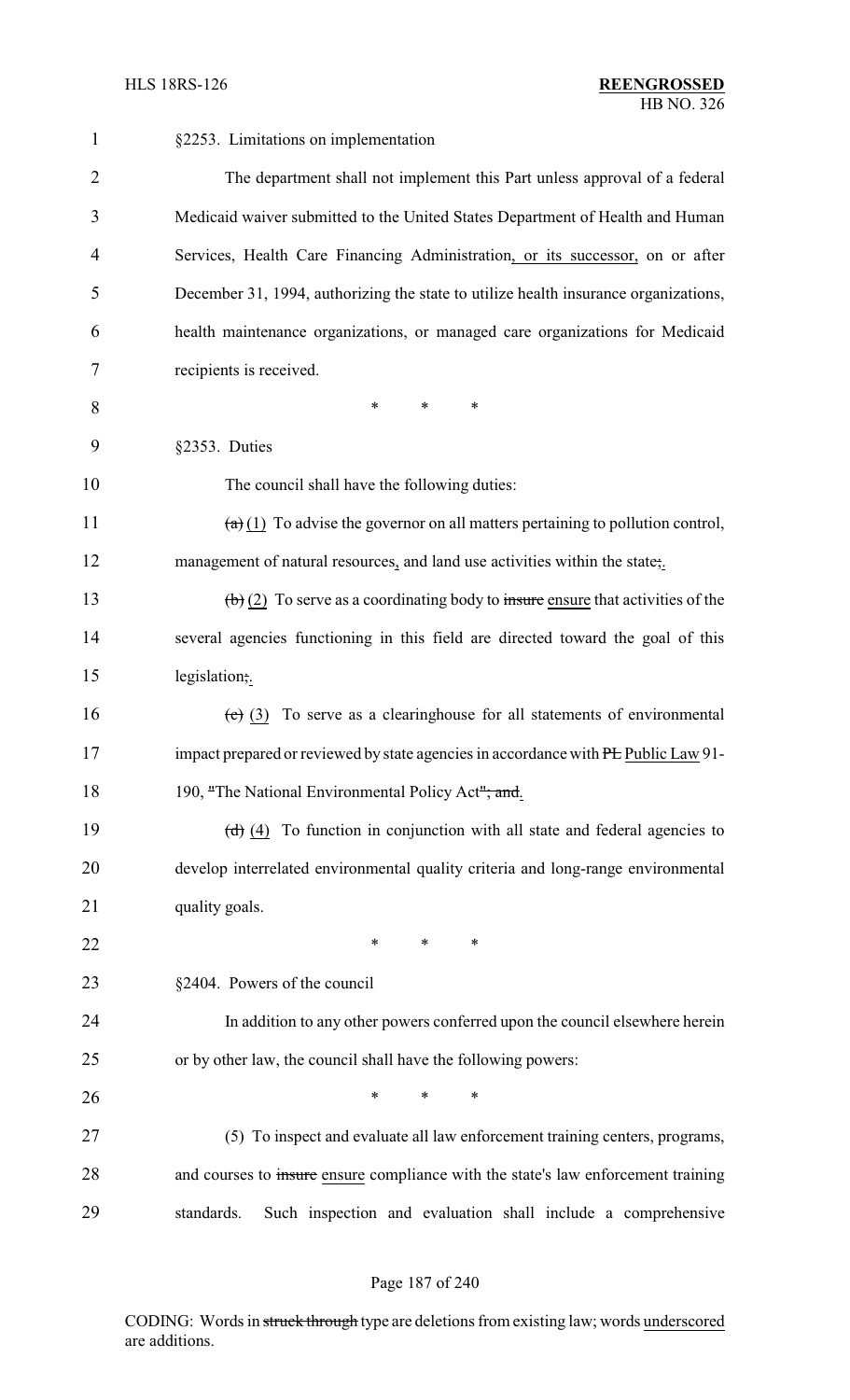| -1             | performance review at least once every four years. Any training center which is       |
|----------------|---------------------------------------------------------------------------------------|
| 2              | determined not to meet the state's law enforcement training standards pursuant to     |
| $\overline{3}$ | such a performance review shall be subject to probation or loss of its accreditation  |
| $\overline{4}$ | as provided in Paragraph (8) of this Section.                                         |
| 5              | $\ast$<br>$\ast$<br>$\ast$                                                            |
| 6              | §2477. Request for waiver to provide in-home and community services                   |
| 7              | The secretary is authorized to submit waiver requests to the Health Care              |
| 8              | Financing Administration of the United States Department of Health and Human          |
| 9              | Services or its successor in accordance with the provisions of Section 2176 of Public |

10 Law 97-35, "The Omnibus Budget Reconciliation Act of 1981,", to enable the 11 department to provide a broad array of home home- and community-based services under the Medicaid program to carry out the purposes of this Chapter. No payment 13 shall be made under pursuant to the provisions of this Chapter for services which would exceed the scope or duration of a federally approved state waiver request.

§2481. Findings; statement of purpose

 The legislature finds and declares that the rising incidence of heart disease, kidney disease, and heart stroke is causing increased concern among public health officials and private practitioners who feel that it is imperative that new initiatives be developed to combat the high blood pressure which is so often associated with 20 these life threatening life-threatening conditions. The legislature further finds that the establishment of a comprehensive hypertension control program is in the best interests of the citizens of the state and should be established to minimize the incidence of death and disability which so often accompany uncontrolled high blood pressure.

 $*$  \* \* \*

#### Page 188 of 240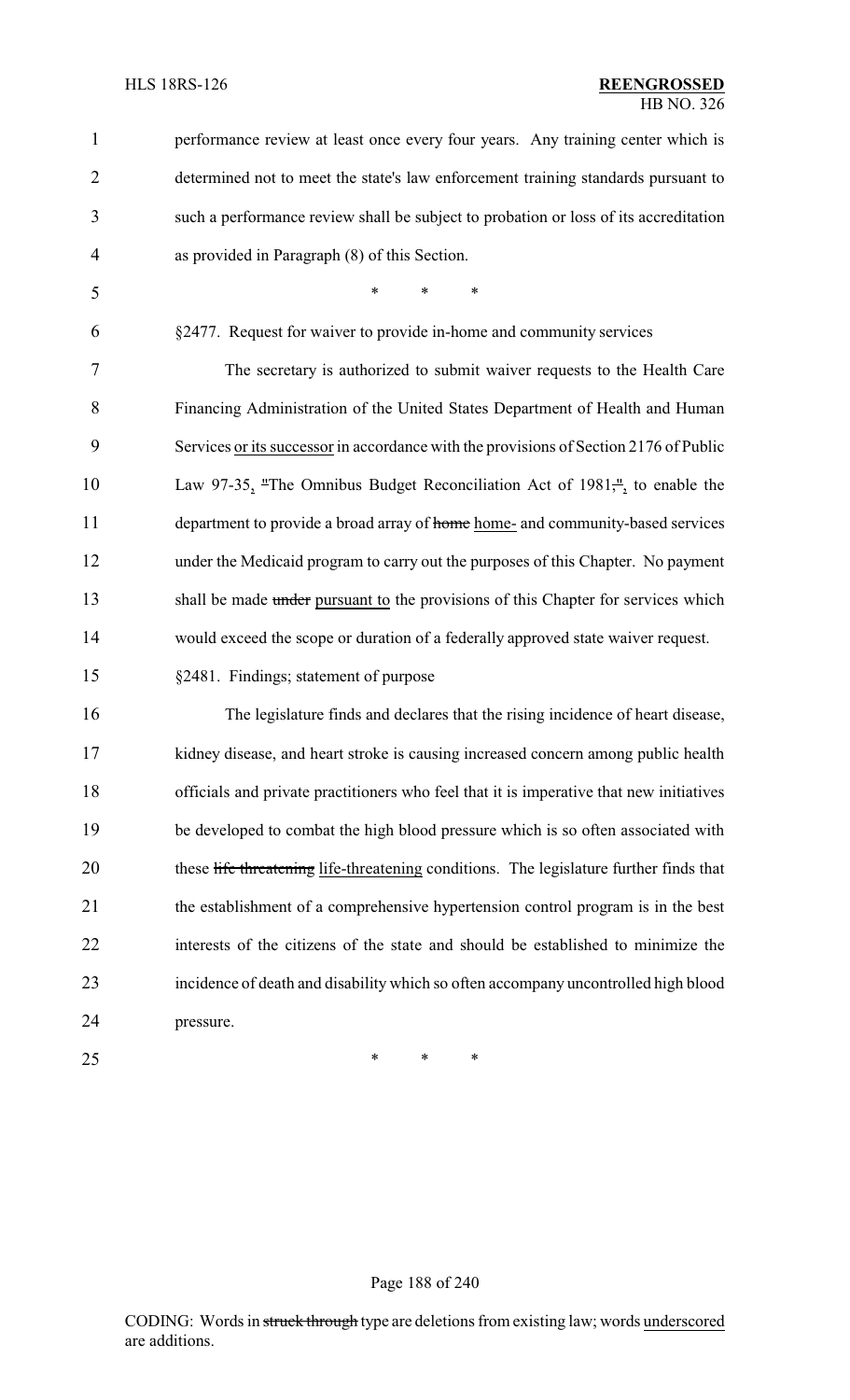| $\mathbf{1}$   | §2530.4. Administration                                                                              |
|----------------|------------------------------------------------------------------------------------------------------|
| $\overline{2}$ | *<br>*<br>∗                                                                                          |
| 3              | B. A notification system developed under pursuant to the provisions of this                          |
| 4              | Chapter shall include, but not be limited to, the following items:                                   |
| 5              | *<br>$\ast$<br>$\ast$                                                                                |
| 6              | (3) Whether the circumstances of the person deemed missing are aggravated                            |
| 7              | due to the age of the person or a life threatening life-threatening medical condition                |
| 8              | or situation which requires the person to take life-sustaining medication.                           |
| 9              | $\ast$<br>*<br>∗                                                                                     |
| 10             | §2845. Board; functions, powers, and duties                                                          |
| 11             | A. The board shall:                                                                                  |
| 12             | *<br>$\ast$<br>∗                                                                                     |
| 13             | $(6)(a)$ Establish and maintain a statewide trauma registry to collect and                           |
| 14             | analyze data on the incidence, severity, and causes of trauma, including traumatic                   |
| 15             | brain injury. The registry shall be used to improve the availability and delivery of                 |
| 16             | pre-hospital or out-of-hospital care and hospital trauma care services.                              |
| 17             | $(a)$ (b) The board shall promulgate rules and regulations according to the                          |
| 18             | Administrative Procedure Act to do the following:                                                    |
| 19             | (i) Define specific data elements required to be furnished to the registry by                        |
| 20             | every health care healthcare facility certified by the department as a trauma center.                |
| 21             | (ii) Define trauma data elements that all other health care healthcare facilities                    |
| 22             | shall be required to furnish to the registry.                                                        |
| 23             | (iii) Establish a process for submission, analysis, and reporting of registry                        |
| 24             | data.                                                                                                |
| 25             | $\left(\frac{b}{c}\right)$ (c) Required reporting to the state trauma registry is contingent on LERN |
| 26             | providing adequate financial support through the Louisiana Emergency Response                        |
| 27             | Network Fund to cover administrative costs.                                                          |
| 28             | ∗<br>*<br>*                                                                                          |

# Page 189 of 240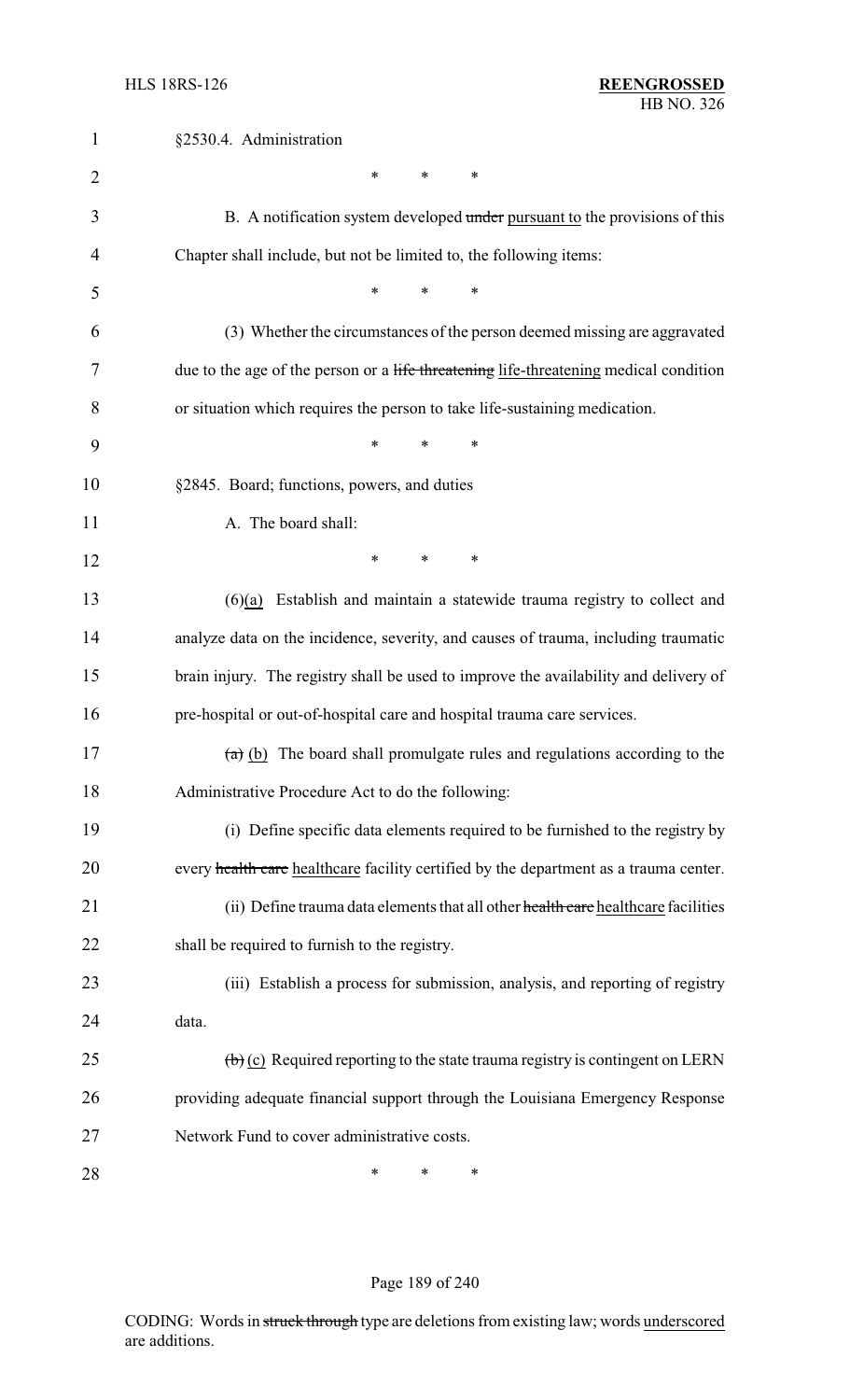| $\mathbf{1}$   | C.(1) The board shall submit an annual written report to the Senate and                       |
|----------------|-----------------------------------------------------------------------------------------------|
| $\overline{2}$ | House Committees on Health and Welfare committees on health and welfare at least              |
| 3              | thirty days prior to each regular session. The report shall include a summary of the          |
| 4              | data relevant to the goals set forth in Paragraph $(A)(2)$ of this Section and all other      |
| 5              | information relevant to trauma-patient care and its delivery in Louisiana through the         |
| 6              | network.                                                                                      |
| 7              | The board shall submit any additional reports or information to the<br>(2)                    |
| 8              | secretary of the department upon request of the secretary and the Senate and House            |
| 9              | Committees on Health and Welfare committees on health and welfare upon request                |
|                |                                                                                               |
| 10             | of the chairman of either committee.                                                          |
| 11             | ∗<br>*<br>∗                                                                                   |
| 12             | §2845.1. Public records exception                                                             |
| 13             | Patient and peer review data or information submitted or transmitted pursuant                 |
| 14             | to this Chapter to the trauma registry, the board, any committee acting on behalf of          |
| 15             | the board, any hospital or pre-hospital care provider, any physician or other direct          |
| 16             | care provider, any regional commission, any emergency medical services council,               |
| 17             | emergency medical services agency, or other group or committee whose purpose is               |
| 18             | to monitor and improve quality care pursuant to this Chapter, shall be confidential           |
| 19             | and exempt from the provisions of law relative to public records as provided in $R.S.$        |
| 20             | $44:4.1(B)(24)$ R.S. 44:4.1(B)(26).                                                           |
| 21             | Section 5. R.S. 46:3, 6, 9(B) and (C), 52.1(F)(3)(b), 54, 56(A), (B)(1), (F)(4)(b), and       |
| 22             | (J), 59, 61(A)(1) and (3) and (C), 107(A)(1), (B), and (D), 114(E)(1)(introductory            |
| 23             | paragraph), 114.3(A), 121(1)(introductory paragraph), 123(D)(3) and (K)(3), 153(C),           |
| 24             | 153.4(F)(2), 156(A) and (B), 157 through 159, 159.1(C) and (D), 160.1(10),                    |
| 25             | 231.2(A)(1)(introductory paragraph) and (B)(introductory paragraph), 231.4(E), 232, 234,      |
| 26             | 234.1, 236, 236.1.2(B)(1) and (I), 236.1.10(B), 236.3(L)(1), 236.6(C), 236.7(A)(2) and (E),   |
| 27             | 236.11.1(D), 237(B)(15), 285(D), 286, 301(A)(1), 326(B), 433, 444, 446.1(B), 447.1(B)         |
| 28             | through $(E)$ , 447.2(A)(2), $(B)(1)$ and (3), and (D)(introductory paragraph), (1), and (2), |

# Page 190 of 240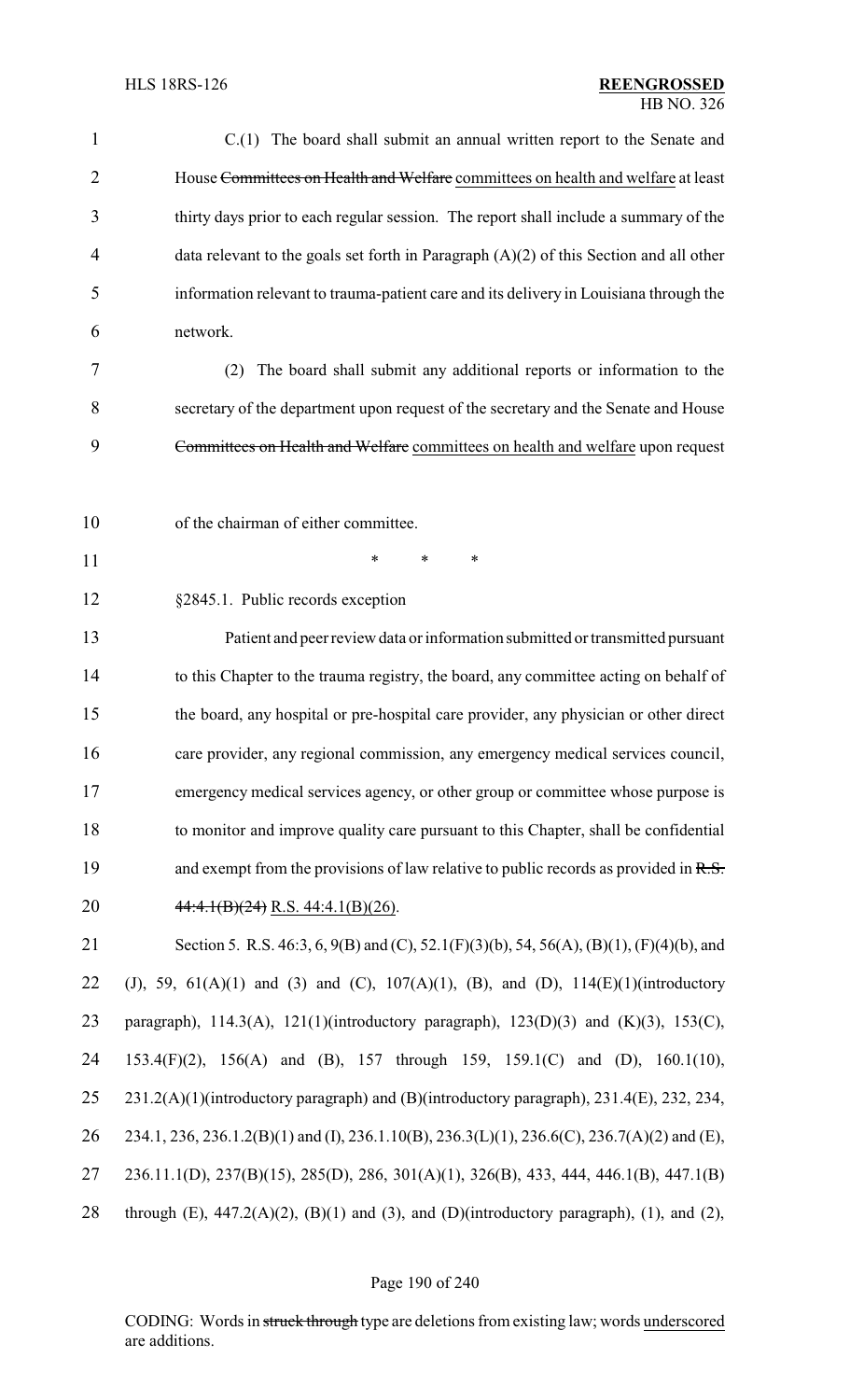| $\mathbf{1}$   | 450.1(A) and (B)(6), 450.3(B)(introductory paragraph), 460.1, 460.4(D), 465, 923(A) and     |
|----------------|---------------------------------------------------------------------------------------------|
| $\overline{2}$ | (B), 924(A) and (B), 932(14), 936, 972, 975(C)(2), 976(A)(3)(c) and (5)(a) through (c) and  |
| 3              | (d)(i), (B)(3)(b), (C)(introductory paragraph), and (E), 977.2, 977.3(3), 977.5(A)(2) and   |
| 4              | $(C)(1)$ , 977.8, 977.9(A) and (D)(1), 977.10(4), 979.4(H), 1052(introductory paragraph),   |
| 5              | 1056(A), 1057(introductory paragraph), (10), and (11), the heading of Chapter 10-D of Title |
| 6              | 46 of the Louisiana Revised Statutes of 1950, R.S. 46:1194(introductory paragraph) and (1), |
| 7              | 1195(A)(2) and (B) through (D), 1402, 1403.1, 1433(Section heading), 1602(A), (D), and      |
| $8\,$          | (F)(1)(a)(i) through (iii) and (b), 1906.2, 1953(F), 1954(B), 2121(C), 2125(A), 2127(C),    |
| 9              | 2135(C), 2136(A)(4)(b) and (c), 2200, 2254(F)(2), 2256(B) and (C), 2352(4), 2402(3) and     |
| 10             | (5), 2603(A)(4) and (B)(introductory paragraph), 2692(C), 2702(8) and (9), 2704(B),         |
| 11             | 2722(B), 2731(B)(2), (C)(3), (D)(3) and (4), (E), and (F), and 2758.2(C)(1) are hereby      |
| 12             | amended and reenacted to read as follows:                                                   |
| 13             | §3. Trustees or administrators shall not be interested in contracts with or sales to        |
| 14             | charitable institutions; penalties                                                          |
| 15             | A. No member of the board of trustees, nor any administrator of any                         |
| 16             | charitable institution of the state, shall receive any appointment in the institution, nor  |
| 17             | shall any member of the boards of trustees, or administrators, nor any officer              |
| 18             | appointed by either of them, be concerned directly or indirectly in any contract, $\sigma$  |
| 19             | in the furnishing of supplies, or in the purchase or sale of any article of property or     |
| 20             | value for or on account of these institutions.                                              |
| 21             | Whoever violates the provisions of this Section shall be fined or<br>B.                     |
| 22             | imprisoned, or both, at the discretion of the court.                                        |
| 23             | *<br>∗                                                                                      |
| 24             | §6. Admission criteria to state-supported charity hospitals                                 |
| 25             | Any bona fide resident of the state of Louisiana who is in need of medical                  |
| 26             | services, including but not limited to the uninsured, shall be eligible for treatment by    |
| 27             | any general hospital owned or operated by the board in accordance with policy               |
| 28             | adopted by the LSU Board of Supervisors. However, any person with an income                 |
| 29             | greater than two hundred percent of the federal poverty level applicable federal            |

# Page 191 of 240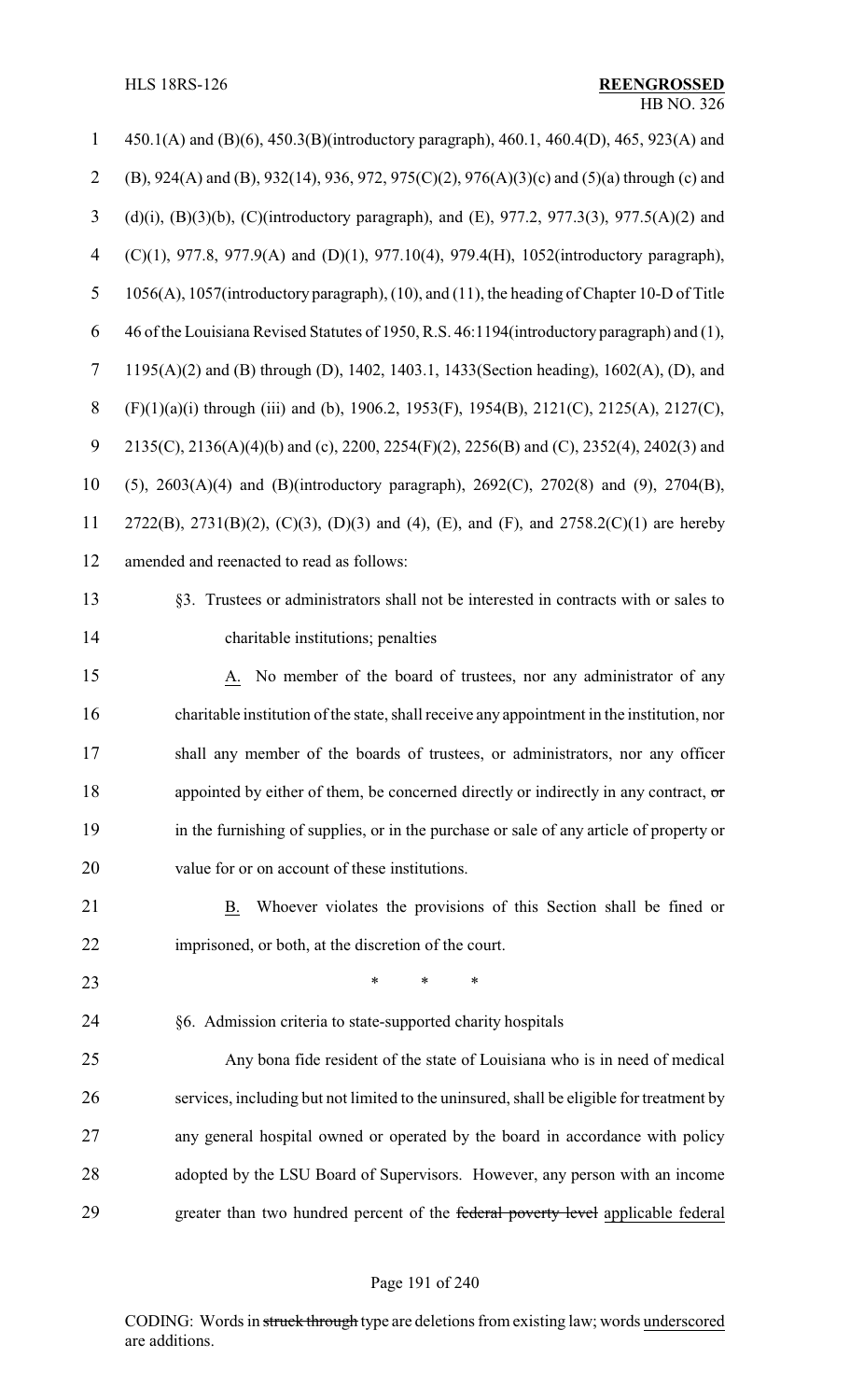| $\mathbf{1}$   | poverty guideline as published in the Federal Register by the United States                |
|----------------|--------------------------------------------------------------------------------------------|
| $\overline{2}$ | Department of Health and Human Services and who is otherwise eligible for                  |
| 3              | treatment may be denied access to non-emergency medical care if such person                |
| $\overline{4}$ | refuses to pay any appropriately adopted reasonable charges for treatment or service       |
| 5              | received, unless the patient's clinical condition requires immediate treatment as          |
| 6              | determined by the patient's treating physician, or if the person has been treated in the   |
| 7              | past, billed based upon his or her ability to pay, and has refused to pay for previous     |
| 8              | medical services without justifiable excuse or to make arrangements for periodic           |
| 9              | partial payments, unless the patient's clinical condition requires immediate treatment     |
| 10             | as determined by the patient's treating physician or medical director. In no event         |
| 11             | shall emergency treatment be denied to anyone; and in no event shall any person            |
| 12             | housed in any parish jail facility or state prison in the state of Louisiana, irrespective |
| 13             | of his state of residency, be denied medically necessary medical treatment in the          |
| 14             | nearest general hospital owned or operated by the board. Further, any prisoner             |
| 15             | treated at a general hospital owned or operated by the board shall have those services     |
| 16             | paid through the facility receiving state funding for the incarceration of said that       |
| 17             | prisoner.                                                                                  |
| 18             | *<br>∗<br>*                                                                                |
| 19             | §9. Copy of petition to be served on hospital when patients sue for injuries               |
| 20             | $\ast$<br>*                                                                                |
| 21             | B. No court of this state shall proceed with the trial of any suit involving any           |
| 22             | claim referred to in this Section, unless a copy of the petition has been served as        |
| 23             | required, or such service has been waived as provided in Subsection C of this              |
| 24             | Section.                                                                                   |
|                |                                                                                            |

 C. Nothing in this Section shall prevent the plaintiff or his attorney and the attorney representing the charity hospital or veterans administration hospital from entering into a written agreement stipulating that in the event of a favorable judgment for the plaintiff, the bills for services due the hospital shall be paid before all other disbursements of the award. Such an agreement may be accompanied by

#### Page 192 of 240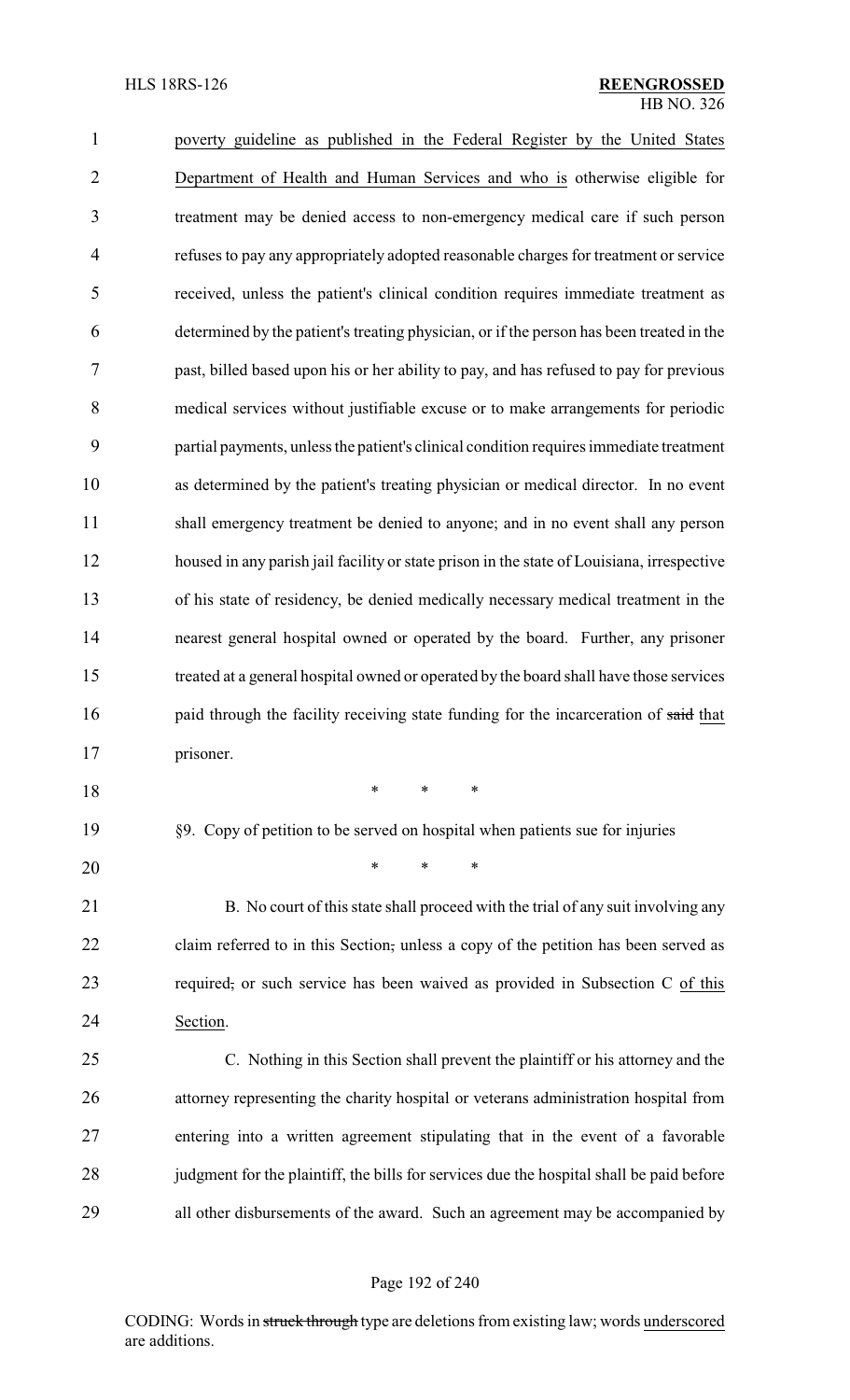| $\mathbf{1}$ | a waiver of the service of the petition upon the hospital otherwise required in           |
|--------------|-------------------------------------------------------------------------------------------|
| 2            | Subsection A of this Section.                                                             |
| 3            | *<br>*<br>∗                                                                               |
| 4            | §52.1. Integrated case management; "No Wrong Door"                                        |
| 5            | $\ast$<br>*<br>*                                                                          |
| 6            | F. This state leadership group shall:                                                     |
| 7            | *<br>*<br>∗                                                                               |
| 8            | (3) Lead execution of service integration plans to include:                               |
| 9            | *<br>$\ast$<br>*                                                                          |
| 10           | (b) Screening, eligibility, and redeterminations for temporary assistance                 |
| 11           | programs, Medicaid, and food stamps nutrition assistance benefits.                        |
| 12           | *<br>*<br>*                                                                               |
| 13           | §54. Parish offices                                                                       |
| 14           | There shall be in each parish of the state a parish office of the office of family        |
| 15           | security department; provided that the department may unite two or more parishes          |
| 16           | and form a district office. All duties and responsibilities set forth in this Chapter for |
| 17           | parish offices shall also apply to the district offices.                                  |
| 18           | $\ast$<br>*<br>*                                                                          |
| 19           | Applications and client case records; definitions; confidentiality; waiver;<br>§56.       |
| 20           | penalty                                                                                   |
| 21           | A. Applications for assistance and information contained in case records of               |
| 22           | clients of the Louisiana Department of Health, the Department of Children and             |
| 23           | Family Services, or the Office of Elderly Affairs office of elderly affairs, for the      |
| 24           | purpose of adult protective services, shall be confidential and, except as otherwise      |
| 25           | provided, it shall be unlawful for any person to solicit, disclose, receive, make use     |
| 26           | of, or to authorize, knowingly permit, participate in, or acquiesce in the use of         |
| 27           | applications or client case records or the information contained therein for any          |
| 28           | purpose not directly connected with the administration of the programs of the             |
| 29           | department.                                                                               |

# Page 193 of 240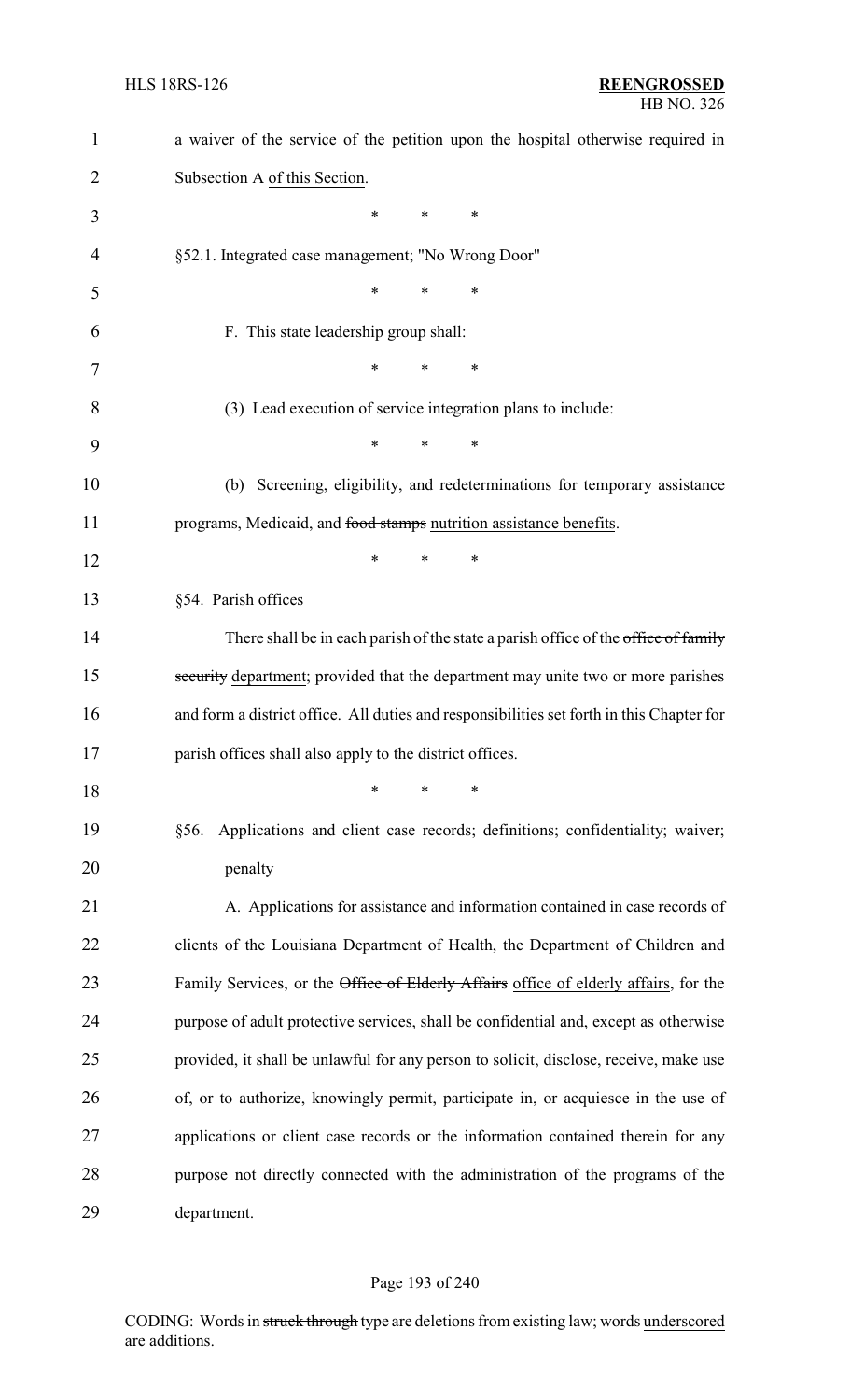| $\mathbf{1}$   | B.(1) For the purposes of this Section, "department" means the Louisiana                |
|----------------|-----------------------------------------------------------------------------------------|
| $\overline{2}$ | Department of Health, the Department of Children and Family Services, and the           |
| 3              | adult protection agency as provided in R.S. 15:1503(4). It is the express intent of     |
| $\overline{4}$ | this Section that the Louisiana Department of Health, the Department of Children        |
| 5              | and Family Services, and, for the purpose of adult protective services, the Office of   |
| 6              | Elderly Affairs office of elderly affairs share access to each other's case records to  |
| 7              | the extent that such access is not prohibited by any contrary provision of federal law  |
| 8              | or regulation.                                                                          |
| 9              | *<br>$\ast$<br>∗                                                                        |
| 10             | F. The following information shall not be subject to waiver and shall not be            |
| 11             | released to applicants, recipients, or outside sources, except those outside sources    |
| 12             | engaged in the administration of the programs of the department:                        |
| 13             | *<br>*<br>∗                                                                             |
| 14             | (4)                                                                                     |
| 15             | *<br>∗<br>∗                                                                             |
| 16             | (b) In addition, the department may release information to other agencies of            |
| 17             | state government that are engaged in rendering services or treatment to a department    |
| 18             | recipient or former recipient. The agency receiving the information from the            |
| 19             | department under pursuant to this Paragraph shall be bound by the same                  |
| 20             | confidentiality standard as prescribed in this Section with regard to release of this   |
| 21             | information to the recipient, the client's legal representative, or an outside source.  |
| 22             | The Louisiana Department of Health, the Department of Children and Family               |
| 23             | Services, and, for the purpose of adult protective services, the Office of Elderly      |
| 24             | Affairs office of elderly affairs may release information to each other for the purpose |
| 25             | of furthering services or treatment to clients or recipients of services of either      |
| 26             | department. Information subject to release under pursuant to this Section that is       |
| 27             | covered by federal statutes or regulations restricting release of the information shall |
| 28             | be released only in accordance with the federal statutes or regulations.                |
| 29             | ∗<br>∗<br>∗                                                                             |

Page 194 of 240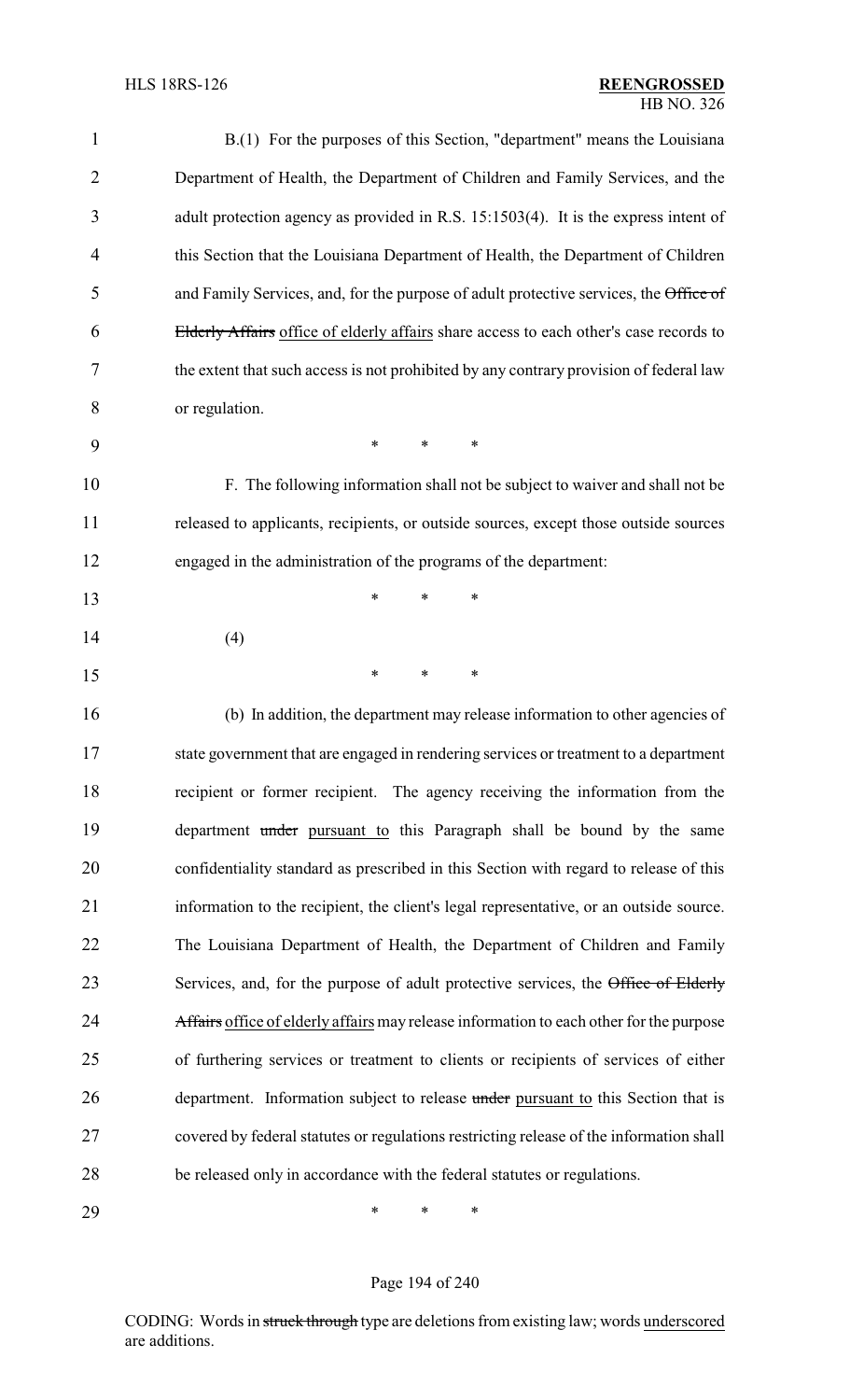| $\mathbf{1}$   | J. Notwithstanding the foregoing provisions of this Section, the department             |
|----------------|-----------------------------------------------------------------------------------------|
| $\overline{2}$ | shall maintain in each parish or district office a current monthly roster or listing by |
| 3              | category of recipients of public assistance showing the names and amounts received      |
| $\overline{4}$ | by each. Said Such roster shall not contain information pertaining to food stamps       |
| 5              | nutrition assistance benefits or the Medicaid Program (Title XIX of the Social          |
| 6              | Security Act). This The roster shall be kept available in the reception room or some    |
| 7              | conspicuous place during regular office hours of each parish office, to any person      |
| 8              | wishing to view the contents. The department shall supply the parish or district        |
| 9              | offices with forms, one of which shall be filled out, dated, and signed by each person  |
| 10             | wishing to avail himself of the provisions of this Subsection. However, it shall be     |
| 11             | unlawful to use its contents for political or commercial purposes.                      |
| 12             | *<br>$\ast$<br>$\ast$                                                                   |
| 13             | §59. Welfare demonstration, experimental and other projects                             |
| 14             | The Department of Children and Family Services and the Louisiana                        |
| 15             | Department of Health is are authorized to make use of its staff and equipment to        |
| 16             | carry out experimental and demonstration projects whose costs are otherwise totally     |
| 17             | financed by the federal government under the provisions of the Social Security Act      |
| 18             | (42 U.S.C. 1315) or any other programs totally financed from federal funds.             |
| 19             | $\ast$<br>∗<br>∗                                                                        |
| 20             | §61. Elderly abuse; release of information                                              |
| 21             | A.(1) The Louisiana Department of Health shall, following an investigation              |
| 22             | by the department, the Office of Elderly Affairs office of elderly affairs, the office  |
| 23             | of the attorney general, or a local law enforcement agency, of any report of elderly    |
| 24             | abuse and the conviction of any person investigated for such abuse or the entering      |
| 25             | of a plea of guilty or nolo contendere by any person so investigated who is accused     |
| 26             | of such abuse, make available to any health care healthcare facility licensed by the    |
| 27             | department, upon request, the name and a photograph of any such person who has          |

# Page 195 of 240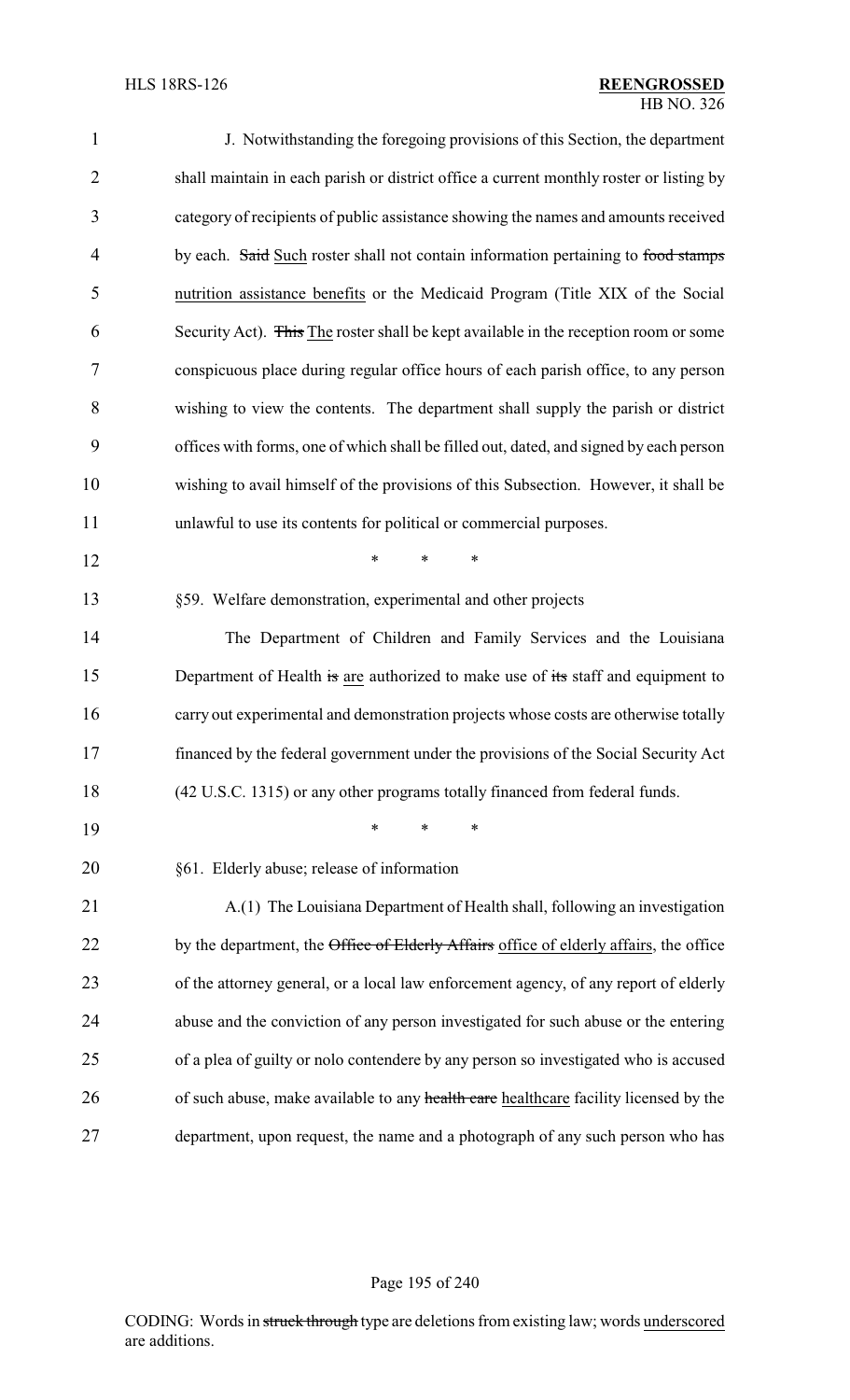- 1 been convicted of or pled guilty or nolo contendere to a crime involving elderly 2 abuse.
- $3$  \* \* \* 4 (3) For purposes of this Section, "elderly abuse" shall mean abuse of any 5 person sixty years of age or older and shall include the abuse of any person with an 6 infirmity residing in a state licensed state-licensed facility. 7 \* \* \* \* 8 C. The department, in consultation with the Office of Elderly Affairs office 9 of elderly affairs, shall adopt and promulgate rules and regulations in accordance 10 with the Administrative Procedure Act to implement the provisions of this Section, 11 including provisions which establish procedures under which the department shall 12 request information from law enforcement officials and district attorneys and which 13 establish procedures under which health care healthcare facilities may request 14 information concerning whether or not a person has been convicted of or pled guilty 15 or nolo contendere to a crime listed in R.S. 14:403.2. 16 \* \* \* 17 §107. Appeal and review; venue for judicial review 18 A.(1) The Department of Children and Family Services, and the office of the 19 secretary of the Louisiana Department of Health office of the secretary, through their 20 respective appeal sections, shall provide for a system of hearings and is are 21 responsible for fulfillment of all hearing provisions as prescribed under Title I, IV-A, 22 X, XIV, XVI, XIX, or XX of the Social Security Act and under the Food Stamp Act, 23 Public Law 91-671 of the Food Stamp Act. Under these provisions, an opportunity 24 for a hearing shall be granted at the state level to any applicant or recipient who 25 makes a timely request for a hearing because his claim for assistance, services, or 26 **food stamps** nutrition assistance benefits is denied or is not acted upon with 27 reasonable promptness and to any recipient who is aggrieved by an agency action 28 resulting in suspension, reduction, discontinuance, or termination of benefits.

29 \* \* \*

#### Page 196 of 240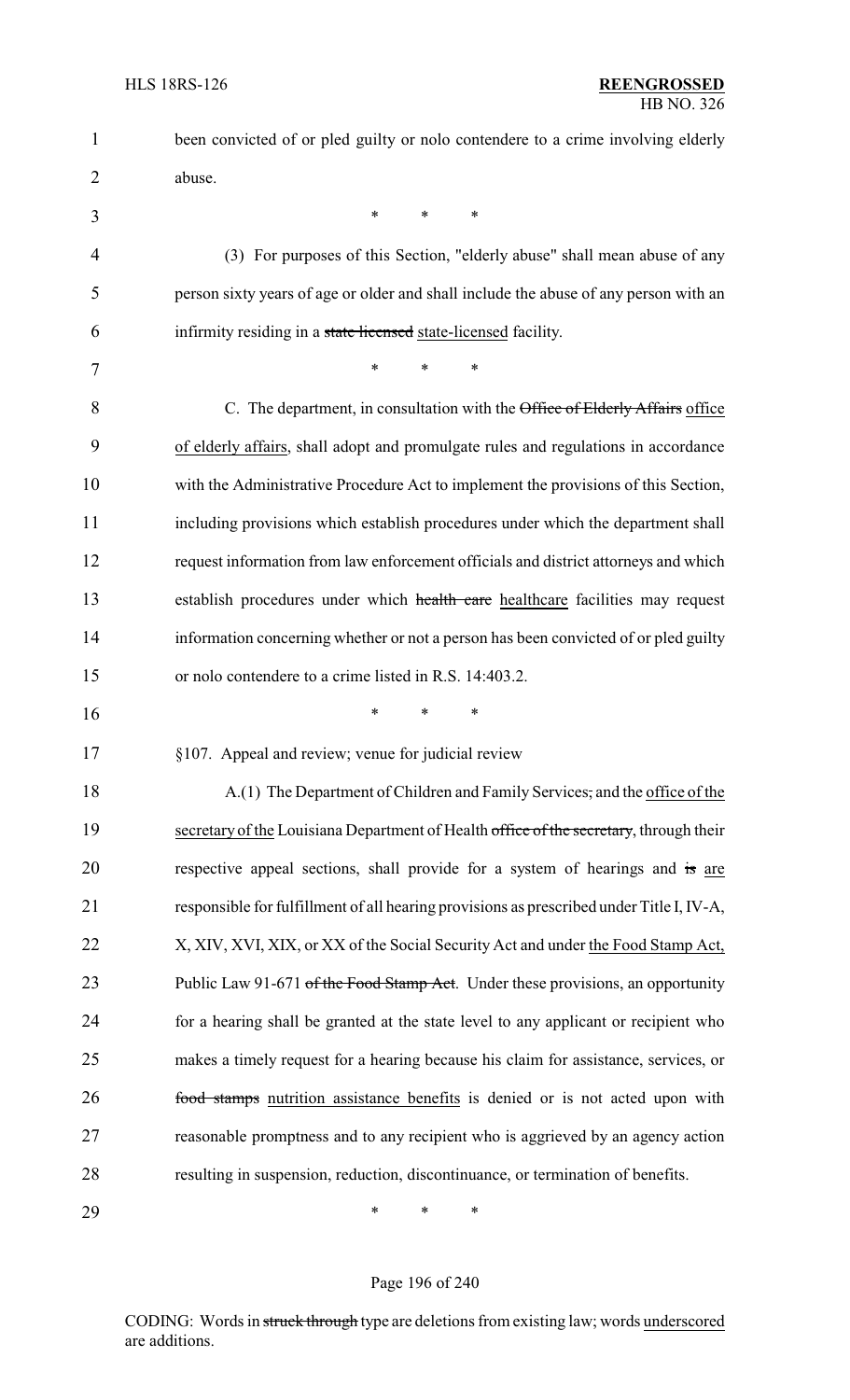| 1              | B. The agency or its subordinate presiding officer conducting a proceeding            |
|----------------|---------------------------------------------------------------------------------------|
| $\overline{2}$ | authorized hereunder shall conduct such a proceeding and shall have such authority    |
| 3              | to administer oaths and affirmations, issue subpoenas, and to otherwise regulate the  |
| 4              | conduct of the proceeding as provided by law, or in the absence of such a law, as     |
| 5              | specified and authorized by R.S. 49:955 et seq. The deposit or payment of witness     |
| 6              | fees ordinarily required of a party who desires to subpoena a witness shall not be    |
| 7              | required if the party desiring the issuance of the subpoena is an indigent person. A  |
| 8              | person shall be presumed to be indigent if the person he is certified for or is a     |
| 9              | recipient of any entitlement program, the eligibility for which is based on need,     |
| 10             | income, and or resources, or any combination of these criteria.                       |
| 11             | $\ast$<br>$\ast$<br>$\ast$                                                            |
| 12             | Except as provided by Subsections B and C of this Section, all<br>D.                  |
| 13             | adjudicatory and review proceedings under this Section shall be governed by the       |
| 14             | Administrative Procedure Act.                                                         |
| 15             | $\ast$<br>∗<br>∗                                                                      |
| 16             | §114. Fraud in obtaining assistance; withholding information concerning property,     |
| 17             | income, or beneficiary, or personal circumstances                                     |
| 18             | *<br>*<br>*                                                                           |
| 19             | E.(1) Persons receiving food stamps or Aid to Families with Dependent                 |
| 20             | Children, or a successor of either program, who have been determined by the           |
| 21             | Department of Children and Family Services in an administrative hearing, or a court   |
| 22             | of competent jurisdiction after final appeal, to have fraudulently obtained such food |
| 23             | stamps or Aid to Families with Dependent Children, or benefits or assistance from     |
| 24             | a successor of either program, shall be ineligible for further participation in the   |
| 25             | program in accordance with the following schedule:                                    |
| 26             | ∗<br>∗<br>∗                                                                           |

# Page 197 of 240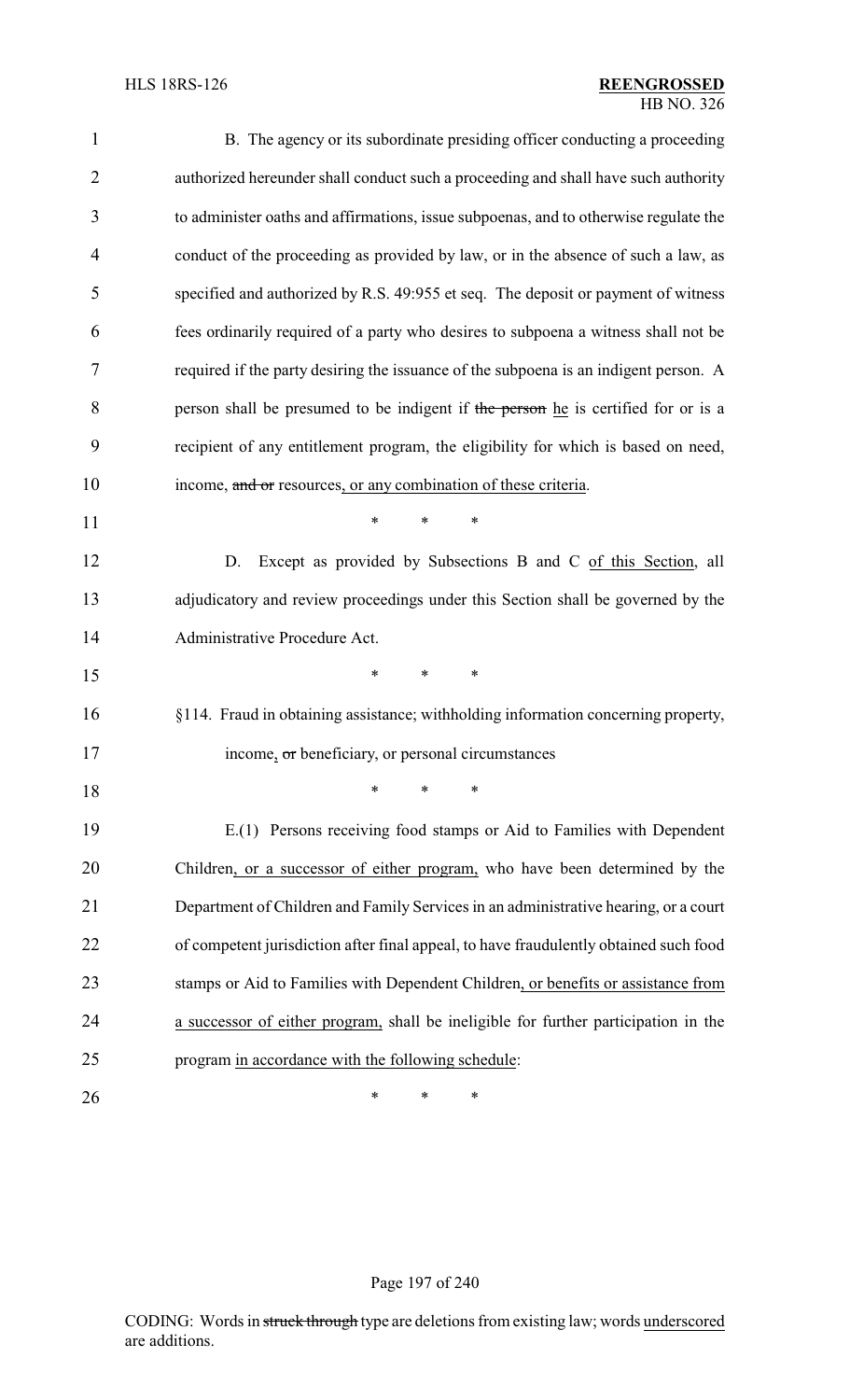§114.3. Regional fraud detection units; investigative subpoenas and subpoenas duces tecum

 A. The Department of Children and Family Services shall establish, maintain, and provide for fraud detection functions in order to detect fraud in obtaining public assistance through staff in each region of the state. Each fraud detection unit shall report each incident of public assistance fraud to the fraud detection section of the office of children and family services on a monthly basis by 8 the tenth day of each succeeding month. An annual report of the activities of all the fraud detection units within a state fiscal year shall be submitted by the fraud 10 detection section to the Senate and House Committees on Health and Welfare committees on health and welfare by September first.

§121. Definitions

For purposes of this Part, the following terms shall be defined as follows:

 (1) "Activated military personnel" means a person domiciled in Louisiana 16 for civilian purposes, who names Louisiana as Home of Record (HOR) for military purposes, and who is any of the following:

 \* \* \* §123. Louisiana Military Family Assistance Board

**\*** \* \* \*

 \* \* \* D. **\*** \* \* \*

 (3) If the third party administrator approves a claim, it shall determine when the claim shall be paid, the amount of payment, to whom the payment shall be made, and such other matters as it deems necessary and appropriate.

**\*** \* \* \* K. **\*** \* \* \*

#### Page 198 of 240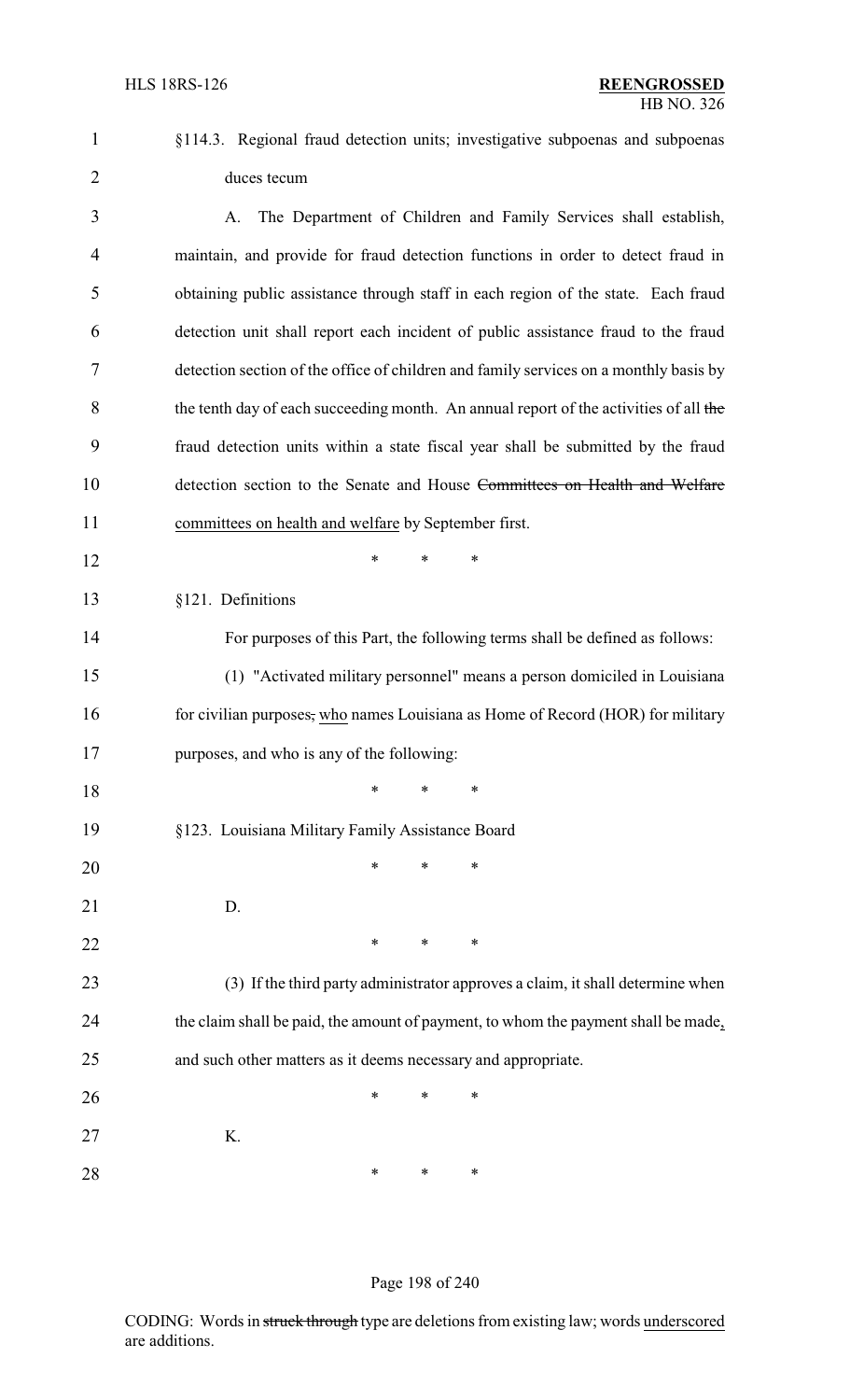| $\mathbf{1}$   | (3) Although confidential, records relating to applications and the identity            |
|----------------|-----------------------------------------------------------------------------------------|
| $\overline{2}$ | of applicants and their related activated military personnel or honorably discharged    |
| 3              | active-duty military personnel shall be available to necessary parties such as the      |
| 4              | legislative auditor, legislative oversight committees for rules and annual reports, and |
| 5              | such other parties as necessary for prudent administration of the program and           |
| 6              | verification of elements of application.                                                |
| 7              | $\ast$<br>*<br>∗                                                                        |
| 8              | §153. Medical assistance; estate recovery program                                       |
| 9              | $\ast$<br>$\ast$<br>$\ast$                                                              |
| 10             | C. Except to the extent that the responsibility for payment for medical care            |
| 11             | of certain persons is transferred to the department in Subsection A above of this       |
| 12             | Section and the pertinent rules and regulations subsequently adopted, the care and      |
| 13             | treatment of medically indigent persons shall remain the responsibility of the various  |
| 14             | charity hospitals of this state as provided by existing law.                            |
| 15             | $\ast$<br>$*$<br>$\ast$                                                                 |
| 16             | §153.4. Medicaid Estate Recovery, legislative findings                                  |
| 17             | $*$ $*$<br>∗                                                                            |
| 18             | F.                                                                                      |
| 19             | ∗<br>∗<br>∗                                                                             |
| 20             | (2) An undue hardship to any heir, as defined by rule, shall exist if an heir's         |
| 21             | family income is three hundred percent or less of the U.S. Department of Health and     |
| 22             | Human Services Federal Poverty Level Guidelines as published annually in the            |
| 23             | Federal Register applicable federal poverty guideline as published in the Federal       |
| 24             | Register by the United States Department of Health and Human Services.                  |
| 25             | ∗<br>∗<br>∗                                                                             |
| 26             | §156. Supplementary assistance to persons who are aged, blind, or have disabilities     |
| 27             | A. Any person who is aged, blind, or has a disability, within the meaning of            |
| 28             | Subchapter XVI of Chapter Seven of the Social Security Act, as amended, who, for        |
| 29             | the month of December, 1973, was a recipient of old age assistance, disability          |

# Page 199 of 240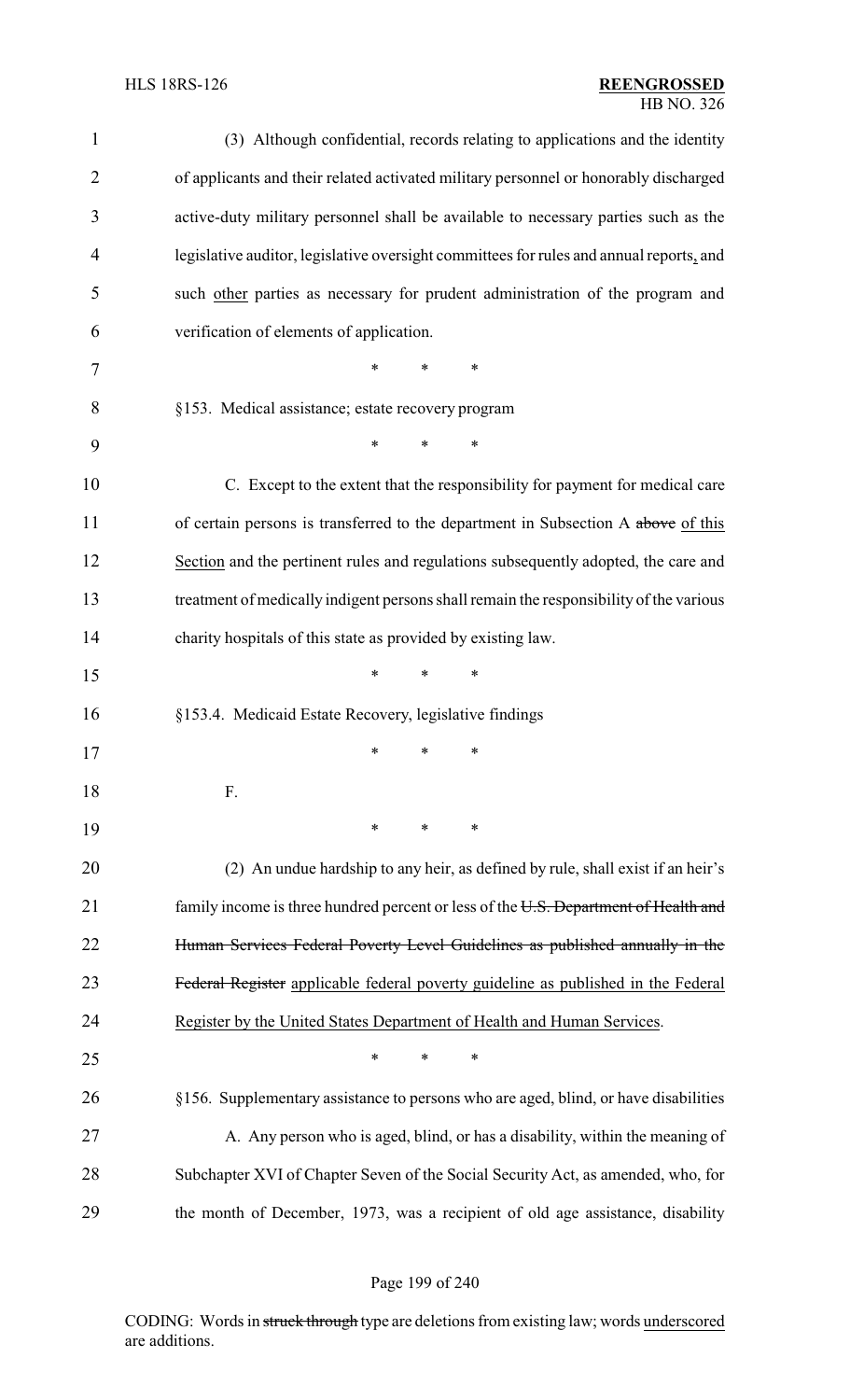| $\mathbf{1}$ | assistance, or aid to the needy blind, and is a recipient of supplemental security     |
|--------------|----------------------------------------------------------------------------------------|
| 2            | income under Subchapter XVI of Chapter Seven of the Social Security Act, as            |
| 3            | amended, shall be entitled to receive a monthly supplementary payment in the           |
| 4            | amount described in Subsection B below of this Section, such payment to terminate      |
| 5            | the month in which such individual dies or the first month such individual ceases to   |
| 6            | be eligible for supplemental security income under Subchapter XVI of Chapter           |
| 7            | Seven of the Social Security Act, as amended.                                          |
| 8            | B. The supplementary payment referred to in Subsection A above of this                 |
| 9            | Section shall be in an amount equal to the amount by which the individual's            |
| 10           | December, 1973 income exceeds the amount of such individual's Subchapter XVI           |
| 11           | of Chapter Seven benefit plus other income for such month. For purposes of this        |
| 12           | subsection, the terms "December, 1973 income" and "Subchapter XVI of Chapter           |
| 13           | Seven benefit plus other income" shall have the meaning given to said those terms      |
| 14           | in Act of July 9, 1973, Public Law 93-66, Section 212(a)(3), 87 Stat. 152.             |
| 15           | ∗<br>∗<br>∗                                                                            |
| 16           | §157. Prosthetic dentures; eligibility; rules and regulations                          |
| 17           | A. The office of family security bureau of health services financing of the            |
| 18           | Louisiana Department of Health shall make available to persons of this state who are   |
| 19           | eligible for Medicaid benefits under Title XIX of the Social Security Act, prosthetic  |
| 20           | dentures, upon certification by a dentist licensed under Louisiana law that the person |
| 21           | is in need of prosthetic dentures, and upon certification of such need by the          |
| 22           | Louisiana Department of Health.                                                        |
| 23           | B. The secretary of the Louisiana Department of Health shall promulgate the            |
| 24           | necessary rules and regulations to implement the provisions of this Section. Such      |
|              |                                                                                        |
| 25           | rules and regulations shall insure ensure that no charge for such prosthetic dentures  |
| 26           | shall be approved for payment in excess of that normally received in private           |
| 27           | commercial relationships for the manufacture and fitting of such dentures, based on    |

# Page 200 of 240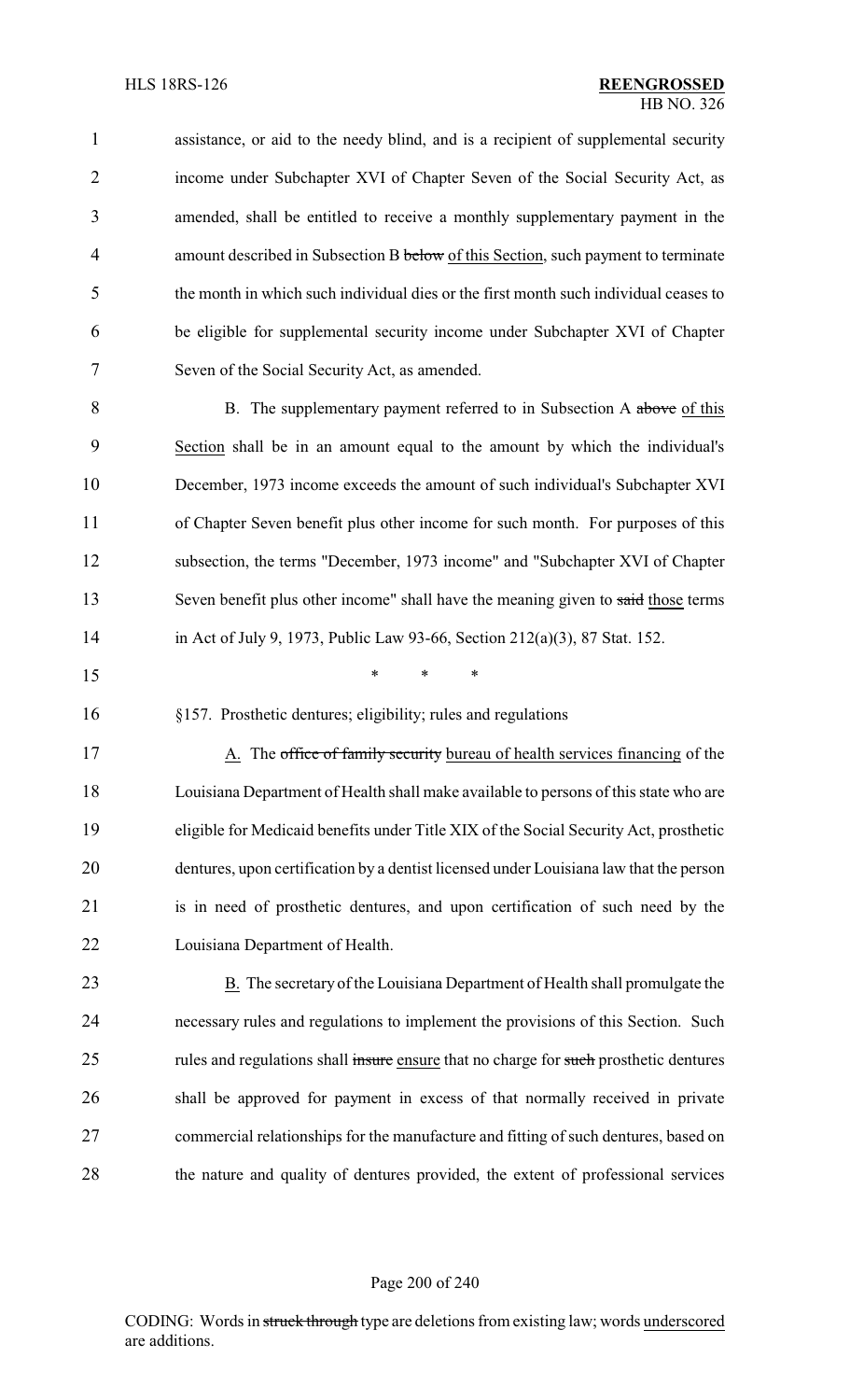rendered, and the fees normally and customarily received in the area where the fitting

occurred.

§158. Prohibition of discrimination against dental care services

4 The office of family security, bureau of health services financing of the Louisiana Department of Health, shall make available to persons who are eligible for 6 Medicaid benefits under Title XIX of the Social Security Act, 42 USCA U.S.C. Sec. 1396 et seq., inpatient hospital services, outpatient hospital services, prescribed drugs, and all other services incident to professional treatment provided by a licensed dentist when the treatment and service is otherwise authorized and included in the Louisiana state plan for medical and dental assistance when provided or prescribed by a physician or any other licensed practitioner of the healing arts, provided that the dental health care shall be within the scope of dental professional practice as defined by R.S. 37:751 et seq.

§159. Prohibition of discrimination against podiatric services

 The office of the secretary of the Louisiana Department of Health shall make available to persons who are eligible for Medicaid benefits under Title XIX of the 17 Social Security Act, 42 USCA U.S.C. Sec. 1396 et seq., inpatient hospital services, outpatient hospital services, prescribed drugs, and all other services incident to professional treatment provided by a licensed podiatrist when the treatment and service is otherwise authorized and included in the Louisiana state plan for medical assistance when provided or prescribed by a physician or any other licensed practitioner of the healing arts, provided that the podiatric health care shall be within 23 the scope of podiatric professional practice as defined by R.S. 37:611 et seq.

- §159.1. Hospice care pilot program; rules and regulations
- 

 $*$  \* \* \*

 C. Coverage of hospice care under the pilot project shall be in accordance with 42 U.S.C. 1396d(o), the Medicare Hospice Program guidelines as set forth in 28 42 C.F.R. CFR Part 418, and Sections 4305-4308.2 of the federal Centers for Medicare and Medicaid Services' State Medicaid Manual. In the case of an

#### Page 201 of 240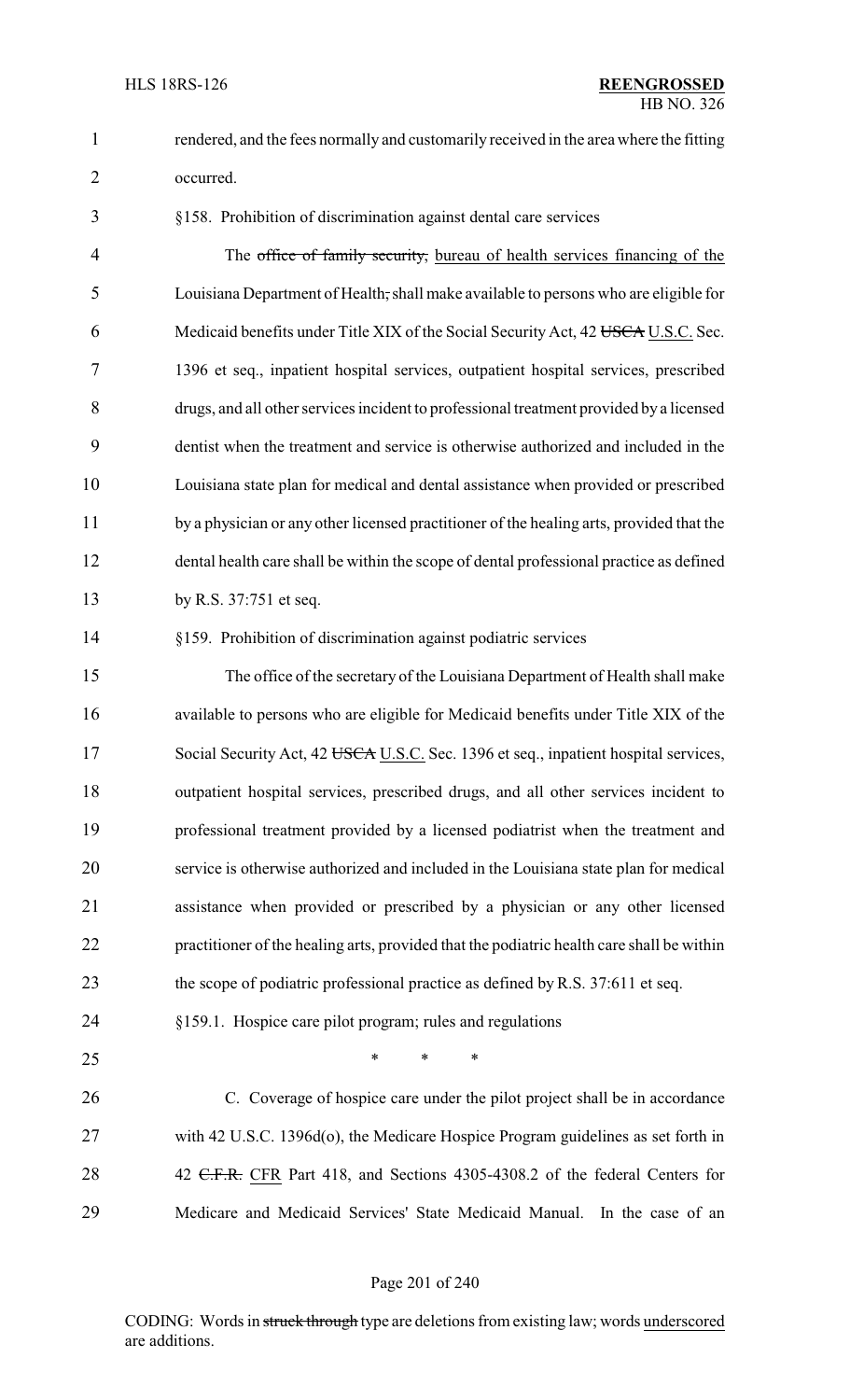| $\mathbf{1}$   | individual who is eligible for Medicaid benefits under Title XIX of the Social        |
|----------------|---------------------------------------------------------------------------------------|
| $\overline{2}$ | Security Act, occupies a Medicaid certified Medicaid-certified nursing facility bed,  |
| 3              | and elects to receive hospice care, an additional amount for room and board shall be  |
| $\overline{4}$ | paid to the hospice that shall not be less than one hundred percent of the per diem   |
| 5              | rate that would have been paid to the nursing facility under the Medicaid State Plan. |
| 6              | D. In order to participate in the pilot project, a hospice shall meet the             |
| 7              | Medicare conditions of participation for hospice as set forth in 42 C.F.R. CFR Part   |
| 8              | 418 and shall have a valid Medicaid provider agreement.                               |
| 9              | *<br>*<br>∗                                                                           |
| 10             | §160.1. Definitions                                                                   |
| 11             | For the purposes of this Subpart, the following definitions shall apply:              |
| 12             | ∗<br>*<br>∗                                                                           |
| 13             | (10) "Health care provider" or "provider" means a state licensed, certified,          |
| 14             | or state registered state-registered provider of health care services, treatment, or  |
| 15             | supplies, including but not limited to those entities defined in $R.S. 40:1299.41(A)$ |
| 16             | R.S. $40:1231.1(A)$ .                                                                 |
| 17             | *                                                                                     |
| 18             | §231.2. Family Independence Temporary Assistance Program; benefits; eligibility       |
| 19             | A.(1) The department shall develop and administer a temporary assistance              |
| 20             | program, to be known as the "Family Independence Temporary Assistance Program"        |
| 21             | (FITAP) which shall provide money payments to the following:                          |
| 22             | *<br>$\ast$<br>∗                                                                      |
| 23             | B. Notwithstanding the provisions of Subsection A of this Section, FITAP              |
| 24             | assistance shall not mean:                                                            |
| 25             | $\ast$<br>$*$ and $*$<br>$\ast$                                                       |
| 26             | §231.4. Immunization compliance; exceptions                                           |
| 27             | *<br>*<br>∗                                                                           |
| 28             | E. The Louisiana Department of Health shall apply for any federal waiver              |
| 29             | necessary to ensure full federal participation in the implementation of this Section  |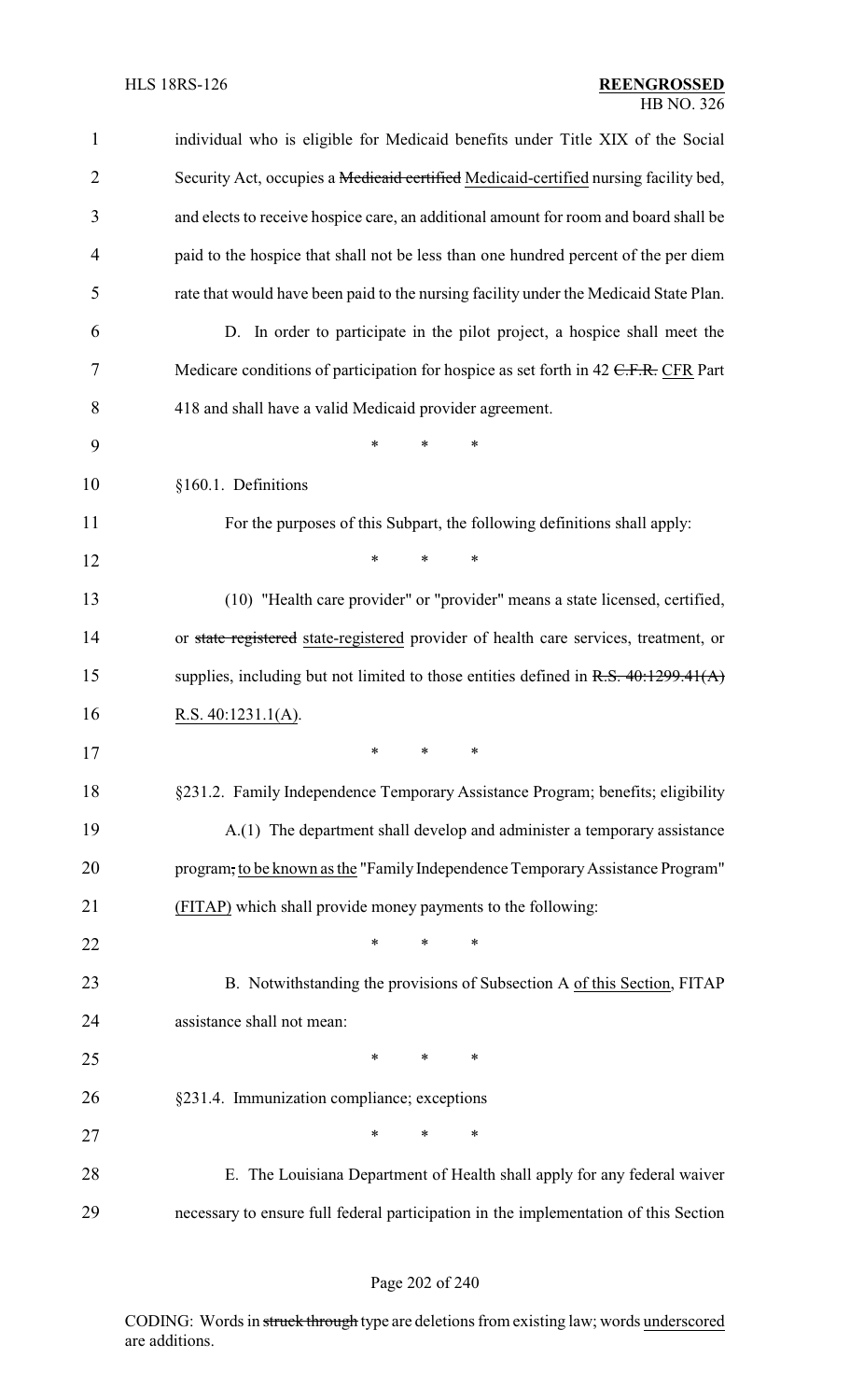| $\mathbf{1}$ | and shall submit a written report to the Senate and House Committees on Health and     |
|--------------|----------------------------------------------------------------------------------------|
| 2            | Welfare committees on health and welfare at the time the waiver is either approved     |
| 3            | or denied. Failure to receive waiver approval for any one or more of the public        |
| 4            | assistance programs shall not preclude the implementation of this Section for the      |
| 5            | remaining programs, upon waiver approval, if needed.                                   |
| 6            | $\ast$<br>*<br>*                                                                       |
| 7            | §232. Investigations and reports                                                       |
| 8            | A. If any person has knowledge that any dependent child is dependent upon              |
| 9            | the public for support, or that the interest of the public requires that the child be  |
| 10           | granted aid, the person may bring the fact to the notice of the parish office of the   |
| 11           | Department of Children and Family Services of the parish in which the child resides,   |
| 12           | which department shall make an investigation and examination of the circumstances      |
| 13           | of the child before the granting of aid.                                               |
| 14           | B. A report of the investigation, examination, and visit shall be made in              |
| 15           | writing and become a part of the record in the case.                                   |
| 16           | ∗<br>∗<br>*                                                                            |
| 17           | §234. Judicially appointed curator                                                     |
| 18           | In lieu of selecting a payee to receive assistance, the Department of Children         |
| 19           | and Family Services, pursuant to federal regulations, may require the referral of the  |
| 20           | case to the district court for a judicially appointed curator. The court is authorized |
| 21           | to appoint a capable, interested, and willing third person, irrespective of whether he |
| 22           | is related to the child within any of the degrees of relationship set forth in Section |
| 23           | 406(a) of Title IV of the Social Security Act, to receive the payments and use them    |
| 24           | in the best interest of the child. The curator shall be accountable at whatever        |
| 25           | intervals are specified by the court and the court shall require a bond or whatever    |
| 26           | other security is deemed necessary by the court to insure ensure the faithful          |
| 27           | performance of the curator's duties. The curator, upon being appointed, shall take     |
| 28           | the oath and letters of authority may be issued to him. In those instances in which    |
| 29           | the department requires the case be referred to the court for the appointment of a     |

# Page 203 of 240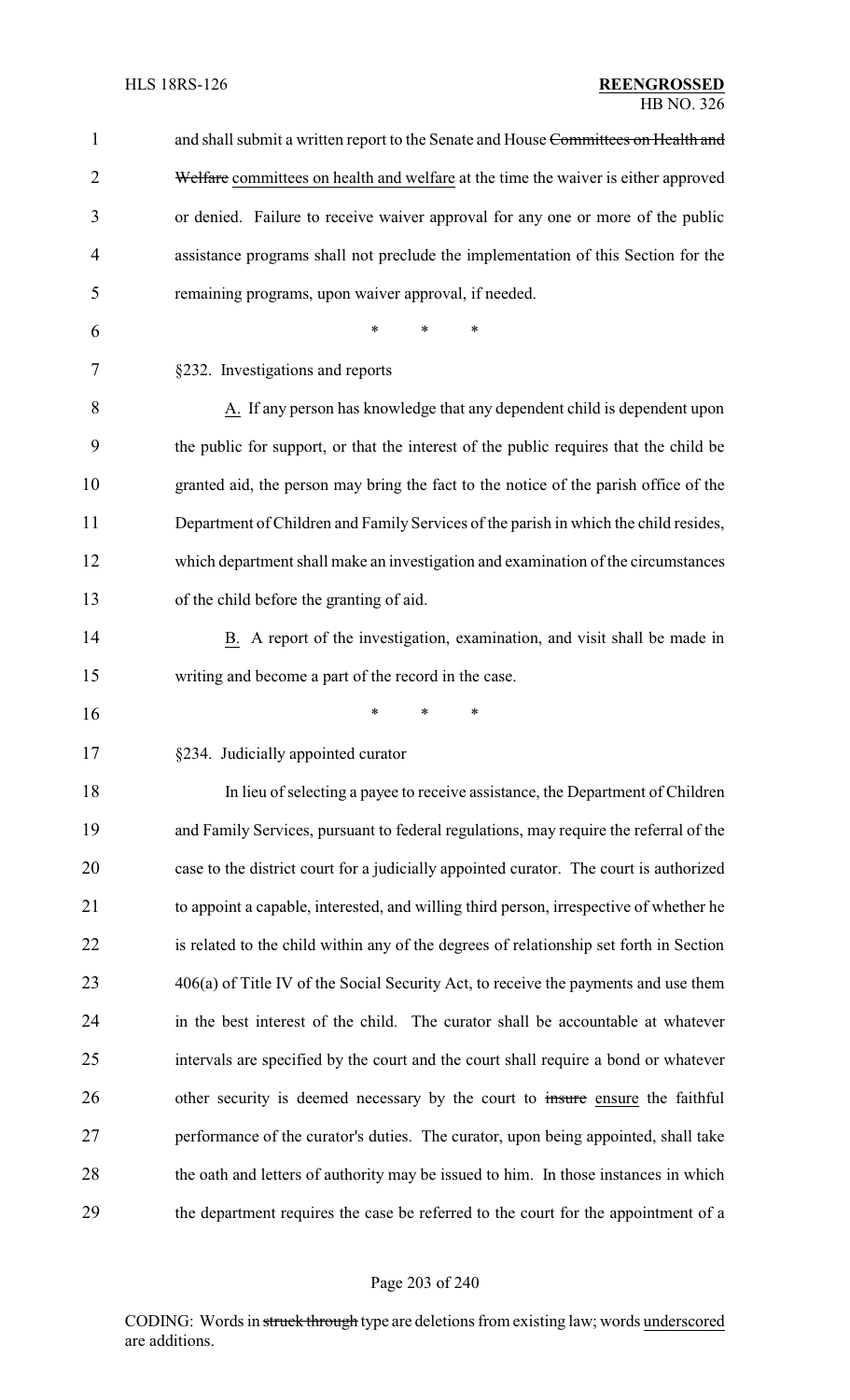curator, each local governing authority shall have the option in any case to provide compensation to the curator.

§234.1. Disposition of undeliverable assistance checks

4 Assistance checks representing bonus amounts paid pursuant to 42 USC 5 U.S.C. 657 and such checks representing refunds paid pursuant to 42 USC U.S.C. 657 in those cases in which the payee of such checks cannot be found, shall revert to the state and federal treasuries in proportion to the rate of state-federal match applicable to the assistance program. Such amounts will revert to the government only after sixty days have elapsed since the date such checks became invalid and a diligent search by the agency administering the assistance program has failed to ascertain the whereabouts of the payee.

**\*** \* \* \*

§236. Administration of emergency assistance to needy families with children

 In order to extend and improve services, aid, and care to needy children and needy families with children in this state, and in order to take full advantage of existing federally funded programs on a matched basis, the Department of Children and Family Services shall be the agency of the state of Louisiana to cooperate with 18 the United States and to administer Title IV-A, Sections  $403(A)(5)$  and  $406(E)$  403 19 and 406 of the Social Security Act (Public Act No. 271-75th Congress, 42 U.S.C.A. 20 §606 42 U.S.C. 603 and 606) or any amendments thereto, relating to emergency assistance to needy families with children, and to receive and expend federal moneys for these services.

- **\*** \* \* \*
- 

§236.1.2. Family and child support programs; responsibilities

 $*$  \* \* \*

 B.(1) In addition, as required by federal law, the department shall provide the above services to any individual including absent or noncustodial parents not otherwise eligible for such services as provided for in Subsection A of this Section upon receiving an application from such individual and upon receiving any fee which

#### Page 204 of 240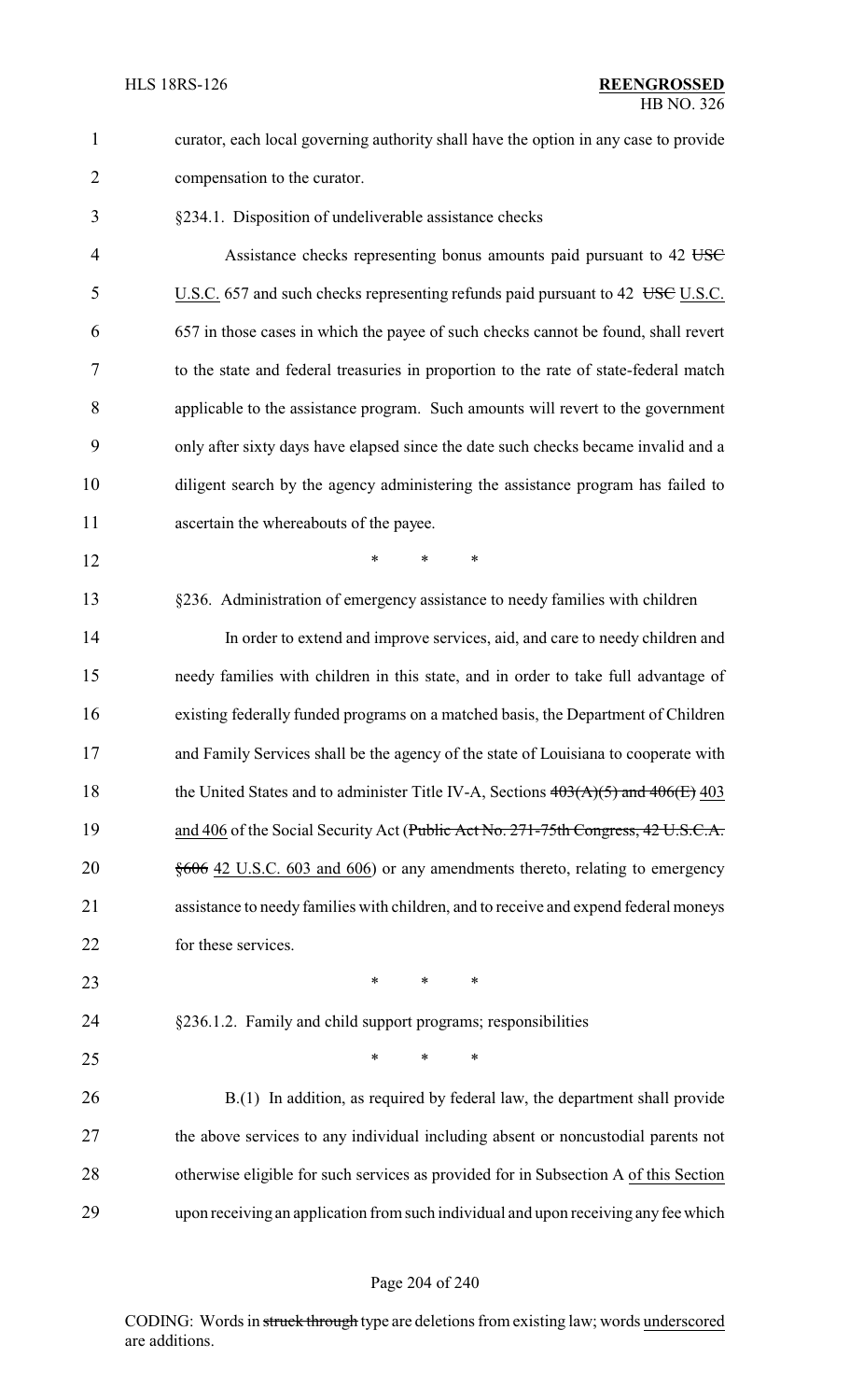| $\mathbf{1}$   | may be assessed by the department for the services, regardless of whether the           |
|----------------|-----------------------------------------------------------------------------------------|
| $\overline{2}$ | individual has ever received public assistance and regardless of whether there is a     |
| 3              | delinquency.                                                                            |
| 4              | $\ast$<br>*<br>∗                                                                        |
| 5              | I. In providing support services required by Title IV-D of the Social Security          |
| 6              | Act in cases provided for in Subsection A of this Section, the department may           |
| 7              | provide for application and other fees to be charged each individual who is receiving   |
| 8              | services from the department or any individual who owes a duty of support. The fees     |
| 9              | shall comply with any applicable federal laws, rules, and regulations and may not       |
| 10             | exceed the maximum set by federal laws, rules, and regulations or the actual costs      |
| 11             | incurred by the department in providing the support services, whichever is less.        |
| 12             | $\ast$<br>$\ast$<br>$\ast$                                                              |
| 13             | §236.1.10. Family and child support programs; consumer reporting authority              |
| 14             | $*$ $*$<br>*<br>$\ast$                                                                  |
| 15             | B. The consumer report shall be confidential and shall be used solely for the           |
| 16             | purpose described in Subsection A of this Section and shall not be used in connection   |
| 17             | with any other civil, administrative, or criminal proceeding, or for any other purpose. |
| 18             | $\ast$<br>$\ast$<br>*                                                                   |
| 19             | §236.3. Enforcement of support by income assignment                                     |
| 20             | $\ast$<br>$\ast$<br>*                                                                   |
| 21             | L.(1) When a person failing to comply with an order of support derives                  |
| 22             | income from self-employment, commission, or from any payor not subject to the           |
| 23             | jurisdiction of the court, or any other type of employment which makes the              |
| 24             | application of Subsection E of this Section impractical, the court may require the      |
| 25             | person to enter into bond to the court in the amount of the past due support plus a     |
| 26             | sum fixed by the court to insure ensure the payment of support as it becomes due for    |
| 27             | a period of not less than three months, with sureties approved by the court,            |
| 28             | conditioned upon the person making payment as previously ordered.                       |
| 29             | ∗<br>∗<br>∗                                                                             |

# Page 205 of 240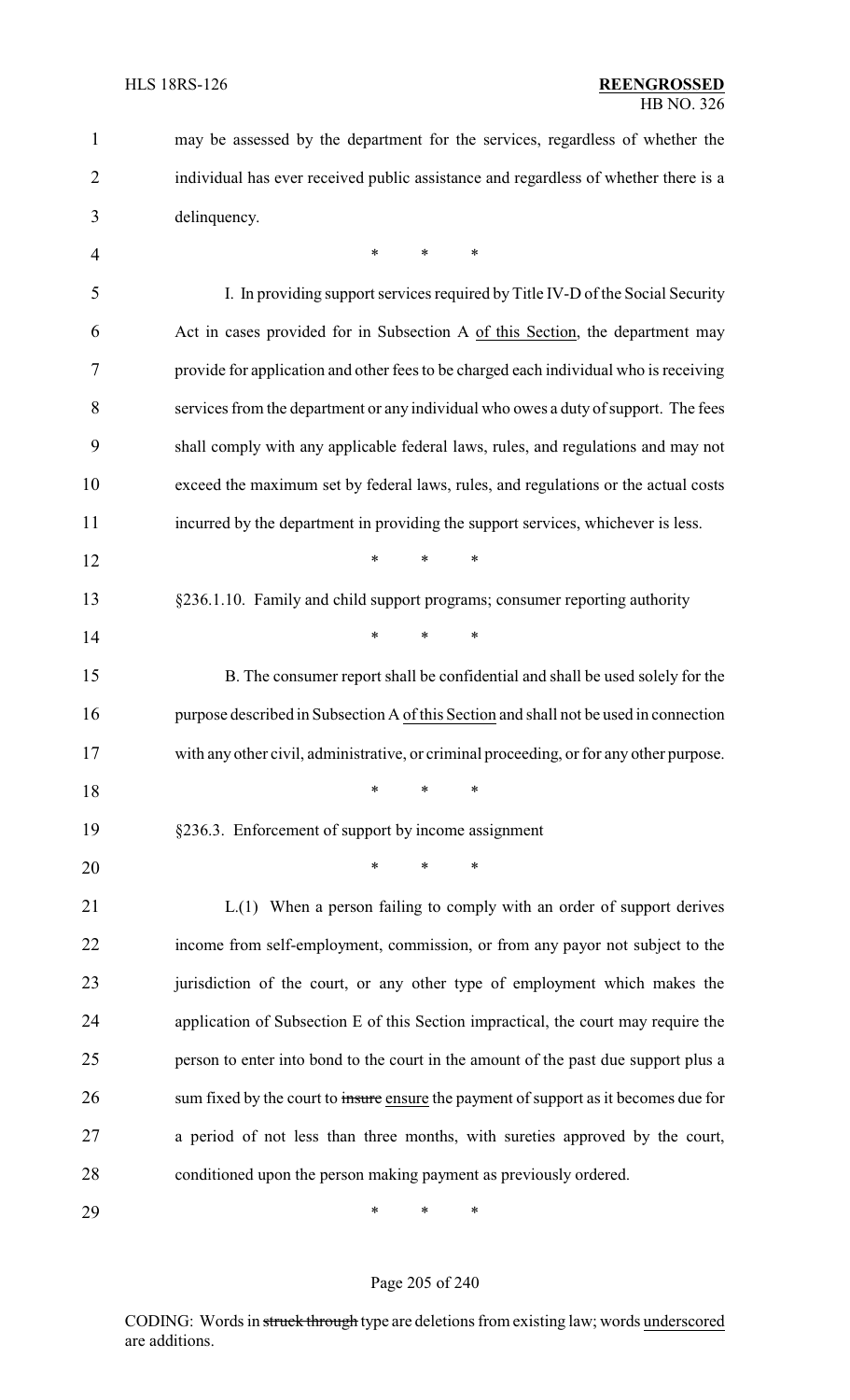| $\mathbf{1}$   | §236.6. Failure to pay support; procedure, penalties and publication                   |
|----------------|----------------------------------------------------------------------------------------|
| $\overline{2}$ | *<br>*<br>∗                                                                            |
| 3              | C. In addition to the above any other penalty provided for in this Section, the        |
| 4              | court shall render judgment in favor of the applicable payee for the amount of unpaid  |
| 5              | support plus attendant court costs. The judgment shall have the same force and         |
| 6              | effect as a final judgment for money damages against the defendant. This judgment      |
| 7              | shall become executory upon its rendition, subject to the delays for filing a motion   |
| 8              | for new trial or appeal, and may be registered with any Louisiana court of competent   |
| 9              | jurisdiction on petition of the Department of Children and Family Services, the        |
| 10             | district attorney's office, or the applicable payee.                                   |
| 11             | *<br>*<br>*                                                                            |
| 12             | §236.7. Order of support; stipulation by district attorney and party                   |
| 13             | A.                                                                                     |
| 14             | ∗<br>*<br>$\ast$                                                                       |
| 15             | (2) The court may also require the defendant to enter into a recognizance,             |
| 16             | with or without surety, in order to insure ensure the payment of support. The          |
| 17             | condition of the recognizance shall be that the defendant shall make his or her        |
| 18             | personal appearance in court whenever required to do so, and shall further comply      |
| 19             | with the terms of the order or of any subsequent modification thereof.                 |
| 20             | $\ast$<br>*<br>*                                                                       |
| 21             | E. If the defendant has entered into a recognizance in the amount fixed by             |
| 22             | the court to insure ensure the payment of the support, the court may order the         |
| 23             | forfeiture of the recognizance and enforcement thereof by execution. The sum           |
| 24             | recovered shall be paid in whole or in part to the applicable payee. However, should   |
| 25             | the court order both the forfeiture of the recognizance and at the same time order the |
| 26             | defendant to pay all unpaid support under the sentence for contempt, the amount of     |
| 27             | unpaid support plus attendant court costs and fines shall be the maximum payable.      |
| 28             | ∗<br>∗<br>∗                                                                            |

# Page 206 of 240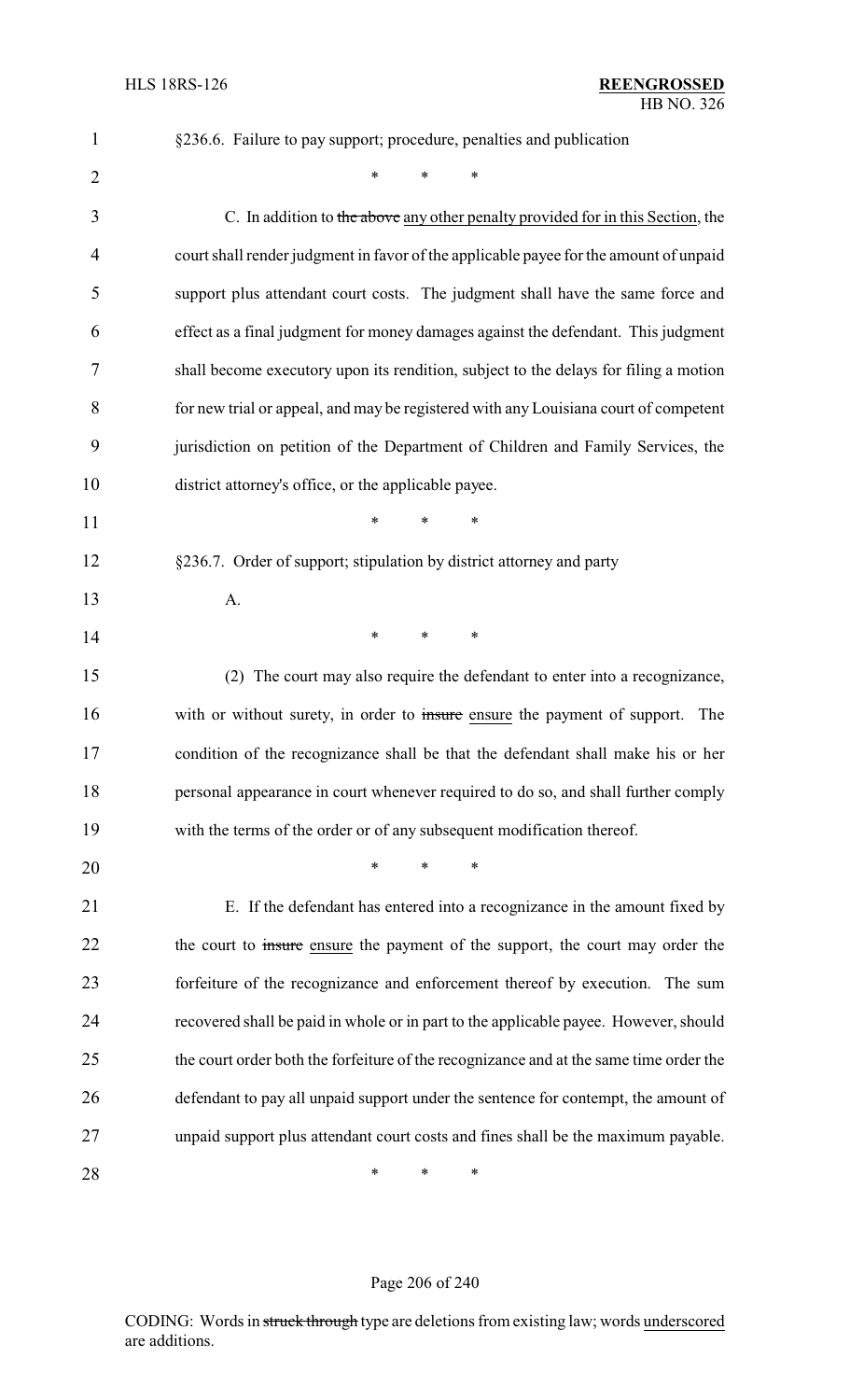| $\mathbf{1}$   | §236.11.1. Notice of payment                                                            |
|----------------|-----------------------------------------------------------------------------------------|
| $\overline{2}$ | $\ast$<br>*<br>∗                                                                        |
| 3              | D. The notice may be used by the department to redirect child support                   |
| 4              | payments from the state disbursement unit of this state to the state disbursement unit  |
| 5              | of another state in accordance with 42 U.S.C.A. $\S 654(B)$ U.S.C. 654b.                |
| 6              | $\ast$<br>∗<br>*                                                                        |
| 7              | §237. Kinship Care Subsidy Program                                                      |
| 8              | $\ast$<br>*<br>∗                                                                        |
| 9              | B. Definitions. For purposes of this Section:                                           |
| 10             | $\ast$<br>∗<br>∗                                                                        |
| 11             | (15) "Minor relative" means a grandchild, step-grandchild, or other minor               |
| 12             | relative not the natural or adopted child of the kinship caregiver who is under         |
| 13             | eighteen years of age and who meets the definition of "dependent child" specified       |
| 14             | in R.S. $46:231(4)(a)$ R.S. $46:231$ .                                                  |
| 15             | *<br>*<br>∗                                                                             |
| 16             | §285. Required training for child protection and foster care workers                    |
| 17             | $\ast$<br>*<br>$\ast$                                                                   |
| 18             | D. Within six months following the commencement of responsibility for                   |
| 19             | cases, each such employee designated in Subsection A of this Section shall complete     |
| 20             | a training program consisting of thirty-two hours of job related job-related            |
| 21             | instruction in addition to the training required in Subsection A of this Section.       |
| 22             | *<br>$\ast$<br>*                                                                        |
| 23             | §286. Foster home child care; reimbursement system; rules                               |
| 24             | The Department of Children and Family Services shall establish a system for             |
| 25             | reimbursement of foster home child care costs based on the level of care for all foster |
| 26             | children placed in foster homes providing temporary or long-term foster care for not    |
| 27             | more than six children receiving the services of the department. The department         |
| 28             | shall promulgate rules for implementation of the reimbursement system by January        |
| 29             | 1, 1995, but only if funds are made available by appropriation by the legislature, and  |

# Page 207 of 240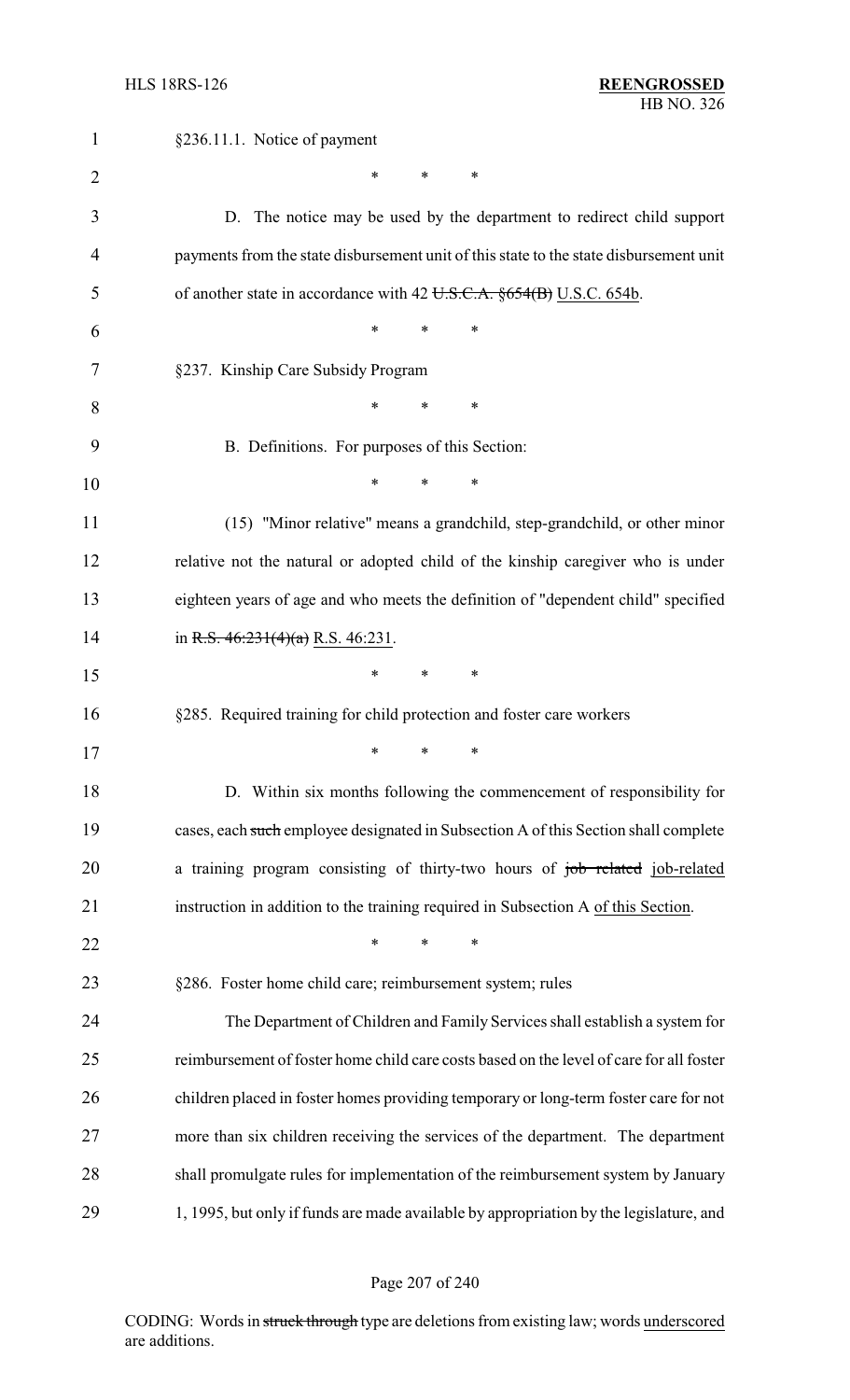| $\mathbf{1}$   | shall submit such rules to the Committees on Health and Welfare committees on                 |
|----------------|-----------------------------------------------------------------------------------------------|
| $\overline{2}$ | health and welfare of the House of Representatives and the Senate in accordance               |
| 3              | with the Administrative Procedure Act. At a minimum, the department shall seek                |
| 4              | each year through the budgetary process funds sufficient to reimburse foster parents          |
| 5              | at a rate at least equal to the cost for child care as reported and published by the          |
| 6              | United States Department of Agriculture for the Southeastern United States.                   |
| 7              | $\ast$<br>*<br>*                                                                              |
| 8              | §301. Legislative findings; Supplemental Nutrition Assistance Program educational             |
| 9              | component; reporting requirements                                                             |
| 10             | A. The legislature finds and declares the following:                                          |
| 11             | The program still commonly formerly known as "food stamps" was<br>(1)                         |
| 12             | renamed the Supplemental Nutrition Assistance Program (SNAP) in October 2008.                 |
| 13             | SNAP is administered at the federal level by the United States Department of                  |
| 14             | Agriculture Food and Nutrition Service (FNS) and at the state level by the Louisiana          |
| 15             | Department of Children and Family Services, hereafter referred to as the                      |
| 16             | "department".                                                                                 |
| 17             | $\ast$ $\ast$<br>∗<br>∗                                                                       |
| 18             | §326. Duties of the department                                                                |
| 19             | ∗<br>∗<br>$\ast$                                                                              |
| 20             | B. The department shall enter into any cooperative endeavor agreements,                       |
| 21             | contracts, and other arrangements with the Louisiana Workforce Commission, any                |
| 22             | other government agency, and any community partner as may be necessary to ensure              |
| 23             | adequate availability of workforce training to participants in the parish in which the        |
| 24             | pilot initiative is established.                                                              |
| 25             | *<br>∗<br>*                                                                                   |
| 26             | §433. Bond; account; oath and letters                                                         |
| 27             | $\underline{A}$ . The curator shall be accountable at whatever intervals are specified by the |
| 28             | court and the court shall have the right to require a bond or whatever other security         |
| 29             | is deemed necessary by the court to insure ensure the faithful performance of the             |

# Page 208 of 240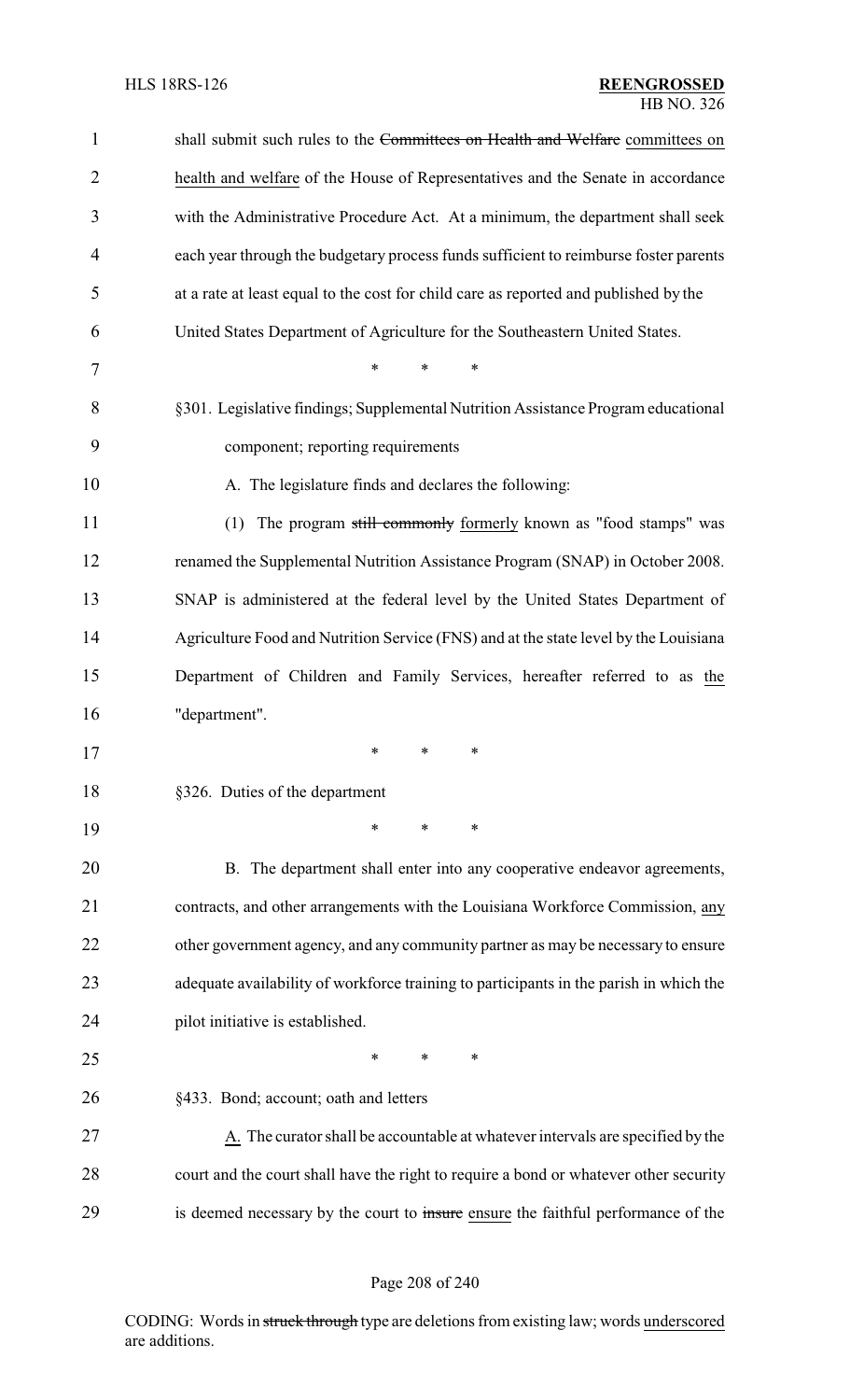| $\mathbf{1}$ | curator's duties; the curator, upon being appointed, shall take an oath; and letters of |
|--------------|-----------------------------------------------------------------------------------------|
| 2            | authority may be issued to him.                                                         |
| 3            | B. Failure by the curator to render an account satisfactory to the court shall          |
| 4            | be sufficient cause for the curator's dismissal and the appointment of another curator. |
| 5            | $\ast$<br>*<br>*                                                                        |
| 6            | Cooperation with administrative agencies relative to interchange of<br>§444.            |
| 7            | information                                                                             |
| 8            | The Department of Children and Family Services is hereby authorized to                  |
| 9            | provide for interchange of such information necessary in providing for work training    |
| 10           | experiences as required by Public Law 90-248, as the secretary of the United States     |
| 11           | Department of Health, Education and Welfare, or its successor department, may           |
| 12           | require for federal matching purposes.                                                  |
| 13           | $\ast$<br>$\ast$<br>*                                                                   |
| 14           | §446.1. Notice to department by insurance companies; payment of assigned claims;        |
| 15           | civil penalties                                                                         |
| 16           | $\ast$<br>$\ast$<br>$\ast$                                                              |
| 17           | B. Information provided pursuant to Subsection A above of this Section shall            |
| 18           | be confidential, and subject to the provisions of R.S. 46:56.                           |
| 19           | $\ast$<br>$\ast$<br>$\ast$                                                              |
| 20           | §447.1. Public assistance recipients; family planning education; contraceptives         |
| 21           | $\ast$<br>*<br>$\ast$                                                                   |
| 22           | B. The program shall provide for examinations by health care healthcare                 |
| 23           | providers for the health and safety of public assistance recipients who elect to avail  |
| 24           | themselves of or to practice forms of family planning approved and/or or made           |
| 25           | available by the secretary. Any recipient of aid to families with dependent children    |
| 26           | or any successor program, or recipient of public assistance with the cost of medical    |
| 27           | care through the medical assistance program (Medicaid), who elects to avail himself     |
| 28           | or herself of the services or contraceptives offered under the program shall be         |
| 29           | provided with such an examination within fourteen days of his or her initial request.   |

# Page 209 of 240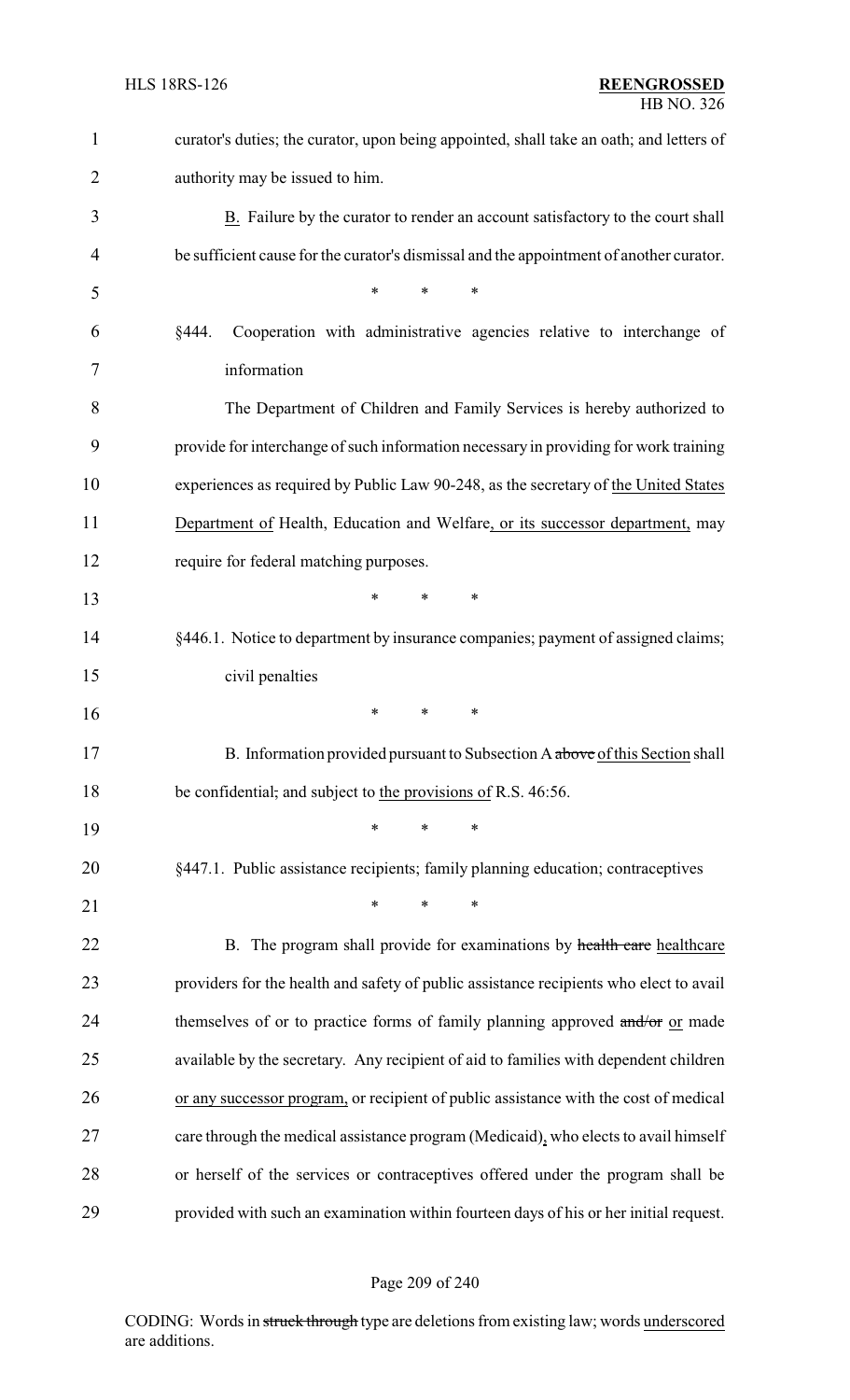| $\mathbf{1}$   | If his or her choice of family planning methods involves the use of contraceptives     |
|----------------|----------------------------------------------------------------------------------------|
| $\overline{2}$ | or requires the performance of medical procedures, excluding abortions, he or she      |
| 3              | shall be provided with his or her choice of approved contraceptive or given the        |
| $\overline{4}$ | opportunity to undergo the appropriate medical procedure within seven days of his      |
| 5              | or her request for the contraceptive or procedure.                                     |
| 6              | C. The secretary of the Louisiana Department of Health shall provide                   |
| 7              | specific written descriptions of the services available in the program established     |
| 8              | under this Section to all recipients of aid to families with dependent children or any |
| 9              | successor program, and to all recipients of public assistance with the cost of medical |
| 10             | care through the medical assistance program (Medicaid), at least semiannually          |
| 11             | through methods that may include direct mail to all such recipients.                   |
| 12             | D. The secretary of the Louisiana Department of Health shall adopt rules and           |
| 13             | regulations for the administration of the program established under this Section,      |
| 14             | including appropriate requirements and procedures for participants to receive prompt   |
| 15             | examinations by and consultations with health care healthcare providers in             |
| 16             | accordance with Subsection B herein of this Section.                                   |
| 17             | E. The provisions of this Section shall be administered in accordance with             |
| 18             | R.S. 40:1299.34 and 1299.34.5 R.S. 40:1061.5 and 1061.6.                               |
| 19             | §447.2. Pregnant women and infants; access to health care; expansion of Medicaid       |
| 20             | eligibility                                                                            |
| 21             | A. The legislature hereby finds and declares that:                                     |
| 22             | $\ast$<br>*<br>*                                                                       |
| 23             | (2) It is the intent of the legislature that certain pregnant women and infants,       |
| 24             | regardless of their economic status, geographic location, or ethnic background, have   |
| 25             | access to appropriate health care healthcare services.                                 |
| 26             | B. The department shall amend the Medicaid state plan to provide for:                  |
| 27             | (1) Eligibility for Medicaid services for all pregnant women with an income            |
| 28             | of up to one hundred eighty-five percent of the federal poverty income guidelines      |

Page 210 of 240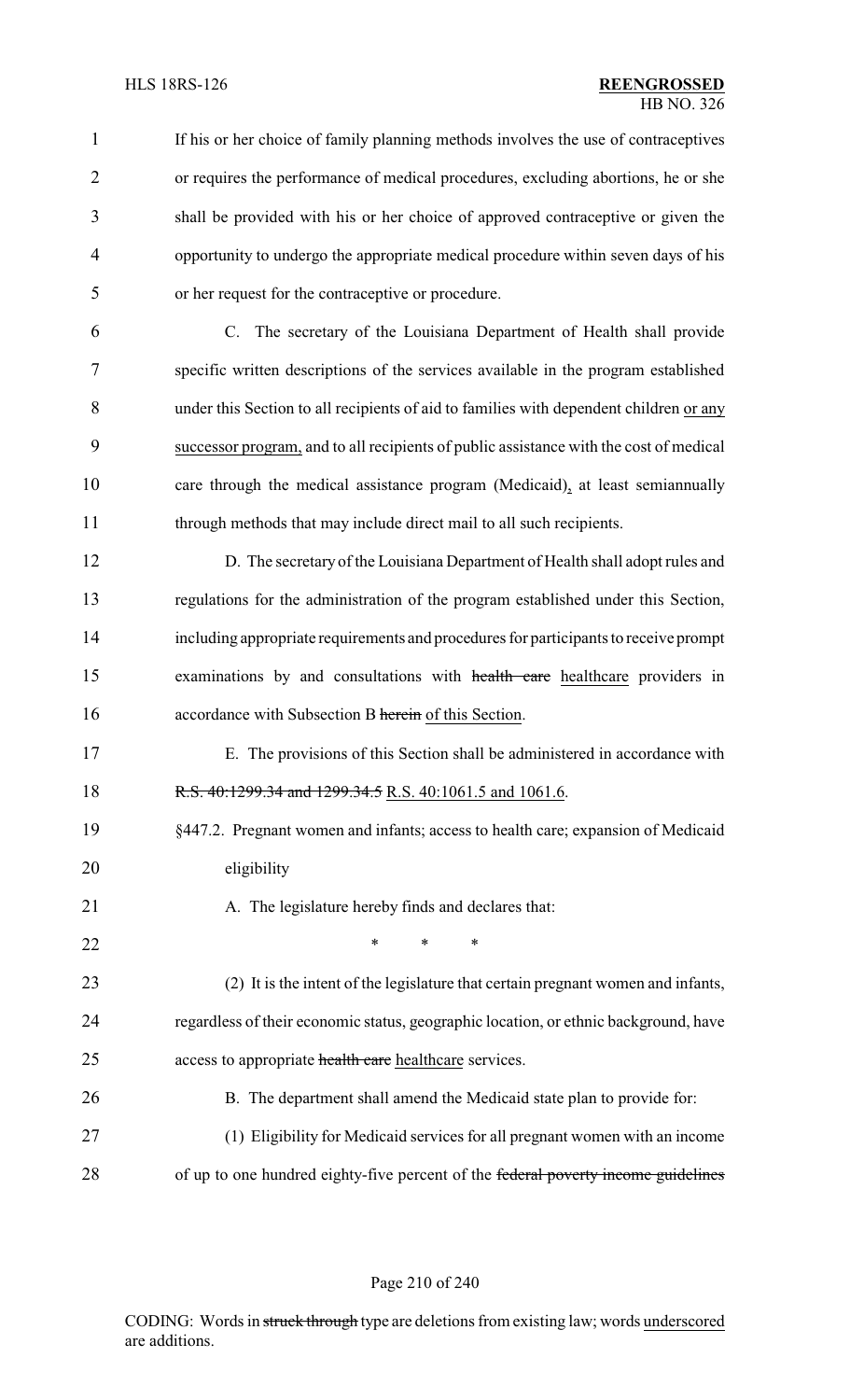| $\mathbf{1}$   | applicable federal poverty guideline as published in the Federal Register by the       |
|----------------|----------------------------------------------------------------------------------------|
| $\overline{2}$ | United States Department of Health and Human Services.                                 |
| 3              | *<br>*<br>∗                                                                            |
| 4              | (3) A program of care coordination for high risk high-risk pregnant women.             |
| 5              | The care coordination program shall include the following components:                  |
| 6              | $\ast$<br>*<br>*                                                                       |
| 7              | D. The department shall promulgate regulations requiring that all public               |
| 8              | health programs which render prenatal, postpartum, or infant health care healthcare    |
| 9              | services shall provide at a minimum for the following:                                 |
| 10             | (1) Expanded or flex-time hours of operation so that health care healthcare            |
| 11             | services are available to pregnant women and children during evening and weekend       |
| 12             | hours.                                                                                 |
| 13             | (2) An initial appointment within two weeks of request and minimal waiting             |
| 14             | time to receive services after entering a health care healthcare facility.             |
| 15             | *<br>$\ast$<br>*                                                                       |
| 16             | §450.1. Electronic authorization and distribution of public assistance benefits and    |
| 17             | services                                                                               |
| 18             | A. The office of children and family services, Department of Children and              |
| 19             | Family Services, shall contract for the development and implementation of an           |
| 20             | electronic issuance system for the authorization and distribution of benefits and      |
| 21             | services provided by public assistance programs. Such programs shall include but       |
| 22             | not be limited to issuance of benefits and services of the food stamp program          |
| 23             | Supplemental Nutrition Assistance Program and the Family Independence                  |
| 24             | Temporary Assistance Program (FITAP), and shall require that all recipients who        |
| 25             | participate in programs for which benefits and services are authorized and distributed |
| 26             | through the system shall obtain benefits through such electronic issuance system,      |
| 27             | subject only to such exceptions as shall be necessary for the effective functioning of |
| 28             | the program.                                                                           |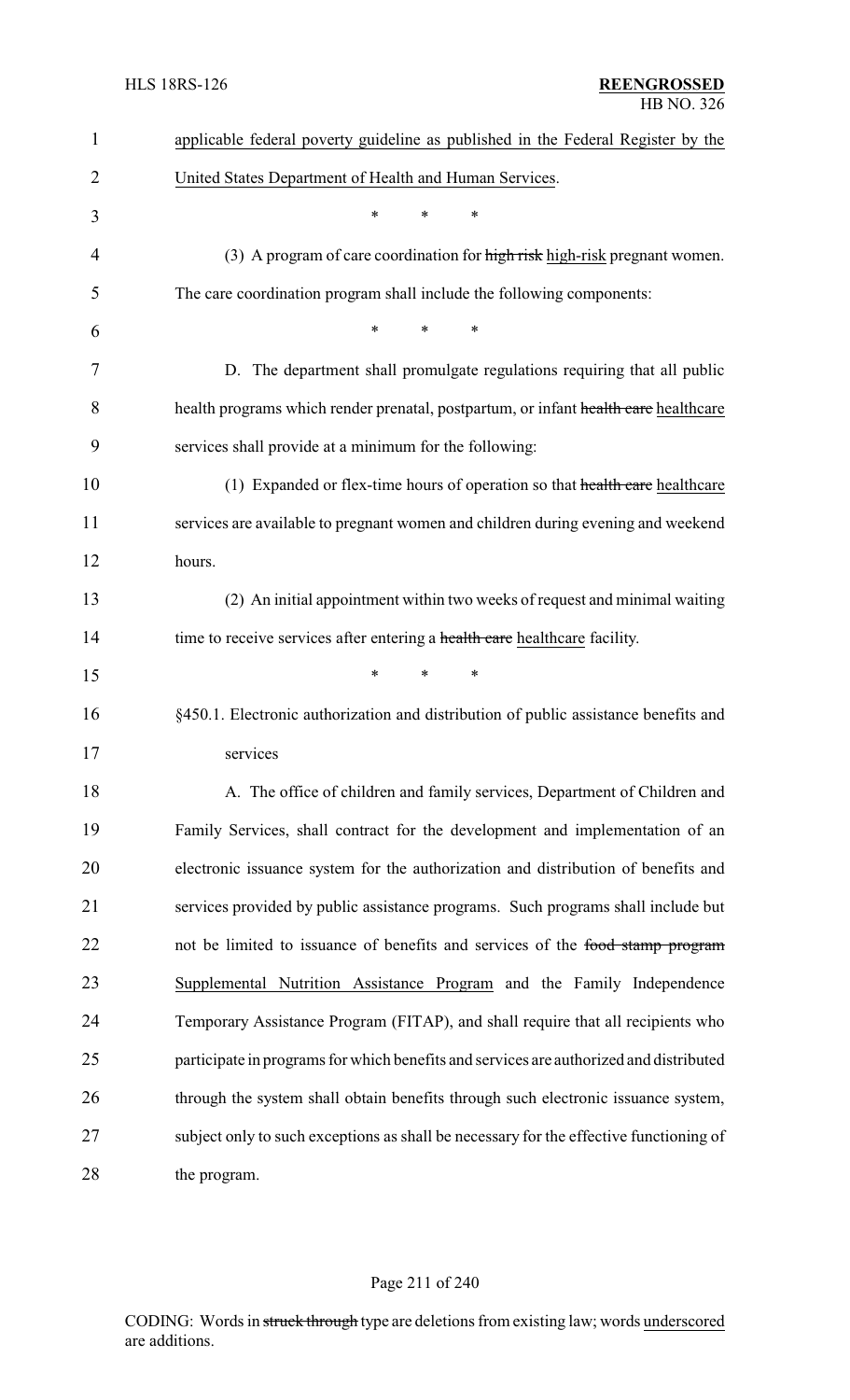| $\mathbf{1}$   | B. The contract program selected to provide the electronic issuance system           |
|----------------|--------------------------------------------------------------------------------------|
| $\overline{2}$ | shall include but not be limited to:                                                 |
| 3              | $\ast$<br>*<br>∗                                                                     |
| $\overline{4}$ | (6) Provision, installation, and maintenance of automated teller machines,           |
| 5              | point of sale terminals, printers, and personal identification number "PIN" pads in  |
| 6              | the parish offices, in retail establishments which accept food stamps Supplemental   |
| 7              | Nutrition Assistance Program benefits, and in other appropriate locations of         |
| 8              | participants in the program.                                                         |
| 9              | ∗<br>∗<br>$\ast$                                                                     |
| 10             | §450.3. WIC participants; homeless                                                   |
| 11             | *<br>∗<br>∗                                                                          |
| 12             | B. In accordance with the provisions of Subsection A of this Section, the            |
| 13             | following conditions shall apply:                                                    |
| 14             | $\ast$<br>*<br>∗                                                                     |
| 15             | §460.1. Submission of quarterly reports to the legislature                           |
| 16             | The Department of Children and Family Services shall submit copies of the            |
| 17             | federal quarterly ACF-196 and ACF-696 reports to the House and Senate                |
| 18             | Committees on Health and Welfare committees on health and welfare, the House         |
| 19             | Committee on Appropriations, and the Senate Committee on Finance at the time         |
| 20             | these reports are submitted to the federal government. Upon request, the department  |
| 21             | shall submit copies of any other report the legislature deems necessary.             |
| 22             | *<br>$\ast$<br>$\ast$                                                                |
| 23             | §460.4. Educational opportunities to promote self-sufficiency                        |
| 24             | $\ast$<br>$\ast$<br>$\ast$                                                           |
| 25             | D. The department shall report to the Senate and House Committees on                 |
| 26             | Health and Welfare committees on health and welfare on or before August 15, 1997,    |
| 27             | and quarterly thereafter, regarding implementation of the provisions of this Section |
| 28             | and to what extent the investment level shall be reached for the fiscal year.        |
|                |                                                                                      |

Page 212 of 240

\* \* \*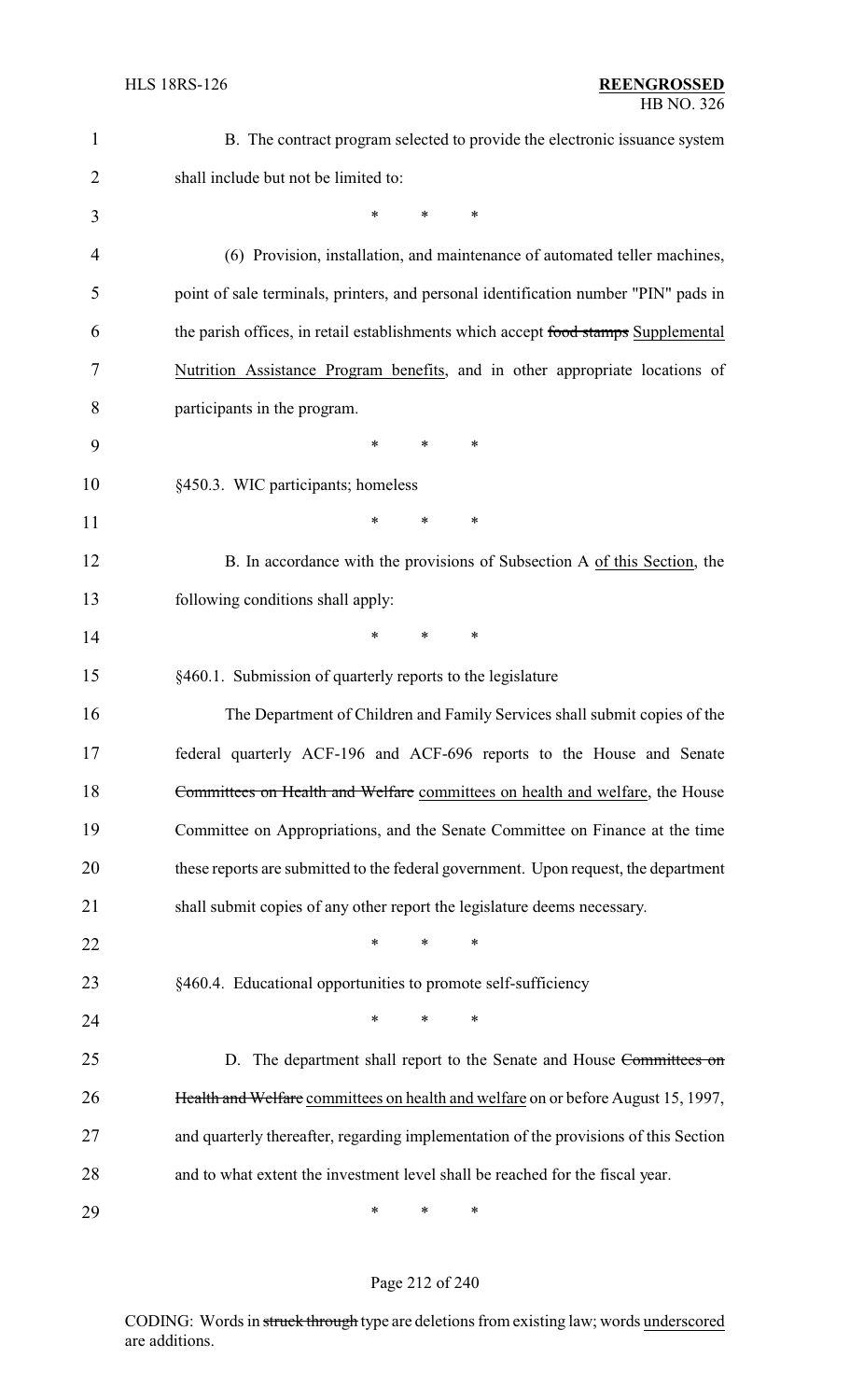| 1              | §465. Pauper fund appropriations                                                          |
|----------------|-------------------------------------------------------------------------------------------|
| $\overline{2}$ | A. The amount to be appropriated as a pauper fund to carry out any and all                |
| 3              | purposes of this Part, or under any and all other laws on the subject, shall be included  |
| 4              | in the estimate required to be made by parishes in estimating the taxes and               |
| 5              | expenditures for the purpose of fixing the amount of taxes to be assessed for the         |
| 6              | current year, as provided by law.                                                         |
| 7              | No debt shall be created against the parish beyond the amount<br>B.                       |
| 8              | appropriated and collected for the purpose with other current parish taxes.               |
| 9              | $\ast$<br>$\ast$<br>$\ast$                                                                |
| 10             | §923. Rape crisis treatment services                                                      |
| 11             | A. Each state owned and operated state-owned and -operated medical acute                  |
| 12             | care hospital in the state shall establish, operate, and maintain a rape crisis treatment |
| 13             | services program. The director of the bureau of women family health within the            |
| 14             | Louisiana Department of Health shall be responsible for the coordination of the rape      |
| 15             | crisis treatment services program in each hospital, including the training of personnel   |
| 16             | necessary to carry out the provisions of this Section.                                    |
| 17             | B. Each state owned and operated state-owned and -operated medical acute                  |
| 18             | care hospital shall have a rape counselor or a system of rape counseling designed to      |
| 19             | insure ensure that the needs of rape victims are met.                                     |
| 20             | *<br>*<br>*                                                                               |
| 21             | §924. AIDS treatment services                                                             |
| 22             | A. Each state-owned and operated -operated medical acute care hospital in                 |
| 23             | the state shall establish, operate, and maintain an AIDS testing and treatment            |
| 24             | services program to the extent and level provided by funds appropriated by the            |
| 25             | legislature.                                                                              |
| 26             | B. Each state-owned and operated-operated medical acute care hospital shall               |
| 27             | have an AIDS counselor or a system of AIDS counseling designed to insure ensure           |
| 28             | that the needs of the patient are met.                                                    |
| 29             | ∗<br>∗<br>∗                                                                               |

# Page 213 of 240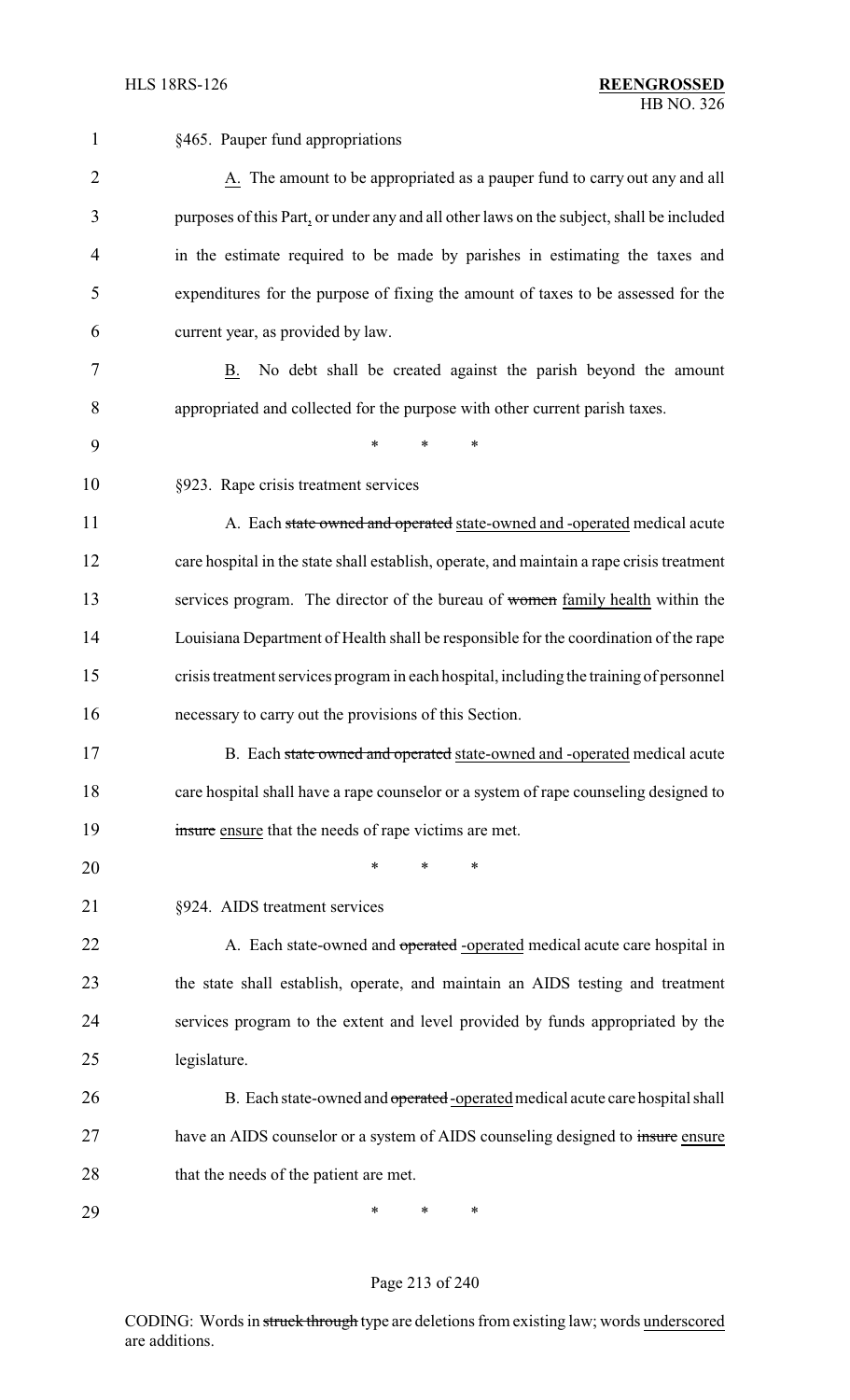| 1              | §932. Powers and duties                                                                  |
|----------------|------------------------------------------------------------------------------------------|
| $\overline{2}$ | The office shall have the following powers and duties:                                   |
| 3              | *<br>*                                                                                   |
| 4              | (14) To approve recommendations from any parish voluntary council on                     |
| 5              | aging prior to the creation of any new state-funded senior center in the state.          |
| 6              | Recommendations from a parish voluntary council on aging and approval by the             |
| 7              | Office of Elderly Affairs office of elderly affairs shall be based on need for a new     |
| 8              | facility and whether the proposed facility will meet the criteria for a senior center as |
| 9              | defined in the policies and regulations established by the Office of Elderly Affairs     |
| 10             | office of elderly affairs.                                                               |
| 11             | *<br>$\ast$<br>*                                                                         |
| 12             | §936. Statement of intent                                                                |
| 13             | A. It is the intention of the legislature that, insofar as is practical and              |
| 14             | consistent with the efficient administration of state government, programs and           |
| 15             | services for the elderly population of Louisiana, with the exception of any program      |
| 16             | administered by the Department of Children and Family Services or the Louisiana          |
| 17             | Department of Health on August 15, 1995, shall eventually be consolidated within         |
| 18             | the Office of Elderly Affairs office of elderly affairs, to be administered at the local |
| 19             | level by the sixty-four parish voluntary councils on aging.                              |
| 20             | B. It is further the intention of the legislature that the Office of Elderly             |
| 21             | Affairs office of elderly affairs administer all federal funds appropriated, allocated,  |
| 22             | or otherwise made available to the state for services to the elderly, whether by block   |
| 23             | grant or in any other form, with the exception of funds for programs administered by     |
| 24             | the Department of Children and Family Services or the Louisiana Department of            |
| 25             | Health on August 15, 1995. The Office of Elderly Affairs office of elderly affairs       |
| 26             | shall distribute such funds in accordance with appropriate state and federal             |
| 27             | requirements and consistent with this Section.                                           |
| 28             | ∗<br>∗<br>∗                                                                              |

# Page 214 of 240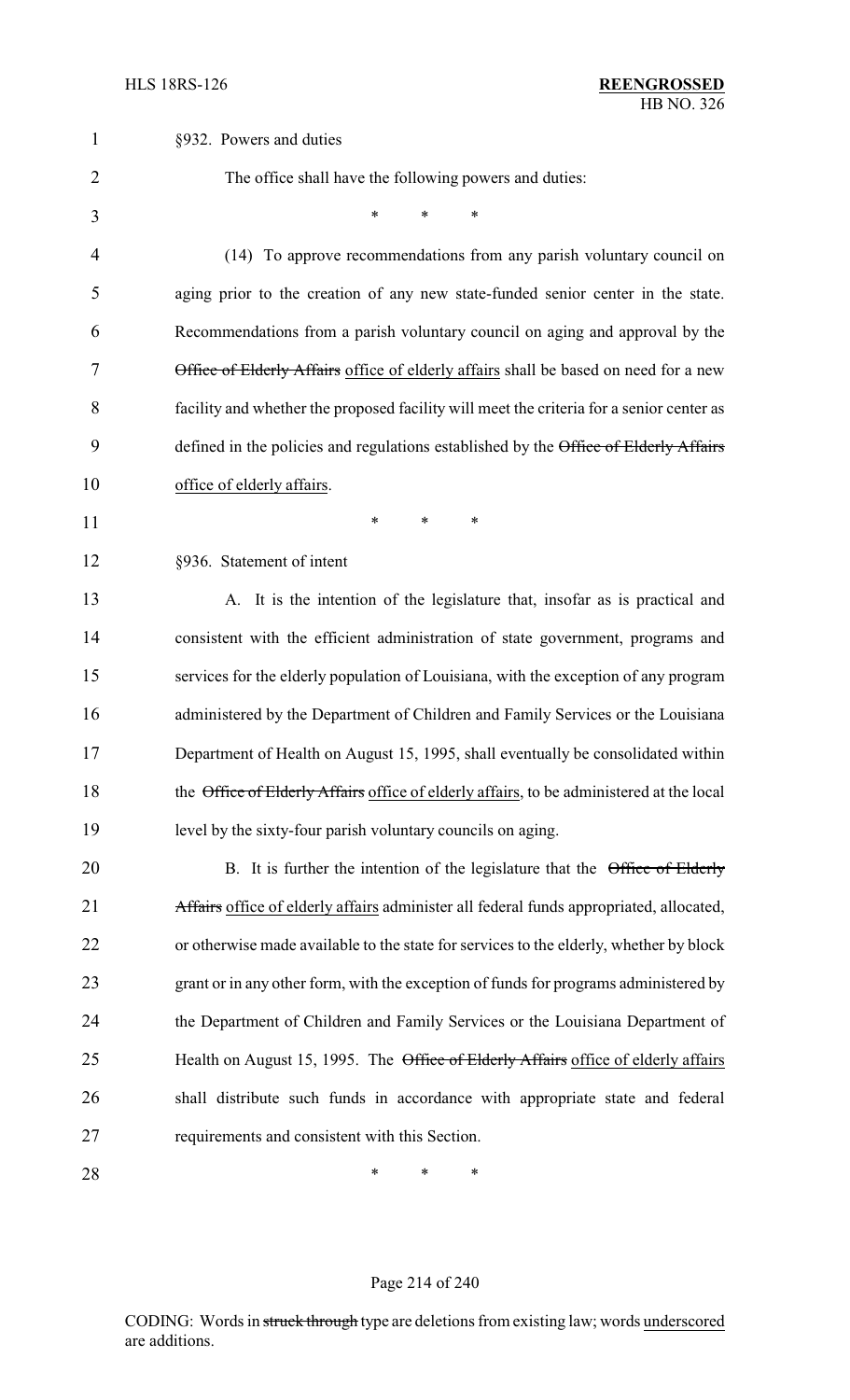| $\mathbf{1}$   | §972. State plan; rules and regulations                                                |
|----------------|----------------------------------------------------------------------------------------|
| $\overline{2}$ | A. The Louisiana Department of Health may establish a state plan for                   |
| 3              | maternal and child health services and enter any orders and make any rules and         |
| 4              | regulations which are necessary to carry the plan into effect.                         |
| 5              | B. The plan shall:                                                                     |
| 6              | (1) Provide for financial participation by the state.                                  |
| 7              | (2) Provide for the administration of the plan or the supervision of the               |
| 8              | administration of the plan by the department.                                          |
| 9              | (3) Provide the methods of administration which are necessary for the                  |
| 10             | efficient operation of the plan.                                                       |
| 11             | (4) Provide that the department will make such reports, in the form and                |
| 12             | containing the information which the secretary of labor of the United States requires, |
| 13             | and that the department will comply with the provisions which the secretary of labor   |
| 14             | finds necessary to assure the correctness and verification of the reports.             |
| 15             | (5) Provide for the extension and improvement of local maternal and child              |
| 16             | health services administered by local health units.                                    |
| 17             | (6) Provide for cooperation with medical, nursing, and welfare groups and              |
| 18             | organizations, and.                                                                    |
| 19             | (7) Provide for the development of demonstration services in needy areas               |
| 20             | and among groups in special need.                                                      |
| 21             | C. This plan may contain any other provisions necessary to carry out the               |
| 22             | purpose of this Chapter.                                                               |
| 23             | $\ast$<br>$\ast$<br>∗                                                                  |
| 24             | §975. Women's cancer prevention program                                                |
| 25             | ∗<br>∗<br>*                                                                            |
| 26             | $C$ .                                                                                  |
| 27             | $\ast$<br>$\ast$<br>$\ast$                                                             |
| 28             | A health care healthcare facility may advertise and be recognized as<br>(2)            |
| 29             | accredited if the facility has successfully completed the established dose and image   |

#### Page 215 of 240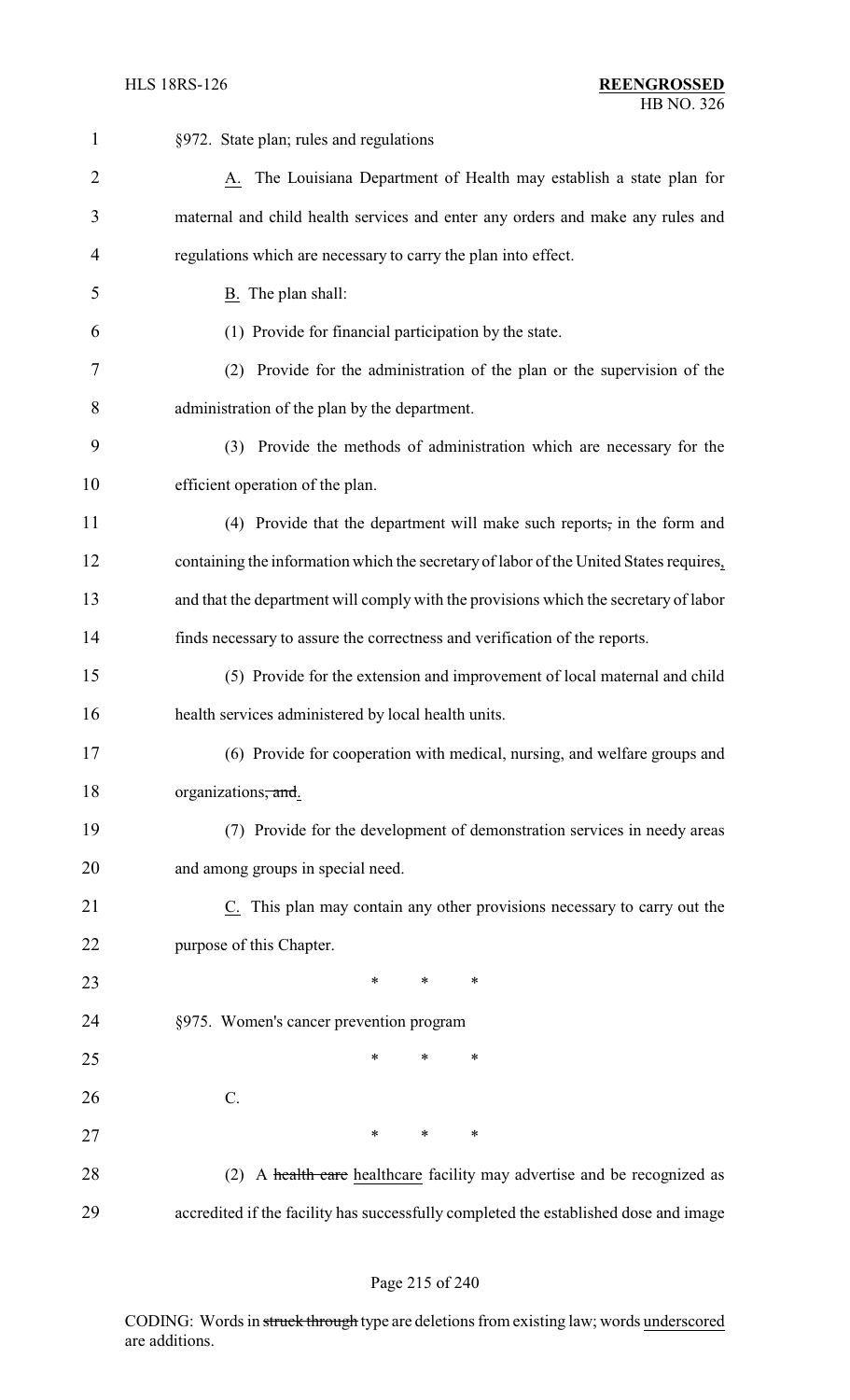| $\mathbf{1}$   | criteria, has been accredited for a three-year period by the American College of           |
|----------------|--------------------------------------------------------------------------------------------|
| $\overline{2}$ | Radiology, and maintains current accreditation. Upon receiving accreditation from          |
| 3              | the American College of Radiology, the identifying certificate issued shall be             |
| 4              | displayed in a prominent place at the facility.                                            |
| 5              | *<br>$\ast$<br>*                                                                           |
| 6              | §976. Children's Health Insurance Program; criteria for implementation                     |
| 7              | A. In accordance with the authority granted the Louisiana Department of                    |
| 8              | Health pursuant to R.S. $36:254(A)(6)$ and $(D)(1)(a)(i)$ and pursuant to the restrictions |
| 9              | contained in Subsection B of this Section, the department shall avail itself of federal    |
| 10             | funding under the Children's Health Insurance Program (Title XXI of the Social             |
| 11             | Security Act) only if the following criteria are met:                                      |
| 12             | *<br>$\ast$<br>$\ast$                                                                      |
| 13             | (3) The department shall take the following steps to simplify the enrollment               |
| 14             | process for children:                                                                      |
| 15             | *<br>$\ast$<br>∗                                                                           |
| 16             | (c) Distribute information as to how to apply for Medicaid services and                    |
| 17             | where to obtain an application form at various strategic locations, including but not      |
| 18             | limited to health care healthcare facilities, schools, community centers, churches, and    |
| 19             | grocery stores.                                                                            |
| 20             | $\ast$<br>$\ast$<br>$\ast$                                                                 |
| 21             | $(5)(a)$ The department shall expand Medicaid eligibility for children, birth              |
| 22             | until age nineteen, in families whose income does not exceed one hundred                   |
| 23             | thirty-three percent of the federal poverty level applicable federal poverty guideline     |
| 24             | as published in the Federal Register by the United States Department of Health and         |
| 25             | Human Services.                                                                            |
| 26             | (b) After July 1, 1999, the department shall expand Medicaid eligibility for               |
| 27             | children, birth until age nineteen, in families whose income does not exceed one           |
| 28             | hundred fifty percent of the federal poverty level applicable federal poverty guideline    |

# Page 216 of 240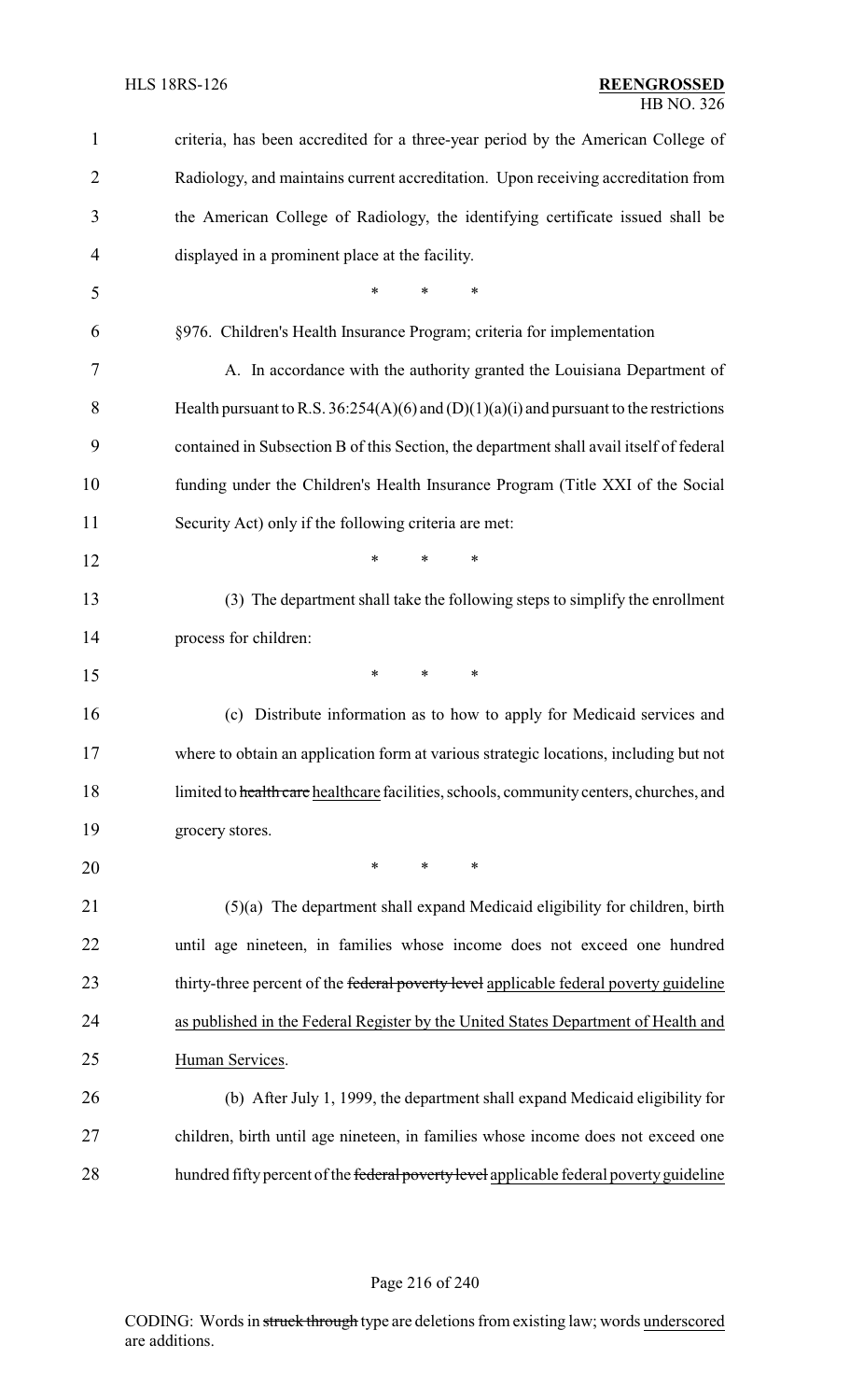| $\mathbf{1}$   | as published in the Federal Register by the United States Department of Health and     |
|----------------|----------------------------------------------------------------------------------------|
| $\overline{2}$ | Human Services.                                                                        |
| 3              | (c) After July 1, 2000, the department shall expand eligibility for children,          |
| 4              | birth until age nineteen, in families whose income does not exceed two hundred         |
| 5              | percent of the federal poverty level applicable federal poverty guideline as published |
| 6              | in the Federal Register by the United States Department of Health and Human            |
| 7              | Services.                                                                              |
| 8              | $(d)(i)$ After July 1, 2001, the department shall apply to the Centers for             |
| 9              | Medicare and Medicaid Services, United States Department of Health and Human           |
| 10             | Services, for authority to implement appropriate waivers or demonstration projects     |
| 11             | to expand eligibility under the Children's Health Insurance Program for parents of     |
| 12             | children who are enrolled in the state's Children's Health Insurance Program or        |
| 13             | Medicaid whose family income does not exceed the federal poverty level one             |
| 14             | hundred percent of the applicable federal poverty guideline as published in the        |
| 15             | Federal Register by the United States Department of Health and Human Services,         |
| 16             | and for pregnant women whose family income is greater than one hundred                 |
| 17             | eighty-five percent of the federal poverty level applicable federal poverty guideline  |
| 18             | but does not exceed two hundred percent of the federal poverty level applicable        |
| 19             | federal poverty guideline.                                                             |
| 20             | $\ast$<br>∗<br>∗                                                                       |
| 21             | <b>B.</b>                                                                              |
| 22             | ∗<br>$\ast$<br>∗                                                                       |
| 23             | (3) Any private health insurance model implemented pursuant to the State               |
| 24             | Children's Health Insurance Program (Title XXI of the Social Security Act) shall at    |
| 25             | a minimum include the following features:                                              |
| 26             | *<br>$\ast$<br>∗                                                                       |
| 27             | (b) Require all insurance providers participating in the private insurance             |
| 28             | model to collect payments or premiums from participants on a sliding scale basis and   |
| 29             | in accordance with any applicable state and federal regulations in order to provide    |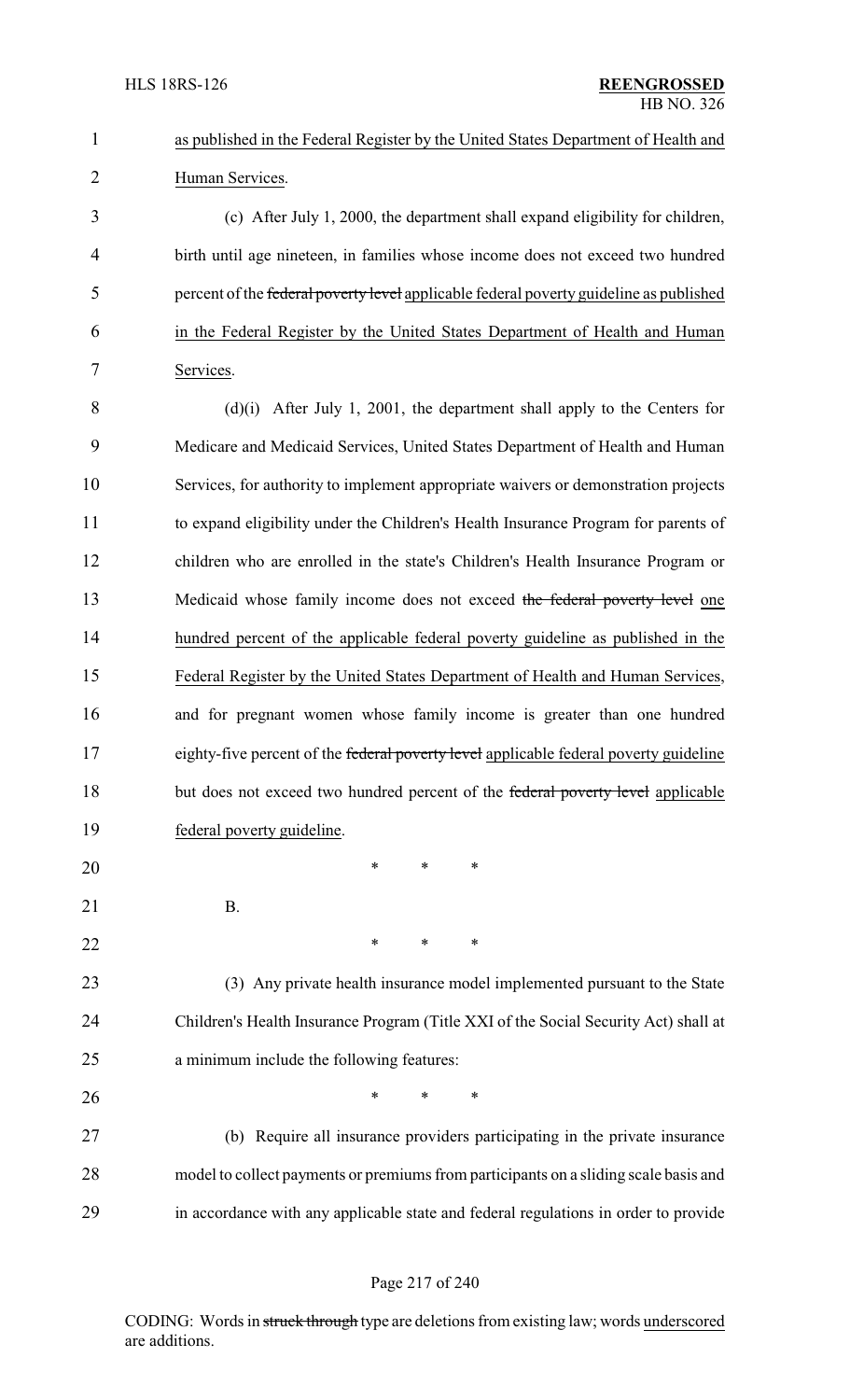| $\mathbf{1}$   | for payment for health care healthcare services or premiums for comprehensive          |
|----------------|----------------------------------------------------------------------------------------|
| $\overline{2}$ | insurance coverage.                                                                    |
| 3              | $\ast$<br>$\ast$<br>∗                                                                  |
| 4              | C. Beginning January 1, 1999, and semian mually thereafter, the department             |
| 5              | shall submit the following information to the Joint Legislative Committee on the       |
| 6              | Budget and to the Senate and House Health and Welfare Committees committees on         |
| 7              | health and welfare:                                                                    |
| 8              | $\ast$<br>$\ast$<br>*                                                                  |
| 9              | E. Any rules or regulations adopted under the provisions of this Section shall         |
| 10             | be promulgated under the Administrative Procedure Act. Any rules or regulations        |
| 11             | adopted pursuant to the private health insurance model shall be subject to review by   |
| 12             | the House Committee on Health and Welfare and, the Senate Committee on Health          |
| 13             | and Welfare and, the House Committee on Insurance, and the Senate Committee on         |
| 14             | Insurance.                                                                             |
| 15             | ∗<br>*<br>∗                                                                            |
| 16             | §977.2. Purpose                                                                        |
| 17             | The legislature hereby declares that for the economic and social benefits of           |
| 18             | all residents of this state, it is important to ensure that children of the state have |
| 19             | access to affordable health insurance that offers comprehensive coverage and           |
| 20             | emphasizes preventive health care.<br>Many children in working families are            |
| 21             | uninsured, including children in families whose family income is greater than two      |
| 22             | hundred percent of the federal poverty level, are uninsured applicable federal poverty |
| 23             | guideline as published in the Federal Register by the United States Department of      |
| 24             | Health and Human Services. The lack of health insurance negatively affects the         |
| 25             | health status of children. The lack of health insurance negatively affects the health  |
| 26             | status of children. The legislature further finds that access to health care is a key  |
| 27             | component for the healthy development of children and a successful education. It       |
| 28             | is, therefore, the intent of the legislature to provide access to affordable health    |
| 29             | insurance to children in Louisiana.                                                    |

#### Page 218 of 240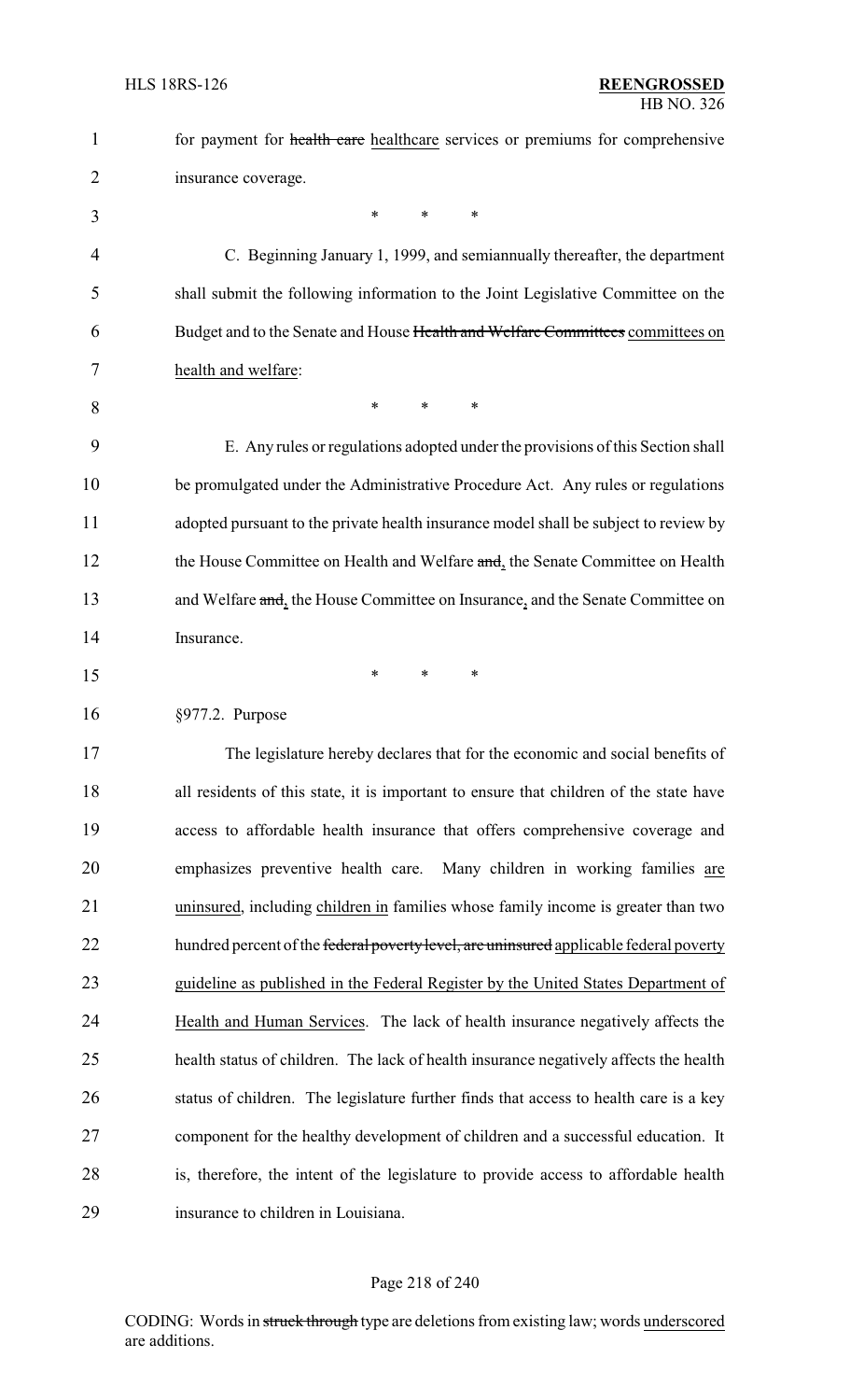| $\mathbf{1}$   | §977.3. Definitions                                                                  |
|----------------|--------------------------------------------------------------------------------------|
| $\overline{2}$ | As used in this Part, the following definitions shall apply:                         |
| 3              | *<br>*<br>*                                                                          |
| 4              | (3) "Medical assistance" means health care healthcare benefits provided              |
| 5              | through the Louisiana Medicaid program or the Louisiana Children's Health            |
| 6              | Insurance Program, hereafter referred to as LaCHIP.                                  |
| 7              | *<br>*<br>*                                                                          |
| 8              | §977.5. Eligibility requirements                                                     |
| 9              | A. To be eligible for this program, a child shall:                                   |
| 10             | *<br>∗<br>∗                                                                          |
| 11             | (2) Be in a family where in which the family income is between two hundred           |
| 12             | percent and three hundred percent of the federal poverty level applicable federal    |
| 13             | poverty guideline as published in the Federal Register by the United States          |
|                |                                                                                      |
| 14             | Department of Health and Human Services.                                             |
| 15             | *<br>*<br>∗                                                                          |
| 16             | C. A child shall not be eligible for coverage under the program if:                  |
| 17             | (1) The premium required by R.S. 46:977.9(D) has not been timely paid. If            |
| 18             | the required premium is not paid, the liability of the program shall be limited to   |
| 19             | health care healthcare services provided under the program for the time period for   |
| 20             | which the premium has been paid. A child shall also be ineligible for reenrollment   |
| 21             | for a period of time set forth in rule by the department if the premium is not paid. |
| 22             | *<br>$\ast$                                                                          |
| 23             | §977.8. Eligibility; future federal legislation                                      |
| 24             | The department, upon enactment by congress of legislation allowing the               |
| 25             | same, may utilize income determinations made by the Food Stamp Program, WIC,         |
| 26             | or the National School Lunch Program, or the successor of any of these programs for  |

# Page 219 of 240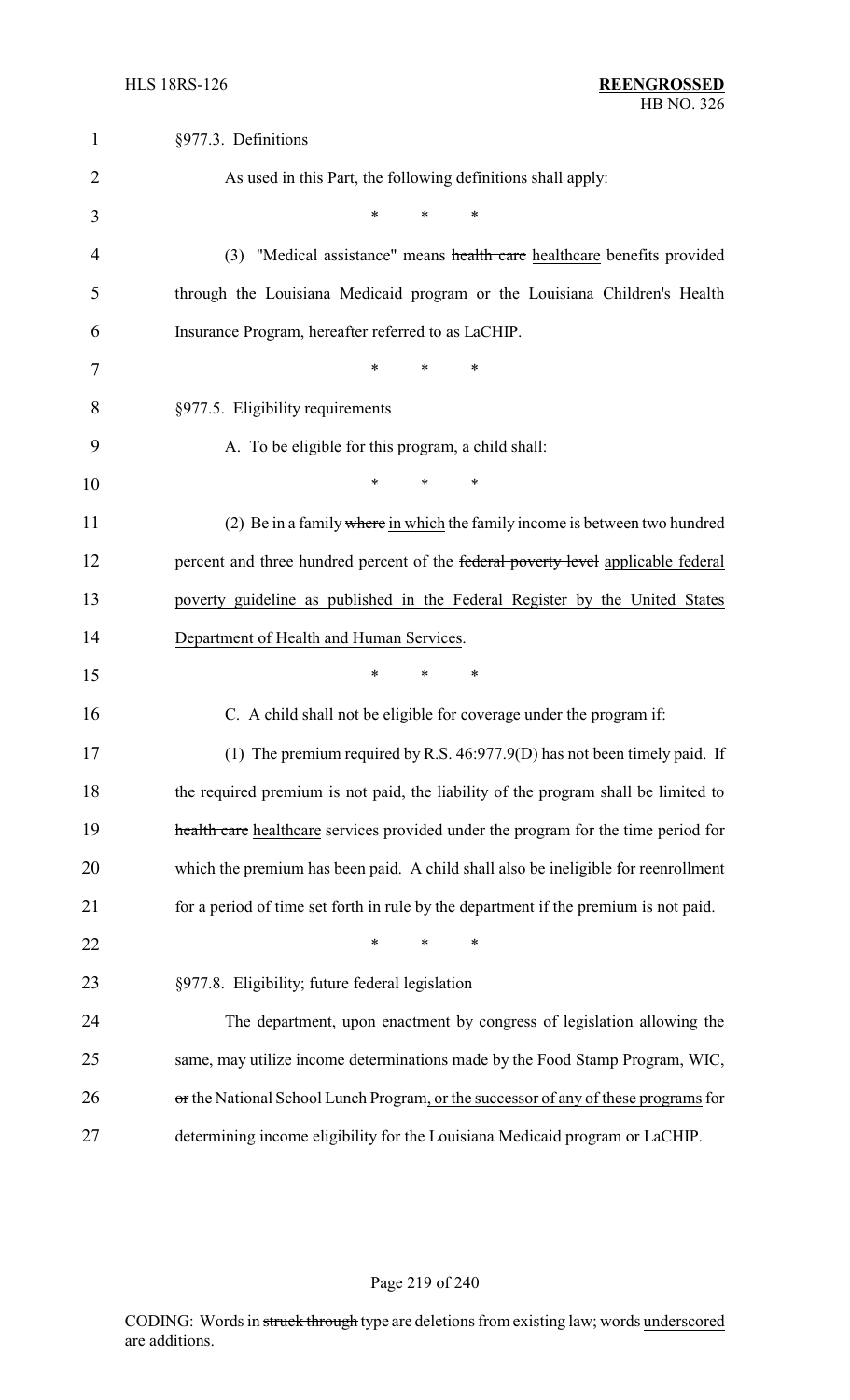| $\overline{2}$ | Subject to the General Appropriation Act of the legislature, the<br>A.                 |
|----------------|----------------------------------------------------------------------------------------|
| 3              | department shall purchase or provide health care healthcare benefits for eligible      |
| $\overline{4}$ | children which are equivalent to the benefits provided for children under the          |
| 5              | coverage requirements for the federal Children's Health Insurance Program, Title       |
| 6              | XXI of the Social Security Act.                                                        |
| $\overline{7}$ | $\ast$<br>$\ast$<br>*                                                                  |
| 8              | D. The responsible party for a child enrolled in the program shall be subject          |
| 9              | to the following cost-sharing requirements for subsidized insurance:                   |
| 10             | (1) The department shall by rule establish requirements concerning monthly             |
| 11             | premiums, co-payments, and coinsurance for health care healthcare services. This       |
| 12             | cost sharing shall be on a sliding scale based on family income up to three hundred    |
| 13             | percent of the federal poverty level applicable federal poverty guideline as published |
| 14             | in the Federal Register by the United States Department of Health and Human            |
| 15             | Services. The department shall work in consultation with the Louisiana staff of the    |
| 16             | Children's Defense Fund, Agenda for Children, Louisiana Maternal and Child Health      |
| 17             | Coalition, Covering Kids and Families, Louisiana Partnership for Children and          |
| 18             | Families, Families Helping Families of Louisiana, Louisiana Chapter of the National    |
| 19             | Association of Social Workers, Louisiana Chapter of the American Academy of            |
| 20             | Pediatrics, Louisiana Chapter of the March of Dimes, and Louisiana Primary Care        |
| 21             | Association in the rulemaking process regarding the sliding scale, which is based on   |
| 22             | family income. Notwithstanding this Paragraph, there shall be no co-payment            |
| 23             | required for well-baby or well-child health care, including but not limited to         |
| 24             | age-appropriate immunization as required under state and federal law.                  |
| 25             | *<br>*<br>∗                                                                            |
| 26             | §977.10. Authority of the department; premiums                                         |
| 27             | The department shall have the authority to:                                            |
| 28             | ∗<br>∗<br>∗                                                                            |

1 §977.9. Health care Healthcare benefits; cost sharing requirements

#### Page 220 of 240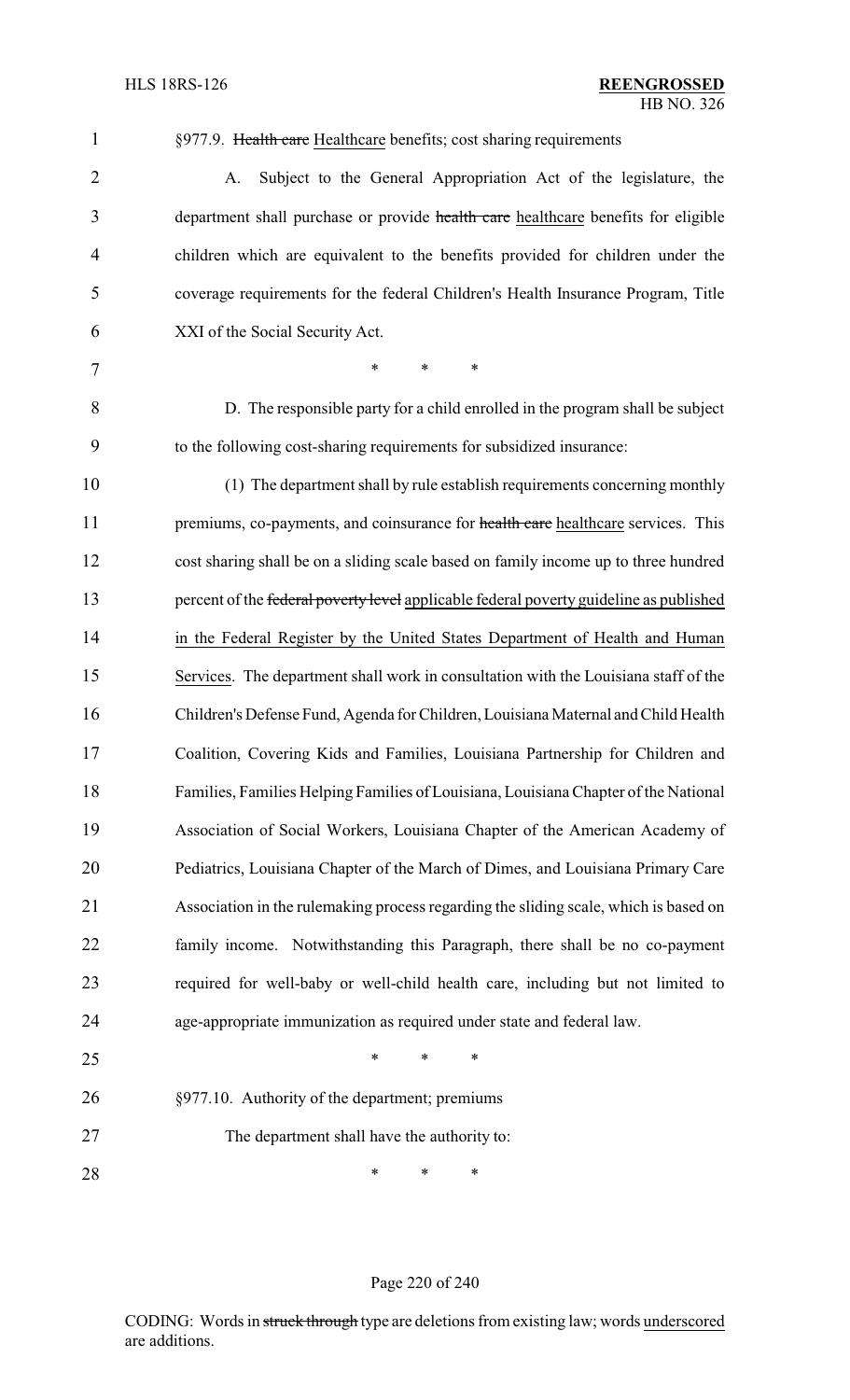| 1              | (4) Monitor the availability and retention of employer-sponsored dependent              |
|----------------|-----------------------------------------------------------------------------------------|
| $\overline{2}$ | health insurance coverage to promote retention of private or employer-sponsored         |
| 3              | health insurance and timely access to health care healthcare services.                  |
| $\overline{4}$ | *<br>*<br>∗                                                                             |
| 5              | Administration of the Louisiana First America Next Freedom and<br>§979.4.               |
| 6              | <b>Empowerment Plan</b>                                                                 |
| 7              | $\ast$<br>∗<br>∗                                                                        |
| 8              | H. The state may implement cost-sharing and copays, as a condition of                   |
| 9              | participation in the plan, for plan participants whose earning shall exceed fifty       |
| 10             | percent of the applicable federal poverty level guideline as published in the Federal   |
| 11             | Register by the United States Department of Health and Human Services.                  |
| 12             | ∗<br>*<br>∗                                                                             |
| 13             | §1052. Objects of the districts                                                         |
| 14             | The objects and purposes of the hospital service districts and the governing            |
| 15             | bodies created under pursuant to the provisions of this chapter Chapter shall be:       |
| 16             | ∗<br>*<br>∗                                                                             |
| 17             | §1056. Hospital director and executives                                                 |
| 18             | A. The commission shall enter into a formal written employment agreement                |
| 19             | with a hospital director, hereafter referred to as "director", who has had experience   |
| 20             | in the field of hospital administration and is familiar with the principles and methods |
| 21             | of hospital and institutional care, and the hospital may enter into a formal written    |
| 22             | employment agreement with any hospital executive. For purposes of this Section,         |
| 23             | "hospital executive" includes but is not limited to any senior member of management     |
| 24             | such as vice president, assistant administrator, or department director. The director   |
| 25             | and any hospital executive shall be full-time employees of the district or of the       |
| 26             | hospital management firm. The director shall receive a salary fixed by the              |
| 27             | commission.                                                                             |
| 28             | *<br>∗<br>∗                                                                             |

# Page 221 of 240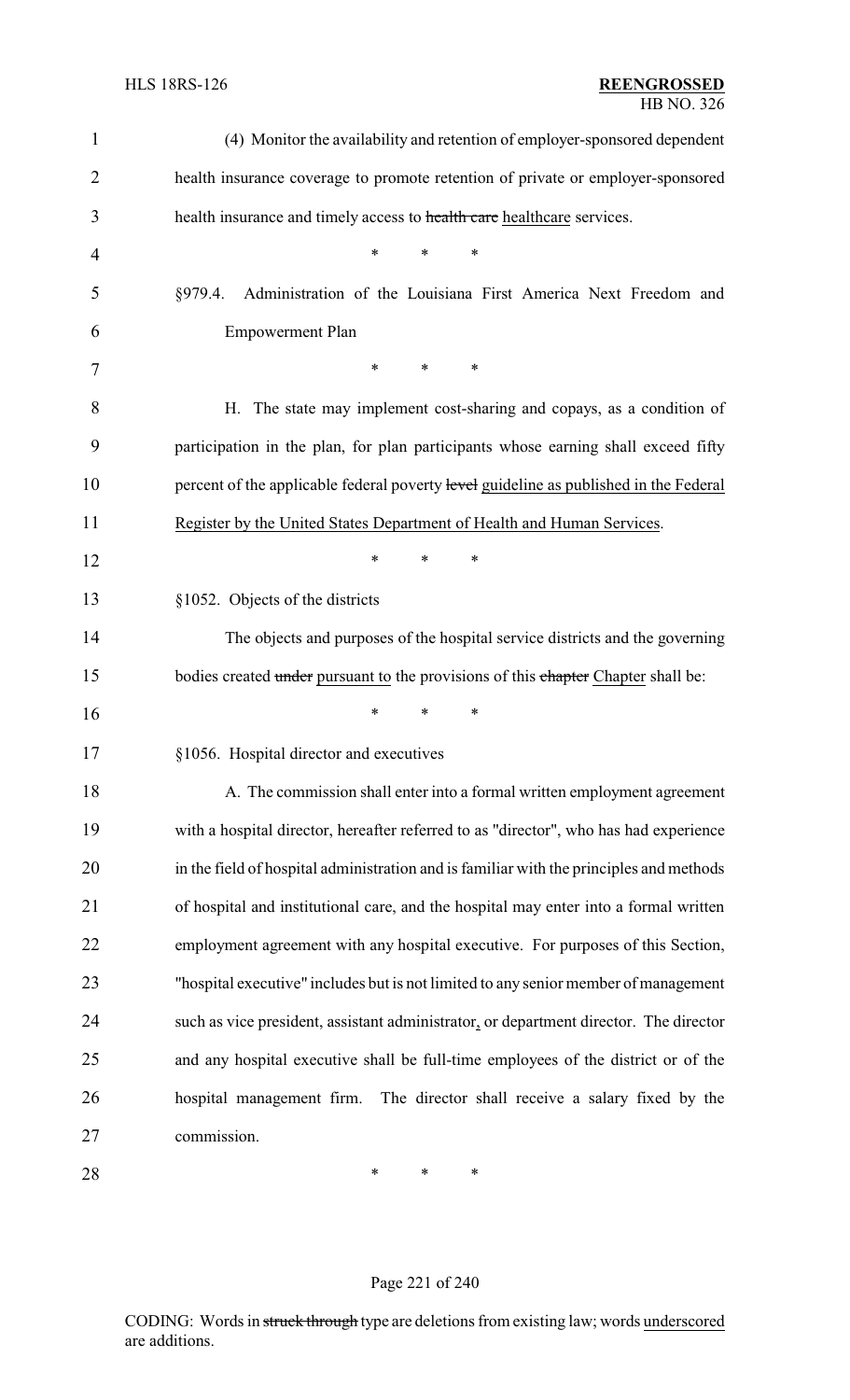| $\mathbf{1}$   | §1057. Duties of director                                                              |
|----------------|----------------------------------------------------------------------------------------|
| $\overline{2}$ | In addition to the duties imposed upon him by other provisions of this chapter         |
| 3              | Chapter, it shall be the duty of the director:                                         |
| 4              | $\ast$<br>*<br>∗                                                                       |
| 5              | (10) To receive and receipt for and keep a correct accounting of all gifts,            |
| 6              | bequests, grants-in-aid, and other revenues received by the district and with the      |
| 7              | consent of the commission, to expend the proceeds of all such gifts, bequests,         |
| 8              | grants-in-aid and other revenues for the purpose designated in this chapter Chapter    |
| 9              | and subject to any conditions that may be imposed in any act of donation or any law    |
| 10             | providing grants-in-aid or other revenues for such purpose.                            |
| 11             | (11) To perform any other duties and functions which he or the commission              |
| 12             | consider necessary or desirable to carry out the purposes of this chapter Chapter.     |
| 13             | *<br>*<br>$\ast$                                                                       |
| 14             | CHAPTER 10-D. HEALTHCARE SERVICE DISTRICT - LOUISIANA                                  |
| 15             | DEPARTMENT OF HEALTH, AND HOSPITALS' REGION IV                                         |
| 16             | *<br>*<br>∗                                                                            |
| 17             | §1194. Purpose                                                                         |
| 18             | The purpose of the healthcare service district and the governing board created         |
| 19             | under pursuant to the provisions of this Chapter shall be:                             |
| 20             | (1) To identify local public sources of revenue or expenditure that may be             |
| 21             | used by the department as state match to draw down federal matching funds for the      |
| 22             | provision of healthcare services for the low income low-income and uninsured           |
| 23             | population of the district. Notwithstanding any other provision of law to the          |
| 24             | contrary, the district or governing board shall have no authority or governance of the |
| 25             | hospital service districts and shall have no authority to collect or cause to be       |
| 26             | collected any hospital service district monies, funds, or assets.                      |
| 27             | ∗<br>*<br>∗                                                                            |

# Page 222 of 240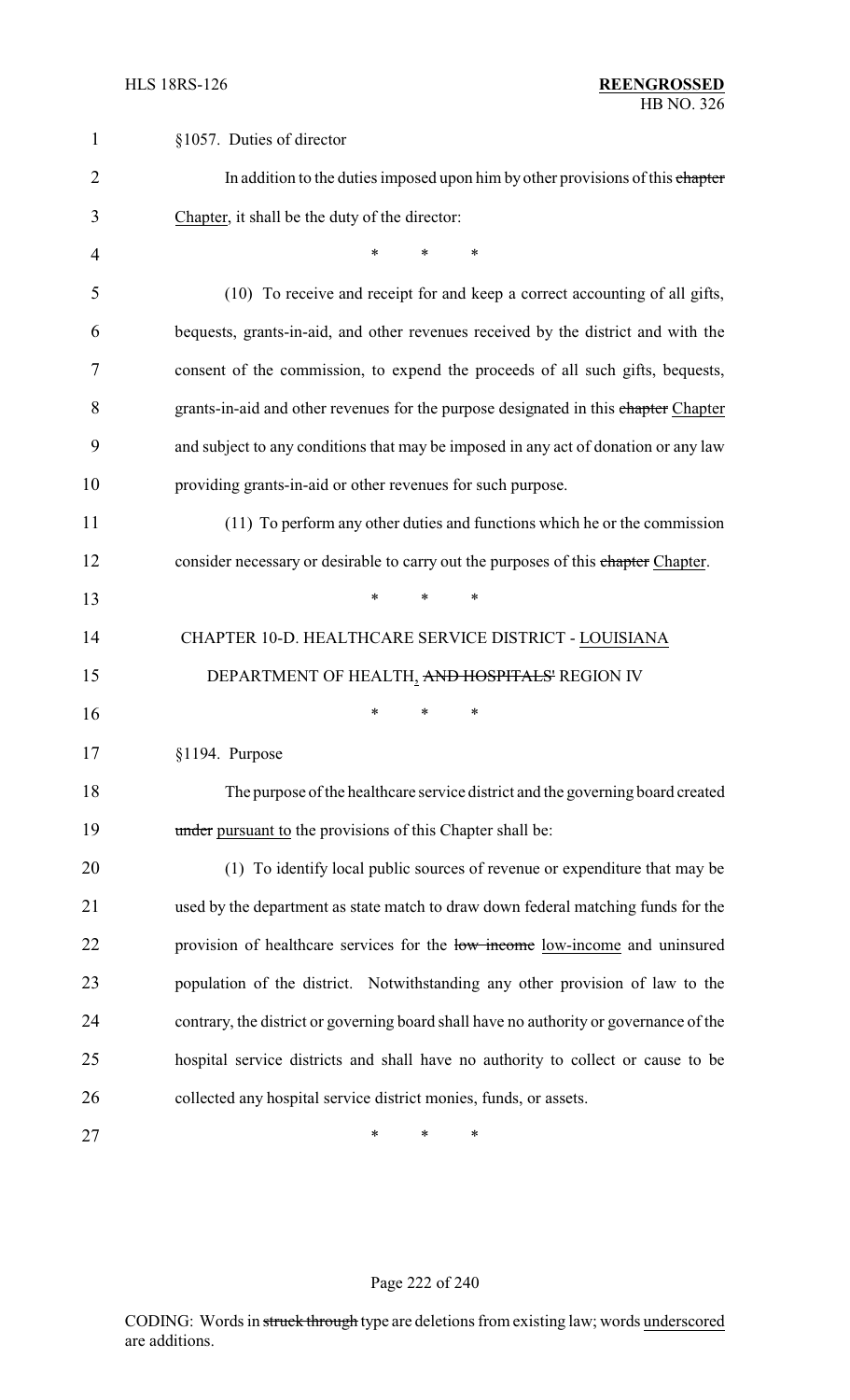| $\mathbf{1}$   | §1195. Powers and duties of governing board                                              |
|----------------|------------------------------------------------------------------------------------------|
| $\overline{2}$ | A. In addition to the duties defined elsewhere in this Chapter, the governing            |
| 3              | board shall have the duty and authority:                                                 |
| 4              | $\ast$<br>$\ast$<br>$\ast$                                                               |
| 5              | (2) To advise on issues concerning the provision of healthcare services for              |
| 6              | the low income low-income and uninsured population of the district.                      |
| 7              | *<br>*<br>∗                                                                              |
| 8              | B. The secretary of the department shall review each such agreement,                     |
| 9              | including a plan for the use of state Medicaid and disproportionate share dollars. If    |
| 10             | the secretary finds that the agreement and plans are sufficient to support medical care  |
| 11             | for the low-income low-income and uninsured population of the district and the           |
| 12             | funds are eligible for federal matching funds to be reimbursed, he shall verify that     |
| 13             | finding to the governing board.                                                          |
| 14             | C. The governing board shall collect or cause to be collected all public                 |
| 15             | monies identified by the district as available for the purpose of serving as state match |
| 16             | for federal matching funds to ensure the provision of healthcare services delivered      |
| 17             | for the low-income low-income and uninsured population of the district.                  |
| 18             | D. The department shall make available for reimbursement these local and                 |
| 19             | federally matched funds to the designated providers in the district to ensure the        |
| 20             | continued provision of healthcare services for the low-income low-income and             |
| 21             | uninsured population of the district.                                                    |
| 22             | $\ast$<br>*<br>∗                                                                         |
| 23             | §1402. Legislative intent; declaration of purpose and policy                             |
| 24             | It is the intent of the legislature to protect the health, safety, and well-being        |
| 25             | of the children and youth of the state who are in out-of-home care on a regular or       |
| 26             | consistent basis. Toward that end, it is the purpose of this Chapter to establish        |
| 27             | statewide minimum standards for the safety and well-being of children and youth,         |
| 28             | to insure ensure maintenance of these standards, and to regulate conditions in these     |
| 29             | facilities through a program of licensing. It shall be the policy of the state to insure |

# Page 223 of 240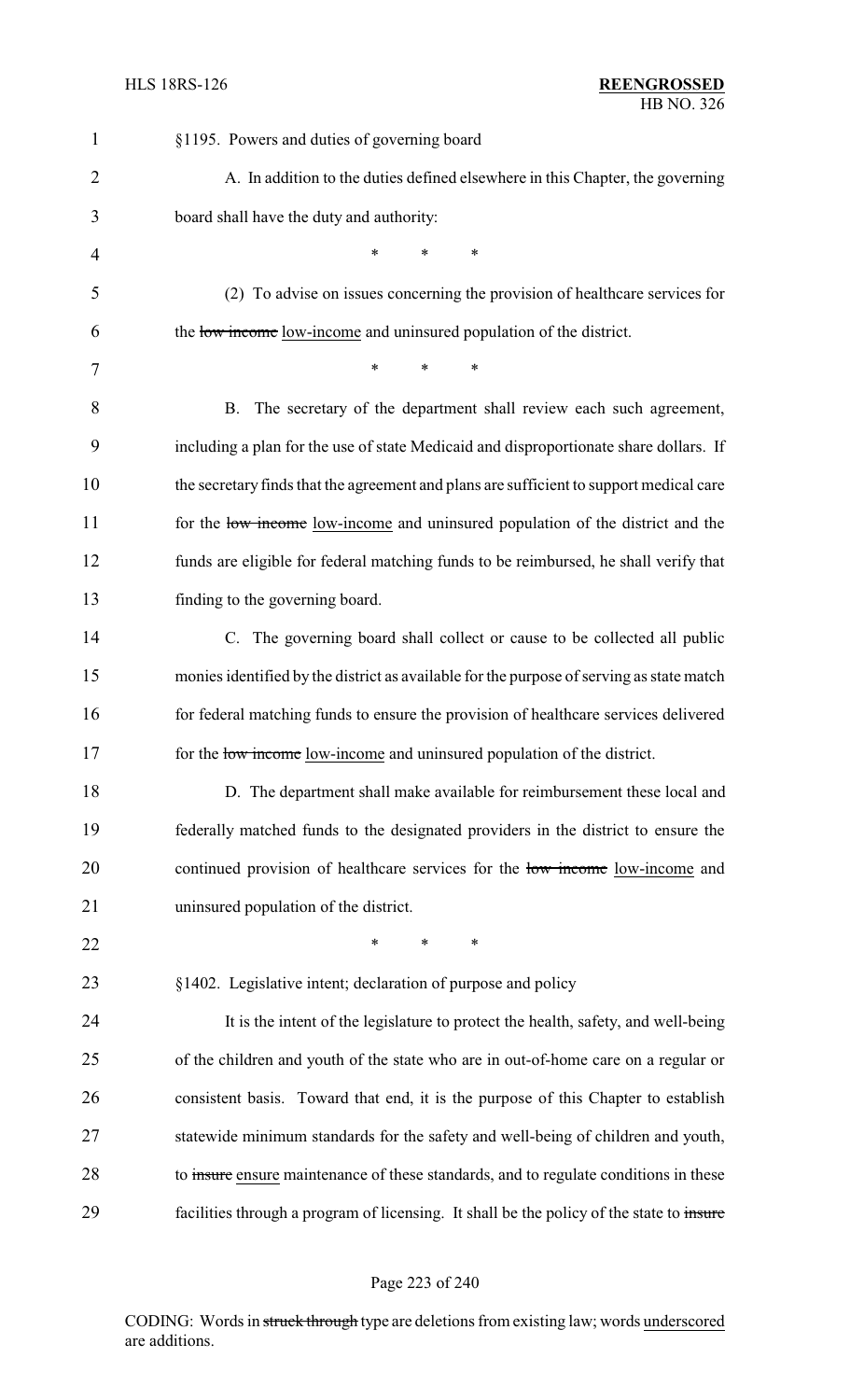| 1              | ensure protection of all individuals under care by specialized providers and to           |
|----------------|-------------------------------------------------------------------------------------------|
| $\overline{2}$ | encourage and assist in the improvement of programs. It is the further intent of the      |
| 3              | legislature that the freedom of religion of all citizens shall be inviolate. This Chapter |
| $\overline{4}$ | shall not give the Louisiana Department of Health or the Department of Children and       |
| 5              | Family Services jurisdiction or authority to regulate, control, supervise, or in any      |
| 6              | way be involved in the form, manner, or content of any curriculum or instruction of       |
| 7              | a school or specialized provider sponsored by a church or religious organization so       |
| 8              | long as the civil and human rights of the clients and residents are not violated.         |
| 9              | *<br>$\ast$<br>∗                                                                          |
| 10             | §1403.1. Extended stay for completion of educational courses or other programs            |
| 11             | Notwithstanding any other provision of law to the contrary, including but not             |
| 12             | limited to R.S. $46:1403(A)(1)$ , a child housed at a residential home, may stay at such  |
| 13             | home until his twenty-first birthday to complete any educational course that he began     |
| 14             | at such facility, including but not limited to a General Education Development            |
| 15             | course, and any other program offered by the residential home.                            |
| 16             | *<br>∗                                                                                    |
| 17             | §1433. Notification of location of missing and/or or exploited child                      |
| 18             | *<br>*<br>∗                                                                               |
| 19             | §1602. Issuance of charter by the secretary of state; organization and operations;        |
| 20             | authority to receive public funds; liability                                              |
| 21             | A.(1) Any five or more citizens of a parish who possess the qualifications                |
| 22             | set forth in this Section may associate themselves together for the purpose of making     |
| 23             | application to the office of elderly affairs, hereinafter in this Chapter referred to as  |
| 24             | the "office", for a charter for a parish voluntary council on the aging.<br>The           |
| 25             | application shall set forth the names, addresses, and occupations of the persons who      |
| 26             | are to serve as members of the initial council and such other information as is           |
| 27             | required by this Chapter to be included in a parish charter.                              |
| 28             | (2) Immediately upon the receipt of an application, the office shall make                 |
| 29             | such examination and investigation as it deems advisable. After the application has       |

Page 224 of 240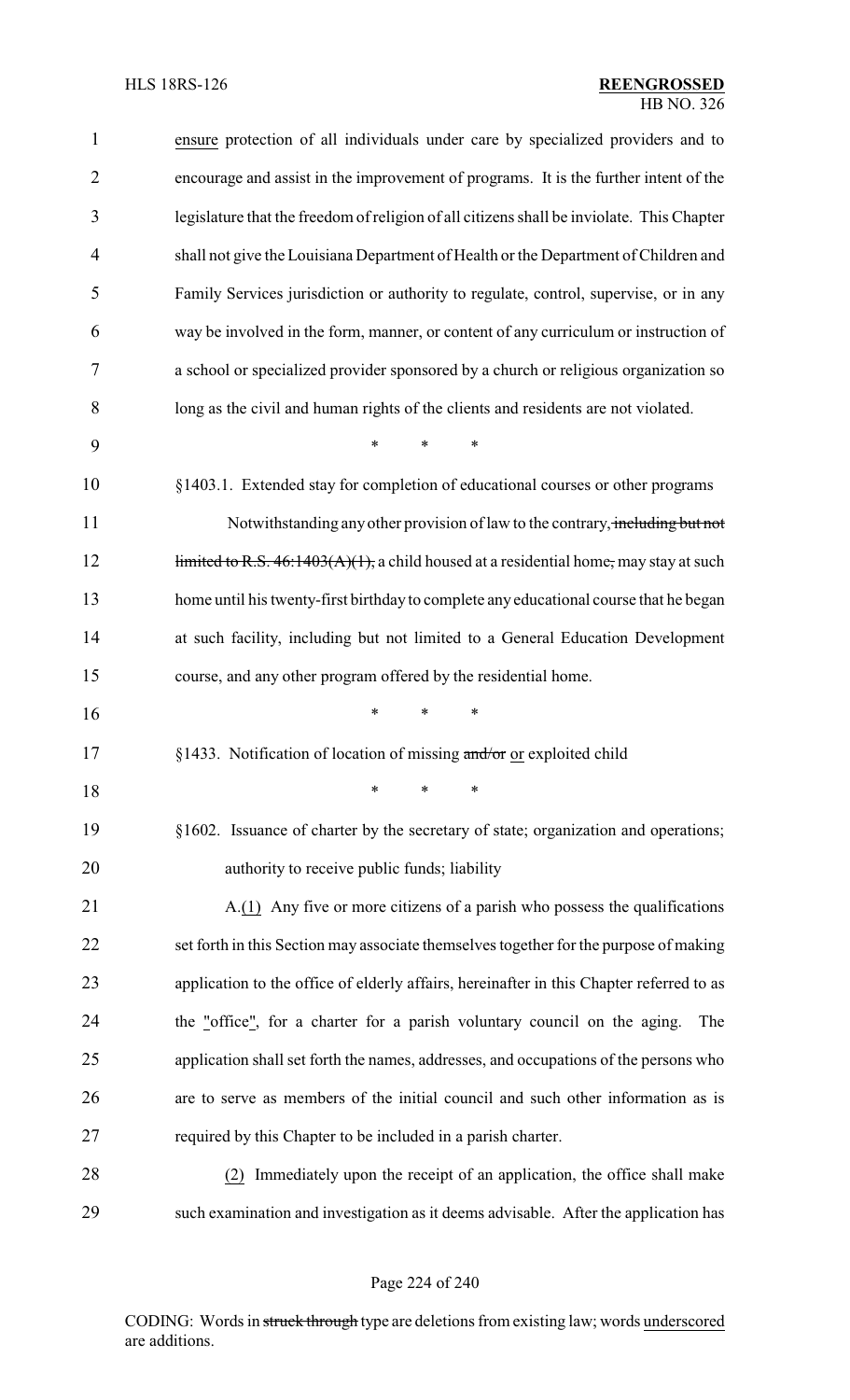| $\mathbf{1}$   | been approved by the executive director of the office, it shall be transmitted to the    |
|----------------|------------------------------------------------------------------------------------------|
| $\overline{2}$ | secretary of state, who is hereby authorized to issue a charter which thereafter shall   |
| 3              | constitute authority of the voluntary council on the aging to function in the parish for |
| 4              | which the charter was issued in accordance with the provisions of this Chapter.          |
| 5              | (3) Immediately upon issuance of the charter by the secretary of state, the              |
| 6              | parish voluntary council on the aging will be authorized to receive public funds from    |
| 7              | any governmental or political subdivision. Such funds shall be subject to audit by       |
| 8              | the legislative auditor or his duly authorized representative.                           |
| 9              | $\ast$<br>*<br>*                                                                         |
| 10             | D. Each parish voluntary council on the aging shall be voluntary as to its               |
| 11             | membership and as to all plans, programs, and activities, and each shall be non-profit   |
| 12             | making and politically non-partisan and non-factional and shall be non-sectarian.        |
| 13             | *<br>*<br>∗                                                                              |
| 14             | F.(1) If the council is held liable for damages for personal injury or wrongful          |
| 15             | death, the court shall determine:                                                        |
| 16             | (a) The amount of general damages exclusive of:                                          |
| 17             | (i) Medical care,.                                                                       |
| 18             | (ii) Related benefits,.                                                                  |
| 19             | (iii) Loss of earnings or support, or both, and.                                         |
| 20             | *<br>*<br>∗                                                                              |
| 21             | (b) The amount of medical care, related benefits, and loss of earnings or                |
| 22             | support, or both, to date of judgment.                                                   |
| 23             | ∗<br>$\ast$<br>∗                                                                         |
| 24             | §1906.2. Interdepartmental cooperation                                                   |
| 25             | The <del>Departments of Public Safety and Corrections, Social Services, Health</del>     |
| 26             | and Hospitals, and Education Department of Public Safety and Corrections,                |
| 27             | Department of Children and Family Services, Department of Health, Department of          |
| 28             | Education, and the Juvenile and Family Court Judges Association shall consult and        |
| 29             | cooperate to develop a plan for treatment and a continuum of care for children           |

# Page 225 of 240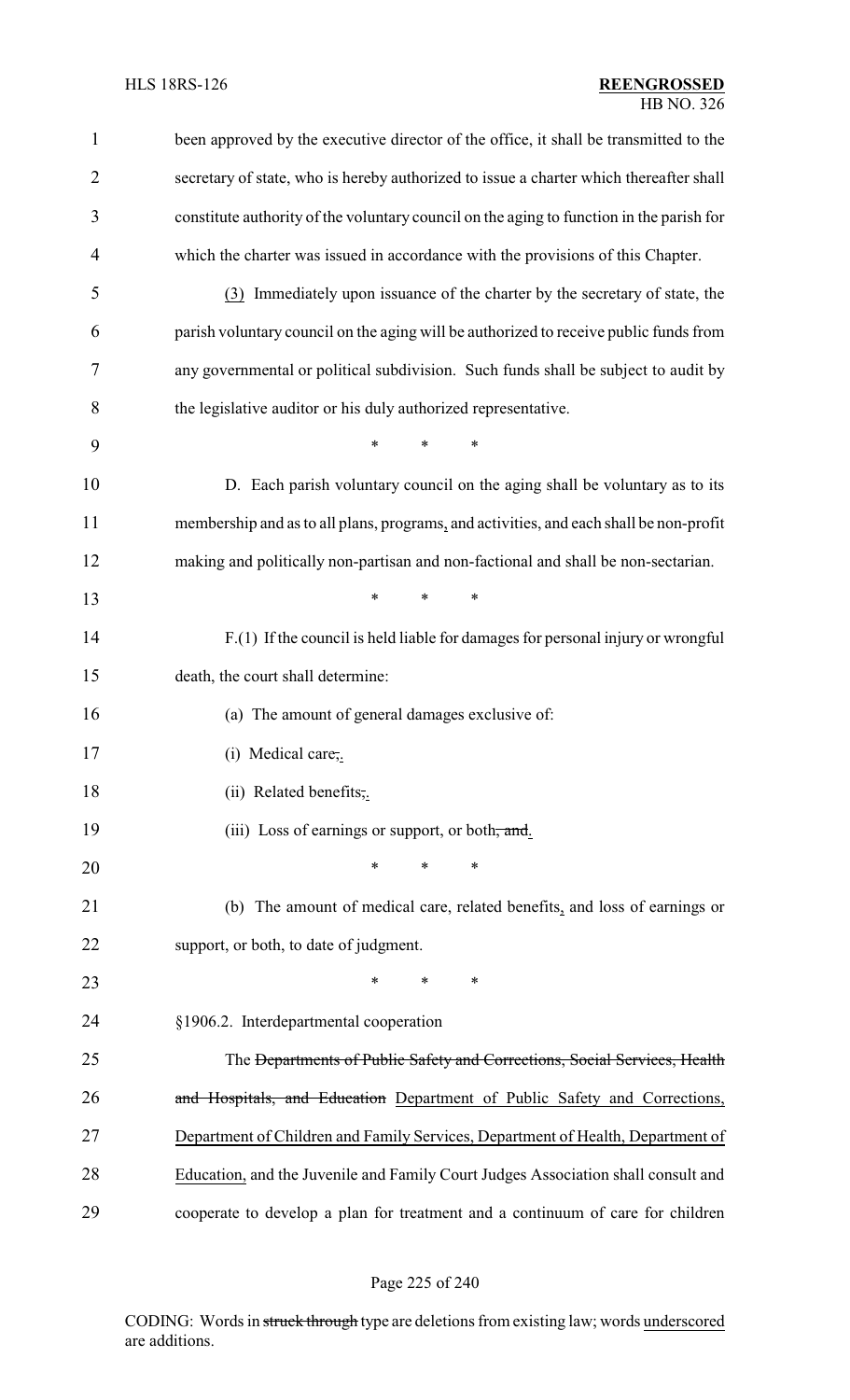| 1  | alleged to be or adjudicated delinquent or in need of care or supervision.<br>The      |
|----|----------------------------------------------------------------------------------------|
| 2  | purposes of such consultation shall include the goal of early intervention by the      |
| 3  | components of the juvenile justice system to assist children in receiving proper       |
| 4  | treatment so that they will be less likely to re-enter the system.                     |
| 5  | $\ast$<br>$\ast$<br>$\ast$                                                             |
| 6  | §1953. Use of public facilities; equal accommodations; service dogs                    |
| 7  | $\ast$<br>$\ast$<br>$\ast$                                                             |
| 8  | F. Nothing in this Section shall require any person who owns, leases, or               |
| 9  | operates any public conveyance or modes of transportation, educational institutions,   |
| 10 | hotels, restaurants, theaters, lodging places, places of public accommodation,         |
| 11 | amusement, or resort, and other places to which the general public is invited, to      |
| 12 | modify his property or facility in any way or provide a higher degree of care for a    |
| 13 | person with a disability than for a person who is not disabled does not have a         |
| 14 | disability.                                                                            |
| 15 | §1954. Housing accommodations; full and equal access; degree of care; service          |
| 16 | dogs                                                                                   |
| 17 |                                                                                        |
| 18 | B. Nothing in this Section shall require any person renting, leasing, or               |
| 19 | providing for compensation immovable property to modify his property in any way        |
| 20 | or to provide a higher degree of care for a person with a disability than for a person |
| 21 | who is not disabled does not have a disability.                                        |
| 22 | $\ast$<br>$\ast$<br>∗                                                                  |
| 23 | §2121. Statement of purpose                                                            |
| 24 | $\ast$<br>∗<br>∗                                                                       |
| 25 | C. It is the intention of the legislature to achieve a reduction in serious and        |
| 26 | fatal injuries to the victims of family violence and to clarify the problems, causes,  |
| 27 | and remediation of family violence by providing the necessary services including       |

# Page 226 of 240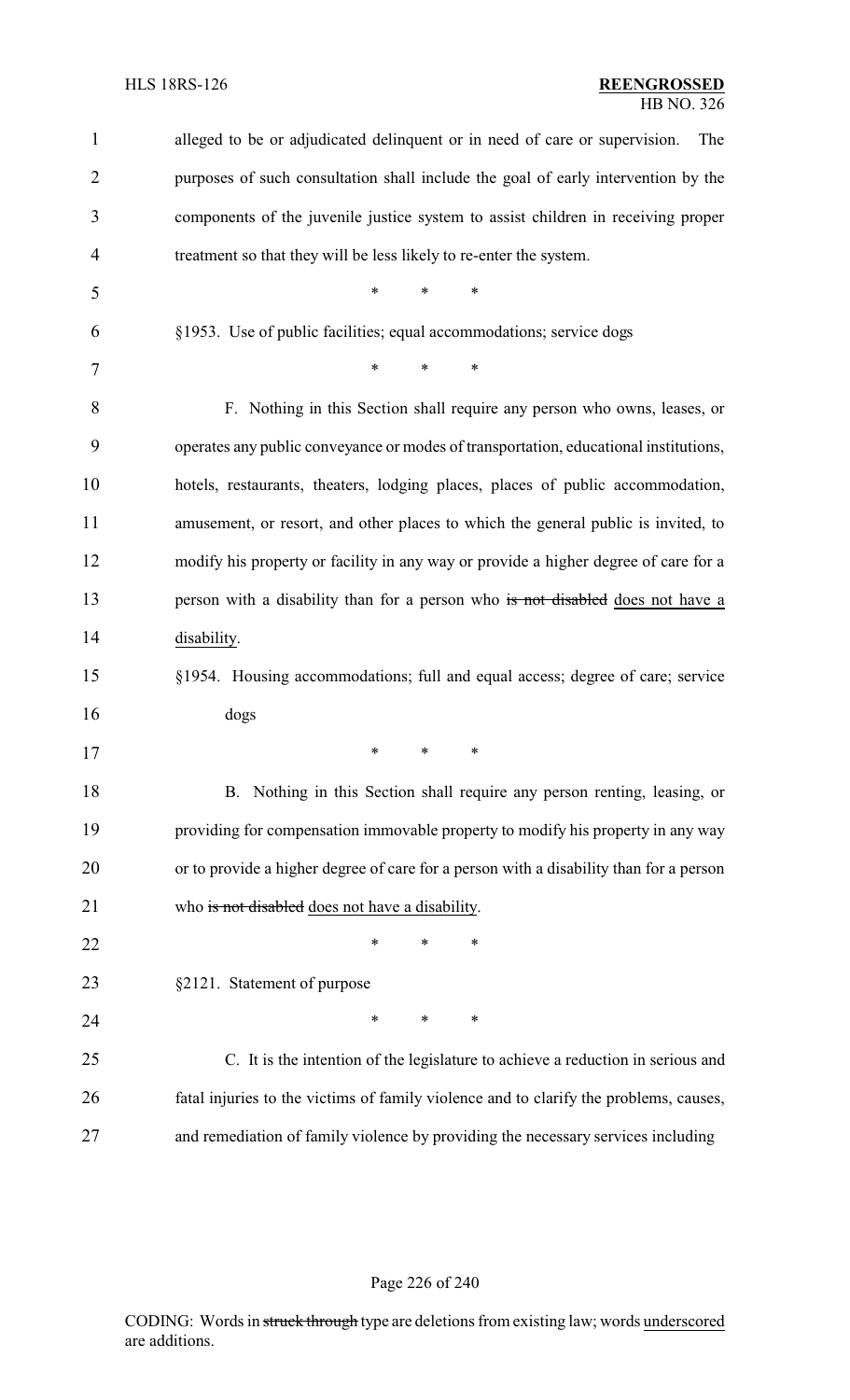| $\mathbf{1}$ | shelter, counseling, and referrals to social services, medical care, and legal assistance |
|--------------|-------------------------------------------------------------------------------------------|
| 2            | in the form of a family violence center.                                                  |
| 3            | *<br>*<br>$\ast$                                                                          |
| 4            | §2125. Evaluation; reports                                                                |
| 5            | A. Both the program created hereunder and the shelters it prescribes shall be             |
| 6            | evaluated by the House and Senate Committees on Health and Welfare committees             |
| 7            | on health and welfare at the end of the first fiscal year of the program and at the end   |
| 8            | of each subsequent fiscal year during which the program is continued. Such                |
| 9            | evaluation shall be designed to determine the effectiveness of the program in             |
| 10           | achieving its objectives.                                                                 |
| 11           | *<br>*<br>$\ast$                                                                          |
| 12           | §2127. Programs for victims of family violence; administration                            |
| 13           | $\ast$<br>*<br>*                                                                          |
| 14           | Prior to any allocation or distribution of monies, as provided in<br>$\mathbf{C}$ .       |
| 15           | Subsection A above of this Section, the office may deduct no more than five percent       |
| 16           | of the amount appropriated from the fund for administrative costs.                        |
| 17           | ∗<br>*<br>∗                                                                               |
| 18           | §2135. Temporary restraining order                                                        |
| 19           | *<br>*<br>∗                                                                               |
| 20           | C. During the existence of the temporary restraining order, a party shall have            |
| 21           | the right to return to the family residence once to recover his or her personal clothing  |
| 22           | and necessities, provided that the party is accompanied by a law enforcement officer      |
| 23           | to insure ensure the protection and safety of the parties.                                |
| 24           | *<br>∗<br>*                                                                               |
| 25           | §2136. Protective orders; content; modification; service                                  |
| 26           | A. The court may grant any protective order or approve any consent                        |
| 27           | agreement to bring about a cessation of domestic abuse as defined in R.S. 46:2132,        |

# Page 227 of 240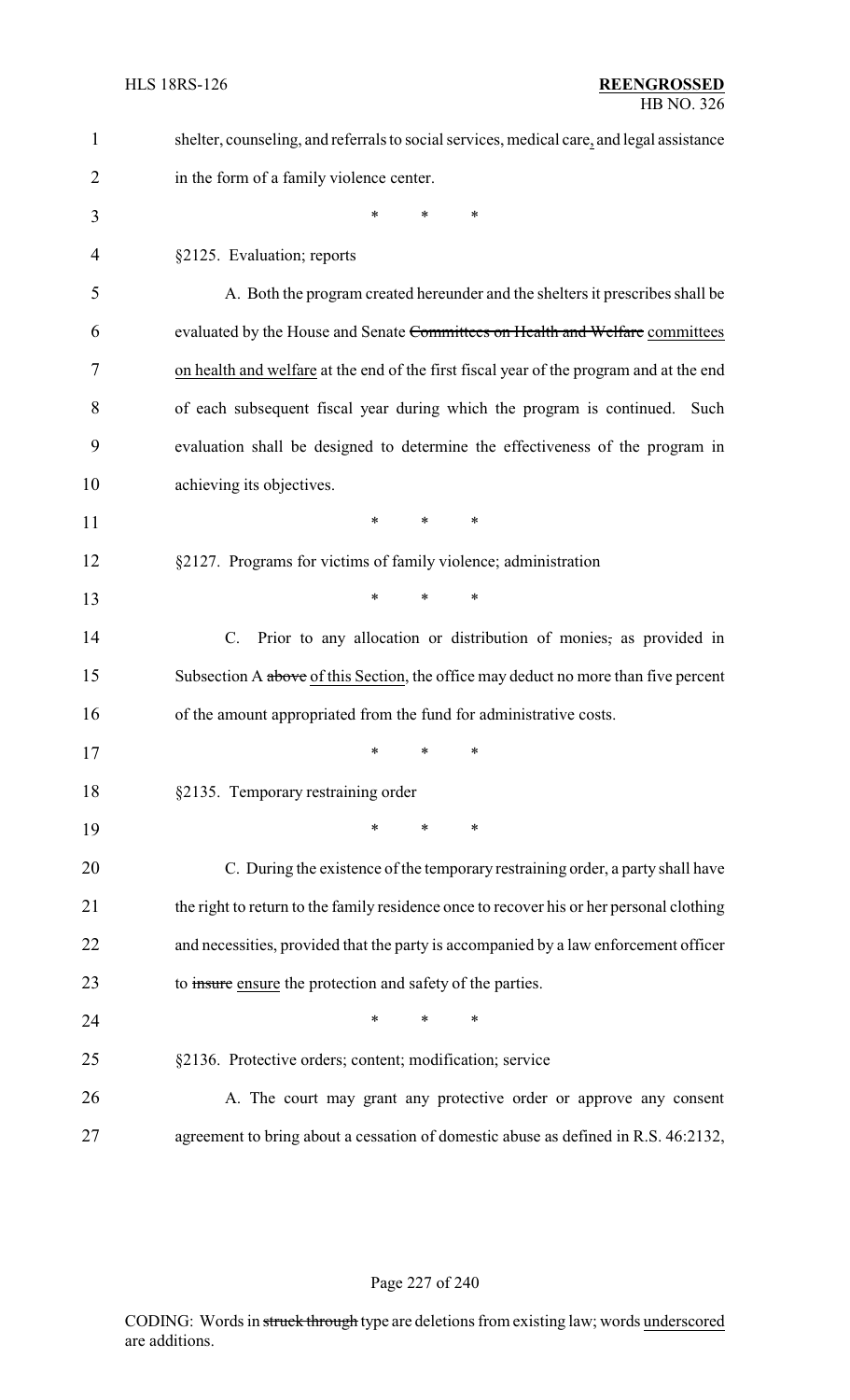| $\mathbf{1}$   | or the threat or danger thereof, to a party, any minor children, or any person alleged    |
|----------------|-------------------------------------------------------------------------------------------|
| $\overline{2}$ | to be incompetent, which relief may include but is not limited to:                        |
| 3              | *<br>*<br>∗                                                                               |
| 4              | (4)                                                                                       |
| 5              | $\ast$<br>$\ast$<br>$\ast$                                                                |
| 6              | If the additional medical opinion regarding a medical evaluation is<br>(b)                |
| 7              | ordered for both the defendant and abused person, two separate evaluators shall be        |
| 8              | appointed.                                                                                |
| 9              | (c) After an additional medical opinion regarding a medical evaluation has                |
| 10             | been completed and a report issued, the court may order counseling or other medical       |
| 11             | treatment as deemed appropriate.                                                          |
| 12             | *<br>$\ast$<br>∗                                                                          |
| 13             | §2200. Transportation assistance for persons who are elderly and persons with             |
| 14             | disabilities                                                                              |
| 15             | The Department of Transportation and Development may establish and                        |
| 16             | administer a program to provide assistance to applicants eligible under the provisions    |
| 17             | of Section 16(b)(2) of the federal Urban Mass Transportation Act of 1964, as              |
| 18             | amended (49 USCA U.S.C. 1612(b)(2)).                                                      |
| 19             | ∗<br>*<br>∗                                                                               |
| 20             | §2254. Nondiscrimination policy in educational facilities, real estate transactions,      |
| 21             | and state-funded programs                                                                 |
| 22             | ∗<br>∗<br>∗                                                                               |
| 23             | F.                                                                                        |
| 24             | ∗<br>∗<br>∗                                                                               |
| 25             | A recipient of state financial assistance shall operate a program or<br>(2)               |
| 26             | activity in a facility which is accessible to and usable by persons with disabilities and |
| 27             | shall comply with ANSI specifications as defined in R.S. 46:2253(18) R.S. 46:2253         |
| 28             | by January 1, 1982.                                                                       |
| 29             | ∗<br>∗<br>∗                                                                               |

# Page 228 of 240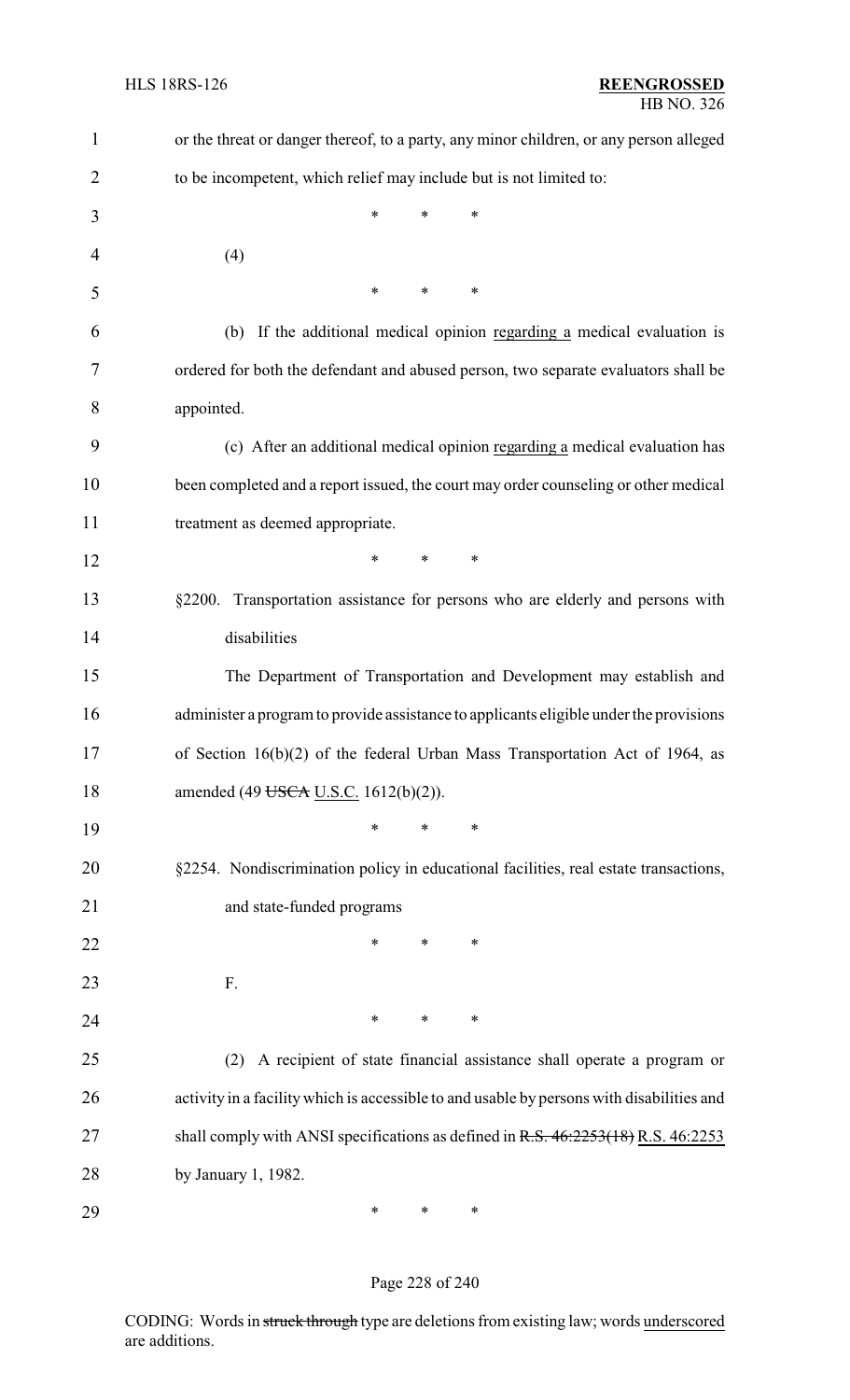| $\mathbf{1}$   | §2256. Complaints; filing procedure; compensation                                         |
|----------------|-------------------------------------------------------------------------------------------|
| $\overline{2}$ | $\ast$<br>$\ast$<br>*                                                                     |
| 3              | <b>B.</b><br>Persons with disabilities who have been subject to unlawful                  |
| 4              | discrimination as defined in this Chapter shall have the right to any and all remedies    |
| 5              | available under the law if they prevail in a suit under this Chapter including but not    |
| 6              | limited to compensatory damages, attorney fees, costs, and any other relief deemed        |
| 7              | appropriate. Any person who believes he has been discriminated against and intends        |
| 8              | to pursue court action must shall give the person who has allegedly discriminated         |
| 9              | written notice of this fact at least thirty days before initiating court action, must and |
| 10             | shall detail the discrimination, and both parties must shall make a good faith effort     |
| 11             | to resolve the dispute before court action.                                               |
| 12             | C. Any party filing suit under this Chapter, who fails to prevail in his cause            |
| 13             | of action, shall be held responsible for reasonable attorneys' attorney fees and all      |
| 14             | court costs at the discretion of the judge.                                               |
| 15             | $\ast$<br>∗<br>∗                                                                          |
| 16             | §2352. Duties                                                                             |
| 17             | The commission shall:                                                                     |
| 18             | $\ast$<br>∗<br>∗                                                                          |
| 19             | (4) Develop and implement a statewide program to insure ensure continuity                 |
| 20             | of services to deaf people.                                                               |
| 21             | *<br>$\ast$<br>∗                                                                          |
| 22             | §2402. Definitions                                                                        |
| 23             | Except where the context clearly indicates otherwise, in this Chapter:                    |
| 24             | *<br>$\ast$<br>∗                                                                          |
| 25             | (3) "Child abuse prevention" means services and programs funded through                   |
| 26             | the Children's Trust Fund which are designed to prevent the occurrence or recurrence      |
| 27             | of child abuse and neglect as defined in R.S. 14:403 Children's Code Article 603.         |
| 28             | Except for those provided in this Chapter and except for the purpose of planning and      |
| 29             | coordination pursuant to the provisions of this Chapter, the services and programs        |

# Page 229 of 240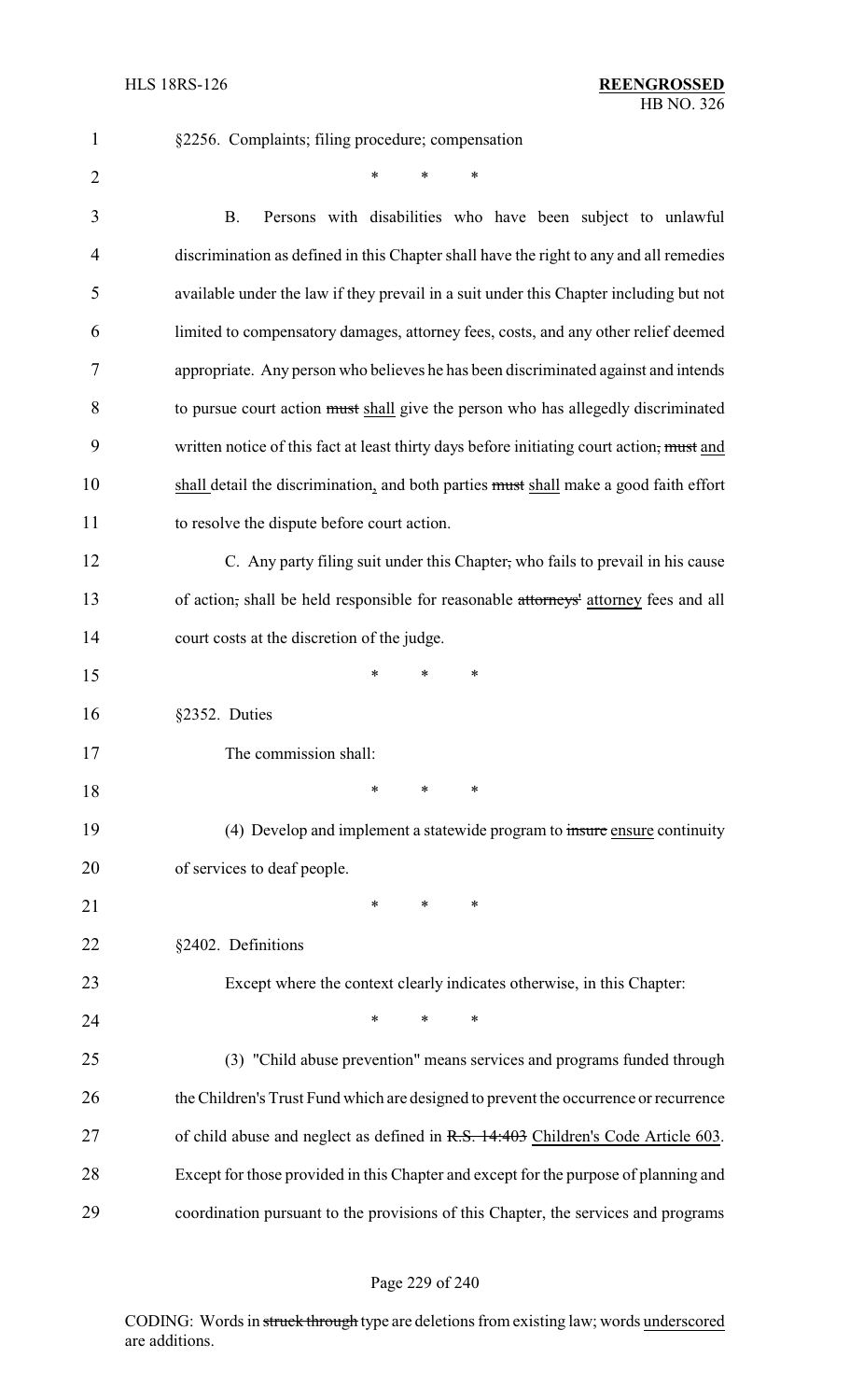| $\mathbf{1}$   | of the Department of Children and Family Services which are mandated by state law        |  |  |
|----------------|------------------------------------------------------------------------------------------|--|--|
| $\overline{2}$ | or state appropriation, or which are required for receipt of federal funds, shall not be |  |  |
| 3              | subject to the provisions of this Chapter.                                               |  |  |
| $\overline{4}$ | $\ast$<br>$\ast$<br>*                                                                    |  |  |
| 5              | (5) "Fund" means the "Louisiana Children's Trust Fund" established by R.S.               |  |  |
| 6              | 46:2403.                                                                                 |  |  |
| 7              | ∗<br>$\ast$<br>$\ast$                                                                    |  |  |
| 8              | §2603. Children's Cabinet; powers and duties                                             |  |  |
| 9              | A. In order to carry out the purposes of this Chapter and the purposes for               |  |  |
| 10             | which it is created, the Children's Cabinet shall:                                       |  |  |
| 11             | $\ast$<br>$\ast$<br>*                                                                    |  |  |
| 12             | (4) Submit an annual report to the governor, the Senate Committee on Health              |  |  |
| 13             | and Welfare, the House Committee on Health and Welfare, and any other legislative        |  |  |
| 14             | committee that requests a copy of the annual report, by January thirty-first             |  |  |
| 15             | summarizing the accomplishments of the past year, providing an evaluation of             |  |  |
| 16             | individual programs and the delivery of services, and indicating specific goals and      |  |  |
| 17             | budget priorities for the next fiscal year.                                              |  |  |
| 18             | *<br>*<br>∗                                                                              |  |  |
| 19             | B. In addition to the above duties and responsibilities provided in Subsection           |  |  |
| 20             | A of this Section, in order to carry out its purposes and functions, the cabinet may:    |  |  |
| 21             | $\ast$<br>∗<br>*                                                                         |  |  |
| 22             | §2692. Intergovernmental transfer program                                                |  |  |
| 23             | *<br>$\ast$<br>∗                                                                         |  |  |
| 24             | C. No program shall be implemented under the provisions of this Section                  |  |  |
| 25             | unless and until the application submitted to the United States Department of Health     |  |  |
| 26             | and Human Services is given final, written approval by the Health Care Financing         |  |  |
| 27             | Administration, United States Department of Health and Human Services or its             |  |  |
| 28             | successor.                                                                               |  |  |
| 29             | $\ast$<br>∗<br>∗                                                                         |  |  |

# Page 230 of 240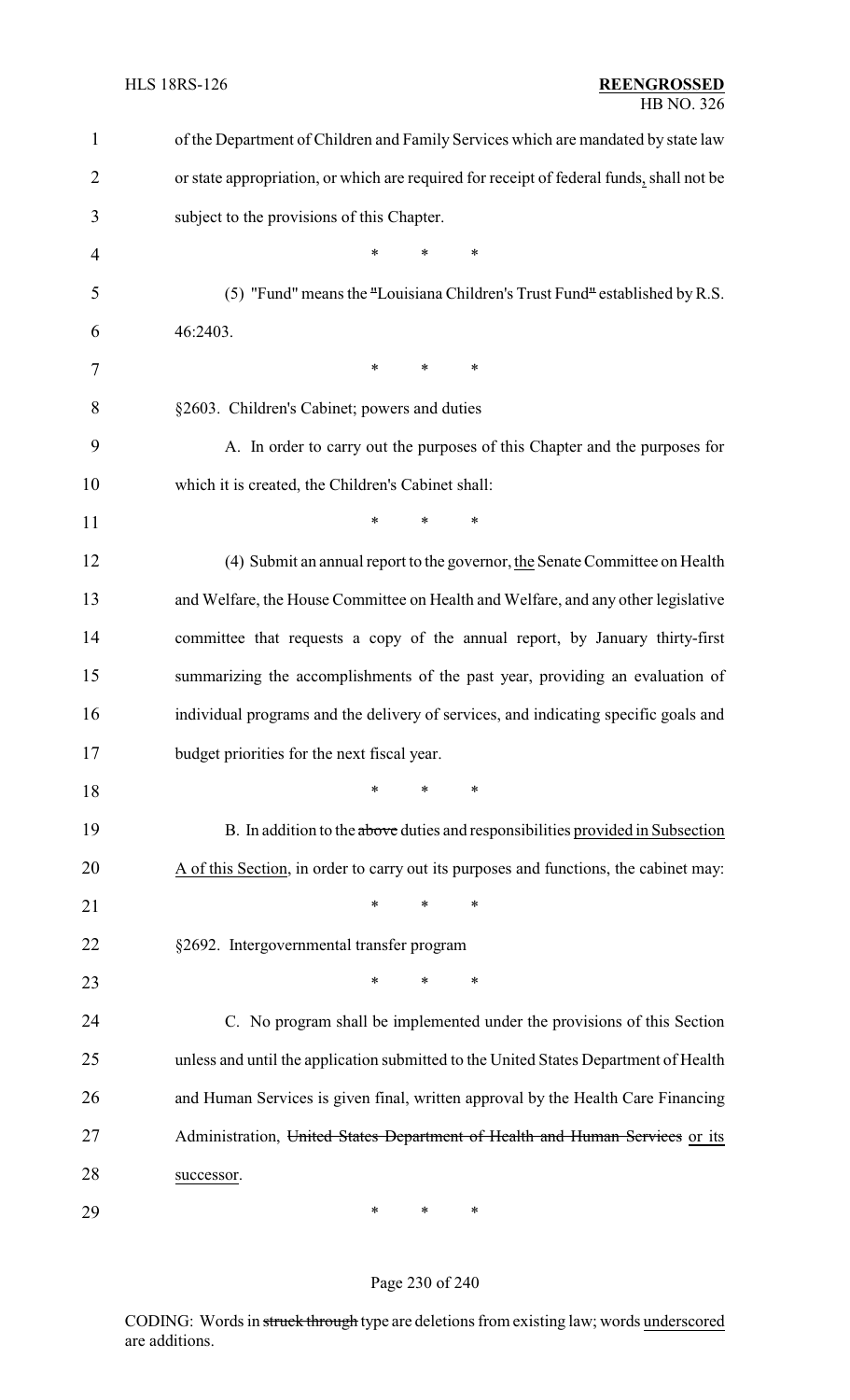| $\mathbf{1}$   | §2702. Definitions                                                                       |
|----------------|------------------------------------------------------------------------------------------|
| $\overline{2}$ | For the purposes of this Chapter, the following words and phrases shall have             |
| 3              | the meanings ascribed to them in this Section:                                           |
| 4              | *<br>*<br>∗                                                                              |
| 5              | (8) "Full-size crib" means a full-size crib as defined in $16$ C.F.R. CFR                |
| 6              | 1508.3, regarding the requirements for full-size cribs.                                  |
| 7              | (9) "Non-full-size crib" means a non-full-size crib as defined in $16$ C.F.R.            |
| 8              | CFR 1509.2, regarding the requirements for non-full-size cribs.                          |
| 9              | *<br>*<br>∗                                                                              |
| 10             | §2704. Unsafe children's product defined                                                 |
| 11             | *<br>*<br>∗                                                                              |
| 12             | B. For the purposes of this Chapter, a crib is unsafe if it does not conform             |
| 13             | to the standards endorsed or established by the Consumer Product Safety                  |
| 14             | Commission, pursuant to $16$ C.F.R. CFR 1500.1, et seq.                                  |
| 15             | $\ast$<br>$\ast$<br>∗                                                                    |
| 16             | §2722. Intergovernmental transfer program                                                |
| 17             | $\ast$<br>$\ast$<br>∗                                                                    |
| 18             | B. Subject to such recommendations and approval, the department shall                    |
| 19             | make application to the United States Department of Health and Hospitals Human           |
| 20             | Services for the implementation of an intergovernmental transfer program. The            |
| 21             | application shall include a detailed explanation of the department's plan to utilize the |
| 22             | plan funds for the reimbursement of Medicaid school-based services and                   |
| 23             | administrative claiming as allowed by law.                                               |
| 24             | *<br>*<br>∗                                                                              |
| 25             | §2731. Health Trust Fund                                                                 |
| 26             | $\ast$<br>∗<br>∗                                                                         |
| 27             | <b>B.</b>                                                                                |
| 28             | ∗<br>∗<br>∗                                                                              |

# Page 231 of 240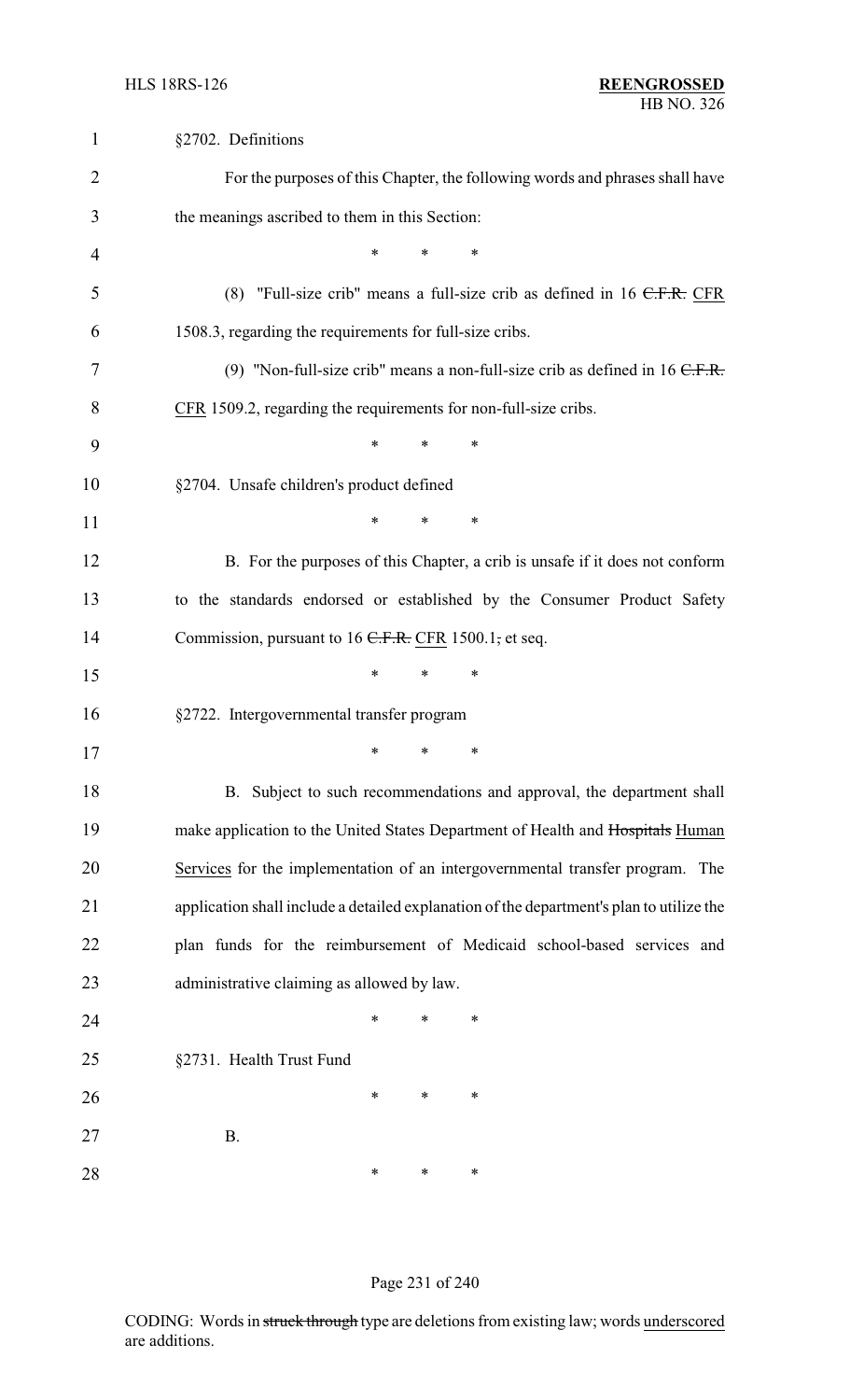| $\mathbf{1}$   | (2) Any money transferred or deposited to the Health Trust Fund from the                |
|----------------|-----------------------------------------------------------------------------------------|
| $\overline{2}$ | receipt of economic damages proceeds of the Deepwater Horizon Economic                  |
| 3              | Damages Collection Fund provided for in R.S. 39:91 shall be further deposited by        |
| $\overline{4}$ | the treasurer into a trust account hereby established in the Health Trust Fund and      |
| 5              | named the Medicaid Disabilities Account. Notwithstanding any other provision of         |
| 6              | this Section, the money in the Medicaid Disabilities Account shall be used solely to    |
| 7              | be appropriated for services provided by home and community based home- and             |
| 8              | community-based healthcare providers utilized by the developmentally disabled           |
| 9              | persons with developmental disabilities.                                                |
| 10             | *<br>*<br>*                                                                             |
| 11             | $C_{\cdot}$<br>The legislature may appropriate monies to the fund from sources          |
| 12             | including but not limited to the following:                                             |
| 13             | *<br>*<br>*                                                                             |
| 14             | (3) Uncompensated care payments to state and other public providers and                 |
| 15             | facilities that are designated for the purposes of intergovernmental transfer payments, |
| 16             | except uncompensated care payments up to one hundred percent of uncompensated           |
| 17             | care costs of hospitals defined in R.S. $40:1300.143(a)$ R.S. $40:1189.3$ .             |
| 18             | ∗<br>*<br>∗                                                                             |
| 19             | D. Appropriations from the fund shall be used and expended under the                    |
| 20             | supervision of the secretary of the Louisiana Department of Health, hereinafter         |
| 21             | referred to as the "department", and shall be restricted to the purposes of enhancing   |
| 22             | the provision of appropriate health care to Louisiana's Medicaid and LaCHIP             |
| 23             | beneficiaries and the medically indigent by:                                            |
| 24             | $\ast$<br>*<br>*                                                                        |
| 25             | (3) Workforce development initiatives to increase access to primary and                 |
| 26             | preventive health care services by supporting education and placement of physicians     |
| 27             | and other medical professionals in medically underserved areas, including but not       |
| 28             | limited to the State Loan Repayment Program, physician salary subsidies, and health     |
| 29             | education scholarships.                                                                 |

# Page 232 of 240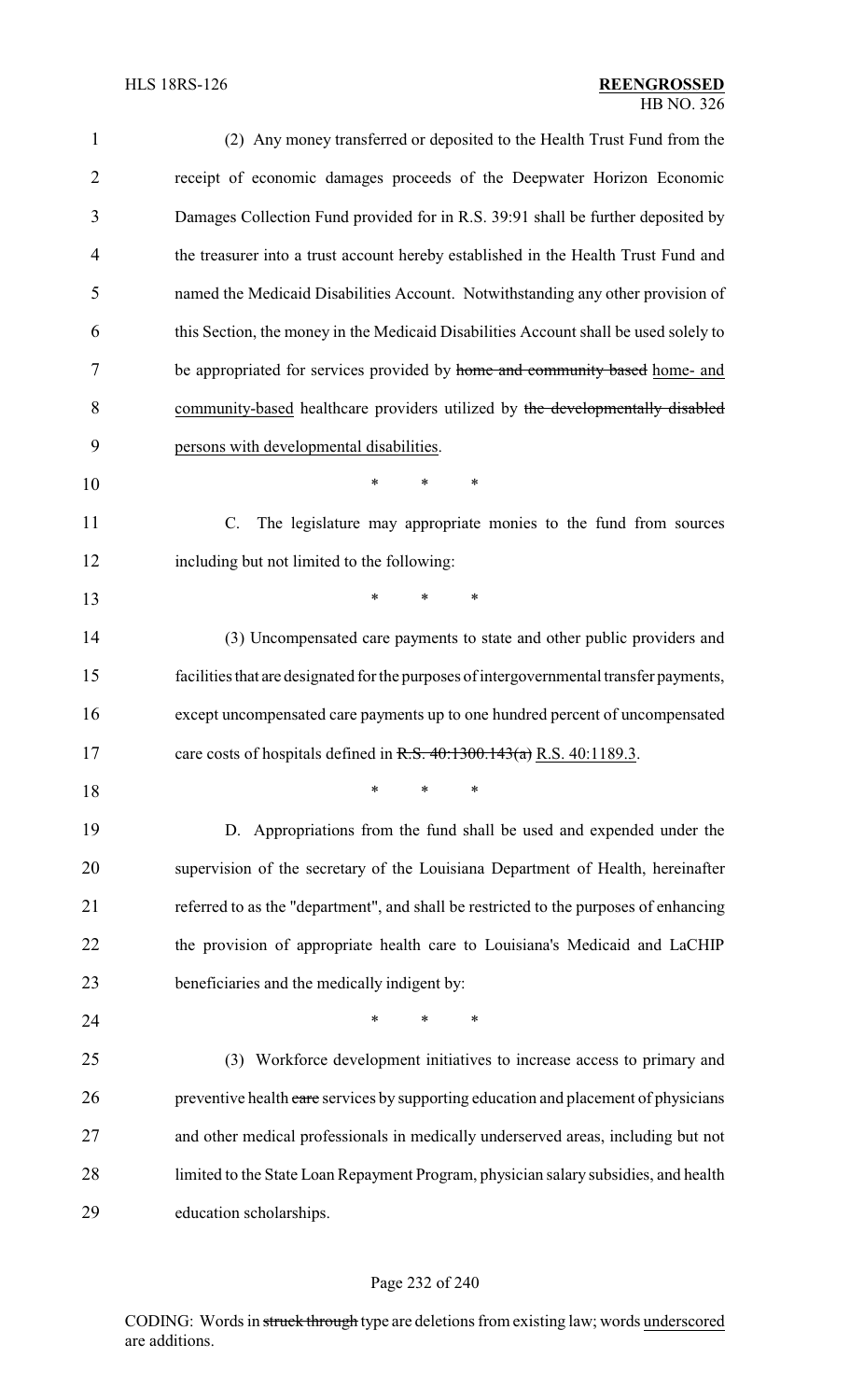| 1              | (4) Initiatives to provide primary and preventive health services, including           |
|----------------|----------------------------------------------------------------------------------------|
| $\overline{2}$ | but not limited to immunizations; maternal and child health; nutritional counseling;   |
| 3              | family planning; diagnosis, management, and treatment of HIV/AIDS; diagnosis,          |
| 4              | management, and treatment of sexually transmitted diseases; women, infants, and        |
| 5              | children (WIC) nutritional services; genetic disease services; and other services as   |
| 6              | may be identified by the secretary through rules. Notwithstanding any other            |
| 7              | provision of this Chapter to the contrary, primary and preventive health care services |
| 8              | shall not include any functions of the department relating to environmental health     |
| 9              | such as sanitarian services, drinking water, commercial body art regulations, sanitary |
| 10             | code mandates, disease surveillance activities, and vital records and statistics.      |
| 11             | $\ast$<br>$\ast$<br>$\ast$                                                             |
| 12             | E.(1) Monies in the fund shall not be used to displace, replace, or supplant           |
| 13             | appropriations from the state general fund for the Medicaid program, the Children's    |
| 14             | Health Insurance Program (LaCHIP), or amounts appropriated for services provided       |
| 15             | by home and community based home- and community-based healthcare providers             |
| 16             | utilized by the developmentally disabled persons with developmental disabilities       |
| 17             | below the amounts of state general fund appropriations for those programs for the      |
| 18             | 2001-2002 Fiscal Year.                                                                 |
| 19             | Further, nothing contained herein shall be construed to diminish or<br>(2)             |
| 20             | modify the legislative commitment to rural hospitals contained in R.S. 40:1300.141     |
| 21             | R.S. 40:1189.1 et seq., or to permit the department to reduce current Medicaid and     |
| 22             | uncompensated care payments to rural hospitals, except where such reductions are       |
| 23             | associated with decreased utilization or as otherwise required by law, by federal      |
| 24             | disallowance, or by decreased federal participation in uncompensated care payments.    |
| 25             | Further, the department shall continue its efforts to develop new financing and        |
| 26             | reimbursement mechanisms relative to the use of Medicaid and uncompensated care        |
| 27             | payments to such rural hospitals for increased access to health care for Medicaid and  |
| 28             | LaCHIP beneficiaries and uninsured indigent individuals.                               |

# Page 233 of 240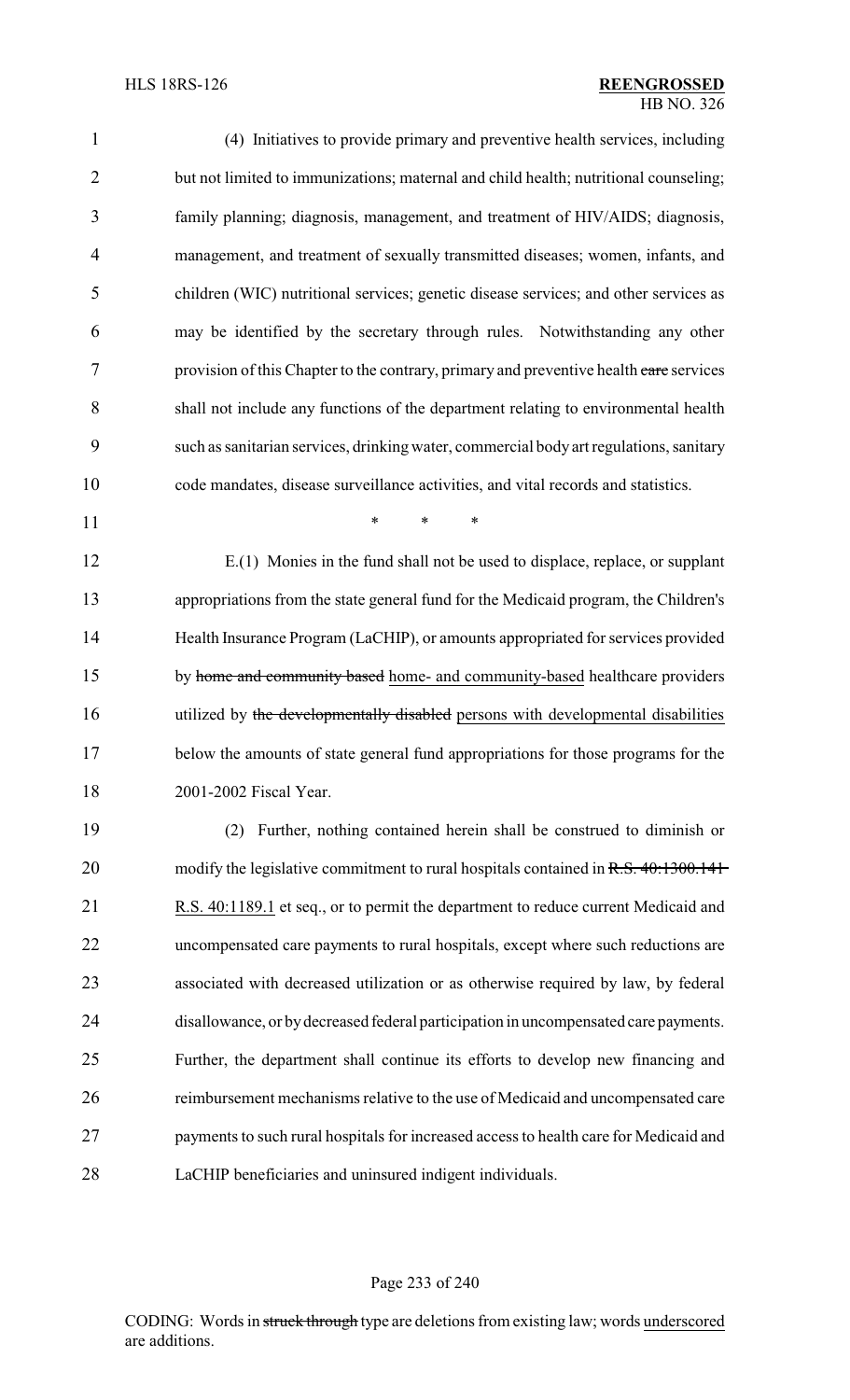| 1              | F. Upon adoption of this Act and approval of an implementation plan in                  |
|----------------|-----------------------------------------------------------------------------------------|
| $\overline{2}$ | accordance with Subsection H of this Section, the secretary of the department is        |
| 3              | authorized to take any and all actions necessary to assure the continued availability   |
| $\overline{4}$ | of primary and preventive health care services, especially for indigent uninsured       |
| 5              | individuals, including but not limited to funding for qualifying applicants or          |
| 6              | cooperative endeavors with local government units for provision of such services.       |
| 7              | The secretary shall require as a condition of payment of uncompensated care costs       |
| 8              | and reimbursements provided under Paragraph $(D)(6)$ of this Section that hospitals     |
| 9              | and other health care healthcare facilities shall provide to the department             |
| 10             | patient-specific data on the amount and type of uncompensated care provided. In         |
| 11             | addition, if a hospital or other health care healthcare facility does not provide the   |
| 12             | required patient-specific data, the secretary of the department may withhold an         |
| 13             | amount equal to five percent of Medicaid payments due that provider. Such               |
| 14             | withholding shall increase by five percent for each successive month that the           |
| 15             | required data is not received, but the total amount withheld shall not exceed           |
| 16             | twenty-five percent of the total monthly amount due the facility. Upon receipt of the   |
| 17             | required data, the department shall pay the facility all amounts previously withheld    |
| 18             | as a result of the failure to submit the required data. A hospital or other health care |
| 19             | healthcare facility subject to withholding under this provision may request an          |
| 20             | administrative review as provided by R.S. 46:437.4. The format of the data              |
| 21             | submission shall be defined by the secretary of the department in consultation with     |
| 22             | representatives of health care healthcare facilities providing care to the indigent and |
| 23             | uninsured.                                                                              |
| 24             | $\ast$<br>$\ast$<br>$\ast$                                                              |
| 25             | §2758.2. Integrated case management planning system; creation; membership;              |
| 26             | duties and responsibilities                                                             |
| 27             | $\ast$<br>∗<br>$\ast$                                                                   |
| 28             | C. In order to facilitate the development of a complete continuum of care for           |

29 at-risk youths, the departments shall:

#### Page 234 of 240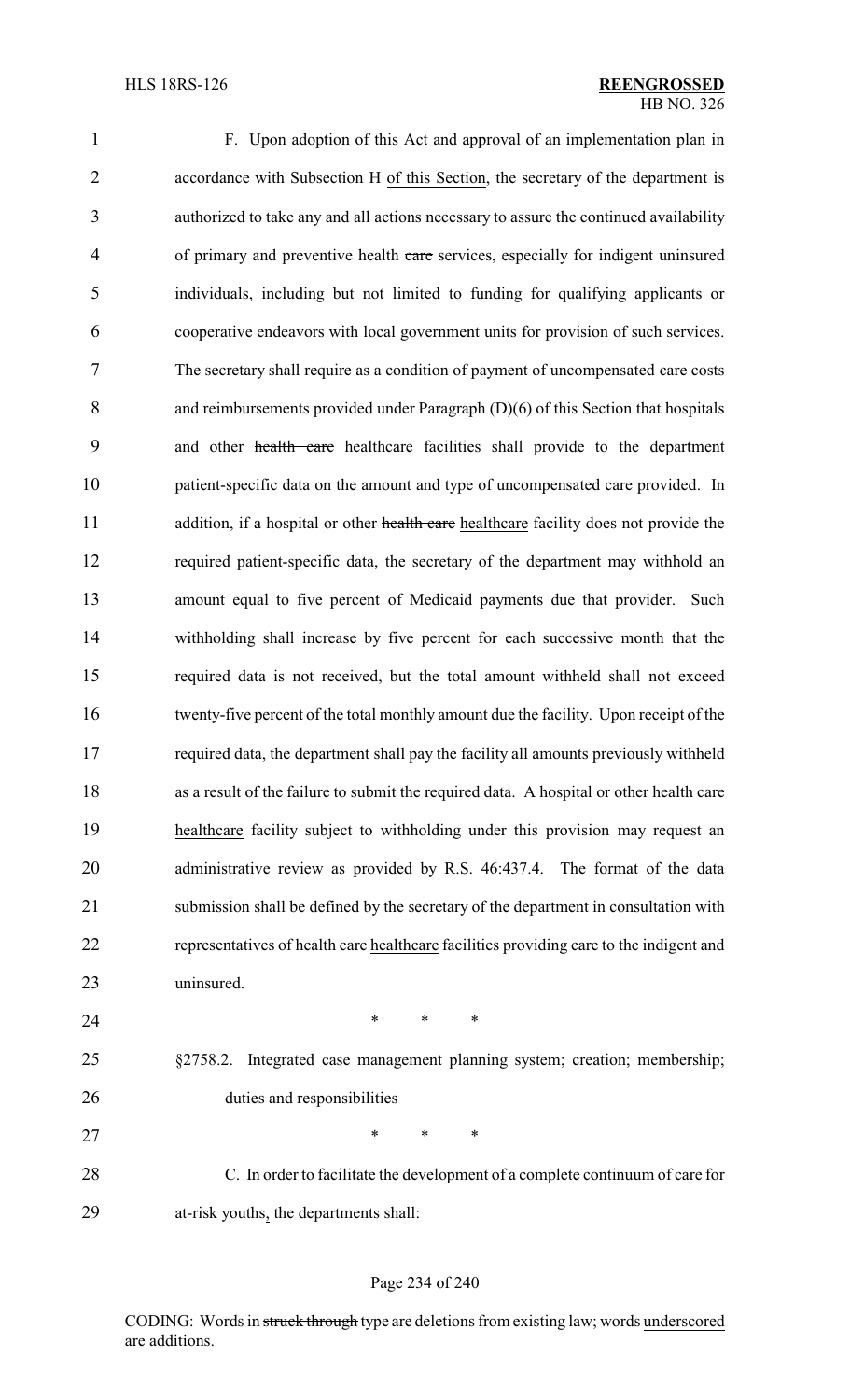| 1              | (1) Develop an outline for the creation of and transition to an integrated case       |  |
|----------------|---------------------------------------------------------------------------------------|--|
| $\overline{2}$ | management system focusing on the behavioral health, rehabilitative, and              |  |
| 3              | educational needs of youths who are at risk for involvement in, currently involved    |  |
| 4              | in, or exiting the juvenile justice and child welfare system.                         |  |
| 5              | *<br>$\ast$<br>$\ast$                                                                 |  |
| 6              | Section 6. Children's Code Articles 1015(4)(i), 1354, 1409(F), and 1461.1(A)(2) are   |  |
| 7              | hereby amended and reenacted to read as follows:                                      |  |
| 8              | Art. 1015. Grounds; termination of parental rights                                    |  |
| 9              | The grounds for termination of parental rights are:                                   |  |
| 10             | $\ast$<br>*<br>*                                                                      |  |
| 11             | (4) Misconduct of the parent toward this child or any other child of the              |  |
| 12             | parent or any other child which constitutes extreme abuse, cruel and inhuman          |  |
| 13             | treatment, or grossly negligent behavior below a reasonable standard of human         |  |
| 14             | decency, including but not limited to the conviction, commission, aiding or abetting, |  |
| 15             | attempting, conspiring, or soliciting to commit any of the following:                 |  |
| 16             | *<br>*<br>∗                                                                           |  |
| 17             | (i) Abuse or neglect which is chronic, life threatening life-threatening, or          |  |
| 18             | results in gravely disabling physical or psychological injury or disfigurement.       |  |
| 19             | $\ast$<br>∗<br>*                                                                      |  |
| 20             | Art. 1354. Persons adjudged guilty of criminal neglect                                |  |
| 21             | Whenever a person has been ordered to pay a fixed sum of money as support             |  |
| 22             | to an individual following a plea or adjudication for the offense of criminal neglect |  |
| 23             | of family, pursuant to R.S. 14:74, and such person has absconded or fled the          |  |
| 24             | jurisdiction of the court or has violated the terms of his probation relating to that |  |
| 25             | support obligation, or both, if such conduct necessitates help and support to the     |  |
| 26             | individual by the office of family security of the department and should such person  |  |
| 27             | be apprehended and arrearages of his support payments are collected from him, the     |  |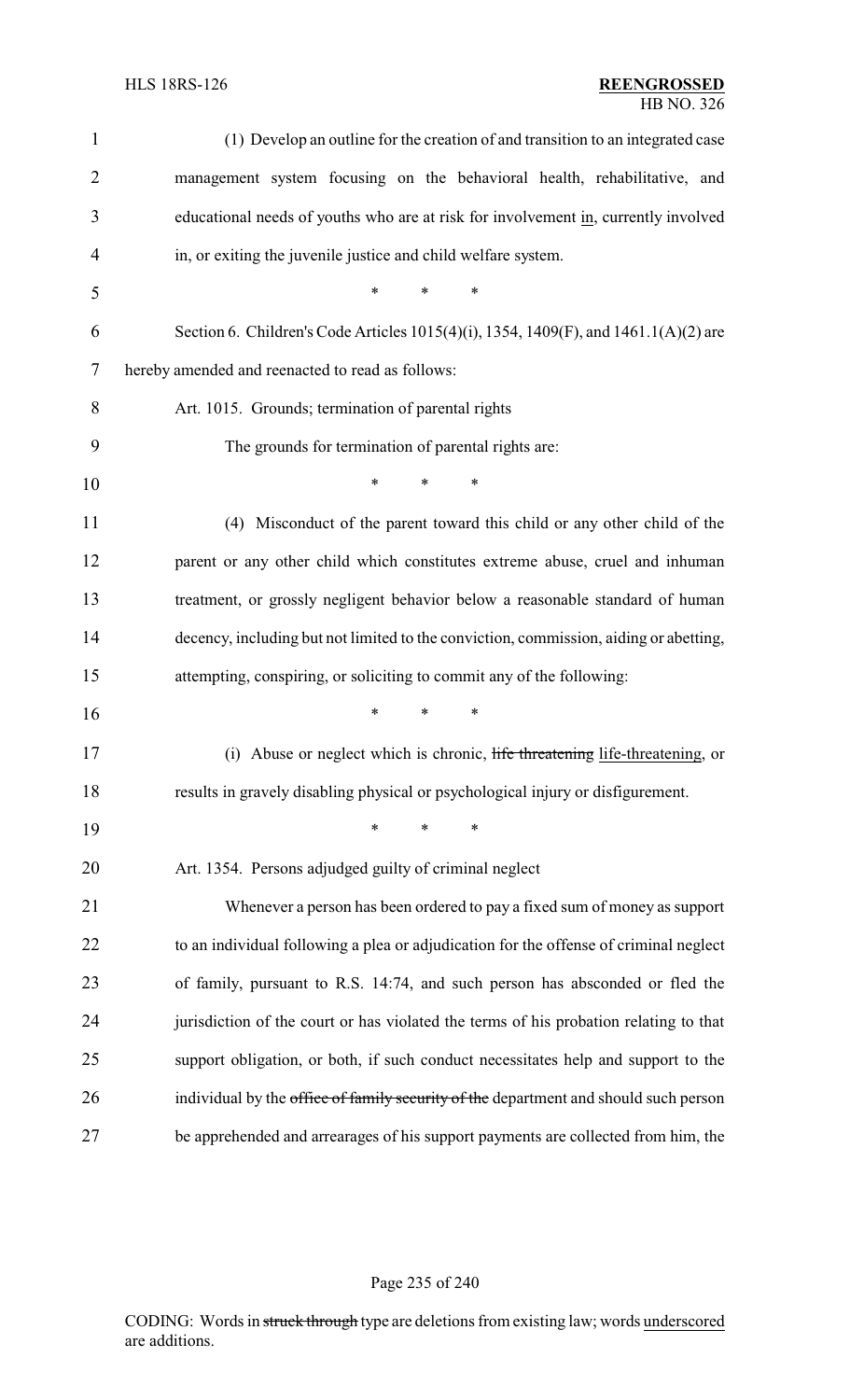| 1              | arrearage collected from the person will shall go to the department as reimbursement  |
|----------------|---------------------------------------------------------------------------------------|
| $\overline{2}$ | to the extent allowed by federal law.                                                 |
| 3              | $\ast$<br>*<br>∗                                                                      |
| 4              | Art. 1409. Rights guaranteed                                                          |
| 5              | $\ast$<br>*<br>$\ast$                                                                 |
| 6              | F. No minor patient confined by emergency certificate, judicial commitment,           |
| 7              | court order, or noncontested status shall receive major surgical procedures or        |
| 8              | electroshock therapy without the written consent of a court of competent jurisdiction |
| 9              | after a hearing. However, if the director of the treatment facility, in consultation  |
| 10             | with two physicians, determines that the condition of the minor is of such a critical |
| 11             | nature that it may be life threatening life-threatening unless major surgical         |
| 12             | procedures or electroshock therapy are administered, such emergency measures may      |
| 13             | be performed without the consent otherwise provided for in this Paragraph. No         |
| 14             | physician shall be liable for a good faith determination that a medical emergency     |
| 15             | exists.                                                                               |
| 16             | *<br>∗<br>∗                                                                           |
| 17             | Art. 1461.1. Communication with parent or guardian of minor child                     |
| 18             | A. Notwithstanding the provisions of Article 1409, any treating facility to           |
| 19             | which a minor is admitted under the provisions of Article 1460 shall provide to the   |
| 20             | parent or guardian of the minor child the following notifications from the facility   |
| 21             | during all times that the minor is confined to the facility:                          |
| 22             | *<br>*<br>∗                                                                           |
| 23             | Verbal notice within two hours and detailed written notice within<br>(2)              |
| 24             | forty-eight hours of all occurrences in which the physical or mental safety of the    |
| 25             | minor was placed at risk, including but not limited to unwanted or improper physical  |
| 26             | contact, physical assault, or sexual contact with another patient or staff member.    |
| 27             | Additionally, any such detailed written notice shall also be transmitted within       |

# Page 236 of 240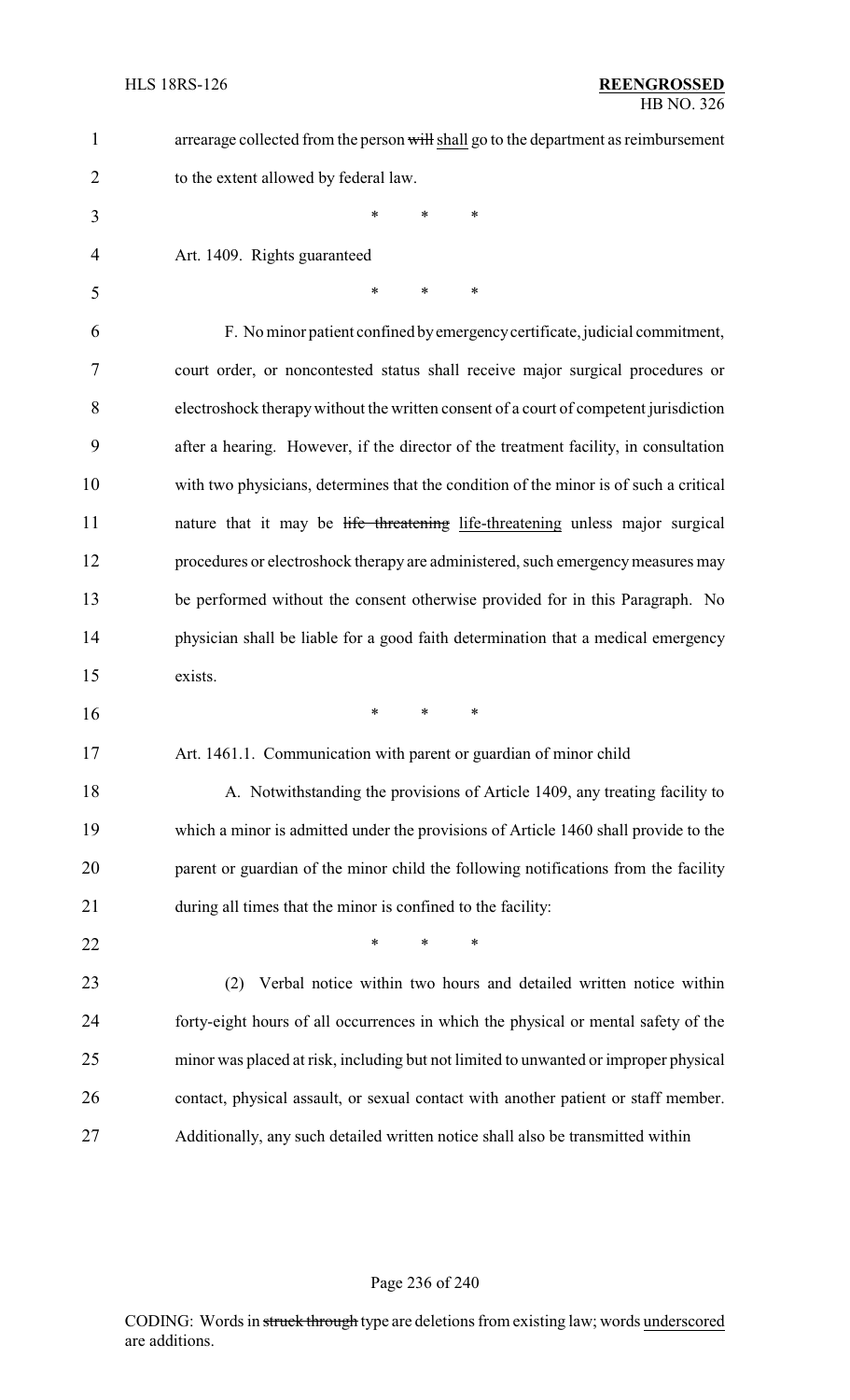1 forty-eight hours to the local protection and advocacy system established under 42

2 **U.S.C.A.** 
$$
\$15041
$$
 **U.S.C.**  $15041$  et seq.

 $3$  \* \* \*

4 Section 7. The Louisiana State Law Institute is hereby directed to alphabetize the

5 defined terms provided in R.S. 37:1277(A), 1513, and 2101, R.S. 40:1081.9(A), and R.S.

6 46:1952, 2116.1, and 2253.

7 Section 8. R.S. 46:932(13)(c) and 2692(A)(1) are hereby repealed in their entirety.

#### DIGEST

The digest printed below was prepared by House Legislative Services. It constitutes no part of the legislative instrument. The keyword, one-liner, abstract, and digest do not constitute part of the law or proof or indicia of legislative intent. [R.S. 1:13(B) and 24:177(E)]

| HB 326 Reengrossed | 2018 Regular Session |          |
|--------------------|----------------------|----------|
|                    |                      | Hensgens |
|                    |                      |          |

**Abstract:** Makes technical corrections to provisions of law in Titles 28, 36, 37, 40, and 46 of the La. Revised Statutes and in the La. Children's Code within or relating to the subject matter jurisdiction of the legislative committees on health and welfare.

Proposed law provides relative to present law in Titles 28, 36, 37, 40, and 46 of the La. Revised Statutes and in the La. Children's Code concerning matters within and relating to the subject matter jurisdiction of the legislative committees on health and welfare.

Proposed law makes technical corrections in present law relative to behavioral health, mental health, human services, administration of the La. Department of Health, administration of the Department of Children and Family Services, health professions and occupations, boards and commissions, public health, health care, food and drugs, public welfare and assistance, and child welfare.

Proposed law makes corrective changes including corrections in legal citations and in names of assistance programs, publications, agencies, boards, commissions, offices and officers of departments, and other entities.

Proposed law removes references to agencies, offices, divisions, and programs that have been repealed or no longer exist.

Proposed law provides for the proper designation of undesignated provisions of present law.

Examples of technical corrections effected by proposed law include the following:

- (1) Corrections in citations of Public Laws and laws codified within the United States Code and the La. Revised Statutes of 1950, and in citations of regulatory provisions codified within the Code of Federal Regulations and the La. Administrative Code.
- (2) Proper designation of Subsections, Paragraphs, Subparagraphs, and other subdivisions of statutory law.
- (3) Corrections in case type (capitalization), grammar, and punctuation.
- (4) Alphabetization of defined terms in Sections of present law providing definitions.

#### Page 237 of 240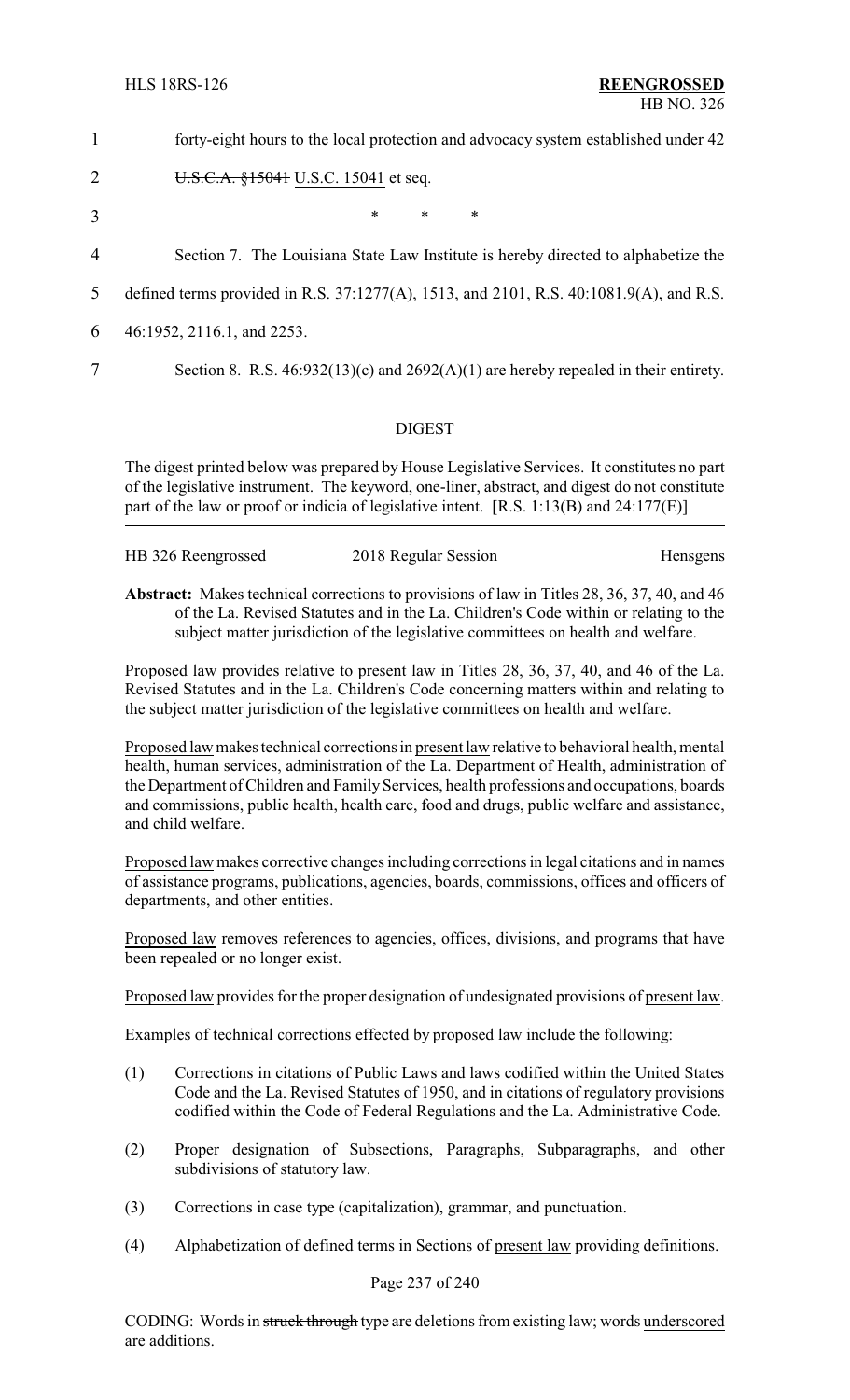- (5) Revisions as necessary to the following obsolete references:
	- (a) The U.S. Department of Health, Education, and Welfare (now the U.S. Department of Health and Human Services).
	- (b) The Health Care Financing Administration (now the Centers for Medicare and Medicaid Services).
	- (c) The Food Stamp Program (now the Supplemental Nutrition Assistance Program).
	- (d) The Aid to Families with Dependent Children program (now the Temporary Assistance for Needy Families program).
	- (e) The La. Department of Health and Human Resources (now the La. Department of Health and the La. Department of Children and Family Services).
	- (f) The La. Department of Social Services (now the La. Department of Children and Family Services).
	- (g) The La. Department of Health and Hospitals (now the La. Department of Health, referred to hereafter as "LDH").
	- (h) The office of family security, with respect to administration of the Medicaid program (now the LDH bureau of health services financing).
	- (i) The office of health services and environmental quality (now the LDH office of public health).
	- (j) The bureau of women (now the LDH bureau of family health).
	- (k) The La. Board of Wholesale Drug Distributors (now the La. Board of Drug and Device Distributors).

(Amends R.S. 28:2(16)(intro. para.), 52(F), 53(B)(4)(intro. para.), (D), (G)(4) and  $(7)(a)$ (intro. para.) and (i), (I), (O), and (P)(1)(a), 53.2(C)(2) and (4) and (G)(1), 58, 63(A)(2) and (C), 69(A)(1) and (C)-(E), 70(D) and (E)(2)(b), 72(B), 98.2, 171(F), (G), and (K), 185(C), 206(C), 215.1, 215.2(3), 215.5(B)(7), 454.5(D)(2) and (3)(intro. para.) and (d), 469(C)(1)(a)(intro. para.), (i), and (ii), 470(E), 757, 772(D), 823(11), 911(6), 915(A)(2), and 932(B)(2), R.S. 36:254(A)(6)(b) and (10)(a)-(e), (B)(1) and (6), (D)(1)(a)(i), (E)(1), (F)(1), (H)(1), (I)(1), (J)(1), (K)(1), and (L), 254.1, 254.3, 258(G)-(L), 259(E)(10), 474(B)(1) and (6), and 477(B)(1), R.S. 37:9, 21(B)(6), 751(A)(2), 757(B), 779(B), 781(E), 790, 796.1(A)(1), 843, 846(A)(3)(a)(iv), 883(C), 930(A), (B)(1) and (3)-(5), (D), and (E), 1033(A)(3) and (C), 1048(4), (5)(a), (8), (9), and (12), 1056, 1103(11) and (12), 1164(3), (7), (10), (13)(a), (16), (29), (30), (43), (46), (57), and (58), 1182(A)(13), (17), and (18) and  $(B)(1)$  and  $(6)$ , 1226.1 $(B)$ , 1226.2 $(D)(1)$ , 1277 $(A)(3)$ , 1281 $(A)(1)(a)$ ,  $(3)(a)(ii)$  and (c), and (5), 1307(1), (7), and (8), 1340(intro. para.), 1543(A)(3)(b)(ii) and (5), 1721, 1731(A)(2)(a) and (d), 1732.1, 1742.1(G)(intro. para.) and (5), 1743(C), 1743.1(E), 1744(A), (B), and  $(C)(2)$ , 1745(A), (B), and  $(C)(3)$ , the heading of Part VIII of Chapter 20 of Title 37 of the La. Revised Statutes of 1950, R.S. 37:1746, 1747, 2111, 2114, 2351, 2352(2), 2354(A),  $2356.2(A)(6)$  and (B),  $2371(1)$ ,  $2404(C)$ ,  $2442(2)$ , (4), and (6)(intro. para.), (c)-(e), (j), (k), (m), (n), (r), (u), and (v), 2443, 2446, 2458, 2459, 2465(D)(intro. para.) and (1),  $2503(A)(2)(d)$ ,  $2504(A)(1)$  and (5),  $2802(C)$ ,  $2816(A)(2)$ , (4), (6), (8), (13), and (15), (B), and (F)(2), 2819(Section heading), 2950(B) and (D)(1)(a)(viii), 3014, 3214(1), 3241(intro. para.) and (1), 3258(C), 3302(4)(b)(i) and (iv), 3309.1(A), 3386.1(intro. para.)(1), (2), (6), (7), (9), (11), (12), and (16), 3387(A), (C), (D), and (E)(2) and (6), 3387.1(A), (C), (D), and (E)(6), 3387.2(A), (C), (D), and (E)(5), 3387.3(A), (C), (D), and (E)(1), 3387.4(C), (D), and

#### Page 238 of 240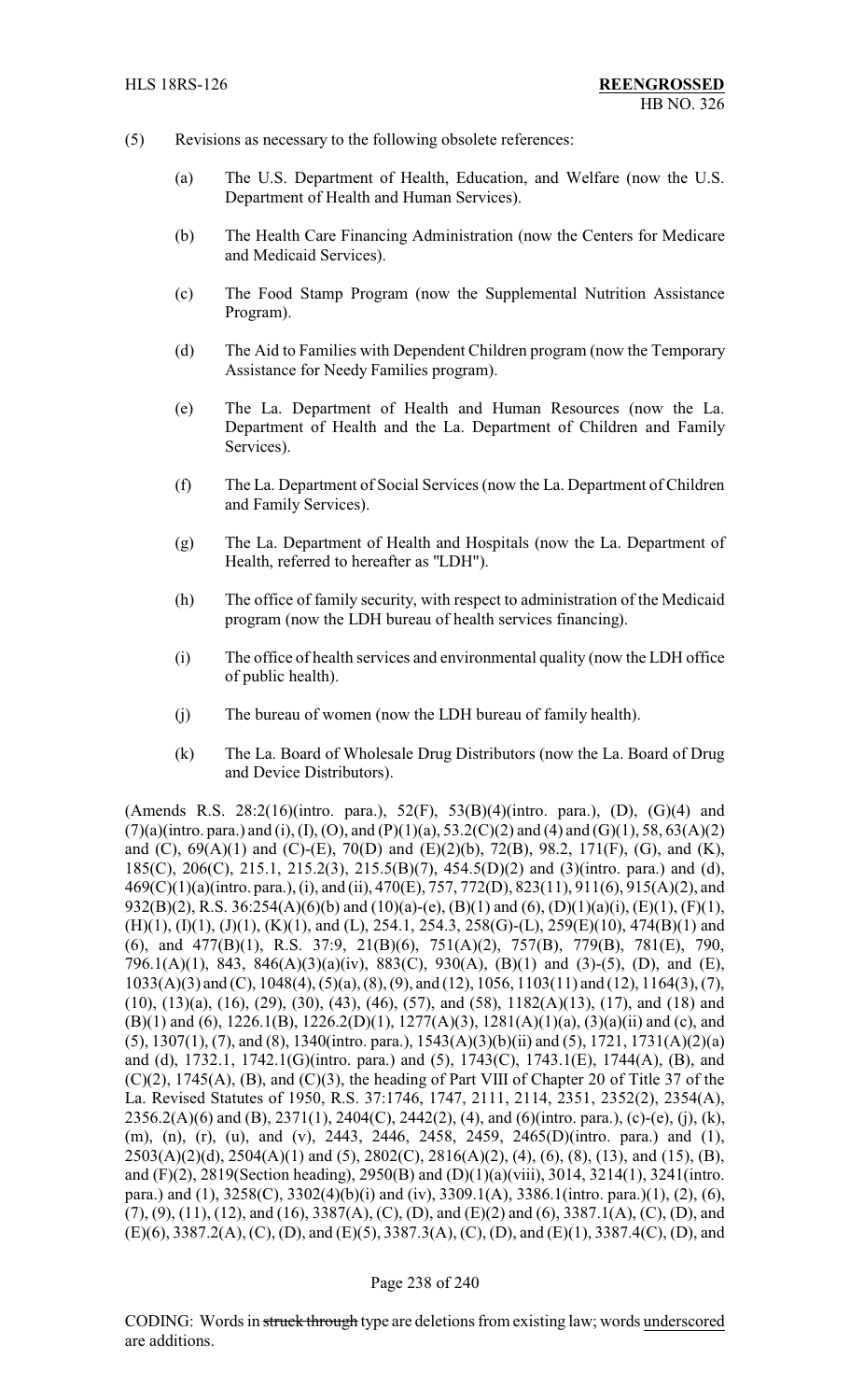(E)(1), 3387.5(D), (E), and (F), 3387.6(B) through (G), 3387.10(D)(5) and (7), 3387.11(D)(5) and (7), 3387.12(D)(5) and (7), 3387.13(D), 3387.14(A), 3388.4(A)(7), (10), and (11), 3389(A) and (E), 3390(B) and (D), 3390.2, 3390.3(A)(11) and (13), (B)(4), and (D), 3428(B), and 3703(B)(7), R.S. 40:1, 3, 3.1(D), 4(A)(1)(a), (2)(b)(i) and (c)(i) and (vii),  $(3)(a)$ ,  $(6)$ ,  $(8)(a)$ , and  $(9)-(13)$  and  $(B)(3)(b)$  and  $(c)$ ,  $(4)$ , and  $(5)$ , 4.3, 4.6, 4.10 $(C)(2)($ intro. para.), (3)-(5), and (7), 5.3(E), 5.9(A)(7), 7, 9, 13, 18, 23, 24, 31.1, 31.3(B)(2) and (4), 31.32(E)(2), 31.36(D), 41(E), 64(9) and (10), 600.34(C), 608.1(B), 625(A) and (B), 634, 641, 671, 682, 700.1, 700.5(C), 700.6, 700.7(A) and (E), 700.8, 700.9, 700.10(A), 700.12(A), 701(intro. para.), 701.1(A) and (D), 701.2-701.4, 781(3), 824, 853, 940.51(A), 952(C) and (D), 953, 962(B), (C)(intro. para.) and (8), and (D)-(H), 962.1(A) and (B)(intro. para.), 962.1.1(A)(2), 963(intro. para.), 964(Schedule III)(F)(1) and (Schedule V)(E)(3)(b) and (4), 965, 968(A)(intro. para.), 969(A)(intro. para.), 970(A)(intro. para.), 971.1(B), 972(A) and (B)(intro. para.), 973(A), (B)(1) and (2), (C), (E), (F), and (G)(1) and (2)(a), 974(A)(intro. para.) and (C), 975(A)-(E) and (G)(1) and (3), 976, 976.1(H), 978(F)(1)(intro. para.) and (d) and (H)(2)(b), 978.1(A)(1)(c), 978.3(B), 980, 982, 984(intro. para.), 986(A)(1), (3), and (4) and (B)(intro. para.), (1), (2), (3)(intro. para.) and (b), (4), and (5)(intro. para.), (a), and (b), 987, 988(A)(intro. para.), (B), and (C), 989.1(F), 989.2(F), 990, 992(A)(intro. para.), (B)(intro. para.), and (C)-(E), 993(A), (B), and (D), 995, 996.1(M), 996.3(C), 1003(12) and (14), 1005(Section heading), 1006(E), 1007(B) and (I)(intro. para.), 1046(F), 1049.7(Section heading), 1058, 1071.1(intro. para.), 1079.1(D), 1087.1(A) and (B)(2)(intro. para.) and (3), 1089.2(1), 1089.3(C)(2)(b), 1089.4(A)(3), (B), and (C), 1101.1(1), 1105.3(3), 1105.6(E), 1105.8(F), 1105.8.1(B)(1) and (F)(3), 1107.1(1), 1111.3(B)(5), (C)(3), and (F), 1117.1(B), 1121.11, 1135.13(D)(3) and (I), 1155.6(D), 1157.3(A) and (B), 1165.1(C)(2), 1165.3(B), 1171.1, 1171.2, the heading of Subpart C of Part IV of Subchapter A of Chapter 5-D of Title 40 of the La. Revised Statutes of 1950, R.S. 40:1173.2(1)(a), 1173.3(3) and (8), 1173.4(B), 1173.5(A)-(C), 1173.6(B) and (E), 1183.2(A)(1) and (5), 1183.4(A)(1), 1189.2(A)(1), 1201.1, 1203.1(3)(o) and (5), 1211.4(B)(2), 1217.16, 1219.2(1) and (3), 1219.3(A) and (B), 1219.4(A)(intro. para.), 1221.2(2), 1226.1(2)(c), 1231.5(E)(1)(c), 1237.1(J), the heading of Subpart B of Part I of Chapter 5-E of Title 40 of the La. Revised Statutes of 1950, R.S. 40:1243.1(A), 1243.3(A), 1253.3(A)(9), 1261(A)(1)(k) and (3), 1261.1(B), 1271.1(B), 1277.1-1281.1, 1285.3, 1285.4(A)(1), 1285.7(D), 1287.1, 1291.3(7) and (9), 1291.23(A)(1) and (B)(1), 1300.21, 1356(A), 1732(1), the heading of Chapter 11 of Title 40 of the La. Revised Statutes of 1950, R.S.  $40:2009.1(C)(2)(a)$  and (D),  $2009.2(2)$ ,  $(3)(b)$ -(d) and (f), and (7),  $2009.6(A)(1)$ -(3) and (B)(1)-(3), 2009.12, 2009.18, 2009.21(Section heading), 2017.9, 2018.1(B)(2)(c) and (d), 2019(C)(9), 2102, 2109(B)(1)(a) and (c)(ii) and (2)-(6), (C), and (D), 2116(D)(1)(c), 2116.32(B), 2116.34(B), 2117.5(B) and (C), 2120.4(B)(9) and (10)(a), 2120.5(E), 2120.44(B)(9), 2120.45(D), 2120.47(B)(1) and (2), 2144(A), (C), (F)(2)(intro. para.), (G), and (H)(1), (2)(b)(iii), and (3), 2154(A)(6), (12), and (13), 2175.14(E), 2179(D), 2180.11, 2189, 2193.1(A)(8), 2193.4(9), 2194.2(4)-(6), 2195.1(A)(5), (8), (9), and (11) and (C), 2195.2(A)(1), (2), (4), and (5), 2196.1(4), 2197(A) and (D)-(G), 2199(A)(1) and (5) and (F)(2), 2199.1(A)(intro. para.), 2202(3) and (5)(a) and (e)(i), 2203(C), 2223, 2243, 2253, 2353, 2404(5), 2477, 2481, 2530.4(B)(intro. para.) and (3), 2845(A)(6) and (C), and 2845.1, R.S. 46:3, 6, 9(B) and (C), 52.1(F)(3)(b), 54, 56(A), (B)(1), (F)(4)(b), and (J), 59, 61(A)(1) and (3) and (C), 107(A)(1), (B), and (D), 114(E)(1)(intro. para.), 114.3(A), 121(1)(intro. para.), 123(D)(3) and (K)(3), 153(C), 153.4(F)(2), 156(A) and (B), 157-159, 159.1(C) and (D), 160.1(10), 231.2(A)(1)(intro. para.) and (B)(intro. para.), 231.4(E), 232, 234, 234.1, 236, 236.1.2(B)(1) and (I), 236.1.10(B), 236.3(L)(1), 236.6(C), 236.7(A)(2) and (E), 236.11.1(D), 237(B)(15), 285(D), 286, 301(A)(1), 326(B), 433, 444, 446.1(B), 447.1(B)-(E), 447.2(A)(2), (B)(1) and (3), and (D)(intro. para.), (1), and (2), 450.1(A) and (B)(6), 450.3(B)(intro. para.), 460.1, 460.4(D), 465, 923(A) and (B), 924(A) and (B), 932(14), 936, 972, 975(C)(2), 976(A)(3)(c) and (5)(a)-(c) and (d)(i), (B)(3)(b), (C)(intro. para.), and (E), 977.2, 977.3(3), 977.5(A)(2) and (C)(1), 977.8, 977.9(A) and (D)(1), 977.10(4), 979.4(H), 1052(intro. para.), 1056(A), 1057(intro. para.), (10), and (11), the heading of Chapter 10-D of Title 46 of the La. Revised Statutes of 1950, R.S. 46:1194(intro. para.) and (1), 1195(A)(2) and (B)-(D), 1402, 1403.1, 1433(Section heading), 1602(A), (D), and (F)(1)(a)(i)-(iii) and (b), 1906.2, 1953(F), 1954(B), 2121(C), 2125(A), 2127(C), 2135(C), 2136(A)(4)(b) and (c), 2200, 2254(F)(2), 2256(B) and (C), 2352(4), 2402(3) and (5),

#### Page 239 of 240